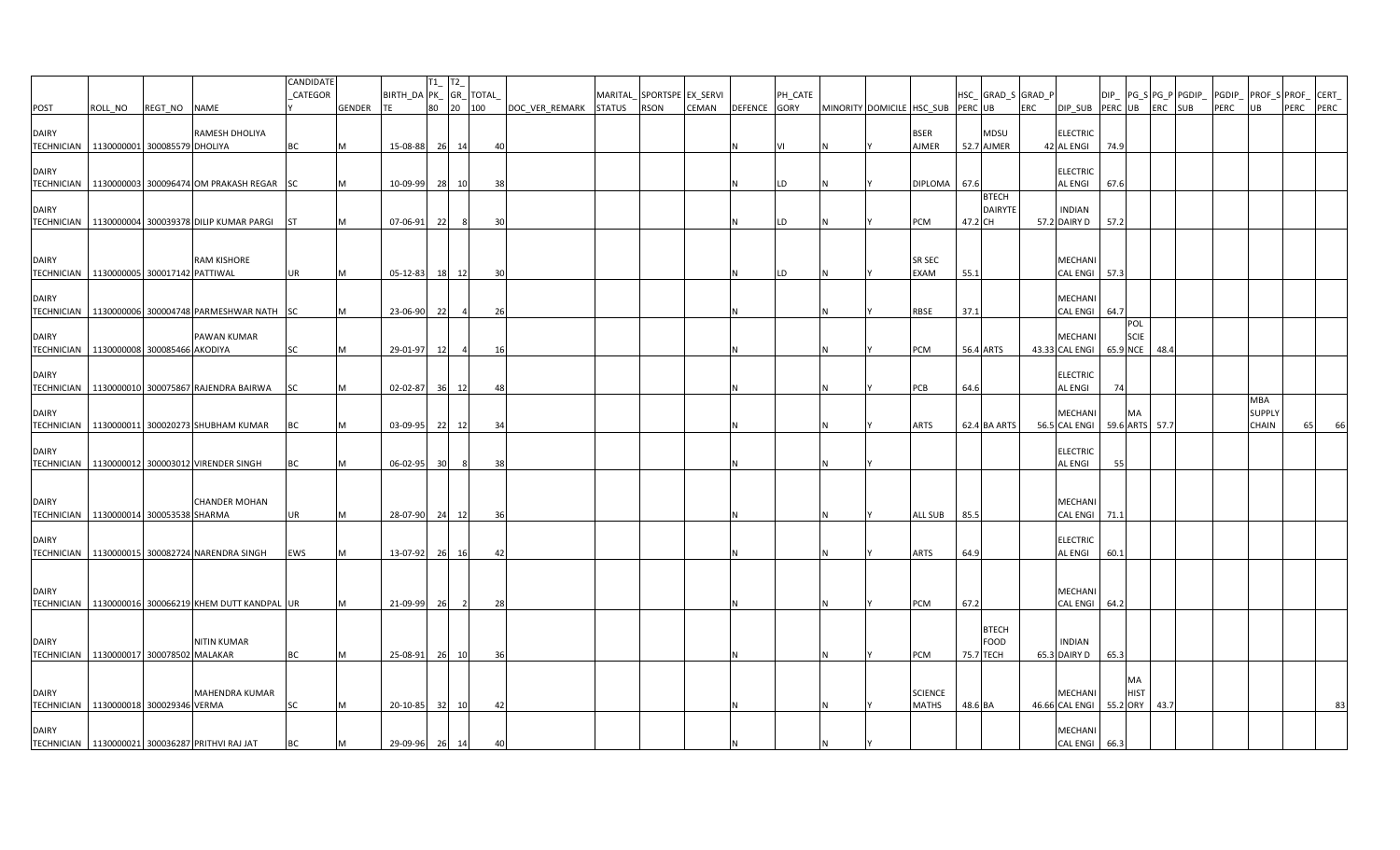| <b>DAIRY</b><br>TECHNICIAN 1130000022 300060388 RAWAT       |                                 | HARDAYAL SINGH                                        | <b>BC</b>  | M | 07-07-94       | 18 |       | 26                                               |  |  |   | <b>ARTS</b>                    | 52.8 ARTS                                | <b>MECHANI</b><br>40.5 CAL ENGI 64.5 |      |  |  |       |
|-------------------------------------------------------------|---------------------------------|-------------------------------------------------------|------------|---|----------------|----|-------|--------------------------------------------------|--|--|---|--------------------------------|------------------------------------------|--------------------------------------|------|--|--|-------|
| <b>DAIRY</b>                                                |                                 |                                                       |            |   |                |    |       |                                                  |  |  |   |                                | <b>BTECH</b>                             | MECHANI                              |      |  |  |       |
| TECHNICIAN   1130000024 300007758 RAVI VYAS<br><b>DAIRY</b> |                                 |                                                       | <b>EWS</b> | M | 30-06-94       | 28 |       | 36                                               |  |  |   |                                | ME                                       | 64.79 CAL ENGI<br><b>ELECTRIC</b>    | 58.6 |  |  | 60    |
| <b>DAIRY</b>                                                |                                 | TECHNICIAN 1130000025 300084137 OMPRAKASH JANGIR UR   |            | M | 06-06-86       | 28 | 16    | 44                                               |  |  |   | PCB                            | 64.3 E I C                               | 59.7 AL ENGI<br><b>ELECTRIC</b>      | 62.7 |  |  |       |
|                                                             |                                 | TECHNICIAN 1130000027 300025090 RAVI KUMAR KHATI BC   |            | M | 01-01-96       | 16 |       | 24                                               |  |  |   | <b>ARTS</b>                    | 44.6<br><b>DIPLOM</b>                    | AL ENGI                              | 62.1 |  |  | 72.85 |
| <b>DAIRY</b>                                                |                                 | TECHNICIAN 1130000028 300089935 MAHIPAL GURJAR        | <b>BC</b>  | M | 01-11-94       | 18 | -8    | 26                                               |  |  |   | ALL                            | A IN<br>48.3 MACH                        | MECHANI<br>67.85 CAL ENGI            | 67.9 |  |  |       |
| <b>DAIRY</b><br><b>TECHNICIAN</b>                           | 1130000029 300044275 HEMA RANI  |                                                       | <b>SC</b>  |   | 14-08-85       | 30 | 10    | 40                                               |  |  |   | <b>RBSE</b>                    | 53.4                                     | <b>ELECTRIC</b><br>AL ENGI           | 62.9 |  |  |       |
| <b>DAIRY</b><br><b>TECHNICIAN</b>                           |                                 | 1130000030 300062830 MANOJ MEHRA                      | <b>UR</b>  | M | 20-10-95       | 20 | 6     | 26                                               |  |  | N | ARTS                           | 59 BA                                    | MECHANI<br>64 CAL ENGI               | 55   |  |  |       |
| <b>DAIRY</b>                                                |                                 | TECHNICIAN   1130000031 300099958 FIYANSHU NOGIA      | <b>SC</b>  | M | 22-05-00       |    | 14 12 | 26                                               |  |  |   |                                |                                          | <b>ELECTRIC</b><br><b>AL ENGI</b>    | 68.4 |  |  |       |
| <b>DAIRY</b><br>TECHNICIAN 1130000032 300070388 DETWAL      |                                 | <b>HEMANT KUMAR</b>                                   | <b>SC</b>  | M | 26-02-91       | 26 | 12    | 38                                               |  |  |   | <b>SCIENCE</b><br><b>MATHS</b> | <b>BTECH</b><br>63.7 IN EE               | <b>ELECTRIC</b><br>69.13 AL ENGI     | 66.8 |  |  |       |
| <b>DAIRY</b><br>TECHNICIAN   1130000033 300095912 AMIN KHAN |                                 |                                                       | BC         | M | $01 - 10 - 95$ | 14 |       | 20                                               |  |  |   | ARTS                           | 60.4 ARTS                                | <b>ELECTRIC</b><br>42.33 AL ENGI     | 62.6 |  |  |       |
| <b>DAIRY</b><br><b>TECHNICIAN</b>                           |                                 | 1130000037 300017599 NAZIR KATHAT                     | <b>BC</b>  | M | 01-07-95       |    | 12 12 | 24                                               |  |  |   |                                |                                          | <b>ELECTRIC</b><br>AL ENGI           | 60.3 |  |  |       |
| DAIRY                                                       |                                 |                                                       |            |   |                |    |       |                                                  |  |  |   |                                |                                          | <b>ELECTRIC</b>                      |      |  |  |       |
| <b>TECHNICIAN</b>                                           |                                 | 1130000038 300075979 SUNIL KUMAR TELI                 | <b>BC</b>  | M | 15-06-93       | 28 | 6     | 34                                               |  |  |   |                                |                                          | AL ENGI                              | 68.5 |  |  |       |
|                                                             |                                 |                                                       |            |   |                |    |       | DISQUALIFIED ON                                  |  |  |   |                                |                                          |                                      |      |  |  |       |
| <b>DAIRY</b>                                                |                                 | TECHNICIAN 1130000039 300066371 NILESH SHARMA         | <b>UR</b>  | M | $09 - 05 - 82$ | 46 | 8     | ACCOUNT OF<br><b>DOCUMENT</b><br>54 VERIFICATION |  |  | N | PCM                            | <b>BTECH</b><br><b>FOOD</b><br>71.2 TECH | <b>INDIAN</b><br>62.5 DAIRY D        | 62.5 |  |  |       |
| <b>DAIRY</b>                                                |                                 |                                                       |            |   |                |    |       |                                                  |  |  |   |                                |                                          | <b>ELECTRIC</b>                      |      |  |  |       |
| TECHNICIAN<br><b>DAIRY</b>                                  | 1130000040 300081555 TARA SINGH |                                                       | <b>BC</b>  | M | 28-05-99       |    | 22 12 | 34                                               |  |  |   | PCM                            | 69.2                                     | <b>AL ENGI</b><br>MECHANI            | 71.3 |  |  |       |
|                                                             |                                 | TECHNICIAN 1130000041 300037367 BHARAT RAJ GURJAR MBC |            | M | 25-07-96       | 16 |       | 20                                               |  |  |   | RSOS                           | 43.4                                     | <b>CAL ENGI</b>                      | 66   |  |  |       |
| <b>DAIRY</b><br>TECHNICIAN   1130000042 300078019 ASHAWRA   |                                 | <b>AMIT KUMAR</b>                                     | <b>BC</b>  | M | 16-02-95 20    |    | 6     | 26                                               |  |  |   | <b>RBSE</b>                    | 67.4                                     | MECHANI<br><b>CAL ENGI</b>           | 73   |  |  |       |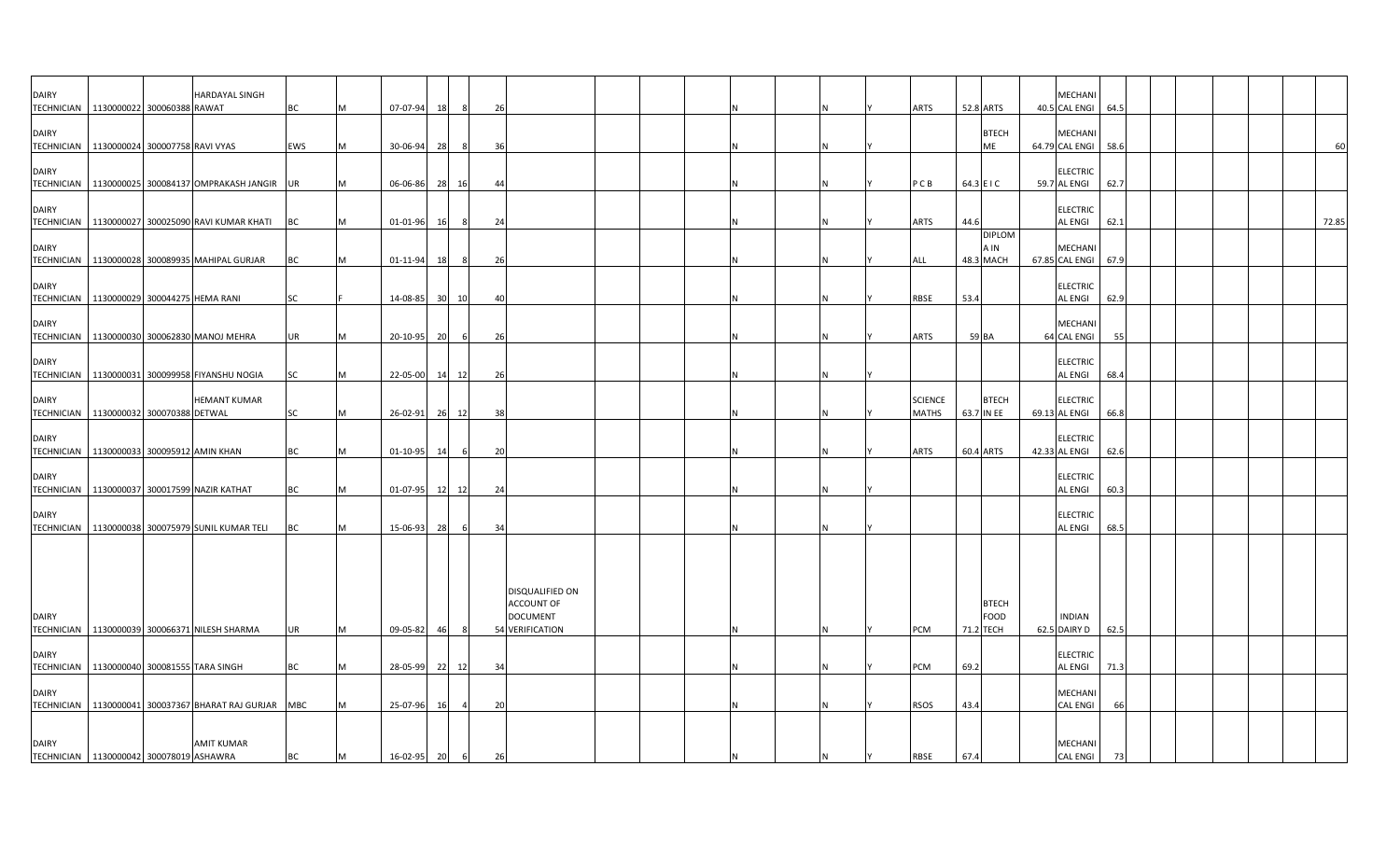| <b>DAIRY</b><br><b>TECHNICIAN</b>                           |  | 1130000043 300000381 DHARMRAJ SHARMA                   | <b>UR</b> | M | 12-12-92             |     | 24 10 | 34       |  |  |  |     | <b>SCIENCE</b><br>PCM             | 56                      | <b>INDIAN</b><br>DAIRY D               | 69.3       |  | <b>BTECH</b><br>ECE | 65.56<br>63 |
|-------------------------------------------------------------|--|--------------------------------------------------------|-----------|---|----------------------|-----|-------|----------|--|--|--|-----|-----------------------------------|-------------------------|----------------------------------------|------------|--|---------------------|-------------|
| <b>DAIRY</b>                                                |  | TECHNICIAN 1130000045 300045210 CHIRAG TANWAR          | <b>UR</b> | М | 22-11-96             | 26  |       | 30       |  |  |  |     | HSC                               | 66.6                    | <b>INDIAN</b><br>DAIRY D               | 55.6       |  |                     |             |
| <b>DAIRY</b>                                                |  | TECHNICIAN   1130000046 300072764 MANISH YADAV         | BC        | М | 14-08-94             |     | 24 12 | 36       |  |  |  |     | <b>BSER</b><br>AJMER              | 51 BTER                 | <b>ELECTRIC</b><br>66.69 AL ENGI       | 66.7       |  |                     |             |
| <b>DAIRY</b>                                                |  | TECHNICIAN   1130000048 300090155 MOHAN LAL SHARMA EWS |           | м | 31-12-97             | 18  | 4     | 22       |  |  |  |     | <b>SR</b><br>SECONDA<br><b>RY</b> | 44 BA                   | <b>ELECTRIC</b><br>50.38 AL ENGI       | 68         |  |                     |             |
| <b>DAIRY</b>                                                |  | TECHNICIAN 1130000049 300101040 RAM PRAKASH SAINI BC   |           | M | 06-07-94             | 16  | 8     | 24       |  |  |  | IN. | <b>ARTS</b>                       | 57                      | <b>ELECTRIC</b><br><b>AL ENGI</b>      | 70.6       |  |                     |             |
| <b>DAIRY</b><br><b>TECHNICIAN</b>                           |  | 1130000051 300084272 RAJENDRA KUMAR                    | <b>BC</b> | M | 11-11-95             |     | 18 14 | 32       |  |  |  |     | PCB                               | <b>DIPLOM</b><br>65.9 A | <b>ELECTRIC</b><br>64.84 AL ENGI       | 64.8       |  |                     |             |
| <b>DAIRY</b>                                                |  | TECHNICIAN   1130000053 300087789 PAWAN KUMAR GIRI BC  |           | м | 27-08-90             |     | 32 16 | 48       |  |  |  |     | RBSE                              | 55.5                    | MECHANI<br>CAL ENGI 63.9               |            |  |                     |             |
|                                                             |  |                                                        |           |   |                      |     |       |          |  |  |  |     |                                   |                         |                                        |            |  |                     |             |
| <b>DAIRY</b><br>TECHNICIAN   1130000054 300032875 CHOUDHARY |  | <b>SURESH CHANDRA</b>                                  | <b>BC</b> | M | 22-06-94             |     | 28 14 | 42       |  |  |  |     | ARTS                              | 48.2                    | MECHANI<br>CAL ENGI 66.6               |            |  |                     |             |
| <b>DAIRY</b><br><b>TECHNICIAN</b>                           |  | 1130000055 300083875 SUMAT CHAND JAIN                  | UR        |   | 03-08-90             | 20  | -8    | 28       |  |  |  |     | ARTS                              | 56.2                    | <b>ELECTRIC</b><br>AL ENGI             | 62.5       |  |                     |             |
| <b>DAIRY</b><br>TECHNICIAN 1130000057 300048757 PRAJAPAT    |  | <b>BABLU KUMAR</b>                                     | <b>BC</b> | M | 12-06-00             | 20  |       | 28       |  |  |  |     | SECONDA<br><b>RY</b>              | 62.2                    | <b>ELECTRIC</b><br><b>AL ENGI</b>      | 71.7       |  |                     |             |
| <b>DAIRY</b>                                                |  | RAMKUMAR                                               |           |   |                      |     |       |          |  |  |  |     | <b>COMMER</b>                     |                         | <b>MECHANI</b>                         |            |  |                     |             |
| TECHNICIAN 1130000060 300054569 CHOUDHARY<br><b>DAIRY</b>   |  | <b>KAMAL KUMAR</b>                                     | ВC<br>SC  | M | 01-07-92             | - 8 | - 12  | 20       |  |  |  |     | <b>PCM BSER</b><br>AJMER          | 48.8 BA<br>54.6         | 44.77 CAL ENGI 64.7<br><b>ELECTRIC</b> |            |  |                     |             |
| TECHNICIAN   1130000063 300058730 GARVA<br><b>DAIRY</b>     |  | TECHNICIAN 1130000064 300058518 RAJENDRA JOSHI         | EWS       | M | 26-05-91<br>20-05-90 | 28  | 28 14 | 36<br>42 |  |  |  |     |                                   |                         | <b>AL ENGI</b><br>MECHANI<br>CAL ENGI  | 66<br>60.9 |  |                     |             |
| <b>DAIRY</b><br>TECHNICIAN 1130000065 300095342 BOHARA      |  | <b>VIRENDRA KUMAR</b>                                  | SC        | М | $04 - 10 - 95$       |     | 18 12 | 30       |  |  |  |     |                                   |                         | MECHANI<br>CAL ENGI 64.5               |            |  |                     |             |
| <b>DAIRY</b><br>TECHNICIAN 1130000066 300039439 RAWAT       |  | SUNDAR SINGH                                           | ВC        |   | 09-04-00             | 20  |       | 24       |  |  |  |     | ALL<br>SUBJIECT 46.2 T            | ALL<br><b>SUBJIEC</b>   | <b>INDIAN</b><br>46.8 DAIRY D          | 62         |  |                     |             |
| <b>DAIRY</b><br>TECHNICIAN   1130000068 300105390 BAIRAGI   |  | PAWAN KUMAR                                            | <b>BC</b> | M | 07-12-98             | 28  | 6     | 34       |  |  |  |     | SCIENCE 66.2 A                    | <b>DIPLOM</b>           | <b>ELECTRIC</b><br>63.55 AL ENGI       | 63.6       |  |                     |             |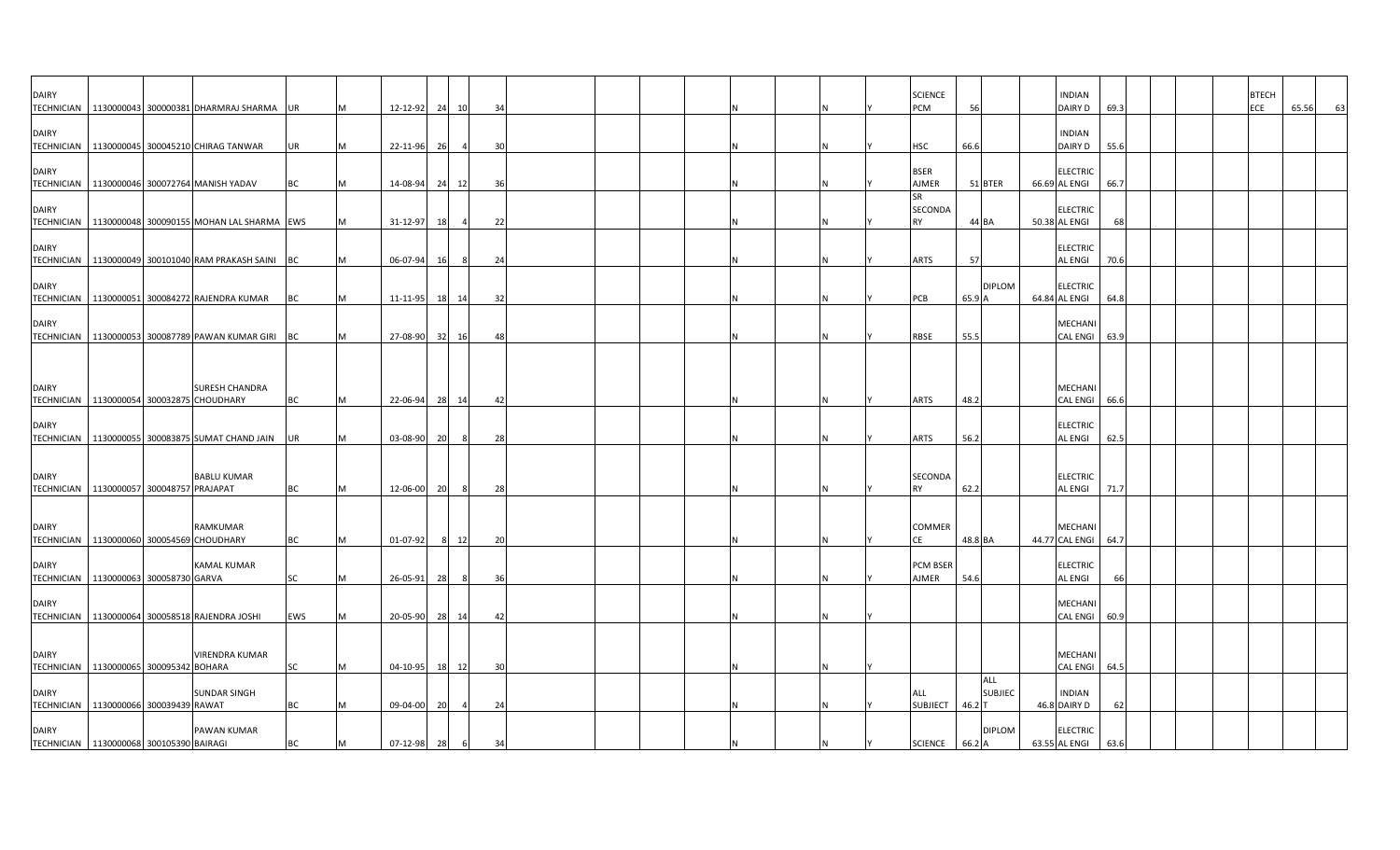| <b>DAIRY</b>      | TECHNICIAN   1130000070 300095201 HARI SINGH RAWAT  | <b>BC</b> |     | 27-07-92       | 12<br>8               |     | 20             |  |  |  | <b>ARTS</b>                    |           | <b>MECHA</b><br>47.5 NICAL | <b>MECHAN</b><br>64.3 CAL ENGI    | 64.3 |             |      |  |  |    |
|-------------------|-----------------------------------------------------|-----------|-----|----------------|-----------------------|-----|----------------|--|--|--|--------------------------------|-----------|----------------------------|-----------------------------------|------|-------------|------|--|--|----|
| <b>DAIRY</b>      | <b>KAMAL KISHOR</b>                                 |           |     |                |                       |     |                |  |  |  |                                |           | <b>DIPLOM</b>              | <b>MECHANI</b>                    |      |             |      |  |  |    |
| <b>TECHNICIAN</b> | 1130000071 300069617 PHULWARI                       | <b>SC</b> |     | 19-11-89       | 42                    | 8   | 50             |  |  |  | PCM                            | 59.5 A    |                            | 67.24 CAL ENGI 67.2               |      |             |      |  |  |    |
| <b>DAIRY</b>      | TECHNICIAN   1130000076 300063763 SHRAVAN NATH      | UR        |     | 05-11-91       | 24 12                 |     | $\overline{3}$ |  |  |  | ART                            | 50.2      |                            | <b>MECHANI</b><br><b>CAL ENGI</b> | 70.5 |             |      |  |  |    |
| <b>DAIRY</b>      | TECHNICIAN 1130000077 300068544 MOHAN LAL BAIRWA SC |           |     | 06-07-92       | 30 <sup>1</sup><br>12 |     |                |  |  |  | PCB                            | 65.7      |                            | <b>MECHANI</b><br><b>CAL ENGI</b> | 64.4 |             |      |  |  |    |
| <b>DAIRY</b>      |                                                     |           |     |                |                       |     | 42             |  |  |  |                                |           |                            | <b>MECHANI</b>                    |      | SOCI<br>OLO |      |  |  |    |
|                   | TECHNICIAN 1130000078 300102784 PHOOL CHAND JAT     | BC        |     | 05-12-95       | 14<br>10              |     | 24             |  |  |  | ARTS                           | 60.3 BA   |                            | 48.72 CAL ENGI 68.2 GY            |      |             | 43.1 |  |  | 60 |
| <b>DAIRY</b>      | TECHNICIAN 1130000079 300016331 SITARAM MALI        | BC        | IM. | 01-06-92       | 28 20                 |     | 48             |  |  |  | <b>ARTS</b>                    | 53.2 ARTS |                            | <b>MECHANI</b><br>54.11 CAL ENGI  | 67.4 |             |      |  |  |    |
| <b>DAIRY</b>      | TECHNICIAN 1130000081 300100107 ALOK CHHIPA         | <b>BC</b> |     | 24-08-96 24 14 |                       |     | -38            |  |  |  |                                |           | BA                         | <b>ELECTRIC</b><br>48.72 AL ENGI  | 63.3 |             |      |  |  |    |
| <b>DAIRY</b>      | ABHISHEK                                            |           |     |                |                       |     |                |  |  |  |                                |           |                            | MECHANI                           |      |             |      |  |  |    |
|                   | TECHNICIAN   1130000082 300030077 MAHESHWARI        | UR        |     | 07-12-98 28 12 |                       |     |                |  |  |  | PCM                            |           | 60.6 BTECH                 | 66.93 CAL ENGI                    | 74.1 |             |      |  |  |    |
| <b>DAIRY</b>      | TECHNICIAN 1130000083 300058019 OM PRAKASH          | BC        |     | 02-10-96       | 20                    | - 6 | 26             |  |  |  | <b>SCIENCE</b><br><b>MATHS</b> | 58        |                            | <b>MECHANI</b><br><b>CAL ENGI</b> | 61   |             |      |  |  |    |
| <b>DAIRY</b>      | TECHNICIAN 1130000084 300098159 HEMRAJ KHOJA        | BC        | M   | 05-09-93       | 14 12                 |     | 26             |  |  |  | <b>SCIENCE</b>                 | 54.8      |                            | <b>ELECTRIC</b><br><b>AL ENGI</b> | 59.9 |             |      |  |  |    |
| <b>DAIRY</b>      | TECHNICIAN 1130000085 300014385 MUKESH SAHU         | <b>BC</b> | M   | 11-11-99       | 18 14                 |     | 32             |  |  |  | <b>ARTS</b>                    | 56.2      |                            | <b>ELECTRIC</b><br><b>AL ENGI</b> | 74.3 |             |      |  |  |    |
| <b>DAIRY</b>      | TECHNICIAN 1130000086 300006185 OM PRAKASH SINGH BC |           |     | 01-08-94       | 24                    | -8  | 32             |  |  |  | <b>SCIENCE</b>                 | 56.6      |                            | MECHANI<br>CAL ENGI 53.2          |      |             |      |  |  |    |
| <b>DAIRY</b>      |                                                     |           |     |                |                       |     |                |  |  |  |                                |           |                            | MECHANI                           |      |             |      |  |  |    |
| <b>DAIRY</b>      | TECHNICIAN   1130000087 300032046 GAURAV MALONIYA   | <b>BC</b> | M   | 15-06-94       | 20<br>12              |     | 32             |  |  |  | PCB                            | 53.2 BA   |                            | 54 CAL ENGI<br>MECHANI            | 66.2 |             |      |  |  |    |
| <b>TECHNICIAN</b> | 1130000088 300018193 KAILASH CHAND MALI BC          |           |     | 15-07-96 18 10 |                       |     | 28             |  |  |  | PCM                            | 79.6      |                            | <b>CAL ENGI</b>                   | 71.2 |             |      |  |  |    |
| <b>DAIRY</b>      | TECHNICIAN 1130000089 300076915 PURUSHOTTAM JAT     | BC        |     | 29-06-93       | 16                    | - 6 | 22             |  |  |  | COMMER<br>СE                   | 64.6      |                            | <b>MECHAN</b><br>CAL ENGI 69.1    |      |             |      |  |  |    |
| <b>DAIRY</b>      | TECHNICIAN 1130000091 300048811 PAPPU CHEETA        | BC        |     | 07-05-95       | 28 10                 |     | 38             |  |  |  | <b>SCIENCE</b><br>PCM          | 67.6      |                            | <b>MECHANI</b><br><b>CAL ENGI</b> | 68.3 |             |      |  |  |    |
| <b>DAIRY</b>      | TECHNICIAN   1130000092 300003637 JITENDRA PARIHAR  | <b>BC</b> |     | 12-03-91       | 20<br>10              |     | 30             |  |  |  | <b>ARTS</b>                    | 49.8      |                            | <b>ELECTRIC</b><br><b>AL ENGI</b> | 65.2 |             |      |  |  |    |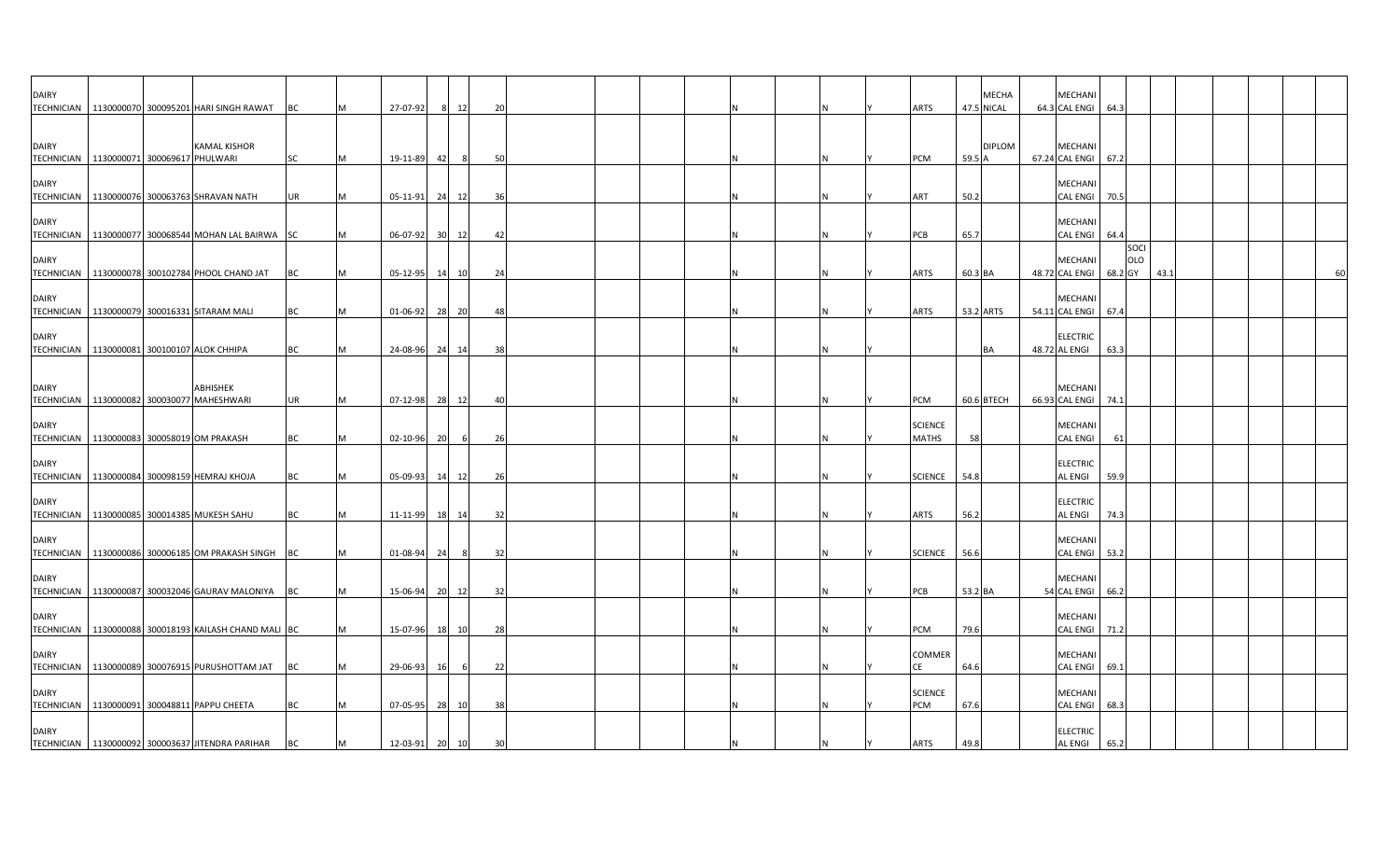| <b>DAIRY</b>                                              |  | TECHNICIAN   1130000094 300076812 UPEESH KUMAR JAIN UR                                    |           | M      | 11-06-88             | 28        | 14             | 42        |    |     |  |  | SECONDA<br><b>RY</b>              | 69.7                        | MECHANI<br><b>CAL ENGI</b>                           | 69.5                |      |  |  |  |
|-----------------------------------------------------------|--|-------------------------------------------------------------------------------------------|-----------|--------|----------------------|-----------|----------------|-----------|----|-----|--|--|-----------------------------------|-----------------------------|------------------------------------------------------|---------------------|------|--|--|--|
| <b>DAIRY</b>                                              |  | TECHNICIAN 1130000095 300064686 MAMTA CHOUDHARY BC                                        |           |        | 12-07-96             | 26        | 12             | 38        |    |     |  |  |                                   |                             | <b>ELECTRIC</b><br><b>AL ENGI</b>                    | 69.2                |      |  |  |  |
| <b>DAIRY</b><br><b>TECHNICIAN</b>                         |  | 1130000096 300090821 MANOJ DHODAWAT                                                       | <b>SC</b> | M      | 20-10-96             | 18        | - 6            | 24        |    |     |  |  | ALL<br>COMMON<br>SUB              | 61.5 BA                     | <b>INDIAN</b><br>55.16 DAIRY D                       | 58.7 MA             | 47.6 |  |  |  |
| <b>DAIRY</b>                                              |  | TECHNICIAN   1130000098 300031571 ARVIND SINGH                                            | BC        | M      | 24-06-94             | 28        | 12             | 40        |    | IN. |  |  | PCM                               | <b>B TECH</b><br>51.4 DT    | <b>INDIAN</b><br>5.94 DAIRY D                        | 5.94                |      |  |  |  |
|                                                           |  |                                                                                           |           |        |                      |           |                |           |    |     |  |  |                                   |                             |                                                      |                     |      |  |  |  |
| <b>DAIRY</b><br>TECHNICIAN   1130000100 300083956 BHAMBHI |  | SHAMBHU PRAKASH                                                                           | <b>SC</b> | M      | 10-07-85             | 40        | 12             | 52        |    |     |  |  | <b>SCIENCE</b><br><b>BIOLOGY</b>  | 65.4 BA                     | <b>ELECTRIC</b><br>49.66 AL ENGI                     | 60.9                |      |  |  |  |
| <b>DAIRY</b>                                              |  |                                                                                           |           |        |                      |           |                |           |    |     |  |  | <b>SR HIGH</b>                    | <b>DIPLOM</b>               | <b>MECHANI</b>                                       |                     |      |  |  |  |
| <b>DAIRY</b>                                              |  | TECHNICIAN   1130000101 300098860 OM PRAKASH JANGID BC                                    |           | M      | 25-09-94             | 16        | 6              | 22        | SP |     |  |  | SEC                               | 56 A<br><b>BA PASS</b>      | 64.33 CAL ENGI<br><b>ELECTRIC</b>                    | 64.3                |      |  |  |  |
| TECHNICIAN 1130000102 300077401 RAMSINGH<br><b>DAIRY</b>  |  | <b>VINOD KUMAR</b>                                                                        | BC        | M      | 15-06-98             | -281      | $\overline{a}$ | 32        |    |     |  |  | ARTS                              | 64.2 ARTS<br><b>ELECTRI</b> | 47.05 AL ENGI<br><b>ELECTRIC</b>                     | 62.2                |      |  |  |  |
| TECHNICIAN 1130000103 300072301 MEENA<br><b>DAIRY</b>     |  |                                                                                           | <b>ST</b> | M      | 01-01-91             | 18        | 12             | 30        |    |     |  |  |                                   | <b>CAL ENG</b>              | 59.74 AL ENGI<br><b>MECHANI</b>                      | 59.7                |      |  |  |  |
| <b>TECHNICIAN</b><br><b>DAIRY</b>                         |  | 1130000104 300037583 MANOJ KUMAR OJHA UR<br>TECHNICIAN 1130000106 300022669 DIVYA GUJRATI |           | M      | 11-03-94<br>23-08-95 | 22<br>34  | 16<br>10       | -38<br>44 |    | N   |  |  | <b>SCIENCE</b>                    | 93                          | <b>CAL ENGI</b><br><b>MECHANI</b><br><b>CAL ENGI</b> | 58<br>76            |      |  |  |  |
| <b>DAIRY</b>                                              |  | TECHNICIAN 1130000108 300024479 NIKHIL KUMAR SINGH UR                                     | BC        | M      | 26-06-95             | -281      | -8             | 36        |    |     |  |  | <b>SCIENCE</b><br>MATHS           | 56.4                        | <b>MECHANI</b><br><b>CAL ENGI</b>                    | 65.9                |      |  |  |  |
| <b>DAIRY</b>                                              |  | TECHNICIAN   1130000109 300009671 RAJENDRA SINGH                                          | BC        | M<br>M | 30-06-00             | 24        |                | 32        |    |     |  |  | <b>SR</b><br>SECONDA<br><b>RY</b> | 77.5                        | <b>ELECTRIC</b><br><b>AL ENGI</b>                    | 67.2                |      |  |  |  |
| <b>DAIRY</b><br>TECHNICIAN 1130000110 300067647 JATAV     |  | RAKESH KUMAR                                                                              | SC        | M      | $01 - 01 - 89$       | 24        | 10             | 34        |    |     |  |  | PCM                               | 63.9 B TECH                 | <b>MECHANI</b><br>65.35 CAL ENGI                     | M<br>62.7 TECH 68.3 |      |  |  |  |
| <b>DAIRY</b>                                              |  | TECHNICIAN 1130000111 300050516 SULTAN SHAH SHAH                                          | BC        | M      | 04-07-88             | <b>10</b> | 10             | 20        |    |     |  |  | ARTS                              | 43.4 ARTS                   | <b>ELECTRIC</b><br>43.16 AL ENGI                     | 63.1                |      |  |  |  |
| <b>DAIRY</b>                                              |  | <b>DEVENDRA SINGH</b>                                                                     |           |        |                      |           |                |           |    |     |  |  | ALL<br><b>SUBJECT</b>             |                             | <b>ELECTRIC</b>                                      |                     |      |  |  |  |
| TECHNICIAN 1130000112 300023281 GOUR<br><b>DAIRY</b>      |  |                                                                                           | EWS       | M      | 11-08-99             | 14        |                | 22        |    | IN. |  |  | COM                               | 58.2                        | <b>AL ENGI</b><br><b>ELECTRIC</b>                    | 51.7                |      |  |  |  |
|                                                           |  | TECHNICIAN   1130000113 300011295 DINESH BHADANA                                          | MBC       | M      | 13-02-94             | 22        | 6              | 28        |    |     |  |  |                                   |                             | <b>AL ENGI</b>                                       | 60.4                |      |  |  |  |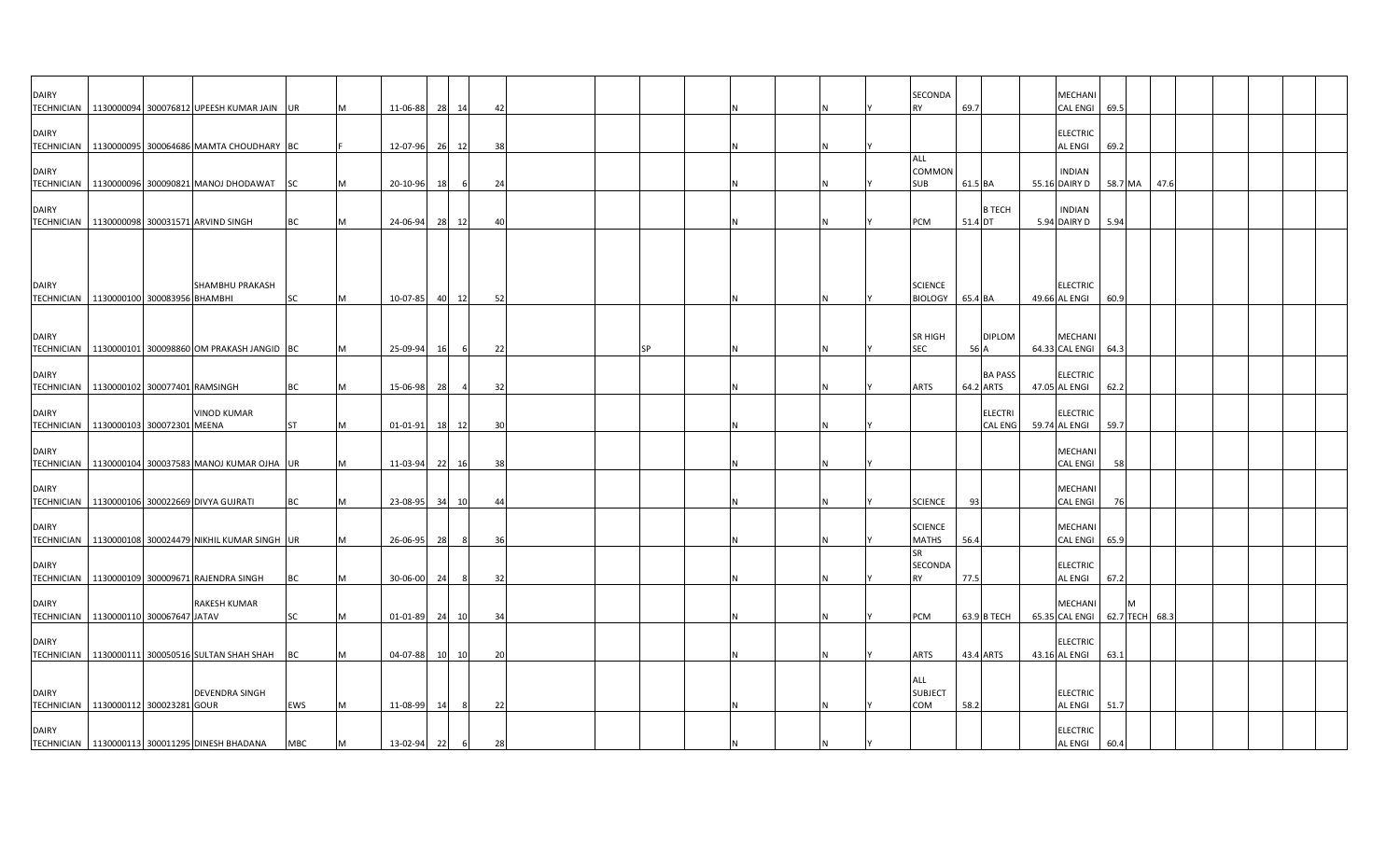| <b>DAIRY</b>                                             |  | TECHNICIAN   1130000115 300050272 KUNDAN SINGH         | EWS        |   | 07-09-98    | <b>18</b> | 10    | 28 |                 |           |  |  | <b>PCM</b>                               | 71.4    |                                | <b>ELECTRIC</b><br>67<br>AL ENGI           |  |  |  |    |
|----------------------------------------------------------|--|--------------------------------------------------------|------------|---|-------------|-----------|-------|----|-----------------|-----------|--|--|------------------------------------------|---------|--------------------------------|--------------------------------------------|--|--|--|----|
| <b>DAIRY</b>                                             |  | TECHNICIAN   1130000116 300051276 MENKA RAWAT          | BC         |   | $07-10-88$  | 30        |       | 38 | <b>DIVORCED</b> |           |  |  | <b>SECONDA</b><br><b>RY</b>              | 67.3 A  | <b>DIPLOM</b>                  | <b>ELECTRIC</b><br>61.7 AL ENGI<br>61.7    |  |  |  |    |
| <b>DAIRY</b>                                             |  | TECHNICIAN 1130000118 300081102 MEHRUDDIN KHAN         | <b>BC</b>  |   | 12-01-94    | 22        | 10    | 32 |                 |           |  |  | <b>SR</b><br><b>SECONDA</b><br><b>RY</b> | 58.3    |                                | MECHANI<br><b>CAL ENGI</b><br>62.1         |  |  |  |    |
| <b>DAIRY</b>                                             |  | TECHNICIAN   1130000119 300022700 MUKESH CHOUDHARY BC  |            |   | 17-08-97    | 18        | 12    | 30 |                 |           |  |  | ARTS                                     | 60.8    |                                | <b>ELECTRIC</b><br>AL ENGI<br>65.3         |  |  |  |    |
| <b>DAIRY</b>                                             |  | TECHNICIAN 1130000121 300058335 NITESH PRAJAPATI       | BC         |   | 15-05-92    | 12        | 12    | 24 |                 |           |  |  | SR SEC                                   |         | <b>BTECH</b><br>62.6 ELECTR    | <b>ELECTRIC</b><br>70.2 AL ENGI<br>72.3    |  |  |  |    |
| <b>DAIRY</b>                                             |  | TECHNICIAN 1130000123 300031201 KAMLESH SHARMA         | EWS        |   | 18-07-97    | 22        | 12    | 34 |                 |           |  |  | <b>HSC</b>                               | 46.2 A  | <b>DIPLOM</b>                  | <b>ELECTRIC</b><br>68.42 AL ENGI<br>68.4   |  |  |  |    |
| <b>DAIRY</b>                                             |  | TECHNICIAN   1130000124 300068548 SHANKAR LAL JAT      | ВC         |   | 01-07-97    |           | 30 10 | 40 |                 |           |  |  | ALL                                      |         | <b>ELECTRI</b><br>51.2 CAL ENG | <b>ELECTRIC</b><br>64.66 AL ENGI<br>64.7   |  |  |  |    |
| <b>DAIRY</b><br>TECHNICIAN   1130000125 300026279 SHARMA |  | <b>DURGA PRASAD</b>                                    | EWS        |   | 23-03-85 24 |           | 14    | 38 |                 |           |  |  | ARTS                                     |         | 59.1 ARTS                      | <b>MECHAN</b><br>45.55 CAL ENGI<br>67.4    |  |  |  |    |
| <b>DAIRY</b>                                             |  | TECHNICIAN   1130000126 300049715 RAGHUNATH VISHNOI BC |            |   | 14-03-95    | 24        | 8     | 32 |                 |           |  |  | COMMOR<br>SE                             | 40.2    |                                | MECHANI<br><b>CAL ENGI</b><br>5.54         |  |  |  |    |
| <b>DAIRY</b>                                             |  | TECHNICIAN   1130000128 300054309 NIDHI SHARMA         | UR         |   | 19-09-97    | 26        | -8    | 34 |                 |           |  |  |                                          |         | <b>BTECH</b>                   | <b>ELECTRIC</b><br>72.36 AL ENGI<br>65     |  |  |  |    |
| <b>DAIRY</b>                                             |  | TECHNICIAN 1130000129 300013123 TARUN RATHOR           | SC         |   | 27-11-91    | 22        |       | 30 |                 |           |  |  | <b>SCIENCE</b><br><b>MATHS</b>           |         | <b>BTECH</b><br>67.2 MECH      | MECHANI<br>63.61 CAL ENGI<br>64.5          |  |  |  | 80 |
| <b>DAIRY</b>                                             |  | TECHNICIAN   1130000130 300023849 MUKESH GURJAR        | <b>MBC</b> |   | 09-07-98    | 14        | 10    | 24 |                 |           |  |  | ARTS<br>RBSE                             |         | <b>BA</b><br>49.4 MDSU         | MECHANI<br>42.88 CAL ENGI<br>59.2          |  |  |  |    |
| <b>DAIRY</b>                                             |  | <b>MAHESH KUMAR</b>                                    |            |   |             |           |       |    |                 |           |  |  |                                          |         |                                | MECHANI                                    |  |  |  |    |
| TECHNICIAN 1130000131 300085752 KASOTIYA<br><b>DAIRY</b> |  |                                                        | SC         | M | 11-08-91    | 34        | 14    | 48 |                 |           |  |  | ARTS                                     | 62.8    |                                | <b>CAL ENGI</b><br>64.7<br><b>ELECTRIC</b> |  |  |  |    |
|                                                          |  | TECHNICIAN   1130000132 300089389 NIRMALA RAWAT        | BC         |   | 25-10-94    | 16        | 14    | 30 |                 |           |  |  |                                          |         |                                | AL ENGI<br>61.9                            |  |  |  |    |
| <b>DAIRY</b>                                             |  | TECHNICIAN   1130000133 300028218 YUVRAJ SINGH         | BC         |   | 29-04-94    | 16        | 12    | 28 |                 |           |  |  | PCM                                      | 54.2 BA |                                | <b>MECHAN</b><br>45.16 CAL ENGI<br>67.3    |  |  |  |    |
| <b>DAIRY</b><br>TECHNICIAN 1130000134 300056844 DESHWALI |  | <b>INJAMUL HAQ</b>                                     | <b>BC</b>  | м | 09-03-92    | 14        | 8     | 22 |                 | <b>SP</b> |  |  | <b>SR</b><br><b>HIGHER</b><br>SEC        | 50.6    |                                | <b>MECHAN</b><br><b>CAL ENGI</b><br>61.1   |  |  |  |    |
| <b>DAIRY</b><br>TECHNICIAN 1130000135 300066223 BOHARA   |  | <b>GAJENDRA KUMAR</b>                                  | SC         | M | 27-06-94    | 14        | 14    | 28 |                 |           |  |  | <b>DIPLOMA</b><br>EE                     | 68.9 EE | ENGG                           | <b>ELECTRIC</b><br>67.07 AL ENGI<br>68.9   |  |  |  |    |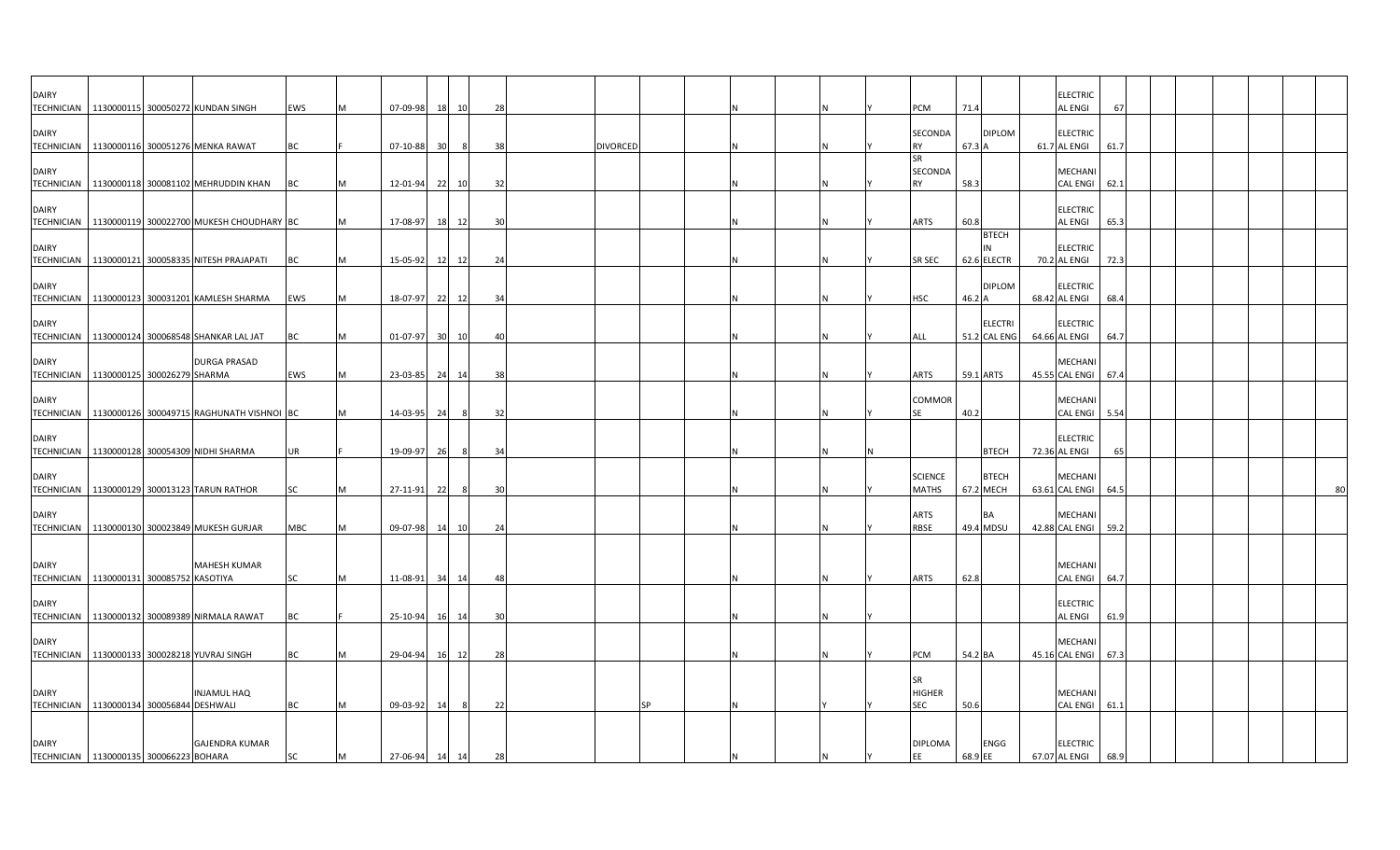| <b>DAIRY</b>                      | TECHNICIAN 1130000136 300088379 POOJA CHAUDHARY                   | BC        |   | 12-02-96       |           | 24 10          | 34 |  |  |     |  |                                     |         | <b>B TECH</b>                      | MECHANI<br>66.68 CAL ENGI 66.7   |      |  |            |       |    |
|-----------------------------------|-------------------------------------------------------------------|-----------|---|----------------|-----------|----------------|----|--|--|-----|--|-------------------------------------|---------|------------------------------------|----------------------------------|------|--|------------|-------|----|
| <b>DAIRY</b>                      | <b>SAMEER SINGH</b><br>TECHNICIAN 1130000138 300055630 RAJPUROHIT | EWS       | M | 14-02-96       | 32        | $\overline{a}$ | 36 |  |  |     |  | PCM                                 | 57.6    |                                    | <b>ELECTRIC</b><br>AL ENGI       | 64.2 |  |            |       |    |
| <b>DAIRY</b>                      | TECHNICIAN   1130000139 300003530 ILIYAAS GEHLOT                  | BC        |   | 04-07-94       | <b>10</b> | 8              | 18 |  |  |     |  | ALL<br><b>GENERAL</b><br><b>SUB</b> | 74.6 BA |                                    | MECHANI<br>58.55 CAL ENGI        | 72.1 |  | <b>BED</b> | 72.77 | 80 |
| <b>DAIRY</b>                      | TECHNICIAN   1130000140 300077783 AJIT KATHAT                     | BC        |   | 26-12-93       | 10        |                | 14 |  |  |     |  | ARTS                                | 60.6    |                                    | <b>ELECTRIC</b><br>AL ENGI       | 61.9 |  |            |       |    |
| <b>DAIRY</b>                      | TECHNICIAN 1130000141 300098943 VIJAY PRAKASH                     | BC        |   | 15-05-91       | 14        | -8             | 22 |  |  |     |  | <b>BSC</b>                          | 51.7    |                                    | <b>ELECTRIC</b><br>AL ENGI       | 70.3 |  |            |       |    |
| <b>DAIRY</b><br><b>TECHNICIAN</b> | 1130000142 300097699 NARESH MISHRA                                | UR        |   | 24-06-91       |           | 50 10          | 60 |  |  |     |  | <b>HSC</b><br>DEGREE                | 62.9    |                                    | MECHANI<br><b>CAL ENGI</b>       | 71.9 |  |            |       |    |
| <b>DAIRY</b>                      | <b>RAM SWAROOP</b><br>TECHNICIAN 1130000143 300090226 YADAV       | BC        |   | 15-07-89       |           | $\overline{4}$ | 12 |  |  |     |  | PCB                                 | 54      |                                    | MECHANI<br>CAL ENGI 66.7         |      |  |            |       |    |
| <b>DAIRY</b>                      | <b>SHIV SINGH</b><br>TECHNICIAN 1130000144 300056985 CHOUDHARY    | ВC        |   | 13-06-00       | 22        | -8             | 30 |  |  |     |  |                                     |         |                                    | MECHANI<br>CAL ENGI 56.1         |      |  |            |       |    |
| <b>DAIRY</b>                      | TECHNICIAN 1130000145 300081228 AKASH SINGH                       | EWS       |   | 20-12-93       | 28        | 12             | 40 |  |  |     |  | <b>PCM</b>                          | 63.4 BA |                                    | MECHANI<br>53.38 CAL ENGI        | 68.9 |  |            |       |    |
| <b>DAIRY</b>                      | <b>DHARA SINGH</b><br>TECHNICIAN   1130000146 300072062 RATHOR    | UR        |   | 25-02-95       |           | 22 10          | 32 |  |  |     |  | ARTS                                |         | 58 ARTS                            | MECHANI<br>50 CAL ENGI           | 67   |  |            |       |    |
| <b>DAIRY</b>                      | <b>RAHUL KUMAR</b><br>TECHNICIAN 1130000147 300043661 BANJARA     | SC        | M | 14-09-95       | 14        | -6             | 20 |  |  | IN. |  |                                     |         |                                    | <b>ELECTRIC</b><br>AL ENGI       | 58.2 |  |            |       |    |
| <b>DAIRY</b>                      | TECHNICIAN 1130000148 300085353 PRAHLAD KUMHAR                    | BC        |   | 09-07-97       | 24        | 14             | 38 |  |  |     |  | ARTS                                | 65.6    |                                    | MECHANI<br>CAL ENGI              | 73.4 |  |            |       |    |
| <b>DAIRY</b>                      | <b>RAKESH KUMAR</b><br>TECHNICIAN   1130000149 300018811 NAGELIYA | <b>SC</b> | M | 01-07-94       |           | 26 14          | 40 |  |  |     |  | <b>ARTS</b>                         |         | 68.2 ARTS                          | <b>ELECTRIC</b><br>55.66 AL ENGI | 67.8 |  |            |       |    |
| <b>DAIRY</b>                      | PANKAJ RAJ<br>TECHNICIAN 1130000150 300097115 VAISHNAV            | <b>BC</b> |   | 20-03-92       |           | 14 10          | 24 |  |  |     |  | <b>SCIENCE</b>                      | 48      |                                    | MECHANI<br>CAL ENGI 54.9         |      |  |            |       |    |
| <b>DAIRY</b>                      | TECHNICIAN 1130000152 300101375 DEEPAK KUMAR                      | <b>BC</b> |   | 27-09-96       | 10        | 10             | 20 |  |  |     |  | RAJASTHA<br><b>N STATE</b>          | 50.6    |                                    | <b>INDIAN</b><br>DAIRY D         | 62.4 |  |            |       |    |
| <b>DAIRY</b>                      | TECHNICIAN   1130000153 300023088 MOHIT BHATT                     | SC        | M | 01-07-89 34 10 |           |                | 44 |  |  |     |  | PCM                                 |         | <b>MECHA</b><br>NICAL<br>47.2 ENGG | MECHANI<br>64.6 CAL ENGI 63.5    |      |  |            |       |    |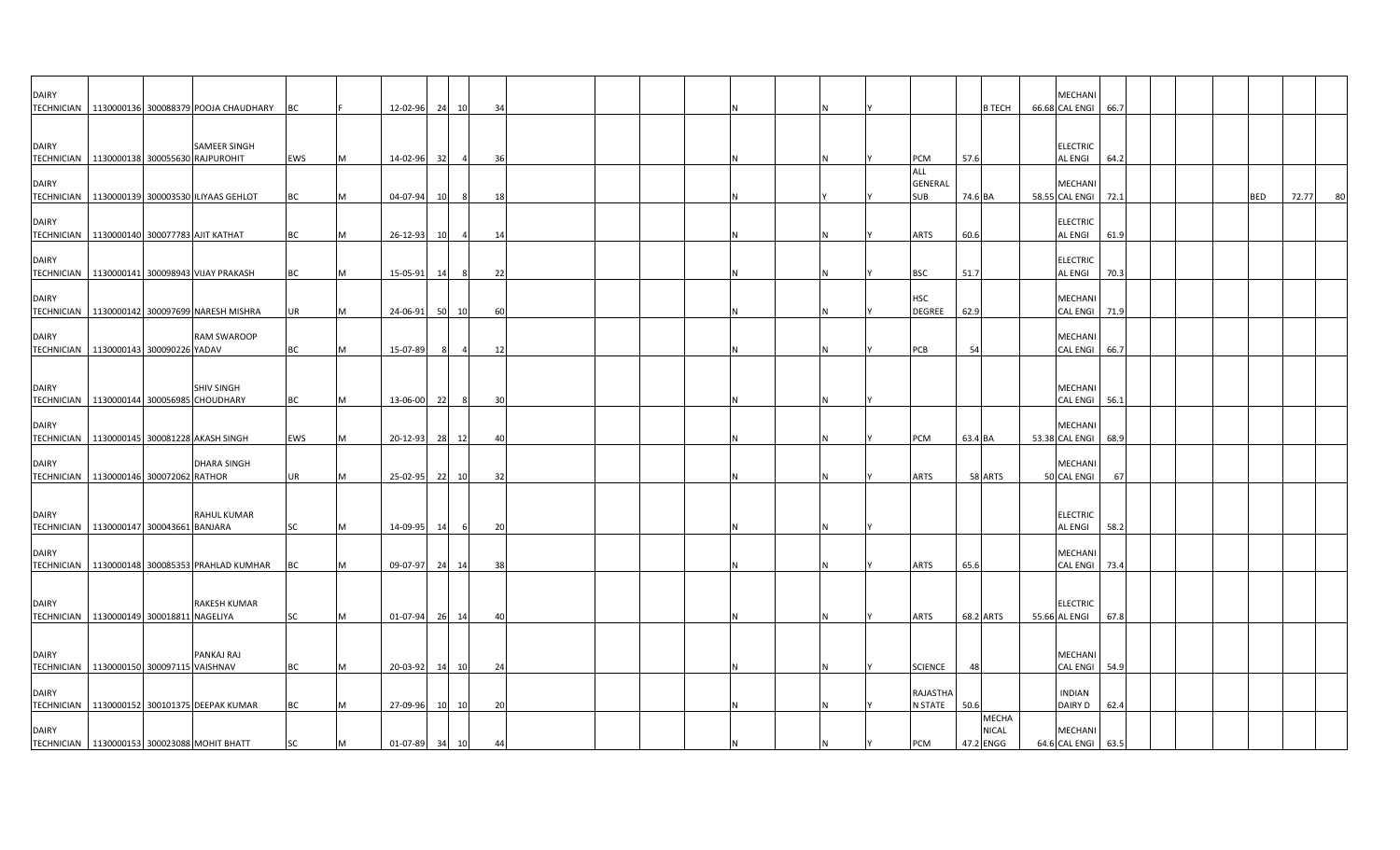| <b>DAIRY</b>                                                |  | TECHNICIAN 1130000154 300041712 ANKIT SHARMA           | <b>EWS</b> | M | 19-12-99       | 12 | -8             | 20   |  | SP |   |   | COMMER<br>СE                      | 51.6    |                               | MECHANI<br><b>CAL ENGI</b>       | 65   |  |       |
|-------------------------------------------------------------|--|--------------------------------------------------------|------------|---|----------------|----|----------------|------|--|----|---|---|-----------------------------------|---------|-------------------------------|----------------------------------|------|--|-------|
| <b>DAIRY</b><br>TECHNICIAN 1130000156 300019672 JETHAJI     |  | <b>GELOT TARABEN</b>                                   | SC         |   | 02-01-92       | 34 | 10             | 44   |  |    |   |   |                                   |         | <b>ELECTRI</b><br>CAL<br>ENGG | <b>ELECTRIC</b><br>64.69 AL ENGI | 64.7 |  |       |
| <b>DAIRY</b><br>TECHNICIAN   1130000159 300074635 SHEKH     |  | NARU MOHAMMED                                          | UR         | M | 05-07-98       | 28 |                | - 36 |  |    |   |   | <b>ARTS</b>                       | 57.6    |                               | <b>ELECTRIC</b><br>AL ENGI       | 7.78 |  |       |
| <b>DAIRY</b>                                                |  | TECHNICIAN   1130000161 300096171 PREM PRAKASH         | SC         | M | 30-12-99       | 16 | -6             | 22   |  |    |   |   | SECONDA<br><b>RY</b>              | 52.4    |                               | MECHANI<br><b>CAL ENGI</b>       | 67.8 |  |       |
| <b>DAIRY</b>                                                |  | TECHNICIAN   1130000164 300037869 SHIV SINGH PANWAR BC |            | M | 09-07-99       |    | 12 12          | 24   |  |    |   |   |                                   |         |                               | <b>INDIAN</b><br><b>DAIRY D</b>  | 56.5 |  |       |
| <b>DAIRY</b>                                                |  | TECHNICIAN   1130000165 300099707 VIVEK KUMAR VERMA BC |            | M | 24-09-93       | 22 | 8              | 30   |  |    |   |   | <b>SCIENCE</b>                    | 69.5 A  | <b>DIPLOM</b>                 | <b>ELECTRIC</b><br>67.21 AL ENGI | 67.2 |  |       |
| <b>DAIRY</b>                                                |  | TECHNICIAN   1130000166 300026979 KALU RAM KUMAWAT BC  |            | M | 29-07-79       | 32 | - 8            | 40   |  |    |   |   | SECONDA<br><b>RY</b>              | 56.9 BA |                               | <b>INDIAN</b><br>52.83 DAIRY D   | 71   |  |       |
| <b>DAIRY</b>                                                |  | TECHNICIAN   1130000168 300026999 VISHAL SHARMA        | UR         | M | 14-09-99       | 16 | 10             | -26  |  |    |   |   | SECONDA<br>RY                     | 51.5    |                               | <b>ELECTRIC</b><br>AL ENGI       | 62.8 |  |       |
| <b>DAIRY</b>                                                |  | TECHNICIAN 1130000169 300062794 JASWANT SINGH          | BC         | M | 16-06-95       | 20 | 10             | 30   |  |    |   |   |                                   |         |                               | MECHANI<br><b>CAL ENGI</b>       | 60.4 |  |       |
| <b>DAIRY</b>                                                |  | TECHNICIAN   1130000170 300025757 SURENDRA BHAKAR      | ВC         | M | 19-10-94       | 28 | 12             | 40   |  |    |   |   | SR<br><b>HIGHER</b><br><b>SEC</b> |         | GRADU<br><b>68.9 ATION</b>    | <b>ELECTRIC</b><br>44.92 AL ENGI | 65.5 |  |       |
| <b>DAIRY</b>                                                |  | TECHNICIAN 1130000172 300039397 NEERAJ YADAV           | ВC         | M | 20-06-98       | 28 | <b>16</b>      | 44   |  |    |   |   | <b>SCIENCE</b><br><b>MATHS</b>    | 53      |                               | MECHANI<br><b>CAL ENGI</b>       | 70.6 |  |       |
| <b>DAIRY</b>                                                |  | TECHNICIAN 1130000173 300027436 YUGAL KISHOR           | <b>BC</b>  | M | 16-07-89       | 20 | 8 <sup>8</sup> | 28   |  |    |   | N | PCM                               | 45.4    |                               | <b>MECHANI</b><br>CAL ENGI 67.8  |      |  |       |
| <b>DAIRY</b><br>TECHNICIAN 1130000174 300037552 RANJEET JAT |  |                                                        | <b>BC</b>  | M | 28-12-92 22 16 |    |                | 38   |  |    |   |   | <b>SCIENCE</b>                    | 64.8 BA |                               | MECHANI<br>45.61 CAL ENGI 64.7   |      |  |       |
| <b>DAIRY</b><br>TECHNICIAN   1130000175 300056613 RAJORIA   |  | SAURABH KUMAR                                          | <b>SC</b>  | M | 21-10-99       | 28 | 16             | 44   |  |    | N |   |                                   |         |                               | MECHANI<br><b>CAL ENGI</b>       | 59.8 |  |       |
| <b>DAIRY</b>                                                |  | TECHNICIAN 1130000176 300069236 SOURABH PRAJAPAT       | <b>BC</b>  | M | 13-01-00       | 32 | 14             | -46  |  |    | N |   | <b>SCIENCE</b>                    | 68.2    |                               | MECHANI<br><b>CAL ENGI</b>       | 68.7 |  |       |
| <b>DAIRY</b><br>TECHNICIAN   1130000177 300057737 RAWAT     |  | <b>MAHAVEER SINGH</b>                                  | BC         | M | 06-08-97 16 10 |    |                | 26   |  |    |   |   | <b>ALL</b>                        |         | 52.8 COMM                     | <b>INDIAN</b><br>52.8 DAIRY D    | 40.5 |  | 71.42 |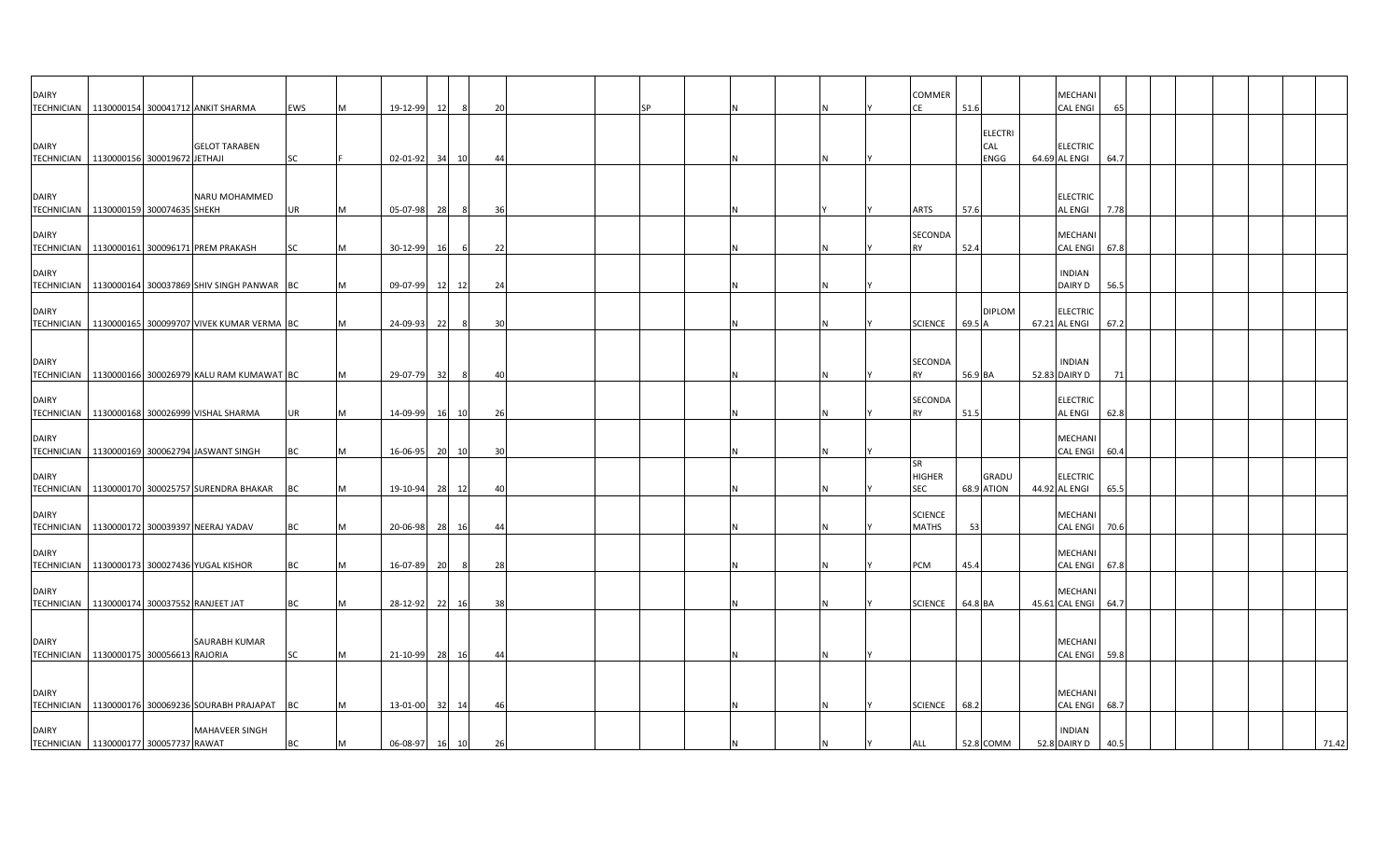| DAIRY                                                    |                             | <b>RAM KUNWAR</b>                                      |            |   |                |    |                |                |    |  |  | <b>SR</b><br><b>SECONDA</b>    | <b>GRADU</b>                         | <b>ELECTRIC</b>                           |      |      |             |       |
|----------------------------------------------------------|-----------------------------|--------------------------------------------------------|------------|---|----------------|----|----------------|----------------|----|--|--|--------------------------------|--------------------------------------|-------------------------------------------|------|------|-------------|-------|
| TECHNICIAN 1130000178 300036250 MAKAR                    |                             |                                                        | <b>BC</b>  | M | 02-07-92 24 12 |    |                | 36             |    |  |  | <b>RY</b>                      | <b>53.9 ATION</b>                    | 50.05 AL ENGI                             | 60.5 |      |             |       |
| <b>DAIRY</b>                                             |                             | TECHNICIAN   1130000179 300050011 DILIP NATH JOGI      | <b>BC</b>  |   | 10-02-99       | 30 | 12             | 42             |    |  |  | <b>PCM</b>                     | 79                                   | MECHANI<br><b>CAL ENGI</b>                | 65.4 |      |             |       |
| <b>DAIRY</b>                                             |                             |                                                        |            |   |                |    |                |                |    |  |  |                                |                                      | <b>MECHANI</b>                            |      |      |             |       |
|                                                          |                             | TECHNICIAN 1130000180 300032598 SHOBHAG SINGH          | BC         | M | 09-08-95       | 14 | 12             | 26             |    |  |  | ARTS                           | 56 BA                                | 48 CAL ENGI                               | 66.6 |      |             |       |
| <b>DAIRY</b>                                             |                             | TECHNICIAN   1130000181 300018739 KISHAN NATH          | SC         | M | 02-04-96 20 14 |    |                | 34             |    |  |  | SECONDA<br><b>RY</b>           | 49.2                                 | <b>MECHANI</b><br><b>CAL ENGI</b>         | 65   |      |             |       |
| <b>DAIRY</b><br>TECHNICIAN                               |                             | 1130000182 300080009 ABHISHEK SINGH RAO BC             |            | M | 05-09-95       | 20 | $\overline{4}$ | 24             |    |  |  | <b>ARTS</b>                    | 57.4 ARTS                            | <b>ELECTRIC</b><br>62.73 AL ENGI          | 62.7 |      |             |       |
| <b>DAIRY</b><br>TECHNICIAN   1130000183 300107633 MEENA  |                             | <b>MUKUL KUMAR</b>                                     | UR         | M | 04-01-96 24 10 |    |                | 34             |    |  |  |                                |                                      | <b>MECHANI</b><br>CAL ENGI 64.3           |      |      |             |       |
| <b>DAIRY</b><br>TECHNICIAN 1130000184 300104148 MANMOHAN |                             |                                                        | SC         | M | 06-07-91 14 12 |    |                | 26             |    |  |  | <b>ARTS</b>                    | 60 B A                               | <b>ELECTRIC</b><br>45.83 AL ENGI 72.4 M A |      | 49.8 | <b>B</b> ED | 59    |
| <b>DAIRY</b>                                             |                             |                                                        |            |   |                |    |                |                |    |  |  |                                |                                      | <b>ELECTRIC</b>                           |      |      |             |       |
|                                                          |                             | TECHNICIAN   1130000185 300056187 VISHAL SINGH         | <b>BC</b>  | M | 23-05-00       | 30 |                | 32             |    |  |  | ALL                            | 67.5 ARTS                            | 63.2 AL ENGI                              | 62.5 |      |             |       |
| <b>DAIRY</b>                                             |                             | TECHNICIAN 1130000186 300057564 AMAN BARESHA           | <b>SC</b>  | M | 22-02-92       | 28 |                | 36             |    |  |  |                                | <b>POLYTEC</b><br>HNIC<br><b>DIP</b> | MECHANI<br>68.3 CAL ENGI 68.3             |      |      |             |       |
| <b>DAIRY</b><br><b>TECHNICIAN</b>                        |                             | 1130000187 300037205 DEEPAK GADWAL                     | SC         | M | 03-03-94       | 18 | 12             | 3 <sup>0</sup> |    |  |  | <b>SCIENCE</b><br><b>BIO</b>   | <b>ELECTRI</b><br>55.6 CAL ENG       | <b>ELECTRIC</b><br>71.77 AL ENGI          | 73.6 |      |             |       |
| <b>DAIRY</b><br><b>TECHNICIAN</b>                        |                             |                                                        | <b>SC</b>  | M | 25-01-00       |    |                | 36             |    |  |  |                                |                                      | <b>ELECTRIC</b><br>AL ENGI                | 61   |      |             |       |
|                                                          | 1130000188 300035950 PULKIT |                                                        |            |   |                | 28 |                |                |    |  |  |                                |                                      |                                           |      |      |             |       |
| <b>DAIRY</b><br>TECHNICIAN 1130000189 300066892 ANSARI   |                             | MOHAMMAD RIYAZ                                         | <b>UR</b>  | M | 01-07-92 24 12 |    |                | 36             | SP |  |  | <b>SCIENCE</b><br><b>BIO</b>   | 56.9                                 | MECHANI<br>CAL ENGI 6.76                  |      |      |             |       |
| <b>DAIRY</b><br>TECHNICIAN   1130000190 300011178 BAIRWA |                             | KAILASH CHANDRA                                        | <b>SC</b>  | M | 01-07-89       |    | 30 14          | 44             |    |  |  | HSC                            | 46.3                                 | <b>ELECTRIC</b><br>AL ENGI                | 57.9 |      |             |       |
| <b>DAIRY</b>                                             |                             |                                                        |            |   |                |    |                |                |    |  |  |                                |                                      | <b>MECHANI</b>                            |      |      |             |       |
| TECHNICIAN 1130000191 300034833 AJEET JAT                |                             |                                                        | <b>BC</b>  | M | 01-07-99 20 14 |    |                | 34             |    |  |  | PCM                            | 52.6                                 | CAL ENGI 67.9                             |      |      |             |       |
| <b>DAIRY</b>                                             |                             | TECHNICIAN   1130000192 300092756 KANA RAM SAMARIYA SC |            | M | $16 - 12 - 93$ | 12 | 8              | 20             |    |  |  |                                |                                      | <b>ELECTRIC</b><br><b>AL ENGI</b>         | 62.2 |      |             |       |
| <b>DAIRY</b>                                             |                             | TECHNICIAN 1130000193 300026933 ARVIND SHARMA          | <b>EWS</b> | M | 14-12-93       | 28 | 14             | 42             |    |  |  | <b>MATHEM</b><br><b>ATICS</b>  | 56                                   | <b>ELECTRIC</b><br><b>AL ENGI</b>         | 62.2 |      |             | 74.58 |
| <b>DAIRY</b><br>TECHNICIAN 1130000195 300065342 HARSHIT  |                             |                                                        | <b>SC</b>  | M | 02-10-95 24    |    | 8              | 32             |    |  |  | <b>SCIENCE</b><br><b>MATHS</b> | <b>ENGINE</b><br>54 ERING            | MECHANI<br>64.85 CAL ENGI 64.9            |      |      |             |       |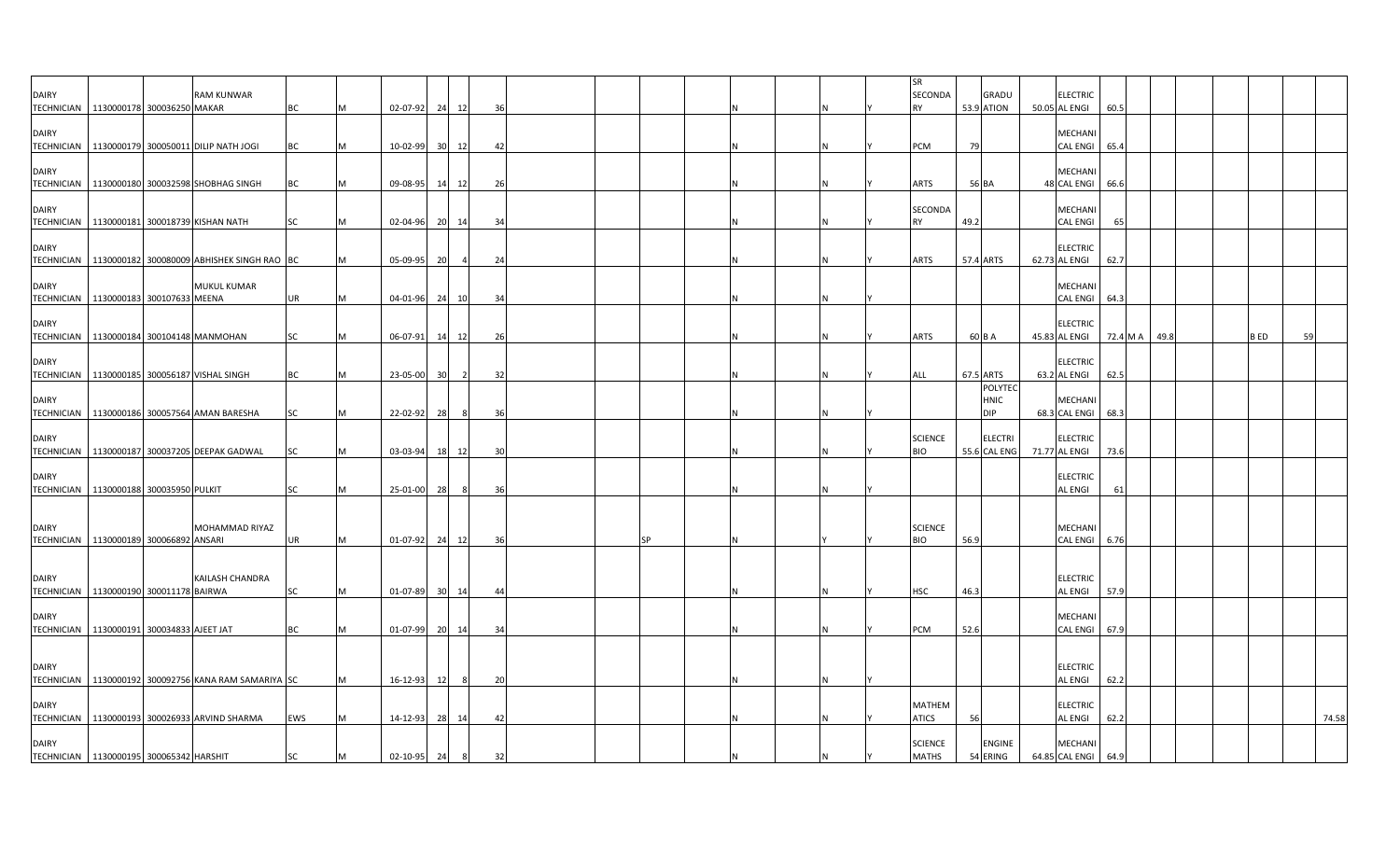| <b>DAIRY</b>                                                 |  |                                                        |           |   |                |           |       |    |  |           |  |          |                         |                                | <b>INDIAN</b>                     |      |  |  |       |
|--------------------------------------------------------------|--|--------------------------------------------------------|-----------|---|----------------|-----------|-------|----|--|-----------|--|----------|-------------------------|--------------------------------|-----------------------------------|------|--|--|-------|
|                                                              |  | TECHNICIAN   1130000196 300069456 SARASWATI KUMARI     | <b>SC</b> |   | 02-04-92       | 18        | 16    | 34 |  |           |  |          | ALL                     | 60.5 ARTS                      | 61 DAIRY D                        | 60.2 |  |  |       |
| <b>DAIRY</b>                                                 |  |                                                        |           |   |                |           |       |    |  |           |  |          |                         |                                | MECHANI                           |      |  |  |       |
|                                                              |  | TECHNICIAN 1130000197 300034199 UDAI LAL GURJAR        | MBC       |   | 12-11-93       | 22        | 10    | 32 |  |           |  | N        | <b>ARTS</b>             | 41                             | CAL ENGI                          | 65.5 |  |  | 66.14 |
| <b>DAIRY</b>                                                 |  | TECHNICIAN 1130000198 300077503 SADDAM KHAN            | UR        |   | 20-06-93       | 12        | 6     | 18 |  |           |  |          |                         |                                | <b>MECHANI</b><br>CAL ENGI        | 4.55 |  |  |       |
|                                                              |  |                                                        |           |   |                |           |       |    |  |           |  |          |                         |                                |                                   |      |  |  |       |
| <b>DAIRY</b><br>TECHNICIAN   1130000199 300072325 AJAY SINGH |  |                                                        | <b>BC</b> | M | 22-10-94       | 24        | 8     | 32 |  |           |  |          | PCM                     | 70.8 BA                        | <b>ELECTRIC</b><br>58.28 AL ENGI  | 72.8 |  |  | 92    |
| <b>DAIRY</b>                                                 |  |                                                        |           |   |                |           |       |    |  |           |  |          |                         |                                | <b>ELECTRIC</b>                   |      |  |  |       |
|                                                              |  | TECHNICIAN   1130000200 300084727 MANISH BHATI         | <b>BC</b> |   | 12-06-87       | <b>20</b> | - 8   | 28 |  | <b>SP</b> |  |          | <b>PCBM</b>             | 63.9                           | AL ENGI                           | 65.6 |  |  |       |
| <b>DAIRY</b>                                                 |  |                                                        |           |   |                |           |       |    |  |           |  |          |                         |                                | MECHANI                           |      |  |  |       |
| <b>TECHNICIAN</b>                                            |  | 1130000201 300075661 RAMESH NATH                       | BC        |   | 15-12-90       | 24        | 6     | 30 |  |           |  |          |                         | ITI                            | 80.5 CAL ENGI                     | 64.8 |  |  |       |
| <b>DAIRY</b>                                                 |  | TECHNICIAN   1130000203 300074055 SAJID KHAN PATHAN UR |           |   | 18-04-97       | 12        | 12    | 24 |  |           |  |          | <b>ARTS</b>             | 58.2 B A                       | <b>ELECTRIC</b><br>46.94 AL ENGI  | 7.01 |  |  |       |
|                                                              |  |                                                        |           |   |                |           |       |    |  |           |  |          |                         |                                |                                   |      |  |  |       |
| <b>DAIRY</b>                                                 |  | TECHNICIAN   1130000204 300074623 NAVEEN GADHWAL       | <b>BC</b> |   | 25-05-91       | 10        | 12    | 22 |  |           |  |          | <b>SCIENCE</b><br>MATHS | <b>ELECTRI</b><br>62.6 CAL ENG | <b>ELECTRIC</b><br>66.91 AL ENGI  | 65.8 |  |  |       |
| <b>DAIRY</b>                                                 |  |                                                        |           |   |                |           |       |    |  |           |  |          |                         |                                |                                   |      |  |  |       |
|                                                              |  | TECHNICIAN 1130000205 300056523 RADHIKA MALINDA        | <b>SC</b> |   | 21-10-98 26    |           | 12    | 38 |  |           |  | IN.      | <b>SCIENCE</b>          | 62.6                           | <b>ELECTRIC</b><br>AL ENGI        | 72   |  |  |       |
|                                                              |  |                                                        |           |   |                |           |       |    |  |           |  |          |                         |                                |                                   |      |  |  |       |
| <b>DAIRY</b>                                                 |  | TECHNICIAN 1130000206 300054685 BHANWAR LAL GUJAR MBC  |           |   | 02-01-94       | 14        | 10    | 24 |  |           |  | IN.      | ARTS                    | 59.5                           | <b>ELECTRIC</b><br><b>AL ENGI</b> | 54.9 |  |  |       |
|                                                              |  |                                                        |           |   |                |           |       |    |  |           |  |          |                         |                                |                                   |      |  |  |       |
| <b>DAIRY</b>                                                 |  |                                                        |           |   |                |           |       |    |  |           |  |          |                         | <b>DIPLOM</b>                  | <b>ELECTRIC</b>                   |      |  |  |       |
|                                                              |  | TECHNICIAN 1130000208 300031997 JASWANT SINGH          | SC        |   | 30-10-95 20 14 |           |       | 34 |  |           |  |          |                         | A EE                           | 59.03 AL ENGI                     | 59   |  |  |       |
|                                                              |  |                                                        |           |   |                |           |       |    |  |           |  |          |                         |                                |                                   |      |  |  |       |
| <b>DAIRY</b>                                                 |  | MAHAVEER PRASAD                                        |           |   |                |           |       |    |  |           |  |          |                         |                                | MECHANI                           |      |  |  |       |
| TECHNICIAN 1130000209 300014915 JAT                          |  |                                                        | <b>BC</b> |   | 20-06-93       | 12        | 14    | 26 |  |           |  | <b>N</b> | <b>ARTS</b>             | 51.5                           | CAL ENGI                          | 60.7 |  |  |       |
|                                                              |  |                                                        |           |   |                |           |       |    |  |           |  |          |                         |                                |                                   |      |  |  |       |
| <b>DAIRY</b>                                                 |  | <b>SURESH KUMAR</b>                                    |           |   |                |           |       |    |  |           |  |          |                         |                                | <b>ELECTRIC</b>                   |      |  |  |       |
| TECHNICIAN 1130000210 300090374 CHAUDHARY                    |  |                                                        | <b>BC</b> | M | 10-07-90 18 12 |           |       | 30 |  |           |  | IN.      | <b>ARTS</b>             | 41.4                           | <b>AL ENGI</b>                    | 62.8 |  |  |       |
| <b>DAIRY</b>                                                 |  |                                                        |           |   |                |           |       |    |  |           |  |          | <b>COMMER</b>           | <b>INSTRU</b><br><b>MENTAT</b> | <b>INDIAN</b>                     |      |  |  |       |
|                                                              |  | TECHNICIAN   1130000211 300034993 NAVEEN MISHRA        | <b>UR</b> |   | 01-01-95       |           | 20 12 | 32 |  |           |  | IN.      | CE MATHS 64.6 ION       |                                | 62.26 DAIRY D                     | 59   |  |  |       |
|                                                              |  |                                                        |           |   |                |           |       |    |  |           |  |          |                         |                                |                                   |      |  |  |       |
| <b>DAIRY</b>                                                 |  | JITENDRA SINGH                                         |           |   |                |           |       |    |  |           |  |          | <b>SCIENCE</b>          |                                | <b>ELECTRIC</b>                   |      |  |  |       |
| TECHNICIAN 1130000212 300027594 RATHORE                      |  |                                                        | UR        | M | 15-03-92       | 20        | 8     | 28 |  |           |  | IN.      | <b>MATHS</b>            | 52.3                           | AL ENGI                           | 66.7 |  |  |       |
|                                                              |  |                                                        |           |   |                |           |       |    |  |           |  |          |                         |                                |                                   |      |  |  |       |
|                                                              |  |                                                        |           |   |                |           |       |    |  |           |  |          |                         |                                |                                   |      |  |  |       |
| <b>DAIRY</b><br>TECHNICIAN 1130000213 300042958 BHATI        |  | RAGHVENDRA SINGH                                       | UR        | M | 21-08-93 30 14 |           |       | 44 |  |           |  | <b>N</b> | <b>RBSE</b>             | MDSU<br>48.8 AJMER             | MECHANI<br>58.33 CAL ENGI 58.8    |      |  |  |       |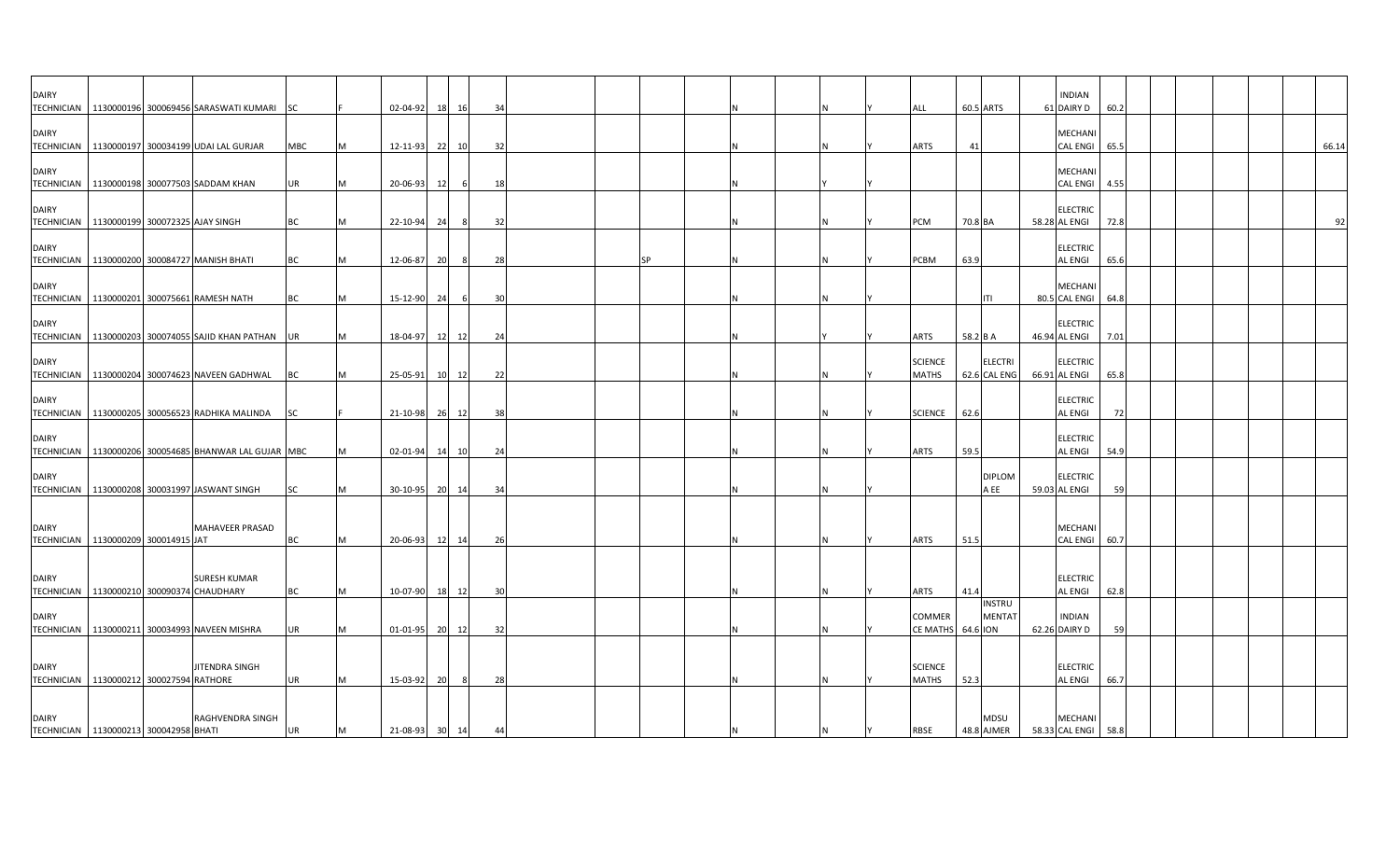| <b>DAIRY</b>                      | TECHNICIAN   1130000214 300023783 SANGRAM GURJAR                                              | MBC        | M | 10-06-94             | 16          | -8             | 24             |  |  |  |  | <b>RBSE</b>                    | 42.2 MDSU        |               | MECHAN<br>39.61 CAL ENGI 59.1                    |              |                   |            |    |  |
|-----------------------------------|-----------------------------------------------------------------------------------------------|------------|---|----------------------|-------------|----------------|----------------|--|--|--|--|--------------------------------|------------------|---------------|--------------------------------------------------|--------------|-------------------|------------|----|--|
| <b>DAIRY</b>                      | <b>HEMRAJ SINGH</b><br>TECHNICIAN   1130000215 300063358 RAWAT                                | BC         |   | 13-05-97             | 26          | 12             | 38             |  |  |  |  | COMMER<br>СE                   | 58.4             |               | <b>ELECTRIC</b><br><b>AL ENGI</b>                | 69           |                   |            |    |  |
| <b>DAIRY</b>                      | TECHNICIAN 1130000217 300054518 VISHAL KALWAR                                                 | BC         |   | 01-06-99             | 30          |                | 34             |  |  |  |  | <b>SCIENCE</b><br><b>MATHS</b> | 62.6             |               | <b>MECHANI</b><br><b>CAL ENGI</b>                | 67.8         |                   |            |    |  |
| <b>DAIRY</b>                      | TECHNICIAN 1130000218 300042668 DEEPAK KUMAR SAH                                              | UR         |   | 13-07-95             | 26          |                | $\overline{3}$ |  |  |  |  | SR HR SEC                      | 50.8             |               | MECHANI<br><b>CAL ENGI</b>                       |              |                   |            |    |  |
| <b>DAIRY</b>                      | TECHNICIAN 1130000220 300036952 GULSHAN KUMAR                                                 | <b>SC</b>  |   | 05-01-95             | 22          | 12             | 34             |  |  |  |  | PCM                            | 57.2             |               | MECHANI<br><b>CAL ENGI</b>                       | 65.7         |                   |            |    |  |
| <b>DAIRY</b>                      | TECHNICIAN 1130000222 300056580 VIKRAM                                                        | SC         | M | 14-01-95 10          |             | 8              | 18             |  |  |  |  |                                |                  |               | <b>ELECTRIC</b><br><b>AL ENGI</b>                | 62.5         |                   |            |    |  |
| <b>DAIRY</b>                      | TECHNICIAN   1130000223 300047299 PAPPAN SINGH                                                | BC         |   | 02-05-94             | 16 10       |                | 26             |  |  |  |  | ALL                            | 53.8             | <b>DIPLOM</b> | <b>ELECTRIC</b><br>68.18 AL ENGI                 | 68.2         |                   |            |    |  |
| <b>DAIRY</b>                      | <b>MAHAVEER PRASAD</b>                                                                        |            |   |                      |             |                |                |  |  |  |  |                                |                  |               | <b>INDIAN</b>                                    |              | ECO<br><b>NOM</b> |            |    |  |
| <b>DAIRY</b>                      | TECHNICIAN 1130000225 300008002 JAT                                                           | BC         | M | 05-07-85 22 14       |             |                | 36             |  |  |  |  | <b>ARTS</b>                    | 53.2 AETS        |               | 46.38 DAIRY D<br><b>ELECTRIC</b>                 |              | <b>66 ICE</b>     | 43.8 PGDCA | 61 |  |
|                                   | TECHNICIAN   1130000226 300078549 YUVRAJ SINGH                                                | BC         |   | 06-07-91             | 12          | 12             | 24             |  |  |  |  | <b>SS ARTS</b>                 | 46.6 BA          |               | 40.22 AL ENGI                                    | 7.18         |                   |            |    |  |
| <b>DAIRY</b>                      | <b>KARAN SINGH</b><br>TECHNICIAN 1130000228 300078805 NATHAWAT                                | <b>BC</b>  | M | 18-09-97             | 22          | - 8            | 30             |  |  |  |  | <b>PCM</b>                     | 61               |               | <b>INDIAN</b><br><b>DAIRY D</b>                  | 58.9         |                   |            |    |  |
| <b>DAIRY</b>                      | <b>DINESH SINGH</b>                                                                           |            |   |                      |             |                |                |  |  |  |  |                                |                  |               | <b>MECHANI</b>                                   |              |                   |            |    |  |
| <b>TECHNICIAN</b><br><b>DAIRY</b> | 1130000231 300036643 CHOUHAN                                                                  | BC         | M | 22-01-00 30          |             | 10             | $\overline{4}$ |  |  |  |  |                                |                  |               | <b>CAL ENGI</b><br><b>MECHANI</b>                | 70.3         |                   |            |    |  |
| <b>TECHNICIAN</b><br><b>DAIRY</b> | 1130000232 300030288 RAGHUVEER SUTHAR BC<br>TECHNICIAN   1130000233 300073366 GAUTAM VAISHNAV | <b>BC</b>  |   | 14-06-99<br>05-10-96 | 22<br>14 10 | 10             | 32<br>24       |  |  |  |  | PCM<br><b>HSC</b>              | 74.8<br>63.3 PCB |               | <b>CAL ENGI</b><br><b>INDIAN</b><br>57.8 DAIRY D | 69.9<br>56.5 |                   |            |    |  |
| <b>DAIRY</b>                      | <b>ANSHUL KUMAR</b><br>TECHNICIAN 1130000234 300002427 SHARMA                                 | EWS        |   | 31-12-96 18 12       |             |                | 30             |  |  |  |  | <b>ARTS</b>                    | 61.2 BETCH       |               | MECHAN<br>69.1 CAL ENGI                          | 64           |                   |            |    |  |
| <b>DAIRY</b>                      | TECHNICIAN   1130000235 300097861 SHAHRUKH KHAN                                               | <b>BC</b>  |   | 18-10-96             | 26          |                | 34             |  |  |  |  | COMMER<br>CE                   | 44 B A           |               | <b>ELECTRIC</b><br>44.55 AL ENGI                 | 64.1         |                   |            |    |  |
| <b>DAIRY</b>                      | TECHNICIAN 1130000236 300025801 SUSHIL                                                        | <b>MBC</b> |   | 27-06-92             | 24          | -8             | 32             |  |  |  |  | <b>ARTS</b>                    | 68 ARTS          |               | <b>ELECTRIC</b><br>45.77 AL ENGI                 | 67.1         |                   |            |    |  |
| <b>DAIRY</b>                      | TECHNICIAN 1130000240 300060943 SACHIN VERMA                                                  | <b>MBC</b> |   | 25-06-98             | 16          | $\overline{2}$ | 18             |  |  |  |  | ALL<br>SUBJECTS 51.7           |                  |               | MECHANI<br>CAL ENGI 65.1                         |              |                   |            |    |  |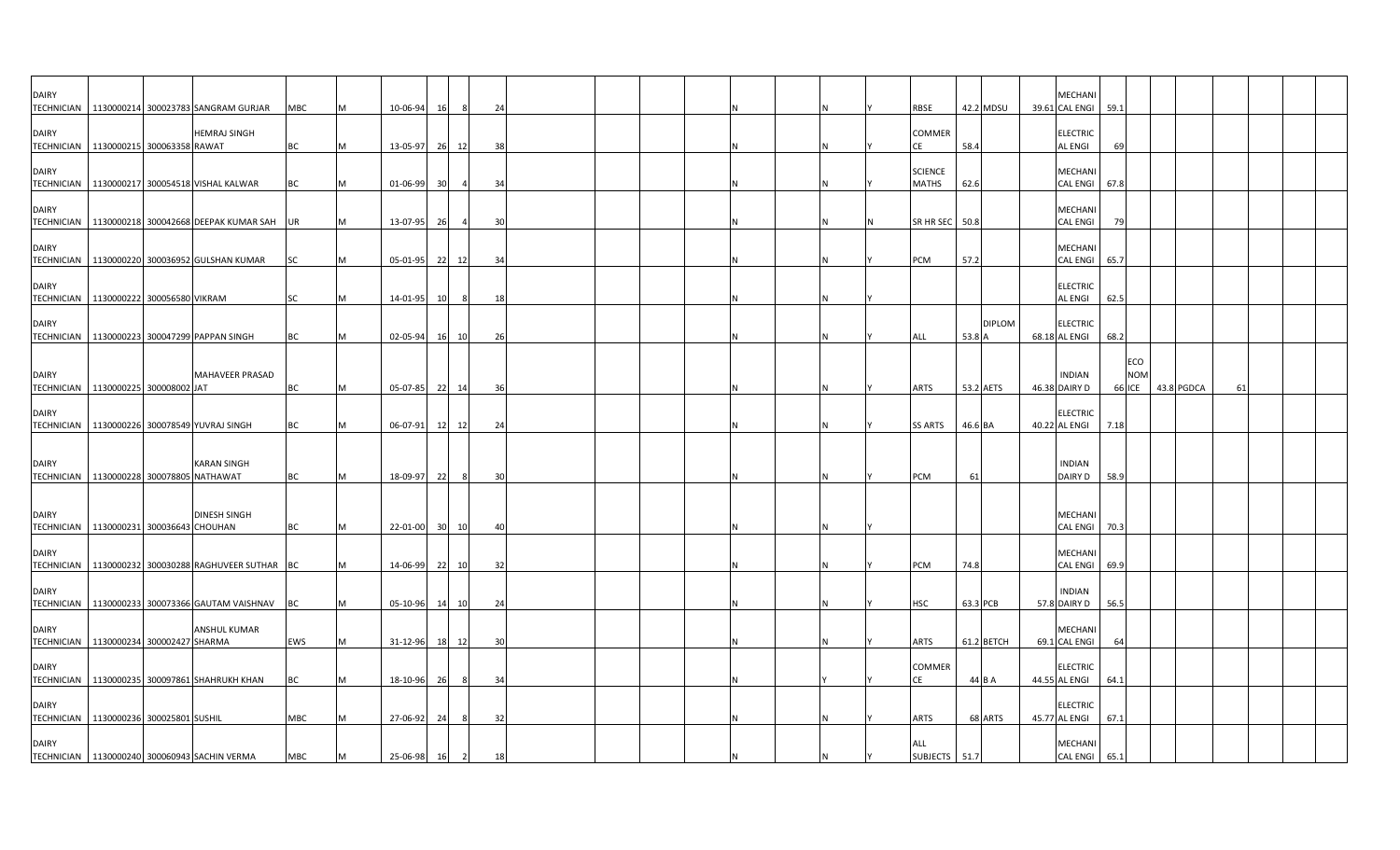| <b>DAIRY</b>                               |  |                                                        |           |          |                |    |                |     |  |  |  |    |          |                |          |                | <b>ELECTRIC</b> |      |  |    |
|--------------------------------------------|--|--------------------------------------------------------|-----------|----------|----------------|----|----------------|-----|--|--|--|----|----------|----------------|----------|----------------|-----------------|------|--|----|
|                                            |  | TECHNICIAN   1130000241 300044072 VINOD KUMAR DAGDI BC |           |          | 23-11-95       | 18 | - 8            | 26  |  |  |  |    |          | SR SEC         | 49.2 BSC |                | 50 AL ENGI      | 69.4 |  |    |
| <b>DAIRY</b>                               |  |                                                        |           |          |                |    |                |     |  |  |  |    |          |                |          |                | <b>ELECTRIC</b> |      |  |    |
|                                            |  | TECHNICIAN 1130000242 300064344 RAVEENA MEENA          | <b>ST</b> |          | 06-12-99 14    |    | 12             | -26 |  |  |  |    |          |                |          | <b>BTECH</b>   | 69.85 AL ENGI   | 62.3 |  | 74 |
| <b>DAIRY</b>                               |  |                                                        |           |          |                |    |                |     |  |  |  |    |          |                |          |                | <b>ELECTRIC</b> |      |  |    |
|                                            |  | TECHNICIAN 1130000246 300084773 DEEPAK KACHHAWA        | BC        |          | 20-11-91       |    | 10 10          | 20  |  |  |  |    |          | ARTS           | 66.8     |                | AL ENGI         | 65.1 |  |    |
|                                            |  |                                                        |           |          |                |    |                |     |  |  |  |    |          |                |          | <b>SR</b>      |                 |      |  |    |
| <b>DAIRY</b>                               |  |                                                        |           |          |                |    |                |     |  |  |  |    |          | SECONDA        |          | SECOND         | <b>MECHANI</b>  |      |  |    |
|                                            |  | TECHNICIAN 1130000247 300087934 BALKISHAN BOHRA        | <b>SC</b> | M        | 31-08-93       | 32 | $\overline{a}$ | 36  |  |  |  |    |          | <b>RY</b>      | 56.3 ARY |                | 67.69 CAL ENGI  | 60.5 |  |    |
| <b>DAIRY</b>                               |  |                                                        |           |          |                |    |                |     |  |  |  |    |          | <b>SCIENCE</b> |          |                | MECHANI         |      |  |    |
|                                            |  | TECHNICIAN   1130000248 300044237 MAHENDRA BHAKAR BC   |           | M        | 19-10-96 20 14 |    |                | 34  |  |  |  |    |          | MATH           |          | 48.4 ARTS      | 48.27 CAL ENGI  | 63.3 |  |    |
|                                            |  |                                                        |           |          |                |    |                |     |  |  |  |    |          |                |          |                |                 |      |  |    |
| <b>DAIRY</b>                               |  |                                                        |           |          |                |    |                |     |  |  |  |    |          | PCM            |          |                | <b>ELECTRIC</b> |      |  |    |
|                                            |  | TECHNICIAN 1130000249 300068001 JAGDISH RAM            | ВC        | M        | 01-01-98 16 10 |    |                | 26  |  |  |  |    |          | <b>SCIENCE</b> | 53.2     |                | AL ENGI         | 58.8 |  |    |
| <b>DAIRY</b>                               |  |                                                        |           |          |                |    |                |     |  |  |  |    |          |                |          |                | <b>ELECTRIC</b> |      |  |    |
|                                            |  | TECHNICIAN 1130000250 300072762 KULDEEP SHARMA         | EWS       | M        | 03-10-95       |    | 28 12          | 40  |  |  |  |    |          | <b>PCM</b>     | 70 BA    |                | 44.88 AL ENGI   | 70.7 |  | 70 |
|                                            |  |                                                        |           |          |                |    |                |     |  |  |  |    |          |                |          |                |                 |      |  |    |
| <b>DAIRY</b>                               |  | <b>DURGA PRASAD</b>                                    |           |          |                |    |                |     |  |  |  |    |          |                |          |                | <b>ELECTRIC</b> |      |  |    |
|                                            |  | TECHNICIAN 1130000251 300077403 CHOUDHARY              | BC        |          | 07-12-96 24    |    | 16             | 40  |  |  |  |    |          | <b>ARTS</b>    | 71.4     |                | AL ENGI         | 61.9 |  |    |
|                                            |  |                                                        |           |          |                |    |                |     |  |  |  |    |          |                |          |                |                 |      |  |    |
| <b>DAIRY</b>                               |  |                                                        |           |          |                |    |                |     |  |  |  |    |          |                |          |                | MECHANI         |      |  |    |
|                                            |  | TECHNICIAN   1130000252 300104165 AMAR NATH YOGI       | BC        |          | 12-05-00       | 22 | 10             | 32  |  |  |  |    |          |                |          |                | <b>CAL ENGI</b> | 54.8 |  |    |
| <b>DAIRY</b>                               |  | SADDAM HUSSAIN                                         |           |          |                |    |                |     |  |  |  |    |          |                |          | <b>ELECTRI</b> | <b>ELECTRIC</b> |      |  |    |
| TECHNICIAN   1130000253 300021466 ANSARI   |  |                                                        | BC        | M        | 14-05-98       | 16 | $\overline{2}$ | 18  |  |  |  |    |          | ARTS           |          | 46.6 CAL ENG   | 55.5 AL ENGI    | 55.5 |  |    |
|                                            |  |                                                        |           |          |                |    |                |     |  |  |  |    |          |                |          | <b>ELECTRI</b> |                 |      |  |    |
| <b>DAIRY</b>                               |  |                                                        |           |          |                |    |                |     |  |  |  |    |          |                |          | CAL            | <b>INDIAN</b>   |      |  |    |
|                                            |  | TECHNICIAN 1130000255 300039537 GYAN CHAND             | SC        |          | 08-05-91       | 22 | 6              | 28  |  |  |  |    |          | PCM            |          | 65.5 ENGG      | 69.38 DAIRY D   | 60.7 |  |    |
|                                            |  |                                                        |           |          |                |    |                |     |  |  |  |    |          |                |          |                |                 |      |  |    |
| <b>DAIRY</b>                               |  | <b>BALBEER SINGH</b>                                   |           |          |                |    |                |     |  |  |  |    |          | RBSE           |          | <b>MDSU</b>    | <b>MECHANI</b>  |      |  |    |
| TECHNICIAN   1130000257 300045335 KAMEDIYA |  |                                                        | <b>BC</b> | IM.      | 01-07-95 18 14 |    |                | 32  |  |  |  | ΙN |          | <b>AJMER</b>   |          | 55 AJMER       | 46.66 CAL ENGI  | 67.4 |  |    |
| <b>DAIRY</b>                               |  | SOURAV SINGH                                           |           |          |                |    |                |     |  |  |  |    |          |                |          |                | <b>MECHANI</b>  |      |  |    |
| TECHNICIAN   1130000258 300075795 RAWAT    |  |                                                        | <b>BC</b> |          | 10-11-99 22 10 |    |                | 32  |  |  |  |    |          | <b>SCIENCE</b> | 54       |                | CAL ENGI 63.6   |      |  |    |
|                                            |  |                                                        |           |          |                |    |                |     |  |  |  |    |          |                |          |                |                 |      |  |    |
|                                            |  |                                                        |           |          |                |    |                |     |  |  |  |    |          |                |          |                |                 |      |  |    |
| <b>DAIRY</b>                               |  | SHRIPAL SINGH                                          | <b>UR</b> |          |                |    |                |     |  |  |  | IN |          |                |          | <b>BTECH</b>   | <b>INDIAN</b>   |      |  |    |
| TECHNICIAN 1130000260 300064821 RATHORE    |  |                                                        |           | <b>M</b> | 11-11-96       | 34 | 8              | 42  |  |  |  |    |          | PCM            | 82.4 DT  |                | 76.7 DAIRY D    | 76.7 |  |    |
| <b>DAIRY</b>                               |  |                                                        |           |          |                |    |                |     |  |  |  |    |          |                |          |                | <b>ELECTRIC</b> |      |  |    |
|                                            |  | TECHNICIAN   1130000262 300071969 GAURAV SHARMA        | ВC        |          | 04-07-96 28    |    | $\overline{4}$ | 32  |  |  |  |    |          |                |          |                | AL ENGI         | 64.5 |  |    |
|                                            |  |                                                        |           |          |                |    |                |     |  |  |  |    |          |                |          |                |                 |      |  |    |
| <b>DAIRY</b>                               |  | MAHENDRA                                               |           |          |                |    |                |     |  |  |  |    |          |                |          |                | <b>ELECTRIC</b> |      |  |    |
| TECHNICIAN 1130000263 300083313 KALWANIYA  |  |                                                        | <b>BC</b> | M        | 01-07-92 22 14 |    |                | 36  |  |  |  | N. | <b>Y</b> | <b>SR SEC</b>  | 59.7     |                | <b>AL ENGI</b>  | 67.3 |  |    |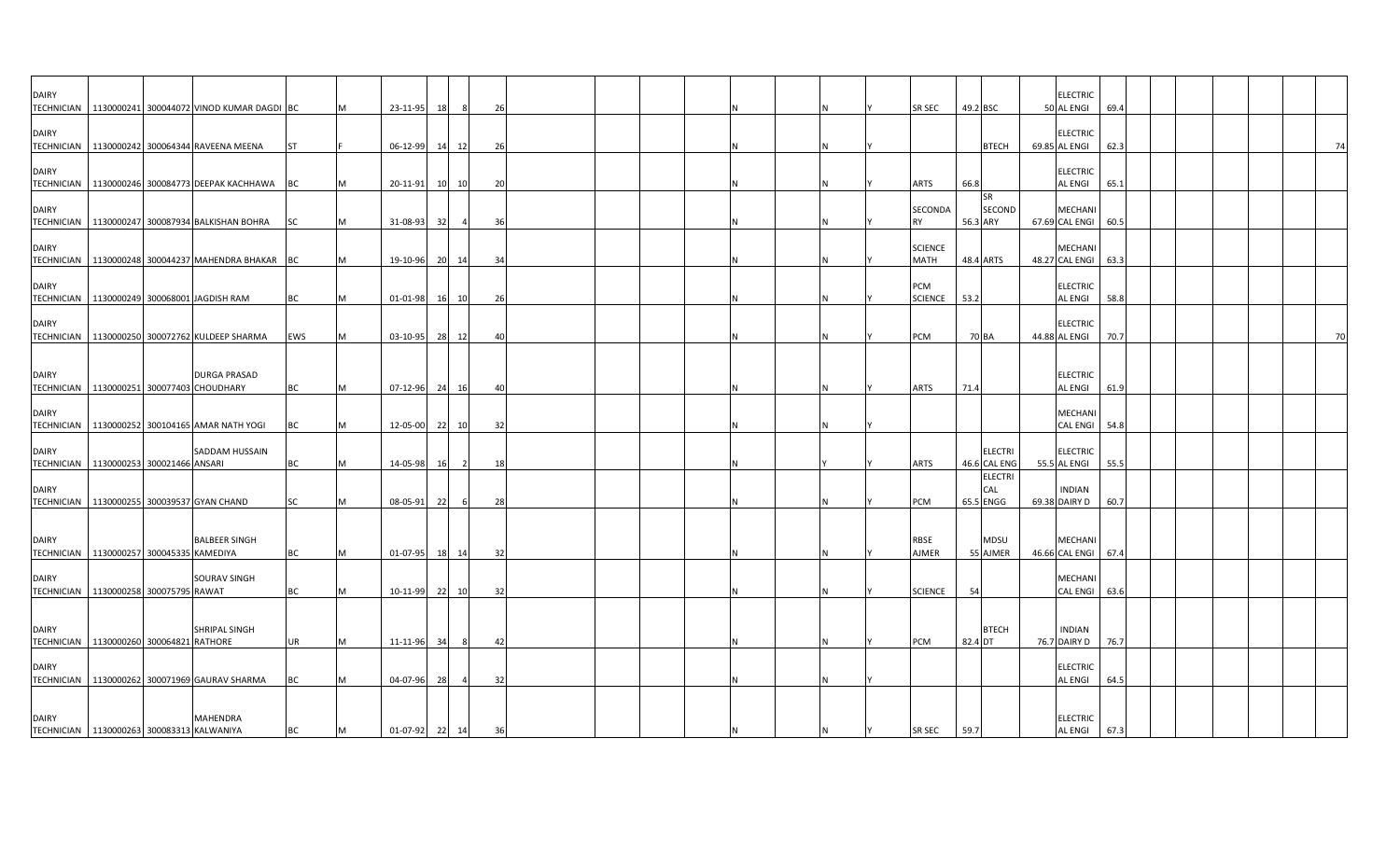| <b>DAIRY</b>                      | TECHNICIAN   1130000264 300063252 ARUN KUMAR       |                       | BC        |   | 01-07-99       | 24              | 10       | 34 |  |  |   | <b>SCIENCE</b><br><b>MATHE</b> | 50        |                                      | <b>ELECTRIC</b><br><b>AL ENGI</b> | 65   |  |  |    |
|-----------------------------------|----------------------------------------------------|-----------------------|-----------|---|----------------|-----------------|----------|----|--|--|---|--------------------------------|-----------|--------------------------------------|-----------------------------------|------|--|--|----|
| <b>DAIRY</b><br><b>TECHNICIAN</b> | 1130000265 300102317 REGAR                         | <b>SURENDRA KUMAR</b> | SC        | М | 01-04-98       | 18              | 16       | 34 |  |  | Ν | ARTS                           | 57.8      |                                      | <b>ELECTRIC</b><br>AL ENGI        | 67.5 |  |  |    |
| <b>DAIRY</b><br><b>TECHNICIAN</b> | 1130000266 300076185 JUGRAJ CHOUDHARY BC           |                       |           |   | 07-07-92       | 22              | 12       | 34 |  |  |   | PCM                            | 62.9 ARTS |                                      | <b>INDIAN</b><br>46.11 DAIRY D    | 61.6 |  |  |    |
| <b>DAIRY</b>                      | TECHNICIAN 1130000267 300067579 ZUBER AHMED        |                       | BC        |   | 09-01-97       | 8               | 10       | 18 |  |  |   | <b>SCIENCE</b><br><b>MATHS</b> |           | 86.8 B TECH                          | MECHANI<br>60.13 CAL ENGI 60.1    |      |  |  |    |
| <b>DAIRY</b>                      | TECHNICIAN 1130000268 300051804 ROOP CHAND         |                       | BC        |   | 01-09-93       | 14              | 14       | 28 |  |  | Ν |                                |           | <b>BTECH</b><br>EE                   | <b>ELECTRIC</b><br>65.63 AL ENGI  | 66.5 |  |  | 92 |
| <b>DAIRY</b>                      | TECHNICIAN 1130000269 300026705 DEEPAK VAISHNAV    |                       | BC        |   | 01-06-93       | 30              |          | 34 |  |  |   | <b>ARTS</b>                    | 49.1 ARTS |                                      | <b>ELECTRIC</b><br>50.08 AL ENGI  | 62.5 |  |  |    |
| <b>DAIRY</b><br><b>TECHNICIAN</b> | 1130000270 300070500 KUMAWAT                       | <b>HARI PRASAD</b>    | BC        |   | 09-11-98 30 14 |                 |          | 44 |  |  |   | <b>SCIENCE</b><br><b>MATHS</b> | 66.4      |                                      | <b>MECHANI</b><br>CAL ENGI        | 73.5 |  |  |    |
| <b>DAIRY</b><br><b>TECHNICIAN</b> | 1130000271 300026652 ASHOK                         |                       | BC        |   | 26-04-97       | 30 <sup>1</sup> | 10       | 40 |  |  | N |                                |           |                                      | <b>ELECTRIC</b><br><b>AL ENGI</b> | 70.7 |  |  |    |
| <b>DAIRY</b>                      | TECHNICIAN 1130000272 300080148 BHAGCHAND JAT      |                       | BC        |   | 10-08-94       | -32             |          | 36 |  |  |   | <b>COMMER</b><br>СE            | 61.8 ARTS | B A                                  | <b>ELECTRIC</b><br>51.16 AL ENGI  | 64.6 |  |  |    |
| <b>DAIRY</b>                      | TECHNICIAN   1130000273 300013933 PARVEJ ALAM ALAM |                       | <b>UR</b> |   | 10-03-91       | 28              | $\Omega$ | 28 |  |  |   | <b>HSC</b>                     | 56.8      |                                      | <b>INDIAN</b><br>DAIRY D          | 74.1 |  |  |    |
| <b>DAIRY</b>                      | TECHNICIAN 1130000274 300056000 BALVEER            |                       | BC        |   | 13-07-94       | 28              |          | 36 |  |  |   | <b>ARTS</b>                    | 68.8 BA   |                                      | MECHANI<br>45.66 CAL ENGI         | 71.2 |  |  |    |
| <b>DAIRY</b><br><b>TECHNICIAN</b> | 1130000275 300073461 KHINCHI                       | KHUSHHAL CHAND        | <b>SC</b> |   | 13-09-97       | 28              | 10       | 38 |  |  |   | <b>SCIENCE</b>                 | 54        |                                      | <b>MECHANI</b><br><b>CAL ENGI</b> | 63   |  |  |    |
| <b>DAIRY</b>                      | TECHNICIAN 1130000277 300099460 ANIL KUMAR MALI    |                       | ВC        |   | 21-02-96       |                 | 20 10    | 30 |  |  |   |                                |           | <b>MECANI</b><br>CAL<br><b>ENGNI</b> | MECHANI<br>53.52 CAL ENGI 53.5    |      |  |  |    |
| <b>DAIRY</b>                      | TECHNICIAN   1130000278 300094061 RAJKUMAR SINGH   |                       | BC        |   | 01-02-96       | 26              | 14       | 40 |  |  |   | COMMER<br>CE                   | 50.6      |                                      | <b>MECHANI</b><br>CAL ENGI        | 63.5 |  |  | 60 |
| <b>DAIRY</b>                      | TECHNICIAN 1130000279 300086305 MAHIPAL SINGH      |                       | ВC        |   | 25-10-96       | 22              |          | 26 |  |  |   |                                |           | <b>ELECTRI</b><br><b>CAL ENG</b>     | <b>ELECTRIC</b><br>61.99 AL ENGI  | 62   |  |  |    |
| <b>DAIRY</b>                      | TECHNICIAN 1130000280 300081689 SANDEEP JANGID     |                       | BC        |   | 20-01-96       | 24              | 14       | 38 |  |  |   |                                |           |                                      | <b>ELECTRIC</b><br><b>AL ENGI</b> | 66.9 |  |  |    |
| <b>DAIRY</b>                      | TECHNICIAN 1130000282 300055251 BALRAM KASVA       |                       | BC        |   | 05-07-94       | 20              | 8        | 28 |  |  |   | <b>ARTS</b>                    | 57        |                                      | MECHANI<br><b>CAL ENGI</b>        | 66   |  |  |    |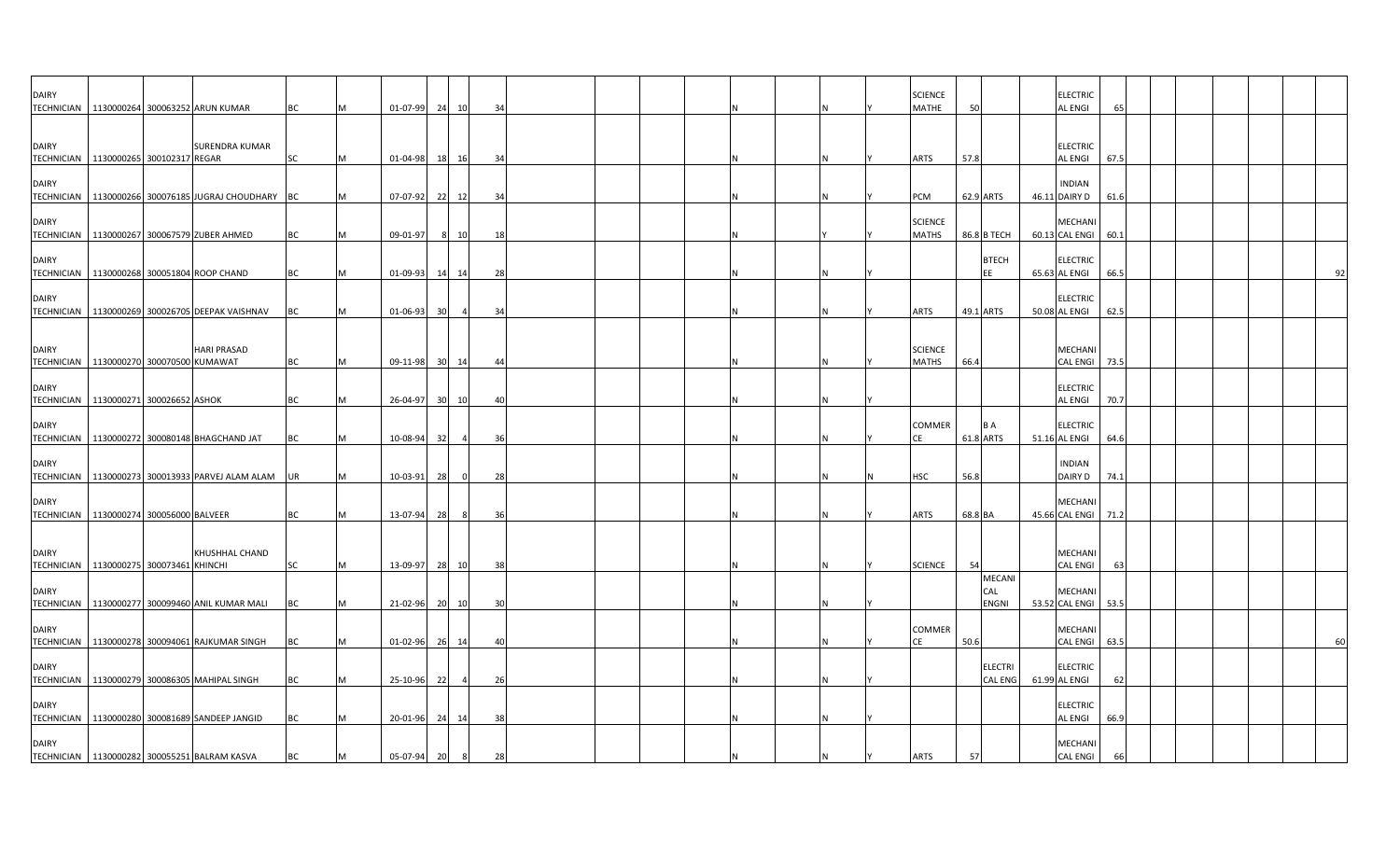| <b>DAIRY</b><br>TECHNICIAN 1130000283 300023258 RAWAT |  | <b>DUNGAR SINGH</b>                                                      | BC        | M   | 08-12-98       |                 | 28 10 | 38 |  |  |     | <b>SCIENCE</b>                           | 50        |                              | <b>ELECTRIC</b><br><b>AL ENGI</b> | 65    |    |  |     |       |    |
|-------------------------------------------------------|--|--------------------------------------------------------------------------|-----------|-----|----------------|-----------------|-------|----|--|--|-----|------------------------------------------|-----------|------------------------------|-----------------------------------|-------|----|--|-----|-------|----|
| <b>DAIRY</b>                                          |  | TECHNICIAN   1130000284 300098211 SURAJ KARAN MALI   UR                  |           |     | 01-01-96       |                 | 24 10 | 34 |  |  |     |                                          |           |                              | <b>ELECTRIC</b><br>49.38 AL ENGI  | 67    |    |  |     |       |    |
| <b>DAIRY</b>                                          |  |                                                                          |           | M   |                |                 |       |    |  |  |     | <b>SR</b><br><b>HIGHER</b>               |           | BA                           | <b>ELECTRIC</b>                   |       |    |  |     |       |    |
| TECHNICIAN<br><b>DAIRY</b>                            |  | 1130000285 300001436 RAHUL PATHARIYA<br><b>MANISH KUMAR</b>              | BC        | M   | 15-05-93       | 12              | 8     | 20 |  |  |     | <b>SEC</b>                               | 45        | <b>DIPLOM</b>                | <b>AL ENGI</b><br><b>MECHAN</b>   | 75    |    |  |     |       |    |
| TECHNICIAN 1130000286 300084260 LUHAR                 |  |                                                                          | BC        | M   | 03-11-96       | 30 <sup>1</sup> | 8     | 38 |  |  | ΙN  |                                          |           |                              | 67 CAL ENGI                       | 67    |    |  |     |       |    |
| <b>DAIRY</b>                                          |  | TECHNICIAN   1130000288 300065255 SHUBHAM SEN                            | <b>BC</b> | M   | 22-11-95       | 18              |       | 26 |  |  | IN. |                                          |           |                              | MECHANI<br><b>CAL ENGI</b>        | 64.7  |    |  |     |       |    |
| <b>DAIRY</b>                                          |  | TECHNICIAN   1130000289 300103057 SHANKAR LAL                            | <b>BC</b> | M   | 05-06-88       |                 |       |    |  |  |     | <b>ALL SUB</b>                           | 54 DIP    | <b>MECHA</b><br><b>NICAL</b> | MECHANI<br>62.21 CAL ENGI         | 62.2  |    |  |     |       |    |
| <b>DAIRY</b><br><b>TECHNICIAN</b>                     |  | 1130000290 300073867 VISHNU LAL MEENA                                    | <b>ST</b> | M   | 01-07-92       |                 | 16 12 | 28 |  |  |     | ALL<br>SUBJACT 44.5 BA                   |           |                              | <b>ELECTRIC</b><br>41 AL ENGI     | 67 MA | 45 |  | ITI | 75.42 | 66 |
| DAIRY<br>TECHNICIAN                                   |  | 1130000291 300052435 MOHAMMAD ADIL                                       | <b>BC</b> | M   | 04-04-99       | 28              | -2    | 30 |  |  |     | <b>HSC</b>                               | 53.8      |                              | MECHANI<br><b>CAL ENGI</b>        | 71.4  |    |  |     |       |    |
| <b>DAIRY</b>                                          |  | TECHNICIAN 1130000292 300052615 ANSHUL JOSHI                             | <b>UR</b> | M   | 27-12-93       |                 | 18 12 | 30 |  |  | IN. | <b>SR</b><br><b>HIGHER</b><br><b>SEC</b> | 50.3      |                              | <b>INDIAN</b><br>DAIRY D          | 63.3  |    |  |     |       | 60 |
| <b>DAIRY</b>                                          |  | TECHNICIAN   1130000293 300092740 DEVENDRA CHHIPA                        | <b>BC</b> | IM. | 15-01-87       |                 | 14 16 | 30 |  |  | IN. | PCB                                      | 53.7 ENGI | <b>ELECTRI</b><br>CAL        | <b>ELECTRIC</b><br>67.55 AL ENGI  | 58    |    |  |     |       |    |
| <b>DAIRY</b>                                          |  |                                                                          |           |     |                |                 |       |    |  |  |     |                                          |           |                              | <b>ELECTRIC</b>                   |       |    |  |     |       |    |
| <b>DAIRY</b>                                          |  | TECHNICIAN 1130000295 300041893 KARAN CHOUHAN                            | <b>BC</b> | M   | 17-09-95       | 28              |       | 36 |  |  | N   |                                          |           |                              | <b>AL ENGI</b><br><b>ELECTRIC</b> | 73    |    |  |     |       |    |
|                                                       |  | TECHNICIAN   1130000296 300023954 KARAN SINGH                            | BC        | M   | 30-10-96       |                 | 20 10 | 30 |  |  | N   | PCM                                      | 56        |                              | <b>AL ENGI</b>                    | .56   |    |  |     |       |    |
| <b>DAIRY</b><br>TECHNICIAN                            |  | NARENDRA KUMAR<br>1130000297 300107548 MEGHWANSHI                        | SC        | M   | 04-07-97 26 14 |                 |       | 40 |  |  |     | ARTS                                     |           | 59 RSCIT                     | <b>ELECTRIC</b><br>74 AL ENGI     | 61.8  |    |  |     |       |    |
| <b>DAIRY</b><br><b>TECHNICIAN</b>                     |  | 1130000298 300031629 TUSHAR DIDWANIA                                     | <b>SC</b> | M   | 13-07-89       | 24              | -8    | 32 |  |  |     | <b>SCIENCE</b><br><b>BIOLOGY</b>         | 49.1 ARTS |                              | <b>MECHAN</b><br>41.33 CAL ENGI   | 62.8  |    |  |     |       |    |
| <b>DAIRY</b>                                          |  |                                                                          |           |     |                |                 |       |    |  |  |     |                                          |           |                              | <b>INDIAN</b>                     |       |    |  |     |       |    |
| <b>DAIRY</b>                                          |  | TECHNICIAN   1130000300 300009910 TAFAZZUL ISLAM                         | UR        |     | $05-08-91$     | 24              | 2     | 26 |  |  |     |                                          |           |                              | DAIRY D<br>MECHAN                 | 72.3  |    |  |     |       |    |
| <b>DAIRY</b>                                          |  | TECHNICIAN   1130000301 300083744 ABHISHEK SHARMA<br><b>MANISH KUMAR</b> | BC        |     | 20-11-97       | 30              | 10    | 40 |  |  |     |                                          |           |                              | <b>CAL ENGI</b><br><b>MECHANI</b> | 60.7  |    |  |     |       |    |
| TECHNICIAN 1130000302 300098621 PASWAN                |  |                                                                          | <b>SC</b> | M   | 07-03-99 22 10 |                 |       | 32 |  |  |     |                                          |           |                              | CAL ENGI 67.4                     |       |    |  |     |       |    |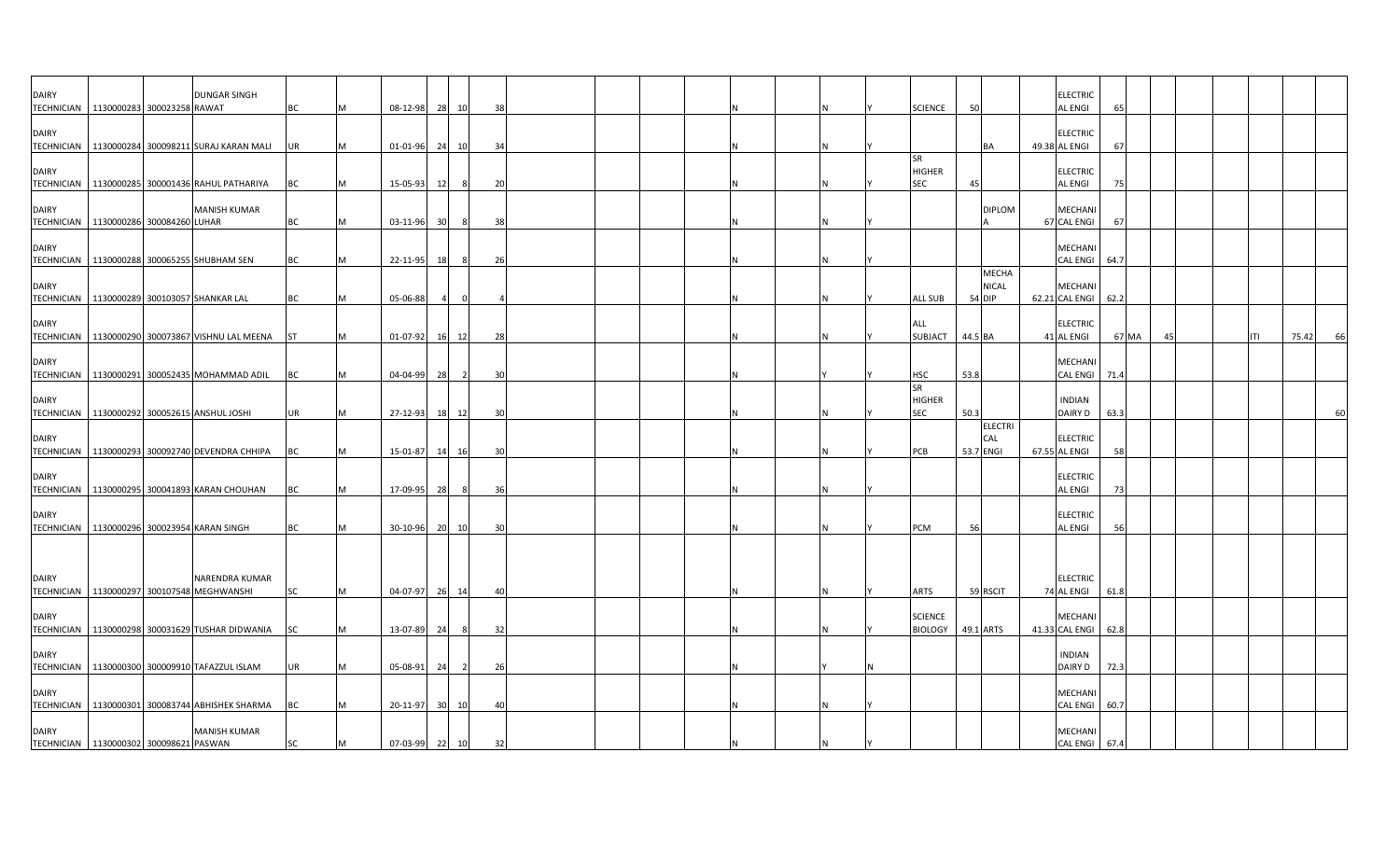|                                            |  |                                                        |     |           |                |           |       |     |  |   |  |  | <b>SEN</b>     |               |                     |      |  |  |  |
|--------------------------------------------|--|--------------------------------------------------------|-----|-----------|----------------|-----------|-------|-----|--|---|--|--|----------------|---------------|---------------------|------|--|--|--|
| <b>DAIRY</b>                               |  |                                                        |     |           |                |           |       |     |  |   |  |  | SECONDA        |               | <b>ELECTRIC</b>     |      |  |  |  |
|                                            |  | TECHNICIAN   1130000303 300050425 VINOD CHOUDHARY      | BC  | <b>IM</b> | 01-12-96       |           | 12    | 20  |  |   |  |  | <b>RY</b>      | 75.6 BA       | 48.11 AL ENGI       | 69.4 |  |  |  |
|                                            |  |                                                        |     |           |                |           |       |     |  |   |  |  |                |               |                     |      |  |  |  |
| <b>DAIRY</b>                               |  |                                                        |     |           |                |           |       |     |  |   |  |  | <b>RBSE</b>    |               | <b>ELECTRIC</b>     |      |  |  |  |
|                                            |  | TECHNICIAN 1130000304 300057944 CHHOTU LAL SUTHAR BC   |     | <b>M</b>  | 15-04-95       | 26        | 12    | 38  |  |   |  |  | AJMER          | 74.6          | <b>AL ENGI</b>      | 71.8 |  |  |  |
|                                            |  |                                                        |     |           |                |           |       |     |  |   |  |  |                |               |                     |      |  |  |  |
| <b>DAIRY</b>                               |  |                                                        |     |           |                |           |       |     |  |   |  |  |                |               | <b>INDIAN</b>       |      |  |  |  |
|                                            |  | TECHNICIAN   1130000305 300044190 PRIYANKA RAWAT       | BC  |           | 20-12-96       | 221       | -6    | 28  |  |   |  |  | <b>SR SEC</b>  | 67.8          | DAIRY D             | 63.6 |  |  |  |
|                                            |  |                                                        |     |           |                |           |       |     |  |   |  |  |                |               |                     |      |  |  |  |
| <b>DAIRY</b>                               |  |                                                        |     |           |                |           |       |     |  |   |  |  |                |               | <b>ELECTRIC</b>     |      |  |  |  |
|                                            |  | TECHNICIAN   1130000306 300045444 DEEPAK CHANDERIYA SC |     | M         | 18-02-95       | 16 I      | 10    | 26  |  |   |  |  |                | <b>B TECH</b> | 62.3 AL ENGI        | 68.4 |  |  |  |
|                                            |  |                                                        |     |           |                |           |       |     |  |   |  |  |                |               |                     |      |  |  |  |
| <b>DAIRY</b>                               |  |                                                        |     |           |                |           |       |     |  |   |  |  | <b>BSER</b>    |               | <b>ELECTRIC</b>     |      |  |  |  |
|                                            |  |                                                        |     |           | 05-06-98       |           | -6    |     |  |   |  |  | AJMER          | 44.6          | <b>AL ENGI</b>      | 63.3 |  |  |  |
|                                            |  | TECHNICIAN   1130000307 300024976 BHUPENDRA SINGH      | BC  | M         |                | 20        |       | -26 |  |   |  |  |                |               |                     |      |  |  |  |
|                                            |  |                                                        |     |           |                |           |       |     |  |   |  |  |                |               |                     |      |  |  |  |
| <b>DAIRY</b>                               |  | <b>HARDEV SINGH</b>                                    |     |           |                |           |       |     |  |   |  |  |                |               | <b>ELECTRIC</b>     |      |  |  |  |
| TECHNICIAN 1130000308 300080978 RAWAT      |  |                                                        | BC  | M         | 02-05-94       | 20        | 18    | 38  |  |   |  |  | <b>SCIENCE</b> | 50.6 BA       | 47.5 AL ENGI        | 62   |  |  |  |
|                                            |  |                                                        |     |           |                |           |       |     |  |   |  |  |                |               |                     |      |  |  |  |
| <b>DAIRY</b>                               |  |                                                        |     |           |                |           |       |     |  |   |  |  | <b>SCINCEM</b> |               | <b>MECHANI</b>      |      |  |  |  |
|                                            |  | TECHNICIAN 1130000311 300086454 HANSRAJ KUMHAR         | BC  | M         | $03 - 08 - 99$ | 18        | 12    | 30  |  |   |  |  | ATHS           | 66.2          | <b>CAL ENGI</b>     | 74.8 |  |  |  |
|                                            |  |                                                        |     |           |                |           |       |     |  |   |  |  |                |               |                     |      |  |  |  |
| <b>DAIRY</b>                               |  |                                                        |     |           |                |           |       |     |  |   |  |  | <b>MATHEN</b>  |               | <b>MECHANI</b>      |      |  |  |  |
|                                            |  | TECHNICIAN 1130000312 300092893 MUKESH GURJAR          | MBC | M         | 04-12-93       |           |       |     |  |   |  |  | GILSHSCIE 39.8 |               | CAL ENGI 57.8       |      |  |  |  |
|                                            |  |                                                        |     |           |                |           |       |     |  |   |  |  |                |               |                     |      |  |  |  |
| <b>DAIRY</b>                               |  | LOKESH KUMAR                                           |     |           |                |           |       |     |  |   |  |  |                |               | <b>ELECTRIC</b>     |      |  |  |  |
| TECHNICIAN   1130000313 300064394 GADWAL   |  |                                                        | BC  | M         | 02-02-96       | 181       | 14    | 32  |  |   |  |  | PCM            | 54.8 ART      | 53.72 AL ENGI       | 63.5 |  |  |  |
|                                            |  |                                                        |     |           |                |           |       |     |  |   |  |  |                |               |                     |      |  |  |  |
| <b>DAIRY</b>                               |  | SANDEEP KUMAR                                          |     |           |                |           |       |     |  |   |  |  |                |               | <b>MECHANI</b>      |      |  |  |  |
| TECHNICIAN   1130000314 300030055 VYAS     |  |                                                        | EWS | M         | 02-12-94       | 22        | 10    | 32  |  |   |  |  | ARTS           | 55 ARTS       | 50.22 CAL ENGI      | 63   |  |  |  |
|                                            |  |                                                        |     |           |                |           |       |     |  |   |  |  |                | <b>MEHAN</b>  |                     |      |  |  |  |
| <b>DAIRY</b>                               |  |                                                        |     |           |                |           |       |     |  |   |  |  | <b>SCIENCE</b> | CAL           | <b>MECHAN</b>       |      |  |  |  |
|                                            |  | TECHNICIAN 1130000315 300057299 AKSHAY JOSHI           | BC  | M         | 22-10-92       | 24        | 14    | 38  |  |   |  |  | <b>MATHS</b>   | 52.5 ENGI     | 61.77 CAL ENGI      | 61.8 |  |  |  |
|                                            |  |                                                        |     |           |                |           |       |     |  |   |  |  |                |               |                     |      |  |  |  |
| <b>DAIRY</b>                               |  |                                                        |     |           |                |           |       |     |  |   |  |  |                |               | <b>MECHANI</b>      |      |  |  |  |
|                                            |  | TECHNICIAN 1130000316 300028337 MONU SINGH RAWAT BC    |     | M         | 15-09-97       | 18        | 18    | 36  |  |   |  |  |                | BA            | 49.28 CAL ENGI      | 73.1 |  |  |  |
|                                            |  |                                                        |     |           |                |           |       |     |  |   |  |  |                | <b>BHAGW</b>  |                     |      |  |  |  |
| <b>DAIRY</b>                               |  |                                                        |     |           |                |           |       |     |  |   |  |  |                | ANT           | <b>MECHAN</b>       |      |  |  |  |
|                                            |  | TECHNICIAN   1130000319 300024546 PRIYANSHU GIRI       | BC  | M         | 08-10-92       | 24        | 14    | 38  |  |   |  |  | RSOS           | 59.8 UNIVER   | 74.95 CAL ENGI 61.5 |      |  |  |  |
|                                            |  |                                                        |     |           |                |           |       |     |  |   |  |  |                |               |                     |      |  |  |  |
| <b>DAIRY</b>                               |  |                                                        |     |           |                |           |       |     |  |   |  |  |                |               | <b>INDIAN</b>       |      |  |  |  |
| TECHNICIAN   1130000320 300091606 RAJU JAT |  |                                                        | BC  |           | 04-07-93       |           |       | 34  |  | N |  |  |                |               | DAIRY D             | 59.6 |  |  |  |
|                                            |  |                                                        |     | M         |                | <b>20</b> | 14    |     |  |   |  |  |                |               |                     |      |  |  |  |
|                                            |  |                                                        |     |           |                |           |       |     |  |   |  |  |                |               |                     |      |  |  |  |
| <b>DAIRY</b>                               |  |                                                        |     |           |                |           |       |     |  |   |  |  |                |               | <b>ELECTRIC</b>     |      |  |  |  |
|                                            |  | TECHNICIAN   1130000321 300013809 NAND KISHORE         | BC  | M         | 17-04-93       |           | 14 14 | 28  |  |   |  |  | ARTS           | 61.9          | AL ENGI             | 62.6 |  |  |  |
|                                            |  |                                                        |     |           |                |           |       |     |  |   |  |  |                |               |                     |      |  |  |  |
| <b>DAIRY</b>                               |  |                                                        |     |           |                |           |       |     |  |   |  |  |                |               | <b>ELECTRIC</b>     |      |  |  |  |
|                                            |  | TECHNICIAN 1130000324 300029046 MAHESH GEHLOT          | BC  | M         | 26-10-97       | 24        |       | 28  |  |   |  |  | ARTS           | 50.8          | <b>AL ENGI</b>      | 66.7 |  |  |  |
|                                            |  |                                                        |     |           |                |           |       |     |  |   |  |  |                |               |                     |      |  |  |  |
| <b>DAIRY</b>                               |  |                                                        |     |           |                |           |       |     |  |   |  |  | <b>SCIENCE</b> |               | <b>INDIAN</b>       |      |  |  |  |
|                                            |  | TECHNICIAN   1130000325 300005438 MOHAMMAD AHMAD UR    |     | M         | 10-05-00 28 10 |           |       | 38  |  | N |  |  | <b>GROUP</b>   | 62.8          | DAIRY D 72.2        |      |  |  |  |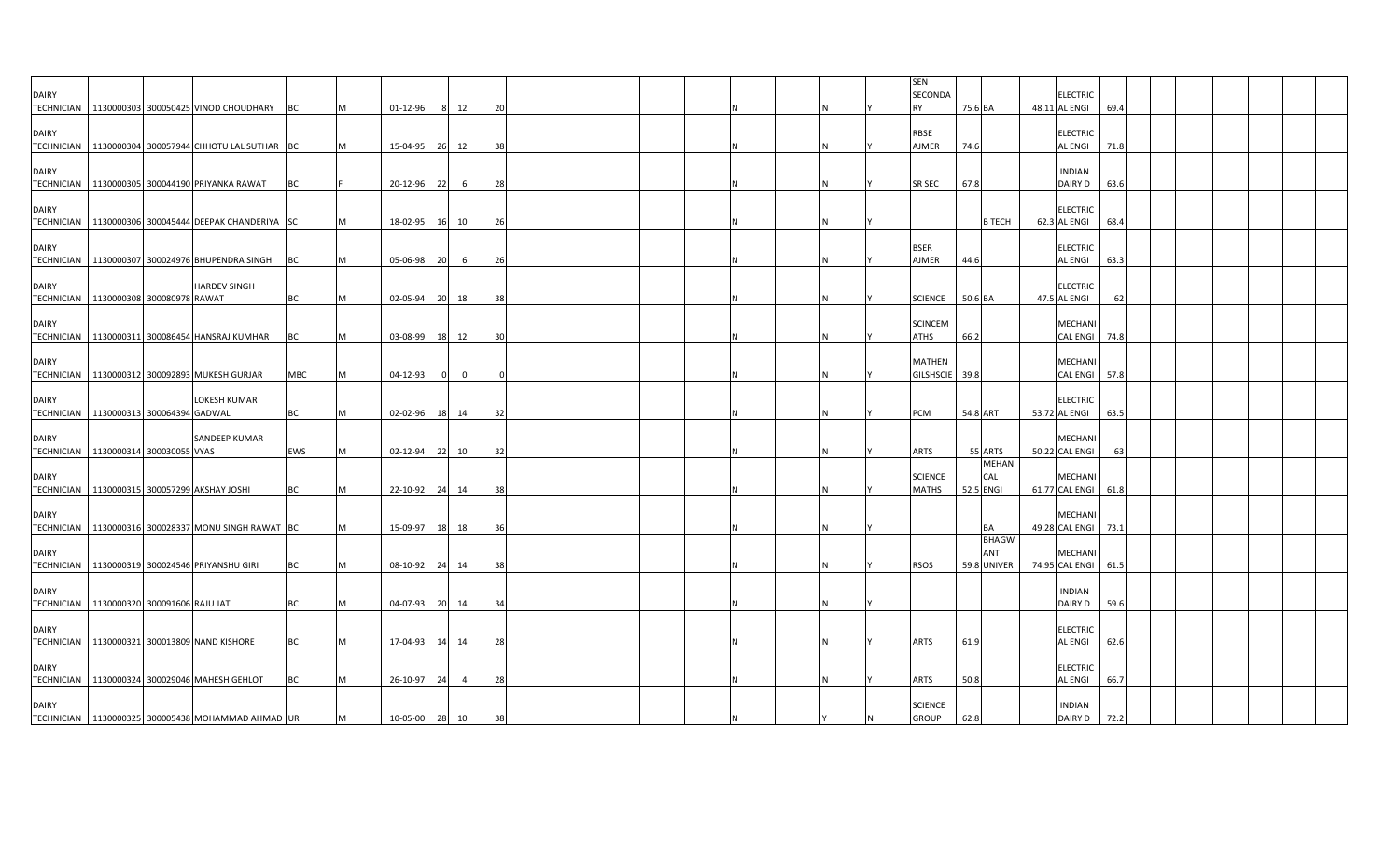| <b>DAIRY</b>                                            |  | <b>DUSHYANT KUMAR</b>                                  |           |           |          |    |                |                |  |  |    |  | COMMER         |          |                     | MECHANI                          |      |  |  |
|---------------------------------------------------------|--|--------------------------------------------------------|-----------|-----------|----------|----|----------------|----------------|--|--|----|--|----------------|----------|---------------------|----------------------------------|------|--|--|
| TECHNICIAN   1130000326 300066736 RAJORIA               |  |                                                        | <b>SC</b> | <b>M</b>  | 10-02-97 | 12 | - 8            | 20             |  |  |    |  | ECE            | 55.6     |                     | CAL ENGI 57.5                    |      |  |  |
| <b>DAIRY</b>                                            |  |                                                        |           |           |          |    |                |                |  |  |    |  |                |          |                     | MECHANI                          |      |  |  |
| <b>TECHNICIAN</b>                                       |  | 1130000329 300024108 KULDEEP SHORYA                    | SC        |           | 06-06-97 | 20 | 10             | 30             |  |  |    |  | <b>SCIENCE</b> |          | 61.6 B TECH         | 65.6 CAL ENGI                    | 65.6 |  |  |
|                                                         |  |                                                        |           |           |          |    |                |                |  |  |    |  |                |          |                     |                                  |      |  |  |
|                                                         |  |                                                        |           |           |          |    |                |                |  |  |    |  |                |          |                     |                                  |      |  |  |
| <b>DAIRY</b>                                            |  | TECHNICIAN   1130000331 300029270 YASHWANT BHADANA MBC |           | <b>M</b>  | 11-02-99 |    | 26 16          | 42             |  |  |    |  |                |          |                     | MECHANI<br><b>CAL ENGI</b>       | 68.5 |  |  |
|                                                         |  |                                                        |           |           |          |    |                |                |  |  |    |  |                |          |                     |                                  |      |  |  |
| <b>DAIRY</b>                                            |  |                                                        |           |           |          |    |                |                |  |  |    |  |                |          |                     | <b>ELECTRIC</b>                  |      |  |  |
|                                                         |  | TECHNICIAN   1230000001 300055208 SATENDRA MEENA       | <b>ST</b> | м         | 01-01-91 | 24 |                | $\overline{3}$ |  |  | LD |  | HSC            | 52.8     |                     | AL ENGI                          | 54.4 |  |  |
| <b>DAIRY</b>                                            |  |                                                        |           |           |          |    |                |                |  |  |    |  | COMMER         |          |                     | <b>ELECTRIC</b>                  |      |  |  |
|                                                         |  | TECHNICIAN   1230000002 300040405 SITARAM SAINI        | BC        | M         | 17-07-98 | 16 | - 8            | 24             |  |  | LD |  | СE             | 46.8     |                     | AL ENGI                          | 54.5 |  |  |
| <b>DAIRY</b>                                            |  |                                                        |           |           |          |    |                |                |  |  |    |  |                |          | <b>MECHNI</b>       | <b>MECHANI</b>                   |      |  |  |
|                                                         |  | TECHNICIAN 1230000003 300058854 BALRAM CHOUDHARY BC    |           | M         | 11-08-91 |    | 16 12          | -28            |  |  |    |  |                |          | CAL                 | 63.27 CAL ENGI 63.3              |      |  |  |
|                                                         |  |                                                        |           |           |          |    |                |                |  |  |    |  |                |          | <b>DIPLOM</b>       |                                  |      |  |  |
| <b>DAIRY</b><br>TECHNICIAN   1230000004 300041257 YADAV |  | <b>MUKESH CHAND</b>                                    | BC        | M         | 07-07-84 | 28 | 10             | -38            |  |  |    |  |                |          | A IN<br><b>MECH</b> | MECHAN<br>53.94 CAL ENGI         | 53.9 |  |  |
|                                                         |  |                                                        |           |           |          |    |                |                |  |  |    |  |                |          |                     |                                  |      |  |  |
| <b>DAIRY</b>                                            |  |                                                        |           |           |          |    |                |                |  |  |    |  |                |          |                     | <b>ELECTRIC</b>                  |      |  |  |
|                                                         |  | TECHNICIAN   1230000005 300029847 NAVEEN KUMAR         | BC        |           | 07-06-91 | 28 |                | 36             |  |  |    |  | ARTS           | 52.6     |                     | <b>AL ENGI</b>                   | 60.7 |  |  |
| <b>DAIRY</b>                                            |  |                                                        |           |           |          |    |                |                |  |  |    |  |                |          |                     | MECHANI                          |      |  |  |
|                                                         |  | TECHNICIAN   1230000006 300054391 PAWAN GAUR           | EWS       | M         | 11-11-98 | 22 | 10             | 32             |  |  |    |  | <b>SCIENCE</b> | 59.2     |                     | <b>CAL ENGI</b>                  | 60.9 |  |  |
| <b>DAIRY</b>                                            |  | LOKESH KUMAR                                           |           |           |          |    |                |                |  |  |    |  |                |          |                     | <b>MECHANI</b>                   |      |  |  |
| TECHNICIAN   1230000007 300103189 JHALANI               |  |                                                        | EWS       | <b>M</b>  | 06-04-98 | 24 | 8 <sup>1</sup> | -32            |  |  |    |  | SCIENCE 71.4   |          |                     | CAL ENGI 68.2                    |      |  |  |
|                                                         |  |                                                        |           |           |          |    |                |                |  |  |    |  |                |          |                     |                                  |      |  |  |
| <b>DAIRY</b>                                            |  | TECHNICIAN   1230000008 300035371 RAHUL CHAUDHARY      |           | <b>IM</b> |          |    | - 8            | 34             |  |  |    |  |                | 58       |                     | MECHANI                          |      |  |  |
|                                                         |  |                                                        | <b>BC</b> |           | 10-08-99 | 26 |                |                |  |  |    |  | PCB            |          |                     | <b>CAL ENGI</b>                  | 66.5 |  |  |
| <b>DAIRY</b>                                            |  |                                                        |           |           |          |    |                |                |  |  |    |  |                |          |                     | <b>ELECTRIC</b>                  |      |  |  |
| TECHNICIAN   1230000009 300078516 AFSAR KHAN            |  |                                                        | BC        | M         | 19-12-97 | 16 | - 6            | 22             |  |  |    |  | <b>SCIENCE</b> | 58       |                     | AL ENGI                          | 59.4 |  |  |
| <b>DAIRY</b>                                            |  |                                                        |           |           |          |    |                |                |  |  |    |  |                |          |                     | MECHANI                          |      |  |  |
| TECHNICIAN   1230000010 300079180 GUDDU                 |  |                                                        | MBC       | м         | 06-09-88 | 22 |                | -30            |  |  |    |  |                |          |                     | <b>CAL ENGI</b>                  | 68   |  |  |
|                                                         |  |                                                        |           |           |          |    |                |                |  |  |    |  |                |          |                     |                                  |      |  |  |
| <b>DAIRY</b>                                            |  | TECHNICIAN 1230000011 300084012 RAKESH KUMAR           | UR        |           | 10-08-93 |    | 14 10          | 24             |  |  |    |  | <b>SEC</b>     |          | 52.7 SR SEC         | <b>ELECTRIC</b><br>50.77 AL ENGI | 62.2 |  |  |
|                                                         |  |                                                        |           |           |          |    |                |                |  |  |    |  |                |          |                     |                                  |      |  |  |
| <b>DAIRY</b>                                            |  |                                                        |           |           |          |    |                |                |  |  |    |  |                |          |                     | <b>ELECTRIC</b>                  |      |  |  |
| TECHNICIAN   1230000013 300040384 BASTI RAM             |  |                                                        | BC        | M         | 02-05-92 | 32 | - 8            | 4(             |  |  |    |  | PCM            | 70.8 ART |                     | 50.88 AL ENGI                    | 67.3 |  |  |
| <b>DAIRY</b>                                            |  | <b>RAKESH KUMAR</b>                                    |           |           |          |    |                |                |  |  |    |  |                |          |                     | MECHAN                           |      |  |  |
| TECHNICIAN   1230000014 300058605 YADAV                 |  |                                                        | BC        |           | 01-06-90 |    | 24 14          | 38             |  |  |    |  | PCM            |          | 61.5 BTECH          | 60.35 CAL ENGI                   | 60.4 |  |  |
| <b>DAIRY</b>                                            |  |                                                        |           |           |          |    |                |                |  |  |    |  |                |          |                     | MECHANI                          |      |  |  |
|                                                         |  | TECHNICIAN   1230000016 300040391 SANDEEP KUMAR        | SC        | M         | 24-06-90 | 20 | 14             | 34             |  |  |    |  |                |          |                     | <b>CAL ENGI</b>                  | 64   |  |  |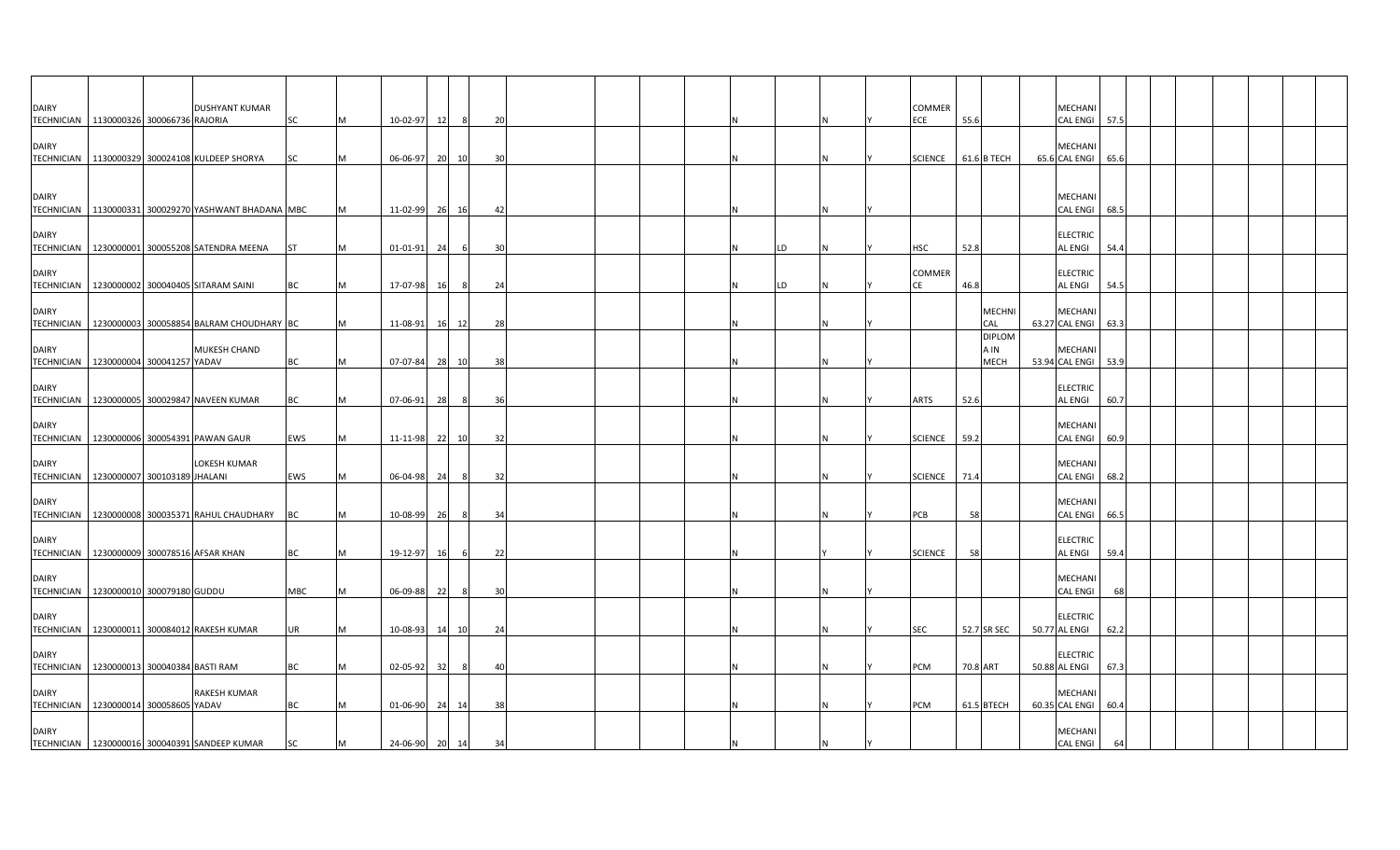|                                                         |  |                                                          |           |   |                |                 |                |    |  |  |          | <b>SR</b>      |          |                               |                                  |      |  |  |  |
|---------------------------------------------------------|--|----------------------------------------------------------|-----------|---|----------------|-----------------|----------------|----|--|--|----------|----------------|----------|-------------------------------|----------------------------------|------|--|--|--|
| <b>DAIRY</b>                                            |  | PRADEEP KUMAR                                            |           |   |                |                 |                |    |  |  |          | SECONDA        |          |                               | MECHANI                          |      |  |  |  |
| TECHNICIAN   1230000017 300003731 JANGIR                |  |                                                          | ВC        |   | 07-08-94       | 16              | 10             | 26 |  |  |          | <b>RY</b>      | 55.5     |                               | CAL ENGI 57.1                    |      |  |  |  |
| <b>DAIRY</b>                                            |  |                                                          |           |   |                |                 |                |    |  |  |          |                |          |                               | MECHANI                          |      |  |  |  |
|                                                         |  | TECHNICIAN   1230000018 300038712 KULDEEP YADAV          | <b>UR</b> | M | 20-01-96       |                 | 24 10          | 34 |  |  | <b>N</b> | PCM            | 57.2     |                               | CAL ENGI 59.4                    |      |  |  |  |
|                                                         |  |                                                          |           |   |                |                 |                |    |  |  |          |                |          |                               |                                  |      |  |  |  |
| <b>DAIRY</b>                                            |  |                                                          |           |   |                |                 |                |    |  |  |          |                |          |                               | <b>ELECTRIC</b>                  |      |  |  |  |
|                                                         |  | TECHNICIAN   1230000020 300076522 SUNIL KUMAR GURJAR MBC |           | м | 08-05-91       |                 | 24 12          | 36 |  |  | N        | ARTS           | 65.4 BA  |                               | 40 AL ENGI                       | 62   |  |  |  |
| <b>DAIRY</b>                                            |  |                                                          |           |   |                |                 |                |    |  |  |          |                |          |                               | MECHANI                          |      |  |  |  |
|                                                         |  | TECHNICIAN   1230000021 300066475 MULAYAM SINGH          | BC        | M | 01-07-90       | 10              | $\overline{0}$ | 10 |  |  | N        | ARTS           | 56.5     |                               | CAL ENGI 67.2                    |      |  |  |  |
|                                                         |  |                                                          |           |   |                |                 |                |    |  |  |          |                |          |                               |                                  |      |  |  |  |
| <b>DAIRY</b>                                            |  | <b>KRISHAN MURARI</b>                                    |           |   |                |                 |                |    |  |  |          |                |          |                               | MECHANI                          |      |  |  |  |
| TECHNICIAN 1230000022 300092415 MEENA                   |  |                                                          | ST        | м | 18-12-97       | 24              | -14            | 38 |  |  |          |                |          |                               | CAL ENGI 61.2                    |      |  |  |  |
|                                                         |  |                                                          |           |   |                |                 |                |    |  |  |          |                |          |                               |                                  |      |  |  |  |
| <b>DAIRY</b>                                            |  | TECHNICIAN   1230000023 300076349 LOKESH JANGID          | BC        | M | 15-11-96       | 22              | 8              | 30 |  |  |          |                |          | <b>SCIENCE</b><br><b>MATH</b> | MECHANI<br>61 CAL ENGI           | 62   |  |  |  |
|                                                         |  |                                                          |           |   |                |                 |                |    |  |  |          |                |          |                               |                                  |      |  |  |  |
| <b>DAIRY</b>                                            |  |                                                          |           |   |                |                 |                |    |  |  |          |                |          |                               | <b>ELECTRIC</b>                  |      |  |  |  |
|                                                         |  | TECHNICIAN   1230000024 300060538 NEELAM BAI VERMA       | SC        |   | 04-05-96       |                 | 24 12          | 36 |  |  | N        |                |          | <b>DIPLOM</b>                 | 67.68 AL ENGI                    | 67.7 |  |  |  |
|                                                         |  |                                                          |           |   |                |                 |                |    |  |  |          |                |          |                               |                                  |      |  |  |  |
| <b>DAIRY</b>                                            |  | RAGHUNANDAN                                              |           |   |                |                 |                |    |  |  |          |                |          |                               | MECHANI                          |      |  |  |  |
| TECHNICIAN   1230000025 300014058 SINGH                 |  |                                                          | EWS       | M | 07-07-97       | 16              | 14             | 30 |  |  |          | <b>SCIENCE</b> |          | 56.6 ARTS                     | 39.61 CAL ENGI 63.5              |      |  |  |  |
|                                                         |  |                                                          |           |   |                |                 |                |    |  |  |          | <b>BSER</b>    |          |                               |                                  |      |  |  |  |
| <b>DAIRY</b>                                            |  | AJEET SINGH                                              |           |   |                |                 |                |    |  |  |          | <b>AJMER</b>   |          |                               | MECHANI                          |      |  |  |  |
| TECHNICIAN 1230000026 300040051 CHOUDHARY               |  |                                                          | <b>BC</b> | M | 01-07-88       |                 | 26 14          | 40 |  |  |          | PCM            | 63.5     |                               | CAL ENGI 71.7                    |      |  |  |  |
|                                                         |  |                                                          |           |   |                |                 |                |    |  |  |          |                |          |                               |                                  |      |  |  |  |
| <b>DAIRY</b><br>TECHNICIAN   1230000028 300027709 VIKAS |  |                                                          | ВC        | М | 20-06-95       | 22              | 12             | 34 |  |  |          |                |          | <b>BTECH</b>                  | <b>ELECTRIC</b><br>65.96 AL ENGI | 67   |  |  |  |
|                                                         |  |                                                          |           |   |                |                 |                |    |  |  |          |                |          |                               |                                  |      |  |  |  |
| <b>DAIRY</b>                                            |  |                                                          |           |   |                |                 |                |    |  |  |          |                |          | <b>DAIRY</b>                  | <b>INDIAN</b>                    |      |  |  |  |
| TECHNICIAN 1230000029 300022469 SHIV KUMAR              |  |                                                          | <b>UR</b> | M | 05-01-89       | 28              | 6              | 34 |  |  | N        | P C M          | 62.4 ENG |                               | 75.49 DAIRY D                    | 75.5 |  |  |  |
|                                                         |  |                                                          |           |   |                |                 |                |    |  |  |          |                |          |                               |                                  |      |  |  |  |
| <b>DAIRY</b>                                            |  |                                                          |           | M |                |                 |                |    |  |  | IN.      |                |          |                               | <b>ELECTRIC</b>                  |      |  |  |  |
|                                                         |  | TECHNICIAN   1230000030 300043162 RAKESH KUMAR SAINI BC  |           |   | 15-07-99       |                 | 14 10          | 24 |  |  |          |                |          |                               | <b>AL ENGI</b>                   | 56.6 |  |  |  |
| <b>DAIRY</b>                                            |  |                                                          |           |   |                |                 |                |    |  |  |          |                |          |                               | MECHANI                          |      |  |  |  |
|                                                         |  | TECHNICIAN   1230000031 300008454 SARDARA RAM SAINI BC   |           | M | 17-04-95       |                 | 28 12          | 40 |  |  |          | PCM            | 52.9     |                               | CAL ENGI 67.3                    |      |  |  |  |
|                                                         |  |                                                          |           |   |                |                 |                |    |  |  |          |                |          |                               |                                  |      |  |  |  |
| <b>DAIRY</b>                                            |  |                                                          |           |   |                |                 |                |    |  |  |          |                |          |                               | <b>MECHANI</b>                   |      |  |  |  |
| TECHNICIAN                                              |  | 1230000033 300058880 HITESH SAINI                        | BC        | M | 10-08-97       | 30 <sup>1</sup> | 12             | 42 |  |  |          | PCM            | 57.2 BA  |                               | 44.16 CAL ENGI 54.9              |      |  |  |  |
| <b>DAIRY</b>                                            |  |                                                          |           |   |                |                 |                |    |  |  |          |                |          |                               | MECHANI                          |      |  |  |  |
|                                                         |  | TECHNICIAN   1230000035 300033554 RAHUL YADAV            | BC        | M | 07-11-92       |                 | 26 18          | 44 |  |  | N        | <b>PCM</b>     | 57.7     |                               | CAL ENGI 63.3                    |      |  |  |  |
|                                                         |  |                                                          |           |   |                |                 |                |    |  |  |          | SR             |          |                               |                                  |      |  |  |  |
| <b>DAIRY</b>                                            |  |                                                          |           |   |                |                 |                |    |  |  |          | <b>HIGHER</b>  |          |                               | <b>ELECTRIC</b>                  |      |  |  |  |
|                                                         |  | TECHNICIAN 1230000036 300075762 PRADEEP SAINI            | <b>BC</b> | M | 17-09-93       |                 | 30 12          | 42 |  |  | <b>N</b> | <b>SEC</b>     | 73.9     |                               | <b>AL ENGI</b>                   | 65.6 |  |  |  |
| <b>DAIRY</b>                                            |  |                                                          |           |   |                |                 |                |    |  |  |          |                |          |                               | MECHANI                          |      |  |  |  |
| TECHNICIAN   1230000037 300028399 VINOD SAINI           |  |                                                          | BC        | M | 05-07-94 30 14 |                 |                | 44 |  |  |          |                |          |                               | CAL ENGI 64.9                    |      |  |  |  |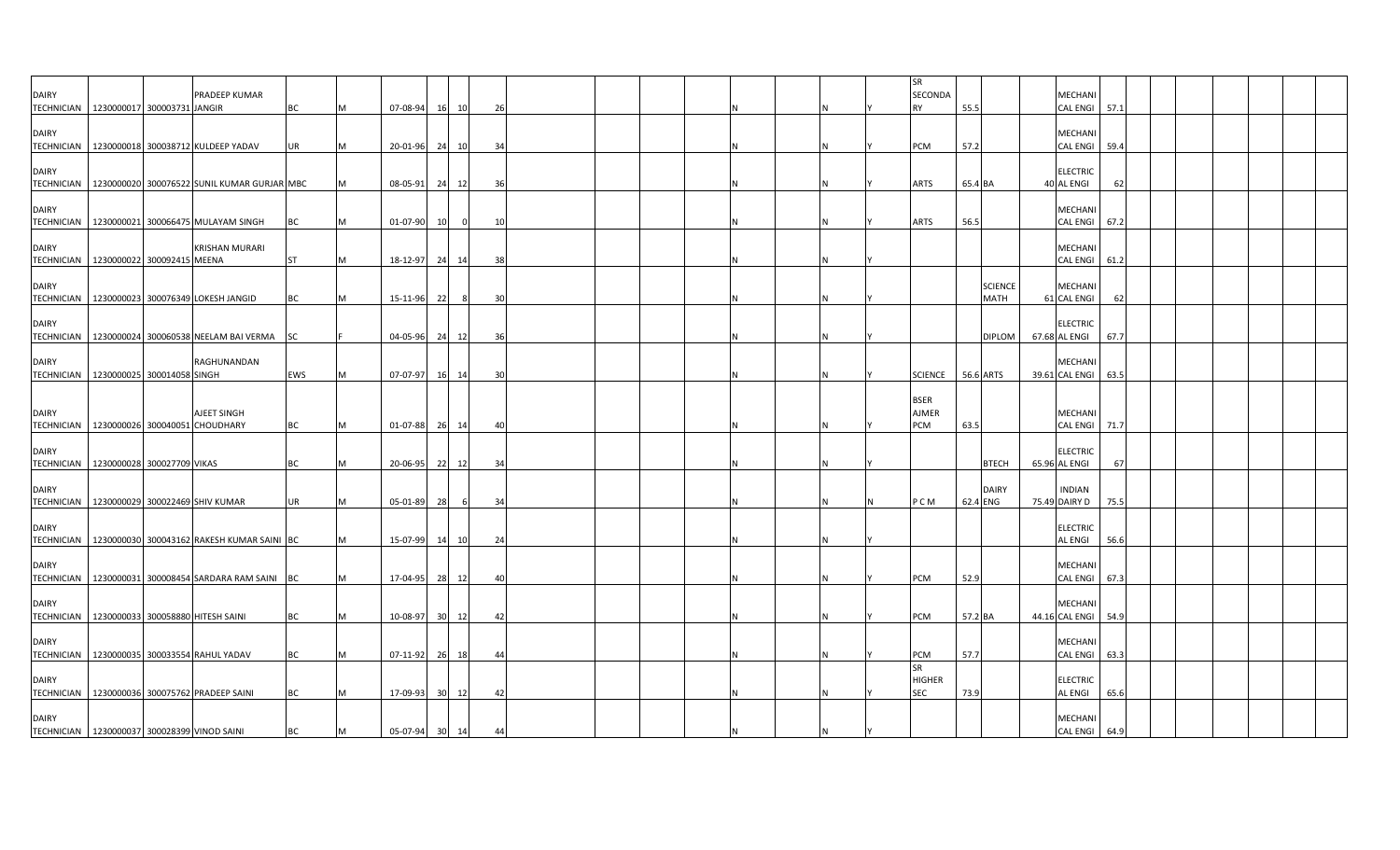| <b>DAIRY</b>                      | TECHNICIAN   1230000039 300068336 KHATRI                                           | <b>DEEPAK KUMAR</b>     | EWS       |   | 05-03-91                   | 24              | 16             | 40       |  |  |   | P C M                               | 52.9 IN EE     | <b>B TECH</b> | <b>ELECTRIC</b><br>69.4 AL ENGI                 | 64.6 |  |  |  |
|-----------------------------------|------------------------------------------------------------------------------------|-------------------------|-----------|---|----------------------------|-----------------|----------------|----------|--|--|---|-------------------------------------|----------------|---------------|-------------------------------------------------|------|--|--|--|
| <b>DAIRY</b>                      | TECHNICIAN   1230000040 300007684 JATAV                                            | <b>MANISH KUMAR</b>     | SC        |   | 19-08-91                   | - 321           | 10             | 42       |  |  |   |                                     |                |               | MECHANI<br>CAL ENGI 67.5                        |      |  |  |  |
| <b>DAIRY</b><br><b>TECHNICIAN</b> | 1230000041 300083287 RAM PRASAD YADAV BC                                           |                         |           |   | 05-07-92                   | - 26            | -8             | 34       |  |  | N |                                     |                | <b>DIPLOM</b> | MECHANI<br>62.42 CAL ENGI 62.4                  |      |  |  |  |
| <b>DAIRY</b><br><b>TECHNICIAN</b> | 1230000042 300049336 RAVI SAINI                                                    |                         | <b>BC</b> | м | 26-01-93                   |                 | 10 12          | 22       |  |  |   | COMMER<br>CE                        | 62.9           |               | MECHANI<br>CAL ENGI 68.2                        |      |  |  |  |
| <b>DAIRY</b>                      | TECHNICIAN 1230000044 300062625 PREM JANGID                                        |                         | BC        |   | 28-06-93                   |                 | 20 14          | 34       |  |  |   | <b>COMMER</b><br>CΕ                 | 49.2           |               | <b>ELECTRIC</b><br><b>AL ENGI</b>               | 55.5 |  |  |  |
| <b>DAIRY</b>                      | TECHNICIAN 1230000046 300029431 VIVEK KUMAR                                        |                         | <b>UR</b> |   | 08-07-99                   | 30 <sup>1</sup> |                | 32       |  |  |   |                                     |                |               | <b>ELECTRIC</b><br><b>AL ENGI</b>               | 70.1 |  |  |  |
| <b>DAIRY</b>                      | TECHNICIAN   1230000047 300005567 SANJAY KUMAR                                     |                         | BC        |   | 30-05-92                   | <b>20</b>       |                | 24       |  |  |   | ALL                                 |                | 60 ARTS       | MECHANI<br>55 CAL ENGI                          | 72   |  |  |  |
| <b>DAIRY</b><br><b>TECHNICIAN</b> | 1230000048 300012447 SANDEEP KUMAR                                                 |                         | BC        |   | 20-01-95                   | 30 <sup>1</sup> | $\overline{2}$ | 32       |  |  |   | <b>SR SEC</b>                       | 60 BA          |               | <b>ELECTRIC</b><br>49 AL ENGI                   | 74   |  |  |  |
| <b>DAIRY</b>                      |                                                                                    | <b>SHAILENDRA KUMAR</b> |           |   |                            |                 |                |          |  |  |   | SECONDA                             |                |               | MECHANI                                         |      |  |  |  |
| <b>DAIRY</b>                      | TECHNICIAN 1230000050 300050588 SHARMA<br>TECHNICIAN   1230000051 300050366 TAILOR | LOKESH KUMAR            | EWS<br>ВC | M | 07-01-00 16<br>15-11-96 24 |                 | 8              | 24<br>40 |  |  |   | <b>RY</b><br>PCB                    | 48<br>55.4 B A |               | CAL ENGI 69.6<br>MECHANI<br>45.61 CAL ENGI 67.7 |      |  |  |  |
| <b>DAIRY</b><br><b>TECHNICIAN</b> | 1230000052 300030625 JITENDER KUMAR                                                |                         | UR        |   | $06 - 01 - 93$             | 18              | 16<br>10       | 28       |  |  |   |                                     |                | <b>BCA</b>    | MECHANI<br>73.76 CAL ENGI                       | 61.2 |  |  |  |
| <b>DAIRY</b>                      | TECHNICIAN 1230000054 300058744 HEMANT YADAV                                       |                         | BC        |   | 15-07-98                   |                 | 16 12          | 28       |  |  | N | <b>SCIENCE</b>                      | 52             |               | MECHANI<br>CAL ENGI 61.3                        |      |  |  |  |
| <b>DAIRY</b>                      | TECHNICIAN   1230000055 300042249 KUSHAL                                           |                         | <b>UR</b> |   | 26-05-92                   | 26              | 12             | 38       |  |  |   | ALL<br><b>GENERAL</b><br><b>SUB</b> | 37 A           | <b>DIPLOM</b> | MECHANI<br>51.36 CAL ENGI 51.4                  |      |  |  |  |
| <b>DAIRY</b>                      |                                                                                    | PUSHPENDRA KUMAR        |           |   |                            |                 |                |          |  |  |   |                                     |                |               | MECHANI                                         |      |  |  |  |
| <b>DAIRY</b>                      | TECHNICIAN   1230000056 300045326 SAINI                                            |                         | BC        |   | 01-07-97                   |                 | 20 14          | 34       |  |  |   | SECONDA                             |                |               | CAL ENGI 68.6<br>MECHANI                        |      |  |  |  |
| <b>DAIRY</b>                      | TECHNICIAN   1230000057 300044564 TAUPHIK                                          |                         | BC        |   | 05-07-94                   | - 22            | 18             | 40       |  |  |   |                                     | 55.8           |               | CAL ENGI 66.3<br>MECHANI                        |      |  |  |  |
| <b>DAIRY</b>                      | TECHNICIAN 1230000058 300050122 NETRAM BAIRWA                                      |                         | SC        |   | 20-04-90                   | - 28            | 18             | 46       |  |  |   |                                     |                |               | CAL ENGI<br>MECHANI                             | 59.9 |  |  |  |
|                                   | TECHNICIAN 1230000059 300031654 SANDEEP KUMAR                                      |                         | <b>BC</b> | M | 13-12-98                   | 12              | 10             | 22       |  |  |   | PCM                                 | 59.4           |               | CAL ENGI 57.6                                   |      |  |  |  |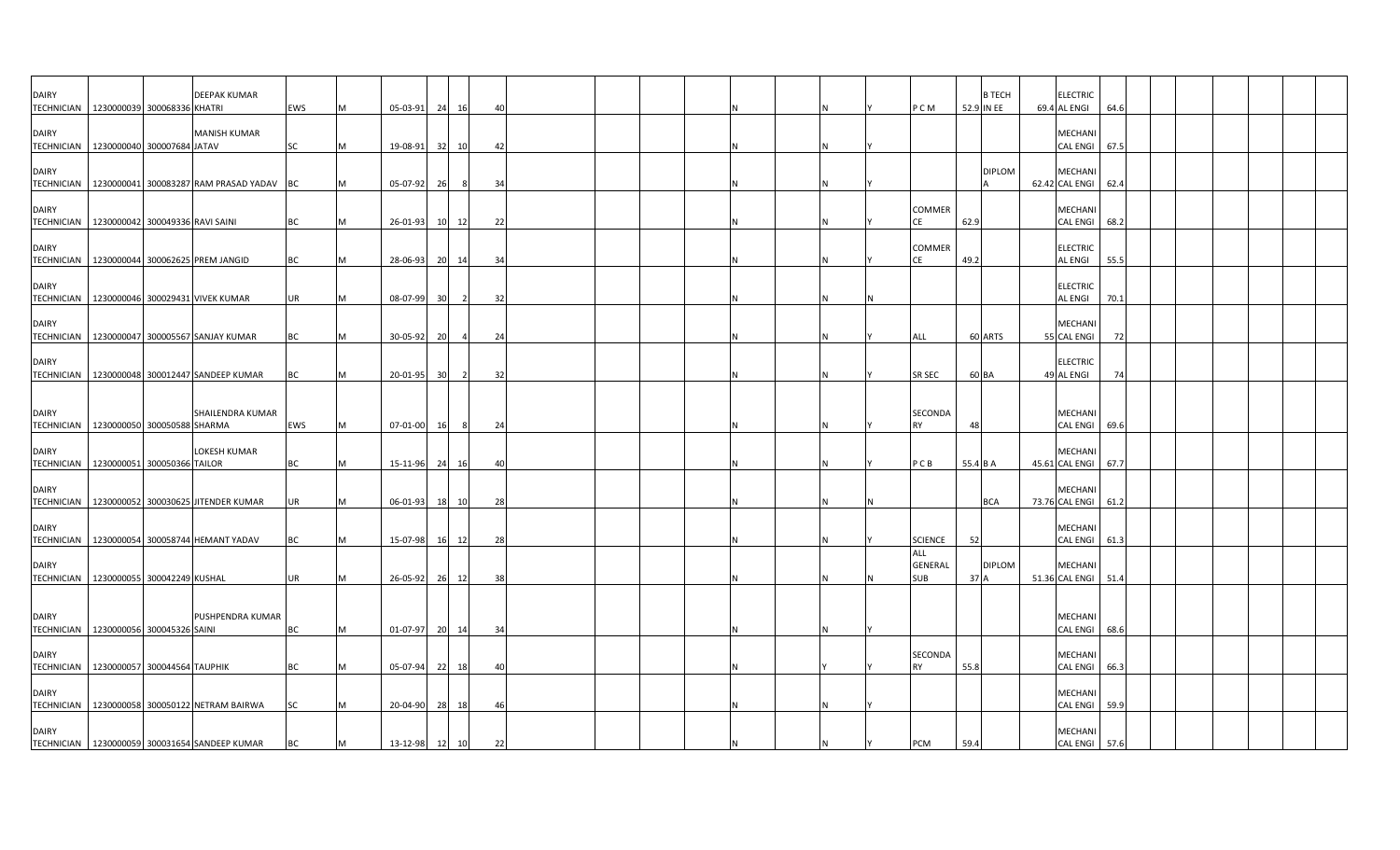| <b>DAIRY</b> |                                                               |           |   |                |          |                     |  |  |  |  |                             |                                         | <b>MECHAN</b>                        |      |  |  |  |
|--------------|---------------------------------------------------------------|-----------|---|----------------|----------|---------------------|--|--|--|--|-----------------------------|-----------------------------------------|--------------------------------------|------|--|--|--|
| <b>DAIRY</b> | TECHNICIAN   1230000060 300052999 AMARJEET SINGH              | UR        |   | 04-03-93       | 22<br>12 | 34                  |  |  |  |  |                             | <b>HSC</b><br><b>DIPLOM</b>             | 52.2 CAL ENGI<br>MECHANI             | 70.5 |  |  |  |
|              | TECHNICIAN   1230000063 300084607 DEVENDRA KUMAR              | ВC        |   | 04-02-97       | 26<br>10 | -36                 |  |  |  |  | ARTS                        | 73.4 A                                  | 64.52 CAL ENGI                       | 64.5 |  |  |  |
| <b>DAIRY</b> | TECHNICIAN 1230000065 300039927 AJAY YADAV                    | BC        |   | 23-10-98 22 16 |          | 38                  |  |  |  |  | PCM                         | 67.6                                    | <b>ELECTRIC</b><br><b>AL ENGI</b>    | 63.2 |  |  |  |
| <b>DAIRY</b> | ROHITASH KUMAR<br>TECHNICIAN 1230000066 300088008 SAINI       | BC        | M | 10-09-83       | 34       | -6<br>4(            |  |  |  |  | PCB                         | <b>BTECH</b><br><b>BIOTEC</b><br>54.8 H | <b>INDIAN</b><br>63.38 DAIRY D       | 73.4 |  |  |  |
| <b>DAIRY</b> | TECHNICIAN   1230000069 300006486 MOHIT KUMAR                 | BC        |   | 01-12-97       | 16 10    | 26                  |  |  |  |  | <b>BSER</b><br><b>AJMER</b> | 57.8                                    | <b>ELECTRIC</b><br><b>AL ENGI</b>    | 50   |  |  |  |
| <b>DAIRY</b> | TECHNICIAN   1230000071 300040104 PRAVEEN YADAV               | BC        |   | 10-10-92 24    | 16       | 40                  |  |  |  |  |                             | <b>HIGHER</b><br><b>SEC</b>             | <b>MECHAN</b><br>66.17 CAL ENGI      | 63   |  |  |  |
| <b>DAIRY</b> | TECHNICIAN 1230000073 300080623 AJAY PARMAR                   | UR        | M | 06-08-99       | 18<br>12 | -30                 |  |  |  |  |                             |                                         | <b>ELECTRIC</b><br><b>AL ENGI</b>    | 60   |  |  |  |
| <b>DAIRY</b> | TECHNICIAN   1230000074 300064266 SANJAY KUMAR JATAV SC       |           |   | 03-09-96       | 10 10    | 20                  |  |  |  |  | <b>ARTS</b>                 | 61.8 O                                  | <b>ELECTRIC</b><br>61 AL ENGI        | 61   |  |  |  |
| <b>DAIRY</b> | TECHNICIAN 1230000076 300039032 VIJAY SINGH                   | BC        |   | 23-07-91       | 20<br>10 | -30                 |  |  |  |  | <b>SCIENCE</b>              | 58 BA                                   | <b>MECHANI</b><br>45 CAL ENGI        | 60.4 |  |  |  |
| <b>DAIRY</b> | TECHNICIAN   1230000077 300071346 AVTAR SINGH MALL   MBC      |           |   | 12-03-94       | 22<br>12 | 34                  |  |  |  |  | <b>ARTS</b>                 | 69.2                                    | <b>ELECTRIC</b><br><b>AL ENGI</b>    | 56.5 |  |  |  |
| <b>DAIRY</b> | TECHNICIAN 1230000079 300103139 DILIP KUMAR SAINI             | BC        |   | 03-03-98       | 22       | 8<br>$\overline{3}$ |  |  |  |  |                             | <b>ELECTRI</b><br>CAL                   | <b>ELECTRIC</b><br>63.43 AL ENGI     | 63.4 |  |  |  |
| <b>DAIRY</b> | TECHNICIAN 1230000081 300083441 VITHIKA SAINI                 | BC        |   | 23-08-89 14 10 |          | 24                  |  |  |  |  | ALL<br>SUBJECTS 52.8        |                                         | <b>ELECTRIC</b><br><b>AL ENGI</b>    | 60.2 |  |  |  |
| <b>DAIRY</b> | TECHNICIAN   1230000083 300017957 PRADEEP YADAV               | BC        |   | 07-06-92       | 16 10    | 26                  |  |  |  |  | <b>BIOLOGY</b>              | 52.5                                    | <b>MECHANI</b><br><b>CAL ENGI</b>    | 60.9 |  |  |  |
| <b>DAIRY</b> | TECHNICIAN   1230000084 300077246 ARVIND KUMAR                | <b>SC</b> |   | 06-08-98       | 22<br>10 | 32                  |  |  |  |  | HSC                         | 55                                      | <b>ELECTRIC</b><br><b>AL ENGI</b>    | 56.3 |  |  |  |
| <b>DAIRY</b> | TECHNICIAN 1230000085 300077929 AKSHAY JALUTHARIYA SC         |           |   | 10-08-87       | 22 10    | 32                  |  |  |  |  | <b>ARTS</b>                 | 48 ARTS                                 | <b>MECHAN</b><br>43.11 CAL ENGI 57.1 |      |  |  |  |
| <b>DAIRY</b> | TECHNICIAN 1230000086 300049741 ASHISH SAIN                   | BC        |   | 13-10-94       | 20 10    | 30                  |  |  |  |  | <b>BSER</b>                 | 57.5 BA                                 | <b>MECHAN</b><br>47.44 CAL ENGI      | 65.7 |  |  |  |
| <b>DAIRY</b> | <b>GAURI SHANKAR</b><br>TECHNICIAN 1230000087 300041767 GOYAL | UR        | M | 15-03-87 32 12 |          | 44                  |  |  |  |  | PCM                         | 63.4 BA                                 | <b>ELECTRIC</b><br>48.27 AL ENGI     | 61.4 |  |  |  |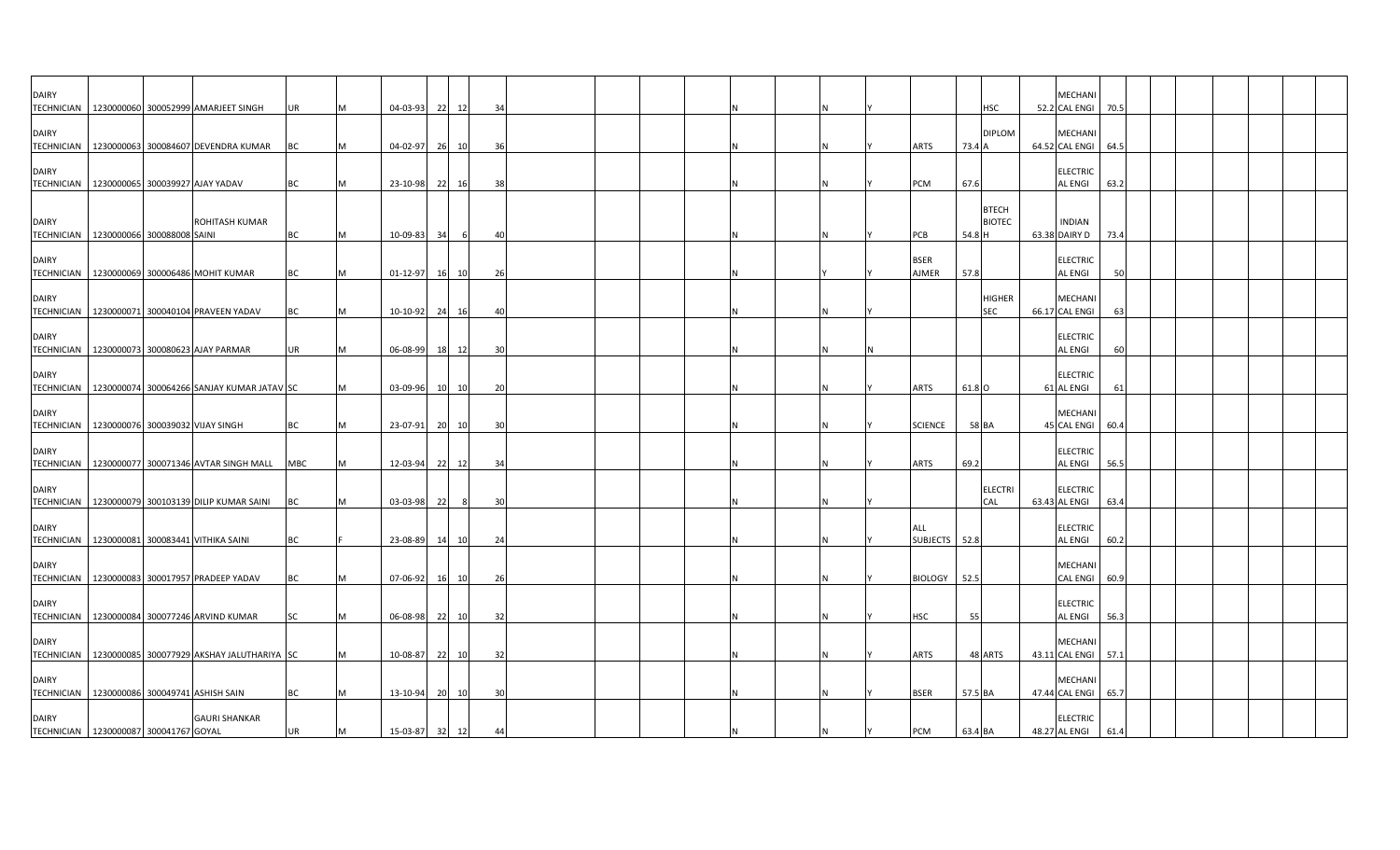| <b>DAIRY</b>                      | TECHNICIAN 1230000088 300041756 ROSHAN LAL MEENA ST                 |            |          | 15-01-99       | 18        |     | 24 |  |  |  |  | <b>HSC</b>                    | 50.4     |               | <b>MECHANI</b><br><b>CAL ENGI</b>     | 52.8 |  |  |  |
|-----------------------------------|---------------------------------------------------------------------|------------|----------|----------------|-----------|-----|----|--|--|--|--|-------------------------------|----------|---------------|---------------------------------------|------|--|--|--|
| <b>DAIRY</b>                      | TECHNICIAN   1230000089 300052351 DHARMENDRA YADAV BC               |            |          | 10-10-89       | 22 10     |     | 32 |  |  |  |  | <b>MATH</b><br><b>SCIENCE</b> | 59.1     |               | <b>ELECTRIC</b><br><b>AL ENGI</b>     | 67.2 |  |  |  |
| <b>DAIRY</b>                      | TECHNICIAN   1230000090 300079503 VEDPRAKASH SAIN                   | BC         |          | 25-08-95       | 20        | 10  | 30 |  |  |  |  | PCM                           | 59       |               | MECHANI<br><b>CAL ENGI</b>            | 64.7 |  |  |  |
| <b>DAIRY</b>                      | <b>ARVIND KUMAR</b><br>TECHNICIAN 1230000091 300050325 YADAV        | <b>BC</b>  | M        | 05-07-93 26 10 |           |     | 36 |  |  |  |  | PCM                           | 61.1 CAL | <b>MECHNI</b> | <b>MECHANI</b><br>59.58 CAL ENGI 59.6 |      |  |  |  |
| <b>DAIRY</b>                      | SOMENDRA KUMAR<br>TECHNICIAN 1230000093 300022843 MEENA             | <b>ST</b>  |          | 01-03-97       | 22 10     |     | 32 |  |  |  |  | PCM                           | 64.2     |               | <b>ELECTRIC</b><br><b>AL ENGI</b>     | 58.4 |  |  |  |
| <b>DAIRY</b>                      | TECHNICIAN 1230000094 300082150 GAURAV JANGIR                       | <b>BC</b>  |          | 10-05-97       | 18        | - 8 | 26 |  |  |  |  |                               |          | <b>DIPLOM</b> | <b>MECHANI</b><br>60.64 CAL ENGI      | 60.6 |  |  |  |
| <b>DAIRY</b>                      | TECHNICIAN 1230000095 300025407 VIKAS KUMAR MEENA ST                |            |          | 01-01-95 18 14 |           |     | 32 |  |  |  |  | PCM                           | 51.7     |               | MECHANI<br>CAL ENGI                   | 61.4 |  |  |  |
| <b>DAIRY</b>                      | <b>RAKESH KUMAR</b><br>TECHNICIAN 1230000096 300065213 BENIWAL      | SC         | M        | 08-07-94 26 10 |           |     | 36 |  |  |  |  | PCM                           | 59       |               | <b>MECHANI</b><br><b>CAL ENGI</b>     | 55   |  |  |  |
| <b>DAIRY</b>                      | TECHNICIAN   1230000099 300022661 HANSRAJ YADAV                     | BC         |          | 20-07-99 12 12 |           |     | 24 |  |  |  |  | <b>MATH</b><br><b>SCINCE</b>  | 64       |               | <b>ELECTRIC</b><br><b>AL ENGI</b>     | 77   |  |  |  |
| <b>DAIRY</b>                      | LOKESH KUMAR<br>TECHNICIAN   1230000100 300079687 YADAV             | <b>BC</b>  |          | 10-10-95 16 12 |           |     | 28 |  |  |  |  | <b>SCIENCE</b>                | 51.4     |               | <b>ELECTRIC</b><br><b>AL ENGI</b>     | 69.8 |  |  |  |
| <b>DAIRY</b>                      | <b>BHUWNENDRA</b><br>TECHNICIAN   1230000102 300079909 KUMAR SHARMA | <b>EWS</b> | <b>M</b> | 14-12-93 12 12 |           |     | 24 |  |  |  |  | P C M                         | 49.7     |               | <b>MECHAN</b><br><b>CAL ENGI</b>      | 62.3 |  |  |  |
| <b>DAIRY</b>                      | TECHNICIAN   1230000103 300020953 DEEPAK KUMAR SAINI BC             |            |          | 09-03-90       | 16 10     |     | 26 |  |  |  |  | ART                           | 61.2     |               | <b>ELECTRIC</b><br><b>AL ENGI</b>     | 63.3 |  |  |  |
| <b>DAIRY</b>                      | <b>SURESH KUMAR</b><br>TECHNICIAN   1230000104 300042068 GURJAR     | BC         | M        | 05-07-90       | 18        | 10  | 28 |  |  |  |  | <b>SENIOR</b><br>SECONDA      |          | 66.8 BA ARTS  | <b>ELECTRIC</b><br>41.27 AL ENGI      | 58.5 |  |  |  |
| <b>DAIRY</b><br><b>TECHNICIAN</b> | 1230000109 300080234 MONU KUMAR                                     | ВC         |          | 08-07-91       | 24 12     |     | 36 |  |  |  |  |                               |          |               | MECHANI<br><b>CAL ENGI</b>            | 58.8 |  |  |  |
| <b>DAIRY</b>                      | TECHNICIAN 1230000110 300043907 DATA RAM                            | SC         |          | 05-07-96 16 10 |           |     | 26 |  |  |  |  | PCM                           | 63       |               | <b>ELECTRIC</b><br><b>AL ENGI</b>     | 72.9 |  |  |  |
| <b>DAIRY</b>                      | TECHNICIAN 1230000111 300002485 HARISH CHAND                        | SC         |          | 04-03-00       | <b>16</b> |     | 22 |  |  |  |  | SEC                           | 55.2     |               | <b>MECHANI</b><br><b>CAL ENGI</b>     | 59.9 |  |  |  |
| <b>DAIRY</b>                      | TECHNICIAN   1230000112 300103004 INDRAJEET YADAV                   | UR         |          | 07-10-94       | 32        | 8   |    |  |  |  |  | PCM                           | 63.4 BA  |               | MECHANI<br>50.77 CAL ENGI             | 60.9 |  |  |  |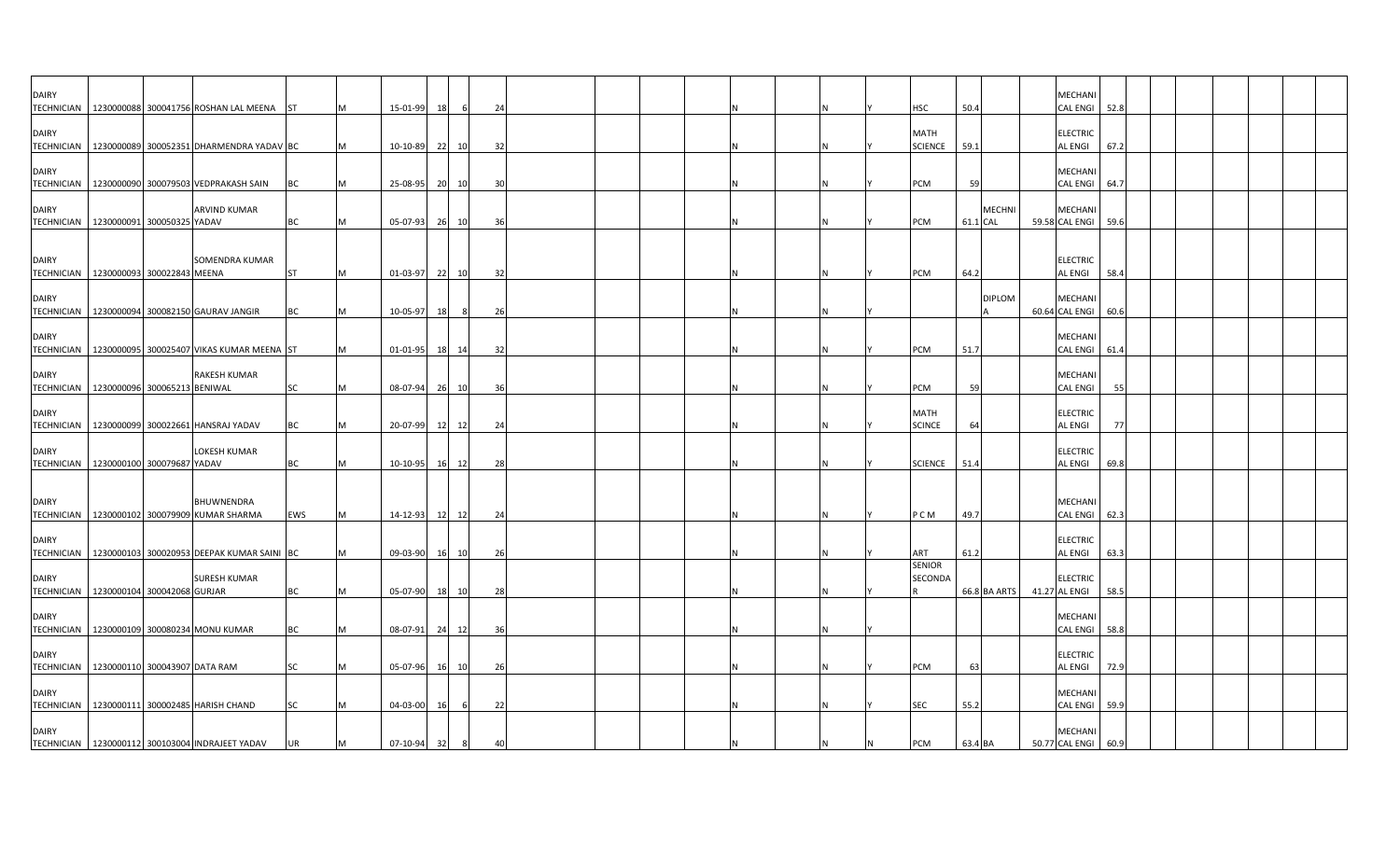| <b>DAIRY</b><br><b>TECHNICIAN</b>                       | 1230000114 300012995 YADAV | <b>SANJAY KUMAR</b>                                      | UR         | M | 15-09-86   | 22 |       | 28 |  |  |  |                                |          |                                      | <b>INDIAN</b><br>DAIRY D          | -83  |  |  |  |
|---------------------------------------------------------|----------------------------|----------------------------------------------------------|------------|---|------------|----|-------|----|--|--|--|--------------------------------|----------|--------------------------------------|-----------------------------------|------|--|--|--|
| DAIRY<br>TECHNICIAN 1230000115 300041489 SHARMA         |                            | SANDEEP KUMAR                                            | <b>EWS</b> | M | 15-07-97   | 24 | 10    | 34 |  |  |  |                                | 60.8 XII |                                      | <b>ELECTRIC</b><br>52 AL ENGI     | 72.9 |  |  |  |
| DAIRY<br>TECHNICIAN   1230000117 300073694 SAIN         |                            | <b>BHARAT BHUSHAN</b>                                    | BC         | M | 10-03-00   | 24 | 10    | 34 |  |  |  | ALL SUB                        | 69.5     |                                      | <b>MECHANI</b><br>CAL ENGI 54.4   |      |  |  |  |
| DAIRY                                                   |                            | PRAVEEN KUMAR                                            |            |   |            |    |       |    |  |  |  |                                |          |                                      | MECHANI                           |      |  |  |  |
| TECHNICIAN   1230000118 300081139 YADAV                 |                            |                                                          | BC         | M | 25-10-92   | 14 | 10    | 24 |  |  |  | <b>ARTS</b>                    | 49.7     |                                      | CAL ENGI 56.8                     |      |  |  |  |
| DAIRY<br>TECHNICIAN   1230000119 300045866 MEENA        |                            | <b>VIKRAM SINGH</b>                                      | <b>ST</b>  | M | 06-07-98   | 16 |       | 22 |  |  |  | ALL<br><b>SUBJECT</b>          | 53.7     |                                      | <b>ELECTRIC</b><br><b>AL ENGI</b> | 62.8 |  |  |  |
| DAIRY<br><b>TECHNICIAN</b>                              |                            | 1230000120 300004533 ANUP KUMAR PATHAK UR                |            | M | 18-04-96   | 18 |       | 24 |  |  |  | <b>SCIENCE</b>                 | 58       |                                      | <b>INDIAN</b><br>DAIRY D          | 8.68 |  |  |  |
| DAIRY<br><b>TECHNICIAN</b>                              |                            | ABHISHEK<br>1230000121 300055247 KHANDELWAL              | <b>UR</b>  | M | 27-01-98   | 18 |       | 24 |  |  |  | PCM                            | 55.4     |                                      | MECHANI<br><b>CAL ENGI</b>        | 65.4 |  |  |  |
| DAIRY<br><b>TECHNICIAN</b>                              |                            | 1230000122 300019909 UPENDRA SINGH                       | UR         | M | 04-03-96   |    | 28 10 | 38 |  |  |  |                                |          | <b>DAIRY</b><br><b>TECHNO</b><br>LOG | <b>INDIAN</b><br>70.1 DAIRY D     | 70.1 |  |  |  |
| DAIRY                                                   |                            | TECHNICIAN   1230000123 300063384 MANOJ KUMAR            | ВC         | M | 04-09-95   | 14 | 14    | 28 |  |  |  | <b>BSER</b><br>AJMER           | 46.8     |                                      | <b>ELECTRIC</b><br>AL ENGI        | 65   |  |  |  |
|                                                         |                            |                                                          |            |   |            |    |       |    |  |  |  |                                |          |                                      |                                   |      |  |  |  |
| <b>DAIRY</b><br>TECHNICIAN   1230000124 300024173 SAINI |                            | <b>BHOOPENDRA KUMAR</b>                                  | ВC         | M | 05-04-90   | 16 | 12    | 28 |  |  |  | ALL SUB                        | 50.5     |                                      | <b>ELECTRIC</b><br><b>AL ENGI</b> | 60.2 |  |  |  |
| <b>DAIRY</b><br>TECHNICIAN                              |                            | 1230000125 300035621 ARVIND KUMAR                        | UR         | M | 20-10-96   | 18 |       | 26 |  |  |  | <b>INTERME</b><br><b>DIATE</b> | 67.9 TEC | <b>BTECH</b><br><b>DAIRY</b>         | <b>INDIAN</b><br>66.9 DAIRY D     | 66.9 |  |  |  |
| DAIRY<br><b>TECHNICIAN</b>                              |                            | 1230000126 300047573 SITARAM SHARMA                      | EWS        | M | 20-05-97   | 18 |       | 22 |  |  |  | ALL                            |          | POLYTEC<br>58.7 HNIC                 | <b>ELECTRIC</b><br>61.03 AL ENGI  | 61   |  |  |  |
| DAIRY                                                   |                            | TECHNICIAN 1230000127 300050074 RAHUL SHARMA             | EWS        | M | $10-07-92$ | 22 | 16    | 38 |  |  |  |                                |          |                                      | <b>ELECTRIC</b><br>AL ENGI        | 61.9 |  |  |  |
| DAIRY<br><b>TECHNICIAN</b>                              |                            | 1230000128 300000111 SUBODH KASHYAP                      | UR         | M | 15-02-87   | 18 |       | 26 |  |  |  |                                |          | <b>POLYTEC</b><br><b>HNIC</b>        | <b>MECHAN</b><br>65.16 CAL ENGI   | 65.2 |  |  |  |
| DAIRY                                                   |                            | TECHNICIAN   1230000129 300073931 DEEPAK KUMAR SAINI MBC |            |   | 18-07-92   | 16 | 12    | 28 |  |  |  | ALL GEN<br><b>SUB</b>          |          | <b>DIPLOM</b><br>A IN<br>53.8 MECH   | MECHANI<br>71.82 CAL ENGI         | 71.8 |  |  |  |
| DAIRY<br>TECHNICIAN 1230000130 300047626 SHALU SAINI    |                            |                                                          | <b>BC</b>  |   | 16-02-94   | 36 | 12    | 48 |  |  |  | ALL                            | 69       |                                      | MECHANI<br><b>CAL ENGI</b>        | 64.  |  |  |  |
| DAIRY                                                   |                            | TECHNICIAN   1230000131 300093083 MAHESH CHAND JAT   BC  |            | M | 22-02-99   | 40 | 10    | 50 |  |  |  | <b>BSER</b>                    |          | <b>DAIRY</b><br>59.2 TECH            | <b>INDIAN</b><br>65.2 DAIRY D     | 65.2 |  |  |  |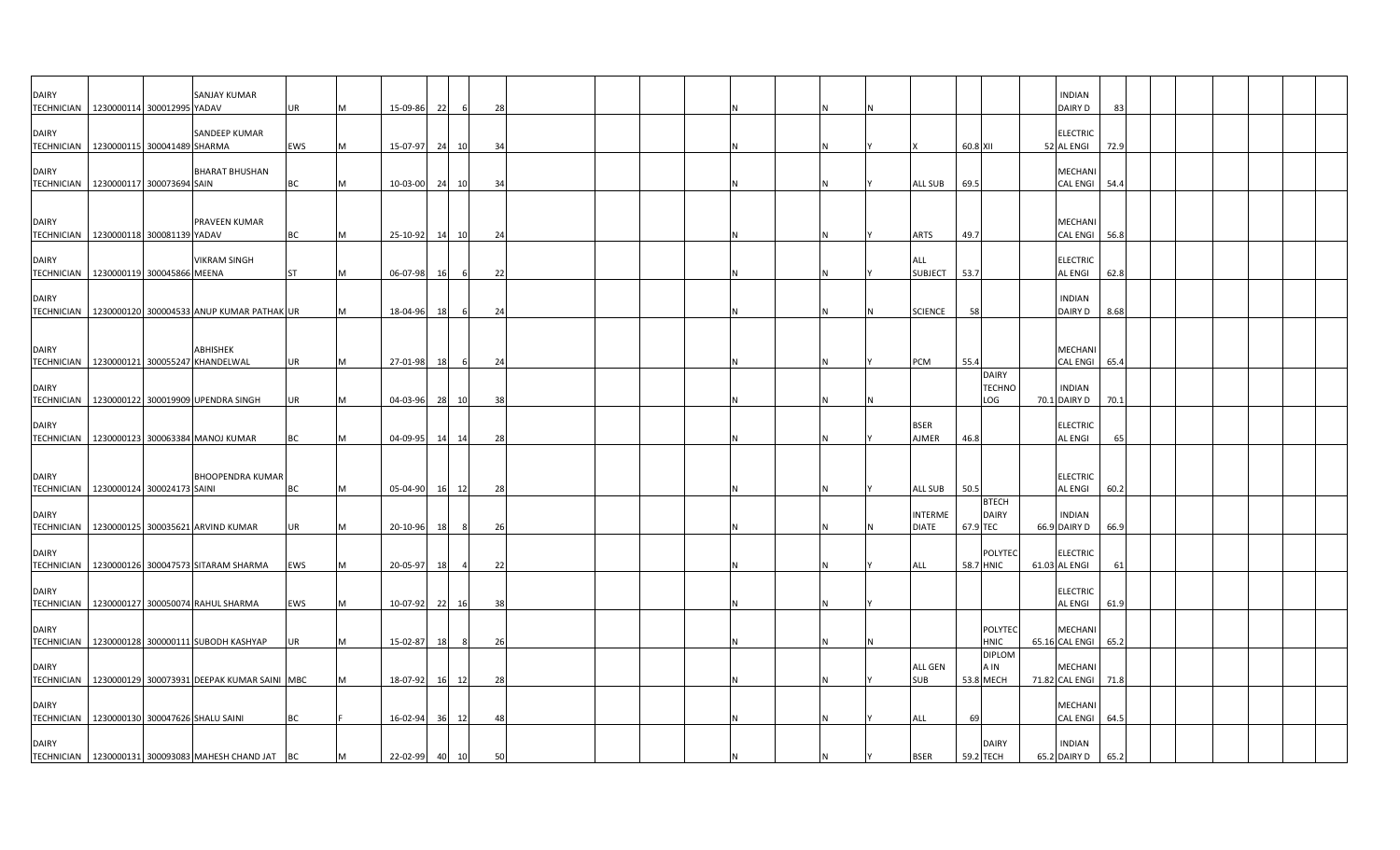| <b>DAIRY</b> | TECHNICIAN   1230000132 300025576 RAM KISHAN SAINI                | <b>BC</b> |   | 04-06-87       | 22    |                | 30  |  |    |  |  | <b>BSER</b><br><b>AJMER</b>     | 57.2 JAIPUR | UNI RAJ                       | <b>MECHAN</b><br>45.92 CAL ENGI       |      |  |  |  | 62 |
|--------------|-------------------------------------------------------------------|-----------|---|----------------|-------|----------------|-----|--|----|--|--|---------------------------------|-------------|-------------------------------|---------------------------------------|------|--|--|--|----|
| <b>DAIRY</b> | TECHNICIAN 1230000135 300070234 RAJESH KUMAR                      | MBC       |   | 06-05-98       | 26    |                | 34  |  |    |  |  | <b>ARTS</b>                     | 66.8        |                               | <b>ELECTRIC</b><br><b>AL ENGI</b>     | 67   |  |  |  |    |
| <b>DAIRY</b> | TECHNICIAN   1230000136 300063794 NAVDEEP SINGH                   | ВC        |   | 06-08-97       | 12    | -8             | 20  |  |    |  |  | PCM                             | 58.6        |                               | MECHANI<br><b>CAL ENGI</b>            | 64.1 |  |  |  |    |
| <b>DAIRY</b> | TECHNICIAN   1230000137 300064025 NRIPENDRA KUMAR                 | UR        |   | 12-12-93       | 18    | 8              | 26  |  |    |  |  | <b>BSEB</b><br><b>PATNA</b>     | 58.4        |                               | MECHANI<br>CAL ENGI 62.9              |      |  |  |  |    |
| <b>DAIRY</b> | TECHNICIAN   1230000139 300053680 RAMNARESH YADAV BC              |           |   | 25-07-98 10    |       | 8              | 18  |  |    |  |  | SR SEC                          |             | <b>MECHNI</b><br>54.4 CAL ENG | <b>MECHANI</b><br>63.13 CAL ENGI 63.1 |      |  |  |  |    |
| <b>DAIRY</b> | TECHNICIAN 1230000140 300084898 SANDEEP SAINI                     | <b>BC</b> |   | 16-08-97       | 24 10 |                | 34  |  |    |  |  | SENIORSE<br>CONDARY             | 67.4        |                               | <b>MECHANI</b><br>CAL ENGI            | 68.9 |  |  |  |    |
| <b>DAIRY</b> | <b>RAHUL KUMAR</b><br>TECHNICIAN 1230000141 300040021 RASGANIYA   | SC        | M | 02-03-93       | 22    | $\overline{4}$ | 26  |  |    |  |  |                                 |             |                               | MECHANI<br>CAL ENGI 55.8              |      |  |  |  |    |
| <b>DAIRY</b> | TECHNICIAN   1230000143 300092531 SHAKIR KHAN                     | <b>BC</b> | M | 11-08-97 26 12 |       |                | 38  |  |    |  |  | HEMSSS                          | 78.2        |                               | <b>MECHANI</b><br>CAL ENGI 60.2       |      |  |  |  |    |
| <b>DAIRY</b> | TECHNICIAN   1230000145 300026052 PRADIP GAUTAM                   | UR        |   | 07-02-97       | 26 10 |                | 36  |  |    |  |  | PCM                             | 75.2        |                               | <b>INDIAN</b><br>DAIRY D              | 81.2 |  |  |  | 90 |
| <b>DAIRY</b> | <b>MANOJ KUMAR</b><br>TECHNICIAN   1230000146 300007749 AHEER     | ВC        |   | 15-06-93       | 14    | 14             | -28 |  |    |  |  | <b>ARTS</b>                     | 58.3        | <b>SANSKR</b>                 | MECHANI<br>49.22 CAL ENGI 62.6        |      |  |  |  |    |
| <b>DAIRY</b> | <b>LAXMAN SINGH</b>                                               |           |   |                |       |                |     |  |    |  |  |                                 |             |                               | <b>ELECTRIC</b>                       |      |  |  |  |    |
| <b>DAIRY</b> | TECHNICIAN 1230000148 300078669 CHOUDHARY                         | BC        | M | 15-11-88 34 10 |       |                | 44  |  | SP |  |  | PCM                             | 61.4        |                               | <b>AL ENGI</b><br><b>ELECTRIC</b>     | 69.5 |  |  |  |    |
| <b>DAIRY</b> | TECHNICIAN   1230000149 300048425 HANSRAJ MEENA                   | <b>ST</b> |   | 15-07-97       | 28 10 |                | 38  |  |    |  |  | PCM<br><b>SENIOR</b><br>SECONDA | 61 ART      |                               | 43 AL ENGI<br><b>ELECTRIC</b>         | 69.3 |  |  |  |    |
| <b>DAIRY</b> | TECHNICIAN 1230000150 300028418 ARUN DINKER<br><b>TANNU KUMAR</b> | SC        |   | 08-03-99       | 8     | -14            | 22  |  |    |  |  |                                 |             | 60 B TECH                     | 64.32 AL ENGI<br><b>ELECTRIC</b>      | 64.3 |  |  |  |    |
| <b>DAIRY</b> | TECHNICIAN   1230000151 300040040 VERMA                           | <b>SC</b> | M | 20-07-98       | 20    | $\overline{2}$ | 22  |  |    |  |  | PCM                             | 63.8        |                               | <b>AL ENGI</b><br>MECHANI             | 57.7 |  |  |  |    |
| <b>DAIRY</b> | TECHNICIAN 1230000153 300025356 SUNDER DEEP YADAV BC              |           |   | 05-11-93       | 24 10 |                | 34  |  |    |  |  | SR SEC                          | 63.9        | <b>ELECTRI</b><br>CAL         | CAL ENGI 60.4<br><b>ELECTRIC</b>      |      |  |  |  |    |
| <b>DAIRY</b> | TECHNICIAN 1230000154 300054982 LOKESH KUMAR SAIN BC              |           |   | 02-08-84       | 40    | 18             | 58  |  |    |  |  | PCM                             | 43.2 ENGG   |                               | 68.02 AL ENGI<br><b>MECHANI</b>       | 64.3 |  |  |  |    |
|              | TECHNICIAN   1230000155 300050894 ROHITASHAW SWAMI BC             |           |   | 08-08-93       | 10 12 |                | 22  |  |    |  |  | <b>ALL SUB</b>                  | 54          |                               | <b>CAL ENGI</b>                       | 68.2 |  |  |  |    |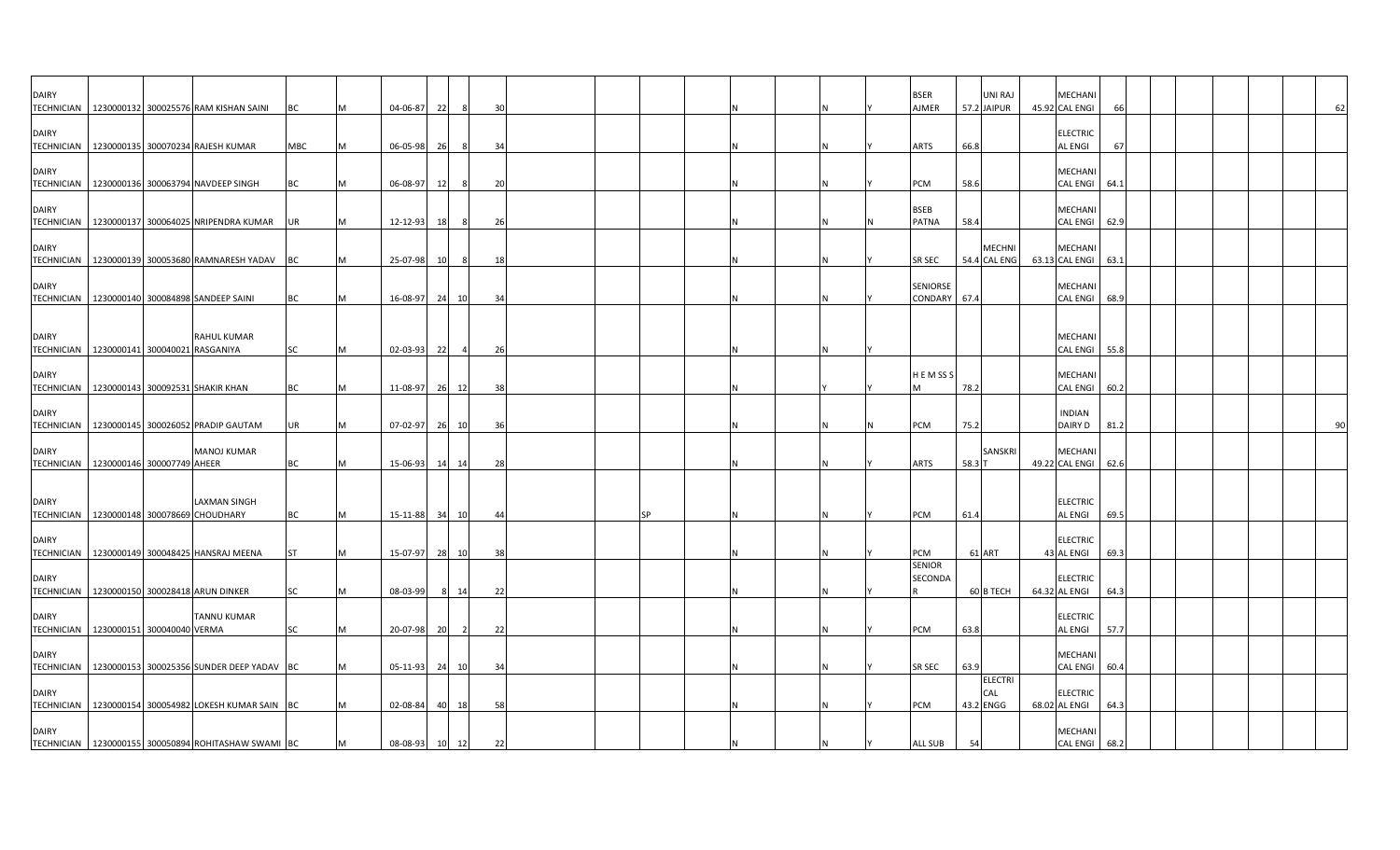| <b>DAIRY</b>                                               |  | TECHNICIAN   1230000158 300037217 VISHNU PRASAD        | UR        | M  | 02-07-95 34    |                 | 6              | 40 |  |  |     | AH AGR<br>AEN ACH       |         | 68.4 BSC AG                  | <b>INDIAN</b><br>65.23 DAIRY D   | 66   |  |  |    |
|------------------------------------------------------------|--|--------------------------------------------------------|-----------|----|----------------|-----------------|----------------|----|--|--|-----|-------------------------|---------|------------------------------|----------------------------------|------|--|--|----|
| <b>DAIRY</b><br>TECHNICIAN   1230000161 300078589 SHARMA   |  | <b>VED PRAKASH</b>                                     | EWS       | M  | 02-10-96 20 10 |                 |                | 30 |  |  | IN. | PCM                     | 53.4    |                              | MECHANI<br><b>CAL ENGI</b>       | 65.4 |  |  |    |
| <b>DAIRY</b><br><b>TECHNICIAN</b>                          |  | 1230000162 300091082 SATVEER CHOUDHARY BC              |           | M  | 01-07-90       | 24              | 12             | 36 |  |  |     | <b>SCIENCE</b>          |         | 53.1 ARTS                    | <b>ELECTRIC</b><br>47 AL ENGI    | 63.4 |  |  |    |
| <b>DAIRY</b>                                               |  | TECHNICIAN   1230000167 300051468 POONAM SAINI         | ВC        |    | 08-08-97       | 20              | $\overline{4}$ | 24 |  |  |     |                         |         | <b>BA FOR</b><br>RRBMU<br>ΑI | <b>ELECTRIC</b><br>52.33 AL ENGI | 62.1 |  |  |    |
| <b>DAIRY</b>                                               |  | TECHNICIAN 1230000169 300020785 BALU RAM JAT           | ВC        |    | 01-06-84       | 10 10           |                | 20 |  |  |     | ARTS                    |         | 53.9 ARTS                    | MECHAN<br>51.5 CAL ENGI          | 67.5 |  |  |    |
| <b>DAIRY</b><br>TECHNICIAN   1230000170 300059231 JANGID   |  | YATENDRA KUMAR                                         | ВC        |    | 22-09-93       | 18              |                | 24 |  |  |     | PCM                     | 46.6    |                              | <b>ELECTRIC</b><br>AL ENGI       | 61.6 |  |  |    |
| <b>DAIRY</b><br><b>TECHNICIAN</b>                          |  | 1230000171 300071538 TANU KUMAR JANGID BC              |           |    | 29-09-98       | 38              | 16             | 54 |  |  |     | PCM                     | 72.4    |                              | MECHANI<br><b>CAL ENGI</b>       | 76.3 |  |  |    |
| <b>DAIRY</b>                                               |  | TECHNICIAN   1230000172 300019167 NAVEEN KUMAR         | ВC        |    | 18-06-99       | 30 <sup>1</sup> | 8              | 38 |  |  |     | PCM                     | 63.8    |                              | <b>ELECTRIC</b><br>AL ENGI       | 64.7 |  |  |    |
| <b>DAIRY</b>                                               |  | TECHNICIAN 1230000174 300030463 GAJENDRA KUMAR         | JR        |    | 03-05-96       | 18 12           |                |    |  |  |     | ITI                     | 74.4    |                              | MECHANI<br>CAL ENGI              | 58.7 |  |  |    |
| <b>DAIRY</b><br>TECHNICIAN   1230000175 300038316 SHARMA   |  | <b>BHANUPRATAP</b>                                     | EWS       | IM | 10-03-00       | 12              |                | 18 |  |  |     | ARTS                    | 57.8    |                              | <b>ELECTRIC</b><br>AL ENGI       | 66.4 |  |  |    |
| <b>DAIRY</b>                                               |  | TECHNICIAN 1230000178 300077278 DHARMENDRA YADAV BC    |           |    | 05-01-92       | 20 12           |                | 32 |  |  |     | ARTS                    |         | <b>B TECH</b><br>61.5 MECH   | MECHAN<br>60.43 CAL ENGI         | 61.7 |  |  | 72 |
| <b>DAIRY</b>                                               |  | TECHNICIAN 1230000181 300044079 ANIL SHARMA            | EWS       |    | 01-07-84       | 22              | 6              | 28 |  |  |     | ARTS                    | 49.7    |                              | MECHANI<br><b>CAL ENGI</b>       | 75.4 |  |  |    |
| <b>DAIRY</b>                                               |  | TECHNICIAN   1230000182 300050808 RAMESHWAR YADAV BC   |           |    | 05-02-93       | 16              | 10             | 26 |  |  | N   | PCM                     | 56.9    |                              | MECHANI<br><b>CAL ENGI</b>       | 59.2 |  |  |    |
| <b>DAIRY</b>                                               |  | TECHNICIAN   1230000184 300060468 DALIP CHAND VERMA ST |           |    | 01-01-92       | 18 10           |                | 28 |  |  |     | SECONDR                 | 50.8 BA |                              | <b>ELECTRIC</b><br>48.72 AL ENGI | 64.7 |  |  |    |
| <b>DAIRY</b><br>TECHNICIAN 1230000185 300098597 YUSUF KHAN |  |                                                        | <b>BC</b> |    | 16-11-97       | 34              | 8              | 42 |  |  |     | <b>SCIENCE</b>          | 53.4    |                              | <b>ELECTRIC</b><br>AL ENGI       | 62   |  |  |    |
| <b>DAIRY</b><br>TECHNICIAN   1230000187 300024802 JAIN     |  | SHUBHAM KUMAR                                          | EWS       | M  | 04-02-97 34 12 |                 |                | 46 |  |  |     | PCM                     | 52.6    |                              | <b>ELECTRIC</b><br>AL ENGI       | 64.3 |  |  | 60 |
| <b>DAIRY</b><br>TECHNICIAN 1230000188 300019866 PREMPAL    |  |                                                        | ВC        | M  | 05-03-94       | 20 10           |                | 30 |  |  |     | ALL<br>SUBJECTS 53.3 TR |         | AG BIO<br><b>CHEMIS</b>      | <b>INDIAN</b><br>60.8 DAIRY D    | 6.55 |  |  |    |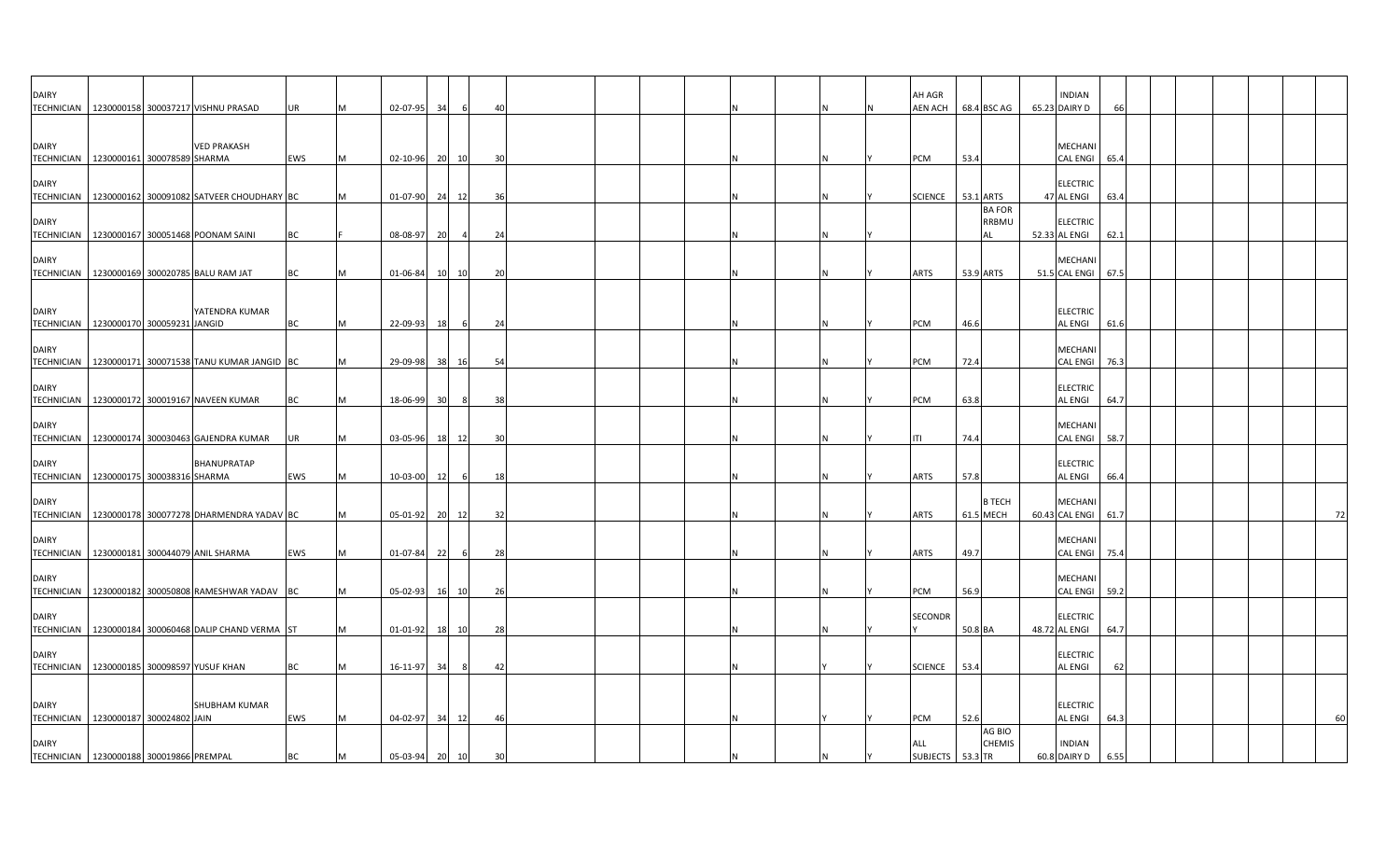| <b>DAIRY</b>                                          |  |                                                  |           |   |                |    |         |     |                                      |  |  |  |                          |                | <b>INDIAN</b>                     |      |  |  |    |
|-------------------------------------------------------|--|--------------------------------------------------|-----------|---|----------------|----|---------|-----|--------------------------------------|--|--|--|--------------------------|----------------|-----------------------------------|------|--|--|----|
|                                                       |  | TECHNICIAN   1230000189 300048869 SURENDRA KUMAR | UR        | M | 20-12-83       | 34 |         | 42  |                                      |  |  |  | <b>SCEINCE</b>           | 46.5           | DAIRY D                           | 67.3 |  |  |    |
| <b>DAIRY</b>                                          |  |                                                  |           |   |                |    |         |     |                                      |  |  |  |                          |                | <b>MECHANI</b>                    |      |  |  |    |
| TECHNICIAN 1230000190 300025698 TAIYAB KHAN           |  |                                                  | ВC        | M | 10-01-94 24 12 |    |         | 36  |                                      |  |  |  | PCM                      | 54.2           | <b>CAL ENGI</b>                   | 60   |  |  |    |
|                                                       |  |                                                  |           |   |                |    |         |     |                                      |  |  |  |                          |                |                                   |      |  |  |    |
| <b>DAIRY</b>                                          |  | TECHNICIAN   1230000192 300054514 LAKHAN SINGH   | ВC        | M | 01-10-87       |    | 16 16   | 32  |                                      |  |  |  | <b>SCIENCE</b><br>PCB    | 59.2           | <b>MECHANI</b><br><b>CAL ENGI</b> | 59.9 |  |  |    |
|                                                       |  |                                                  |           |   |                |    |         |     |                                      |  |  |  |                          |                |                                   |      |  |  |    |
| <b>DAIRY</b>                                          |  |                                                  |           |   |                |    |         |     |                                      |  |  |  | HIN ENG                  |                | <b>MECHANI</b>                    |      |  |  |    |
|                                                       |  | TECHNICIAN 1230000193 300032275 PAWAN SAINI      | UR        | M | 12-08-93       | 14 | 8       | 22  |                                      |  |  |  | <b>MAT SCI</b>           | 59 B TECH      | 59 CAL ENGI                       | 72   |  |  |    |
| <b>DAIRY</b>                                          |  |                                                  |           |   |                |    |         |     |                                      |  |  |  |                          |                | <b>MECHANI</b>                    |      |  |  |    |
|                                                       |  | TECHNICIAN   1230000195 300091509 MANISH JATAV   | <b>SC</b> | M | 26-01-94 22 14 |    |         | 36  |                                      |  |  |  | BSER                     | 49.4           | CAL ENGI 54.7                     |      |  |  |    |
| <b>DAIRY</b>                                          |  |                                                  |           |   |                |    |         |     |                                      |  |  |  |                          |                | <b>MECHANI</b>                    |      |  |  |    |
|                                                       |  | TECHNICIAN   1230000196 300066791 DINESH KUMAR   | ВC        | M | 05-04-93       |    | 14<br>8 | 22  |                                      |  |  |  | ARTS                     | 64.4 BA        | 52.05 CAL ENGI 71.4               |      |  |  |    |
|                                                       |  |                                                  |           |   |                |    |         |     |                                      |  |  |  |                          |                |                                   |      |  |  |    |
| DAIRY<br><b>TECHNICIAN</b>                            |  | 1230000198 300048581 JITENDRA SONI               | ВC        | M | 11-01-97 30    |    | 12      | 42  |                                      |  |  |  |                          | <b>DIPLOM</b>  | <b>MECHANI</b><br>68.7 CAL ENGI   | 68.7 |  |  |    |
|                                                       |  |                                                  |           |   |                |    |         |     |                                      |  |  |  |                          |                |                                   |      |  |  |    |
| <b>DAIRY</b>                                          |  |                                                  |           |   |                |    |         |     |                                      |  |  |  |                          |                | <b>ELECTRIC</b>                   |      |  |  |    |
| <b>TECHNICIAN</b>                                     |  | 1230000199 300051027 SOHAN SINGH MEENA ST        |           | M | 18-04-98       | 24 | - 8     | -32 |                                      |  |  |  |                          |                | AL ENGI                           | 62.9 |  |  |    |
| <b>DAIRY</b>                                          |  |                                                  |           |   |                |    |         |     |                                      |  |  |  |                          |                | <b>MECHAN</b>                     |      |  |  |    |
|                                                       |  | TECHNICIAN 1230000200 300036916 VINOD KUMAR      | ВC        | M | 14-05-95       | 22 | 10      | -32 |                                      |  |  |  | PCM                      | 54.8           | <b>CAL ENGI</b>                   | 61.4 |  |  |    |
| <b>DAIRY</b>                                          |  |                                                  |           |   |                |    |         |     |                                      |  |  |  | <b>SR</b><br>SECONDA     |                | <b>ELECTRIC</b>                   |      |  |  |    |
|                                                       |  | TECHNICIAN   1230000201 300052421 RAHUL JANGID   | UR        | M | 21-09-96       | 16 | - 6     | 22  |                                      |  |  |  | <b>RY</b>                | 78.2           | <b>AL ENGI</b>                    | 68.3 |  |  | 90 |
|                                                       |  |                                                  |           |   |                |    |         |     |                                      |  |  |  |                          |                |                                   |      |  |  |    |
| <b>DAIRY</b><br>TECHNICIAN 1230000202 300024096 YADAV |  | SANDEEP KUMAR                                    | ВC        | M | 28-09-88 24    |    | 14      | 38  |                                      |  |  |  | <b>SECONDA</b><br>RY     | 67.8           | <b>MECHANI</b><br><b>CAL ENGI</b> | 57.8 |  |  |    |
|                                                       |  |                                                  |           |   |                |    |         |     |                                      |  |  |  |                          |                |                                   |      |  |  |    |
| <b>DAIRY</b>                                          |  |                                                  |           |   |                |    |         |     |                                      |  |  |  |                          |                | <b>MECHANI</b>                    |      |  |  |    |
|                                                       |  | TECHNICIAN   1230000203 300096605 PIYUSH RAGHAV  | UR        | M | 11-05-97 20 14 |    |         | 34  |                                      |  |  |  | <b>TENTH</b>             | 41.8           | <b>CAL ENGI</b>                   | 63.9 |  |  |    |
| <b>DAIRY</b>                                          |  |                                                  |           |   |                |    |         |     |                                      |  |  |  |                          |                | MECHANI                           |      |  |  |    |
|                                                       |  | TECHNICIAN   1230000205 300039966 DEVENDRA SAINI | BC        | M | 24-06-95 30    |    | 6       | 36  |                                      |  |  |  |                          |                | CAL ENGI                          | 66.8 |  |  |    |
| <b>DAIRY</b>                                          |  | <b>MANISH KUMAR</b>                              |           |   |                |    |         |     |                                      |  |  |  | <b>SCIENCE</b>           |                | <b>MECHANI</b>                    |      |  |  |    |
| TECHNICIAN   1230000206 300033015 JANGID              |  |                                                  | ВC        | M | 15-07-98 32 10 |    |         | 42  |                                      |  |  |  | MATH                     | 57.6           | <b>CAL ENGI</b>                   | 66.3 |  |  |    |
|                                                       |  |                                                  |           |   |                |    |         |     |                                      |  |  |  |                          |                |                                   |      |  |  |    |
|                                                       |  |                                                  |           |   |                |    |         |     |                                      |  |  |  |                          |                |                                   |      |  |  |    |
|                                                       |  |                                                  |           |   |                |    |         |     |                                      |  |  |  |                          |                |                                   |      |  |  |    |
|                                                       |  |                                                  |           |   |                |    |         |     | DISQUALIFIED ON<br><b>ACCOUNT OF</b> |  |  |  |                          |                |                                   |      |  |  |    |
| <b>DAIRY</b>                                          |  | SHAILESH KUMAR                                   |           |   |                |    |         |     | <b>DOCUMENT</b>                      |  |  |  |                          | <b>B TECH</b>  | <b>INDIAN</b>                     |      |  |  |    |
| TECHNICIAN   1230000207 300013790 MEENA               |  |                                                  | <b>ST</b> | M | 14-11-96 48    |    | 12      |     | 60 VERIFICATION                      |  |  |  |                          | HEPCM 63.4 DFT | 69.8 DAIRY D                      | 73.9 |  |  |    |
| <b>DAIRY</b>                                          |  |                                                  |           |   |                |    |         |     |                                      |  |  |  | <b>SENIOR</b><br>SECONDA |                | <b>ELECTRIC</b>                   |      |  |  |    |
|                                                       |  | TECHNICIAN 1230000209 300038722 SAMEER SAINI     | UR        | M | 17-03-96 24 14 |    |         | 38  |                                      |  |  |  |                          | 67.4           | <b>AL ENGI</b>                    | 57   |  |  |    |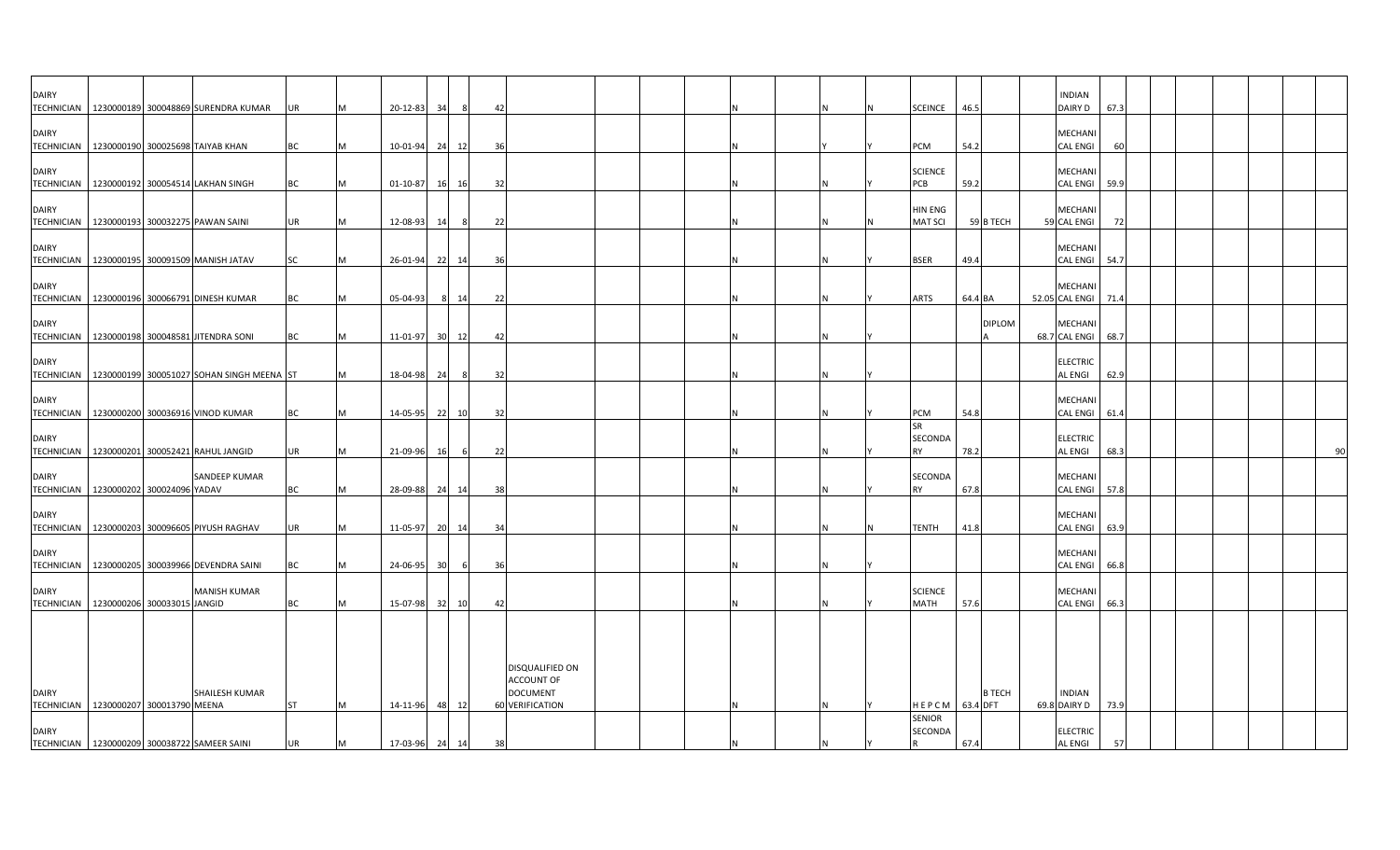| <b>DAIRY</b> | DEVENDRA KUMAR<br>TECHNICIAN   1230000210 300025337 SAINI | ВC        |   | 03-01-83       | 26              |                | -34 |  |  |  |  | TENTH                        | 64.5       |         | <b>ELECTRIC</b><br><b>AL ENGI</b> | 57.8 |  |  |    |
|--------------|-----------------------------------------------------------|-----------|---|----------------|-----------------|----------------|-----|--|--|--|--|------------------------------|------------|---------|-----------------------------------|------|--|--|----|
| <b>DAIRY</b> | TECHNICIAN 1230000211 300074247 BHASKAR SHARMA            | UR        |   | 08-11-95       | 30 <sup>1</sup> | 16             | 46  |  |  |  |  |                              |            |         | <b>ELECTRIC</b><br><b>AL ENGI</b> | 66.5 |  |  |    |
| <b>DAIRY</b> | TECHNICIAN   1230000212 300042727 GAURAV UPADHYAY         | UR        |   | 01-07-98 26 14 |                 |                | 4(  |  |  |  |  | PCM                          | 55.4       |         | <b>ELECTRIC</b><br><b>AL ENGI</b> | 60.2 |  |  |    |
| <b>DAIRY</b> | TECHNICIAN   1230000213 300089204 JAHID                   | BC        |   | 10-07-92       | 14              | 12             | 26  |  |  |  |  | <b>ALL</b><br><b>SUBJECT</b> | 75.2       |         | MECHANI<br><b>CAL ENGI</b>        | 60.6 |  |  |    |
| <b>DAIRY</b> | TECHNICIAN 1230000215 300031558 DEEPAK JANGIR             | BC        |   | 01-04-96 24 10 |                 |                | 34  |  |  |  |  | <b>ARTS</b>                  | 47.8 HNIC  | POLYTEC | MECHANI<br>52.52 CAL ENGI 52.5    |      |  |  |    |
| <b>DAIRY</b> | TECHNICIAN 1230000216 300024961 KARMVEER                  | BC        |   | 07-12-98       | 16              | - 6            | 22  |  |  |  |  | PCM                          | 61.8       |         | MECHANI<br><b>CAL ENGI</b>        | 71   |  |  |    |
| <b>DAIRY</b> | TECHNICIAN 1230000217 300036077 SANJAY CHAUHAN            | BC        |   | 18-05-95 22    |                 | $\overline{4}$ | 26  |  |  |  |  | ART                          | 57.4       |         | MECHANI<br>CAL ENGI 60.9          |      |  |  | 65 |
| <b>DAIRY</b> | TECHNICIAN   1230000218 300031061 SUNIL KUMAR             | BC        |   | 29-09-95 32 12 |                 |                | 44  |  |  |  |  |                              |            |         | <b>MECHANI</b><br>CAL ENGI 72.3   |      |  |  |    |
| <b>DAIRY</b> | TECHNICIAN 1230000219 300060656 ABHAY RAJ                 | <b>BC</b> |   | 25-11-90 24 16 |                 |                | 4(  |  |  |  |  | <b>HSC</b>                   | 59.5       |         | <b>ELECTRIC</b><br><b>AL ENGI</b> | 62.6 |  |  |    |
| <b>DAIRY</b> | TECHNICIAN   1230000222 300045192 MANOJ                   | ВC        |   | 15-10-98 22 14 |                 |                | 36  |  |  |  |  | P C M                        | 67.6       |         | MECHANI<br>CAL ENGI 62.2          |      |  |  |    |
| <b>DAIRY</b> | PARVINDAR KUMAR<br>TECHNICIAN 1230000224 300059134 LODWAL | <b>SC</b> | M | 15-05-90 16 12 |                 |                | 28  |  |  |  |  | <b>ARTS</b>                  | 46         |         | <b>MECHAN</b><br><b>CAL ENGI</b>  | 60.9 |  |  |    |
| <b>DAIRY</b> | TECHNICIAN 1230000226 300042893 PRASHANT SHARMA           | BC        |   | 05-11-99       | 24              | - 6            | 30  |  |  |  |  | SR SC                        | 75.3       |         | <b>ELECTRIC</b><br><b>AL ENGI</b> | 68.3 |  |  |    |
| <b>DAIRY</b> | TECHNICIAN 1230000228 300000295 ASHISH                    | BC        |   | 03-12-95 14    |                 | 12             | -26 |  |  |  |  |                              |            |         | <b>MECHANI</b><br>CAL ENGI 60.5   |      |  |  |    |
| <b>DAIRY</b> | TECHNICIAN   1230000229 300045480 NARESH KUMAR            | BC        |   | 10-05-95 22 10 |                 |                | 32  |  |  |  |  | <b>SCIENCE</b><br>PCM        | 55.6       |         | MECHANI<br><b>CAL ENGI</b>        | 70.7 |  |  |    |
| <b>DAIRY</b> | TECHNICIAN 1230000230 300058650 VIKRAM                    | SC        |   | 12-03-94       | 20              | $\overline{4}$ | 24  |  |  |  |  | ART                          |            | 55 ARTS | <b>MECHANI</b><br>64 CAL ENGI     | 63   |  |  |    |
| <b>DAIRY</b> | TECHNICIAN   1230000231 300039304 SUNIL KUMAR SAINI       | UR        |   | 04-09-95       | 38              | 14             | 52  |  |  |  |  | PCM                          | 58.6 BA    |         | <b>MECHAN</b><br>55.66 CAL ENGI   | 75.3 |  |  |    |
| <b>DAIRY</b> | TECHNICIAN 1230000232 300016851 SUNIL KUMAR               | SC        |   | 20-04-95       | 18              | 12             | 30  |  |  |  |  | <b>ALL</b>                   | 67.7 HINDI |         | <b>ELECTRIC</b><br>53.83 AL ENGI  | 58.7 |  |  |    |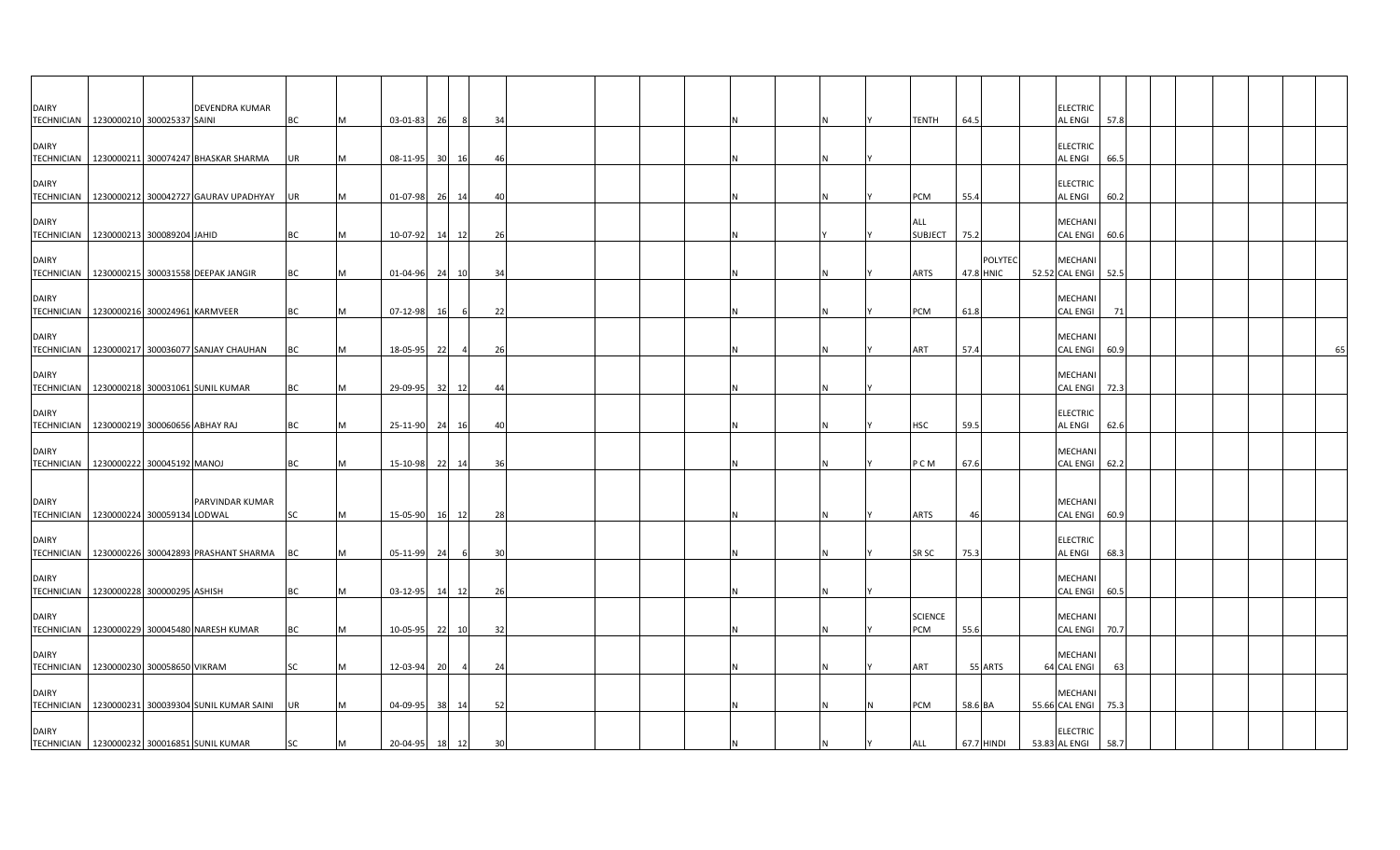| <b>DAIRY</b>                                                |  | TECHNICIAN   1230000233 300059239 RINKU CHOUDHARY      | BC        |          | 10-04-94       | 28    | 14    | 42             |  |  |  |                          |          |                        |               | MECHANI<br><b>CAL ENGI</b>            | 65.1 |  |  |  |
|-------------------------------------------------------------|--|--------------------------------------------------------|-----------|----------|----------------|-------|-------|----------------|--|--|--|--------------------------|----------|------------------------|---------------|---------------------------------------|------|--|--|--|
|                                                             |  |                                                        |           |          |                |       |       |                |  |  |  |                          |          |                        |               |                                       |      |  |  |  |
| <b>DAIRY</b><br>TECHNICIAN   1230000235 300043792 KUMAWAT   |  | <b>MANOJ KUMAR</b>                                     | <b>BC</b> | M        | 02-07-93       |       | 18 10 | 28             |  |  |  | <b>ALL SUB</b>           | 53.8     |                        |               | <b>ELECTRIC</b><br><b>AL ENGI</b>     | 64.7 |  |  |  |
| <b>DAIRY</b><br>TECHNICIAN   1230000236 300062230 KAPIL     |  |                                                        | SC        |          | 18-02-97       | 16    | 10    | 26             |  |  |  | PCB                      | 61       |                        |               | <b>MECHANI</b><br><b>CAL ENGI</b>     | 65.3 |  |  |  |
| <b>DAIRY</b>                                                |  |                                                        |           |          |                |       |       |                |  |  |  | <b>SCIENCE</b>           |          | <b>ELECTRI</b>         |               | <b>ELECTRIC</b>                       |      |  |  |  |
| TECHNICIAN 1230000237 300041349 AJAY SINGH                  |  |                                                        | BC        |          | 10-06-93       | 18    | -8    | -26            |  |  |  | PCM                      | 59.7 CAL |                        | 63.86 AL ENGI |                                       | 63.9 |  |  |  |
| <b>DAIRY</b>                                                |  | TECHNICIAN   1230000238 300076906 PAWAN KUMAR          | <b>BC</b> | IM.      | 30-12-93       | 12    | 8     | 20             |  |  |  | ARTS                     | 57.4 BA  |                        |               | <b>ELECTRIC</b><br>46.11 AL ENGI      | 62.4 |  |  |  |
| <b>DAIRY</b>                                                |  |                                                        |           |          |                |       |       |                |  |  |  |                          |          |                        |               | <b>ELECTRIC</b>                       |      |  |  |  |
|                                                             |  | TECHNICIAN 1230000240 300073924 DALIP SINGH CHOHAN EWS |           |          | 13-07-98       |       | 24 14 | 38             |  |  |  | <b>PCM</b>               | 60.2     |                        |               | <b>AL ENGI</b>                        | 65.3 |  |  |  |
| <b>DAIRY</b>                                                |  | TECHNICIAN   1230000241 300077908 MANISH SAINI         | BC        | M        | 29-11-99       | 32    | 10    | $\overline{a}$ |  |  |  |                          |          |                        |               | <b>ELECTRIC</b><br><b>AL ENGI</b>     | 66.2 |  |  |  |
| <b>DAIRY</b>                                                |  | TECHNICIAN 1230000242 300066234 NAYAN DADHICH          | UR        |          | 29-09-94       |       | 24 10 | 34             |  |  |  |                          |          | <b>ENGINE</b><br>ERING |               | <b>ELECTRIC</b><br>62.1 AL ENGI       | 59.5 |  |  |  |
|                                                             |  |                                                        |           |          |                |       |       |                |  |  |  |                          |          |                        |               |                                       |      |  |  |  |
| <b>DAIRY</b>                                                |  | TECHNICIAN 1230000243 300029370 SUNIL KUMAR SAIN       | BC        |          | 01-07-90       |       | 28 16 | 44             |  |  |  | <b>PCM</b>               |          | 52.5 BTECH             |               | <b>MECHAN</b><br>59.86 CAL ENGI       | 69.4 |  |  |  |
| <b>DAIRY</b>                                                |  | <b>VIKASH KUMAR</b>                                    |           |          |                |       |       |                |  |  |  |                          |          |                        |               | <b>ELECTRIC</b>                       |      |  |  |  |
| TECHNICIAN   1230000245 300050611 PREWA                     |  |                                                        | SC        |          | 05-11-96       | 36 10 |       | -46            |  |  |  |                          | 51.2 BA  |                        | 43.5 AL ENGI  |                                       | 52.6 |  |  |  |
| <b>DAIRY</b><br>TECHNICIAN 1230000246 300100064 AVNISH      |  |                                                        | <b>BC</b> | M        | 15-08-95       | 24    | 10    | 34             |  |  |  | ARTS                     | 57.6     |                        |               | <b>MECHANI</b><br><b>CAL ENGI</b>     | 67.8 |  |  |  |
| <b>DAIRY</b>                                                |  |                                                        |           |          |                |       |       |                |  |  |  |                          |          |                        |               | <b>MECHAN</b>                         |      |  |  |  |
|                                                             |  | TECHNICIAN   1230000247 300078472 BRIJESH KUMAR        | <b>SC</b> | <b>M</b> | $01 - 02 - 97$ |       | 24 16 | -40            |  |  |  |                          |          |                        |               | CAL ENGI 65.4                         |      |  |  |  |
| <b>DAIRY</b><br>TECHNICIAN   1230000248 300086363 MD SAMEER |  |                                                        | UR        |          | 20-11-98       | 20    | - 8   | 28             |  |  |  | <b>MATRICU</b><br>LATION | 76       |                        |               | MECHANI<br><b>CAL ENGI</b>            | 72   |  |  |  |
|                                                             |  |                                                        |           |          |                |       |       |                |  |  |  |                          |          |                        |               |                                       |      |  |  |  |
| <b>DAIRY</b><br>TECHNICIAN   1230000249 300072927 YADAV     |  | HITESH KUMAR                                           | <b>BC</b> |          | 06-01-93       | 28    |       | 36             |  |  |  | ALL                      |          | 53 ARTS                | 66.15 AL ENGI | <b>ELECTRIC</b>                       | 64.8 |  |  |  |
|                                                             |  |                                                        |           |          |                |       |       |                |  |  |  |                          |          |                        |               |                                       |      |  |  |  |
| <b>DAIRY</b>                                                |  | TECHNICIAN 1230000250 300047374 PRAVIN GUPTA           | UR        |          | 21-06-86       | 16    | - 8   | 24             |  |  |  | SECONDA<br><b>RY</b>     | 60.7     |                        |               | <b>MECHANI</b><br>CAL ENGI 62.2       |      |  |  |  |
| <b>DAIRY</b>                                                |  |                                                        |           |          |                |       |       |                |  |  |  |                          |          | <b>DEPLOM</b>          |               | <b>MECHANI</b>                        |      |  |  |  |
|                                                             |  | TECHNICIAN 1230000251 300004581 YOGESH KUMAR           | <b>BC</b> | IM.      | 12-07-93       |       | 42 10 | 52             |  |  |  |                          |          | <b>MECHA</b>           |               | 59.3 CAL ENGI 59.3                    |      |  |  |  |
| <b>DAIRY</b>                                                |  | TECHNICIAN 1230000252 300066177 LOKENDRA SAINI         | <b>BC</b> | M        | 01-10-97 20 12 |       |       | 32             |  |  |  |                          |          | <b>NICAL</b><br>ENGG   |               | <b>MECHANI</b><br>63.33 CAL ENGI 65.2 |      |  |  |  |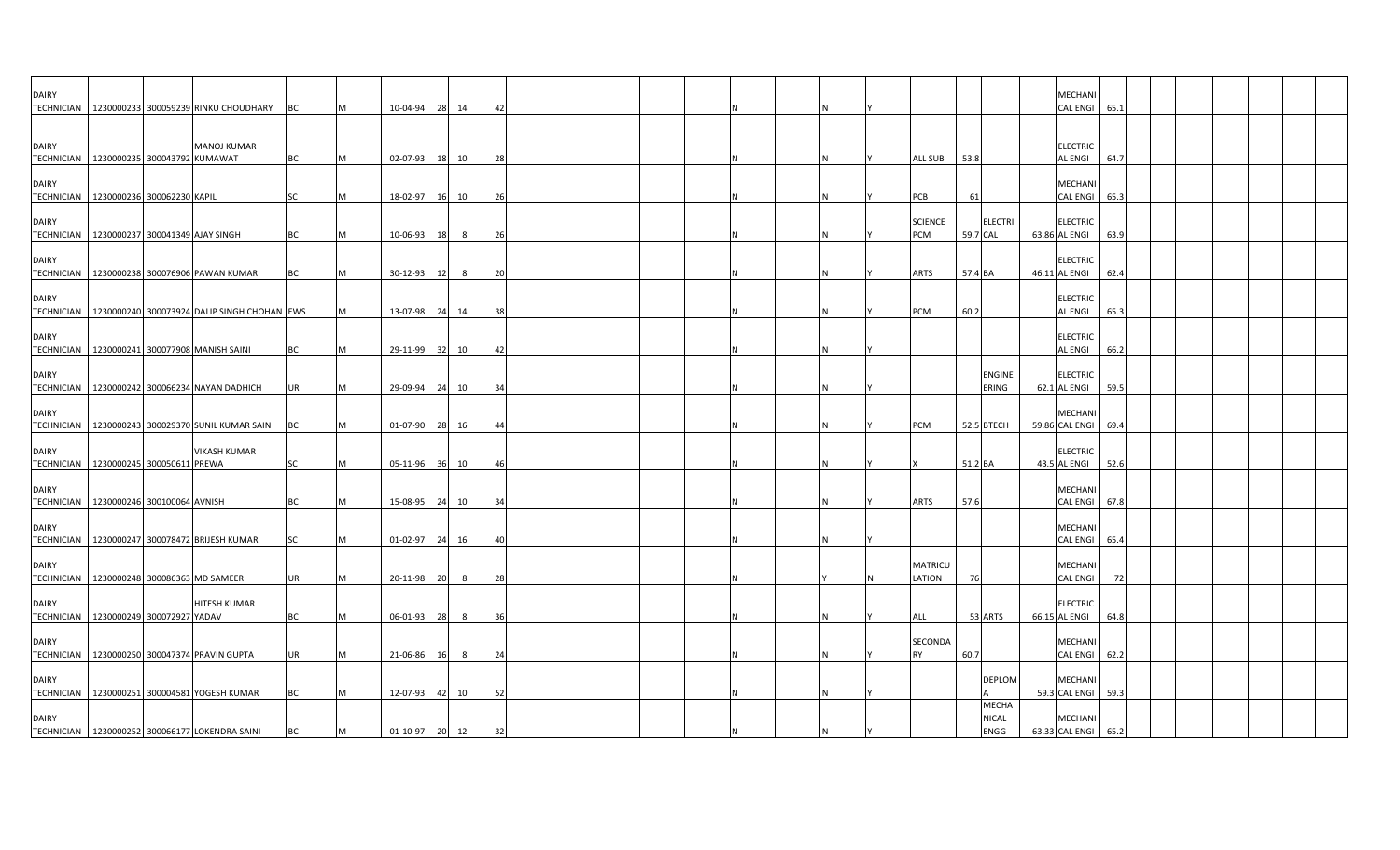| <b>DAIRY</b>                      | TECHNICIAN   1230000253 300073493 SUKHBIR                      | UR        |   | 08-10-93       | 20 | 10    | 30 |                                                 |  |  |  | <b>SENIOR</b><br>SEC        | 44         |  | <b>ELECTRIC</b><br><b>AL ENGI</b> | 64   |  |  |  |
|-----------------------------------|----------------------------------------------------------------|-----------|---|----------------|----|-------|----|-------------------------------------------------|--|--|--|-----------------------------|------------|--|-----------------------------------|------|--|--|--|
| <b>DAIRY</b>                      | TECHNICIAN 1230000255 300066103 RAHUL PAL                      | UR        |   | $31 - 07 - 93$ | 24 |       | 26 |                                                 |  |  |  | <b>HSC</b>                  | 70         |  | <b>ELECTRIC</b><br><b>AL ENGI</b> | 53.7 |  |  |  |
| <b>DAIRY</b>                      | TECHNICIAN 1230000256 300019341 SONIKA                         | SC        |   | 24-02-97       | 20 | 10    | 30 |                                                 |  |  |  | <b>DIPLOMA</b>              | 64.1 BA    |  | <b>ELECTRIC</b><br>50 AL ENGI     | 64.1 |  |  |  |
| <b>DAIRY</b>                      | <b>ROHIT SINGH</b><br>TECHNICIAN 1230000257 300059271 TANWAR   | UR        |   | 15-05-95 16 10 |    |       | 26 |                                                 |  |  |  | RBSE                        | 65.6       |  | <b>ELECTRIC</b><br><b>AL ENGI</b> | 66.5 |  |  |  |
| <b>DAIRY</b>                      | TECHNICIAN 1230000259 300090488 SAHAB SINGH                    | SC        |   | 06-08-82       | 26 | 12    | 38 |                                                 |  |  |  | <b>TENTH</b>                | 37.2       |  | MECHANI<br><b>CAL ENGI</b>        | 52.4 |  |  |  |
|                                   |                                                                |           |   |                |    |       |    |                                                 |  |  |  |                             |            |  |                                   |      |  |  |  |
| <b>DAIRY</b>                      | NARENDRA KUMAR<br>TECHNICIAN 1230000260 300016290 SHARMA       | EWS       |   | 07-07-93       | 26 | 16    | 42 |                                                 |  |  |  | <b>HSC</b>                  | 70.2 BA    |  | <b>ELECTRIC</b><br>51.56 AL ENGI  | 62.3 |  |  |  |
| <b>DAIRY</b>                      | TECHNICIAN 1230000261 300067058 HARIOM JANGIR                  | <b>BC</b> |   | 08-06-95       | 32 | 12    | 44 |                                                 |  |  |  | <b>BSER</b><br><b>AJMER</b> | 60         |  | MECHANI<br><b>CAL ENGI</b>        | 70.4 |  |  |  |
| <b>DAIRY</b>                      | SATYENDRA KUMAR                                                |           |   |                |    |       |    |                                                 |  |  |  |                             |            |  | <b>MECHANI</b>                    |      |  |  |  |
|                                   | TECHNICIAN 1230000264 300105614 KESHWANIYA                     | SC        |   | 30-07-89       | 20 | 8     | 28 |                                                 |  |  |  | <b>ARTS</b>                 | 62.6       |  | <b>CAL ENGI</b>                   | 58.8 |  |  |  |
| <b>DAIRY</b>                      | TECHNICIAN   1230000265 300008042 SHANKAR LAL SWAMI BC         |           | M | 15-09-97       | 40 | 12    |    | ABSENT IN<br><b>DOCUMENT</b><br>52 VERIFICATION |  |  |  | <b>SCIENCE</b>              | 66.8       |  | <b>ELECTRIC</b><br><b>AL ENGI</b> | 70.6 |  |  |  |
| <b>DAIRY</b><br><b>TECHNICIAN</b> | 1230000267 300066940 BHEEMRAJ SAINI                            | BC        | M | 19-07-99 22 14 |    |       | 36 |                                                 |  |  |  |                             |            |  | <b>ELECTRIC</b><br><b>AL ENGI</b> | 56.1 |  |  |  |
| <b>DAIRY</b>                      | TECHNICIAN 1230000268 300031723 DEVENDRA SAINI                 | BC        |   | 27-07-86       |    | 32 10 | 42 |                                                 |  |  |  | PCM                         | 54.3 BA    |  | <b>ELECTRIC</b><br>44.27 AL ENGI  | 65.6 |  |  |  |
| <b>DAIRY</b>                      | TECHNICIAN 1230000269 300082934 JITENDRA                       | EWS       |   | 24-03-94       |    | 22 14 | 36 |                                                 |  |  |  | <b>SR HIHER</b><br>SEC      | 70.2 00000 |  | <b>ELECTRIC</b><br>36 AL ENGI     | 62.7 |  |  |  |
| <b>DAIRY</b>                      | TECHNICIAN   1230000270 300021969 ARVIND KUMAR                 | BC        |   | 05-05-96 32 10 |    |       | 42 |                                                 |  |  |  | <b>GENERAL</b>              | 63.5 PCM   |  | <b>MECHAN</b><br>58.6 CAL ENGI    | 67   |  |  |  |
| <b>DAIRY</b>                      | TECHNICIAN   1230000271 300078209 BHOOP SINGH                  | SC        |   | 01-01-93       | 16 |       | 20 |                                                 |  |  |  |                             |            |  | <b>ELECTRIC</b><br><b>AL ENGI</b> | 57.5 |  |  |  |
| <b>DAIRY</b>                      | <b>SOURABH SINGH</b><br>TECHNICIAN 1230000272 300047638 DHAKED | <b>BC</b> |   | 18-02-93       | 18 |       | 26 |                                                 |  |  |  | COMMER<br>CE                | 55.7 ARTS  |  | <b>ELECTRIC</b><br>46.61 AL ENGI  | 65.8 |  |  |  |
| <b>DAIRY</b>                      | TECHNICIAN   1230000278 300083985 CHANDAN SAINI                | <b>BC</b> | M | 19-06-93       | 18 | 8     | 26 |                                                 |  |  |  | <b>ARTS</b>                 | 49.4       |  | MECHANI<br>CAL ENGI 67.1          |      |  |  |  |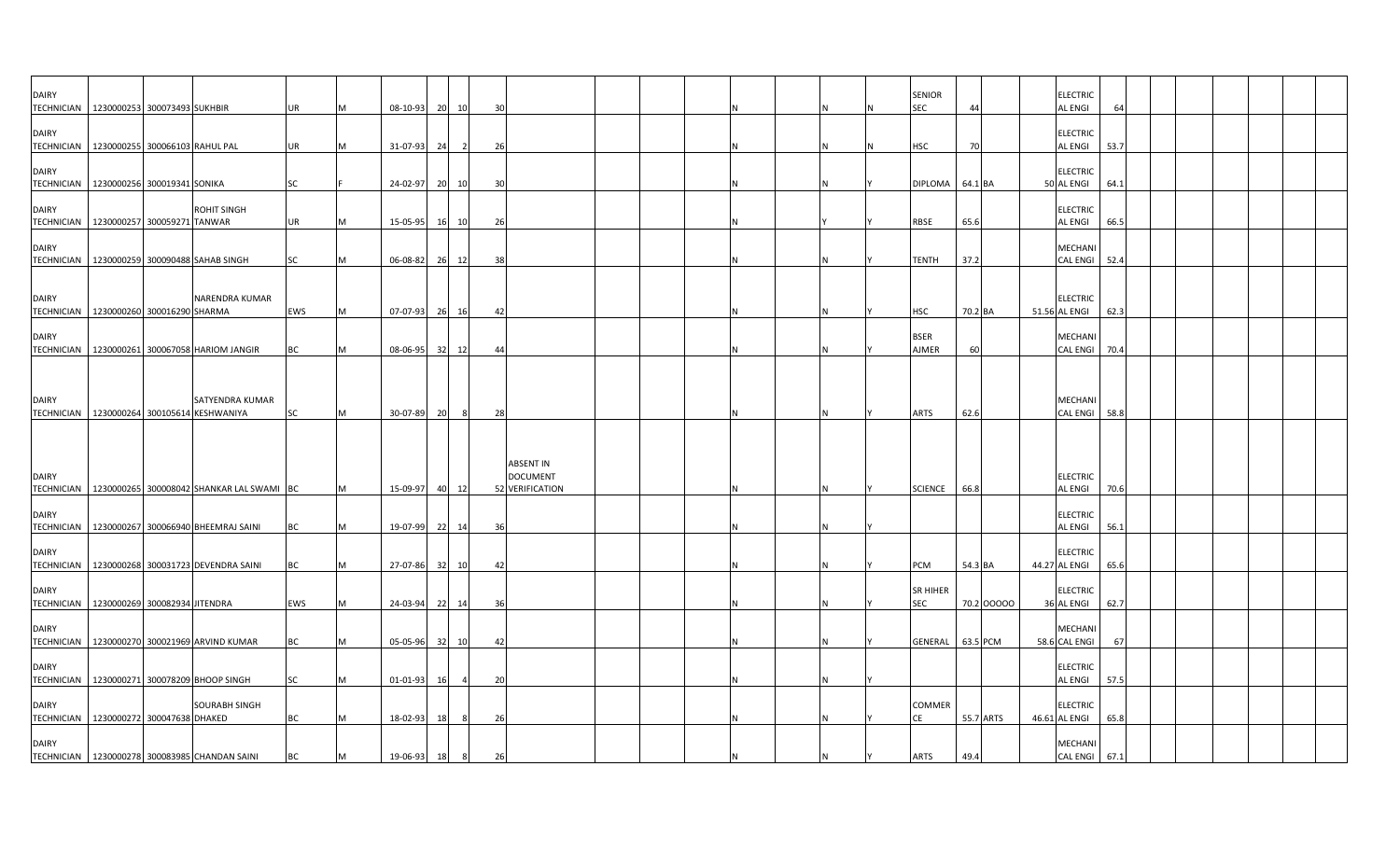| <b>DAIRY</b>                                                |  | TECHNICIAN   1230000280 300100291 KRISHAN GOPAL        | UR         |          | 24-03-93       | 12  | 6              | 18             |  |    |  |    |                               |      |                           | MECHANI<br><b>CAL ENGI</b>        | 62   |  |    |
|-------------------------------------------------------------|--|--------------------------------------------------------|------------|----------|----------------|-----|----------------|----------------|--|----|--|----|-------------------------------|------|---------------------------|-----------------------------------|------|--|----|
| <b>DAIRY</b>                                                |  |                                                        |            |          |                |     |                |                |  |    |  |    | <b>MATRICU</b>                |      | <b>BTECH</b><br>IN        | <b>INDIAN</b>                     |      |  |    |
|                                                             |  | TECHNICIAN 1230000281 300045002 VIKRAMADITYA           | UR         |          | 30-07-97       | -44 | $\overline{4}$ | 48             |  |    |  |    | LATION                        |      | 78 DAIRY                  | 85 DAIRY D                        | 87   |  | 91 |
| <b>DAIRY</b><br>TECHNICIAN 1230000282 300082170 ADHANA      |  | <b>VIRENDER SINGH</b>                                  | <b>MBC</b> | M        | 08-05-97       | 18  | 6              | 24             |  |    |  |    | <b>BSER</b>                   | 50.5 |                           | <b>ELECTRIC</b><br><b>AL ENGI</b> | 61.2 |  |    |
| <b>DAIRY</b>                                                |  | TECHNICIAN   1230000283 300099163 SUNEEL KUMAR         | SC         | M        | 09-08-95 10 12 |     |                | 22             |  |    |  |    | PCB                           | 53.3 |                           | MECHANI<br><b>CAL ENGI</b>        | 62.3 |  |    |
| <b>DAIRY</b>                                                |  |                                                        |            |          |                |     |                |                |  |    |  |    |                               |      |                           | MECHANI                           |      |  |    |
|                                                             |  | TECHNICIAN   1230000284 300053313 RAVINDER KUMAR       | BC         |          | 12-06-96       |     | 10<br>8        | 18             |  |    |  |    |                               |      |                           | CAL ENGI 63.5                     |      |  |    |
| <b>DAIRY</b><br>TECHNICIAN   1230000285 300014171 KARAMBEER |  |                                                        | MBC        | M        | 15-06-92       |     | 16 10          | 26             |  |    |  |    | <b>ARTS</b>                   | 51.7 |                           | MECHANI<br><b>CAL ENGI</b>        | 64.5 |  |    |
| <b>DAIRY</b><br>TECHNICIAN 1230000287 300035244 GAJENDER    |  |                                                        | <b>BC</b>  | M        | 10-04-00       | 12  | $\overline{4}$ | 16             |  |    |  |    | PCB                           | 60.4 |                           | MECHANI<br>CAL ENGI 66.2          |      |  |    |
|                                                             |  |                                                        |            |          |                |     |                |                |  |    |  |    |                               |      |                           |                                   |      |  |    |
| <b>DAIRY</b><br>TECHNICIAN 1230000288 300105754 SHARMA      |  | MAHENDRA KUMAR                                         | EWS        | IM.      | 25-07-95       | 14  | 8              | 22             |  |    |  |    | <b>BSER</b>                   | 50   |                           | <b>ELECTRIC</b><br>AL ENGI        | 67.5 |  | 73 |
|                                                             |  |                                                        |            |          |                |     |                |                |  |    |  |    |                               |      | <b>MECHA</b>              |                                   |      |  |    |
| <b>DAIRY</b>                                                |  | TECHNICIAN   1230000291 300100068 MUPHID KHAN          | ВC         |          | 05-09-93       | 22  | 10             | 32             |  |    |  |    | <b>SCIENCE</b>                |      | <b>NICAL</b><br>74.4 ENGG | <b>MECHANI</b><br>64.68 CAL ENGI  | 64.6 |  |    |
| <b>DAIRY</b>                                                |  |                                                        |            |          |                |     |                |                |  |    |  |    | SECONDA<br><b>RYSCHOO</b>     |      |                           | MECHANI                           |      |  |    |
| TECHNICIAN 1230000292 300035526 GHANSHYAM                   |  |                                                        | UR         |          | 26-03-99       | 36  | -8             | 44             |  | SΡ |  |    |                               | 91   |                           | <b>CAL ENGI</b>                   |      |  | 90 |
| <b>DAIRY</b>                                                |  | TECHNICIAN   1230000293 300036747 ANKUR KUMAR SINGH UR |            |          | 27-08-95       | 22  | - 8            | 3 <sup>0</sup> |  |    |  |    | <b>SCIENCE</b>                | 70.4 |                           | <b>MECHANI</b><br><b>CAL ENGI</b> | 71.4 |  |    |
| <b>DAIRY</b>                                                |  | TECHNICIAN 1230000296 300063106 AJAY SHARMA            | <b>BC</b>  | M        | 20-08-93 20 10 |     |                | 30             |  |    |  |    | <b>MATHEM</b><br><b>ATICS</b> |      | 61.4 BTECH                | MECHANI<br>61.77 CAL ENGI 61.8    |      |  |    |
|                                                             |  |                                                        |            |          |                |     |                |                |  |    |  |    |                               |      |                           |                                   |      |  |    |
| <b>DAIRY</b>                                                |  | TECHNICIAN   1230000297 300052846 LAKSH SHARMA         | <b>BC</b>  |          | 14-11-97 32 10 |     |                | 42             |  |    |  |    |                               |      | <b>B TECH</b><br>ME       | <b>MECHAN</b><br>71.63 CAL ENGI   | 61.6 |  |    |
| <b>DAIRY</b>                                                |  |                                                        |            |          |                |     |                |                |  |    |  |    |                               |      |                           | <b>ELECTRIC</b>                   |      |  |    |
| TECHNICIAN   1230000299 300000575 HARISH                    |  |                                                        | <b>BC</b>  | M        | 21-07-95       | 22  | 12             | 34             |  |    |  |    | ALL                           | 55.7 |                           | AL ENGI                           | 63.8 |  |    |
| <b>DAIRY</b>                                                |  | TECHNICIAN   1230000300 300073789 DHEERAJ YADAV        | BC         | M        | 03-09-96 34 14 |     |                | 48             |  |    |  |    | COMMER<br>СE                  | 63   |                           | MECHANI<br>CAL ENGI 64.6          |      |  |    |
| <b>DAIRY</b><br>TECHNICIAN   1230000303 300072075 BAIRWA    |  | SATISH KUMAR                                           | SC         | <b>M</b> | 06-07-94       | 24  | 14             | 38             |  |    |  | ΙN | <b>PCM</b>                    |      | 73.3 ARTS                 | MECHAN<br>52.88 CAL ENGI          | 63.8 |  |    |
| <b>DAIRY</b><br>TECHNICIAN 1230000304 300006247 SAUGAT      |  | <b>ASHOK KUMAR</b>                                     | SC         | M        | 23-06-87 28    |     | 8              | 36             |  |    |  |    | RBSE                          | 50.8 |                           | MECHANI<br>CAL ENGI 58.7          |      |  |    |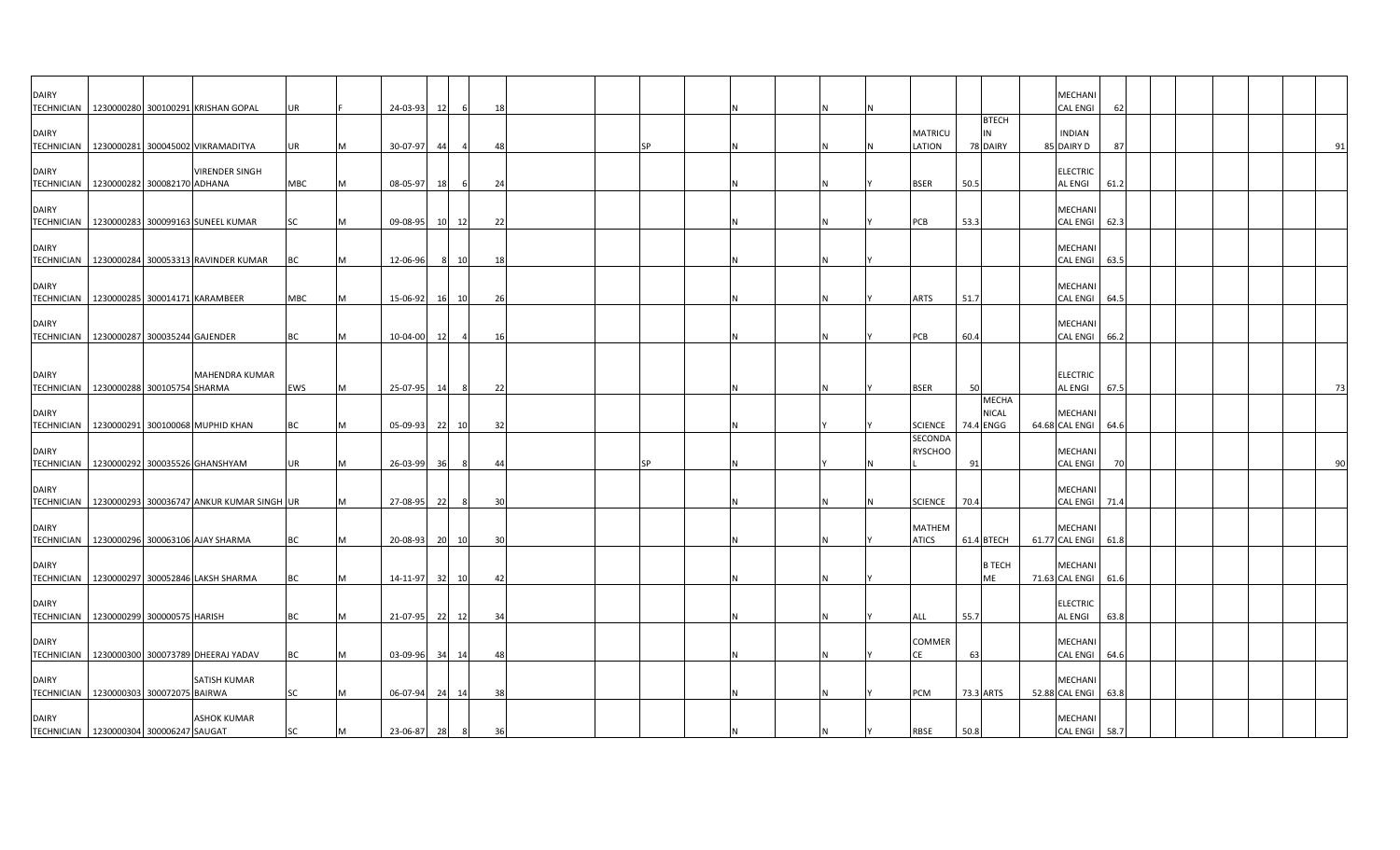| <b>DAIRY</b><br>TECHNICIAN   1230000306 300034163 JASBIR     |  |                                                         | <b>UR</b> |     | 21-04-91 | 32 |       | 40 |  |    |  |   | ARTS                                     | 65       |                                    | <b>INDIAN</b><br>DAIRY D         | 71   |  |  |  |
|--------------------------------------------------------------|--|---------------------------------------------------------|-----------|-----|----------|----|-------|----|--|----|--|---|------------------------------------------|----------|------------------------------------|----------------------------------|------|--|--|--|
| <b>DAIRY</b><br>TECHNICIAN   1230000307 300045177 RAVI KUMAR |  |                                                         | BC        |     | 05-04-90 |    | 26 10 | 36 |  |    |  |   | PCM                                      | 55.1 CAL | <b>MECHNI</b>                      | MECHANI<br>60.18 CAL ENGI        | 60.2 |  |  |  |
| <b>DAIRY</b><br><b>TECHNICIAN</b>                            |  | 1230000309 300063452 HIMANSHU SHARMA UR                 |           |     | 20-05-93 | 22 | 12    | 34 |  |    |  |   |                                          |          |                                    | MECHANI<br><b>CAL ENGI</b>       | 57.6 |  |  |  |
| <b>DAIRY</b>                                                 |  | TECHNICIAN   1230000310 300027393 SACHIN PARIHAR        | UR        |     | 02-06-99 |    | 24 12 | 36 |  | SP |  | N | <b>PCM</b>                               | 77.8 BA  |                                    | MECHANI<br>68.39 CAL ENGI        | 67.4 |  |  |  |
| <b>DAIRY</b>                                                 |  | TECHNICIAN 1230000311 300106686 HARIOM JATAV            | <b>SC</b> | M   | 07-08-94 |    | 16 12 | 28 |  |    |  | Ν | PCM                                      | 45.2     |                                    | MECHANI<br><b>CAL ENGI</b>       | 52.2 |  |  |  |
| <b>DAIRY</b>                                                 |  | TECHNICIAN   1230000312 300056542 VIJAY KUMHAAR         | <b>BC</b> | IM. | 02-01-93 |    | 36 14 | 50 |  |    |  |   | ALL SUB                                  | 51.5     |                                    | ELECTRIC<br><b>AL ENGI</b>       | 69.4 |  |  |  |
| <b>DAIRY</b><br>TECHNICIAN   1230000313 300028736 MEENA      |  | VIRENDRA KUMAR                                          | <b>ST</b> | M   | 15-06-94 | 20 | 8     | 28 |  |    |  |   | <b>BSER</b><br>AJMER                     | 47.4     |                                    | <b>ELECTRIC</b><br>AL ENGI       | 66.9 |  |  |  |
| <b>DAIRY</b><br>TECHNICIAN   1230000314 300030492 DHUDA RAM  |  |                                                         | SC        | ΙM  | 07-02-94 | 42 | -8    | 50 |  |    |  |   | <b>SCIENCE</b><br>PCM                    |          | <b>ELECTRI</b><br>CAL<br>61.7 ENGI | <b>ELECTRIC</b><br>74.08 AL ENGI | 71.2 |  |  |  |
| <b>DAIRY</b><br>TECHNICIAN   1230000315 300030893 SINGH      |  | PREM CHANDRA                                            | UR        | M   | 20-03-83 | 24 | - 6   | 30 |  |    |  |   | ART                                      |          | <b>51 ART</b>                      | <b>INDIAN</b><br>46.09 DAIRY D   | 70.1 |  |  |  |
| <b>DAIRY</b><br><b>TECHNICIAN</b>                            |  | 1230000316 300036494 RAFIK MOHAMMAD BC                  |           | M   | 05-08-95 | 34 | 10    | 44 |  |    |  |   | GENERAL                                  |          | 43.7 ARTS                          | <b>ELECTRIC</b><br>53.6 AL ENGI  | 57.6 |  |  |  |
| <b>DAIRY</b>                                                 |  | TECHNICIAN   1330000002 300015366 MAYANK CHOUHAN        | UR        |     | 19-07-96 |    | 18 10 | 28 |  |    |  |   | PCM SR<br>SEC                            | 55.2     |                                    | MECHANI<br>CAL ENGI              | 68.8 |  |  |  |
| <b>DAIRY</b>                                                 |  | TECHNICIAN   1330000004 300051556 DHEERAJ CHOUDHARY BC  |           |     | 09-09-95 | 28 | - 8   | 36 |  |    |  |   | <b>HSC</b>                               |          | <b>BA</b><br>53.9 FINAL            | ELECTRIC<br>50.44 AL ENGI        | 49.7 |  |  |  |
| <b>DAIRY</b><br>TECHNICIAN   1330000006 300066271 SANTLAL    |  |                                                         | SC        |     | 11-08-89 | 20 |       | 26 |  |    |  |   | <b>BSER</b><br>AJMER                     | 46.5     |                                    | <b>ELECTRIC</b><br>AL ENGI       | 63.1 |  |  |  |
| <b>DAIRY</b>                                                 |  | TECHNICIAN   1330000007 300052343 RISHI RAJ UPADHYAY UR |           | M   | 12-09-93 | 38 | - 12  | 50 |  |    |  |   | <b>AGRICULT</b><br>URE                   |          | 64 ARTS                            | <b>INDIAN</b><br>53.44 DAIRY D   | -73  |  |  |  |
| <b>DAIRY</b><br>TECHNICIAN   1330000008 300101069 HUSAIN     |  | AAMIR HUSAIN                                            | BC        |     | 08-09-89 | 14 | - 8   | 22 |  |    |  |   | <b>SR</b><br><b>HIGHER</b><br><b>SEC</b> |          | GRADU<br>48.9 ATION                | MECHANI<br>44.61 CAL ENGI        | 72   |  |  |  |
| <b>DAIRY</b><br>TECHNICIAN   1330000009 300050117 PRAJAPAT   |  | <b>VINAY KUMAR</b>                                      | BC        |     | 07-07-92 | 20 |       | 28 |  |    |  |   | RBSE                                     |          | 72.5 B TECH                        | ELECTRIC<br>63.84 AL ENGI        | 62.5 |  |  |  |
| <b>DAIRY</b><br>TECHNICIAN 1330000010 300067928 MANU SIHAG   |  |                                                         | BC        |     | 28-10-97 | 16 | 10    | 26 |  |    |  |   | ARTS                                     | 73.8     |                                    | <b>ELECTRIC</b><br>AL ENGI       | 71.6 |  |  |  |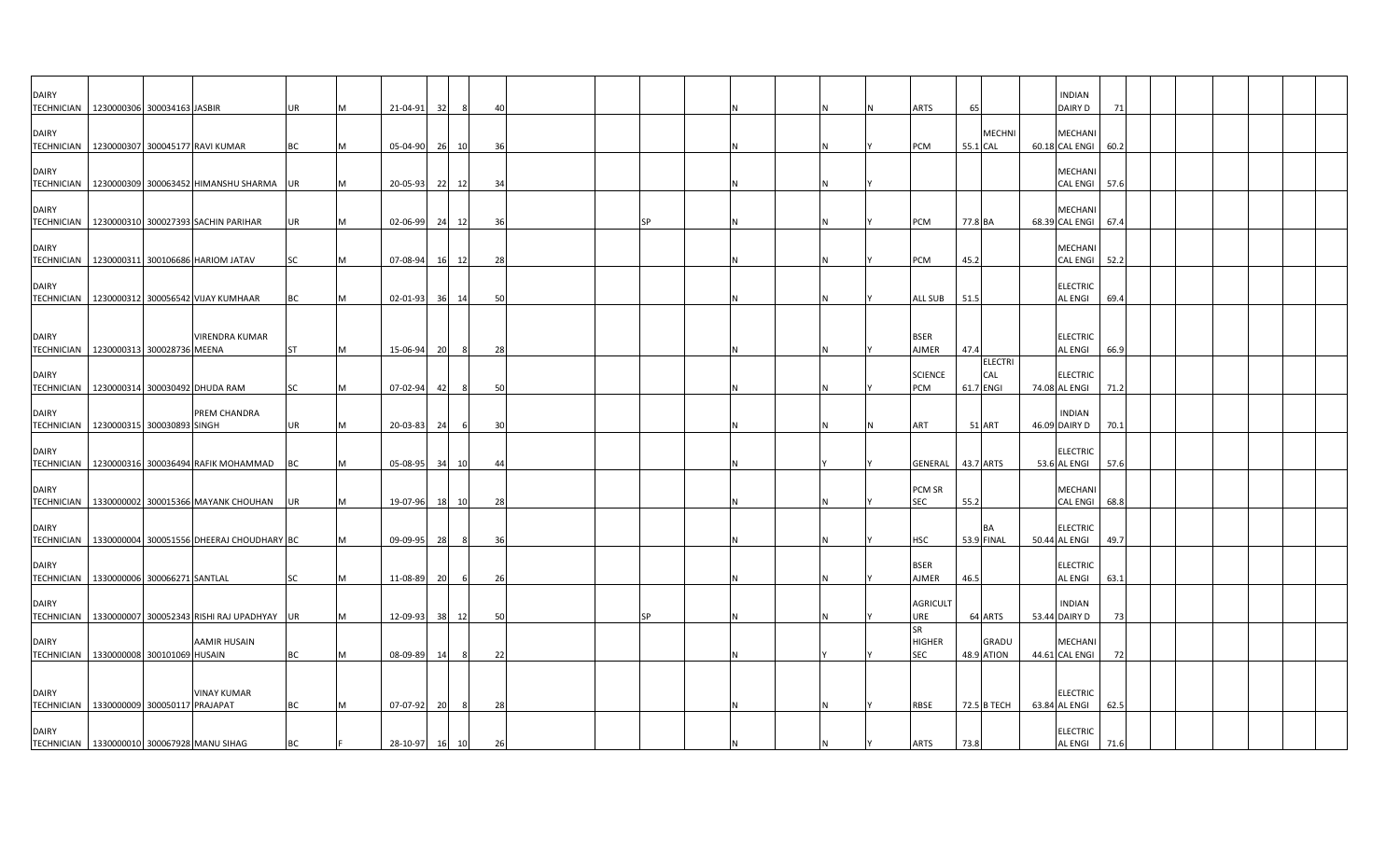| <b>DAIRY</b><br>TECHNICIAN 1330000011 300087523 BHAGU GIR   |                            |                                                    | BC       | M      | 13-06-93                   | 26 | 10       | 36  |  | N |  |  | <b>AGRICULT</b><br>JRE               | 68.8                                      | <b>ELECTRIC</b><br><b>AL ENGI</b>                   | 61.2         |  |  |  |
|-------------------------------------------------------------|----------------------------|----------------------------------------------------|----------|--------|----------------------------|----|----------|-----|--|---|--|--|--------------------------------------|-------------------------------------------|-----------------------------------------------------|--------------|--|--|--|
|                                                             |                            |                                                    |          |        |                            |    |          |     |  |   |  |  |                                      |                                           |                                                     |              |  |  |  |
| <b>DAIRY</b><br>TECHNICIAN   1330000012 300069696 UPADHYAY  |                            | <b>BHAWANI SHANKAR</b>                             | EWS      | M      | 10-08-95                   | 16 |          | 22  |  |   |  |  | <b>SCIENCE</b><br><b>BIOLOGY</b>     | 60.4 ARTS                                 | <b>ELECTRIC</b><br>58.61 AL ENGI                    | 66.9         |  |  |  |
| <b>DAIRY</b><br><b>TECHNICIAN</b>                           | 1330000013 300042518 VIKAS |                                                    | UR       | M      | 22-12-95                   | 16 | 14       | 30  |  |   |  |  | NON<br>MEDICAL                       | 67                                        | <b>INDIAN</b><br>DAIRY D                            | 54.3         |  |  |  |
| <b>DAIRY</b><br>TECHNICIAN   1330000017 300052491 CHOUDHARY |                            | RAMDAYAL                                           | ВC       | M      | 18-07-94 20 14             |    |          | -34 |  |   |  |  | PCM                                  | <b>MECHA</b><br><b>NICAL</b><br>53.8 ENGG | <b>MECHANI</b><br>79.6 CAL ENGI                     | 79.6         |  |  |  |
| <b>DAIRY</b>                                                |                            | TECHNICIAN 1330000018 300038016 AJAY CHANDORA      | ВC       | M      | 15-08-97                   | 34 | 12       | -46 |  | N |  |  | PCM                                  | <b>DIPLOM</b><br>59.4 A IN ME             | <b>MECHAN</b><br>65.72 CAL ENGI                     | 65.7         |  |  |  |
| <b>DAIRY</b>                                                |                            | TECHNICIAN 1330000020 300085977 ABDUL NAEEM        | UR       | M      | 15-08-93                   | 28 |          | 36  |  |   |  |  | PCM                                  | 47.8                                      | MECHANI<br><b>CAL ENGI</b>                          | 65.2         |  |  |  |
| <b>DAIRY</b>                                                |                            | TECHNICIAN 1330000021 300106474 ASHISH PUROHIT     | EWS      | M      | 17-09-98                   | 16 | 14       | 30  |  |   |  |  |                                      |                                           | <b>MECHANI</b><br><b>CAL ENGI</b>                   | 64.6         |  |  |  |
| <b>DAIRY</b>                                                |                            | TECHNICIAN 1330000022 300002987 BRIJ MOHAN         | UR       | M      | 25-07-91                   | 20 | -6       | 26  |  |   |  |  | ARTS                                 | 56.7                                      | <b>MECHANI</b><br><b>CAL ENGI</b>                   | 68.7         |  |  |  |
| <b>DAIRY</b><br><b>TECHNICIAN</b>                           |                            | 1330000023 300062713 BALWANT SINGH                 | UR       | M      | $10 - 08 - 89$             |    | -8       | 16  |  |   |  |  | PCM                                  | 50.6                                      | <b>ELECTRIC</b><br><b>AL ENGI</b>                   | 67.5         |  |  |  |
| <b>DAIRY</b><br>TECHNICIAN   1330000024 300083358 PRAJAPAT  |                            | <b>BHAGARAM</b>                                    | BC       | M      | 05-01-96                   | 22 | 16       | 38  |  |   |  |  | <b>SCIENCE</b><br>MATHS              | 62.2 EEE                                  | <b>ELECTRIC</b><br>62.2 AL ENGI                     | 71.7         |  |  |  |
| <b>DAIRY</b>                                                |                            | TECHNICIAN   1330000025 300036836 JETHA RAM SUTHAR | ВC       | M      | 16-11-99 22                |    | 10       | 32  |  |   |  |  |                                      |                                           | <b>MECHANI</b><br><b>CAL ENGI</b>                   | 66.3         |  |  |  |
| <b>DAIRY</b>                                                |                            | HIMANSHU KUMAR                                     |          |        |                            |    |          |     |  |   |  |  |                                      |                                           | <b>ELECTRIC</b>                                     |              |  |  |  |
| TECHNICIAN 1330000026 300040441 SARSAR<br><b>DAIRY</b>      |                            | TECHNICIAN   1330000027 300074050 ASHOK KUMAR      | ST<br>ВC | M<br>M | 27-09-99 26<br>10-07-97 22 |    | 10<br>16 | -38 |  |   |  |  | SCIENCE<br><b>DIPLOMA</b><br>IN ELEC | 62.2<br>71.6                              | <b>AL ENGI</b><br><b>ELECTRIC</b><br><b>AL ENGI</b> | 62.3<br>71.6 |  |  |  |
|                                                             |                            |                                                    |          |        |                            |    |          |     |  |   |  |  |                                      |                                           |                                                     |              |  |  |  |
| <b>DAIRY</b><br>TECHNICIAN   1330000028 300054161 CHHANGANI |                            | VISHVANATH<br>BALKISHAN                            | EWS      | M      | 04-10-89 22                |    | 12       | 34  |  |   |  |  | HR SEC                               | GRADU<br>66.3 ATION                       | <b>MECHANI</b><br>60.63 CAL ENGI                    | 65.4         |  |  |  |
| <b>DAIRY</b>                                                |                            | TECHNICIAN 1330000030 300093992 NIKHIL CHAUHAN     | ВC       | M      | 07-04-99 28                |    | 10       | 38  |  |   |  |  |                                      | BTEC EE                                   | <b>ELECTRIC</b><br>64.8 AL ENGI                     | 68.1         |  |  |  |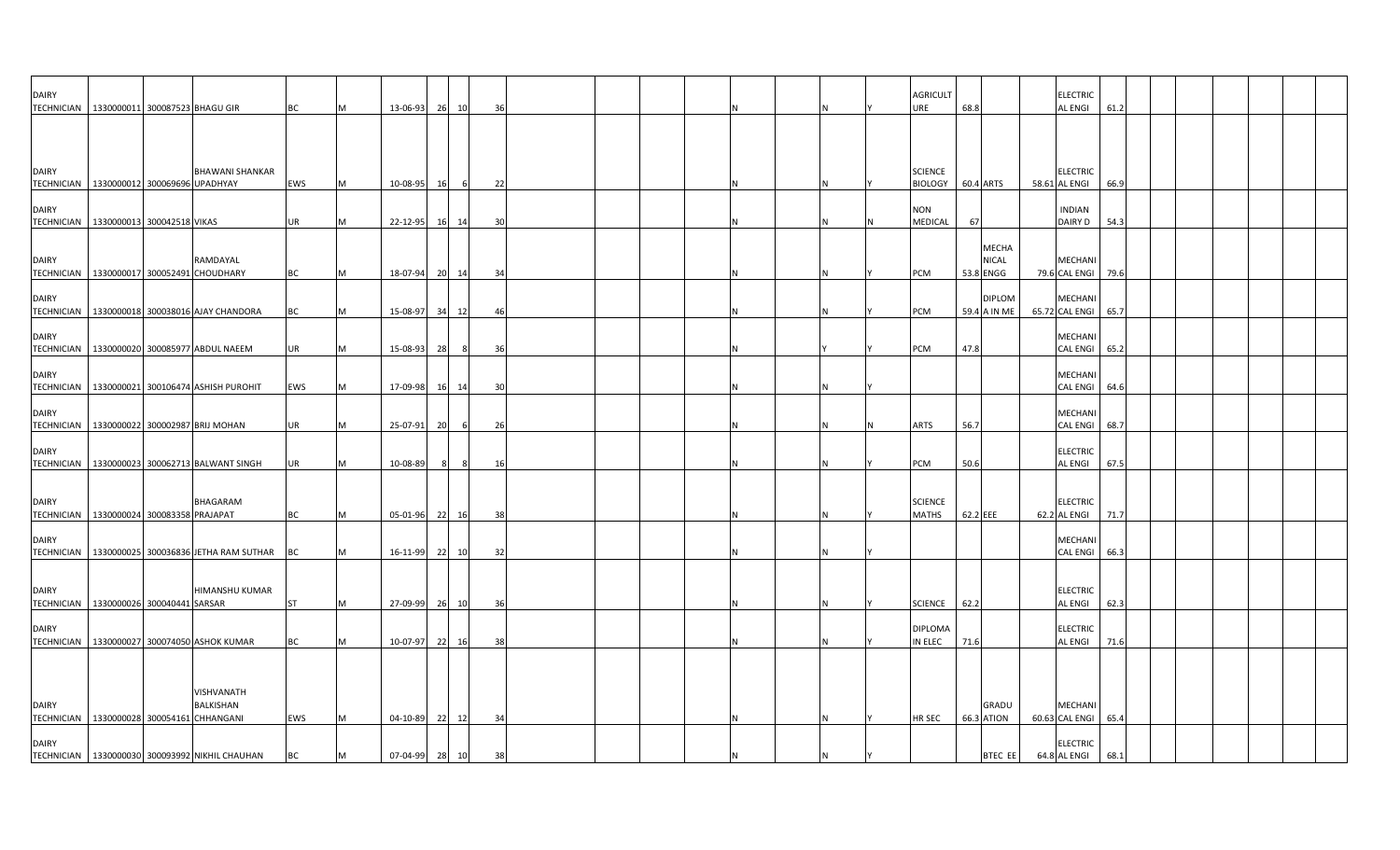| <b>DAIRY</b>                                               |  | TECHNICIAN 1330000031 300063462 AJAY KUMAR        | BC        | м | 15-04-96       | 24<br>14       | 38 |  |           |  | IN.      | <b>PCM</b>                                    | 49.8 BA                   | <b>ELECTRIC</b><br>45.94 AL ENGI  | 77.8 |  |       |
|------------------------------------------------------------|--|---------------------------------------------------|-----------|---|----------------|----------------|----|--|-----------|--|----------|-----------------------------------------------|---------------------------|-----------------------------------|------|--|-------|
| <b>DAIRY</b><br>TECHNICIAN 1330000032 300104436 AHTESHAM   |  | MOHAMMAD                                          | <b>UR</b> | M | 12-08-96 18    | - 6            | 24 |  |           |  |          | <b>RBSE</b>                                   | 61.8                      | <b>ELECTRIC</b><br>AL ENGI        | 65.1 |  |       |
| <b>DAIRY</b><br><b>TECHNICIAN</b>                          |  | 1330000033 300017817 MAYANK PAREEK                | UR        | M | 28-09-98       | 22<br>10       | 32 |  |           |  | IN.      |                                               |                           | MECHANI<br><b>CAL ENGI</b>        | 59.4 |  |       |
| <b>DAIRY</b>                                               |  | TECHNICIAN   1330000036 300039488 DHIRAJ PRAJAPAT | BC        |   | 05-02-97       | 22<br>8        | 30 |  |           |  | N        |                                               |                           | <b>ELECTRIC</b><br>AL ENGI        | 60.1 |  | 74.96 |
| <b>DAIRY</b>                                               |  | TECHNICIAN 1330000038 300091201 RAVINDRA KUMAR    | BC        |   | 05-05-93       | 24<br>12       | 36 |  |           |  | IN.      | <b>SR</b><br>SECONDA<br><b>RY</b>             | 62.8                      | <b>ELECTRIC</b><br><b>AL ENGI</b> | 67.7 |  |       |
| <b>DAIRY</b>                                               |  | TECHNICIAN   1330000041 300030934 DEEPTI RATHORE  | EWS       |   | 21-08-97       | 24<br>8        | 32 |  |           |  | IN.      | PCB                                           | 61.6 ARTS                 | <b>ELECTRIC</b><br>63.94 AL ENGI  | 77.1 |  |       |
| <b>DAIRY</b>                                               |  | TECHNICIAN   1330000042 300046978 KAMAL CHOUHAN   | SC        |   | 12-02-94       | 24<br>16       | 40 |  |           |  |          | <b>ARTS</b>                                   | 63                        | <b>ELECTRIC</b><br><b>AL ENGI</b> | 55   |  |       |
| <b>DAIRY</b><br>TECHNICIAN 1330000043 300076130 ALIMUDDIN  |  |                                                   | BC        |   | 01-10-96       | 30<br>6        | 36 |  |           |  |          |                                               |                           | <b>ELECTRIC</b><br>AL ENGI        | 60.6 |  |       |
| <b>DAIRY</b>                                               |  | TECHNICIAN 1330000044 300094484 KUSH KUMAR        | UR        |   | 25-12-95       | 18<br>12       | 30 |  |           |  | IN.      | <b>ALL GEN</b><br><b>SUBJECT</b>              | 60                        | <b>ELECTRIC</b><br>AL ENGI        | 72.6 |  |       |
| <b>DAIRY</b>                                               |  | TECHNICIAN 1330000045 300021043 JITENDRA SINGH    | EWS       |   | $03 - 05 - 93$ | 20 12          | 32 |  |           |  | IN.      |                                               |                           | <b>ELECTRIC</b><br>AL ENGI        | 67.4 |  |       |
| <b>DAIRY</b>                                               |  | TECHNICIAN   1330000046 300046880 SACHIN MEHRA    | SC        | м | 14-11-92       | 22<br>10       | 32 |  |           |  |          | <b>BIOLOGY</b><br><b>SCIENCE</b><br><b>SR</b> | 61.7                      | MECHANI<br>CAL ENGI 60.2          |      |  | 82    |
| <b>DAIRY</b>                                               |  | TECHNICIAN 1330000047 300062397 VIKAS YADAV       | <b>BC</b> | M | 01-07-98 20 10 |                | 30 |  |           |  | <b>N</b> | <b>HIGHER</b><br><b>SEC</b>                   | <b>DAIRY</b><br>73.6 TECH | <b>INDIAN</b><br>62 DAIRY D       | 62   |  |       |
| <b>DAIRY</b><br>TECHNICIAN 1330000048 300028358 SOFIN KHAN |  |                                                   | BC        |   | 09-10-81       | 24<br>12       | 36 |  | <b>SP</b> |  |          | <b>ARTS</b>                                   | 45.9                      | <b>ELECTRIC</b><br><b>AL ENGI</b> | 63.4 |  |       |
| <b>DAIRY</b><br>TECHNICIAN 1330000049 300030454 PRAJAPAT   |  | <b>ANUJ KUMAR</b>                                 | BC        | M | 10-10-97       | 20 14          | 34 |  |           |  | IN.      | <b>SR</b><br><b>HIGHER</b><br><b>SEC</b>      | 53.4                      | MECHANI<br><b>CAL ENGI</b>        | 64   |  |       |
| <b>DAIRY</b>                                               |  | TECHNICIAN   1330000051 300089314 MAGRAJ BHADU    | BC        |   | 10-07-95       | 28<br>16       | 44 |  |           |  | IN.      | <b>ARTS</b>                                   | 48.4                      | <b>ELECTRIC</b><br><b>AL ENGI</b> | 63.7 |  |       |
| <b>DAIRY</b>                                               |  | TECHNICIAN 1330000052 300054474 JITENDRA SINGH    | EWS       |   | 02-01-94       | 26<br>6        | 32 |  |           |  | IN.      | <b>BSER</b><br>AJMER                          | 50                        | <b>ELECTRIC</b><br>AL ENGI        | 70.4 |  |       |
| <b>DAIRY</b><br>TECHNICIAN 1330000053 300102188 KHAN       |  | MOHAMMAD RIZWAN                                   | BC        | M | 14-01-00 20    | $\overline{4}$ | 24 |  |           |  |          |                                               |                           | MECHANI<br>CAL ENGI 64.5          |      |  |       |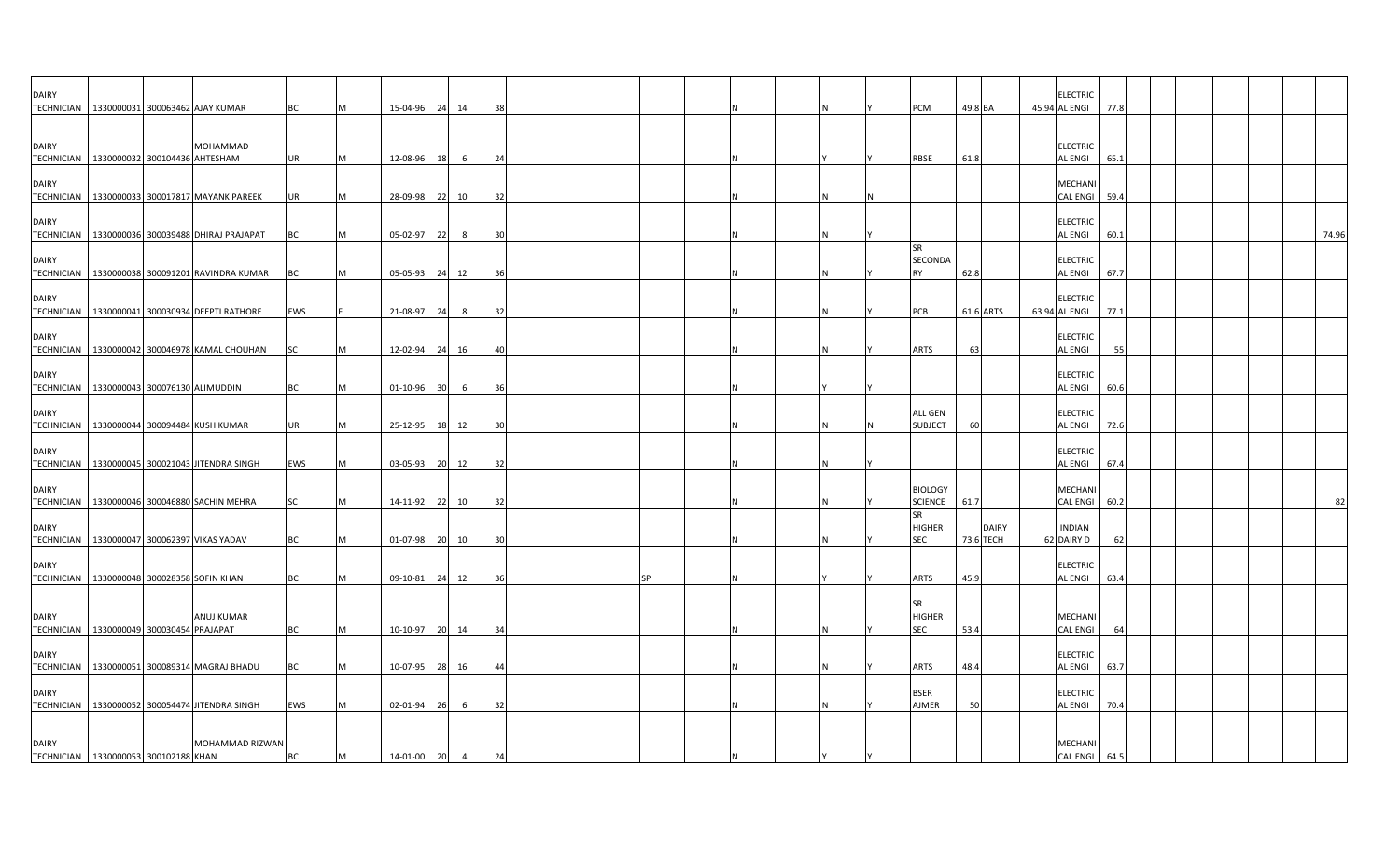| <b>DAIRY</b>                                 |  |                                                      |           |          |                |                 |                |                |  |   |  |                       |         |                        | <b>ELECTRIC</b>               |      |  |  |  |
|----------------------------------------------|--|------------------------------------------------------|-----------|----------|----------------|-----------------|----------------|----------------|--|---|--|-----------------------|---------|------------------------|-------------------------------|------|--|--|--|
|                                              |  | TECHNICIAN   1330000054 300082640 RAMOTAR MEENA      | <b>ST</b> |          | 06-07-95       | 16              |                | 24             |  |   |  | <b>BSER</b>           |         | 45 UNIRAJ              | 43.94 AL ENGI                 | 69.9 |  |  |  |
|                                              |  |                                                      |           |          |                |                 |                |                |  |   |  |                       |         |                        |                               |      |  |  |  |
| <b>DAIRY</b>                                 |  |                                                      |           |          |                |                 |                |                |  |   |  |                       |         |                        | <b>ELECTRIC</b>               |      |  |  |  |
|                                              |  | TECHNICIAN 1330000055 300047528 PUNEET SWAMI         | <b>BC</b> | IM.      | 23-06-93       | 36              | 10             | -46            |  |   |  | <b>SCIENCE</b>        | 59.7    |                        | <b>AL ENGI</b>                | 66.1 |  |  |  |
|                                              |  |                                                      |           |          |                |                 |                |                |  |   |  |                       |         |                        |                               |      |  |  |  |
| <b>DAIRY</b>                                 |  |                                                      |           |          |                |                 |                |                |  |   |  | <b>COMMER</b>         |         |                        | <b>ELECTRIC</b>               |      |  |  |  |
|                                              |  | TECHNICIAN   1330000056 300001883 AJAY SHARMA        | <b>BC</b> | M        | 02-07-93       | 20              | 6              | 26             |  |   |  | CE                    | 50.2 BA |                        | 44.72 AL ENGI                 | 69.8 |  |  |  |
|                                              |  |                                                      |           |          |                |                 |                |                |  |   |  |                       |         |                        |                               |      |  |  |  |
| <b>DAIRY</b>                                 |  | TECHNICIAN   1330000057 300027572 VISHAL SIKHWAL     | <b>UR</b> | M        | 15-08-96       |                 | 28 14          | 42             |  |   |  | PCM<br><b>SCIENCE</b> |         | <b>BSC</b><br>57.6 PCM | <b>ELECTRIC</b><br>50 AL ENGI | 65   |  |  |  |
|                                              |  |                                                      |           |          |                |                 |                |                |  |   |  |                       |         |                        |                               |      |  |  |  |
| <b>DAIRY</b>                                 |  |                                                      |           |          |                |                 |                |                |  |   |  |                       |         |                        | <b>MECHANI</b>                |      |  |  |  |
| TECHNICIAN   1330000058 300039351 PREM SINGH |  |                                                      | EWS       | IM.      | 01-12-91       | 30              | 12             | $\overline{a}$ |  |   |  |                       |         |                        | CAL ENGI                      | 57.4 |  |  |  |
|                                              |  |                                                      |           |          |                |                 |                |                |  |   |  |                       |         |                        |                               |      |  |  |  |
| <b>DAIRY</b>                                 |  | <b>GANESH KUMAR</b>                                  |           |          |                |                 |                |                |  |   |  |                       |         |                        | <b>ELECTRIC</b>               |      |  |  |  |
| TECHNICIAN 1330000059 300066184 PRJAPAT      |  |                                                      | <b>BC</b> | IM.      | 10-05-88       |                 | 18 10          | 28             |  |   |  |                       |         |                        | <b>AL ENGI</b>                | 62.1 |  |  |  |
|                                              |  |                                                      |           |          |                |                 |                |                |  |   |  |                       |         |                        |                               |      |  |  |  |
| <b>DAIRY</b>                                 |  |                                                      |           |          |                |                 |                |                |  |   |  |                       |         |                        | <b>ELECTRIC</b>               |      |  |  |  |
|                                              |  | TECHNICIAN   1330000060 300073026 LUVE SHARMA        | EWS       | <b>M</b> | 04-10-98       | 20              |                | 24             |  |   |  |                       |         |                        | <b>AL ENGI</b>                | 57   |  |  |  |
|                                              |  |                                                      |           |          |                |                 |                |                |  |   |  |                       |         |                        |                               |      |  |  |  |
| <b>DAIRY</b>                                 |  |                                                      |           |          |                |                 |                |                |  |   |  |                       |         | <b>MECHA</b>           | <b>MECHANI</b>                |      |  |  |  |
|                                              |  | TECHNICIAN   1330000061 300099282 SHUBHAM SUTHAR     | <b>BC</b> |          | 09-05-95       |                 | 24 10          | 34             |  |   |  | ALL                   |         | 77.7 NICAL             | 64.27 CAL ENGI                | 69.6 |  |  |  |
|                                              |  |                                                      |           |          |                |                 |                |                |  |   |  |                       |         |                        |                               |      |  |  |  |
| <b>DAIRY</b>                                 |  |                                                      |           |          |                |                 |                |                |  |   |  | ALL                   |         |                        | <b>MECHANI</b>                |      |  |  |  |
|                                              |  | TECHNICIAN 1330000062 300004368 KIRTIMAN RANKAWAT BC |           |          | 04-09-92       | 22              |                | 28             |  |   |  | <b>SUBJECTS</b>       | 46.7    |                        | <b>CAL ENGI</b>               | 62.7 |  |  |  |
|                                              |  |                                                      |           |          |                |                 |                |                |  |   |  |                       |         |                        |                               |      |  |  |  |
| <b>DAIRY</b>                                 |  |                                                      |           |          |                |                 |                |                |  |   |  |                       |         |                        | <b>MECHANI</b>                |      |  |  |  |
|                                              |  | TECHNICIAN   1330000063 300011400 LAXMAN LAKHESAR    | BC        |          | 06-07-94       |                 | 26 10          | 36             |  |   |  |                       |         |                        | <b>CAL ENGI</b>               | 70.1 |  |  |  |
|                                              |  |                                                      |           |          |                |                 |                |                |  |   |  |                       |         |                        |                               |      |  |  |  |
| <b>DAIRY</b>                                 |  |                                                      |           |          |                |                 |                |                |  |   |  |                       |         | <b>DIPLOM</b>          | <b>MECHANI</b>                |      |  |  |  |
|                                              |  | TECHNICIAN 1330000064 300020069 SAJJAN KUMAR         | <b>BC</b> | IM.      | 05-08-93       |                 | 30 12          | 42             |  |   |  | PCB                   |         | 58.2 A MECH            | 64.86 CAL ENGI                | 64.9 |  |  |  |
|                                              |  |                                                      |           |          |                |                 |                |                |  |   |  |                       |         |                        |                               |      |  |  |  |
| <b>DAIRY</b>                                 |  |                                                      |           |          |                |                 |                |                |  |   |  |                       |         |                        | <b>MECHANI</b>                |      |  |  |  |
| TECHNICIAN 1330000067 300027108 DEEP CHAND   |  |                                                      | <b>SC</b> | <b>M</b> | 17-01-94       |                 | 28 14          | -42            |  |   |  | PCM                   | 62.5    |                        | CAL ENGI 52.7                 |      |  |  |  |
| <b>DAIRY</b>                                 |  |                                                      |           |          |                |                 |                |                |  |   |  |                       |         |                        | <b>ELECTRIC</b>               |      |  |  |  |
|                                              |  | TECHNICIAN   1330000068 300071533 VINOD KUMAR        | SC        | M        | 24-12-98       | 30 <sup>1</sup> | 14             | 44             |  |   |  |                       |         |                        | <b>AL ENGI</b>                | 70.8 |  |  |  |
|                                              |  |                                                      |           |          |                |                 |                |                |  |   |  |                       |         |                        |                               |      |  |  |  |
| <b>DAIRY</b>                                 |  |                                                      |           |          |                |                 |                |                |  |   |  |                       |         |                        | <b>ELECTRIC</b>               |      |  |  |  |
|                                              |  | TECHNICIAN 1330000071 300033667 GAURAV SODHI         | UR        | M        | $01 - 12 - 92$ | 34              | $\overline{2}$ | 36             |  |   |  |                       |         |                        | <b>AL ENGI</b>                | 58.7 |  |  |  |
|                                              |  |                                                      |           |          |                |                 |                |                |  |   |  |                       |         |                        |                               |      |  |  |  |
| <b>DAIRY</b>                                 |  | <b>SUMAN KANWAR</b>                                  |           |          |                |                 |                |                |  |   |  |                       |         | <b>DIPLOM</b>          | <b>MECHANI</b>                |      |  |  |  |
| TECHNICIAN   1330000073 300072222 GAUD       |  |                                                      | UR        |          | 08-10-95       |                 | 20 10          | 30             |  | N |  | TWELTH                | 56.8 A  |                        | 66.16 CAL ENGI 66.2           |      |  |  |  |
|                                              |  |                                                      |           |          |                |                 |                |                |  |   |  |                       |         |                        |                               |      |  |  |  |
| <b>DAIRY</b>                                 |  |                                                      |           |          |                |                 |                |                |  |   |  | <b>NON</b>            |         |                        | <b>INDIAN</b>                 |      |  |  |  |
|                                              |  | TECHNICIAN 1330000074 300036054 SANDEEP KUMAR        | <b>UR</b> | <b>M</b> | 02-03-94       | 30              | - 6            | 36             |  | N |  | MEDICAL 67.4 BA ARTS  |         |                        | 57.42 DAIRY D                 | 70.4 |  |  |  |
|                                              |  |                                                      |           |          |                |                 |                |                |  |   |  |                       |         |                        |                               |      |  |  |  |
| <b>DAIRY</b>                                 |  |                                                      |           |          |                |                 |                |                |  |   |  |                       |         |                        | <b>ELECTRIC</b>               |      |  |  |  |
|                                              |  | TECHNICIAN   1330000076 300062870 PAWAN SUTHAR       | BC        | M        | 13-03-89 30 10 |                 |                | 40             |  |   |  | SCIENCE               | 49.7 BA |                        | 43.11 AL ENGI                 | 62.6 |  |  |  |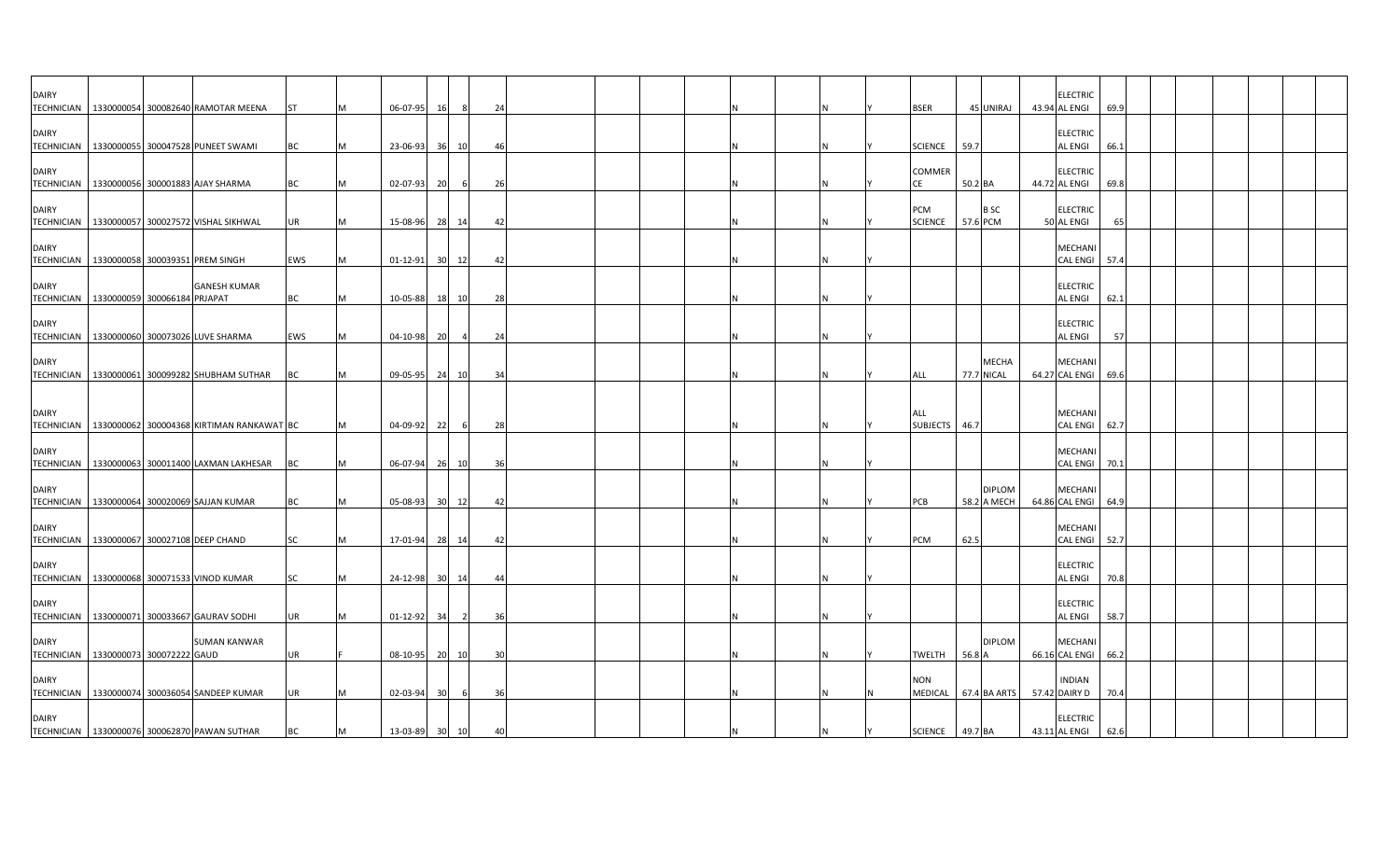| <b>DAIRY</b>                      | TECHNICIAN 1330000077 300004767 SUNNY KASHYAP                | BC        |     | 12-02-94       | 28    |     | 34  |  |  |  |  |                         | <b>BTECH</b>                       | <b>ELECTRIC</b><br>63.83 AL ENGI        | 67.6 |                           |      |  |  |
|-----------------------------------|--------------------------------------------------------------|-----------|-----|----------------|-------|-----|-----|--|--|--|--|-------------------------|------------------------------------|-----------------------------------------|------|---------------------------|------|--|--|
| <b>DAIRY</b>                      | TECHNICIAN 1330000079 300060094 SUNIL KUMAR                  | <b>BC</b> |     | 20-04-91       | 24    | 10  | -34 |  |  |  |  | <b>ARTS</b>             | 61.5                               | <b>ELECTRIC</b><br><b>AL ENGI</b>       | 73.2 |                           |      |  |  |
| <b>DAIRY</b>                      | TECHNICIAN 1330000080 300097287 HIMANSHU SHARMA EWS          |           |     | 24-10-98 26 10 |       |     | 36  |  |  |  |  | <b>SCIENCE</b><br>PCM   | 71.4                               | <b>INDIAN</b><br>DAIRY D                | 71.7 |                           |      |  |  |
| <b>DAIRY</b>                      | TECHNICIAN 1330000081 300063828 YOGESH BHARGAV               | <b>BC</b> | M   | 20-02-90       | 18    | 8   | 26  |  |  |  |  | PCM                     | 48.5                               | <b>ELECTRIC</b><br><b>AL ENGI</b>       | 65.8 |                           |      |  |  |
| <b>DAIRY</b>                      | TECHNICIAN   1330000082 300085442 ABDUL SAMAD                | BC        |     | 21-04-80       | 18    |     | 24  |  |  |  |  | <b>SCIENCE</b><br>BIO   | <b>MECHA</b><br>NICAL<br>57.5 ENGG | MECHANI<br>65.33 CAL ENGI 61.6 ENG 68.4 |      | <b>DUC</b><br><b>TION</b> |      |  |  |
| <b>DAIRY</b><br><b>TECHNICIAN</b> | 1330000083 300066382 LOKESH KUMAR                            | BC        | IM. | 23-04-96       | 20    | 8   | 28  |  |  |  |  | <b>SCIENCE</b>          | 66                                 | MECHANI<br><b>CAL ENGI</b>              | 72.7 |                           |      |  |  |
| <b>DAIRY</b>                      | TECHNICIAN   1330000084 300052221 KAMAL GAHLOT               | BC        |     | 25-12-94       | 24    |     | -30 |  |  |  |  | <b>SCIENCE</b><br>PCM   | 59.2 B TECH                        | <b>ELECTRIC</b><br>67.88 AL ENGI        | 68.9 |                           |      |  |  |
| <b>DAIRY</b>                      | TECHNICIAN 1330000085 300095174 BHAIRUN SINGH                | EWS       |     | 15-06-97       | 22 10 |     | 32  |  |  |  |  |                         |                                    | <b>ELECTRIC</b><br><b>AL ENGI</b>       | 65.9 |                           |      |  |  |
| <b>DAIRY</b>                      | TECHNICIAN   1330000086 300092772 RAJENDRA KUMAR             | <b>BC</b> |     | 03-05-96 22 14 |       |     | 36  |  |  |  |  |                         | HR SEC<br><b>ARTS</b>              | <b>ELECTRIC</b><br>62.8 AL ENGI         | 67.1 |                           |      |  |  |
| <b>DAIRY</b>                      | <b>BANWARI LAL</b><br>TECHNICIAN 1330000087 300050499 KUMHAR | <b>BC</b> | M   | 05-04-95 20 12 |       |     | 32  |  |  |  |  | ГH                      | <b>BA</b><br>46 FINAL              | <b>ELECTRIC</b><br>50.05 AL ENGI 59.1   |      |                           |      |  |  |
| <b>DAIRY</b>                      | TECHNICIAN 1330000088 300077322 TARUN KUMAR                  | <b>SC</b> |     | 24-08-93       | 22    |     | 26  |  |  |  |  | ALL<br>SUBJECTS         | <b>SENIOR</b><br>SECOND<br>42.7 AR | <b>MECHANI</b><br>67.08 CAL ENGI        | 65.6 |                           |      |  |  |
| <b>DAIRY</b>                      | BALKISHAN<br>TECHNICIAN 1330000089 300037473 UPADHYAY        | EWS       | M   | 13-10-96 38 16 |       |     | 54  |  |  |  |  | COMMAR<br>СE            | 63.6 BCOM                          | <b>INDIAN</b><br>53.44 DAIRY D          |      | <b>MCO</b><br>76 M        | 56.1 |  |  |
| <b>DAIRY</b>                      | TECHNICIAN   1330000091 300029423 AAMIR SOHAIL ABBASI BC     |           |     | 06-10-97       | 14    | - 8 | 22  |  |  |  |  | <b>SCIENCE</b><br>MATHS | 70.6 B TECH                        | <b>MECHANI</b><br>65 CAL ENGI           | 65   |                           |      |  |  |
| <b>DAIRY</b>                      | TECHNICIAN   1330000092 300106767 SHREE SINGH                | <b>ST</b> |     | 06-06-86       | 14    | - 8 | 22  |  |  |  |  |                         |                                    | <b>MECHANI</b><br><b>CAL ENGI</b>       | 63.4 |                           |      |  |  |
| <b>DAIRY</b>                      | TECHNICIAN 1330000093 300008249 GHANSHYAM LILAR              | <b>SC</b> |     | 15-03-89 24 12 |       |     | 36  |  |  |  |  | <b>SCIENCE</b>          | 52.8                               | <b>ELECTRIC</b><br><b>AL ENGI</b>       | 66.4 |                           |      |  |  |
| <b>DAIRY</b>                      | TECHNICIAN   1330000094 300077788 VIJAY SINGH PANWAR UR      |           |     | 21-12-90 28 12 |       |     | 40  |  |  |  |  |                         |                                    | MECHANI<br><b>CAL ENGI</b>              | 56.3 |                           |      |  |  |
| <b>DAIRY</b>                      | TECHNICIAN   1330000096 300035289 RAJESH                     | <b>UR</b> | M   | 25-12-89 14    |       | 8   | 22  |  |  |  |  | <b>ARTS</b>             | 68.8 BA                            | <b>ELECTRIC</b><br>48.27 AL ENGI        | 63.9 |                           |      |  |  |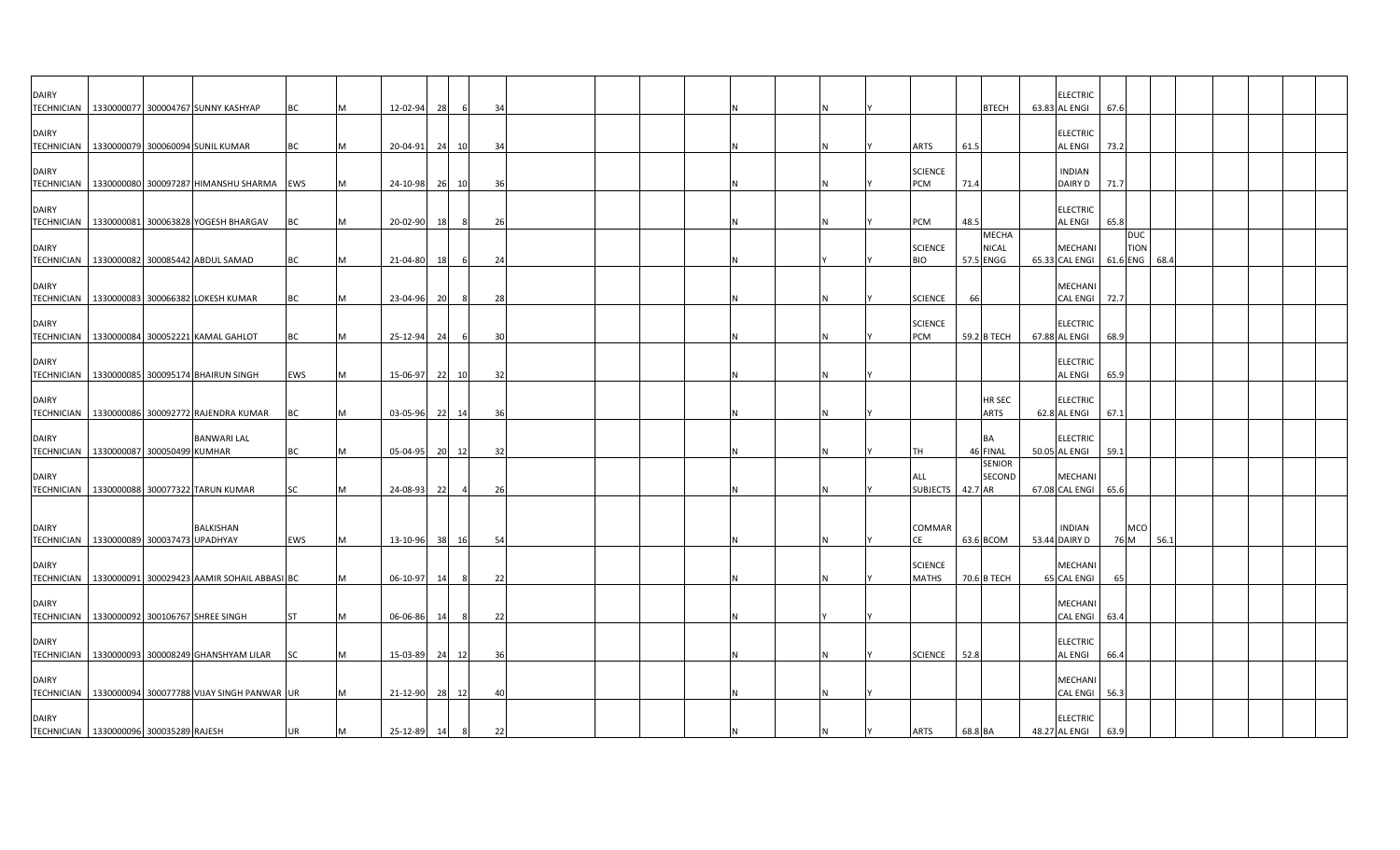| <b>DAIRY</b>                                             |                 | TECHNICIAN   1330000097 300086504 DEEPESH SHARMA       | BC        | M | 28-10-94 |    | 32 10 | 42   |  |    | N |    |  |                                   |          | <b>BTECH</b>              | <b>ELECTRIC</b><br>66.3 AL ENGI   | 67.7          |       |                             |       |
|----------------------------------------------------------|-----------------|--------------------------------------------------------|-----------|---|----------|----|-------|------|--|----|---|----|--|-----------------------------------|----------|---------------------------|-----------------------------------|---------------|-------|-----------------------------|-------|
| <b>DAIRY</b>                                             |                 | RATHOD NATWAR                                          |           |   |          |    |       |      |  |    |   |    |  |                                   |          |                           | MECHANI                           |               |       |                             |       |
| TECHNICIAN 1330000099                                    |                 | 300028394 SINGH SALU SINGH                             | UR        | M | 01-07-77 |    | 24 12 | - 36 |  | хs |   |    |  |                                   |          |                           | <b>CAL ENGI</b>                   | 95            |       |                             |       |
| <b>DAIRY</b>                                             |                 |                                                        |           |   |          |    |       |      |  |    |   |    |  |                                   |          |                           | <b>ELECTRIC</b>                   |               |       |                             |       |
|                                                          |                 | TECHNICIAN 1330000100 300004545 OM DAN CHARAN          | BC        | M | 09-12-92 |    | 26 12 | -38  |  |    |   |    |  |                                   |          |                           | AL ENGI                           | 63.3          |       |                             |       |
| <b>DAIRY</b>                                             |                 | TECHNICIAN   1430000003 300084309 RAMVEER MEENA        | <b>ST</b> | M | 15-07-91 |    | 26 14 | 40   |  |    |   | LD |  | SR<br><b>HIGHER</b><br>SEC        | 62.6     |                           | <b>ELECTRIC</b><br>AL ENGI        | 62.4          |       |                             |       |
| <b>DAIRY</b><br>TECHNICIAN   1430000004 300025339 SHARMA |                 | <b>SUNIL KUMAR</b>                                     | EWS       | M | 15-07-99 | 16 | 12    | - 28 |  |    |   | LD |  | <b>BSER</b>                       | 61.6     |                           | MECHANI<br>CAL ENGI               | 54.8          |       |                             |       |
| <b>DAIRY</b>                                             |                 | TECHNICIAN   1430000005 300066174 BHOMA RAM GURJAR MBC |           | M | 01-05-94 |    | 22 14 | - 36 |  |    |   | LD |  |                                   |          |                           | <b>ELECTRIC</b><br>AL ENGI        | 66            |       |                             |       |
| <b>DAIRY</b>                                             |                 | TECHNICIAN   1430000006 300063308 SIYARAM MEENA        | ST        | M | 15-06-93 |    | 12 10 | 22   |  |    |   | LD |  | ART                               | 42.3     |                           | <b>ELECTRIC</b><br>AL ENGI        | 63.2          |       |                             |       |
| <b>DAIRY</b>                                             |                 | TECHNICIAN 1430000007 300078826 JITENDRA MAHAWAR SC    |           | M | 14-11-93 | 24 |       | 28   |  |    |   | LD |  | <b>HSC</b>                        | 60.3     |                           | <b>ELECTRIC</b><br>AL ENGI        | 58            |       |                             |       |
| <b>DAIRY</b><br>TECHNICIAN   1430000008 300039760 MEENA  |                 | <b>MUKESH KUMAR</b>                                    | <b>ST</b> | M | 10-07-88 | 22 | 8     | 30   |  |    |   | LD |  |                                   |          |                           | <b>ELECTRIC</b><br>AL ENGI        | 56.1          |       |                             |       |
| <b>DAIRY</b>                                             |                 | TECHNICIAN   1430000009 300000756 BHERU LAL JAT        | BC        | M | 03-01-93 | 16 | - 8   | 24   |  |    |   | LD |  | <b>HSC</b>                        | 45.6     |                           | <b>ELECTRIC</b><br>AL ENGI        | 65.5          |       |                             | 64    |
| <b>DAIRY</b>                                             |                 | TECHNICIAN   1430000011 300002787 MADAN LAL SAINI      | ВC        | M | 01-07-79 |    | 22 12 | - 34 |  |    |   | LD |  |                                   |          |                           | <b>ELECTRIC</b><br><b>AL ENGI</b> | 52.7          |       |                             |       |
| <b>DAIRY</b>                                             |                 | TECHNICIAN 1430000012 300038655 DILKUSH MEENA          | <b>ST</b> | M | 12-08-96 | 14 | 10    | 24   |  |    | N | LD |  | COMMER<br>CE                      | 50.6 BA  |                           | <b>MECHANI</b><br>49.44 CAL ENGI  | 58.6          |       |                             |       |
| <b>DAIRY</b><br>TECHNICIAN 1430000013                    | 300100520 IMRAN |                                                        | <b>BC</b> | M | 15-01-91 |    | 16 12 | 28   |  |    |   | HI |  | <b>BSER</b><br>AJMER              |          | <b>UOR</b><br>58.3 JAIPUR | <b>ELECTRIC</b><br>39.77 AL ENGI  | 61.6          | PGDCA | EE<br><b>DIPLO</b><br>80 MA | 61.64 |
| DAIRY<br>TECHNICIAN 1430000014 300002153 DADARWAL        |                 | <b>RAJKUMAR</b>                                        | <b>BC</b> | M | 25-12-94 | 22 | 10    | - 32 |  |    |   |    |  | <b>SR</b><br>HIGHER<br>SEC        |          | 49 BCOM                   | <b>ELECTRIC</b><br>49.77 AL ENGI  | MCO<br>70.7 M | 50.8  |                             |       |
| <b>DAIRY</b><br>TECHNICIAN 1430000015 300062488 PRAJAPAT |                 | <b>JUGAL KISHOR</b>                                    | BC        | M | 05-07-76 |    | 22 10 | 32   |  | хs |   |    |  | <b>SR</b><br><b>HIGHER</b><br>SEC | 57.4 PCM | <b>BSC</b>                | MECHANI<br>57.77 CAL ENGI         | 67            |       |                             |       |
| <b>DAIRY</b>                                             |                 | TECHNICIAN   1430000016 300063551 ASHOK KUMAR          | BC        | M | 03-05-91 | 48 | -8    | 56   |  |    |   |    |  | PCM                               |          | 70.9 B TECH               | <b>INDIAN</b><br>68.73 DAIRY D    |               |       |                             |       |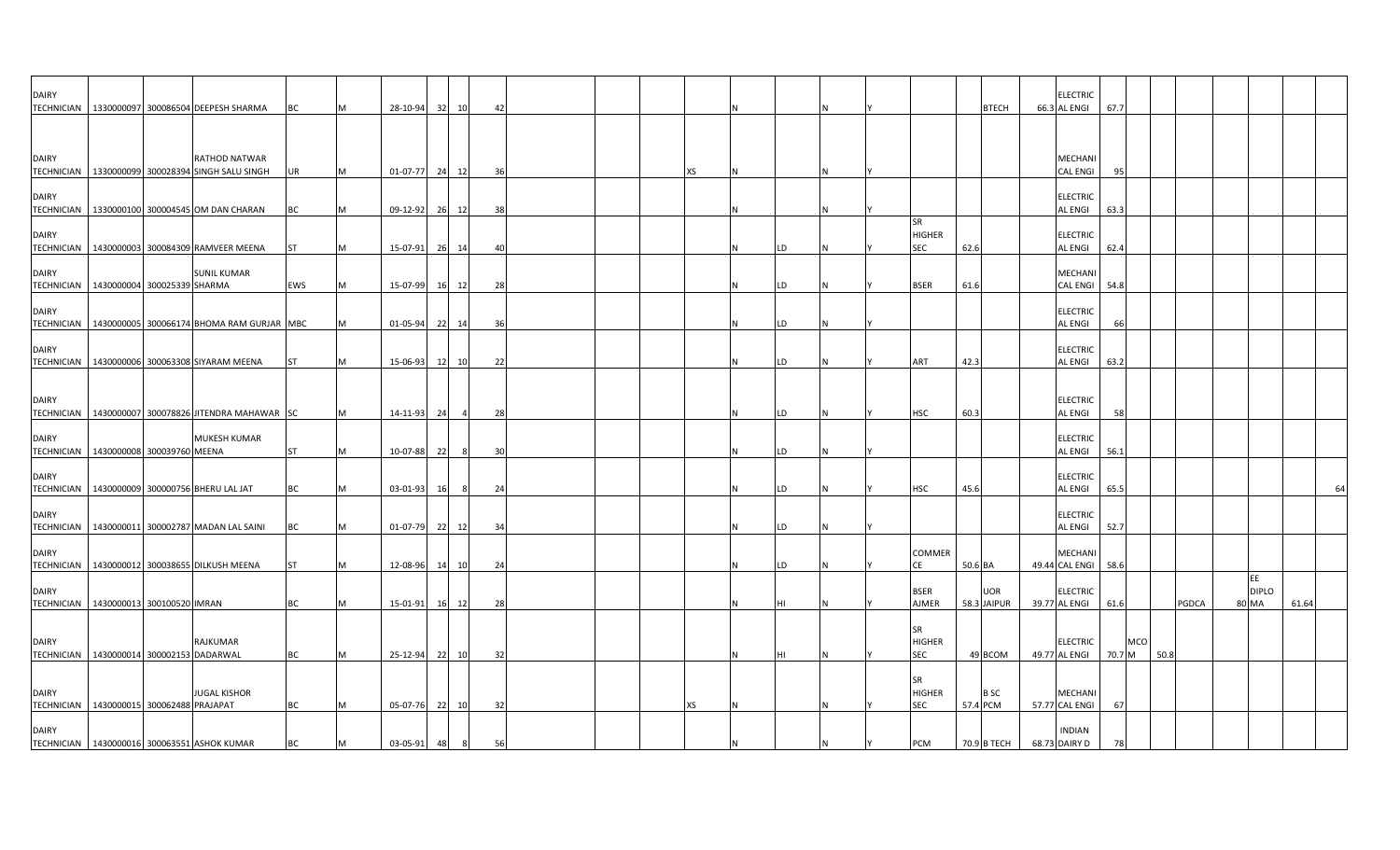| <b>DAIRY</b>                      |                                                        |                     |            |   |                |                 |      |    |  |    |  |     | SR<br><b>HIGHER</b>               |         | <b>ELECTRI</b><br>CAL | <b>ELECTRIC</b>                       |      |                           |      |  |                                             |      |    |
|-----------------------------------|--------------------------------------------------------|---------------------|------------|---|----------------|-----------------|------|----|--|----|--|-----|-----------------------------------|---------|-----------------------|---------------------------------------|------|---------------------------|------|--|---------------------------------------------|------|----|
|                                   | TECHNICIAN   1430000017 300075858 KAPIL TOGRA          |                     | BC         |   | 12-08-91       | 221             | 16   | 38 |  |    |  |     | <b>SEC</b>                        |         | 62.3 ENGG             | 59.72 AL ENGI                         | 59.7 |                           |      |  |                                             |      |    |
| <b>DAIRY</b><br><b>TECHNICIAN</b> | 1430000018 300079685 UMESH NITHARWAL BC                |                     |            |   | 25-11-92       | 34              | 16   | 50 |  |    |  |     | PCM                               |         | 68.9 B TECH           | <b>ELECTRIC</b><br>64.35 AL ENGI      | 64.4 |                           |      |  |                                             |      |    |
| <b>DAIRY</b>                      |                                                        |                     |            |   |                |                 |      |    |  |    |  |     |                                   |         | <b>B TECH</b>         | <b>ELECTRIC</b>                       |      |                           |      |  |                                             |      |    |
|                                   | TECHNICIAN 1430000019 300042182 KAILASH KUMAR          |                     | SC         |   | 17-05-91       | 26              | 8    | 34 |  |    |  |     |                                   |         | IN EEE                | 54 AL ENGI                            | 54   |                           |      |  |                                             |      |    |
| <b>DAIRY</b>                      |                                                        | SAURABH KUMAR       |            |   |                |                 |      |    |  |    |  |     |                                   |         |                       | MECHANI                               |      |                           |      |  |                                             |      |    |
|                                   | TECHNICIAN   1430000020 300065157 LATA                 |                     | EWS        | M | 23-05-95 22    |                 | 12   | 34 |  |    |  |     | PCM                               | 47.6    |                       | CAL ENGI 64.9                         |      |                           |      |  |                                             |      |    |
| <b>DAIRY</b>                      | TECHNICIAN 1430000022 300058407 KHEMRAJ SAIN           |                     | BC         |   | 15-07-90 20 12 |                 |      | 32 |  |    |  | N   |                                   |         | BA                    | <b>ELECTRIC</b><br>44.38 AL ENGI      | 59.2 |                           |      |  |                                             |      |    |
| <b>DAIRY</b>                      |                                                        |                     |            |   |                |                 |      |    |  |    |  |     |                                   |         |                       | <b>ELECTRIC</b>                       |      | MA<br>POLI<br><b>TICA</b> |      |  | <b>ELECTR</b>                               |      |    |
| <b>TECHNICIAN</b>                 | 1430000024 300010330 BANWARI KHATANA MBC               |                     |            |   | $06 - 12 - 84$ | - 22            | 12   | 34 |  | хs |  |     | <b>ARTS</b>                       |         | 44.6 ARTS             | 50.88 AL ENGI                         |      | 60 L SC                   | 48.6 |  | <b>ICAL</b>                                 |      |    |
| <b>DAIRY</b>                      | TECHNICIAN   1430000025 300035350 RAJA RAM GURJAR      |                     | <b>MBC</b> | M | 02-07-96 24    |                 | 10   | 34 |  |    |  | N   | <b>RBSE</b><br><b>AJMER</b>       | 61.6 BA |                       | <b>ELECTRIC</b><br>46.05 AL ENGI      | 66.4 |                           |      |  |                                             |      |    |
| <b>DAIRY</b>                      | TECHNICIAN   1430000026 300073919 SHARMA               | <b>MUKESH KUMAR</b> | EWS        |   | 20-05-98 26 12 |                 |      | 38 |  |    |  |     | <b>ARTS</b>                       | 63.8    |                       | <b>ELECTRIC</b><br><b>AL ENGI</b>     | 65.6 |                           |      |  |                                             |      |    |
| <b>DAIRY</b>                      |                                                        |                     |            |   |                |                 |      |    |  |    |  |     |                                   |         |                       | <b>ELECTRIC</b>                       |      |                           |      |  |                                             |      |    |
|                                   | TECHNICIAN   1430000027 300084732 NANU RAM PRAJAPAT BC |                     |            | M | 03-06-90 22    |                 | 16   | 38 |  |    |  | N   |                                   |         |                       | <b>AL ENGI</b>                        | 61.3 |                           |      |  |                                             |      |    |
| <b>DAIRY</b>                      | TECHNICIAN   1430000028 300055410 ABHISHEK JANGID      |                     | MBC        |   | 15-09-95       | 30 <sup>1</sup> | 10   | 40 |  |    |  |     | <b>SR</b><br><b>HIGHER</b><br>SEC |         | 59 B TECH             | <b>ELECTRIC</b><br>60.96 AL ENGI      | 61   |                           |      |  |                                             |      |    |
| <b>DAIRY</b><br><b>TECHNICIAN</b> | 1430000029 300106020 AJAY SINGH YADAV                  |                     | UR         |   | 08-09-91       | - 321           | - 81 | 40 |  |    |  | Ν   | <b>MATHS</b>                      | 53.5    |                       | MECHANI<br><b>CAL ENGI</b>            | 62.5 |                           |      |  |                                             |      |    |
|                                   |                                                        |                     |            |   |                |                 |      |    |  |    |  |     |                                   |         |                       |                                       |      |                           |      |  |                                             |      |    |
| <b>DAIRY</b>                      | TECHNICIAN   1430000030 300045805 KUMAWAT              | <b>MANISH KUMAR</b> | ВC         |   | 21-05-95 38    |                 | 12   | 50 |  |    |  |     | HSC                               |         | 62.8 B TECH           | <b>MECHANI</b><br>70.14 CAL ENGI 68.9 |      |                           |      |  |                                             |      |    |
| <b>DAIRY</b><br><b>TECHNICIAN</b> | 1430000032 300041463 AJAY BARWAR                       |                     | SC         | м | 20-07-99       | 24              | 16   | 40 |  |    |  | Ν   | <b>ARTS</b>                       | 60 BA   |                       | <b>ELECTRIC</b><br>42 AL ENGI         | 62.2 |                           |      |  | <b>ELECTR</b><br><b>ICAL</b><br><b>ENGI</b> | 62.2 | 66 |
|                                   |                                                        |                     |            |   |                |                 |      |    |  |    |  |     |                                   |         |                       |                                       |      |                           |      |  |                                             |      |    |
| <b>DAIRY</b>                      | TECHNICIAN   1430000033 300019382 RAHUL DABRIYA        |                     | SC         |   | 28-08-98       | 22              |      | 30 |  |    |  | N   | ARTS                              | 60.4 A  | <b>DIPLOM</b>         | MECHANI<br>66.39 CAL ENGI 66.4        |      |                           |      |  |                                             |      |    |
| <b>DAIRY</b>                      | TECHNICIAN 1430000034 300056396 SURESH MALI            |                     | <b>BC</b>  |   | 05-05-94       | 18              | -8   | 26 |  |    |  |     | HSC                               | 65.5    |                       | <b>ELECTRIC</b><br><b>AL ENGI</b>     | 69.4 |                           |      |  |                                             |      |    |
| <b>DAIRY</b>                      | TECHNICIAN 1430000035 300065787 PRITAM JANGID          |                     | <b>BC</b>  | M | 16-09-91       | 22              | 8    | 30 |  |    |  | IN. | COMMER<br><b>CE</b>               | 58.3    |                       | <b>ELECTRIC</b><br><b>AL ENGI</b>     | 64.4 |                           |      |  |                                             |      |    |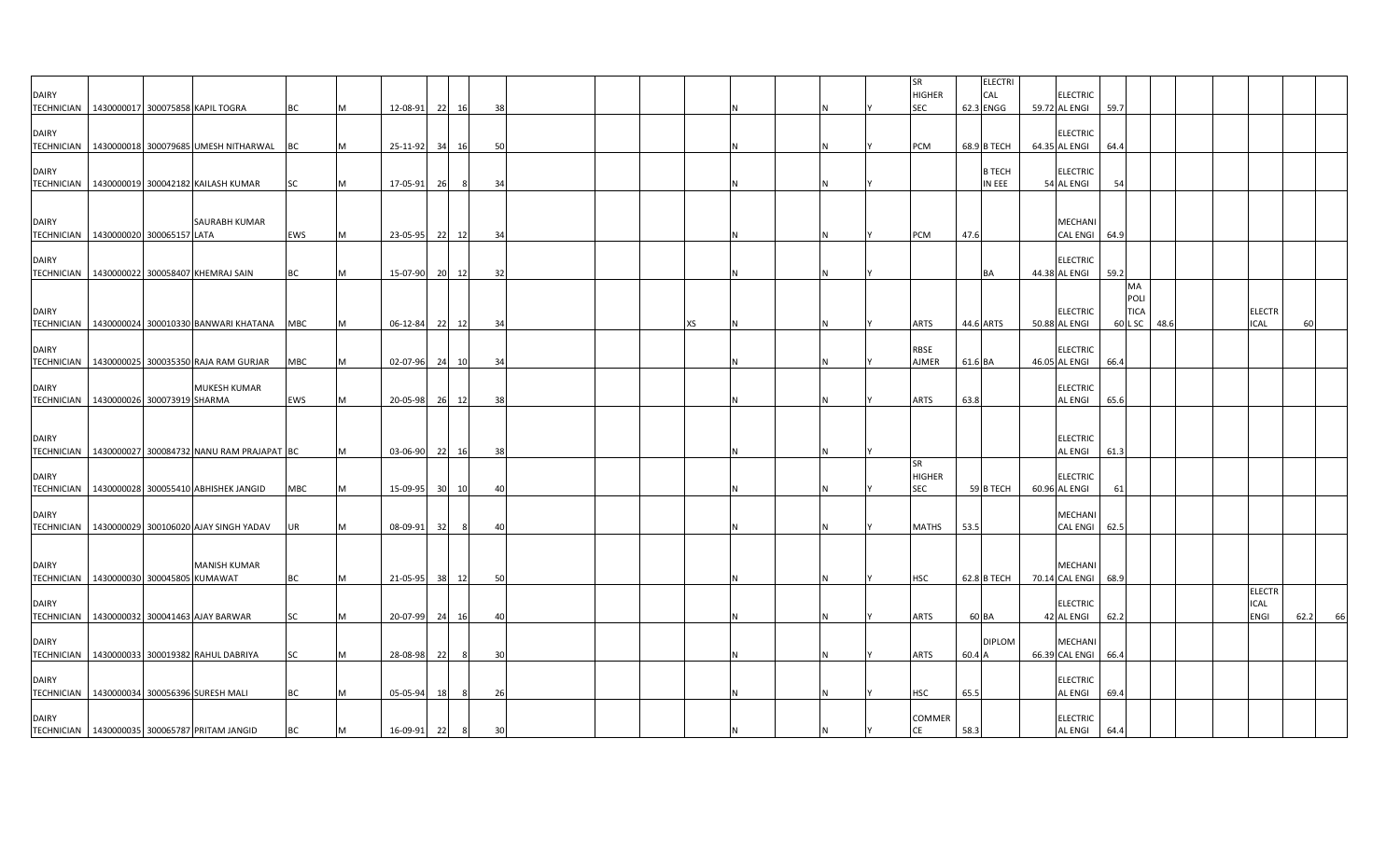| <b>DAIRY</b> |                                                                    |            |   |                |       |     |    |  |  |   |          |     | <b>MATHS</b>           |           |                  | MECHANI                           |      |  |  |  |
|--------------|--------------------------------------------------------------------|------------|---|----------------|-------|-----|----|--|--|---|----------|-----|------------------------|-----------|------------------|-----------------------------------|------|--|--|--|
|              | TECHNICIAN   1430000037 300094856 JHAMMAN RAM                      | <b>SC</b>  |   | 05-04-80       |       |     |    |  |  |   |          |     | <b>SCIENCE</b>         | 75.6      |                  | <b>CAL ENGI</b>                   | 58   |  |  |  |
| <b>DAIRY</b> | TECHNICIAN   1430000038 300030211 SAFIK MOHAMMAD                   | BC         |   | 16-04-91       | 28    | 10  | 38 |  |  |   |          |     | <b>ARTS</b>            | 55.5      |                  | <b>ELECTRIC</b><br><b>AL ENGI</b> | 61.6 |  |  |  |
| <b>DAIRY</b> |                                                                    |            |   |                |       |     |    |  |  |   |          |     | <b>SCIENCE</b>         |           | <b>BA</b>        | <b>ELECTRIC</b>                   |      |  |  |  |
|              | TECHNICIAN 1430000039 300032867 PINTU RAM MEENA ST                 |            | M | 10-08-96 30 12 |       |     | 42 |  |  |   |          |     | <b>MATHS</b>           | 51.8 ARTS |                  | 47.17 AL ENGI                     | 65.2 |  |  |  |
| <b>DAIRY</b> | TECHNICIAN   1430000040 300089760 ASHOK KUMAR                      | UR         | M | 05-07-98 18 18 |       |     | 36 |  |  |   |          |     | PCM                    | 57.8      |                  | <b>ELECTRIC</b><br><b>AL ENGI</b> | 65.4 |  |  |  |
| <b>DAIRY</b> |                                                                    |            |   |                |       |     |    |  |  |   |          |     | ALL                    |           |                  | <b>MECHANI</b>                    |      |  |  |  |
|              | TECHNICIAN   1430000042 300013981 RAVI SINGH JAT                   | <b>BC</b>  | M | 19-11-95       | 12    | - 6 | 18 |  |  |   |          |     | <b>SUBJECT</b>         | 46.8      |                  | CAL ENGI 61.9                     |      |  |  |  |
| <b>DAIRY</b> | TECHNICIAN 1430000043 300042031 OM PRAKASH                         | <b>BC</b>  | M | 27-09-95 28 12 |       |     | 4( |  |  |   |          |     | <b>HIGHER</b><br>SEC   | 68.2      |                  | <b>ELECTRIC</b><br><b>AL ENGI</b> | 59.9 |  |  |  |
| <b>DAIRY</b> | <b>UMMED SINGH</b><br>TECHNICIAN   1430000044 300076826 GURJAR     | <b>MBC</b> |   | 25-10-93       | 12    | 14  | 26 |  |  |   |          |     | ALL                    | 71        |                  | <b>MECHANI</b><br><b>CAL ENGI</b> | 65   |  |  |  |
|              |                                                                    |            |   |                |       |     |    |  |  |   |          |     |                        |           |                  |                                   |      |  |  |  |
| <b>DAIRY</b> | JITENDRA KUMAR                                                     |            |   |                |       |     |    |  |  |   |          |     |                        |           |                  | <b>ELECTRIC</b>                   |      |  |  |  |
|              | TECHNICIAN   1430000045 300011373 KUMAWAT                          | <b>BC</b>  |   | 10-07-89       |       | 6   | 14 |  |  |   |          |     | ARTS                   | 53.8 ARTS |                  | 48 AL ENGI                        | 65.4 |  |  |  |
| <b>DAIRY</b> | YOGENDRA KUMAR                                                     |            |   |                |       |     |    |  |  |   |          |     | <b>AGRICULT</b>        |           |                  | <b>MECHANI</b>                    |      |  |  |  |
|              | TECHNICIAN   1430000047 300098985 SHARMA                           | <b>BC</b>  | M | 16-10-94       | 16 12 |     | 28 |  |  |   |          |     | URE                    | 70.6      |                  | CAL ENGI 61.1                     |      |  |  |  |
| <b>DAIRY</b> | TECHNICIAN   1430000049 300069713 POORAN MAL YADAV BC              |            |   | 08-02-82       | 14    | 10  | 24 |  |  |   |          |     | PCM                    | 61.9      |                  | <b>MECHANI</b><br>CAL ENGI 70.5   |      |  |  |  |
| <b>DAIRY</b> | <b>HARISH KUMAR</b><br>TECHNICIAN 1430000050 300063189 YADAV       | <b>BC</b>  | M | 17-11-90 22 14 |       |     | 36 |  |  |   |          |     | CBA                    | 63.7 ARTS |                  | <b>MECHANI</b><br>46.72 CAL ENGI  | 64.1 |  |  |  |
| <b>DAIRY</b> | TECHNICIAN 1430000052 300055810 AMIT SHARMA                        | EWS        | M | 15-11-97       | 14    | 10  | 24 |  |  |   |          |     | <b>ARTS</b>            | 60        |                  | <b>ELECTRIC</b><br><b>AL ENGI</b> | 66.6 |  |  |  |
|              |                                                                    |            |   |                |       |     |    |  |  |   |          |     |                        |           |                  |                                   |      |  |  |  |
| <b>DAIRY</b> | TECHNICIAN 1430000053 300089681 SURESH CHOUDHARY BC                |            |   | 02-09-95       | 16 16 |     | 32 |  |  |   |          |     | <b>ARTS</b>            | 64.8      |                  | <b>ELECTRIC</b><br><b>AL ENGI</b> | 65.6 |  |  |  |
| <b>DAIRY</b> | <b>CHANDRA PRAKASH</b><br>TECHNICIAN 1430000054 300042301 MANDOVRA | <b>SC</b>  | M | 22-03-90 24    |       | 8   | 32 |  |  |   | Ν        |     | <b>SCIENCE</b><br>MATH | 49.7      |                  | <b>MECHANI</b><br>CAL ENGI 63.7   |      |  |  |  |
| <b>DAIRY</b> | <b>KRISHAN KUMAR</b><br>TECHNICIAN 1430000055 300019260 CHOUDHARY  | <b>BC</b>  | M | 15-05-95 22 14 |       |     | 36 |  |  | N | <b>N</b> | IY. | <b>PCM</b>             | 54.6 S    | HINDI<br>HIS POL | <b>ELECTRIC</b><br>51.72 AL ENGI  | 66   |  |  |  |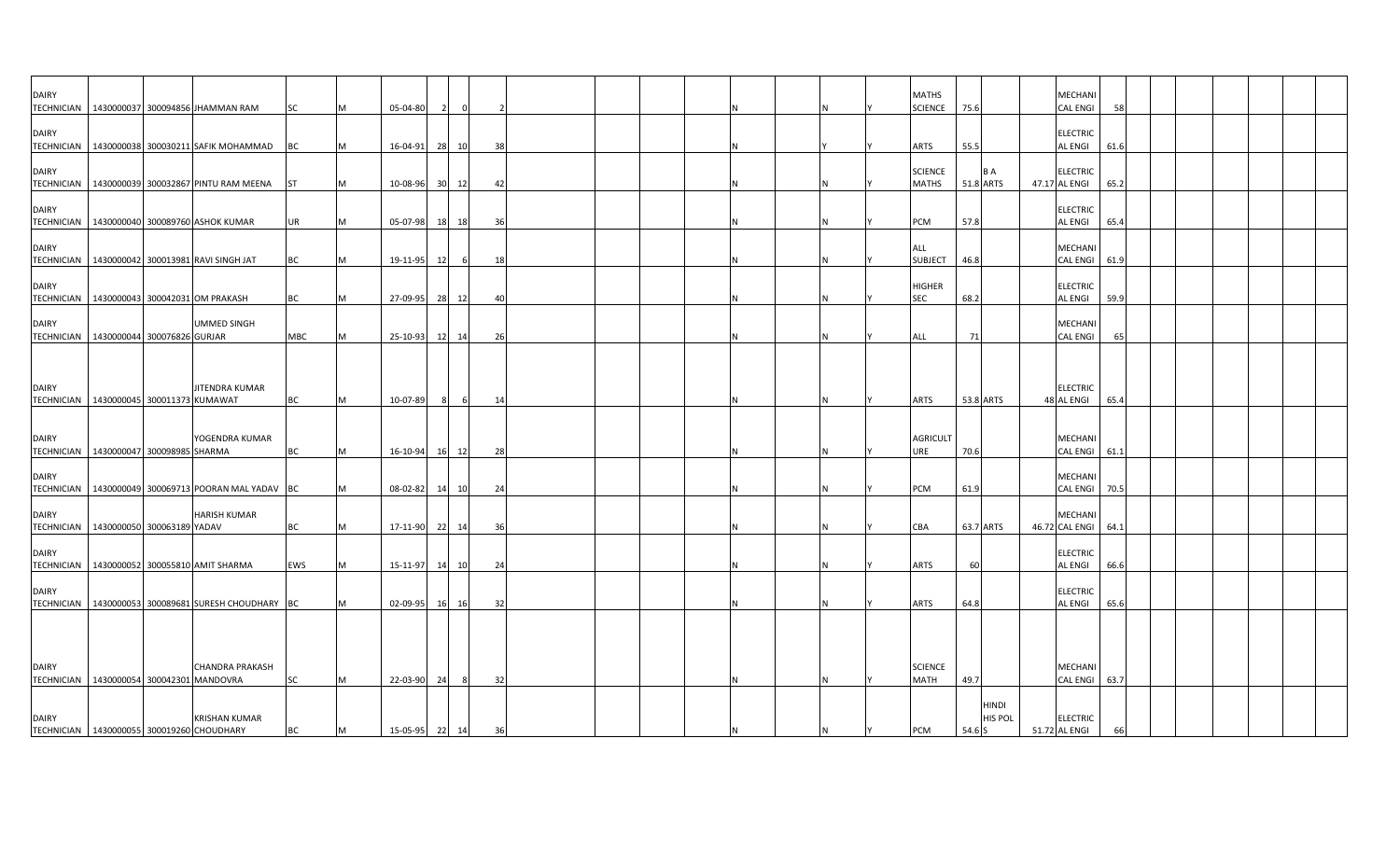| <b>DAIRY</b> |                                                                       |           |     |                |          |           |                                                  |  |   |   |                       |                           | <b>MECHAN</b>                     |      |             |  |  |  |
|--------------|-----------------------------------------------------------------------|-----------|-----|----------------|----------|-----------|--------------------------------------------------|--|---|---|-----------------------|---------------------------|-----------------------------------|------|-------------|--|--|--|
|              | TECHNICIAN   1430000056 300100678 BIKESH KUMAR                        | UR        |     | 07-06-99       | 36       | 42        |                                                  |  |   |   |                       | <b>MACHA</b>              | <b>CAL ENGI</b>                   | 76.7 |             |  |  |  |
| <b>DAIRY</b> | TECHNICIAN 1430000057 300041557 NARESH KUMAR                          | <b>SC</b> |     | 20-06-92       | 20<br>10 | 30        |                                                  |  |   |   | COMMER<br>CE          | <b>NICAL</b><br>43.5 ENGI | MECHANI<br>65.55 CAL ENGI         | 65.6 |             |  |  |  |
| <b>DAIRY</b> |                                                                       |           |     |                |          |           |                                                  |  |   |   | SR<br>SECONDA         |                           | <b>ELECTRIC</b>                   |      |             |  |  |  |
|              | TECHNICIAN 1430000058 300028811 AKSHAYA SULANIYA SC                   |           | M   | 03-07-93       | 14 12    | 26        |                                                  |  |   |   | <b>RY</b>             | 64.2 ARTS                 | 41.22 AL ENGI                     | 60   |             |  |  |  |
| <b>DAIRY</b> | TECHNICIAN   1430000059 300107014 ANIL KUMAR                          | ВC        |     | 28-10-91       | 14       | 22<br>- 8 |                                                  |  |   |   |                       |                           | <b>ELECTRIC</b><br><b>AL ENGI</b> | 69.7 |             |  |  |  |
| <b>DAIRY</b> | TECHNICIAN   1430000060 300066134 JASRAM MEENA                        | <b>ST</b> |     | 10-02-99 10 10 |          | 20        |                                                  |  |   |   | <b>ARTS</b>           | POLYTEC<br>56.8 HNIC      | <b>ELECTRIC</b><br>51.82 AL ENGI  | 51.8 |             |  |  |  |
| <b>DAIRY</b> |                                                                       |           |     |                |          |           |                                                  |  |   |   | <b>SCIENCE</b>        |                           | <b>ELECTRIC</b>                   |      |             |  |  |  |
| <b>DAIRY</b> | TECHNICIAN 1430000062 300060607 SHAKIR KURESHI<br><b>MAHESH KUMAR</b> | <b>BC</b> | M   | 06-04-95 14 10 |          | 24        |                                                  |  |   |   | PCM                   | 61.6                      | <b>AL ENGI</b><br><b>ELECTRIC</b> | 64.7 |             |  |  |  |
|              | TECHNICIAN   1430000063 300045153 PATEL                               | MBC       | M   | 10-12-87       | 28 14    | 42        |                                                  |  |   |   | <b>HSC</b>            | 64.5 BTECH                | 64.7 AL ENGI                      | 58.2 |             |  |  |  |
| <b>DAIRY</b> | TEJSINGH<br>TECHNICIAN 1430000064 300018502 SHEKHAWAT                 | <b>UR</b> | IM. | 23-01-89 42 10 |          | 52        |                                                  |  |   |   |                       |                           | <b>INDIAN</b><br><b>DAIRY D</b>   | 76   |             |  |  |  |
| <b>DAIRY</b> |                                                                       |           |     |                |          |           |                                                  |  |   |   |                       |                           | <b>ELECTRIC</b>                   |      |             |  |  |  |
|              | TECHNICIAN   1430000065 300057297 GAFFAR KHAN                         | BC        |     | 10-01-90       | 16<br>12 | 28        |                                                  |  |   |   |                       |                           | <b>AL ENGI</b>                    | 65.1 |             |  |  |  |
|              |                                                                       |           |     |                |          |           |                                                  |  |   |   |                       |                           |                                   |      |             |  |  |  |
| <b>DAIRY</b> |                                                                       |           |     |                |          |           | DISQUALIFIED ON<br>ACCOUNT OF<br><b>DOCUMENT</b> |  |   |   |                       | <b>BTECH</b>              | <b>INDIAN</b>                     |      | <b>DAIR</b> |  |  |  |
|              | TECHNICIAN 1430000066 300000861 LAL CHAND SHARMA UR                   |           | IM. | 28-06-96       | - 66     |           | 74 VERIFICATION                                  |  | N | N | <b>PCM</b>            | 82.4 DAIRY                | 82.1 DAIRY D   82.1 TECH 80.5     |      |             |  |  |  |
| <b>DAIRY</b> | <b>KRISHNA PRATAP</b><br>TECHNICIAN   1430000068 300029218 SINGH      | UR        |     | 05-04-92       | 16       | 22<br>6   |                                                  |  |   |   | <b>HSC</b>            | 54.2                      | <b>MECHANI</b><br><b>CAL ENGI</b> | 77.6 |             |  |  |  |
| <b>DAIRY</b> | TECHNICIAN   1430000069 300046087 GOPAL KOLI                          | <b>SC</b> | M   | 12-07-95 24    | 14       | 38        |                                                  |  |   |   | SANS<br>GEOG<br>COMSC | 71.9                      | <b>ELECTRIC</b><br><b>AL ENGI</b> | 62.4 |             |  |  |  |
| <b>DAIRY</b> |                                                                       |           |     |                |          |           |                                                  |  |   |   | COMMER                |                           | <b>ELECTRIC</b>                   |      |             |  |  |  |
| <b>DAIRY</b> | TECHNICIAN 1430000072 300031678 PRADEEP YADAV<br><b>SURESH KUMAR</b>  | ВC        |     | 07-12-94       | 14 10    | 24        |                                                  |  |   |   | CE                    | 46                        | <b>AL ENGI</b><br><b>MECHANI</b>  | 69.1 |             |  |  |  |
|              | TECHNICIAN 1430000073 300084565 YADAV                                 | <b>BC</b> | M   | 08-07-97 22 14 |          | 36        |                                                  |  | N |   | <b>SCIENCE</b>        | 58.2                      | CAL ENGI                          | 59.9 |             |  |  |  |
| <b>DAIRY</b> | TECHNICIAN   1430000074 300045554 ROSHAN GHOSLYA                      | BC        | M   | 11-02-98 26 14 |          | 40        |                                                  |  |   |   | <b>HSC</b>            | 45.3                      | <b>ELECTRIC</b><br><b>AL ENGI</b> | 63.4 |             |  |  |  |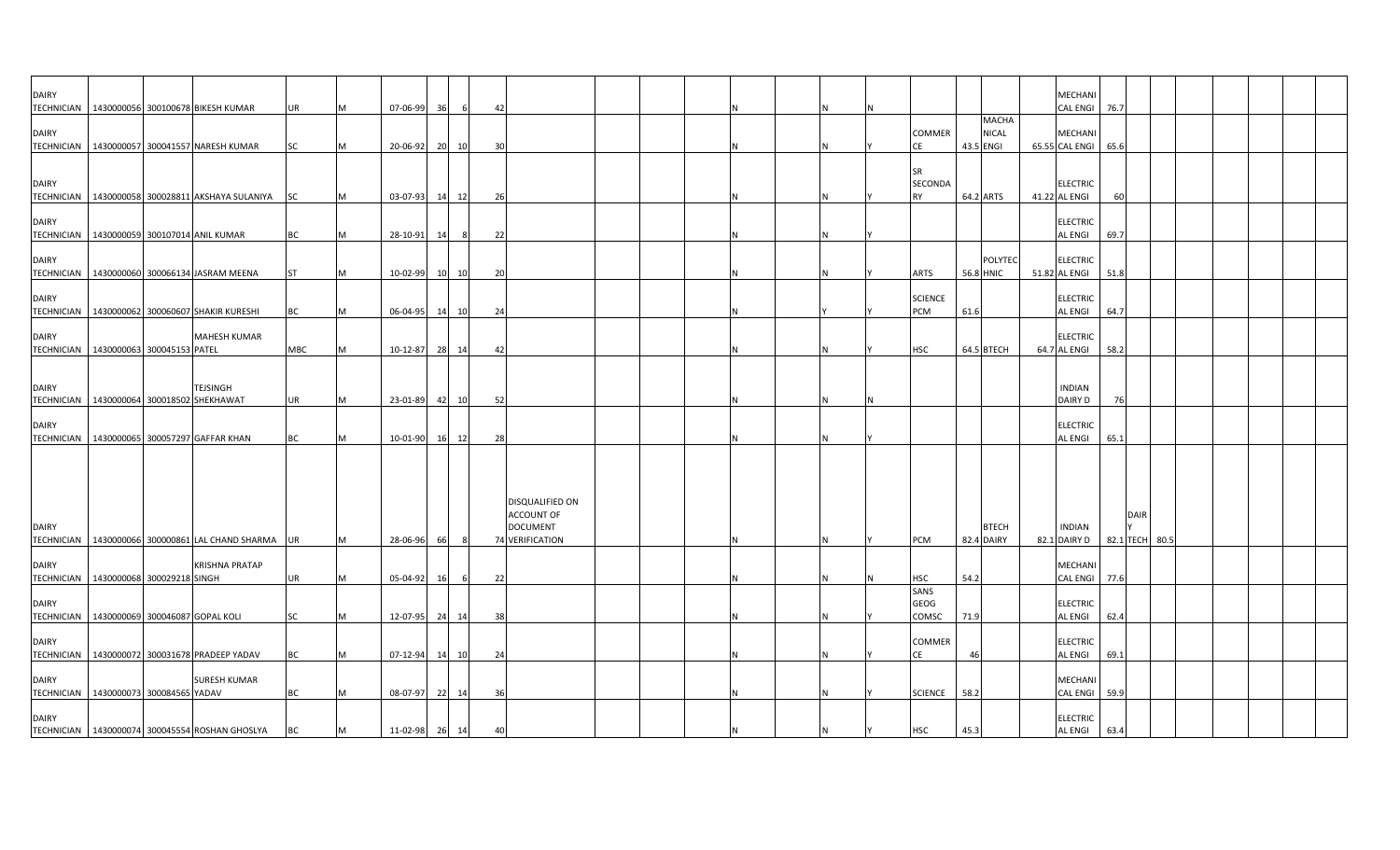| <b>DAIRY</b>                                                 |                             | TECHNICIAN   1430000076 300071697 VINOD KUMAR SAINI BC |           | M        | 19-03-97 | 30 | 16    | -46 |                                                                            |  |  |   |                                |        | UNI OF<br>RAJ               | MECHAN<br>45.77 CAL ENGI         | 69.4 |  |  |  |
|--------------------------------------------------------------|-----------------------------|--------------------------------------------------------|-----------|----------|----------|----|-------|-----|----------------------------------------------------------------------------|--|--|---|--------------------------------|--------|-----------------------------|----------------------------------|------|--|--|--|
| <b>DAIRY</b><br>TECHNICIAN   1430000077 300075023 SHER SINGH |                             |                                                        | MBC       | M        | 01-07-91 |    | 26 18 | 44  |                                                                            |  |  |   | ALL<br><b>SUBJECT</b>          | 53     |                             | <b>ELECTRIC</b><br>AL ENGI       | 61.5 |  |  |  |
| <b>DAIRY</b><br><b>TECHNICIAN</b>                            |                             | 1430000078 300059436 SAURABH KUMAR                     | <b>BC</b> | M        | 29-09-94 | 24 | - 8   | 32  |                                                                            |  |  | Ν | ARTS                           | 51.1   |                             | <b>ELECTRIC</b><br>AL ENGI       | 63.7 |  |  |  |
| <b>DAIRY</b><br>TECHNICIAN 1430000079 300071810 SAHU         |                             | <b>MANISH KUMAR</b>                                    | <b>BC</b> | M        | 14-05-00 |    | 22 10 | 32  |                                                                            |  |  | N | SECONDA<br><b>RY</b>           | 54.2 A | POLY<br><b>DIPLOM</b>       | <b>ELECTRIC</b><br>64.95 AL ENGI | 65   |  |  |  |
| <b>DAIRY</b><br>TECHNICIAN 1430000080 300042003 RAHUL KIRAD  |                             |                                                        | <b>SC</b> | M        | 18-09-96 |    | 22 14 | 36  |                                                                            |  |  | N | PCM                            | 58     |                             | MECHANI<br><b>CAL ENGI</b>       | 56.9 |  |  |  |
| <b>DAIRY</b><br>TECHNICIAN   1430000083 300081526 VIKASH     |                             |                                                        | <b>BC</b> | IM.      | 25-05-95 |    | 20 10 | 30  |                                                                            |  |  | Ν | <b>PCM</b>                     | 46.5   |                             | ELECTRIC<br>AL ENGI              | 67.7 |  |  |  |
| <b>DAIRY</b><br>TECHNICIAN   1430000085 300019437 RAJPUT     |                             | <b>PAWAN SINGH</b>                                     | UR        | M        | 03-07-97 | 16 | - 8   | 24  |                                                                            |  |  | N | <b>BSER</b>                    | 50     |                             | ELECTRIC<br>AL ENGI              | 64.7 |  |  |  |
| <b>DAIRY</b><br><b>TECHNICIAN</b>                            |                             | 1430000087 300104067 SUMIT KUMAR                       | UR        | M        | 04-12-95 | 26 | - 8   | 34  |                                                                            |  |  |   | <b>INTERME</b><br><b>DIATE</b> | 75.6   |                             | <b>INDIAN</b><br>DAIRY D         | 96.7 |  |  |  |
| <b>DAIRY</b>                                                 |                             | TECHNICIAN 1430000088 300014857 SAVITA MEENA           | <b>ST</b> |          | 13-11-92 |    | 24 10 | 34  |                                                                            |  |  | N | ALL<br><b>SUBJECT</b>          | 49.6   |                             | MECHANI<br>CAL ENGI              | 59   |  |  |  |
| <b>DAIRY</b>                                                 |                             | TECHNICIAN   1430000090 300098366 MAHENDRA KUMAR       | <b>BC</b> | M        | 10-12-98 |    | 50 12 |     | DISQUALIFIED ON<br><b>ACCOUNT OF</b><br><b>DOCUMENT</b><br>62 VERIFICATION |  |  |   | <b>SCIENCE</b><br><b>MATH</b>  |        | <b>B TECH</b><br>80.4 DAIRY | <b>INDIAN</b><br>70 DAIRY D      | 70   |  |  |  |
| <b>DAIRY</b><br>TECHNICIAN   1430000091 300055079 SHARMA     |                             | PAWAN KUMAR                                            | EWS       | <b>M</b> | 08-02-82 | 20 | - 8   | 28  |                                                                            |  |  |   |                                |        | <b>BA</b>                   | <b>INDIAN</b><br>42.77 DAIRY D   | 59.1 |  |  |  |
| <b>DAIRY</b>                                                 |                             | TECHNICIAN   1430000092 300030224 ASHOK KUMAR YADAV BC |           | M        | 08-04-93 | 18 |       | 24  |                                                                            |  |  |   |                                |        | POLYTEC<br><b>HNIC</b>      | ELECTRIC<br>66.28 AL ENGI        | 66.3 |  |  |  |
| <b>DAIRY</b><br><b>TECHNICIAN</b>                            | 1430000093 300003960 SHARMA | <b>SUMANT KUMAR</b>                                    | <b>UR</b> | M        | 25-11-98 | 20 | 8     | 28  |                                                                            |  |  |   |                                |        |                             | <b>ELECTRIC</b><br>AL ENGI       | 63.7 |  |  |  |
| <b>DAIRY</b><br>TECHNICIAN 1430000095 300049648 GOYAL        |                             | KRIPASHANKAR                                           | EWS       | M        | 20-12-96 | 12 | - 6   | 18  |                                                                            |  |  |   | RBSE                           | 72     |                             | MECHAN<br><b>CAL ENGI</b>        | 67.5 |  |  |  |
| <b>DAIRY</b>                                                 |                             | TECHNICIAN   1430000096 300087690 VISHNU BUNKAR        | <b>SC</b> |          | 30-12-94 |    | 22 10 | 32  |                                                                            |  |  |   | <b>ARTS</b>                    |        | 61 B A                      | ELECTRIC<br>53.44 AL ENGI        | 61.3 |  |  |  |
| <b>DAIRY</b><br>TECHNICIAN 1430000099 300036290 YADAV        |                             | <b>JYOTI PRAKASH</b>                                   | <b>UR</b> | M        | 15-07-94 | 16 | 10    | 26  |                                                                            |  |  |   | <b>ARTS</b>                    |        | 54.9 ARTS                   | <b>ELECTRIC</b><br>41.55 AL ENGI | 64   |  |  |  |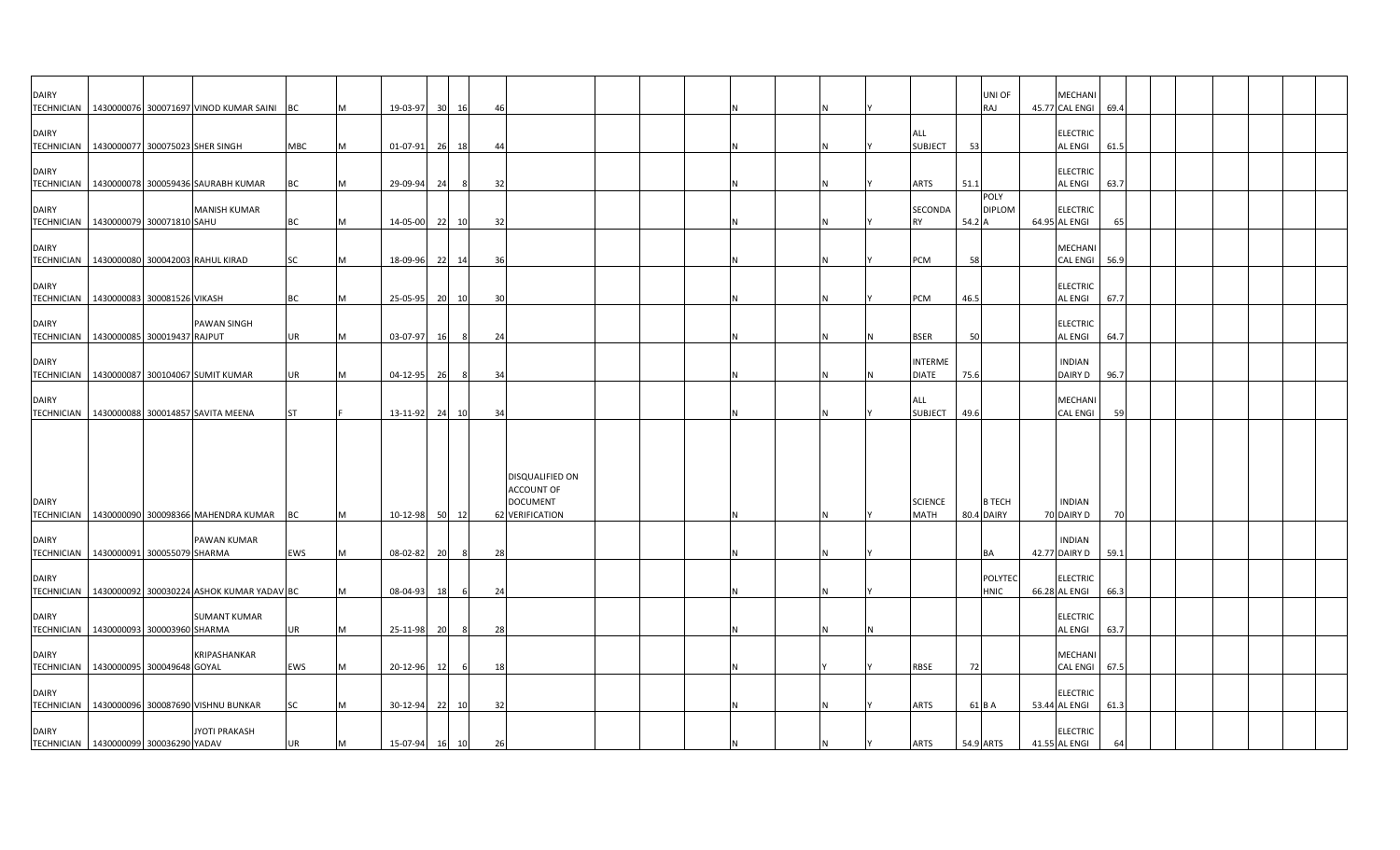| <b>DAIRY</b>                      | TECHNICIAN 1430000100 300075945 UMESH JANGID             | BC         |   | 10-11-91    |    | 16 14          | 30 |                                                               |  |  |  | ARTS                                     |          | 60.6 ARTS                         | MECHANI<br>57.33 CAL ENGI        | 63.2            |      |  |  |       |
|-----------------------------------|----------------------------------------------------------|------------|---|-------------|----|----------------|----|---------------------------------------------------------------|--|--|--|------------------------------------------|----------|-----------------------------------|----------------------------------|-----------------|------|--|--|-------|
| <b>DAIRY</b>                      | TECHNICIAN 1430000101 300042754 MONU KUMAWAT             | BC         |   | 13-01-94    | 18 | 12             | 30 |                                                               |  |  |  | PCM                                      | 46.2 EE  |                                   | <b>ELECTRIC</b><br>61.17 AL ENGI | 67.3            |      |  |  |       |
| <b>DAIRY</b>                      |                                                          |            |   |             |    |                |    |                                                               |  |  |  |                                          |          |                                   | <b>ELECTRIC</b>                  |                 |      |  |  |       |
| <b>TECHNICIAN</b>                 | 1430000102 300084778 KAMLESH KUMAR JAT BC                |            |   | 03-01-85    |    | 20 12          | 32 |                                                               |  |  |  | ARTS                                     | 45.1     |                                   | AL ENGI                          | 64.7            |      |  |  |       |
| <b>DAIRY</b>                      | TECHNICIAN   1430000103 300100311 MAHENDRA KUMAR BC      |            |   | 05-06-95    | 50 | 14             |    | <b>ABSENT IN</b><br><b>DOCUMENT</b><br><b>64 VERIFICATION</b> |  |  |  | <b>PCM</b>                               |          | <b>BTECH</b><br>FOOD<br>77.2 TECH | <b>INDIAN</b><br>67.3 DAIRY D    | MSC<br>67.3 FST | 83.1 |  |  |       |
| <b>DAIRY</b>                      |                                                          |            |   |             |    |                |    |                                                               |  |  |  | <b>SCIENCE</b>                           |          |                                   | MECHANI                          |                 |      |  |  |       |
|                                   | TECHNICIAN   1430000105 300100134 PRAVIN KUMAR           | ВC         |   | 06-04-91    | 18 | 14             | 32 |                                                               |  |  |  | <b>BIOLOGY</b>                           | 51.9     |                                   | <b>CAL ENGI</b>                  | 67.6            |      |  |  |       |
| <b>DAIRY</b>                      | TECHNICIAN 1430000106 300066225 SUSHMITA                 | <b>SC</b>  |   | 06-01-95    | 20 | 14             | 34 |                                                               |  |  |  |                                          |          | <b>ELECTRI</b><br><b>CAL ENG</b>  | <b>ELECTRIC</b><br>62.43 AL ENGI | 62.4            |      |  |  |       |
| <b>DAIRY</b>                      | TECHNICIAN 1430000107 300049282 DEEPAK SAINI             | BC         |   | 17-12-94    | 14 | 12             | 26 |                                                               |  |  |  | ALL<br>SUBJECTS   45.3 BCOM              |          |                                   | <b>ELECTRIC</b><br>45.66 AL ENGI | 66.7            |      |  |  |       |
| <b>DAIRY</b>                      |                                                          |            |   |             |    |                |    |                                                               |  |  |  | <b>SENIOR</b><br>SECONDA                 |          |                                   | <b>ELECTRIC</b>                  |                 |      |  |  |       |
|                                   | TECHNICIAN   1430000108 300081396 YUVRAJ SWAMI           | BC         |   | 05-06-93    | 20 | 6              | 26 |                                                               |  |  |  |                                          |          | 62.9 BTECH                        | 63.78 AL ENGI                    | 76.8            |      |  |  |       |
| <b>DAIRY</b><br><b>TECHNICIAN</b> | 1430000109 300013726 DEEPENDRA KOTIA                     | <b>SC</b>  |   | 03-05-89    | 32 | 10             | 42 |                                                               |  |  |  | <b>SR</b><br><b>HIGHER</b><br><b>SEC</b> |          | 43.7 B TECH                       | <b>MECHAN</b><br>59.14 CAL ENGI  | 59.1            |      |  |  |       |
| <b>DAIRY</b><br><b>TECHNICIAN</b> | 1430000111 300077343 ASHISH LODIWAL                      | SC         |   | 06-06-94    | 14 | 8              | 22 |                                                               |  |  |  | <b>BSER</b>                              | 47.7     |                                   | <b>ELECTRIC</b><br>AL ENGI       | 66.6            |      |  |  |       |
| <b>DAIRY</b>                      |                                                          |            |   |             |    |                |    |                                                               |  |  |  |                                          |          |                                   | <b>MECHAN</b>                    |                 |      |  |  |       |
|                                   | TECHNICIAN   1430000114 300038962 SARVJEET KOUR          | BC         |   | 02-05-89    | 14 | 16             | 30 |                                                               |  |  |  | ITI FITTER                               |          | 74 ARTS                           | 44.78 CAL ENGI                   | 63              |      |  |  | 73.84 |
| <b>DAIRY</b>                      | TECHNICIAN   1430000116 300069973 SHARUKH KHAN           | ВC         |   | 13-03-94    | 18 |                | 26 |                                                               |  |  |  | COMMER<br>СE                             |          | <b>DIPLOM</b><br>50.6 A IN EE     | <b>ELECTRIC</b><br>64 AL ENGI    | 64              |      |  |  |       |
| <b>DAIRY</b><br><b>TECHNICIAN</b> | 1430000117 300048840 ABHISHEK MADHUKAR SC                |            |   | 18-07-97    | 28 | 12             | 40 |                                                               |  |  |  | ALL                                      | 67.3 A   | <b>DIPLOM</b>                     | <b>MECHAN</b><br>62.42 CAL ENGI  | 62.4            |      |  |  |       |
|                                   |                                                          |            |   |             |    |                |    |                                                               |  |  |  |                                          |          |                                   |                                  |                 |      |  |  |       |
| <b>DAIRY</b>                      | NIHAL CHANDRA<br>TECHNICIAN   1430000118 300011906 GUPTA | UR         |   | 12-09-94    |    | 28 10          | 38 |                                                               |  |  |  | <b>SCIENCE</b>                           | 47.7 ITI |                                   | <b>MECHAN</b><br>93.35 CAL ENGI  | 63.4            |      |  |  |       |
| <b>DAIRY</b>                      | <b>SURESH SINGH</b>                                      |            |   |             |    |                |    |                                                               |  |  |  |                                          |          |                                   | <b>ELECTRIC</b>                  |                 |      |  |  |       |
| <b>DAIRY</b>                      | TECHNICIAN 1430000120 300102414 CHAUHAN                  | <b>UR</b>  | м | 21-11-88    | 22 | -6             | 28 |                                                               |  |  |  | ARTS                                     | 53.5     |                                   | AL ENGI<br>MECHANI               | 64.1            |      |  |  |       |
|                                   | TECHNICIAN 1430000122 300071647 RAHUL SHARMA             | <b>EWS</b> | M | 01-07-99 10 |    | $\overline{2}$ | 12 |                                                               |  |  |  | <b>PCM</b>                               | 60       |                                   | <b>CAL ENGI</b>                  | 65.6            |      |  |  |       |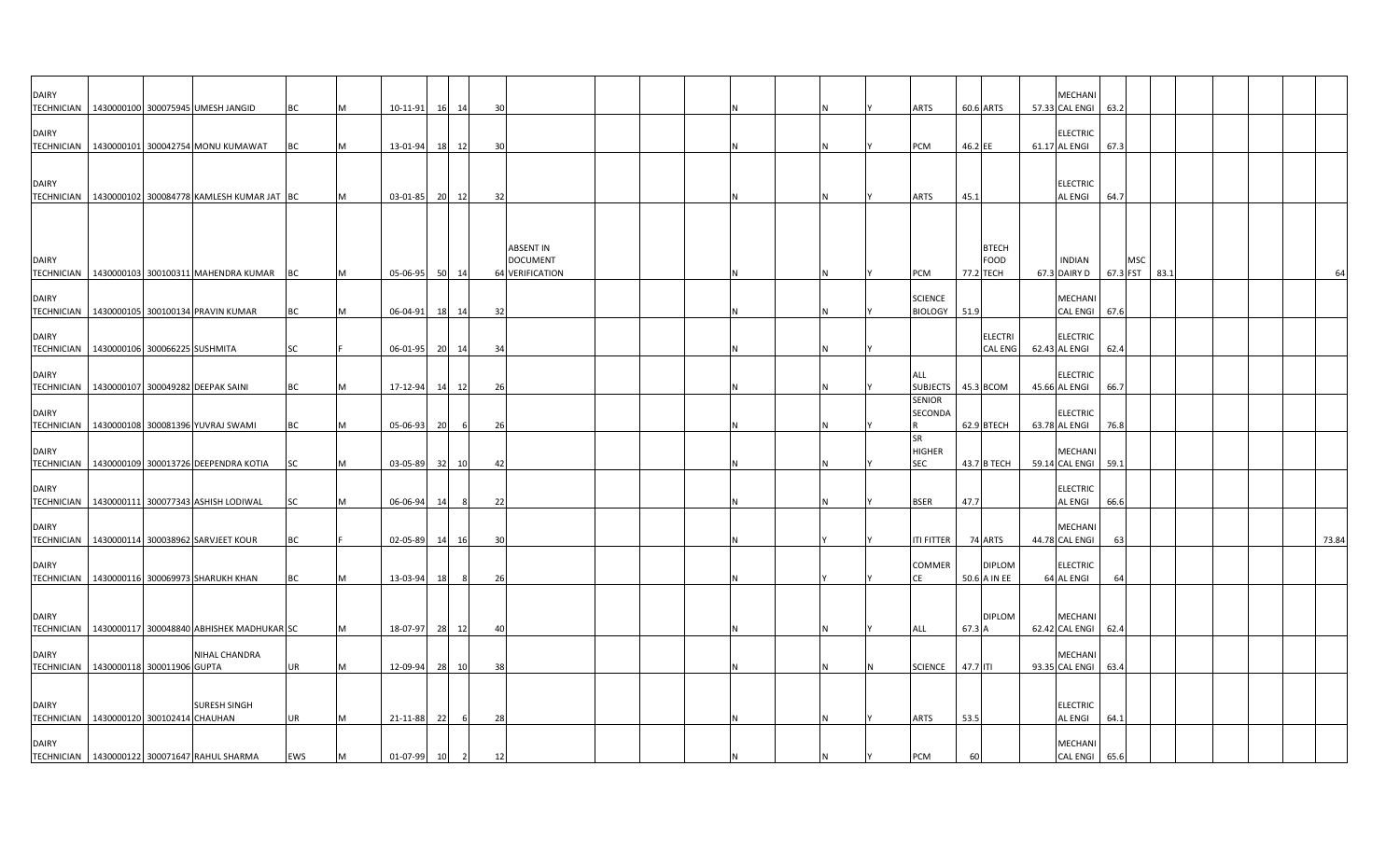| <b>DAIRY</b>                                            |                               |                                                      |           |   |                  |                 |    |  |  |          |                                          |           |                               | MECHANI                               | MA<br><b>HIST</b> |      |  |    |
|---------------------------------------------------------|-------------------------------|------------------------------------------------------|-----------|---|------------------|-----------------|----|--|--|----------|------------------------------------------|-----------|-------------------------------|---------------------------------------|-------------------|------|--|----|
|                                                         |                               | TECHNICIAN   1430000123 300006844 BALJEET SINGH      | ВC        |   | 14-04-95<br>10   | 8               | 18 |  |  |          | <b>PCM</b>                               | 52.6 BA   |                               | 46.11 CAL ENGI                        | 60 ORY            | 50.1 |  | 66 |
| <b>DAIRY</b><br><b>TECHNICIAN</b>                       | 1430000124 300018258 MANDOLIA | SANWAR MAL                                           | BC        |   | 10-02-95<br>14   | 12              | 26 |  |  |          | PCM                                      | 60.4 BA   |                               | <b>ELECTRIC</b><br>43.88 AL ENGI      | 62.8              |      |  |    |
| <b>DAIRY</b>                                            |                               | TECHNICIAN   1430000125 300074733 SUNIL KUMAWAT      | ВC        |   | 04-07-93<br>- 20 |                 | 24 |  |  |          | RBSE                                     | 62.3 RCE  | COMME                         | <b>ELECTRIC</b><br>50.66 AL ENGI      | 66.3              |      |  | 58 |
| <b>DAIRY</b>                                            |                               | TECHNICIAN 1430000127 300037614 LEKHRAJ MEENA        | <b>ST</b> |   | 12-10-90         | <b>16</b><br>10 | 26 |  |  |          | <b>ARTS</b>                              | 52.3 ARTS |                               | <b>ELECTRIC</b><br>59.33 AL ENGI      | 65.9              |      |  |    |
| <b>DAIRY</b>                                            |                               | TECHNICIAN   1430000128 300038536 GHANSHYAM          | BC        |   | 10-10-95         | 20<br>16        | 36 |  |  |          | PCM                                      | 70.4 ART  |                               | <b>MECHANI</b><br>51 CAL ENGI         | 74.2              |      |  |    |
| <b>DAIRY</b>                                            |                               | TECHNICIAN   1430000132 300033168 KUMAR KARTIK       | UR        |   | 24-06-98<br>18   | $\overline{2}$  | 20 |  |  | IN.      |                                          |           |                               | <b>ELECTRIC</b><br>AL ENGI            | 64.4              |      |  |    |
| <b>DAIRY</b>                                            |                               | TECHNICIAN 1430000136 300033517 VIJAY KUMAR TYAGI UR |           |   | 10-07-94         | 20<br>12        | 32 |  |  |          | <b>AGRICULT</b><br>URE                   | 57.9      |                               | <b>INDIAN</b><br>DAIRY D              | 70                |      |  |    |
| <b>DAIRY</b>                                            |                               | TECHNICIAN 1430000139 300058590 TARUN SAINI          | BC        | м | 15-11-99<br>16   | 8               | 24 |  |  | IN.      |                                          |           |                               | <b>ELECTRIC</b><br>AL ENGI            | 59.7              |      |  |    |
| <b>DAIRY</b>                                            |                               | TECHNICIAN   1430000140 300059021 YOGRAJ VAISHNAV    | BC        | м | 15-07-98<br>18   |                 | 26 |  |  |          | HSC ARTS   62.8 BA ARTS                  |           |                               | <b>ELECTRIC</b><br>43.55 AL ENGI      | 59                |      |  |    |
| <b>DAIRY</b><br>TECHNICIAN   1430000141 300077217 VERMA |                               | LOKESH KUMAR                                         | SC        |   | 13-06-96<br>12   |                 | 16 |  |  | ΙN       | <b>SR</b><br><b>HIGHER</b><br><b>SEC</b> | 55        |                               | <b>ELECTRIC</b><br>AL ENGI            | 63.5              |      |  |    |
| <b>DAIRY</b><br><b>TECHNICIAN</b>                       | 1430000145 300079848 SINGH    | <b>MAHESH KUMAR</b>                                  | <b>UR</b> |   | 28-07-86<br>24   | 10              | 34 |  |  |          | <b>SCIENCE</b>                           | 52 ARTS   |                               | <b>INDIAN</b><br>48.44 DAIRY D        | 73.2              |      |  |    |
| <b>DAIRY</b>                                            |                               | TECHNICIAN   1430000146 300105789 SUBHAJIT GHOSAL    | UR        |   | 31-01-84<br>32   | 10              | 42 |  |  | IN.      |                                          |           |                               | <b>ELECTRIC</b><br><b>AL ENGI</b>     | 74.5              |      |  |    |
| <b>DAIRY</b>                                            |                               | TECHNICIAN   1430000149 300089369 SONU KUMAR SAINI   | BC        |   | 30-12-92<br>- 22 | 10              | 32 |  |  |          | <b>ARTS</b>                              | 57.6 BA   |                               | <b>ELECTRIC</b><br>55.62 AL ENGI      | 64                |      |  |    |
| <b>DAIRY</b>                                            |                               | TECHNICIAN   1430000150 300091479 SUBHASH YADAV      | BC        |   | 01-07-96<br>28   | -8              | 36 |  |  |          | <b>SCIENCE</b>                           | 53.6      |                               | <b>ELECTRIC</b><br><b>AL ENGI</b>     | 69                |      |  |    |
| <b>DAIRY</b>                                            |                               | TECHNICIAN   1430000151 300022350 VIVEK SHARMA       | UR        |   | 27-06-94         | 10<br>16        | 26 |  |  | <b>N</b> | ARTS                                     | 51.4 CAL  | <b>BTECH</b><br><b>MECHNI</b> | MECHANI<br>70.19 CAL ENGI             | 63.6              |      |  |    |
| <b>DAIRY</b><br>TECHNICIAN 1430000152 300058700 SHARMA  |                               | NANDKISHOR                                           | EWS       |   | 05-08-95         | 28<br>10        | 38 |  |  | IN.      | ALL<br>JENERAL<br><b>SUB</b>             | 57.2 BA   |                               | <b>ELECTRIC</b><br>44.83 AL ENGI      | 65.6              |      |  |    |
| <b>DAIRY</b><br>TECHNICIAN 1430000153 300084047 DHAKAD  |                               | <b>ASHISH PAL SINGH</b>                              | ВC        |   | 06-11-94<br>22   | -6              | 28 |  |  | IN.      | <b>PCM</b>                               | 53 BA     |                               | <b>MECHANI</b><br>43.83 CAL ENGI 57.3 |                   |      |  |    |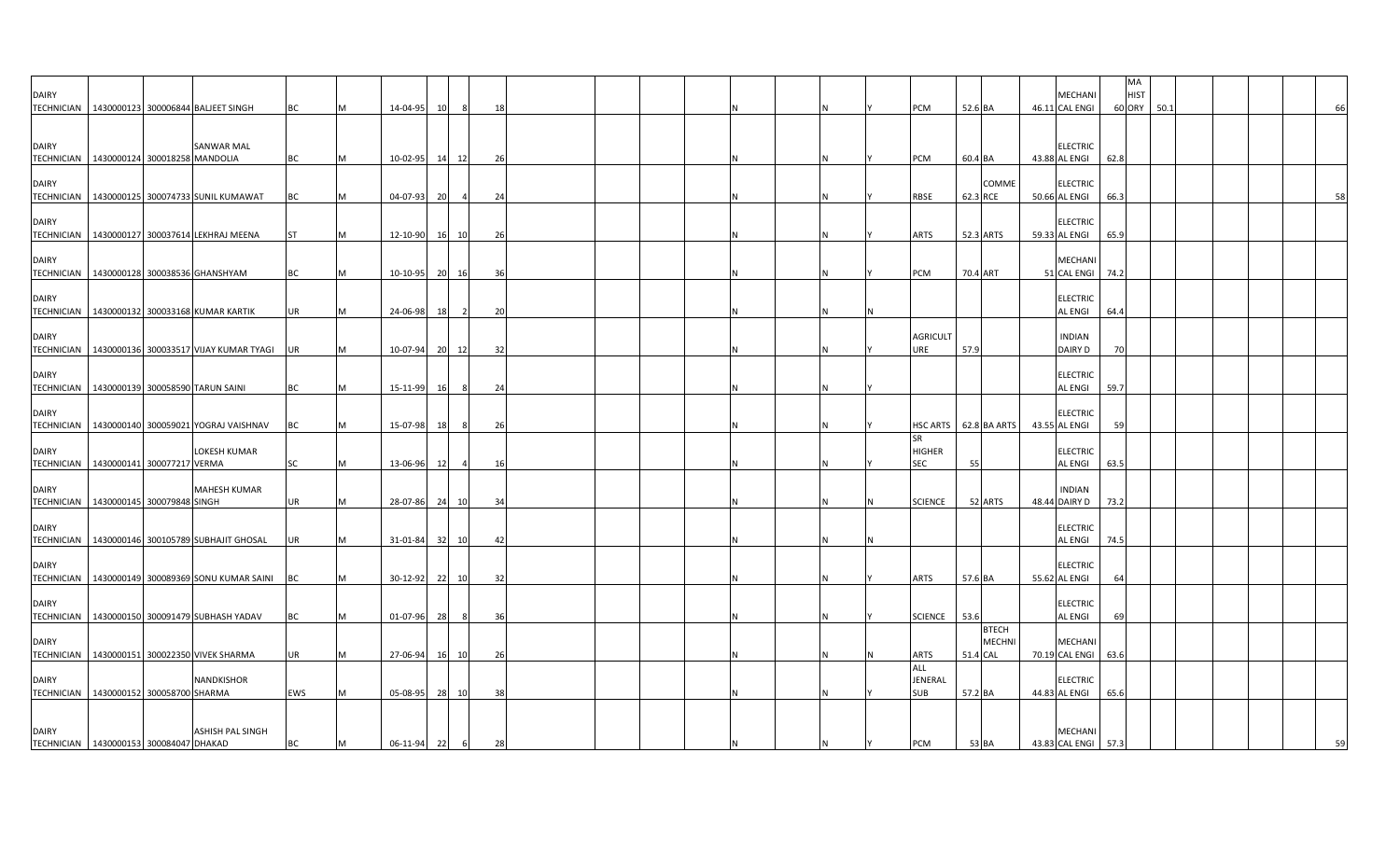| <b>DAIRY</b><br>TECHNICIAN   1430000154 300026151 SHARMA      |  | <b>VINOD KUMAR</b>                                  | EWS       | IM. | 07-11-71       | 32 |                | 40 |                                                  |  | XS |  |   | PCM                     | 41 BA   |                             | MECHANI<br>49.8 CAL ENGI         | 58.7 MA | 50.8 |  | <b>B TECH</b> | 58.75 | 57.5 |
|---------------------------------------------------------------|--|-----------------------------------------------------|-----------|-----|----------------|----|----------------|----|--------------------------------------------------|--|----|--|---|-------------------------|---------|-----------------------------|----------------------------------|---------|------|--|---------------|-------|------|
| <b>DAIRY</b>                                                  |  | TECHNICIAN   1430000156 300055014 RAM RAJ PRAJAPAT  | ВC        |     | 05-07-92       | 24 | 14             | 38 |                                                  |  |    |  |   | PCM                     |         | 59 ARTS                     | <b>ELECTRIC</b><br>46.88 AL ENGI | 72.6    |      |  |               |       |      |
|                                                               |  |                                                     |           |     |                |    |                |    |                                                  |  |    |  |   |                         |         |                             |                                  |         |      |  |               |       |      |
| <b>DAIRY</b>                                                  |  | RAJENDRA KUMAR                                      |           |     |                |    |                |    | DISQUALIFIED ON<br>ACCOUNT OF<br><b>DOCUMENT</b> |  |    |  |   |                         |         |                             | <b>INDIAN</b>                    |         |      |  |               |       |      |
| TECHNICIAN   1430000158 300062491 TETARWAL                    |  |                                                     | <b>BC</b> | M   | 16-08-98       |    | 48 10          |    | 58 VERIFICATION                                  |  |    |  | N | PCM                     | 78.8    |                             | DAIRY D                          | 69.3    |      |  |               |       |      |
| <b>DAIRY</b><br><b>TECHNICIAN</b>                             |  | 1430000159 300032602 LAXMAN SINGH                   | ВC        | M   | 06-10-89       | 20 | 8              | 28 |                                                  |  |    |  |   | <b>ARTS</b>             | 55.7    |                             | <b>ELECTRIC</b><br>AL ENGI       | 60.5    |      |  |               |       |      |
| <b>DAIRY</b>                                                  |  | MAHENDRA                                            |           |     |                |    |                |    |                                                  |  |    |  |   |                         |         |                             | MECHANI                          |         |      |  |               |       |      |
| TECHNICIAN   1430000160 300088210 CHOUDHARY                   |  |                                                     | <b>BC</b> | M   | 01-02-96 16 10 |    |                | 26 |                                                  |  |    |  |   | ARTS                    | 51.8    |                             | <b>CAL ENGI</b>                  | 63      |      |  |               |       |      |
| <b>DAIRY</b><br><b>TECHNICIAN</b>                             |  | 1430000164 300104491 MOH AMEEN KHAN                 | ВC        | M   | 10-05-98       | 28 | 10             | 38 |                                                  |  |    |  |   | <b>ARTS</b>             | 68.4    |                             | ELECTRIC<br>AL ENGI              | 80.5    |      |  |               |       |      |
| <b>DAIRY</b><br>TECHNICIAN   1430000165 300053541 GURJAR      |  | SURENDRA SINGH                                      | MBC       | M   | 21-06-99 26 16 |    |                | 42 |                                                  |  |    |  |   | ALL<br>SUBJECT 61.5 PCM |         |                             | <b>ELECTRIC</b><br>50.6 AL ENGI  | 63.3    |      |  |               |       |      |
| <b>DAIRY</b><br><b>TECHNICIAN</b>                             |  | 1430000167 300019346 AVNESH KUMAR                   | ВC        | M   | 25-11-95 28    |    | 10             | 38 |                                                  |  |    |  |   | <b>SCIENCE</b>          | 51.8 BA |                             | ELECTRIC<br>42.44 AL ENGI        | 65.2    |      |  |               |       |      |
| <b>DAIRY</b>                                                  |  | TECHNICIAN   1430000168 300063542 PINTU SINGH SAINI | BC        |     | 05-01-92       | 14 | 10             | 24 |                                                  |  |    |  |   | ALL                     | 46.8    |                             | ELECTRIC<br>AL ENGI              | 62.9    |      |  |               |       |      |
| <b>DAIRY</b><br>TECHNICIAN 1430000170 300038966 MOHIT SAIN    |  |                                                     | UR        |     | 16-11-96       |    | 16 12          | 28 |                                                  |  |    |  |   | COMMER                  | 58.2    |                             | MECHANI<br><b>CAL ENGI</b>       | 65.4    |      |  |               |       |      |
| <b>DAIRY</b>                                                  |  | TECHNICIAN   1430000171 300087732 PAWAN KUMAR       | ВC        |     | 25-08-94       | 18 | 14             | 32 |                                                  |  |    |  |   | PCM                     |         | 50.3 ARTS                   | MECHANI<br>46.05 CAL ENGI        | 58.6    |      |  |               |       |      |
| <b>DAIRY</b><br>TECHNICIAN   1430000172 300051190 ANIL CHAHAR |  |                                                     | ВC        |     | 13-11-94       | 14 | 10             | 24 |                                                  |  |    |  |   | COMMER<br>СE            |         | <b>B COM</b><br>54 PART III | ELECTRIC<br>43.83 AL ENGI        | 67.4    |      |  |               |       |      |
| <b>DAIRY</b><br>TECHNICIAN 1430000173 300063205 SHEKHAWAT     |  | <b>RAM SINGH</b>                                    | UR        | M   | 03-03-92       | 24 | $\overline{a}$ | 28 |                                                  |  |    |  |   | <b>SCIENCE</b>          | 49.1    |                             | MECHANI<br>CAL ENGI              | 62.3    |      |  |               |       |      |
| <b>DAIRY</b><br>TECHNICIAN 1430000174 300063605 IQBAL         |  | MOHD MUZAFFAR                                       | UR        |     | 12-07-88       | 26 | -2             | 28 |                                                  |  |    |  |   | <b>MATHS</b>            | 44      |                             | MECHANI<br><b>CAL ENGI</b>       | 66.6    |      |  |               |       |      |
| <b>DAIRY</b><br>TECHNICIAN 1430000175 300011914 KUNAL         |  |                                                     | UR        |     | 07-07-95 20    |    | 6              | 26 |                                                  |  |    |  |   |                         |         |                             | MECHANI<br>CAL ENGI 69.2         |         |      |  |               |       |      |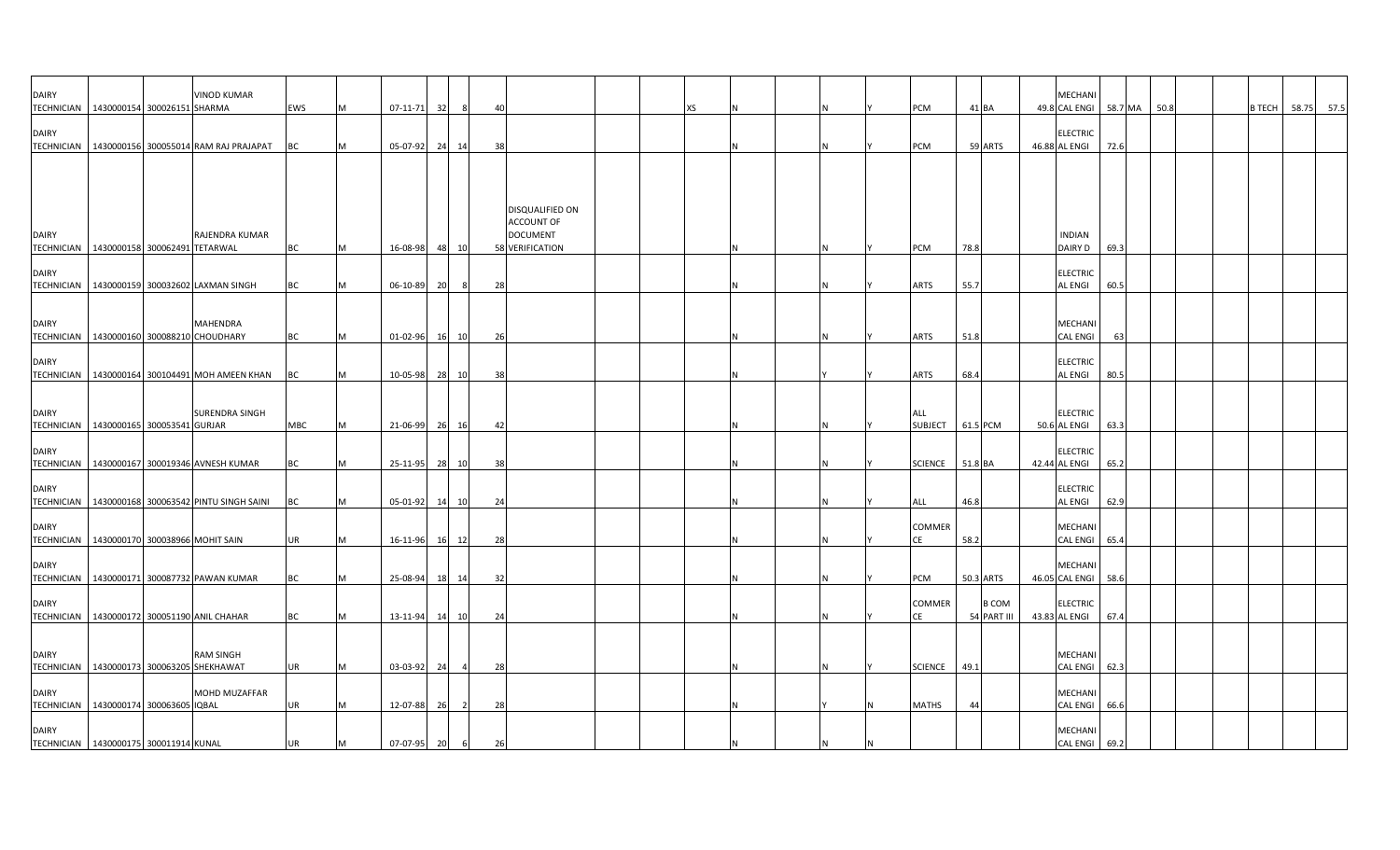| <b>DAIRY</b>                                               |                             | TECHNICIAN 1430000176 300056786 SITENDRA SAINI        | ВC  | M   | 19-10-92       | 24 |       | 32  |  |  |  |  | AGRICUT<br>URE              | 58                       | <b>INDIAN</b><br>DAIRY D          | 50.1 |  |  |    |
|------------------------------------------------------------|-----------------------------|-------------------------------------------------------|-----|-----|----------------|----|-------|-----|--|--|--|--|-----------------------------|--------------------------|-----------------------------------|------|--|--|----|
|                                                            |                             |                                                       |     |     |                |    |       |     |  |  |  |  |                             |                          |                                   |      |  |  |    |
| <b>DAIRY</b><br>TECHNICIAN   1430000177 300083475 LAKHARAN |                             | <b>HANUMAN SAHYA</b>                                  | ВC  | M   | 11-10-93 22 14 |    |       | 36  |  |  |  |  | A B C                       | 63.7                     | <b>ELECTRIC</b><br><b>AL ENGI</b> | 67.2 |  |  |    |
| <b>DAIRY</b>                                               |                             | TECHNICIAN   1430000178 300076106 SIYA RAM MALI       | ВC  | M   | 01-07-94 22 12 |    |       | 34  |  |  |  |  | ARTS                        | 73 BA                    | <b>ELECTRIC</b><br>45 AL ENGI     | 53   |  |  |    |
| <b>DAIRY</b><br>TECHNICIAN                                 |                             | 1430000180 300052105 JEETENDRA SINGH                  | EWS | M   | 02-09-94       | 18 | 16    | -34 |  |  |  |  | PCB                         | <b>DIPLOM</b><br>58.9    | <b>MECHANI</b><br>61.91 CAL ENGI  | 61.9 |  |  |    |
| <b>DAIRY</b><br>TECHNICIAN                                 |                             | 1430000181 300026769 KAPIL SWAMI                      | ВC  | M   | 10-02-98       | 20 |       | -24 |  |  |  |  | PCM                         | 46.6                     | MECHANI<br><b>CAL ENGI</b>        | 67.9 |  |  |    |
| <b>DAIRY</b>                                               |                             | TECHNICIAN   1430000182 300047055 BANSI LAL RANWA     | ВC  | M   | 15-04-97 26    |    | 12    |     |  |  |  |  | PCM                         | 61.8                     | <b>INDIAN</b><br>DAIRY D          | 56.5 |  |  |    |
| <b>DAIRY</b>                                               |                             | TECHNICIAN 1430000183 300056849 MOHIT KUMAR           | UR  |     | 10-02-85       | 18 |       | 24  |  |  |  |  | SCIENCE                     | 45.8 ARTS                | <b>INDIAN</b><br>49.16 DAIRY D    | 76   |  |  |    |
| <b>DAIRY</b>                                               |                             | TECHNICIAN   1430000184 300049368 DEEPAK RAJPOOT      | UR  | M   | 30-06-97 24    |    | 12    | 36  |  |  |  |  |                             |                          | MECHANI<br><b>CAL ENGI</b>        | 59.2 |  |  |    |
| <b>DAIRY</b>                                               |                             | TECHNICIAN 1430000185 300060167 GANESH SHARMA         | EWS | IM. | 07-01-99 12    |    | 12    | 24  |  |  |  |  | SENIORSE<br>CONDARY 64.6 BA |                          | <b>MECHANI</b><br>40.55 CAL ENGI  | 75.9 |  |  |    |
| <b>DAIRY</b>                                               |                             | TECHNICIAN   1430000186 300027554 SONU KUMAR SAIN     | ВC  | M   | 01-04-95       |    | 6 10  | 16  |  |  |  |  | ARTS                        | 62 BA                    | <b>ELECTRIC</b><br>44.05 AL ENGI  | 65.1 |  |  |    |
| <b>DAIRY</b>                                               |                             | TECHNICIAN 1430000188 300096293 HEMANT SHAKYWAR SC    |     | M   | 27-12-88 34    |    | - 8   | 42  |  |  |  |  | P C M                       | 52.8                     | <b>MECHANI</b><br><b>CAL ENGI</b> | 65.3 |  |  |    |
| <b>DAIRY</b><br>TECHNICIAN   1430000190 300105337 BANSAL   |                             | <b>GOURAV KUMAR</b>                                   | UR  | M   | 01-06-94       |    | 16 10 | 26  |  |  |  |  | SR<br><b>HIGHER</b><br>SEC  | 57.5                     | <b>ELECTRIC</b><br><b>AL ENGI</b> | 66.4 |  |  |    |
| <b>DAIRY</b><br><b>TECHNICIAN</b>                          |                             | 1430000191 300056921 DHARMENDRA SINGH BC              |     | M   | 21-06-93       |    |       | 16  |  |  |  |  | ARTS                        | 63.6 BA                  | <b>ELECTRIC</b><br>44.33 AL ENGI  | 66.8 |  |  |    |
| <b>DAIRY</b><br><b>TECHNICIAN</b>                          | 1430000192 300057257 SHARMA | <b>AKASH KUMAR</b>                                    | UR  | M   | 14-07-90 22 14 |    |       | -36 |  |  |  |  | SECONDA<br><b>RY</b>        | 73 B TECH                | <b>ELECTRIC</b><br>60.73 AL ENGI  | 52.4 |  |  |    |
| DAIRY                                                      |                             | TECHNICIAN   1430000193 300000824 DEVENDRA SINGH      | SC  |     | 08-09-98 28 12 |    |       |     |  |  |  |  |                             | <b>DIPLOM</b><br>A IN DT | <b>INDIAN</b><br>74 DAIRY D       | 74   |  |  | 79 |
| <b>DAIRY</b>                                               |                             | TECHNICIAN 1430000195 300062140 VIMALA SAINI          | BС  |     | 10-03-94 20 10 |    |       | 30  |  |  |  |  | ARTS                        | 64.6                     | <b>ELECTRIC</b><br><b>AL ENGI</b> | 62.5 |  |  |    |
| <b>DAIRY</b>                                               |                             | TECHNICIAN   1430000198 300053620 MUKESH JEETARWAL BC |     | M   | 10-05-94       | 36 | 12    |     |  |  |  |  | <b>SCIENCE</b>              | 70.5                     | <b>ELECTRIC</b><br><b>AL ENGI</b> | 61.4 |  |  |    |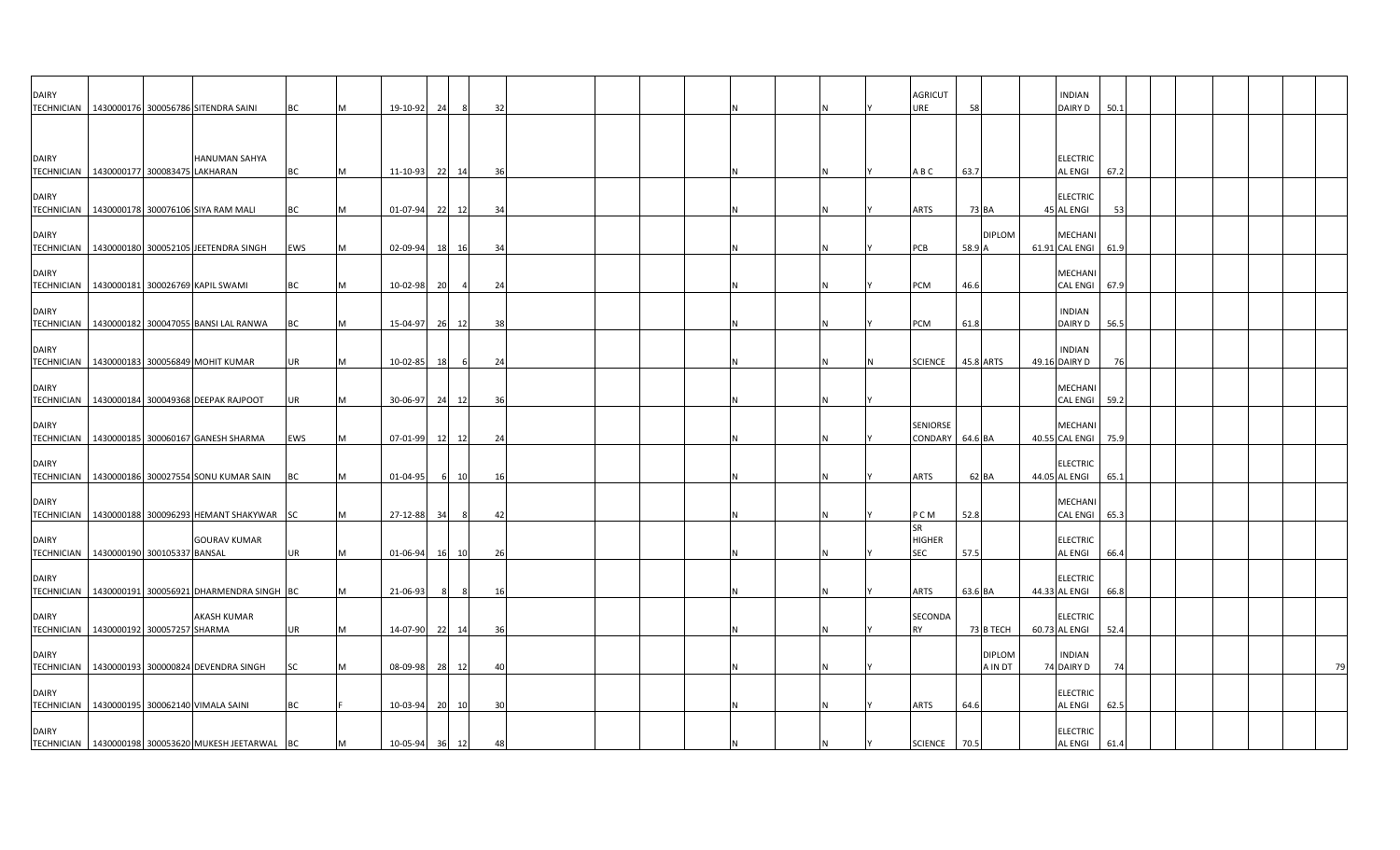| <b>DAIRY</b><br>TECHNICIAN   1430000199 300041507 VIRENDRA  |  |                                                     | SC        | M         | 20-04-92 16 10 |    |                | 26 |  |  |  |  | PCM                        |         | <b>UOR OF</b><br>70.6 JAIPUR    | <b>MECHANI</b><br>48.05 CAL ENGI 67.1 |      |  |  |
|-------------------------------------------------------------|--|-----------------------------------------------------|-----------|-----------|----------------|----|----------------|----|--|--|--|--|----------------------------|---------|---------------------------------|---------------------------------------|------|--|--|
| <b>DAIRY</b>                                                |  | TECHNICIAN   1430000200 300055812 SUNIL KUMAWAT     | BC        |           | 14-05-92       | 28 | 16             | 44 |  |  |  |  | <b>PCM</b>                 | 74.3    | <b>B TECH</b><br><b>ELECTIA</b> | <b>ELECTRIC</b><br>66.67 AL ENGI      | 60.1 |  |  |
| <b>DAIRY</b>                                                |  | TECHNICIAN   1430000202 300010469 RAJESH MEENA      | <b>ST</b> |           | 22-02-00       | 16 | - 8            | 24 |  |  |  |  | <b>ALL</b><br>GAENRAL      | 54      |                                 | <b>ELECTRIC</b><br>AL ENGI            | 63   |  |  |
| <b>DAIRY</b><br>TECHNICIAN   1430000203 300030228 KOTHARI   |  | <b>GAJENDRA SINGH</b>                               | ВC        |           | 20-07-99 16 12 |    |                | 28 |  |  |  |  | ARTS                       | 72 BA   |                                 | <b>ELECTRIC</b><br>49.55 AL ENGI      | 67.9 |  |  |
| <b>DAIRY</b>                                                |  | TECHNICIAN 1430000204 300088575 GOVIND SINGH        | MBC       |           | 20-01-96       |    | 18 12          | 30 |  |  |  |  | SR<br>SECONDA<br><b>RY</b> | 83.8 BA |                                 | <b>ELECTRIC</b><br>55.61 AL ENGI      | 60.4 |  |  |
|                                                             |  |                                                     |           |           |                |    |                |    |  |  |  |  |                            |         |                                 |                                       |      |  |  |
| <b>DAIRY</b><br>TECHNICIAN   1430000205 300081173 CHOUDHARY |  | RAM CHANDRA                                         | BC        | M         | 01-04-86 28    |    | 18             | 46 |  |  |  |  | SCIENCE 52.9 BA            |         |                                 | <b>ELECTRIC</b><br>51.94 AL ENGI      | 62.1 |  |  |
| <b>DAIRY</b><br>TECHNICIAN   1430000206 300037799 SONI      |  | <b>DHARMESH KUMAR</b>                               | BC        | M         | 18-10-98 22    |    | 8              | 30 |  |  |  |  |                            |         | <b>BA</b>                       | <b>ELECTRIC</b><br>49 AL ENGI         | 76.8 |  |  |
| <b>DAIRY</b><br>TECHNICIAN   1430000208 300086659 SHARMA    |  | <b>SHANKAR LAL</b>                                  | UR        | IM.       | 13-05-97       | 24 | 14             | 38 |  |  |  |  | PCM                        | 56.2    |                                 | MECHAN<br><b>CAL ENGI</b>             | 64.9 |  |  |
| <b>DAIRY</b>                                                |  | TECHNICIAN   1430000210 300087168 RATI RAM GURJAR   | UR        |           | 01-08-88       |    | 26 10          | 36 |  |  |  |  | SR SEC                     | 59.6    |                                 | MECHANI<br>CAL ENGI                   | 66.2 |  |  |
| <b>DAIRY</b><br>TECHNICIAN   1430000211 300080485 MEENA     |  | PANKAJ KUMAR                                        | <b>ST</b> | M         | 01-07-96 34 12 |    |                | 46 |  |  |  |  |                            |         |                                 | <b>ELECTRIC</b><br>AL ENGI            | 57.4 |  |  |
| <b>DAIRY</b>                                                |  | TECHNICIAN   1430000212 300087695 KULDEEP KUMAR     | MBC       | M         | 10-12-92       | 14 | 14             | 28 |  |  |  |  | ALL<br>SUBJECTS            | 64.8    |                                 | <b>ELECTRIC</b><br>AL ENGI            | 67   |  |  |
| <b>DAIRY</b><br>TECHNICIAN   1430000213 300008199 NARUKA    |  | SATAYVEER SINGH                                     | UR        | M         | 04-07-92 22 12 |    |                | 34 |  |  |  |  | ALL<br><b>SUBJECT</b>      | 59.5 A  | <b>DIPLOM</b>                   | <b>ELECTRIC</b><br>65.63 AL ENGI      | 65.6 |  |  |
| <b>DAIRY</b>                                                |  | TECHNICIAN   1430000214 300099509 SHANKAR KUMAR     | UR        |           | 09-08-98       | 22 | $\overline{2}$ | 24 |  |  |  |  | <b>SCIENCE</b>             | 68.4    |                                 | MECHANI<br>CAL ENGI 79.3              |      |  |  |
| <b>DAIRY</b><br>TECHNICIAN 1430000216 300096998 SHARMA      |  | <b>SATISH KUMAR</b>                                 | EWS       | IM.       | 10-12-79 20    |    | 8              | 28 |  |  |  |  | HSC                        | 67.5    |                                 | <b>MECHANI</b><br><b>CAL ENGI</b>     | 72.2 |  |  |
| <b>DAIRY</b>                                                |  | TECHNICIAN 1430000217 300082511 SOHAN LAL JAT       | <b>BC</b> | <b>IM</b> | 15-07-94       |    |                |    |  |  |  |  | <b>ALL SUB</b>             | 50.5    |                                 | <b>ELECTRIC</b><br>AL ENGI            | 65.5 |  |  |
| <b>DAIRY</b><br>TECHNICIAN 1430000218 300076401 ANUJ PANDEY |  |                                                     | UR        |           | 30-10-98       | 28 | - 6            | 34 |  |  |  |  | HIGH<br>SCHOOL             | 79.3    |                                 | <b>INDIAN</b><br>DAIRY D              | 75.1 |  |  |
| <b>DAIRY</b>                                                |  | TECHNICIAN 1430000219 300081873 RAJPAL JEETARWAL BC |           | M         | 30-12-87 22    |    | 6              | 28 |  |  |  |  | <b>ARTS</b>                | 60 B A  |                                 | <b>MECHANI</b><br>52.5 CAL ENGI 58.6  |      |  |  |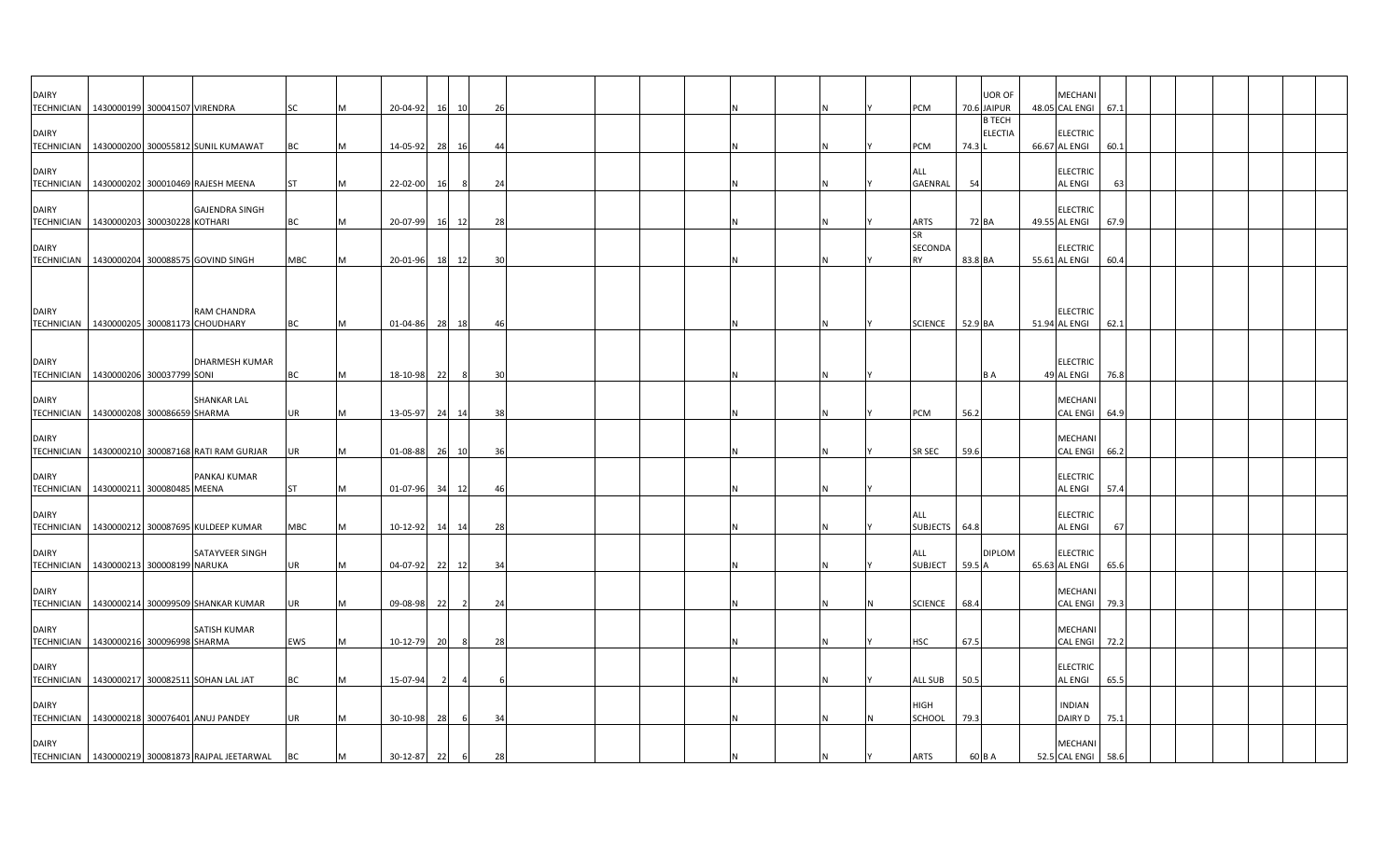| <b>DAIRY</b>                                            |                            | <b>MANOJ KUMAR</b>                                      |            |   |                |                 |                |      |  |  |          |                |         |                       | <b>ELECTRIC</b>                   |      |  |  |  |
|---------------------------------------------------------|----------------------------|---------------------------------------------------------|------------|---|----------------|-----------------|----------------|------|--|--|----------|----------------|---------|-----------------------|-----------------------------------|------|--|--|--|
| <b>TECHNICIAN</b>                                       | 1430000220 300007293 MEENA |                                                         | UR         | M | 09-01-88       | 14              | 6              | 20   |  |  |          | ARTS           |         | 55 ARTS               | 42 AL ENGI                        | 55   |  |  |  |
| <b>DAIRY</b>                                            |                            |                                                         |            |   |                |                 |                |      |  |  |          |                |         |                       | <b>ELECTRIC</b>                   |      |  |  |  |
|                                                         |                            | TECHNICIAN 1430000223 300076312 RAM NIWAS MEENA UR      |            | M | 16-07-87       |                 | 14 12          | -26  |  |  |          | <b>SCIENCE</b> |         | 49.2 BTECH            | 61.97 AL ENGI                     | 62   |  |  |  |
|                                                         |                            |                                                         |            |   |                |                 |                |      |  |  |          |                |         |                       |                                   |      |  |  |  |
| <b>DAIRY</b>                                            |                            |                                                         |            |   |                |                 |                |      |  |  |          |                |         |                       | MECHANI                           |      |  |  |  |
| <b>TECHNICIAN</b>                                       |                            | 1430000225 300026650 ABHISEKH SINGH                     | UR         | M | 02-02-89       | 18              | $\overline{a}$ | 22   |  |  | <b>N</b> |                |         |                       | CAL ENGI 77.7                     |      |  |  |  |
| <b>DAIRY</b>                                            |                            |                                                         |            |   |                |                 |                |      |  |  |          |                |         |                       | MECHANI                           |      |  |  |  |
|                                                         |                            | TECHNICIAN   1430000226 300087881 MUNNA LAL DHAKAD   BC |            | M | 24-04-83 24    |                 | 8              | 32   |  |  |          |                |         |                       | CAL ENGI 68.9                     |      |  |  |  |
|                                                         |                            |                                                         |            |   |                |                 |                |      |  |  |          |                |         |                       |                                   |      |  |  |  |
| <b>DAIRY</b>                                            |                            | TECHNICIAN   1430000228 300061800 SITA RAM SHARMA       | <b>EWS</b> | M | 10-07-97       | 22              |                | 30   |  |  |          |                |         |                       | <b>ELECTRIC</b><br><b>AL ENGI</b> | 58.2 |  |  |  |
|                                                         |                            |                                                         |            |   |                |                 |                |      |  |  |          |                |         |                       |                                   |      |  |  |  |
|                                                         |                            |                                                         |            |   |                |                 |                |      |  |  |          |                |         |                       |                                   |      |  |  |  |
| <b>DAIRY</b>                                            |                            | <b>MUKESH KUMAR</b>                                     |            |   |                |                 |                |      |  |  |          |                |         |                       | <b>ELECTRIC</b>                   |      |  |  |  |
| TECHNICIAN   1430000229 300101027 CHOUDHARY             |                            |                                                         | <b>BC</b>  | M | 01-10-96 22 10 |                 |                | 32   |  |  |          | ARTS           | 69.4    |                       | <b>AL ENGI</b>                    | 67.9 |  |  |  |
| <b>DAIRY</b>                                            |                            |                                                         |            |   |                |                 |                |      |  |  |          |                |         |                       | <b>INDIAN</b>                     |      |  |  |  |
|                                                         |                            | TECHNICIAN 1430000230 300020768 SOMVIR SINGH            | <b>BC</b>  | M | $06 - 11 - 88$ |                 | 16 10          | 26   |  |  |          | ALL            | 47      |                       | DAIRY D                           | 59.6 |  |  |  |
|                                                         |                            |                                                         |            |   |                |                 |                |      |  |  |          |                |         |                       |                                   |      |  |  |  |
| <b>DAIRY</b>                                            |                            |                                                         |            |   |                |                 |                |      |  |  |          |                |         |                       | <b>INDIAN</b>                     |      |  |  |  |
| TECHNICIAN 1430000231 300018915 ROHIT SINGH             |                            |                                                         | UR         | M | 20-07-94 32 12 |                 |                | 44   |  |  | <b>N</b> | <b>SCIENCE</b> | 68.6 BA |                       | 64.16 DAIRY D                     | 74.1 |  |  |  |
|                                                         |                            |                                                         |            |   |                |                 |                |      |  |  |          |                |         | <b>ENGINE</b>         |                                   |      |  |  |  |
| <b>DAIRY</b>                                            |                            |                                                         |            |   |                |                 |                |      |  |  |          | COMMER         |         | <b>ERION</b>          | <b>ELECTRIC</b>                   |      |  |  |  |
|                                                         |                            | TECHNICIAN   1430000232 300057285 JITENDRA KUMAWAT   BC |            | M | 07-07-95 22 12 |                 |                | - 34 |  |  |          | <b>CE</b>      |         | 48.2 COU              | 63.64 AL ENGI                     | 63.6 |  |  |  |
|                                                         |                            |                                                         |            |   |                |                 |                |      |  |  |          |                |         |                       |                                   |      |  |  |  |
| <b>DAIRY</b><br>TECHNICIAN   1430000233 300090435 SWAMI |                            | HITESH KUMAR                                            | EWS        | M | 25-09-92 20 12 |                 |                | 32   |  |  |          | PCB            | 71.7    |                       | <b>ELECTRIC</b><br>AL ENGI        | 66.5 |  |  |  |
|                                                         |                            |                                                         |            |   |                |                 |                |      |  |  |          |                |         | <b>BE</b>             |                                   |      |  |  |  |
| <b>DAIRY</b>                                            |                            |                                                         |            |   |                |                 |                |      |  |  |          |                |         | <b>FOOD</b>           | <b>INDIAN</b>                     |      |  |  |  |
|                                                         |                            | TECHNICIAN   1430000235 300064989 SANKET KUMAR          | <b>UR</b>  | M | 31-01-98       | 34              |                | 42   |  |  |          | <b>HSC</b>     |         | 74.1 TECH             | 71.91 DAIRY D                     | 85   |  |  |  |
| <b>DAIRY</b>                                            |                            |                                                         |            |   |                |                 |                |      |  |  |          |                |         | <b>ELECTRI</b><br>CAL | <b>ELECTRIC</b>                   |      |  |  |  |
|                                                         |                            | TECHNICIAN   1430000236 300011254 RAKESH KUMAR          | <b>BC</b>  | M | 01-07-96 22 18 |                 |                | 40   |  |  |          | ARTS           |         | 79 ENGI               | 68.01 AL ENGI                     | 70.7 |  |  |  |
|                                                         |                            |                                                         |            |   |                |                 |                |      |  |  |          |                |         |                       |                                   |      |  |  |  |
| <b>DAIRY</b>                                            |                            |                                                         |            |   |                |                 |                |      |  |  |          | <b>SECINCE</b> |         |                       | <b>MECHANI</b>                    |      |  |  |  |
|                                                         |                            | TECHNICIAN 1430000239 300102822 LAKSHMAN SONI           | UR         | M | 14-11-89       | 30 <sup>1</sup> | 8              | 38   |  |  |          | <b>BIOLOGY</b> | 56.2    |                       | CAL ENGI 72.2                     |      |  |  |  |
|                                                         |                            |                                                         |            |   |                |                 |                |      |  |  |          |                |         |                       |                                   |      |  |  |  |
| DAIRY                                                   |                            | <b>GHAN SHYAM</b>                                       |            |   |                |                 |                |      |  |  |          |                |         |                       | <b>INDIAN</b>                     |      |  |  |  |
| TECHNICIAN 1430000240 300092344 KUMAWAT                 |                            |                                                         | <b>BC</b>  | M | 05-01-97       | 34              | 8              | 42   |  |  | ΙN       |                |         |                       | DAIRY D                           | 67   |  |  |  |
|                                                         |                            |                                                         |            |   |                |                 |                |      |  |  |          |                |         |                       |                                   |      |  |  |  |
| <b>DAIRY</b>                                            |                            |                                                         |            |   |                |                 |                |      |  |  |          |                |         |                       | MECHANI                           |      |  |  |  |
|                                                         |                            | TECHNICIAN   1430000241 300082241 SOURABH NAMA          | BC         | M | 01-08-92       | 10              | 6              | 16   |  |  |          |                |         |                       | CAL ENGI 64.9                     |      |  |  |  |
|                                                         |                            |                                                         |            |   |                |                 |                |      |  |  |          |                |         |                       |                                   |      |  |  |  |
| <b>DAIRY</b>                                            |                            | RAVINDRA SINGH                                          |            |   |                |                 |                |      |  |  |          | <b>BSER</b>    |         | <b>DIPLOM</b>         | <b>ELECTRIC</b>                   |      |  |  |  |
| TECHNICIAN 1430000242 300029717 CHOUHAN                 |                            |                                                         | <b>UR</b>  | M | 15-03-88 18 10 |                 |                | 28   |  |  |          | <b>AJMER</b>   | 58.6 A  |                       | 63.65 AL ENGI                     | 63.7 |  |  |  |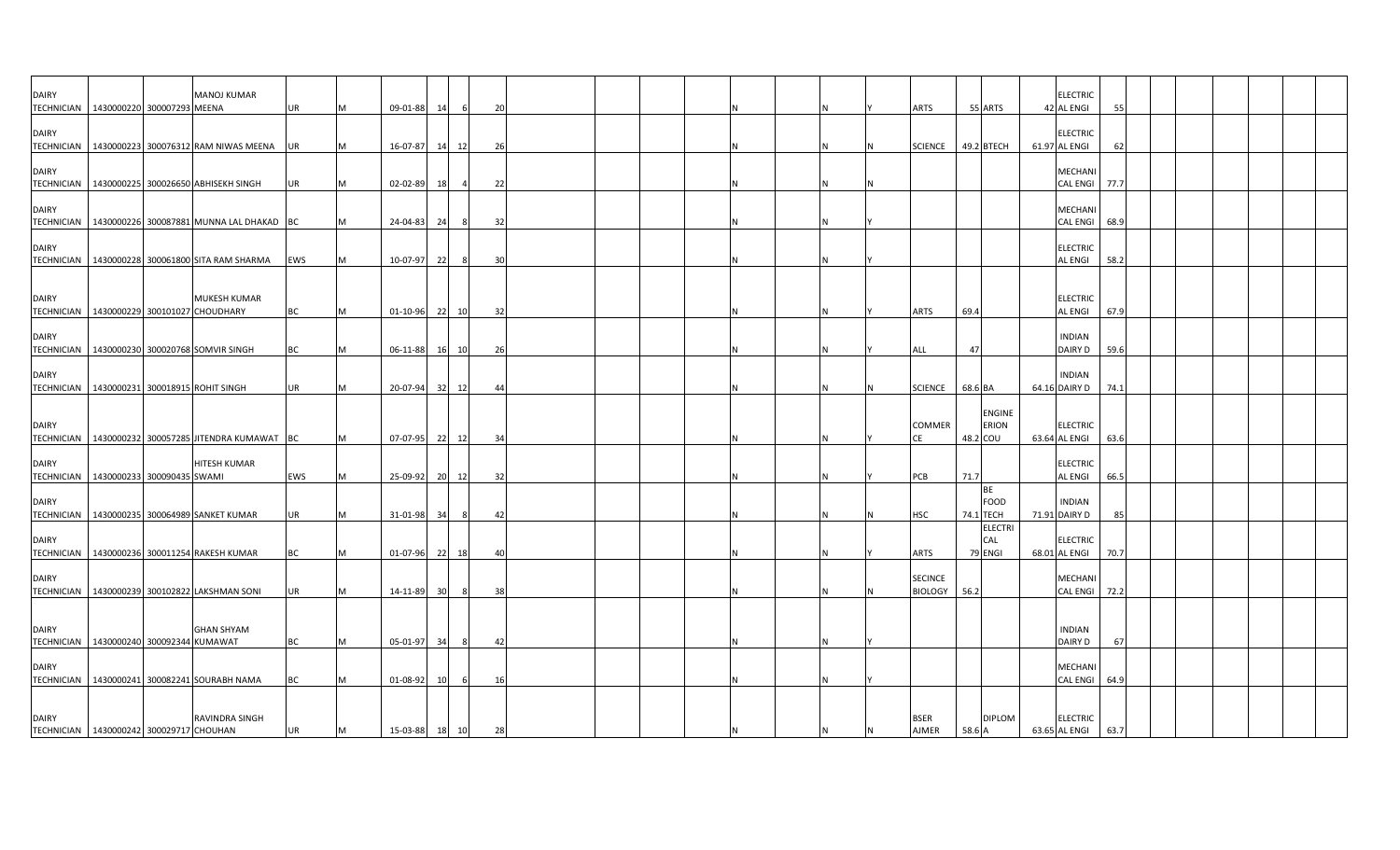| <b>DAIRY</b>                                          |                             | VISHNU KUMAR                                            |           |   |                |     |       |    |  |     |   |     |                  |           | <b>B TECH</b> | <b>INDIAN</b>                     |               |      |  |  |  |
|-------------------------------------------------------|-----------------------------|---------------------------------------------------------|-----------|---|----------------|-----|-------|----|--|-----|---|-----|------------------|-----------|---------------|-----------------------------------|---------------|------|--|--|--|
| <b>TECHNICIAN</b>                                     | 1430000243 300037769 SHARMA |                                                         | EWS       | M | 04-08-97       | 32  | 10    | 42 |  |     |   |     | PCM              |           | 61 DAIRY      | 81 DAIRY D                        | 81            |      |  |  |  |
| <b>DAIRY</b>                                          |                             |                                                         |           |   |                |     |       |    |  |     |   |     |                  |           |               | <b>INDIAN</b>                     |               |      |  |  |  |
|                                                       |                             | TECHNICIAN   1430000244 300005047 VARUN SHARMA          | UR        | M | 03-07-89       | 28  |       | 36 |  |     |   |     | <b>HSC</b>       | 62.6 BA   |               | 51.22 DAIRY D                     | 76.9          |      |  |  |  |
|                                                       |                             |                                                         |           |   |                |     |       |    |  |     |   |     |                  |           |               |                                   |               |      |  |  |  |
| <b>DAIRY</b>                                          |                             |                                                         |           |   |                |     |       |    |  |     |   |     |                  |           |               | <b>ELECTRIC</b>                   |               |      |  |  |  |
| <b>TECHNICIAN</b>                                     |                             | 1430000245 300004208 RAHUL CHOUDHARY BC                 |           | M | 15-07-97       |     | 20 14 | 34 |  |     | N |     | HSC              | 46.7      |               | <b>AL ENGI</b>                    | 69.2          |      |  |  |  |
|                                                       |                             |                                                         |           |   |                |     |       |    |  |     |   |     |                  |           |               |                                   |               |      |  |  |  |
| <b>DAIRY</b>                                          |                             |                                                         |           |   |                |     |       |    |  |     |   |     |                  |           | <b>BTECH</b>  | <b>ELECTRIC</b>                   |               |      |  |  |  |
|                                                       |                             | TECHNICIAN   1430000246 300031427 ASHISH KACHHOT        | BC        | M | 23-06-91       | 28  | 14    | 42 |  |     | N |     | PCM              | 65.1 EE   |               | 76.11 AL ENGI                     | 71.1          |      |  |  |  |
|                                                       |                             |                                                         |           |   |                |     |       |    |  |     |   |     |                  |           |               |                                   |               |      |  |  |  |
| <b>DAIRY</b>                                          |                             | <b>MAHAVEER PRASAD</b>                                  |           |   |                |     |       |    |  |     |   |     |                  |           |               | MECHANI                           |               |      |  |  |  |
| TECHNICIAN 1430000247 300085211 DHAKAR                |                             |                                                         | <b>BC</b> | M | 01-07-90       |     | 12 10 | 22 |  |     | N |     |                  |           |               | CAL ENGI 65.3                     |               |      |  |  |  |
|                                                       |                             |                                                         |           |   |                |     |       |    |  |     |   |     |                  |           |               |                                   |               |      |  |  |  |
| <b>DAIRY</b>                                          |                             |                                                         |           |   |                |     |       |    |  |     |   |     |                  |           |               | <b>INDIAN</b>                     |               |      |  |  |  |
|                                                       |                             | TECHNICIAN   1430000248 300008316 SATYA VEER SINGH      | <b>UR</b> | M | 18-11-89       | 26  | 12    | 38 |  |     |   |     | <b>SCIENCE</b>   | 53        |               | DAIRY D                           | 93            |      |  |  |  |
|                                                       |                             |                                                         |           |   |                |     |       |    |  |     |   |     |                  |           |               |                                   |               |      |  |  |  |
|                                                       |                             |                                                         |           |   |                |     |       |    |  |     |   |     |                  |           |               |                                   |               |      |  |  |  |
| <b>DAIRY</b>                                          |                             | <b>UMA SHANKAR</b>                                      |           |   |                |     |       |    |  |     |   |     |                  |           |               | <b>ELECTRIC</b>                   |               |      |  |  |  |
| TECHNICIAN 1430000249 300061273 SHARMA                |                             |                                                         | <b>UR</b> | M | 10-07-95       |     | 20 12 | 32 |  |     |   |     |                  |           |               | <b>AL ENGI</b>                    | 61.7<br>SOCI  |      |  |  |  |
| <b>DAIRY</b>                                          |                             |                                                         |           |   |                |     |       |    |  |     |   |     | <b>SR HIGER</b>  |           |               | <b>INDIAN</b>                     | AL            |      |  |  |  |
|                                                       |                             | TECHNICIAN 1430000250 300044215 SUNIL KUMAR             | <b>UR</b> | M | 06-09-83       | 18  | 10    | 28 |  |     |   |     | <b>SEC</b>       | 46 BA     |               | 39 DAIRY D                        | <b>71 WOR</b> | 69.5 |  |  |  |
|                                                       |                             |                                                         |           |   |                |     |       |    |  |     |   |     |                  |           |               |                                   |               |      |  |  |  |
| <b>DAIRY</b>                                          |                             |                                                         |           |   |                |     |       |    |  |     |   |     |                  |           |               | <b>ELECTRIC</b>                   |               |      |  |  |  |
| TECHNICIAN                                            |                             | 1430000252 300020244 RAMVEER MEENA                      | <b>ST</b> | M | 25-08-97       | 18  | 10    | 28 |  |     |   |     |                  |           |               | <b>AL ENGI</b>                    | 67.8          |      |  |  |  |
|                                                       |                             |                                                         |           |   |                |     |       |    |  |     |   |     |                  |           |               |                                   |               |      |  |  |  |
| <b>DAIRY</b>                                          |                             |                                                         |           |   |                |     |       |    |  |     |   |     |                  |           |               | <b>ELECTRIC</b>                   |               |      |  |  |  |
|                                                       |                             | TECHNICIAN 1430000253 300029310 LADU RAM SHARMA EWS     |           | M | 15-04-95       | -61 | 10    | 16 |  |     |   |     | <b>ARTS</b>      | 50.6 ARTS |               | 43.77 AL ENGI                     | 56.8          |      |  |  |  |
|                                                       |                             |                                                         |           |   |                |     |       |    |  |     |   |     |                  |           |               |                                   |               |      |  |  |  |
| <b>DAIRY</b><br>TECHNICIAN 1430000254 300075754 SWAMI |                             | <b>DEEPAK KUMAR</b>                                     | <b>BC</b> | M | $05 - 10 - 99$ | 16  |       | 20 |  |     |   |     | <b>HSC</b>       | 57.2      |               | <b>ELECTRIC</b><br><b>AL ENGI</b> | 65.9          |      |  |  |  |
|                                                       |                             |                                                         |           |   |                |     |       |    |  |     |   |     |                  |           |               |                                   |               |      |  |  |  |
| <b>DAIRY</b>                                          |                             |                                                         |           |   |                |     |       |    |  |     |   |     |                  |           |               | <b>ELECTRIC</b>                   |               |      |  |  |  |
| TECHNICIAN                                            |                             | 1430000256 300041452 HAMENDRA KUMAR EWS                 |           | M | 08-07-93       | 26  | 10    | 36 |  |     |   |     |                  |           | <b>BTECH</b>  | 67.9 AL ENGI                      | 65.6          |      |  |  |  |
|                                                       |                             |                                                         |           |   |                |     |       |    |  |     |   |     |                  |           |               |                                   |               |      |  |  |  |
| <b>DAIRY</b>                                          |                             |                                                         |           |   |                |     |       |    |  |     |   |     |                  |           |               | <b>ELECTRIC</b>                   |               |      |  |  |  |
|                                                       |                             | TECHNICIAN   1430000257 300058520 VIKASH CHOUDHARY   BC |           | M | 21-02-97       |     | 26 10 | 36 |  |     |   |     | PCM              | 49.2      |               | <b>AL ENGI</b>                    | 63.6          |      |  |  |  |
|                                                       |                             |                                                         |           |   |                |     |       |    |  |     |   |     | <b>SR</b>        |           |               |                                   |               |      |  |  |  |
| <b>DAIRY</b>                                          |                             |                                                         |           |   |                |     |       |    |  |     |   |     | <b>SECONDA</b>   |           |               | MECHANI                           |               |      |  |  |  |
| <b>TECHNICIAN</b>                                     |                             | 1430000258 300034747 PRATEEK BADOLIYA                   | <b>SC</b> | M | 08-11-96       | 24  |       | 30 |  |     |   |     | RY               | 76.8      |               | <b>CAL ENGI</b>                   | 65.4          |      |  |  |  |
|                                                       |                             |                                                         |           |   |                |     |       |    |  |     |   |     |                  |           |               |                                   |               |      |  |  |  |
| <b>DAIRY</b>                                          |                             | ASHOK SINGH                                             |           |   |                |     |       |    |  |     |   |     |                  |           |               | <b>MECHANI</b>                    |               |      |  |  |  |
| TECHNICIAN   1430000259 300015829 BANJARA             |                             |                                                         | <b>SC</b> | M | 20-07-94       |     | 18 14 | 32 |  |     |   |     | <b>ARTS</b>      | 51.6      |               | CAL ENGI 65.6                     |               |      |  |  |  |
|                                                       |                             |                                                         |           |   |                |     |       |    |  |     |   |     |                  |           |               |                                   |               |      |  |  |  |
|                                                       |                             |                                                         |           |   |                |     |       |    |  |     |   |     |                  |           |               |                                   |               |      |  |  |  |
| <b>DAIRY</b>                                          |                             |                                                         |           |   |                |     |       |    |  |     |   |     |                  |           |               | <b>ELECTRIC</b>                   |               |      |  |  |  |
|                                                       |                             | TECHNICIAN   1430000260 300038650 HIMANSHU GAUTTAM EWS  |           | M | 19-04-95 24 12 |     |       | 36 |  | IN. | N | IY. | ALL SUB 74.8 BSC |           |               | 65.83 AL ENGI                     | 72.4          |      |  |  |  |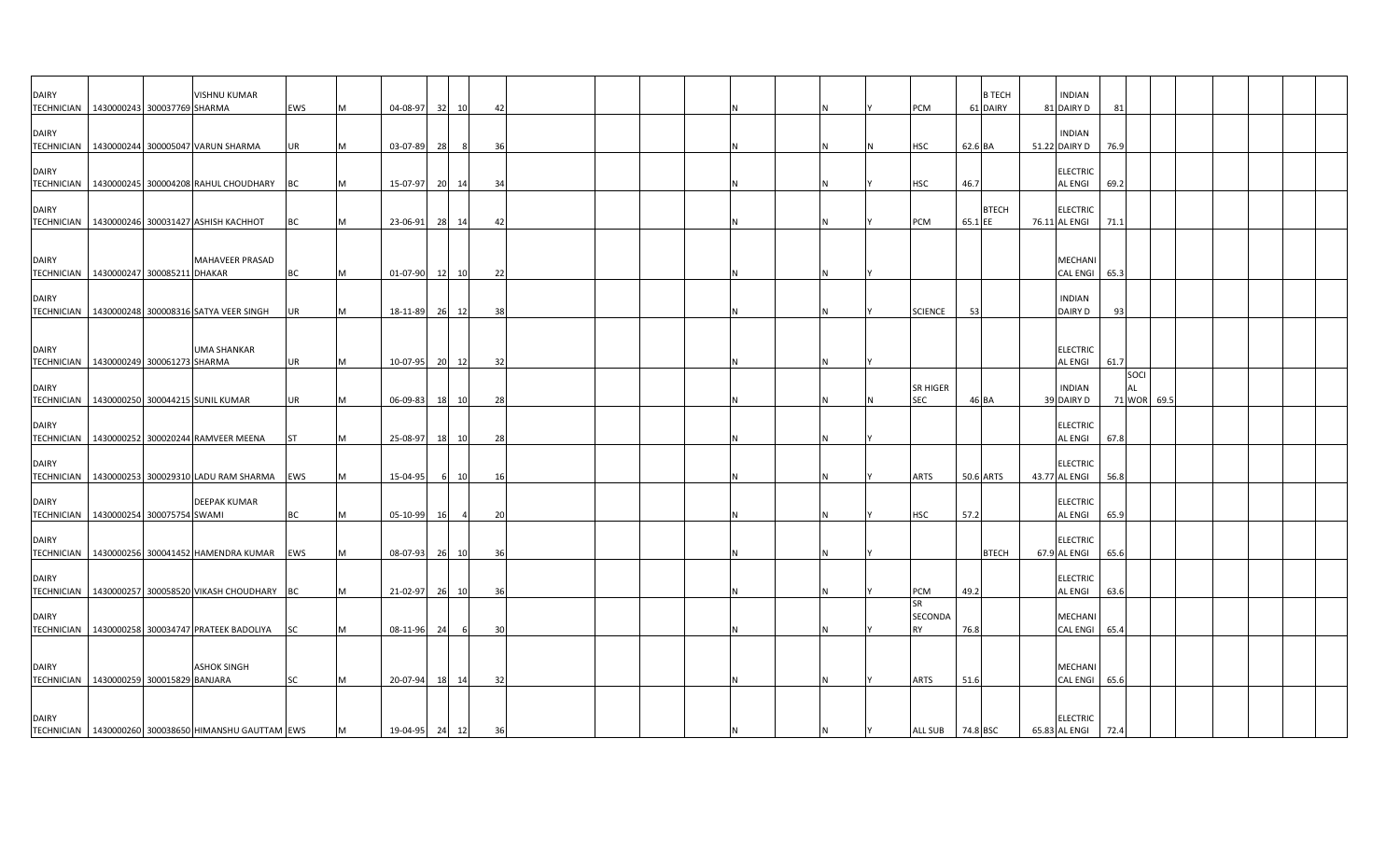| <b>DAIRY</b>                                         |  |                                                  |           |           |                |    |       |                |  |   |  |                       |          |               | <b>MECHAN</b>                     |         |      |  |    |
|------------------------------------------------------|--|--------------------------------------------------|-----------|-----------|----------------|----|-------|----------------|--|---|--|-----------------------|----------|---------------|-----------------------------------|---------|------|--|----|
|                                                      |  | TECHNICIAN 1430000261 300074600 AJAY SINGH GOUR  | BC        |           | 07-01-98       | 18 |       | 24             |  |   |  |                       |          |               | <b>CAL ENGI</b>                   | 67.4    |      |  |    |
|                                                      |  |                                                  |           |           |                |    |       |                |  |   |  |                       |          |               |                                   |         |      |  |    |
| <b>DAIRY</b>                                         |  |                                                  |           |           |                |    |       |                |  |   |  | <b>MATHMA</b>         |          |               | <b>MECHANI</b>                    |         |      |  |    |
| TECHNICIAN 1430000262 300018327 SONU YADAV           |  |                                                  | <b>BC</b> | <b>M</b>  | 03-10-98       | 18 | - 8   | 26             |  | N |  | <b>TICES</b>          | 65.6     |               | <b>CAL ENGI</b>                   | 72.3    |      |  |    |
|                                                      |  |                                                  |           |           |                |    |       |                |  |   |  |                       |          |               |                                   |         |      |  |    |
| <b>DAIRY</b>                                         |  | TECHNICIAN 1430000263 300050080 BINTARAM MEENA   | <b>ST</b> | M         | 08-07-93       |    | 22 12 | 34             |  |   |  |                       |          |               | <b>ELECTRIC</b><br><b>AL ENGI</b> | 64.6    |      |  |    |
|                                                      |  |                                                  |           |           |                |    |       |                |  |   |  |                       |          |               |                                   |         |      |  |    |
| <b>DAIRY</b>                                         |  |                                                  |           |           |                |    |       |                |  |   |  |                       |          |               | <b>ELECTRIC</b>                   |         |      |  |    |
|                                                      |  | TECHNICIAN 1430000264 300051810 DILRAJ GURJAR    | MBC       | M         | 07-04-00       |    | 18 10 | 28             |  |   |  | <b>PCM</b>            | 61.2     |               | <b>AL ENGI</b>                    | 72.1    |      |  |    |
|                                                      |  |                                                  |           |           |                |    |       |                |  |   |  |                       |          |               |                                   |         |      |  |    |
| <b>DAIRY</b>                                         |  | <b>GOVIND KUMAR</b>                              |           |           |                |    |       |                |  |   |  |                       |          |               | <b>MECHANI</b>                    |         |      |  |    |
| TECHNICIAN   1430000266 300054188 DUHARIA            |  |                                                  | SC        | M         | 10-05-90       |    | 16 14 | 3 <sup>c</sup> |  |   |  | HSC                   | 59.5     |               | <b>CAL ENGI</b>                   | 65.3    |      |  |    |
| <b>DAIRY</b>                                         |  | <b>SUNIL KUMAR</b>                               |           |           |                |    |       |                |  |   |  |                       |          |               | <b>MECHANI</b>                    |         |      |  |    |
| TECHNICIAN   1430000267 300047942 SHARMA             |  |                                                  | EWS       | IM.       | 08-09-92       |    | 20 10 | 30             |  |   |  | <b>ARTS</b>           | 54.5 B A |               | 42.22 CAL ENGI                    | 56.9    |      |  |    |
|                                                      |  |                                                  |           |           |                |    |       |                |  |   |  |                       |          |               |                                   |         |      |  |    |
| <b>DAIRY</b>                                         |  |                                                  |           |           |                |    |       |                |  |   |  |                       |          |               | <b>ELECTRIC</b>                   |         |      |  |    |
|                                                      |  | TECHNICIAN   1430000268 300013510 PRASHANT SINGH | UR        | <b>M</b>  | 30-09-89       | 18 | - 8   | - 26           |  |   |  |                       |          |               | <b>AL ENGI</b>                    | 60.2    |      |  |    |
|                                                      |  | VIMLESH KUMAR                                    |           |           |                |    |       |                |  |   |  | <b>SENIOR</b>         |          |               |                                   |         |      |  |    |
| <b>DAIRY</b><br>TECHNICIAN 1430000270 300033451 ARYA |  |                                                  | <b>BC</b> | M         | 30-05-91       |    | 18 12 | 30             |  |   |  | SECONDA               | 68.9     |               | <b>ELECTRIC</b><br><b>AL ENGI</b> | 61.8    |      |  | 48 |
|                                                      |  |                                                  |           |           |                |    |       |                |  |   |  |                       |          |               |                                   |         |      |  |    |
| <b>DAIRY</b>                                         |  |                                                  |           |           |                |    |       |                |  |   |  | COMMER                |          | COMME         | <b>INDIAN</b>                     |         |      |  |    |
|                                                      |  | TECHNICIAN 1430000272 300076034 ASHISH KHODA     | <b>ST</b> | M         | 11-02-92       | 22 | 10    | 32             |  |   |  | CE                    | 57.1 RCE |               | 44.83 DAIRY D                     | 60      |      |  |    |
|                                                      |  |                                                  |           |           |                |    |       |                |  |   |  |                       |          |               |                                   |         |      |  |    |
| <b>DAIRY</b>                                         |  |                                                  |           |           |                |    |       |                |  |   |  |                       |          | <b>ENGINE</b> | <b>MECHANI</b>                    |         |      |  |    |
| TECHNICIAN 1430000273 300066322 RAJESH SAINI         |  |                                                  | <b>BC</b> | M         | 15-09-96       |    | 22 14 | 36             |  |   |  |                       |          | ERING         | 67.45 CAL ENGI 70.2               |         |      |  |    |
| <b>DAIRY</b>                                         |  |                                                  |           |           |                |    |       |                |  |   |  |                       |          |               | <b>MECHAN</b>                     |         |      |  |    |
|                                                      |  | TECHNICIAN 1430000277 300032057 MANISH SHARMA    | <b>UR</b> | <b>IM</b> | 08-05-95       |    | 22 12 | 34             |  |   |  | <b>BSER</b>           |          | 49 UOR        | 42.94 CAL ENGI                    | 60.8    |      |  |    |
|                                                      |  |                                                  |           |           |                |    |       |                |  |   |  |                       |          |               |                                   |         |      |  |    |
|                                                      |  |                                                  |           |           |                |    |       |                |  |   |  |                       |          |               |                                   |         |      |  |    |
| <b>DAIRY</b>                                         |  | MANEESH KUMAR                                    |           |           |                |    |       |                |  |   |  |                       |          | SOCIOL        | <b>INDIAN</b>                     |         |      |  |    |
| TECHNICIAN   1430000279 300062318 MISHRA             |  |                                                  | <b>UR</b> | M         | 24-07-94       | 22 | 6     | 28             |  |   |  | <b>SCIENCE</b>        |          | 55 OGY        | 41 DAIRY D                        | 6.06    |      |  |    |
| <b>DAIRY</b>                                         |  |                                                  |           |           |                |    |       |                |  |   |  | <b>HSC ARTS</b>       |          |               | <b>MECHANI</b>                    |         |      |  |    |
| TECHNICIAN   1430000280 300052136 LALIT KUMAR        |  |                                                  | <b>UR</b> | <b>IM</b> | 04-12-96       |    | 26 10 | 36             |  |   |  | STREAM                | 71.6     |               | <b>CAL ENGI</b>                   | 61.4    |      |  |    |
|                                                      |  |                                                  |           |           |                |    |       |                |  |   |  |                       |          |               |                                   |         |      |  |    |
| <b>DAIRY</b>                                         |  |                                                  |           |           |                |    |       |                |  |   |  | <b>SCIENCE</b>        |          |               | <b>ELECTRIC</b>                   |         |      |  |    |
|                                                      |  | TECHNICIAN   1430000281 300074800 MONIKA SAINI   | BC        |           | 11-09-91       | 32 |       | 38             |  |   |  | MATH                  | 59.4 BA  |               | 48.16 AL ENGI                     | 65.6 MA | 50.2 |  |    |
|                                                      |  |                                                  |           |           |                |    |       |                |  |   |  |                       |          |               |                                   |         |      |  |    |
| <b>DAIRY</b>                                         |  | TECHNICIAN 1430000284 300011025 DHIRAJ SARASWAT  | EWS       | M         | 23-01-96       | 24 | - 8   | 32             |  |   |  | <b>SCIENCE</b><br>PCM | 64.6 BSC |               | <b>MECHANI</b><br>60.83 CAL ENGI  | 76      |      |  |    |
|                                                      |  |                                                  |           |           |                |    |       |                |  |   |  |                       |          |               |                                   |         |      |  |    |
| <b>DAIRY</b>                                         |  |                                                  |           |           |                |    |       |                |  |   |  |                       |          |               | <b>INDIAN</b>                     |         |      |  |    |
| TECHNICIAN   1430000285 300027351 NIKHIL             |  |                                                  | <b>UR</b> | IM.       | 16-05-97       | 20 | - 8   | 28             |  |   |  |                       |          |               | DAIRY D                           | 74      |      |  |    |
|                                                      |  |                                                  |           |           |                |    |       |                |  |   |  |                       |          | DIP IN        |                                   |         |      |  |    |
| <b>DAIRY</b>                                         |  |                                                  |           |           |                |    |       |                |  |   |  | COMMER<br><b>CE</b>   |          | <b>ELEC</b>   | <b>ELECTRIC</b>                   |         |      |  |    |
| TECHNICIAN 1430000287 300072154 RAJESH SAINI         |  |                                                  | <b>BC</b> | M         | 05-08-93 10 10 |    |       | 20             |  |   |  |                       | 62.2 ENG |               | 68.65 AL ENGI                     | 68.7    |      |  |    |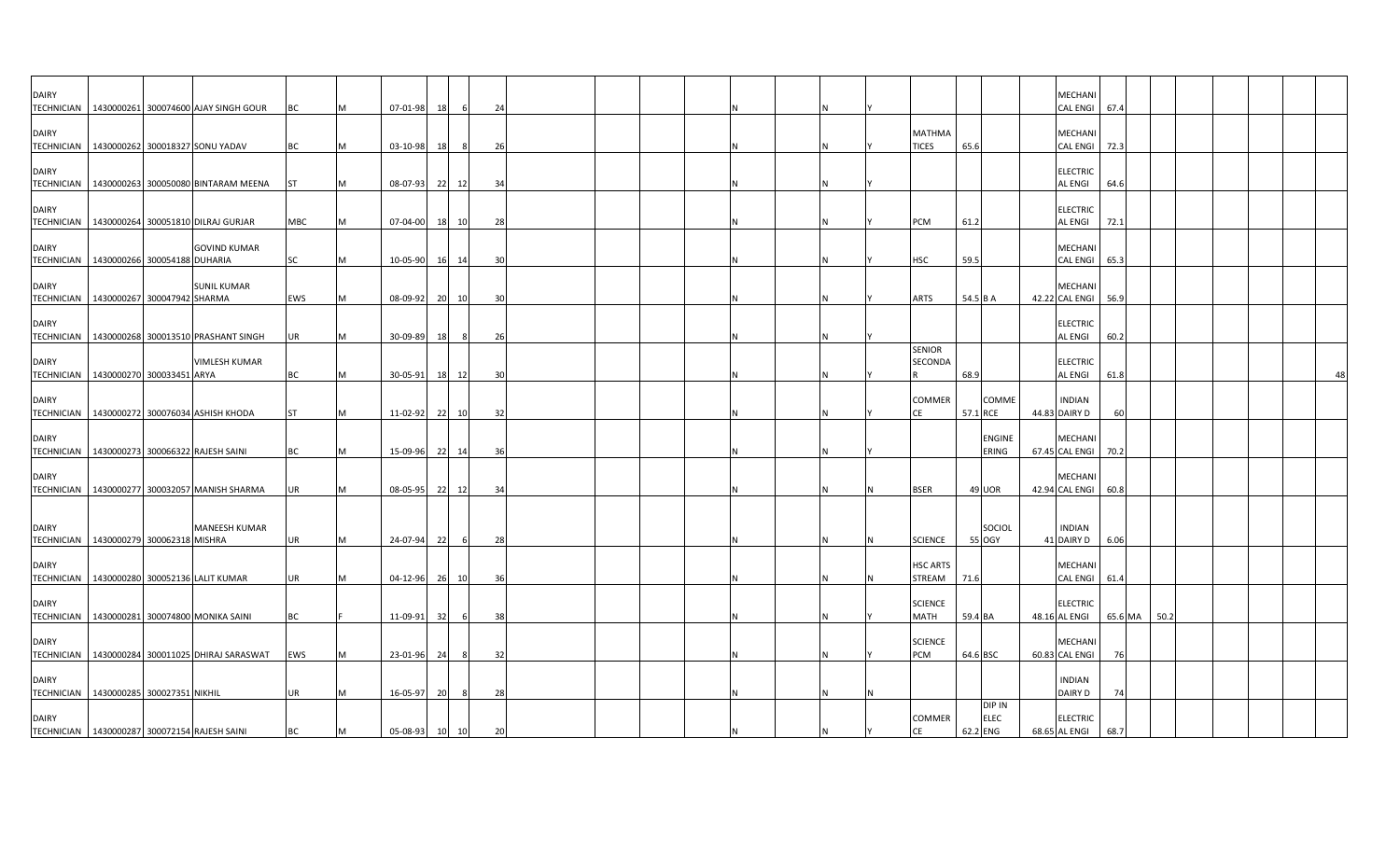| <b>DAIRY</b>                      | TECHNICIAN   1430000288 300058746 SHARMA    | LOKESH KUMAR                                          | EWS        | M | 06-06-96       |    | 20 10          | 30 |  |           |  |   |                                |      |                                         | <b>ELECTRIC</b><br><b>AL ENGI</b> | 61.7 |  |  |  |
|-----------------------------------|---------------------------------------------|-------------------------------------------------------|------------|---|----------------|----|----------------|----|--|-----------|--|---|--------------------------------|------|-----------------------------------------|-----------------------------------|------|--|--|--|
| <b>DAIRY</b>                      |                                             | TECHNICIAN 1430000289 300010027 PRASHANT KUMAR        | <b>UR</b>  | M | 13-08-96       |    | 26 10          | 36 |  |           |  |   | <b>INTERME</b><br><b>DIATE</b> | 72.6 |                                         | <b>INDIAN</b><br>DAIRY D          | 73.7 |  |  |  |
| <b>DAIRY</b>                      |                                             | TECHNICIAN   1430000290 300037171 JEETENDRA SINGH     | <b>BC</b>  | M | 19-10-89 36 12 |    |                | 48 |  |           |  | Ν | <b>SCINCE</b>                  | 50.2 |                                         | <b>MECHANI</b><br><b>CAL ENGI</b> | 62.1 |  |  |  |
| <b>DAIRY</b>                      |                                             | <b>MUNESH KUMAR</b>                                   |            |   |                |    |                |    |  |           |  |   | <b>COMMER</b>                  |      |                                         | <b>ELECTRIC</b>                   |      |  |  |  |
|                                   | TECHNICIAN   1430000291 300106807 PRAJAPAT  |                                                       | BC         | M | 15-08-96       | 16 |                | 24 |  |           |  |   | CE                             |      | 58.4 BCOM                               | 44.83 AL ENGI                     | 56.7 |  |  |  |
| <b>DAIRY</b>                      | TECHNICIAN 1430000292 300040803 BIRANIA     | <b>CHANDAN SINGH</b>                                  | <b>BC</b>  | M | 29-07-95       |    | 16 12          | 28 |  | <b>SP</b> |  |   | PCMHE                          |      | <b>DAIRY</b><br>62.5 TECH               | <b>INDIAN</b><br>55.56 DAIRY D    | 55.6 |  |  |  |
| <b>DAIRY</b><br>TECHNICIAN        |                                             | 1430000293 300061475 KALU RAM MEENA                   | <b>ST</b>  | M | 04-07-94 20 12 |    |                | 32 |  |           |  | N | ALL<br><b>SUBJECT</b>          |      | <b>ELECTRI</b><br>64 CAL                | <b>ELECTRIC</b><br>65.53 AL ENGI  | 72.6 |  |  |  |
| <b>DAIRY</b>                      |                                             | TECHNICIAN   1430000294 300037229 MANVINDER SINGH BC  |            | M | 18-08-94       | 26 | 8 <sup>1</sup> | 34 |  |           |  | Ν |                                |      |                                         | <b>ELECTRIC</b><br><b>AL ENGI</b> | 54.3 |  |  |  |
| <b>DAIRY</b>                      | TECHNICIAN 1430000295 300041181 LOUCHHIB    | <b>MAHENDRA</b>                                       | <b>BC</b>  | M | 10-07-96 24 14 |    |                | 38 |  |           |  | N | <b>SCIENCE</b><br>PCB          |      | 69.6 BSC III                            | <b>ELECTRIC</b><br>63.85 AL ENGI  | 63.1 |  |  |  |
| <b>DAIRY</b><br><b>TECHNICIAN</b> |                                             | 1430000296 300044916 VIBHAY TANK                      | BC         | M | $10-03-91$     |    | 26 12          | 38 |  |           |  |   | PCM                            |      | 56.5 BTECH                              | <b>ELECTRIC</b><br>63.62 AL ENGI  | 62.8 |  |  |  |
| <b>DAIRY</b>                      | TECHNICIAN 1430000297 300063574 PIYUSH JAIN |                                                       | <b>EWS</b> | M | 18-02-86 36 14 |    |                | 50 |  |           |  |   | ALL<br>SUBJECT                 |      | <b>BE</b><br><b>MECHA</b><br>65.4 NICAL | <b>MECHANI</b><br>67.32 CAL ENGI  | 64.5 |  |  |  |
| <b>DAIRY</b>                      |                                             | TECHNICIAN 1430000298 300026514 VINOD KUMAR SAIN BC   |            | M | 20-04-91 22    |    | 6              | 28 |  |           |  |   | <b>ARTS</b>                    | 62   |                                         | <b>ELECTRIC</b><br><b>AL ENGI</b> | 63.4 |  |  |  |
| <b>DAIRY</b>                      | TECHNICIAN   1430000299 300082260 SAMOTA    | SHYONARAYAN                                           | <b>BC</b>  | M | $30 - 01 - 93$ |    | 26 14          | 40 |  |           |  |   | COMMER<br>CE                   | 65.9 |                                         | <b>ELECTRIC</b><br><b>AL ENGI</b> | 63.6 |  |  |  |
| <b>DAIRY</b><br>TECHNICIAN        |                                             | 1430000300 300015176 ROHIT KUMAR SAINI BC             |            | M | 18-06-96       |    | 32 12          | 44 |  |           |  | Ν | ALL<br>GENERAL                 | 51.7 |                                         | <b>MECHANI</b><br><b>CAL ENGI</b> | 70.6 |  |  |  |
| <b>DAIRY</b><br><b>TECHNICIAN</b> | 1430000301 300045208 MEENA                  | <b>MANISH KUMAR</b>                                   | <b>ST</b>  | M | 10-07-94 24 10 |    |                | 34 |  |           |  | N |                                |      | <b>B TECH</b><br>IN EE                  | <b>ELECTRIC</b><br>63.28 AL ENGI  | 63.8 |  |  |  |
| <b>DAIRY</b>                      |                                             | TECHNICIAN 1430000302 300031513 RAJBEER YADAV         | <b>BC</b>  | M | 05-07-93 24 16 |    |                | 40 |  |           |  | N |                                |      | <b>DIPLOM</b>                           | <b>ELECTRIC</b><br>63 AL ENGI     | 63   |  |  |  |
| <b>DAIRY</b>                      |                                             | TECHNICIAN 1430000303 300026706 GIRDHARI LAL YADAV BC |            |   | 01-08-91       | 26 |                | 30 |  |           |  |   | COMMER<br><b>CE</b>            | 56.2 |                                         | <b>ELECTRIC</b><br><b>AL ENGI</b> | 63.6 |  |  |  |
| <b>DAIRY</b>                      |                                             | TECHNICIAN   1430000304 300037412 ABHISHEK DIXIT      | UR         | M | 11-05-83 42 10 |    |                | 52 |  |           |  |   | <b>HSC</b><br><b>SCIENCE</b>   | 48.6 |                                         | <b>MECHANI</b><br><b>CAL ENGI</b> | 58.4 |  |  |  |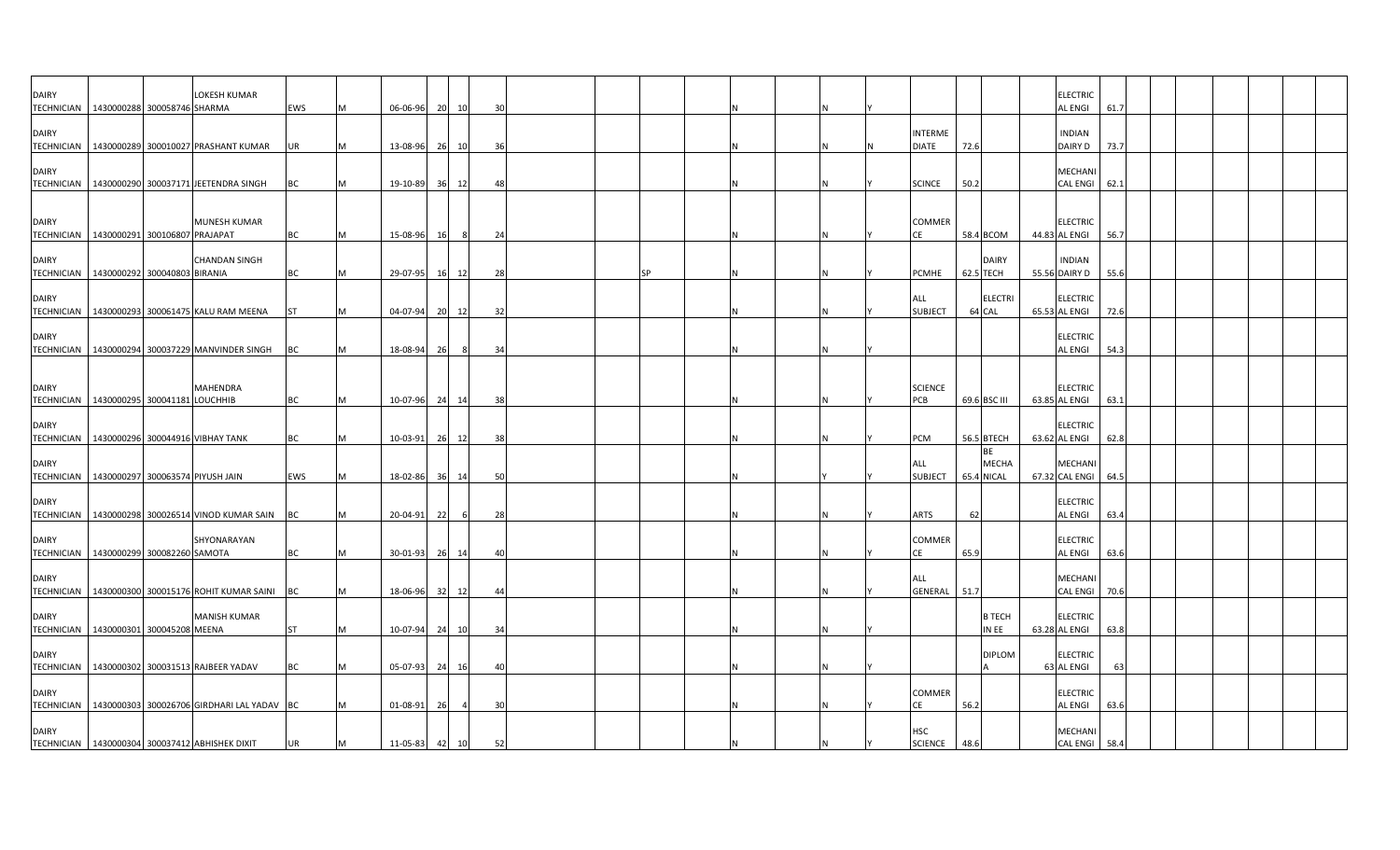| <b>DAIRY</b>                                                 |                             | TECHNICIAN 1430000305 300048880 DAYA RAM GURJAR | MBC       | IM.       | 16-06-95       | 28 14                | 42 |  |  |          | <b>COMMER</b>                            | <b>ELECTRI</b><br>CAL<br>58.9 ENGI | <b>ELECTRIC</b><br>64.25 AL ENGI | 64.3 |                                    |  |               |       |    |
|--------------------------------------------------------------|-----------------------------|-------------------------------------------------|-----------|-----------|----------------|----------------------|----|--|--|----------|------------------------------------------|------------------------------------|----------------------------------|------|------------------------------------|--|---------------|-------|----|
| <b>DAIRY</b><br>TECHNICIAN   1430000306 300062169 BANSHIWAL  |                             | <b>SHER SINGH</b>                               | SC        | M         | 22-06-88 18 14 |                      | 32 |  |  |          | <b>ALL SUB</b>                           | 62.7                               | MECHANI<br><b>CAL ENGI</b>       | 57.8 |                                    |  |               |       |    |
| <b>DAIRY</b><br>TECHNICIAN   1430000307 300106901 ARVIND     |                             |                                                 | <b>BC</b> | M         | 04-02-92       | 22<br>16             | 38 |  |  |          | RBSE                                     | 52.6 BTECH                         | <b>ELECTRIC</b><br>66.43 AL ENGI | 59.3 |                                    |  |               |       |    |
| <b>DAIRY</b>                                                 |                             | TECHNICIAN   1430000308 300017893 HANSRAJ SUMAN | BC        | M         | 01-07-95       | 26<br>- 8            | 34 |  |  |          | ALL                                      | 75.8                               | <b>ELECTRIC</b><br>AL ENGI       | 60.9 |                                    |  |               |       |    |
| <b>DAIRY</b>                                                 |                             | TECHNICIAN   1430000309 300060278 MANOJ KUMAR   | <b>BC</b> | M         | 15-01-97       | 24 14                | 38 |  |  |          | SENIORSE<br>CONDARY 50.4                 |                                    | <b>ELECTRIC</b><br>AL ENGI       | 70.6 |                                    |  |               |       |    |
| <b>DAIRY</b><br>TECHNICIAN 1430000310 300074284 SHEKHAWAT    |                             | <b>MANOHAR SINGH</b>                            | <b>BC</b> | M         | 07-06-91       | 24 12                | 36 |  |  |          | RAJASTHA<br>N BOARD                      | RAJ<br><b>UNIVER</b><br>67.2 SITY  | <b>ELECTRIC</b><br>46.72 AL ENGI |      | 64 TECH 63.4                       |  | <b>B TECH</b> | 63.38 | 63 |
| <b>DAIRY</b>                                                 |                             | TECHNICIAN 1430000312 300034775 NAVEEN SINGH    | <b>UR</b> | M         | 12-08-93       | 28<br>$\overline{4}$ | 32 |  |  |          | <b>HIGH</b><br>SCHOOL                    | 60.7                               | MECHANI<br>CAL ENGI              | 76   |                                    |  |               |       |    |
| <b>DAIRY</b><br>TECHNICIAN   1430000313 300062851 SHARMA     |                             | <b>ASHOK KUMAR</b>                              | UR        | M         | 11-07-95       | 22<br>$\overline{2}$ | 24 |  |  |          | <b>COMMER</b><br>СE                      | 46.6                               | <b>ELECTRIC</b><br>AL ENGI       | 65.3 |                                    |  |               |       |    |
| <b>DAIRY</b><br>TECHNICIAN   1430000314 300010314 CHAUHAN    |                             | <b>VINOD KUMAR</b>                              | SC        | M         | 01-03-88       | 18<br>10             | 28 |  |  |          | HSC                                      | 51.2                               | MECHANI<br>CAL ENGI              | 66   |                                    |  |               |       | 60 |
| <b>DAIRY</b><br><b>TECHNICIAN</b>                            | 1430000315 300046038 RANJAN | RAJESH KUMAR                                    | <b>BC</b> | M         | 06-11-79       | 26<br>6              | 32 |  |  |          | <b>SR</b><br><b>HIGHER</b><br><b>SEC</b> | 57.4                               | <b>INDIAN</b><br>DAIRY D         |      | <b>RM</b><br>MED<br>8.66 IATE 57.1 |  |               |       |    |
| <b>DAIRY</b><br>TECHNICIAN   1430000316 300030033 SINGH      |                             | <b>RAWAT PRATEEK</b>                            | <b>UR</b> | M         | 07-06-94       | 20 10                | 30 |  |  |          |                                          |                                    | MECHANI<br>CAL ENGI              | 65.9 |                                    |  |               |       |    |
| <b>DAIRY</b><br>TECHNICIAN 1430000318 300063499 JANGID       |                             | <b>MANOJ KUMAR</b>                              | <b>UR</b> | M         | 18-05-94       | 24 12                | 36 |  |  |          | <b>COMMER</b><br>СE                      | 49.8                               | <b>ELECTRIC</b><br>AL ENGI       | 65.3 |                                    |  |               |       |    |
| <b>DAIRY</b><br>TECHNICIAN 1430000321 300055163 SAINI        |                             | <b>JAGADEV KUMAR</b>                            | BC        | <b>M</b>  | 05-07-94       | 14<br>14             | 28 |  |  |          | ARTS                                     | 64.2                               | MECHANI<br><b>CAL ENGI</b>       | 68.5 |                                    |  |               |       |    |
| <b>DAIRY</b><br>TECHNICIAN 1430000322 300049237 RAKESH SAINI |                             |                                                 | <b>BC</b> | <b>IM</b> | 01-05-97       | 14 10                | 24 |  |  |          |                                          |                                    | <b>ELECTRIC</b><br>AL ENGI       | 66.8 |                                    |  |               |       |    |
| <b>DAIRY</b><br>TECHNICIAN   1430000323 300037952 CHOUDHARI  |                             | <b>DINESH KUMAR</b>                             | <b>BC</b> | M         | 15-06-95       | 10 12                | 22 |  |  | <b>N</b> | ARTS                                     | 52.6                               | <b>ELECTRIC</b><br>AL ENGI       | 64.4 |                                    |  |               |       |    |
| <b>DAIRY</b><br>TECHNICIAN 1430000324 300096629 CHOUDHARY    |                             | <b>BABU LAL</b>                                 | <b>BC</b> | M         | 13-12-92 20 12 |                      | 32 |  |  |          | <b>HSC</b>                               | 63.7 BTECH                         | ELECTRIC<br>80 AL ENGI           |      |                                    |  |               |       |    |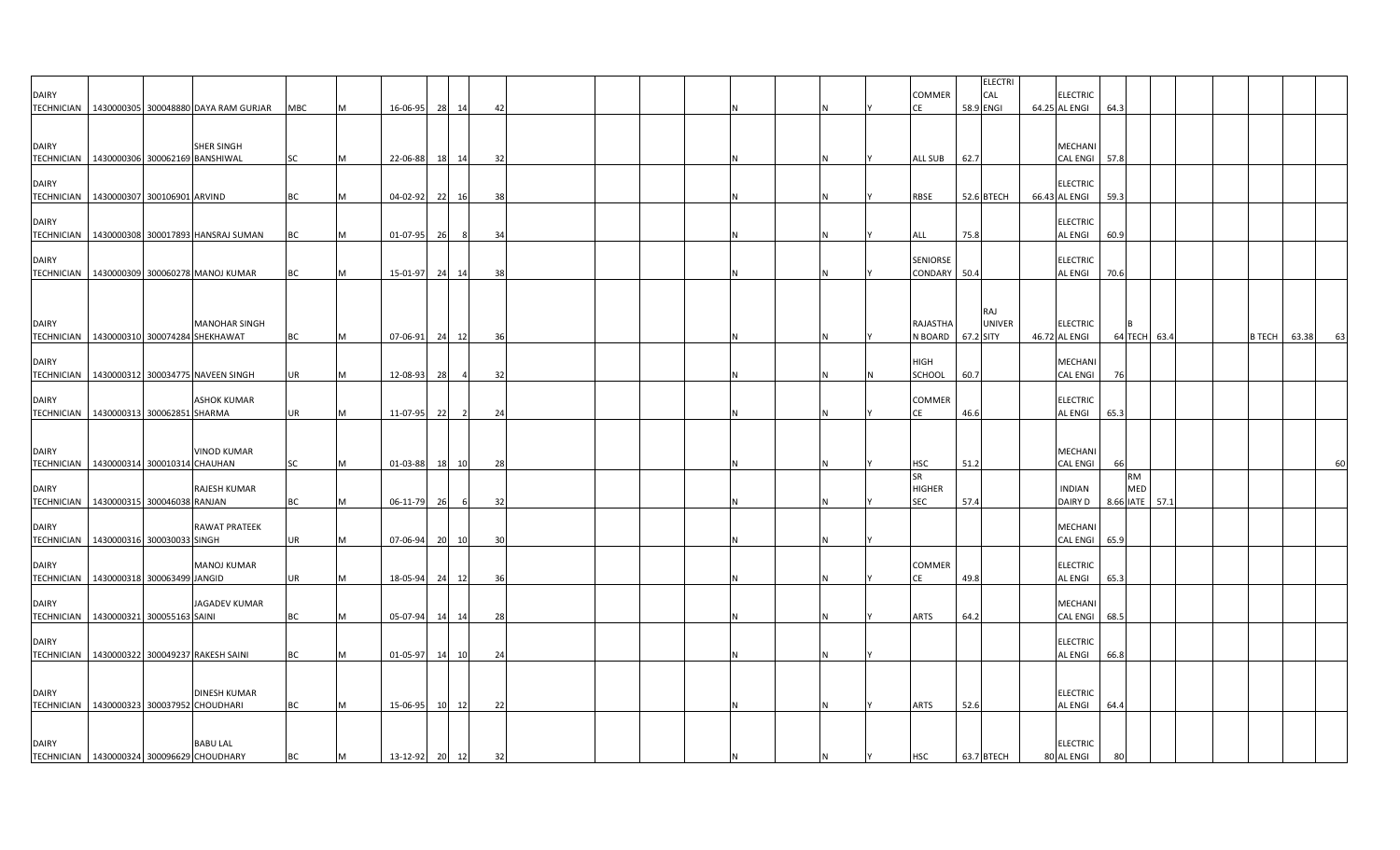| <b>DAIRY</b>                                              |  |                                                                    |           |           |                |    |            |     |  |   |  |                                   |           |                | <b>INDIAN</b>                     |      |  |  |  |
|-----------------------------------------------------------|--|--------------------------------------------------------------------|-----------|-----------|----------------|----|------------|-----|--|---|--|-----------------------------------|-----------|----------------|-----------------------------------|------|--|--|--|
|                                                           |  | TECHNICIAN   1430000325 300072622 SUNIL KUMAR MEENA ST             |           |           | 04-04-97       | 24 | 12         | 36  |  |   |  | <b>SCIENCE</b>                    | 85.4      |                | DAIRY D                           | 70.6 |  |  |  |
| <b>DAIRY</b><br>TECHNICIAN 1430000326 300073070 BENIWAL   |  | NAVEEN KUMAR                                                       | <b>BC</b> | <b>IM</b> | 15-11-93       | 20 | 12         | 32  |  |   |  |                                   |           |                | <b>ELECTRIC</b><br><b>AL ENGI</b> | 72.1 |  |  |  |
| <b>DAIRY</b>                                              |  | TECHNICIAN   1430000327 300065507 VICKY BAIRWA                     | SC        | M         |                |    | 8          | 32  |  |   |  | ARTS                              | 48.8      |                | <b>ELECTRIC</b><br><b>AL ENGI</b> | 68.4 |  |  |  |
| <b>DAIRY</b>                                              |  |                                                                    |           |           | 30-11-91       | 24 |            |     |  |   |  |                                   |           |                | <b>MECHAN</b>                     |      |  |  |  |
| TECHNICIAN   1430000328 300101357 AMIT KUMAR              |  |                                                                    | <b>BC</b> | IM.       | 20-04-96       | 20 | 16         | 36  |  |   |  | <b>PCM</b>                        | 65.8      |                | <b>CAL ENGI</b>                   | 61.9 |  |  |  |
| <b>DAIRY</b>                                              |  | TECHNICIAN 1430000329 300069324 SUWA LAL JAT                       | BC        |           | 20-06-93       | 18 | 14         | 32  |  |   |  | ARTS                              |           | 47.6 BA ARTS   | <b>ELECTRIC</b><br>40.33 AL ENGI  | 68.4 |  |  |  |
| <b>DAIRY</b>                                              |  |                                                                    |           |           |                |    |            |     |  |   |  |                                   |           |                | MECHANI                           |      |  |  |  |
|                                                           |  | TECHNICIAN 1430000331 300024849 SUNIL DUKIYA                       | <b>BC</b> | IM.       | 01-06-94       | 12 | $_{\rm 8}$ | 20  |  |   |  | <b>PCM</b>                        | 58        |                | <b>CAL ENGI</b>                   | 62.7 |  |  |  |
| <b>DAIRY</b>                                              |  | <b>ANKIT KUMAR</b><br>TECHNICIAN   1430000333 300061294 KHANDELWAL | EWS       | M         | 05-03-91       |    | 26 10      | 36  |  |   |  | PCM                               |           | 80.3 B TECH    | <b>MECHANI</b><br>65.98 CAL ENGI  | 66   |  |  |  |
|                                                           |  |                                                                    |           |           |                |    |            |     |  |   |  |                                   |           |                |                                   |      |  |  |  |
| <b>DAIRY</b>                                              |  | TECHNICIAN   1430000334 300068239 FIROJ MOHAMMAD                   | BC        | <b>M</b>  | 05-03-94       | 18 | 8          | 26  |  |   |  | ALL<br><b>SUBJECT</b>             | 49.3      |                | <b>ELECTRIC</b><br><b>AL ENGI</b> | 64.2 |  |  |  |
| <b>DAIRY</b>                                              |  |                                                                    |           |           |                |    |            |     |  |   |  |                                   |           | <b>ELECTRI</b> | <b>ELECTRIC</b>                   |      |  |  |  |
|                                                           |  | TECHNICIAN   1430000335 300051249 MANISH KUMAR SONI BC             |           | IM.       | 02-02-91       | 20 | -8         | 28  |  | N |  |                                   |           | CAL            | 63 AL ENGI                        | 65   |  |  |  |
| <b>DAIRY</b>                                              |  | PRADEEP KUMAR                                                      |           |           |                |    |            |     |  |   |  | COMMER                            |           |                | <b>MECHANI</b>                    |      |  |  |  |
| TECHNICIAN   1430000336 300103851 BRIG                    |  |                                                                    | <b>BC</b> | M         | 25-12-94       | 18 | 10         | 28  |  |   |  | RCE                               | 57.6 ARTS |                | 45.94 CAL ENGI                    | 64.4 |  |  |  |
| <b>DAIRY</b><br>TECHNICIAN 1430000338 300058933 CHOUDHARY |  | SANWAR RAM                                                         | BC        |           | 03-07-95       | 20 | 12         | 32  |  |   |  | <b>PCM</b>                        | 55.2 B A  |                | <b>ELECTRIC</b><br>49.88 AL ENGI  | 62.7 |  |  |  |
| <b>DAIRY</b>                                              |  |                                                                    |           |           |                |    |            |     |  |   |  | COMMER                            |           |                | <b>MECHANI</b>                    |      |  |  |  |
|                                                           |  | TECHNICIAN   1430000339 300027512 PRASHANT KUMAWAT BC              |           | M         | 25-09-97       |    | 20 10      | 30  |  |   |  | CE                                | 57        |                | <b>CAL ENGI</b>                   | 63   |  |  |  |
| <b>DAIRY</b><br>TECHNICIAN   1430000340 300052953 SHARMA  |  | DEVENDRA KUMAR                                                     | EWS       | M         | 11-05-95       |    | 14 12      | 26  |  |   |  | <b>SR</b><br><b>HIGHER</b><br>SEC | 44        |                | <b>ELECTRIC</b><br><b>AL ENGI</b> | 64.7 |  |  |  |
|                                                           |  |                                                                    |           |           |                |    |            |     |  |   |  |                                   |           |                |                                   |      |  |  |  |
| <b>DAIRY</b>                                              |  | TECHNICIAN   1430000341 300044238 MOHAN LAL YADAV                  | BC        | M         | 15-11-87       |    | 16 10      | -26 |  |   |  | <b>BIO</b>                        | 55.4 BSC  |                | <b>INDIAN</b><br>57.85 DAIRY D    | 62.4 |  |  |  |
| <b>DAIRY</b>                                              |  | TECHNICIAN 1430000342 300033862 YOGRAJ MEENA                       | <b>ST</b> | <b>M</b>  | 03-02-96       |    | 20 10      | 30  |  | N |  | <b>ARTS</b>                       | 63.2 BA   |                | <b>ELECTRIC</b><br>49.16 AL ENGI  | 64.4 |  |  |  |
| <b>DAIRY</b>                                              |  | TECHNICIAN 1430000343 300056808 HANSRAJ CHOUDHARY BC               |           | M         | 01-01-93 30 12 |    |            | 42  |  |   |  | <b>SCIENCE</b>                    | 83.7      |                | <b>INDIAN</b><br><b>DAIRY D</b>   | 63.2 |  |  |  |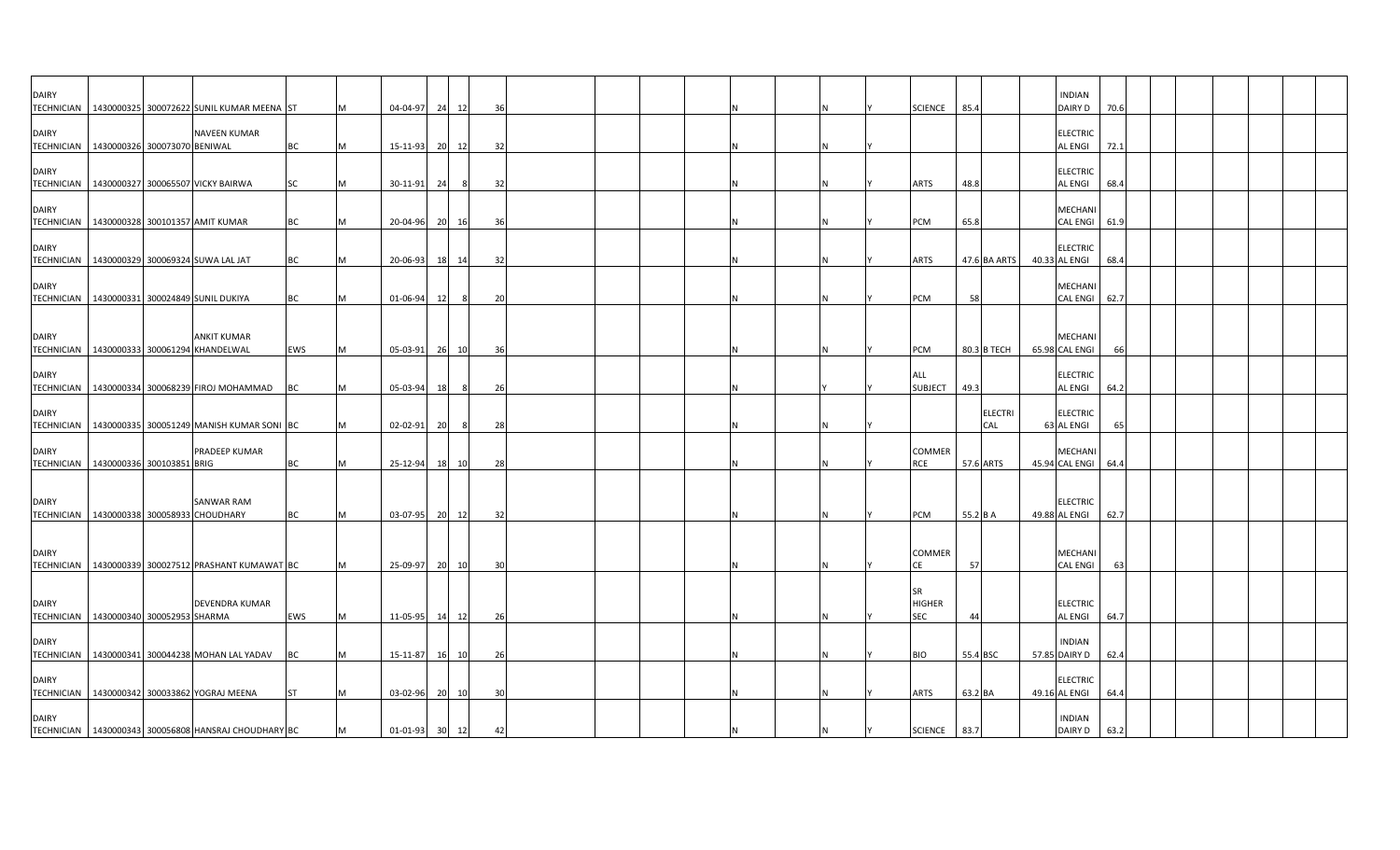| <b>DAIRY</b>                      |                                              |                                                  |            |   |                |    |           |    |                                      |           |  |    |                           |           | <b>MECH</b>                   | MECHANI                           |      |  |             |       |
|-----------------------------------|----------------------------------------------|--------------------------------------------------|------------|---|----------------|----|-----------|----|--------------------------------------|-----------|--|----|---------------------------|-----------|-------------------------------|-----------------------------------|------|--|-------------|-------|
|                                   |                                              | TECHNICIAN   1430000347 300067140 SEEMA BISHNOI  | ВC         |   | 04-09-94       | 20 | 16        | 36 |                                      |           |  |    | <b>PCM</b>                |           | 72.6 ENG                      | 70.47 CAL ENGI                    | 70.5 |  |             |       |
| <b>DAIRY</b>                      | TECHNICIAN   1430000348 300039559 JANGID     | PAVAN KUMAR                                      | <b>BC</b>  | M | 04-02-94       | 18 | - 8       | 26 |                                      |           |  |    | <b>ARTS</b>               |           | 56 BA                         | <b>ELECTRIC</b><br>48.38 AL ENGI  | 67.9 |  |             |       |
|                                   |                                              |                                                  |            |   |                |    |           |    |                                      |           |  |    |                           |           |                               |                                   |      |  |             |       |
| <b>DAIRY</b>                      | TECHNICIAN 1430000349 300060147 CHOUDHARY    | <b>DINESH KUMAR</b>                              | <b>BC</b>  | M | 01-05-93       | 18 | 8         | 26 |                                      |           |  |    |                           |           |                               | <b>ELECTRIC</b><br><b>AL ENGI</b> | 62.9 |  |             |       |
| <b>DAIRY</b>                      |                                              | CHANCHAL                                         |            |   |                |    |           |    |                                      |           |  |    | <b>SRHSC</b>              |           | <b>BEIN</b><br>PROD           | <b>MECHANI</b>                    |      |  |             |       |
| <b>DAIRY</b>                      | TECHNICIAN 1430000350 300076557 CHOUDHARY    |                                                  | BC         |   | 08-07-96 24    |    | 16        | 40 |                                      |           |  |    | <b>PCM</b><br>HIGH        |           | 64.8 INDU<br>GRADU            | 65 CAL ENGI 67.4<br><b>INDIAN</b> |      |  |             |       |
|                                   |                                              | TECHNICIAN 1430000351 300073883 MANOJ KUMAR      | UR         |   | 06-08-92       | 22 | 6         | 28 |                                      |           |  |    | SCHOOL                    |           | 53.3 ATION                    | 48.5 DAIRY D                      | 84.6 |  |             |       |
| <b>DAIRY</b>                      |                                              | TECHNICIAN   1430000353 300093063 GAJENDRA SINGH | BC         | M | 20-03-96 14    |    | 12        | 26 |                                      |           |  |    |                           |           |                               | <b>ELECTRIC</b><br><b>AL ENGI</b> | 69.2 |  |             |       |
| <b>DAIRY</b>                      |                                              | TECHNICIAN 1430000354 300103770 NARSI RAM GURJAR | <b>MBC</b> | M | 26-02-94       | 20 | 6         | 26 |                                      |           |  |    |                           |           |                               | <b>MECHANI</b><br><b>CAL ENGI</b> | 66   |  |             |       |
| <b>DAIRY</b>                      |                                              | TECHNICIAN 1430000355 300052013 SUSHIL KUMAR     | SC         | M | 10-04-95 40 14 |    |           | 54 |                                      |           |  | ΙN | <b>PCM</b>                | 67        |                               | <b>ELECTRIC</b><br><b>AL ENGI</b> | 71.2 |  |             |       |
| <b>DAIRY</b>                      |                                              |                                                  |            |   |                |    |           |    |                                      |           |  |    | ALL                       |           |                               | <b>ELECTRIC</b>                   |      |  |             |       |
|                                   |                                              | TECHNICIAN   1430000356 300075399 KALU RAM MEENA | <b>ST</b>  | M | 15-06-92       | 28 | <b>16</b> | 44 |                                      |           |  | N  | <b>SUBJECT</b>            |           | 61.5 ARTS                     | 47.05 AL ENGI                     | 66.8 |  |             |       |
| <b>DAIRY</b>                      | TECHNICIAN   1430000357 300080329 VISHNOLIYA | VIJENDRA VISHNOLIYA                              | <b>BC</b>  | M | 01-01-88       | 22 | 10        | 32 |                                      |           |  |    | <b>ALL</b>                | 52.5 EE   |                               | <b>ELECTRIC</b><br>74 AL ENGI     | 70   |  |             |       |
|                                   |                                              |                                                  |            |   |                |    |           |    | DISQUALIFIED ON<br><b>ACCOUNT OF</b> |           |  |    |                           |           |                               |                                   |      |  |             |       |
| <b>DAIRY</b><br><b>TECHNICIAN</b> |                                              | 1430000359 300040341 SANJU DHAYAL                | BC         |   | 12-07-99       | 62 | 16        |    | <b>DOCUMENT</b><br>78 VERIFICATION   | <b>SP</b> |  |    | <b>SCIENCE</b>            |           | 87.2 BTECH                    | <b>INDIAN</b><br>77 DAIRY D       | 77   |  |             |       |
| <b>DAIRY</b>                      |                                              | TECHNICIAN 1430000361 300099018 SHIV NARAYAN JAT | ВC         |   | 01-01-91       |    | 16 10     | 26 |                                      | SP        |  |    |                           |           | <b>ELECTRI</b><br><b>CIAN</b> | <b>ELECTRIC</b><br>65.06 AL ENGI  | 65.1 |  |             |       |
| <b>DAIRY</b>                      |                                              | TECHNICIAN   1430000364 300066316 KARTAR SINGH   | SC         | M | 20-08-86       |    |           |    |                                      |           |  |    | ALL GEN<br><b>SUBJECT</b> | 66        |                               | MECHANI<br><b>CAL ENGI</b>        | 67   |  |             | 71.14 |
| <b>DAIRY</b>                      |                                              | TECHNICIAN 1430000365 300097741 ARVIND KUMAR     | <b>ST</b>  | M | 15-10-94 18 14 |    |           | 32 |                                      |           |  |    | <b>PCM</b>                | 53.6 ARTS |                               | <b>ELECTRIC</b><br>53 AL ENGI     | 70.8 |  | <b>BLIS</b> | 64.38 |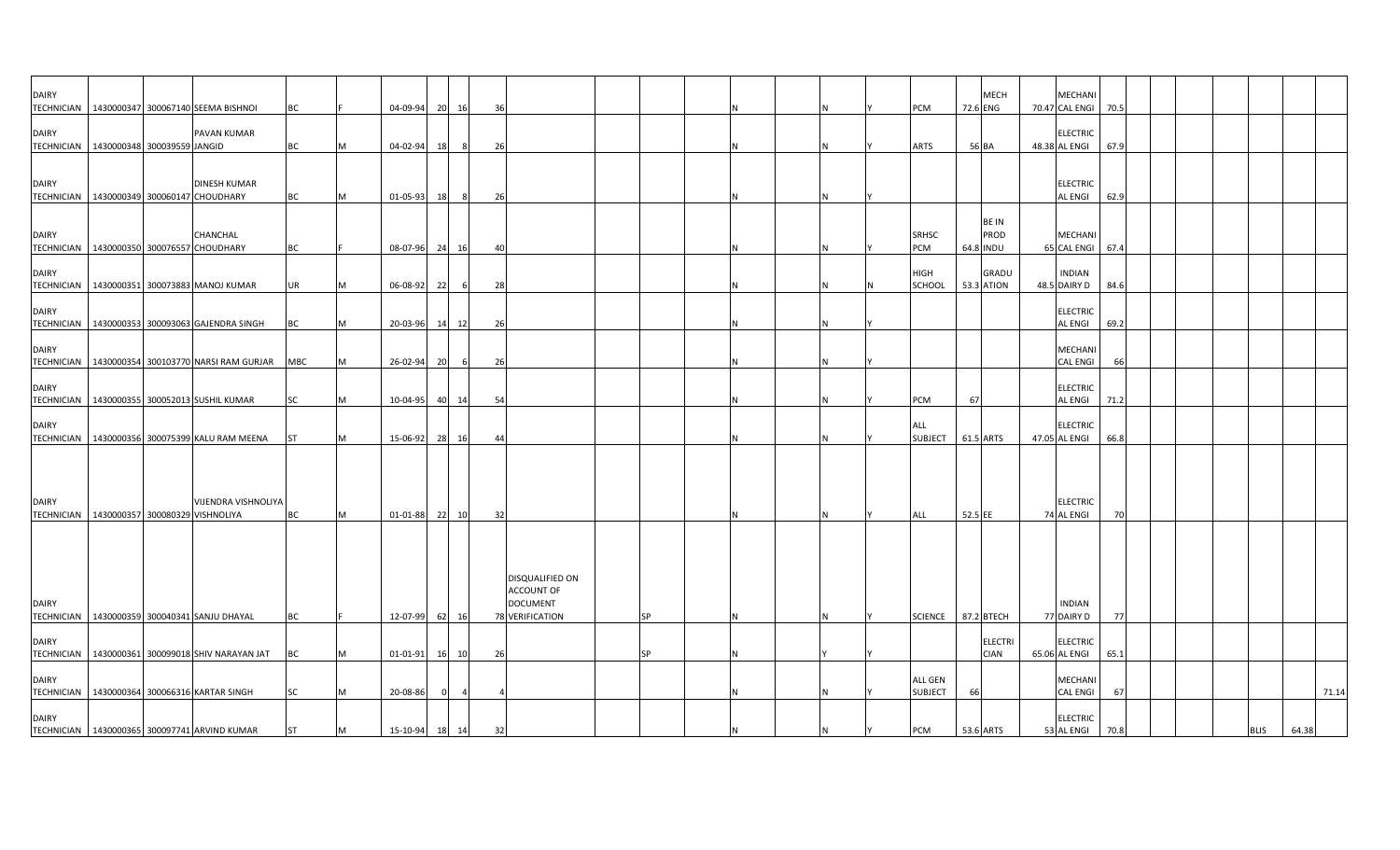| <b>DAIRY</b> |                                              | TECHNICIAN 1430000366 300052285 PRIYANKA MEENA    | <b>ST</b> |          | 10-12-99       |                 | 18 10 | 28 |                                      |   |  | <b>ARTS</b>                              | 67.4      |                                    | <b>MECHANI</b><br><b>CAL ENGI</b> | 56.1    |            |          |       |                      |       |    |
|--------------|----------------------------------------------|---------------------------------------------------|-----------|----------|----------------|-----------------|-------|----|--------------------------------------|---|--|------------------------------------------|-----------|------------------------------------|-----------------------------------|---------|------------|----------|-------|----------------------|-------|----|
| <b>DAIRY</b> |                                              | <b>RAM KUNWAR</b>                                 |           |          |                |                 |       |    |                                      |   |  |                                          |           |                                    | MECHANI                           |         |            |          |       |                      |       |    |
|              | TECHNICIAN   1430000367 300023026 CHOPRA     |                                                   | <b>BC</b> |          | 12-10-95       | 24              | 10    | 34 |                                      |   |  |                                          |           |                                    | <b>CAL ENGI</b>                   | 70.8    |            |          |       |                      |       |    |
|              |                                              |                                                   |           |          |                |                 |       |    | DISQUALIFIED ON                      |   |  |                                          |           |                                    |                                   |         |            |          |       |                      |       |    |
| <b>DAIRY</b> |                                              | DEEPAK RADHESHYAM                                 |           |          |                |                 |       |    | <b>ACCOUNT OF</b><br><b>DOCUMENT</b> |   |  |                                          |           | <b>BTECH</b>                       | <b>INDIAN</b>                     |         |            |          |       |                      |       |    |
|              | TECHNICIAN 1430000369 300052977 TIWARI       |                                                   | UR        | <b>M</b> | 31-05-98       | 54              | 10    |    | <b>64 VERIFICATION</b>               | N |  | <b>MATHS</b>                             |           | <b>83 IN DT</b>                    | 75.8 DAIRY D                      | 75.8    |            |          |       |                      |       |    |
| <b>DAIRY</b> |                                              |                                                   |           |          |                |                 |       |    |                                      |   |  | <b>SR</b><br><b>HIGHER</b>               |           | <b>ELECTRI</b>                     | <b>ELECTRIC</b>                   |         |            |          |       |                      |       |    |
|              |                                              | TECHNICIAN 1430000370 300092447 NITIN DORIYA      | SC        |          | 01-09-91       | 26              | - 6   | 32 |                                      |   |  | SEC                                      |           | 58 CAL ENG                         | 60.36 AL ENGI                     | 60.4    |            |          |       |                      |       |    |
| <b>DAIRY</b> |                                              | TECHNICIAN 1430000371 300067368 UMESH CHITNIS     | UR        |          | 24-05-84       |                 | 22 10 | 32 |                                      |   |  | <b>MATH</b><br>STREAM                    | 60        |                                    | <b>MECHANI</b><br><b>CAL ENGI</b> | 66.9    |            |          |       | <b>SUGER</b><br>ENGG | 63.67 | 60 |
|              |                                              |                                                   |           |          |                |                 |       |    |                                      |   |  |                                          |           |                                    |                                   |         |            |          |       |                      |       |    |
| <b>DAIRY</b> |                                              | TECHNICIAN   1430000372 300073401 AJENDRA YADAV   | <b>BC</b> | M        | 25-10-94       | 24              | 8     | 32 |                                      |   |  | <b>BSER</b>                              | 45.8 UOR  |                                    | <b>ELECTRIC</b><br>40.77 AL ENGI  | 62.8    |            |          |       |                      |       |    |
| <b>DAIRY</b> | TECHNICIAN   1430000373 300045391 SULTAN MAL |                                                   | <b>BC</b> | <b>M</b> | 07-05-95       |                 | 20 12 | 32 |                                      |   |  | ALL G<br><b>SUBJECT</b>                  | 53.2 BA   |                                    | <b>ELECTRIC</b><br>43 AL ENGI     | 60.7    |            |          |       |                      |       |    |
| <b>DAIRY</b> |                                              |                                                   |           |          |                |                 |       |    |                                      |   |  |                                          |           |                                    | <b>ELECTRIC</b>                   |         |            |          |       |                      |       |    |
|              |                                              | TECHNICIAN 1430000374 300014492 MANISH SHARMA     | EWS       | M        | 15-08-93       |                 | 16 10 | 26 |                                      |   |  | <b>RBSE</b>                              | 61        |                                    | <b>AL ENGI</b>                    | 56.6    |            |          |       |                      |       |    |
| <b>DAIRY</b> |                                              | TECHNICIAN 1430000375 300001509 VINOD KUMAR       | BC        | M        | 07-10-91       |                 | 16 12 | 28 |                                      | N |  | <b>PCM</b>                               |           | <b>ELECTRI</b><br>CAL<br>53.5 ENGG | <b>ELECTRIC</b><br>63.35 AL ENGI  | 69.3    |            |          |       |                      |       |    |
| <b>DAIRY</b> |                                              | TECHNICIAN 1430000376 300022580 RAMESH SEPAT      | <b>BC</b> | IM.      | 15-09-92       | 30 <sup>1</sup> | 14    | 44 |                                      |   |  | <b>PCM</b>                               |           | 78.9 BTECH                         | <b>MECHANI</b><br>68.33 CAL ENGI  | 68.3 CH | <b>MTE</b> | 80 MTECH | 79.99 |                      |       |    |
|              |                                              |                                                   |           |          |                |                 |       |    |                                      |   |  |                                          |           |                                    |                                   |         |            |          |       |                      |       |    |
| <b>DAIRY</b> |                                              | TECHNICIAN   1430000377 300074127 GEETENDRA KUMAR | UR        |          | 02-07-93       | 14              | 8     | 22 |                                      |   |  | <b>DIPLOMA</b><br>MECHNIC 59.6           |           |                                    | <b>MECHANI</b><br><b>CAL ENGI</b> | 59.6    |            |          |       |                      |       |    |
| <b>DAIRY</b> |                                              | <b>LAKHAN KUMAR</b>                               |           |          |                |                 |       |    |                                      |   |  |                                          |           |                                    | <b>MECHANI</b>                    |         |            |          |       |                      |       |    |
|              | TECHNICIAN 1430000379 300038573 LAKSHKAR     |                                                   | <b>BC</b> | M        | 27-07-99       |                 | 26 10 | 36 |                                      |   |  | ARTS                                     | 64.8      |                                    | <b>CAL ENGI</b>                   | 56.9    |            |          |       |                      |       |    |
| <b>DAIRY</b> | TECHNICIAN 1430000380 300061893 SHARMA       | <b>ARVIND KUMAR</b>                               | EWS       | <b>M</b> | 01-01-92       |                 | 20 12 | 32 |                                      | N |  | <b>COMMER</b><br><b>CE</b>               | 58.9 BA   |                                    | <b>MECHANI</b><br>43.33 CAL ENGI  | 59.2    |            |          |       |                      |       |    |
| <b>DAIRY</b> |                                              |                                                   |           |          |                |                 |       |    |                                      |   |  |                                          |           |                                    | <b>ELECTRIC</b>                   |         |            |          |       |                      |       |    |
|              |                                              | TECHNICIAN   1430000381 300081471 MANISH SAINI    | <b>BC</b> | M        | $01-07-92$     |                 | 18 10 | 28 |                                      | N |  | <b>ARTS</b>                              | 52.5 ARTS |                                    | 56.11 AL ENGI                     | 63.2    |            |          |       |                      |       |    |
| <b>DAIRY</b> |                                              | TECHNICIAN 1430000382 300037384 LAXMIKANT SWAMI   | <b>BC</b> | M        | 09-09-85 26 14 |                 |       | 40 |                                      |   |  | <b>SR</b><br><b>HIGHER</b><br><b>SEC</b> | 57.4      |                                    | <b>ELECTRIC</b><br><b>AL ENGI</b> | 61.6    |            |          |       | <b>BTECH</b>         | 60.16 |    |
|              |                                              |                                                   |           |          |                |                 |       |    |                                      |   |  |                                          |           |                                    |                                   |         |            |          |       |                      |       |    |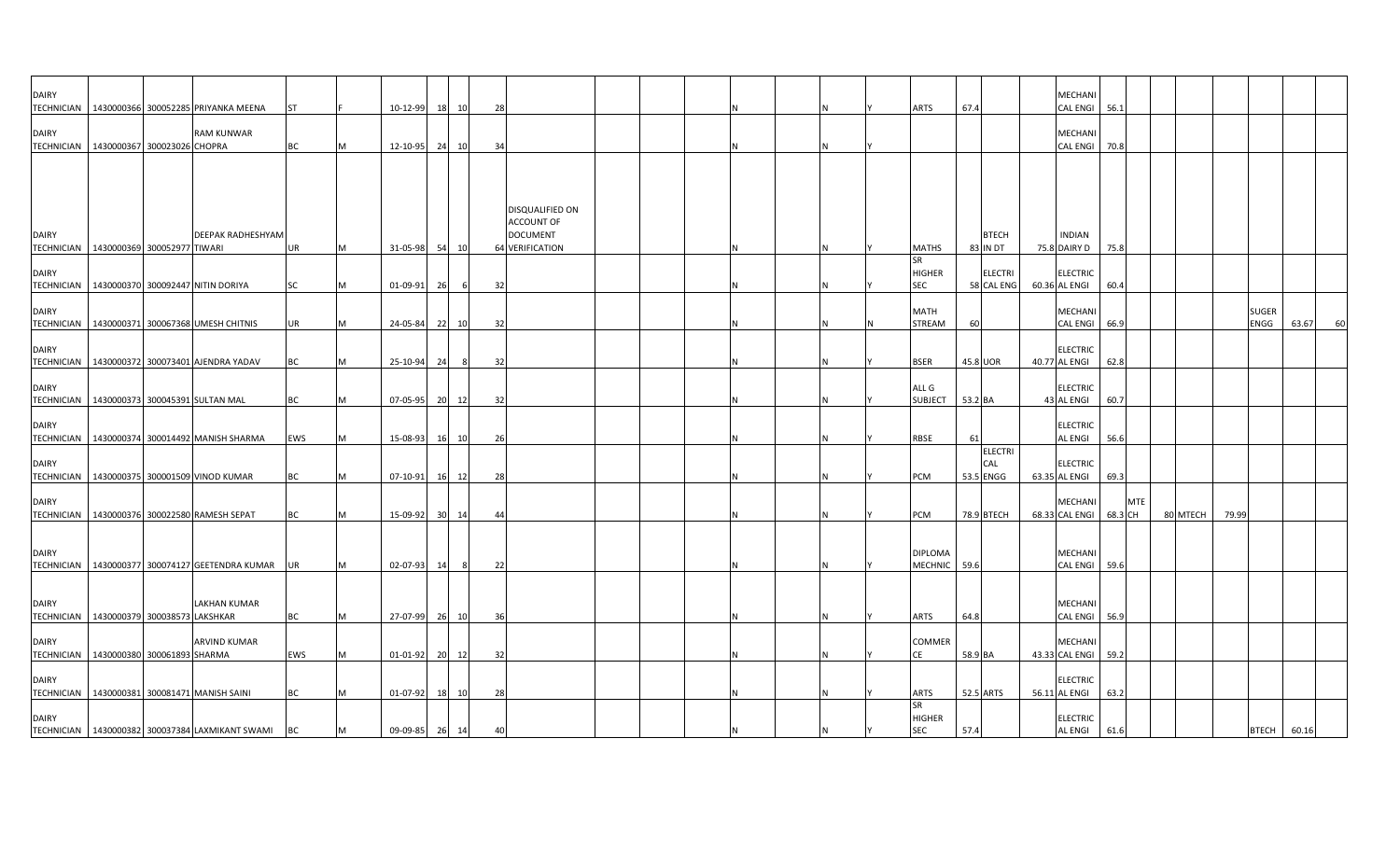| <b>DAIRY</b>                                               |                           | TECHNICIAN   1430000384 300063812 NAGAR MAL YADAV       | ВC        | M        | 10-01-91       | 22 | 6   | 28 |                                                  |           |  |     | ARTS                                | 66.2 ENG      | <b>MECHA</b><br><b>NICAL</b>   | MECHANI<br>65.85 CAL ENGI 65.9   |                               |      |  |  |
|------------------------------------------------------------|---------------------------|---------------------------------------------------------|-----------|----------|----------------|----|-----|----|--------------------------------------------------|-----------|--|-----|-------------------------------------|---------------|--------------------------------|----------------------------------|-------------------------------|------|--|--|
| <b>DAIRY</b><br>TECHNICIAN 1430000386 300043346 LUNIWAL    |                           | <b>ANIL KUMAR</b>                                       | <b>SC</b> | M        | 04-11-91       | 28 | -8  | 36 |                                                  |           |  |     | <b>PCM</b>                          | 58.8          |                                | MECHAN<br>CAL ENGI               | 60.6                          |      |  |  |
| <b>DAIRY</b>                                               |                           | TECHNICIAN 1430000387 300018233 BHAWNA BISHT            | UR        |          | 19-01-96       | 18 | 12  | 30 |                                                  |           |  |     |                                     |               |                                | <b>ELECTRIC</b><br>AL ENGI       | 65                            |      |  |  |
| <b>DAIRY</b>                                               |                           | TECHNICIAN   1430000389 300001828 VISHVENDRA SAIN       | ВC        |          | 03-02-92       | 20 | 6   | 26 |                                                  |           |  |     | ATRS                                |               | <b>HISTORY</b><br>41.7 POLTICA | <b>ELECTRIC</b><br>44.55 AL ENGI | 62.6                          |      |  |  |
| <b>DAIRY</b><br>TECHNICIAN   1430000390 300094298 BAIRWA   |                           | PAWAN KUMAR                                             | <b>SC</b> | M        | 02-07-95       | 18 | - 8 | 26 |                                                  |           |  | N   | <b>ARTS</b>                         | 60.2          |                                | <b>ELECTRIC</b><br>AL ENGI       | 63.1                          |      |  |  |
| <b>DAIRY</b><br><b>TECHNICIAN</b>                          | 1430000391 300064479 YOGI | <b>BUDDHI PRAKASH</b>                                   | BC        | M        | 03-07-90 26    |    | 8   | 34 |                                                  |           |  | ΙN  | ALL SUB                             | 50.2 BA       |                                | <b>ELECTRIC</b><br>61.09 AL ENGI | 72.2                          |      |  |  |
| <b>DAIRY</b>                                               |                           | TECHNICIAN   1430000393 300013451 VINIT KUMAR DHAYAL UR |           |          | 04-11-85       | 16 | 6   | 22 |                                                  |           |  |     | BHSEAJM<br>ER                       | 47.7 HAN      | UO<br><b>RAJAST</b>            | <b>INDIAN</b><br>46.05 DAIRY D   | RAJA<br><b>STHA</b><br>68.3 N | 55.6 |  |  |
| <b>DAIRY</b><br>TECHNICIAN   1430000394 300049149 BIJARNIA |                           | MUKESH KUMAR                                            | BC        | M        | 31-07-96 34    |    | 10  | 44 |                                                  | <b>SP</b> |  |     | <b>PCM</b>                          |               | 68.6 B TECH                    | <b>INDIAN</b><br>61.8 DAIRY D    | 61.8                          |      |  |  |
| <b>DAIRY</b>                                               |                           | TECHNICIAN   1430000395 300090310 AASHISH KUMAR         | <b>SC</b> | M        | 11-11-95 34    |    | 14  | 48 |                                                  |           |  |     | ALL<br><b>GENERAL</b><br><b>SUB</b> | 65.2          |                                | MECHAN<br><b>CAL ENGI</b>        | 65.6                          |      |  |  |
|                                                            |                           |                                                         |           |          |                |    |     |    | DISQUALIFIED ON                                  |           |  |     |                                     |               |                                |                                  |                               |      |  |  |
| <b>DAIRY</b>                                               |                           | TECHNICIAN 1430000396 300058515 SOHAN LAL BAJYA         | <b>BC</b> | IM.      | 02-11-99       | 48 | 18  |    | ACCOUNT OF<br><b>DOCUMENT</b><br>66 VERIFICATION |           |  |     | <b>PCM</b><br><b>HINDI</b><br>ENG   | <b>76 TEC</b> | <b>BTECH</b><br><b>DAIRY</b>   | <b>INDIAN</b><br>65.7 DAIRY D    | 65.7                          |      |  |  |
| <b>DAIRY</b>                                               |                           | TECHNICIAN 1430000397 300013113 RAMESH KUMAWAT          | ВC        |          | 02-08-92       | 28 | 8   | 36 |                                                  |           |  |     | <b>ALL</b><br><b>SUBJECT</b>        | 36.5          |                                | <b>ELECTRIC</b><br>AL ENGI       | 66.5                          |      |  |  |
| <b>DAIRY</b>                                               |                           | TECHNICIAN 1430000398 300076747 SHUBHAM SINGH           | UR        | M        | 13-10-98 30    |    | 16  | 46 |                                                  |           |  |     | PCM                                 | 56.2 LOG      | <b>DAIRY</b><br><b>TECHNO</b>  | <b>INDIAN</b><br>7.1 DAIRY D     | 7.1                           |      |  |  |
| <b>DAIRY</b><br><b>TECHNICIAN</b>                          |                           | 1430000399 300050258 LOKESH GURJAR                      | MBC       | <b>M</b> | 08-07-96 10 12 |    |     | 22 |                                                  |           |  | IN. | <b>BSER</b><br><b>AJMER</b>         | 54            |                                | <b>ELECTRIC</b><br>AL ENGI       | 69.7                          |      |  |  |
| <b>DAIRY</b><br>TECHNICIAN 1430000400 300057539 JANKAWAT   |                           | <b>BHEEM SINGH</b>                                      | EWS       | IM.      | 27-07-90       | 12 | 10  | 22 |                                                  |           |  |     | ALL<br>SUBJECT 47.2 ARTS            |               |                                | <b>ELECTRIC</b><br>50.94 AL ENGI | 68.9                          |      |  |  |
| <b>DAIRY</b>                                               |                           | TECHNICIAN 1430000403 300040203 AMIT KUMAR SAINI        | <b>BC</b> | M        | 31-03-93       | 34 | - 8 | 42 |                                                  |           |  |     | <b>ARTS</b>                         | 61.7          |                                | MECHANI<br><b>CAL ENGI</b>       | 55.4                          |      |  |  |
| <b>DAIRY</b><br>TECHNICIAN 1430000404 300034582 SHARMA     |                           | NARESH KUMAR                                            | EWS       | M        | 10-07-93 14 12 |    |     | 26 |                                                  |           |  |     | ALL<br>SUBJECTS                     |               | 48 ARTS                        | <b>ELECTRIC</b><br>60.77 AL ENGI | 60.9                          |      |  |  |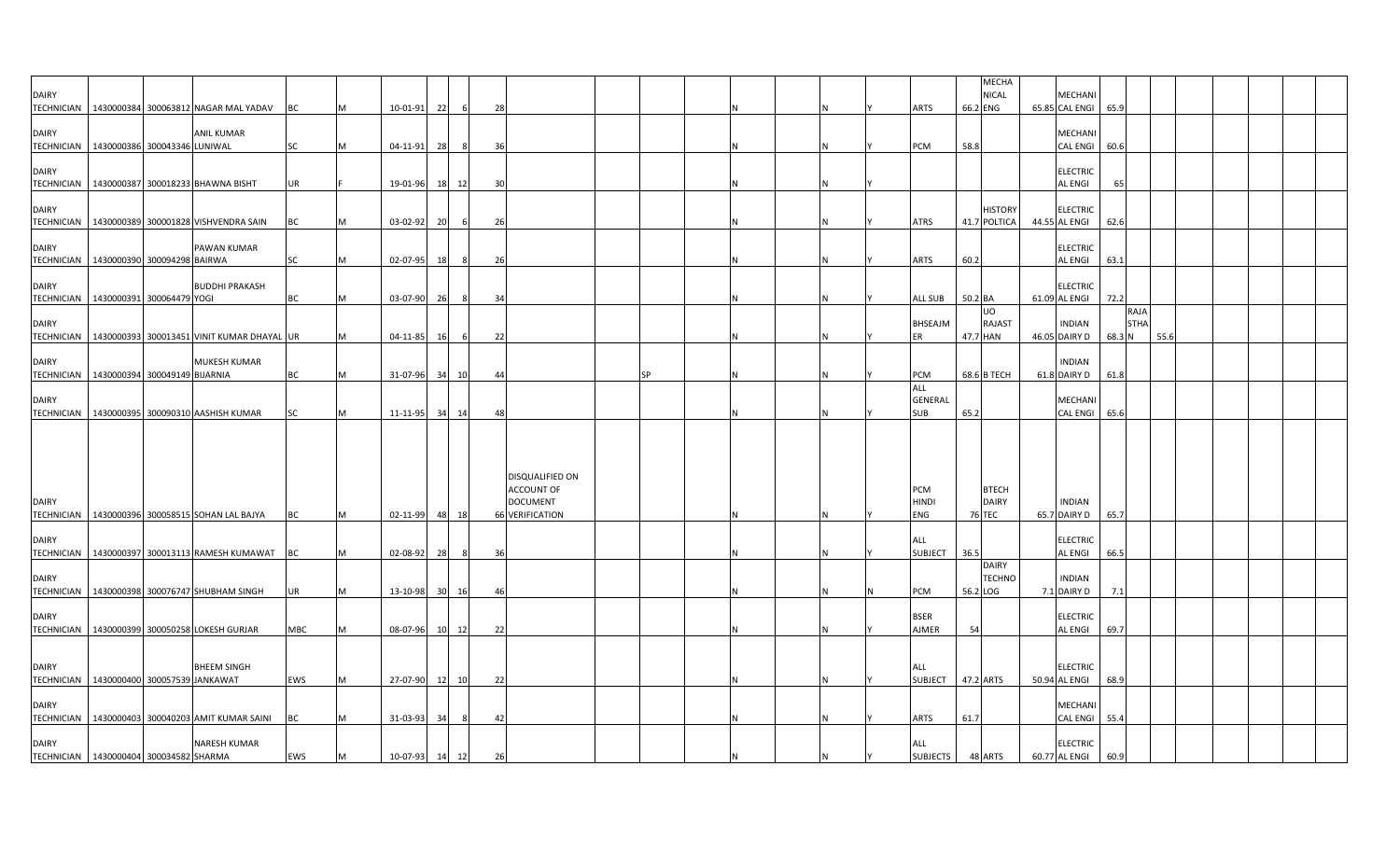| <b>DAIRY</b>                      | TECHNICIAN   1430000407 300074513 KAMLESH JANGID                | BC        |   | 05-01-97       | 18 10 |     | 28             |  |  |  |  | HSC                               | 53.2 A      | <b>DIPLOM</b>                  | <b>MECHAN</b><br>68.81 CAL ENGI 68.8 |         |      |  |  |
|-----------------------------------|-----------------------------------------------------------------|-----------|---|----------------|-------|-----|----------------|--|--|--|--|-----------------------------------|-------------|--------------------------------|--------------------------------------|---------|------|--|--|
| <b>DAIRY</b>                      | TECHNICIAN 1430000408 300071287 PAVAN SINGH                     | EWS       |   | 04-05-96       | 28    | 10  | 38             |  |  |  |  | <b>ARTS</b>                       | 65.8        |                                | <b>MECHAN</b><br><b>CAL ENGI</b>     | 62.2    |      |  |  |
| <b>DAIRY</b>                      | TECHNICIAN   1430000409 300054573 VIKRAM SINGH YADAV BC         |           |   | 10-09-94       | 24    | 12  | 36             |  |  |  |  | <b>ARTS</b>                       | 65.5 BA     |                                | <b>MECHANI</b><br>46.11 CAL ENGI     | 59.1    |      |  |  |
| <b>DAIRY</b>                      | TECHNICIAN   1430000410 300075502 VIKAS KUMAR                   | ВC        |   | 15-07-98       | 30    | -8  | 38             |  |  |  |  | HSC                               | 72.4        |                                | <b>INDIAN</b><br>DAIRY D             | 63.5    |      |  |  |
| <b>DAIRY</b>                      | TECHNICIAN   1430000412 300020860 CHETAN KUMAR SAINI BC         |           |   | 02-06-94       | 26    | - 8 | 34             |  |  |  |  | <b>BSER</b>                       | 48.2 BTER   |                                | <b>ELECTRIC</b><br>63.34 AL ENGI     | 63.3    |      |  |  |
| <b>DAIRY</b>                      | TECHNICIAN 1430000413 300099436 MEHUL SHAH                      | UR        |   | 30-06-95       | 22 14 |     | 36             |  |  |  |  |                                   |             |                                | <b>MECHANI</b><br><b>CAL ENGI</b>    | 62.2    |      |  |  |
| <b>DAIRY</b>                      | TECHNICIAN   1430000414 300049709 PAWAN KUMAR                   | SC        |   | 12-04-96 24 12 |       |     | 36             |  |  |  |  | <b>ARTS</b>                       | 63.2 ARTS   |                                | <b>MECHAN</b><br>51.61 CAL ENGI      | 71.8    |      |  |  |
| <b>DAIRY</b>                      | <b>MANISH KUMAR</b><br>TECHNICIAN   1430000415 300066183 ALORIA | <b>SC</b> | M | 22-09-95 18 10 |       |     | 28             |  |  |  |  |                                   |             | <b>DIPLOM</b>                  | <b>MECHAN</b><br>60.71 CAL ENGI 60.7 |         |      |  |  |
| <b>DAIRY</b>                      | TECHNICIAN   1430000416 300071685 DEEPAK SHARMA                 | UR        |   | 04-04-85       | 18    | -8  | 26             |  |  |  |  | <b>SR</b><br><b>HIGHER</b><br>SEC | 53.2 B TECH |                                | <b>MECHAN</b><br>66.26 CAL ENGI      | 60.2    |      |  |  |
| <b>DAIRY</b>                      | TECHNICIAN   1430000418 300081749 DHAN SINGH MEENA ST           |           |   | 10-02-94       | 18    | 10  | 28             |  |  |  |  | ARTS                              | 57.1        |                                | <b>ELECTRIC</b><br><b>AL ENGI</b>    | 60.9    |      |  |  |
| <b>DAIRY</b>                      | TECHNICIAN   1430000419 300053816 BABU LAL YADAV                | ВC        |   | 05-02-95 20 14 |       |     | 3 <sup>i</sup> |  |  |  |  | ABC                               | 69.9 ARTS   |                                | <b>ELECTRIC</b><br>44.33 AL ENGI     | 64.2    |      |  |  |
| <b>DAIRY</b><br><b>TECHNICIAN</b> | 1430000421 300058117 SHIVPRATAP SINGH                           | EWS       |   | 02-02-96       | 24    | 12  | 36             |  |  |  |  | HTIW IIX<br>PCM                   | 63.8 CA     | <b>BTECH</b><br><b>ELECTRI</b> | <b>ELECTRIC</b><br>59.9 AL ENGI      | 59.9    |      |  |  |
| <b>DAIRY</b><br><b>TECHNICIAN</b> | 1430000422 300082462 HANUMAN SONI                               | BC        |   | 24-10-90       | 20    | - 6 | 26             |  |  |  |  | <b>ARTS</b>                       | 44.5 BA     |                                | <b>ELECTRIC</b><br>44.88 AL ENGI     | 70.2 MA | 48.3 |  |  |
| <b>DAIRY</b>                      | TECHNICIAN 1430000423 300052282 NITIN KUMAWAT                   | UR        |   | 02-05-99       | 36 10 |     | $\Delta$       |  |  |  |  |                                   |             |                                | <b>MECHAN</b><br>CAL ENGI 62.1       |         |      |  |  |
| <b>DAIRY</b>                      | TECHNICIAN   1430000424 300043906 OMPRAKASH GOLIYA   BC         |           |   | $01-07-95$     | 36    |     | 44             |  |  |  |  | <b>PCM</b>                        | 74 CH       | <b>BTECH</b><br><b>DAIRYTE</b> | <b>INDIAN</b><br>69.1 DAIRY D        | 69.1    |      |  |  |
| <b>DAIRY</b>                      | TECHNICIAN   1430000426 300088181 HITESH POONIA                 | BC        |   | 05-05-97       | 16    |     | 22             |  |  |  |  | <b>HSC</b>                        | 59 ATION    | GRADU                          | <b>MECHANI</b><br>55 CAL ENGI        | 55      |      |  |  |
| <b>DAIRY</b>                      | TECHNICIAN   1430000428 300092947 RAVIKANT SHARMA               | UR        |   | 05-07-95 24 10 |       |     | 34             |  |  |  |  |                                   |             |                                | <b>ELECTRIC</b><br><b>AL ENGI</b>    | 64.5    |      |  |  |
| <b>DAIRY</b>                      | <b>KAMAL KISHOR</b><br>TECHNICIAN 1430000429 300029601 VARMA    | SC        |   | 29-06-92 22 12 |       |     | 34             |  |  |  |  | <b>ARTS</b>                       | 56.9 BA     |                                | MECHANI<br>44.14 CAL ENGI 61.8       |         |      |  |  |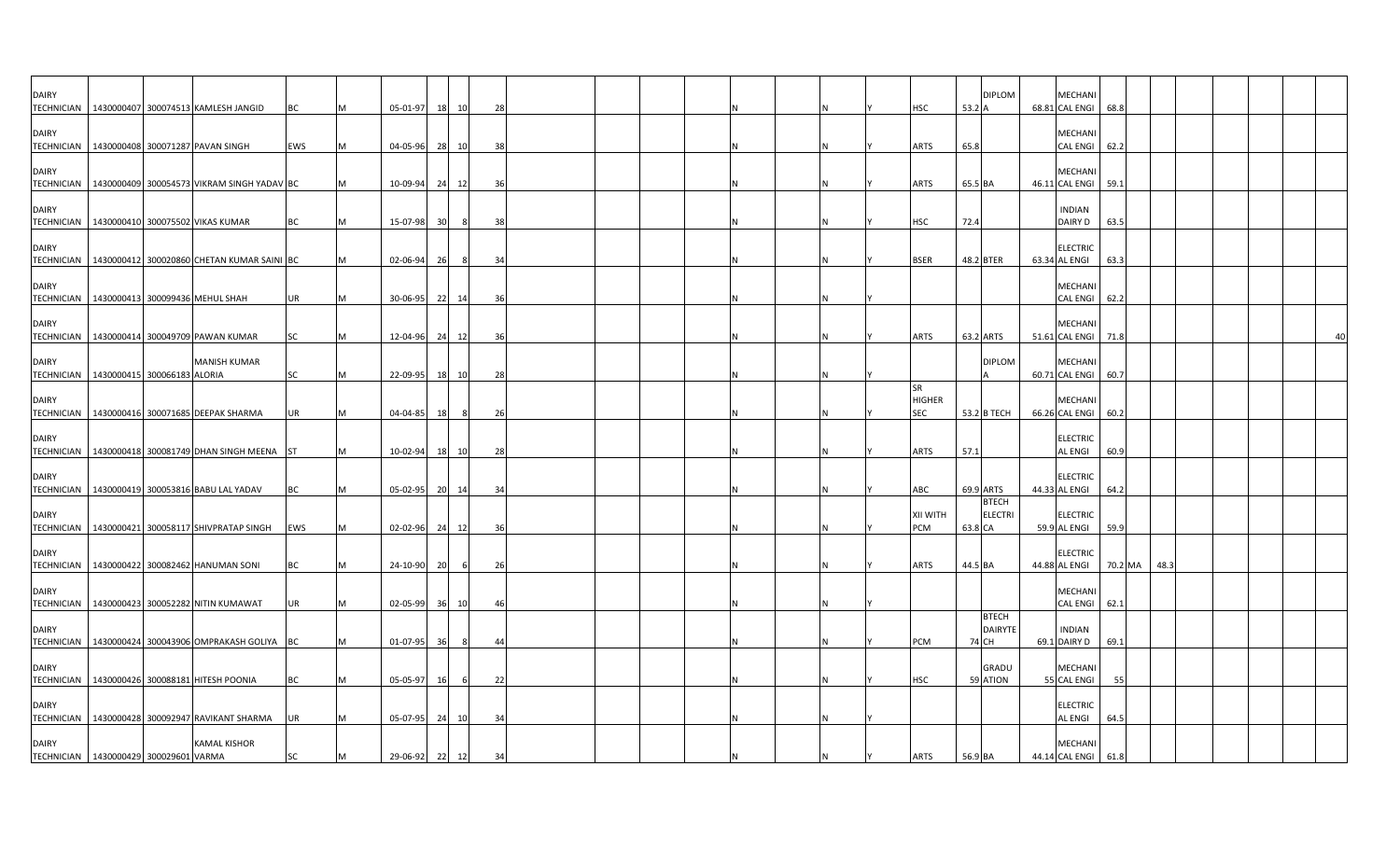| <b>DAIRY</b>                                              |  | RAJENDRA SINGH                                          |           |           |                |    |                |     |  |    |  |     |                              |          |                                        | <b>ELECTRIC</b>                  |      |  |  |    |
|-----------------------------------------------------------|--|---------------------------------------------------------|-----------|-----------|----------------|----|----------------|-----|--|----|--|-----|------------------------------|----------|----------------------------------------|----------------------------------|------|--|--|----|
| TECHNICIAN   1430000430 300089246 CHOUDHARY               |  |                                                         | <b>BC</b> | M         | 04-10-94       |    | 16 12          | 28  |  |    |  | N   | <b>ARTS</b>                  | 59 BA    |                                        | 41.94 AL ENGI                    | 69.5 |  |  |    |
| <b>DAIRY</b>                                              |  | TECHNICIAN   1430000431 300037250 CHANDRA PRKASH RAI UR |           | M         | 23-08-95       | 30 | 8 <sup>1</sup> | 38  |  |    |  | N   | HIGH<br>SCHOOL               | 68.3 B A |                                        | <b>INDIAN</b><br>60.77 DAIRY D   | 68.3 |  |  |    |
| <b>DAIRY</b>                                              |  | TECHNICIAN   1430000433 300077328 NARSI YADAV           | <b>BC</b> | M         | 01-07-94       | 12 | 10             | 22  |  |    |  |     |                              |          | <b>POLYTEC</b><br><b>HINC</b>          | <b>ELECTRIC</b><br>66.28 AL ENGI | 66.3 |  |  |    |
| <b>DAIRY</b><br>TECHNICIAN   1430000434 300046369 LAKHERA |  | <b>ROHIT KUMAR</b>                                      | BC        | M         | 26-02-95       |    |                |     |  |    |  | N   | <b>COMMER</b><br>СE          | 49.2     |                                        | <b>ELECTRIC</b><br>AL ENGI       | 62.5 |  |  |    |
| <b>DAIRY</b><br>TECHNICIAN 1430000435 300038439 CHOUDHARY |  | RAMAVTAR                                                | <b>BC</b> |           | 05-01-94       |    | 14 14          | -28 |  |    |  |     | <b>ARTS</b>                  | 61.4     |                                        | MECHANI<br><b>CAL ENGI</b>       | 59.7 |  |  |    |
| <b>DAIRY</b><br>TECHNICIAN   1430000439 300041573 BAGADI  |  | <b>VISHNU KUMAR</b>                                     | <b>SC</b> | <b>M</b>  | 18-09-94       |    | 34 12          | -46 |  |    |  | N   |                              |          |                                        | <b>ELECTRIC</b><br>AL ENGI       | 63.2 |  |  |    |
| <b>DAIRY</b>                                              |  | TECHNICIAN   1430000441 300017658 KESHAV RAJPUROHIT UR  |           | M         | 22-08-97       |    | 22 10          | 32  |  | ςp |  |     | <b>MATH</b>                  |          | <b>ELCTRIC</b><br><b>AL</b><br>67 ENGG | <b>ELECTRIC</b><br>67 AL ENGI    | 67   |  |  |    |
| <b>DAIRY</b><br>TECHNICIAN   1430000443 300065101 JANGID  |  | <b>MANOJ KUMAR</b>                                      | <b>BC</b> | M         | 19-07-98       | 16 | - 6            | 22  |  |    |  | N   | ART                          | 54       |                                        | <b>ELECTRIC</b><br>AL ENGI       | 65   |  |  |    |
| <b>DAIRY</b>                                              |  | TECHNICIAN 1430000444 300018302 SANJAY CHAUDHARY BC     |           | M         | 15-01-93       | 14 | 8              | 22  |  |    |  | N   |                              |          |                                        | MECHANI<br><b>CAL ENGI</b>       | 72.6 |  |  |    |
| <b>DAIRY</b>                                              |  | TECHNICIAN   1430000446 300025911 UDAY SINGH MEENA ST   |           | <b>IM</b> | 02-09-99       |    | 22 18          | 40  |  |    |  |     | ALL<br>GENERAL<br><b>SUB</b> | 48.7 A   | <b>DIPLOM</b>                          | <b>ELECTRIC</b><br>68.53 AL ENGI | 68.5 |  |  |    |
| <b>DAIRY</b>                                              |  | TECHNICIAN   1430000447 300093061 ANKIT KUMAR JAIN      | EWS       | M         | 01-02-91       |    | 12 12          | 24  |  |    |  |     | <b>ARTS</b>                  |          | 56.6 ARTS                              | MECHANI<br>47.55 CAL ENGI        | 63.5 |  |  |    |
| <b>DAIRY</b>                                              |  | TECHNICIAN 1430000450 300087733 MANOJ KUMAR             | <b>BC</b> | M         | 07-09-94       |    | 24 16          | 40  |  |    |  | N   | PCM                          | 61.2     |                                        | MECHANI<br><b>CAL ENGI</b>       | 56.2 |  |  |    |
| <b>DAIRY</b>                                              |  | TECHNICIAN   1430000451 300036162 NITESH BAIRWA         | <b>SC</b> | IM.       | 02-07-98       |    | 28 16          | -44 |  |    |  | N   | ARTS                         | 68.6     |                                        | <b>ELECTRIC</b><br>AL ENGI       | 67.9 |  |  |    |
| <b>DAIRY</b>                                              |  | TECHNICIAN   1430000453 300065419 RAJ KUMAR YADAV       | <b>BC</b> | M         | 09-06-91       |    | 22 16          | 38  |  |    |  |     | SR<br><b>HIGHER</b><br>SEC   | 71.7     |                                        | MECHANI<br><b>CAL ENGI</b>       | 66   |  |  | 76 |
| <b>DAIRY</b><br>TECHNICIAN 1430000454 300058321 SHARMA    |  | <b>KRISHAN KUMAR</b>                                    | EWS       | M         | 06-09-93       |    | 20 16          | 36  |  |    |  | Ν   | <b>SCIENCE</b><br>MATH       |          | 68 BTECH                               | MECHANI<br>62.57 CAL ENGI 62.6   |      |  |  |    |
| <b>DAIRY</b><br>TECHNICIAN 1430000455 300071488 SHEKHAWAT |  | <b>SHAKTI SINGH</b>                                     | <b>UR</b> | M         | 31-05-93 22 18 |    |                | 40  |  |    |  | IN. | <b>SCIENCE</b><br><b>PCM</b> | 49.2     |                                        | MECHANI<br>CAL ENGI 62.2         |      |  |  |    |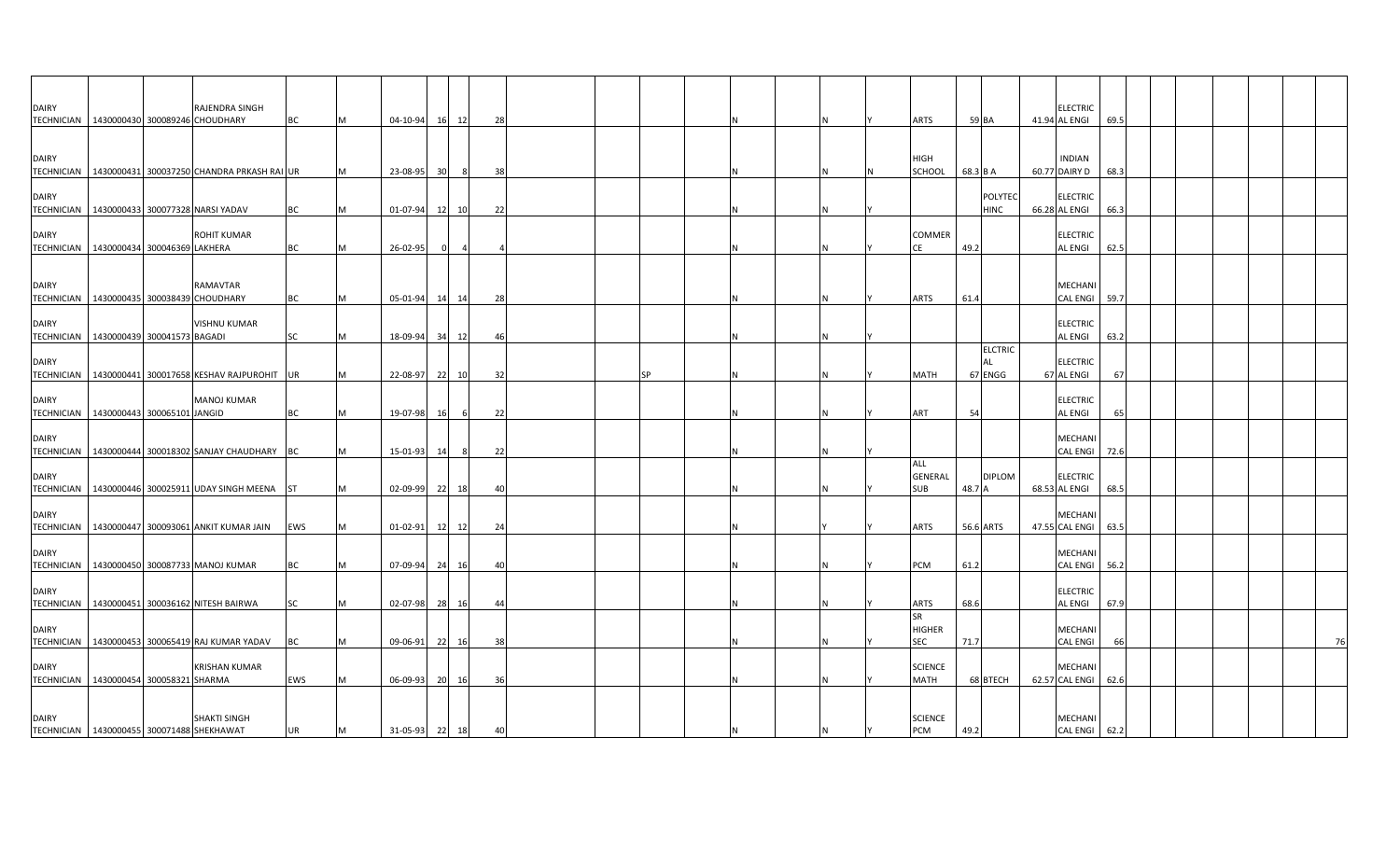| <b>DAIRY</b>                                                 |  | TECHNICIAN   1430000456 300039067 KHEMRAJ GURJAR       | MBC       | IM.       | 06-05-91       | 22 | - 8            | 30   |  |   |          | <b>ARTS</b>                       | 63.2   |                                      | <b>ELECTRIC</b><br><b>AL ENGI</b> | 63.7 |  |  |  |
|--------------------------------------------------------------|--|--------------------------------------------------------|-----------|-----------|----------------|----|----------------|------|--|---|----------|-----------------------------------|--------|--------------------------------------|-----------------------------------|------|--|--|--|
| <b>DAIRY</b>                                                 |  |                                                        |           |           |                |    |                |      |  |   |          |                                   |        |                                      | <b>ELECTRIC</b>                   |      |  |  |  |
|                                                              |  | TECHNICIAN 1430000458 300072917 CHHOTU RAM             | MBC       | M         | 20-05-94       |    | 22 14          | 36   |  |   |          | <b>ARTS</b>                       | 71.6   | MGSU                                 | <b>AL ENGI</b>                    | 70.9 |  |  |  |
| <b>DAIRY</b>                                                 |  | TECHNICIAN   1430000459 300050886 SURESH KUMAR         | EWS       | M         | 21-02-95 14 10 |    |                | 24   |  |   |          | RBSE<br>AJMER                     | 66.6 R | <b>BIKANE</b>                        | MECHANI<br>49.77 CAL ENGI 74.3    |      |  |  |  |
| <b>DAIRY</b>                                                 |  | TECHNICIAN 1430000460 300076253 RAJESH CHOUDHARY BC    |           | <b>IM</b> | 29-12-94       |    | 24 10          | 34   |  |   |          |                                   |        | <b>DAIRY</b><br><b>TECH</b>          | <b>INDIAN</b><br>62.1 DAIRY D     | 62.1 |  |  |  |
| <b>DAIRY</b>                                                 |  |                                                        |           |           |                |    |                |      |  |   |          |                                   |        |                                      | MECHANI                           |      |  |  |  |
| <b>DAIRY</b>                                                 |  | TECHNICIAN   1430000462 300050112 REKHA CHAUDHARY   BC |           |           | 07-01-93       |    | 18 12          | 30   |  |   |          | PCM<br><b>SR</b><br><b>HIGHER</b> | 65.9   |                                      | CAL ENGI<br>MECHANI               | 61.2 |  |  |  |
|                                                              |  | TECHNICIAN 1430000463 300036825 VISHAL KHANDELWAL UR   |           | M         | 05-09-88       |    | 10 12          | 22   |  |   |          | <b>SEC</b>                        | 57.5   |                                      | <b>CAL ENGI</b>                   | 62.8 |  |  |  |
| <b>DAIRY</b>                                                 |  | TECHNICIAN 1430000464 300032256 HARSHIT CHOUDHARY BC   |           | <b>M</b>  | 04-02-97       |    | 22 10          | 32   |  |   |          | PCM CS<br>ENG DEO 67.5 NICAL      |        | <b>MECHA</b>                         | MECHANI<br>62.56 CAL ENGI         | 62.6 |  |  |  |
| <b>DAIRY</b>                                                 |  | TECHNICIAN   1430000466 300084232 PRAKASHMUNI          | <b>SC</b> | IM.       | 01-08-94       |    | 20 12          | -32  |  |   |          |                                   |        |                                      | <b>ELECTRIC</b><br><b>AL ENGI</b> | 55.2 |  |  |  |
| <b>DAIRY</b>                                                 |  |                                                        |           |           |                |    |                |      |  |   |          |                                   |        |                                      | <b>ELECTRIC</b>                   |      |  |  |  |
|                                                              |  | TECHNICIAN   1430000467 300107129 AJIT SINGH TANWAR UR |           | <b>M</b>  | 01-05-92       |    | 24 12          | - 36 |  | N |          |                                   |        | <b>BTECH</b><br>ENG<br><b>DIPLOM</b> | 63.8 AL ENGI                      | 60.3 |  |  |  |
| <b>DAIRY</b><br>TECHNICIAN 1430000468 300059182 MEENA        |  | RADHE SHYAM                                            | <b>ST</b> | <b>M</b>  | 23-04-99       |    | 14 10          | 24   |  |   |          |                                   |        |                                      | <b>ELECTRIC</b><br>72.12 AL ENGI  | 72.1 |  |  |  |
| <b>DAIRY</b><br>TECHNICIAN 1430000469 300105373 MEENA        |  | <b>KAMLESH KUMAR</b>                                   | <b>ST</b> | <b>IM</b> | 12-10-79       | 14 | $\overline{4}$ | 18   |  |   |          |                                   |        |                                      | MECHANI<br><b>CAL ENGI</b>        | 57   |  |  |  |
| <b>DAIRY</b>                                                 |  | TECHNICIAN 1430000470 300063321 NAVEEN SINGH           | <b>BC</b> | <b>M</b>  | 21-06-81       |    | 14 16          | 30   |  |   |          | PCB                               | 59.4   |                                      | <b>MECHANI</b><br><b>CAL ENGI</b> | 65.8 |  |  |  |
| <b>DAIRY</b>                                                 |  | <b>DEVENDRA PRATAP</b>                                 |           |           |                |    |                |      |  |   |          |                                   |        |                                      | <b>INDIAN</b>                     |      |  |  |  |
| TECHNICIAN 1430000471 300041410 SINGH                        |  |                                                        | <b>UR</b> | <b>M</b>  | 03-02-98       | 28 | $\overline{4}$ | 32   |  |   |          | P C M                             | 86.6   |                                      | DAIRY D                           | 61.7 |  |  |  |
| <b>DAIRY</b><br>TECHNICIAN   1430000472 300024001 NITESH JHA |  |                                                        | UR        | IM.       | 27-11-97       | 24 | - 6            | 30   |  |   |          |                                   |        | <b>DIPLOM</b>                        | MECHANI<br>71.75 CAL ENGI         | 71.8 |  |  |  |
| <b>DAIRY</b>                                                 |  | TECHNICIAN   1430000473 300031330 RAMESH ACHARA        | <b>BC</b> |           | 16-04-97       | 32 |                | 40   |  |   |          |                                   |        | <b>DAIRY</b><br><b>TECH</b>          | <b>INDIAN</b><br>61.6 DAIRY D     | 61.6 |  |  |  |
| <b>DAIRY</b>                                                 |  | TECHNICIAN 1430000474 300099508 PAWAN KUMAR            | UR        | M         | 18-02-97 32 12 |    |                | 44   |  |   | <b>N</b> | MATHEM<br><b>ATICS</b>            | 53     |                                      | <b>MECHANI</b><br>CAL ENGI 76.9   |      |  |  |  |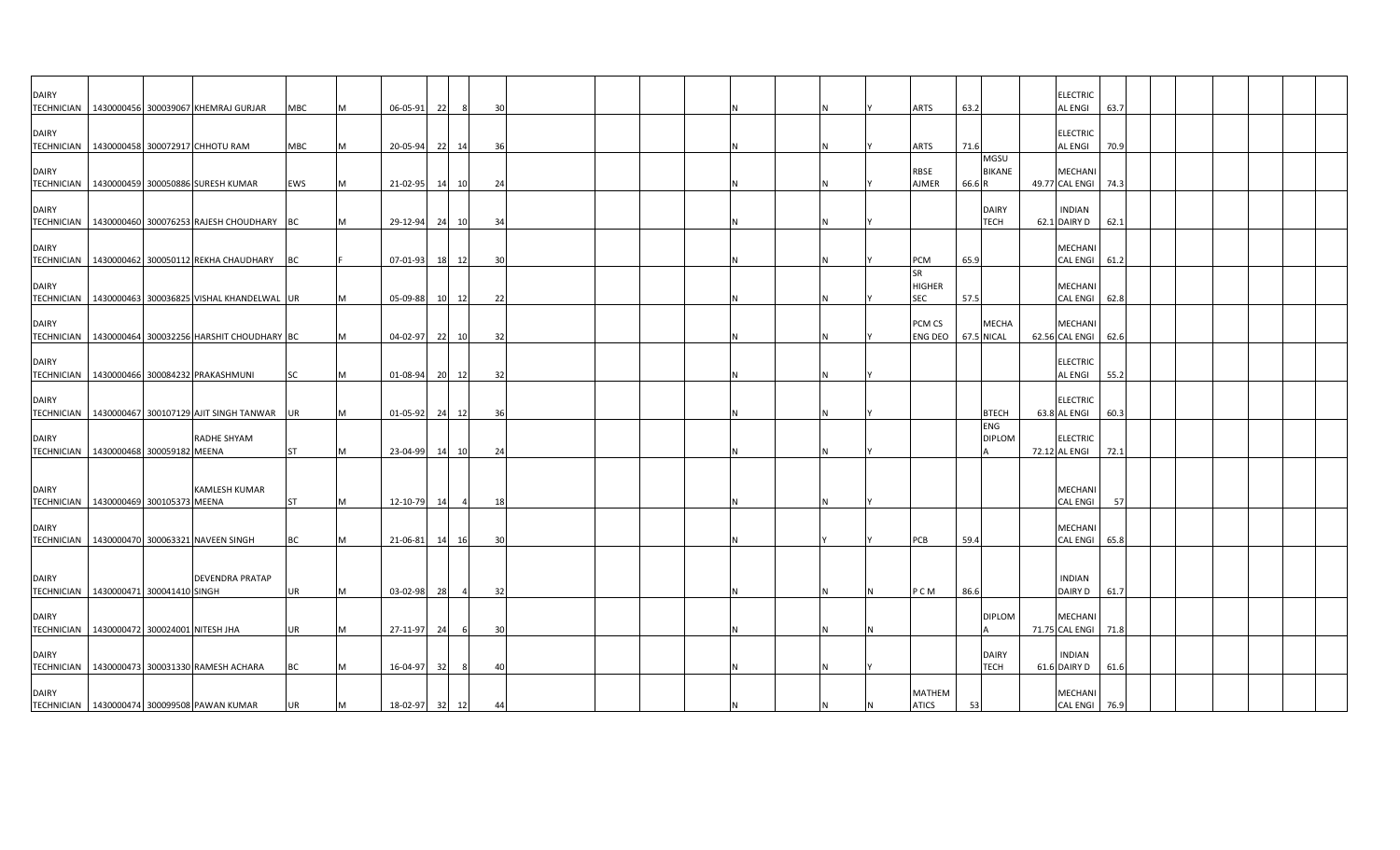| <b>DAIRY</b> | RAM GOVIND ANIL<br>TECHNICIAN 1430000476 300063612 KUMAR TIWARI    | UR        | 26-01-95 28 10 |                       |    | 38 |  |  |  | UP<br><b>BOARD</b>                         | 65        |                                | <b>INDIAN</b><br><b>DAIRY D</b>   |      |  |  |       |
|--------------|--------------------------------------------------------------------|-----------|----------------|-----------------------|----|----|--|--|--|--------------------------------------------|-----------|--------------------------------|-----------------------------------|------|--|--|-------|
| <b>DAIRY</b> | TECHNICIAN   1430000478 300066512 RAMAKANT AWASTHI UR              |           | 02-08-87       | 24                    | 10 | 34 |  |  |  | PCM                                        | 58.5      |                                | MECHANI<br>CAL ENGI 61.8          |      |  |  |       |
| <b>DAIRY</b> | TECHNICIAN   1430000479 300002484 MANJEET SINGH                    | UR        | 25-05-97       | 26 12                 |    | 38 |  |  |  | ART<br><b>STREAM</b>                       | 69 HNIC   | <b>POLYTED</b>                 | <b>INDIAN</b><br>64 DAIRY D       | 64   |  |  |       |
| <b>DAIRY</b> | <b>GOPAL PRASAD</b><br>TECHNICIAN   1430000480 300091363 SHARMA    | EWS       | 30-12-94       | 14                    | 6  | 20 |  |  |  | <b>ARTS</b>                                | 55.4      |                                | <b>ELECTRIC</b><br><b>AL ENGI</b> | 60.2 |  |  |       |
| <b>DAIRY</b> | TECHNICIAN 1430000481 300041810 RINKOO                             | <b>BC</b> | 15-07-95       | 36                    | 8  | 44 |  |  |  | <b>AGRICULT</b><br>URE                     | 58.2 TECH | <b>DAIRY</b>                   | <b>INDIAN</b><br>57.47 DAIRY D    | 50.1 |  |  |       |
| <b>DAIRY</b> | TECHNICIAN   1430000482 300022061 ABHISHEK SAINI                   | UR        | 28-04-90 22    | 12                    |    | 34 |  |  |  | <b>HIGH</b><br>SCHOOL                      | 45        |                                | <b>MECHANI</b><br><b>CAL ENGI</b> | 65   |  |  |       |
| <b>DAIRY</b> | MUKESH KUMAR<br>TECHNICIAN 1430000483 300048004 VERMA              | SC        | 05-06-94       | 20<br>10              |    | 30 |  |  |  | <b>ARTS</b>                                | 42.6 ARTS |                                | <b>ELECTRIC</b><br>43.33 AL ENGI  | 64   |  |  |       |
| <b>DAIRY</b> | TECHNICIAN 1430000484 300026161 VIKRAM SHARMA                      | EWS       | 06-07-95 24 10 |                       |    | 34 |  |  |  | <b>BSER</b><br><b>AJMER</b><br><b>ARTS</b> |           | 54 BTERJ                       | <b>ELECTRIC</b><br>64.99 AL ENGI  |      |  |  | 64.99 |
| <b>DAIRY</b> | TECHNICIAN   1430000485 300086736 PRADEEP KUMAR                    | BC        | 22-04-92 30 16 |                       |    | 46 |  |  |  | PCM                                        |           | <b>ELECTRI</b><br>62.3 CAL ENG | <b>ELECTRIC</b><br>65.03 AL ENGI  | 67.4 |  |  |       |
| <b>DAIRY</b> | <b>DINESH KUMAR</b><br>TECHNICIAN   1430000486 300065884 CHOUDHARY | UR        | 15-08-99       | 18                    | 10 | 28 |  |  |  | <b>SCIENCE</b>                             | 67.4      |                                | <b>ELECTRIC</b><br><b>AL ENGI</b> | 62.7 |  |  |       |
| <b>DAIRY</b> | TECHNICIAN   1430000487 300032688 BANSHI DHAR SAINI                | <b>BC</b> | 07-02-90 32 10 |                       |    | 42 |  |  |  | <b>ARTS</b>                                | 58        |                                | MECHANI<br><b>CAL ENGI</b>        | 69.5 |  |  |       |
| <b>DAIRY</b> | <b>CHANDRA BHAN</b><br>TECHNICIAN   1430000488 300036913 TAMOLI    | <b>BC</b> | 03-03-96 26 12 |                       |    | 38 |  |  |  |                                            |           |                                | <b>MECHANI</b><br><b>CAL ENGI</b> | 69.9 |  |  |       |
| <b>DAIRY</b> | TECHNICIAN   1430000489 300019309 VEERENDRA SAIN                   | BC        | 09-03-95 22 12 |                       |    | 34 |  |  |  | ALL SUBJ                                   | 51.3      |                                | MECHANI<br><b>CAL ENGI</b>        | 64   |  |  |       |
| <b>DAIRY</b> | TECHNICIAN   1430000491 300062963 KAMAL KANT MEENA ST              |           | 10-07-93       | 28<br>10              |    | 38 |  |  |  | <b>ARTS</b>                                | 68.3 ARTS |                                | <b>ELECTRIC</b><br>44.44 AL ENGI  | 63.6 |  |  |       |
| <b>DAIRY</b> | <b>ROHIT KUMAR</b><br>TECHNICIAN 1430000492 300100275 SHARMA       | <b>UR</b> | 07-09-97 18    |                       | 6  | 24 |  |  |  | <b>ARTS</b>                                | 43.4      |                                | <b>ELECTRIC</b><br><b>AL ENGI</b> | 62.2 |  |  |       |
| <b>DAIRY</b> | <b>MAHENDRA KUMAR</b><br>TECHNICIAN 1430000493 300044213 DHOLI     | SC        | 10-05-94       | 30 <sup>1</sup><br>10 |    |    |  |  |  |                                            |           |                                | <b>ELECTRIC</b><br><b>AL ENGI</b> | 66.5 |  |  |       |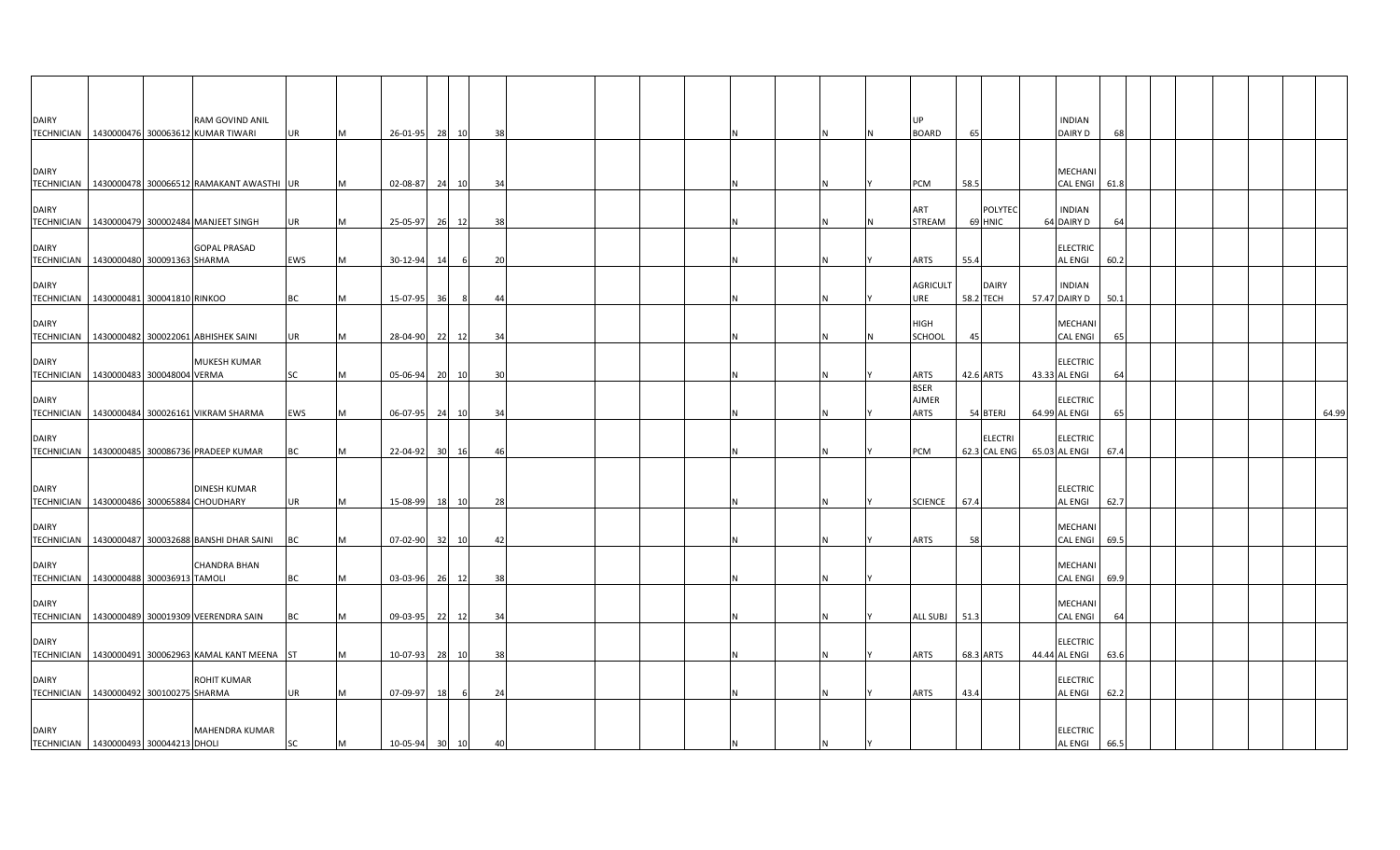| <b>DAIRY</b>                      | <b>SONU KUMAR</b><br>TECHNICIAN   1430000494 300038959 SHARMA | <b>UR</b>  | м | 12-06-92   | 14 | 14    | 28 |                                                                            |           |          |    | ALL<br><b>SUBJECT</b>              | 61.3    |                        | MECHANI<br>CAL ENGI              | -61      |     |      |  |                                     |       |  |
|-----------------------------------|---------------------------------------------------------------|------------|---|------------|----|-------|----|----------------------------------------------------------------------------|-----------|----------|----|------------------------------------|---------|------------------------|----------------------------------|----------|-----|------|--|-------------------------------------|-------|--|
| <b>DAIRY</b>                      | TECHNICIAN 1430000495 300026745 MANENDRA SINGH                | <b>BC</b>  |   | 05-08-98   | 26 | 16    | 42 |                                                                            |           |          |    | ARTS                               |         | 69 ARTS                | MECHANI<br>45.05 CAL ENGI        | 65.1     |     |      |  |                                     |       |  |
| <b>DAIRY</b>                      | TECHNICIAN   1430000496 300029589 ANJLEE KUMARI               | UR         |   | 08-10-84   | 14 |       | 18 |                                                                            |           |          |    | <b>SCIENCE</b><br><b>MATHS</b>     |         | 45.9 PHYSICS           | <b>INDIAN</b><br>63 DAIRY D      | 70.1 LIB | MSC | 71.6 |  | <b>SHAITS</b><br><b>AAIDU</b><br>AL | 70.08 |  |
| <b>DAIRY</b>                      | PREM CHAND<br>TECHNICIAN   1430000497 300081439 SHARMA        | UR         |   | 02-07-91   | 14 | 14    | 28 |                                                                            |           |          |    |                                    |         |                        | MECHANI<br>CAL ENGI              | 55.4     |     |      |  |                                     |       |  |
| <b>DAIRY</b>                      | TECHNICIAN   1430000498 300024269 GAURAV ANANT JOSHI EWS      |            |   | 18-09-95   | 24 | -6    | 30 |                                                                            |           | N        |    | <b>ALL SUB</b>                     | 47.3    |                        | MECHANI<br><b>CAL ENGI</b>       | 67.3     |     |      |  |                                     |       |  |
| <b>DAIRY</b><br><b>TECHNICIAN</b> | <b>KAUSHAL KUMAR</b><br>1430000499 300084120 SWAMI            | <b>UR</b>  | м | 12-03-97   | 16 | 14    | 30 |                                                                            |           | N        |    |                                    |         | <b>B TECH</b><br>IN EE | <b>ELECTRIC</b><br>68.61 AL ENGI | 68.7     |     |      |  |                                     |       |  |
| <b>DAIRY</b><br><b>TECHNICIAN</b> | <b>BHAWANI SINGH</b><br>1430000500 300038563 YADAV            | BC         |   | 03-09-94   | 14 | 16    | 30 |                                                                            |           |          |    | PCM                                | 50.6 BA |                        | <b>ELECTRIC</b><br>49.61 AL ENGI | 56.2     |     |      |  |                                     |       |  |
| <b>DAIRY</b>                      | TECHNICIAN   1430000501 300087073 BANWARI LAL MEENA ST        |            |   | 19-06-94   |    | 32 14 | 46 |                                                                            |           | <b>N</b> |    |                                    |         |                        | ELECTRIC<br>AL ENGI              | 65.6     |     |      |  |                                     |       |  |
| <b>DAIRY</b>                      | TECHNICIAN 1430000502 300043856 RAKESH YADAV                  | <b>BC</b>  | M | 11-11-95   | 58 | 14    |    | DISQUALIFIED ON<br><b>ACCOUNT OF</b><br><b>DOCUMENT</b><br>72 VERIFICATION | <b>SP</b> | N        |    | <b>HINDI</b><br>ENG PCM   80.4 DFT |         | <b>BTECH</b>           | <b>INDIAN</b><br>75 DAIRY D      | 75       |     |      |  |                                     |       |  |
| <b>DAIRY</b><br><b>TECHNICIAN</b> | 1430000503 300008577 BABU LAL JAT                             | BC         | M | 06-01-99   |    | 60 12 |    | DISQUALIFIED ON<br><b>ACCOUNT OF</b><br><b>DOCUMENT</b><br>72 VERIFICATION |           | N        |    | <b>PCM</b>                         | 80.4 DT |                        | <b>INDIAN</b><br>71.4 DAIRY D    | 71.4     |     |      |  |                                     |       |  |
| <b>DAIRY</b><br><b>TECHNICIAN</b> | 1430000505 300034753 DEEVAN SINGH                             | <b>MBC</b> | M | 11-07-93   | 26 | 16    | 42 |                                                                            |           |          |    | ALL<br><b>SUBJECT</b>              | 54.3    |                        | <b>ELECTRIC</b><br>AL ENGI       | 65.2     |     |      |  |                                     |       |  |
| <b>DAIRY</b>                      | TECHNICIAN   1430000506 300098920 ARUN                        | <b>UR</b>  | м | 07-01-00   | 28 | 8     | 36 |                                                                            |           |          |    |                                    |         |                        | MECHANI<br>CAL ENGI              | 61.5     |     |      |  |                                     |       |  |
| <b>DAIRY</b>                      | TECHNICIAN 1430000509 300034445 ISHWAR LAL SUPARIYA SC        |            |   | 12-06-94   | 32 | 8     | 40 |                                                                            |           | N        |    | ALL                                | 47.3    |                        | <b>ELECTRIC</b><br>AL ENGI       | 68.3     |     |      |  |                                     |       |  |
| <b>DAIRY</b>                      | TECHNICIAN   1430000511 300008297 DIVYANSH KUMAR RAI UR       |            | M | $05-07-95$ | 32 | 14    | 46 |                                                                            |           | N        | ΙN |                                    |         |                        | <b>INDIAN</b><br>DAIRY D         | 87.5     |     |      |  |                                     |       |  |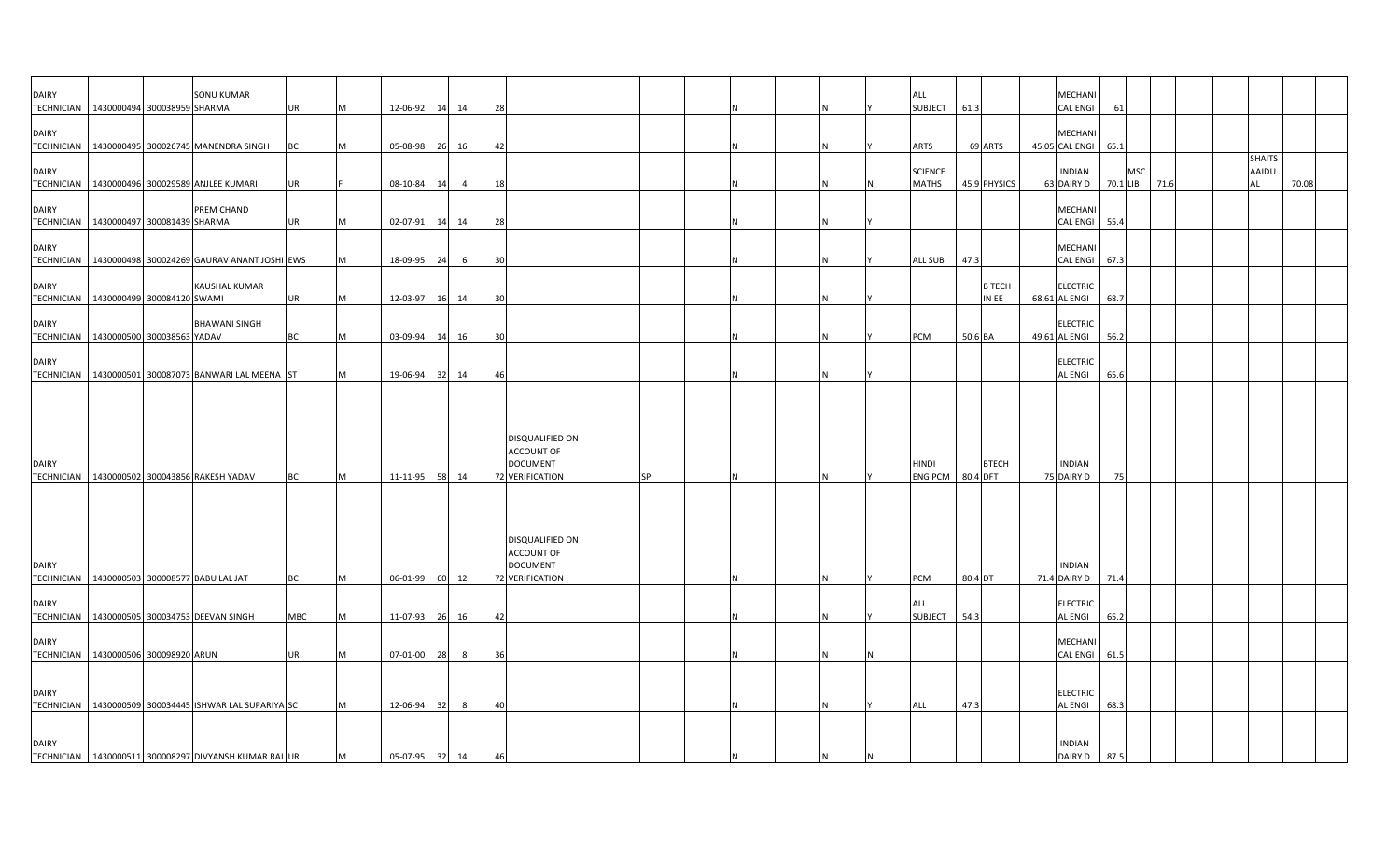| <b>DAIRY</b>                      | TECHNICIAN   1430000513 300074436 SHAMBHU LAL MEENA ST        |           |     | 12-06-92       | 22<br>12             | 34  |                                                                            |    |  |  | ALL<br><b>SUBJECT</b>                      | 48.2 ARTS   |                              | <b>ELECTRIC</b><br>42.33 AL ENGI  | 64.7 |  |  |  |
|-----------------------------------|---------------------------------------------------------------|-----------|-----|----------------|----------------------|-----|----------------------------------------------------------------------------|----|--|--|--------------------------------------------|-------------|------------------------------|-----------------------------------|------|--|--|--|
| <b>DAIRY</b>                      | TECHNICIAN   1430000516 300033686 YOGESH PATHAK               | EWS       | M   | 01-12-99       | 12 14                | 26  |                                                                            | ςp |  |  | H S G                                      | 55.8        |                              | <b>ELECTRIC</b><br><b>AL ENGI</b> | 50   |  |  |  |
| <b>DAIRY</b>                      | LOKESH KUMAR<br>TECHNICIAN   1430000518 300067772 MEENA       | <b>ST</b> | M   | 17-11-97       | 8<br>16              | 24  |                                                                            |    |  |  | ALL<br><b>SUBJECT</b>                      | 47.5 A      | <b>DIPLOM</b>                | <b>ELECTRIC</b><br>65.89 AL ENGI  | 65.9 |  |  |  |
| <b>DAIRY</b>                      | <b>VINOD KUMAR</b>                                            |           |     |                |                      |     |                                                                            |    |  |  |                                            |             |                              | <b>ELECTRIC</b>                   |      |  |  |  |
|                                   | TECHNICIAN 1430000519 300002013 KALWADIA                      | UR        |     | 01-07-93       | 18<br>-8             | 26  |                                                                            |    |  |  | ALL                                        | 42.3        |                              | <b>AL ENGI</b>                    | 57.3 |  |  |  |
| <b>DAIRY</b>                      | TECHNICIAN   1430000520 300066068 GURMEL SINGH                | SC        |     | 05-07-90 22 14 |                      | -36 |                                                                            |    |  |  | HSC                                        | 70          |                              | MECHANI<br><b>CAL ENGI</b>        | 66.8 |  |  |  |
| <b>DAIRY</b><br><b>TECHNICIAN</b> | 1430000521 300003515 SHIVAM MISHRA                            | UR        | M   | 20-07-97       | 26<br>$\overline{a}$ | 30  |                                                                            |    |  |  | <b>HSC</b>                                 | 69.7        |                              | <b>INDIAN</b><br>DAIRY D          | 57.2 |  |  |  |
| <b>DAIRY</b>                      | TECHNICIAN 1430000522 300085659 GAURAV SAINI                  | UR        |     | 01-11-96 20 12 |                      | 32  |                                                                            |    |  |  |                                            |             | <b>B TECH</b>                | <b>ELECTRIC</b><br>62.72 AL ENGI  | 62.7 |  |  |  |
|                                   |                                                               |           |     |                |                      |     |                                                                            |    |  |  |                                            |             |                              |                                   |      |  |  |  |
| <b>DAIRY</b>                      | YADVENDRA SINGH<br>TECHNICIAN 1430000523 300097830 RATHORE    | EWS       |     | 14-01-00 22 10 |                      | 32  |                                                                            |    |  |  | <b>ARTS</b>                                | 64.4 ENGI   | <b>MECHA</b><br><b>NICAL</b> | MECHANI<br>60.39 CAL ENGI 60.4    |      |  |  |  |
|                                   |                                                               |           |     |                |                      |     |                                                                            |    |  |  |                                            |             |                              |                                   |      |  |  |  |
| <b>DAIRY</b>                      | <b>DINESH CHAND</b><br>TECHNICIAN 1430000524 300091670 SHARMA | EWS       | IM. | 14-12-94       | 18<br>10             | 28  |                                                                            |    |  |  |                                            |             | <b>BTECH</b>                 | <b>MECHAN</b><br>66.75 CAL ENGI   | 61.8 |  |  |  |
|                                   |                                                               |           |     |                |                      |     |                                                                            |    |  |  |                                            |             |                              |                                   |      |  |  |  |
| <b>DAIRY</b>                      | TECHNICIAN   1430000525 300051462 RAKESH KUMAR JAT            | <b>BC</b> |     | 15-11-97       | 16 10                | 26  |                                                                            |    |  |  |                                            |             |                              | <b>ELECTRIC</b><br><b>AL ENGI</b> | 60.7 |  |  |  |
|                                   |                                                               |           |     |                |                      |     |                                                                            |    |  |  |                                            |             |                              |                                   |      |  |  |  |
| <b>DAIRY</b>                      | TECHNICIAN   1430000526 300006334 RAVI SAINI                  | <b>BC</b> |     | 07-02-94       | 26<br>14             | 4(  |                                                                            |    |  |  | PCM                                        | 75.1 B TECH |                              | <b>MECHANI</b><br>68.31 CAL ENGI  | 68.3 |  |  |  |
| <b>DAIRY</b>                      | TECHNICIAN 1430000528 300032379 DILKHUSH MEENA                | <b>ST</b> | M   | 30-06-94       | 36 12                |     | DISQUALIFIED ON<br>ACCOUNT OF<br><b>DOCUMENT</b><br><b>48 VERIFICATION</b> |    |  |  | PCM                                        | 76          |                              | <b>INDIAN</b><br>DAIRY D          | 75.6 |  |  |  |
|                                   |                                                               |           |     |                |                      |     |                                                                            |    |  |  |                                            |             |                              |                                   |      |  |  |  |
| <b>DAIRY</b>                      | TECHNICIAN 1430000529 300100164 PUNIT KUMAR                   | UR        |     | 01-07-85       | 26<br>- 8            | 34  |                                                                            |    |  |  | <b>SCIENCE</b>                             | 61.2 BTECH  |                              | <b>ELECTRIC</b><br>62.33 AL ENGI  | 83.8 |  |  |  |
| <b>DAIRY</b>                      | TECHNICIAN   1430000530 300004098 SITA RAM SAINI              | BC        |     | 07-10-98       | 18<br>6              | 24  |                                                                            |    |  |  | <b>ALL</b><br><b>GENERAL</b><br><b>SUB</b> | 58.5        |                              | <b>ELECTRIC</b><br><b>AL ENGI</b> | 61.9 |  |  |  |
| <b>DAIRY</b>                      | TECHNICIAN   1430000532 300024353 PRAKASH BAGARIA             | <b>SC</b> | M   | 16-10-90 26 14 |                      | 40  |                                                                            |    |  |  |                                            |             |                              | <b>ELECTRIC</b><br><b>AL ENGI</b> | 63.8 |  |  |  |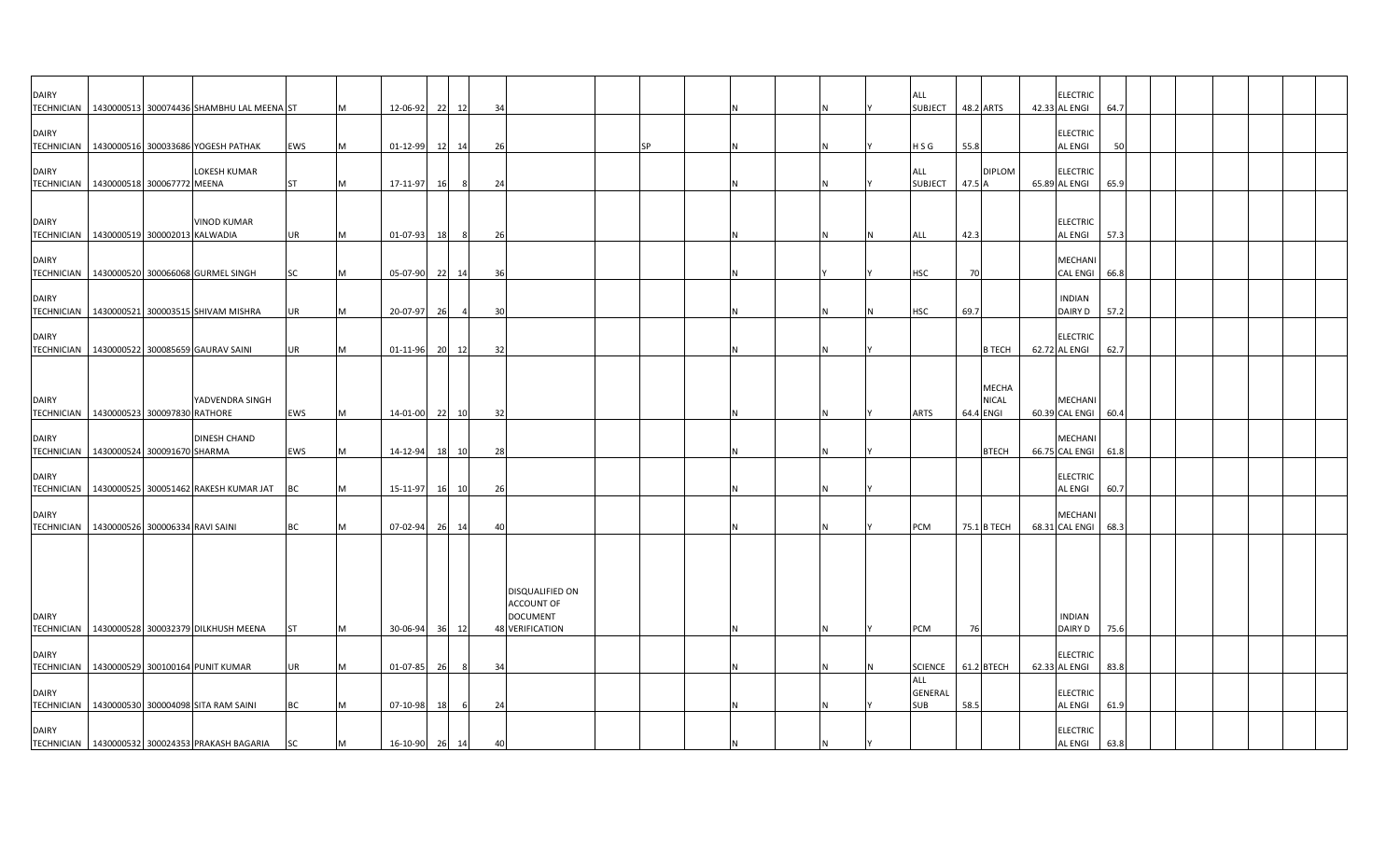| <b>DAIRY</b> | TECHNICIAN   1430000533 300076272 RAMESH CHOUDHARY BC                                 |                       |                 | M        | 04-06-95             |    | 34 18       |          | DISQUALIFIED ON<br><b>ACCOUNT OF</b><br><b>DOCUMENT</b><br>52 VERIFICATION |  |  |     |                                   |         | <b>DAIRY</b><br>TECH           | <b>INDIAN</b><br>65 DAIRY D                                 | 65 |  |    |
|--------------|---------------------------------------------------------------------------------------|-----------------------|-----------------|----------|----------------------|----|-------------|----------|----------------------------------------------------------------------------|--|--|-----|-----------------------------------|---------|--------------------------------|-------------------------------------------------------------|----|--|----|
| <b>DAIRY</b> | TECHNICIAN   1430000534 300096101 MUKESH KUMAR                                        |                       | SC              | M        | 01-03-92             |    | 28 10       | 38       |                                                                            |  |  | Ν   | <b>SR</b><br><b>HIGHER</b><br>SEC | 57.1 BA |                                | <b>ELECTRIC</b><br>48.11 AL ENGI<br>66.3                    |    |  | 60 |
| <b>DAIRY</b> | TECHNICIAN   1430000535 300073278 HARKESH MEENA                                       |                       | <b>ST</b>       | M        | 20-07-91             | 24 | - 8         | 32       |                                                                            |  |  | N   | PCM                               |         | <b>ELECTRI</b><br>52.6 CAL ENG | <b>ELECTRIC</b><br>60.3 AL ENGI<br>65.4                     |    |  |    |
| <b>DAIRY</b> | TECHNICIAN   1430000536 300107618 GANPAT LAL                                          |                       | BC              | IM.      | 08-07-90             |    | 22 12       | 34       |                                                                            |  |  |     | SR                                |         |                                | <b>ELECTRIC</b><br>62.7<br>AL ENGI                          |    |  |    |
| <b>DAIRY</b> | TECHNICIAN   1430000538 300032588 DEVENDRA KUMAR                                      |                       | UR              | M        | 12-10-93             | 16 | 10          | 26       |                                                                            |  |  |     | HIGHER<br>SEC<br><b>SR</b>        | 78      |                                | <b>ELECTRIC</b><br><b>AL ENGI</b><br>72.4                   |    |  |    |
| <b>DAIRY</b> | TECHNICIAN   1430000539 300036465 VERMA                                               | MUKESH KUMAR          | <b>SC</b>       | M        | 01-07-84             |    | 24 16       | -40      |                                                                            |  |  |     | <b>HIGHER</b><br><b>SEC</b>       |         | GRADU<br>46.3 ATION            | <b>MECHANI</b><br>64.21 CAL ENGI 60.4                       |    |  |    |
| <b>DAIRY</b> |                                                                                       | <b>OM PRAKASH</b>     |                 |          |                      |    |             |          |                                                                            |  |  |     | ALL                               |         |                                | <b>ELECTRIC</b>                                             |    |  |    |
| <b>DAIRY</b> | TECHNICIAN   1430000540 300062806 PRAJAPAT<br>TECHNICIAN   1430000541 300036452 MEENA | <b>SANJAY KUMAR</b>   | BC<br><b>ST</b> | IM.<br>M | 07-06-92<br>20-06-93 | 14 | 10<br>24 16 | 24<br>40 |                                                                            |  |  |     | SUBJECT 56.2 BA<br>ARTS           | 75.7    |                                | 44.94 AL ENGI<br>66.7<br><b>ELECTRIC</b><br>AL ENGI<br>66.9 |    |  |    |
| <b>DAIRY</b> | TECHNICIAN   1430000542 300046054 SHARMA                                              | YOGESH KUMAR          | EWS             | IM.      | 25-07-94             | 16 | 16          | 32       |                                                                            |  |  | Ν   | COMMER<br>CE                      |         | 44 ARTS                        | MECHANI<br>39.38 CAL ENGI<br>55.7                           |    |  |    |
| <b>DAIRY</b> | TECHNICIAN   1430000544 300024427 GURJAR                                              | <b>MAHAVEER SINGH</b> | MBC             | IM.      | 15-08-99             | 16 | 16          | 32       |                                                                            |  |  | N   |                                   |         |                                | <b>ELECTRIC</b><br><b>AL ENGI</b><br>64.7                   |    |  |    |
| <b>DAIRY</b> | TECHNICIAN   1430000545 300013026 NAFISUDDIN SHAIKH   EWS                             |                       |                 | M        | 05-07-96             |    | 28 10       | 38       |                                                                            |  |  |     | BSER<br>AJMER                     | 67.2    |                                | <b>ELECTRIC</b><br>68.9<br>AL ENGI                          |    |  |    |
| <b>DAIRY</b> | TECHNICIAN   1430000546 300058224 KAPIL SHARMA                                        |                       | UR              | M        | 03-05-97             |    | 26 12       | 38       |                                                                            |  |  | N   |                                   |         | <b>IGNOU</b>                   | MECHANI<br>63.16 CAL ENGI<br>60.3                           |    |  |    |
| <b>DAIRY</b> | TECHNICIAN 1430000547 300044942 MADAN LAL GURJAR MBC                                  |                       |                 | IM.      | 15-06-95             | 26 | 16          | 42       |                                                                            |  |  | N   | COMMER<br>СE                      | 46.6    |                                | MECHANI<br><b>CAL ENGI</b>                                  | 66 |  |    |
| <b>DAIRY</b> | TECHNICIAN 1430000550 300073885 TULSI RAM                                             |                       | BC              | IM.      | 20-06-89             |    | 24 14       | 38       |                                                                            |  |  | IN. | AG                                |         | 62.8 ARTS                      | MECHANI<br>49.27 CAL ENGI<br>61.5                           |    |  |    |
| <b>DAIRY</b> | TECHNICIAN 1430000552 300091385 GIRRAJ PRASAD SAINI BC                                |                       |                 | M        | 13-07-95 22 10       |    |             | 32       |                                                                            |  |  | N   | <b>ARTS</b>                       |         | <b>ELECTRI</b><br>54.8 CAL ENG | <b>ELECTRIC</b><br>67.21 AL ENGI<br>67.2                    |    |  |    |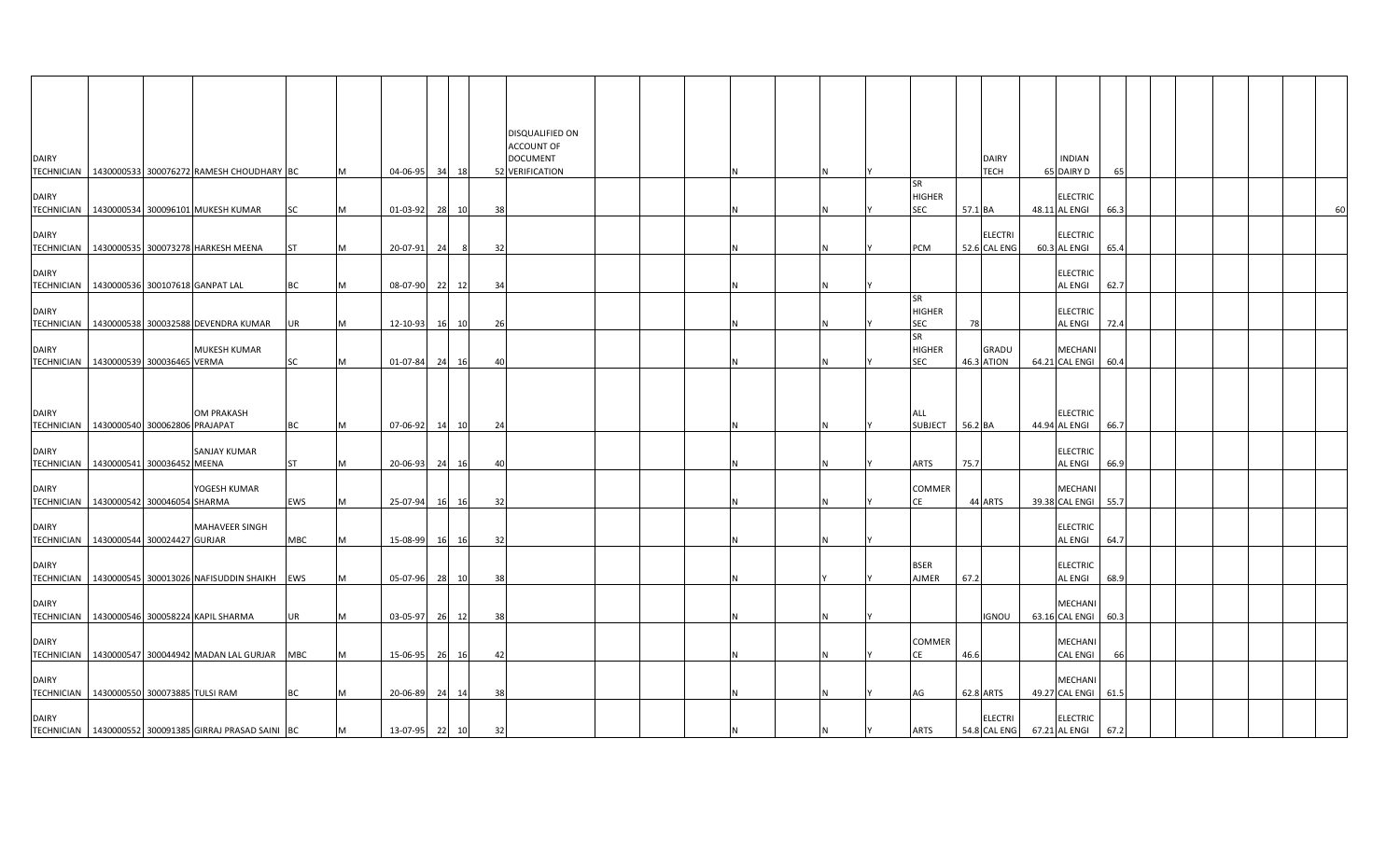| DAIRY                                                     |  | <b>KRISHAN KUMAR</b>                                    |            |   |                |    |       |     |  |           |  |     |                           |          |                  | MECHANI                           |      |                                     |      |  |  |    |
|-----------------------------------------------------------|--|---------------------------------------------------------|------------|---|----------------|----|-------|-----|--|-----------|--|-----|---------------------------|----------|------------------|-----------------------------------|------|-------------------------------------|------|--|--|----|
| TECHNICIAN   1430000553 300103532 SAINI                   |  |                                                         | <b>BC</b>  | M | 30-12-94       |    | 20 14 | 34  |  |           |  |     | <b>ARTS</b>               | 49.2     |                  | CAL ENGI 63.9                     |      |                                     |      |  |  |    |
| <b>DAIRY</b>                                              |  | <b>HARKESH KUMAR</b>                                    |            |   |                |    |       |     |  |           |  |     | ALL                       |          |                  | <b>ELECTRIC</b>                   |      |                                     |      |  |  |    |
| TECHNICIAN 1430000554 300071621 GURJAR                    |  |                                                         | MBC        | M | 03-01-96       |    | 22 10 | 32  |  |           |  |     | <b>SUBJECTS</b>           | 60       |                  | <b>AL ENGI</b>                    | 64.  |                                     |      |  |  |    |
| <b>DAIRY</b>                                              |  | TECHNICIAN   1430000556 300007414 HEMRAJ MAHAWAR        | <b>SC</b>  | M | 16-08-98       |    | 36 12 | 48  |  |           |  |     |                           |          |                  | <b>MECHANI</b><br><b>CAL ENGI</b> | 63   |                                     |      |  |  |    |
|                                                           |  |                                                         |            |   |                |    |       |     |  |           |  |     |                           |          |                  |                                   |      |                                     |      |  |  |    |
| <b>DAIRY</b>                                              |  | <b>ARPIT KUMAR</b>                                      | <b>EWS</b> |   |                |    |       |     |  |           |  |     | RBSE                      |          | 67.6 UOR         | <b>ELECTRIC</b>                   |      |                                     |      |  |  |    |
| TECHNICIAN   1430000559 300087502 SHARMA                  |  |                                                         |            | M | 01-12-96 14 12 |    |       | 26  |  |           |  | IN. |                           |          |                  | 45.61 AL ENGI                     | 63.9 |                                     |      |  |  |    |
| <b>DAIRY</b><br>TECHNICIAN 1430000560 300081137 CHOUDHARY |  | <b>RAM CHARAN</b>                                       | <b>BC</b>  | M | 19-09-80       |    | 20 12 | 32  |  | <b>SP</b> |  |     | ARTS                      | 47.1 B A |                  | <b>INDIAN</b><br>44.72 DAIRY D    |      | M A<br><b>HIST</b><br><b>70 ORY</b> | 43.8 |  |  |    |
|                                                           |  |                                                         |            |   |                |    |       |     |  |           |  |     |                           |          |                  |                                   |      |                                     |      |  |  |    |
| <b>DAIRY</b><br>TECHNICIAN 1430000561 300013409 RATHORE   |  | JITENDRA SINGH                                          | <b>UR</b>  | M | 19-11-93       | 20 | 6     | 26  |  |           |  | N   | PCM                       |          | 60.2 B TECH      | <b>MECHANI</b><br>65 CAL ENGI     | 65   |                                     |      |  |  |    |
|                                                           |  |                                                         |            |   |                |    |       |     |  |           |  |     |                           |          |                  |                                   |      |                                     |      |  |  |    |
| <b>DAIRY</b>                                              |  | TECHNICIAN   1430000562 300075910 VIJAY KUMAR YADAV BC  |            | M | 24-06-97       | 24 | 10    | -34 |  |           |  |     | ALL                       |          | 69.3 PCM         | <b>ELECTRIC</b><br>57.2 AL ENGI   | 68.3 |                                     |      |  |  |    |
|                                                           |  |                                                         |            |   |                |    |       |     |  |           |  |     |                           |          |                  |                                   |      |                                     |      |  |  |    |
| <b>DAIRY</b>                                              |  | TECHNICIAN 1430000566 300027773 MAHENDRA YADAV BC       |            | M | 10-08-90       |    | 18 10 | 28  |  |           |  | N   | ARTS                      |          | 49.9 ARTS        | <b>ELECTRIC</b><br>52.05 AL ENGI  | 60   |                                     |      |  |  |    |
|                                                           |  |                                                         |            |   |                |    |       |     |  |           |  |     |                           |          |                  |                                   |      |                                     |      |  |  |    |
| <b>DAIRY</b>                                              |  | TECHNICIAN   1430000569 300068075 LAXMI KANT SHARMA EWS |            | M | 15-05-93       | 22 | 14    | 36  |  |           |  |     | <b>ARTS</b>               |          | 47.4 ARTS        | <b>INDIAN</b><br>42 DAIRY D       | 54.1 |                                     |      |  |  |    |
|                                                           |  |                                                         |            |   |                |    |       |     |  |           |  |     |                           |          |                  |                                   |      |                                     |      |  |  |    |
| <b>DAIRY</b><br>TECHNICIAN 1430000570 300001544 JONWAL    |  | <b>GURU PRASAD</b>                                      | SC         | M | 03-09-93       | 16 | 6     | 22  |  |           |  | N   | COMMER<br><b>CE MATHS</b> |          | 54 BTECH         | <b>ELECTRIC</b><br>75.85 AL ENGI  | 79   |                                     |      |  |  | 70 |
|                                                           |  |                                                         |            |   |                |    |       |     |  |           |  |     |                           |          |                  |                                   |      |                                     |      |  |  |    |
| <b>DAIRY</b>                                              |  |                                                         |            |   |                |    |       |     |  |           |  |     |                           |          | <b>DIPLOM</b>    | <b>ELECTRIC</b>                   |      |                                     |      |  |  |    |
|                                                           |  | TECHNICIAN   1430000572 300031334 SALMAN KHAN           | <b>UR</b>  | M | 13-04-95       |    | 22 12 | 34  |  |           |  |     | <b>HSC</b>                | 53 A     |                  | 61 AL ENGI                        | 61   |                                     |      |  |  |    |
| <b>DAIRY</b>                                              |  |                                                         |            |   |                |    |       |     |  |           |  |     |                           |          |                  | <b>ELECTRIC</b>                   |      |                                     |      |  |  |    |
|                                                           |  | TECHNICIAN   1430000573 300061121 GAJENDRA SINGH        | BC         | M | 08-03-95       | 18 | 10    | 28  |  |           |  |     | PCM                       | 55.6 BA  |                  | 40.72 AL ENGI                     | 57.9 |                                     |      |  |  |    |
| <b>DAIRY</b>                                              |  |                                                         |            |   |                |    |       |     |  |           |  |     | <b>UP</b>                 |          |                  | <b>ELECTRIC</b>                   |      |                                     |      |  |  |    |
|                                                           |  | TECHNICIAN 1430000574 300022983 ANKIT KUMAR             | <b>UR</b>  | M | 14-06-99       | 24 | 6     | 30  |  |           |  | N   | <b>BOARD</b>              | 76.8     |                  | <b>AL ENGI</b>                    | 69   |                                     |      |  |  |    |
|                                                           |  |                                                         |            |   |                |    |       |     |  |           |  |     |                           |          |                  |                                   |      |                                     |      |  |  |    |
| <b>DAIRY</b>                                              |  | TECHNICIAN   1430000575 300061043 BALRAM SAINI          | BC         | M | 04-07-97       | 22 | 6     | 28  |  |           |  |     | ARTS                      |          | B A<br>64.2 ARTS | <b>ELECTRIC</b><br>45.88 AL ENGI  | 67.7 |                                     |      |  |  |    |
|                                                           |  |                                                         |            |   |                |    |       |     |  |           |  |     |                           |          |                  |                                   |      |                                     |      |  |  |    |
| <b>DAIRY</b>                                              |  |                                                         |            |   |                |    |       |     |  |           |  |     |                           |          |                  | MECHANI                           |      |                                     |      |  |  |    |
| TECHNICIAN 1430000576 300012903 YOGESH                    |  |                                                         | <b>UR</b>  | M | 02-01-95       |    | 20 10 | 30  |  |           |  | IN. |                           |          |                  | CAL ENGI 59.3                     |      |                                     |      |  |  |    |
|                                                           |  |                                                         |            |   |                |    |       |     |  |           |  |     |                           |          | <b>B TECH</b>    |                                   |      |                                     |      |  |  |    |
| <b>DAIRY</b>                                              |  |                                                         |            |   |                |    |       |     |  |           |  |     | <b>SCIENCE</b>            |          | <b>DAIRY</b>     | <b>INDIAN</b>                     |      |                                     |      |  |  |    |
|                                                           |  | TECHNICIAN 1430000577 300053423 KANCHAN SHERAWAT BC     |            |   | 05-05-84 28 10 |    |       | 38  |  |           |  |     | MATHS 66.6 TE             |          |                  | 59 DAIRY D                        | 59   |                                     |      |  |  |    |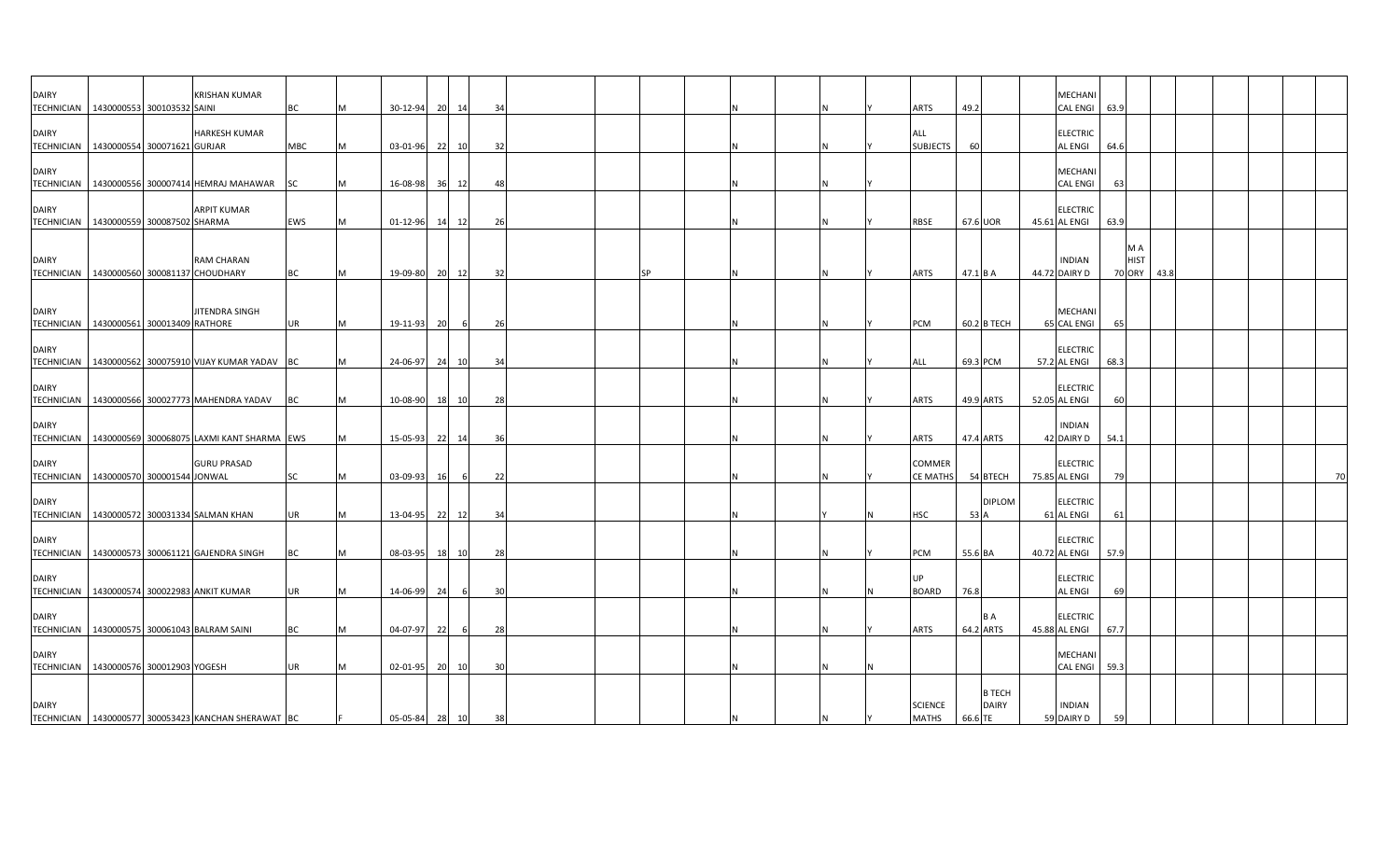| <b>DAIRY</b>                                               |  |                                                  |            |           |          |    |       |    |                                                        |  |    |  |          |                        |                                          |               | ELECTRIC                         |      |              |       |  |       |
|------------------------------------------------------------|--|--------------------------------------------------|------------|-----------|----------|----|-------|----|--------------------------------------------------------|--|----|--|----------|------------------------|------------------------------------------|---------------|----------------------------------|------|--------------|-------|--|-------|
| <b>TECHNICIAN</b>                                          |  | 1430000578 300056742 NAVRATAN SONKRIYA SC        |            | M         | 15-05-87 | 22 | - 6   | 28 |                                                        |  |    |  |          | <b>ARTS</b>            | 54.2 ARTS                                |               | 42.38 AL ENGI                    | 64   |              |       |  | 42.24 |
| <b>DAIRY</b>                                               |  | TECHNICIAN   1430000581 300042765 HARDEV SINGH   | BС         | M         | 10-08-93 | 34 | 10    | 44 |                                                        |  |    |  | N        |                        |                                          | <b>BTECH</b>  | <b>ELECTRIC</b><br>65.97 AL ENGI | 64.2 |              |       |  |       |
| <b>DAIRY</b><br><b>TECHNICIAN</b>                          |  | 1430000582 300016213 YOGENDRA SINGH SEL BC       |            | M         | 04-08-89 | 28 | 10    | 38 |                                                        |  |    |  | IN.      |                        |                                          |               | <b>ELECTRIC</b><br>AL ENGI       | 57.8 |              |       |  |       |
| <b>DAIRY</b>                                               |  | TECHNICIAN   1430000587 300000975 VISHAL SINGH   | <b>UR</b>  | M         | 27-04-94 | 28 | 8     | 36 |                                                        |  |    |  | N        |                        |                                          |               | MECHANI<br>CAL ENGI              | 68.4 |              |       |  |       |
| <b>DAIRY</b>                                               |  | TECHNICIAN 1430000590 300070065 BAS RAM SAINI    | BC         | M         | 05-04-94 | 20 | - 8   | 28 |                                                        |  |    |  |          | <b>ARTS</b>            | 62.2 ARTS                                |               | <b>ELECTRIC</b><br>45.11 AL ENGI | 68.5 |              |       |  |       |
| <b>DAIRY</b><br>TECHNICIAN   1430000593 300053385 DHAKAR   |  | <b>DEEPAK SINGH</b>                              | <b>BC</b>  | M         | 11-09-97 | 26 | 12    | 38 |                                                        |  |    |  | N        |                        |                                          |               | MECHANI<br><b>CAL ENGI</b>       | 62.7 |              |       |  |       |
| <b>DAIRY</b>                                               |  | TECHNICIAN 1430000594 300104366 NEERAJ SINGH     | BC         | M         | 07-06-95 | 10 | 8     | 18 |                                                        |  |    |  | N        | ARTS                   | 63.7 B A                                 |               | <b>ELECTRIC</b><br>41.11 AL ENGI | 63   |              |       |  |       |
| <b>DAIRY</b>                                               |  | TECHNICIAN 1430000595 300085122 RAMRAJ GURJAR    | <b>MBC</b> | M         | 15-07-95 | 22 | - 6   | 28 |                                                        |  |    |  | <b>N</b> | <b>HSC</b>             | 50.7                                     |               | <b>ELECTRIC</b><br>AL ENGI       | 60.3 |              |       |  |       |
| <b>DAIRY</b><br><b>TECHNICIAN</b>                          |  | 1430000596 300031915 RAJESH KUNTAL               | BC         | <b>IM</b> | 08-01-95 | 28 | 12    | 40 |                                                        |  |    |  | <b>N</b> |                        |                                          |               | MECHANI<br><b>CAL ENGI</b>       | 66.9 |              |       |  |       |
| <b>DAIRY</b><br>TECHNICIAN   1430000599 300080160 PRAJAPAT |  | <b>DEEPAK KUMAR</b>                              | BC         | M         | 12-08-98 |    | 32 14 | 46 |                                                        |  |    |  | IN.      |                        |                                          | <b>DIPLOM</b> | <b>ELECTRIC</b><br>69.94 AL ENGI | 69.9 |              |       |  |       |
| <b>DAIRY</b><br><b>TECHNICIAN</b>                          |  | 1430000600 300039148 SHIVKANT SHARMA             | UR         | <b>IM</b> | 10-08-94 | 22 | 10    | 32 |                                                        |  |    |  | <b>N</b> | <b>AGRICULT</b><br>URE | <b>BTECH</b><br><b>DAIRY</b><br>62.4 TEC |               | <b>INDIAN</b><br>48.83 DAIRY D   | 48.8 |              |       |  |       |
| <b>DAIRY</b>                                               |  | TECHNICIAN   1430000604 300004326 YOGENDRA SINGH | ВC         | M         | 05-09-93 | 18 | - 8   | 26 |                                                        |  |    |  | N        | <b>HIGHSCH</b><br>OOL  | 63.2                                     |               | MECHANI<br>CAL ENGI              | 61.4 |              |       |  |       |
| <b>DAIRY</b><br>TECHNICIAN 1430000605 300016106 BAJIYA     |  | <b>MUKESH KUMAR</b>                              | BC         | M         | 10-07-89 |    | 18 10 | 28 |                                                        |  |    |  | N        | <b>BSER</b>            | 48.8 UOR                                 |               | <b>ELECTRIC</b><br>51.05 AL ENGI | 65.7 |              |       |  |       |
| <b>DAIRY</b><br>TECHNICIAN 1430000608 300005590 JAIN       |  | <b>CHANDAN KUMAR</b>                             | <b>EWS</b> | M         | 15-07-96 |    | 18 14 | 32 |                                                        |  |    |  |          | <b>MATH</b>            | 60.8 BA ART                              |               | <b>ELECTRIC</b><br>42.33 AL ENGI | 63.5 |              |       |  |       |
| <b>DAIRY</b><br>TECHNICIAN   1430000609 300099464 RATHORE  |  | <b>RAJENDER SINGH</b>                            | <b>UR</b>  | M         | 06-01-83 |    | 42 10 |    | <b>ABSENT IN</b><br><b>DOCUMENT</b><br>52 VERIFICATION |  | XS |  | <b>N</b> | <b>PCM</b>             | 72 BBA                                   |               | <b>ELECTRIC</b><br>72.82 AL ENGI | 80.6 | <b>PGDBA</b> | 78.35 |  |       |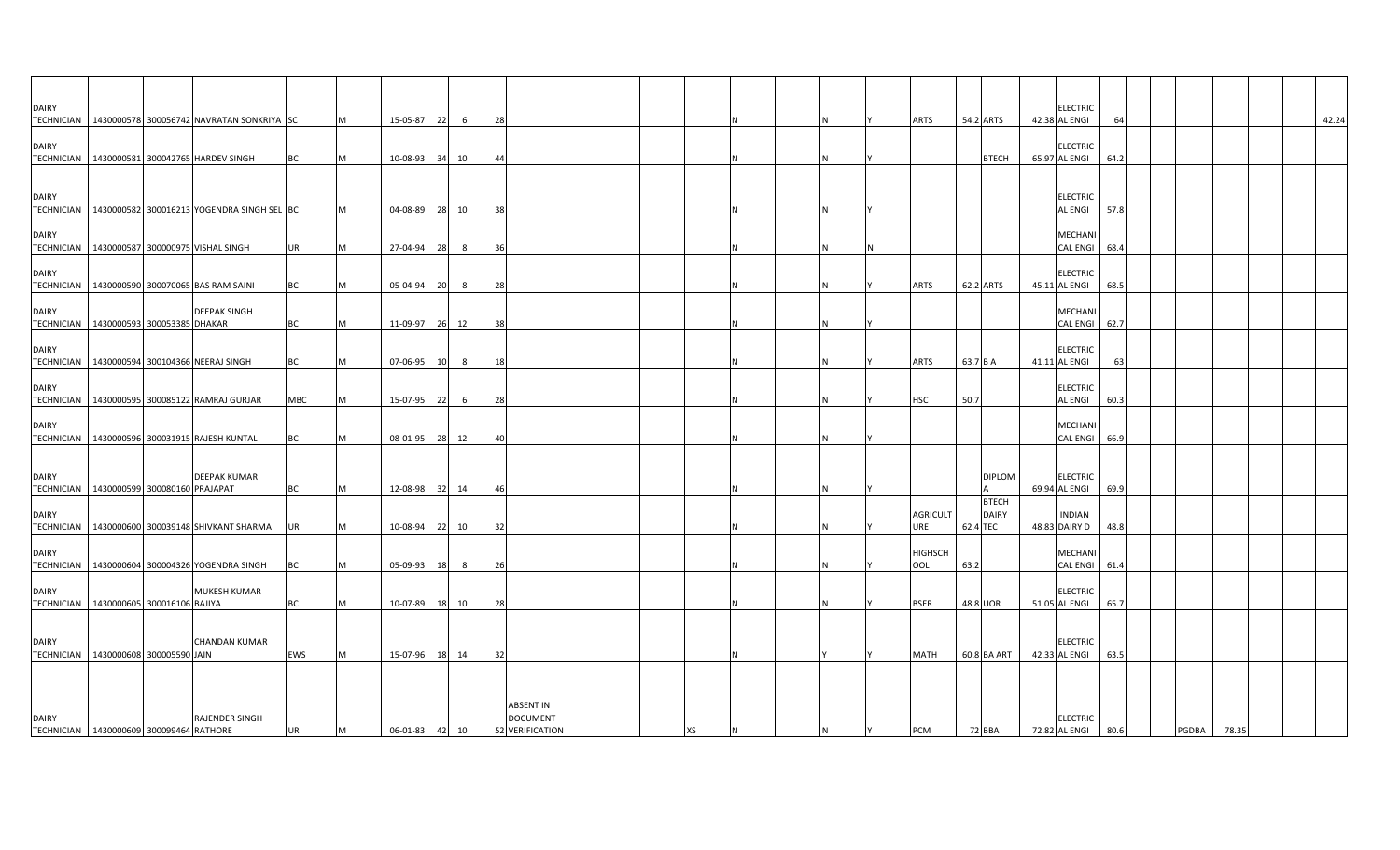| <b>DAIRY</b>      |                                                         |           |   |                |                 |      |     |  |    |  |  |                        |                            | MECHANI                         |          |            |      |  |    |
|-------------------|---------------------------------------------------------|-----------|---|----------------|-----------------|------|-----|--|----|--|--|------------------------|----------------------------|---------------------------------|----------|------------|------|--|----|
|                   | TECHNICIAN 1430000610 300069887 HARISHANKAR MEENA ST    |           |   | 05-06-98       | 22 14           |      | 36  |  |    |  |  | PCM                    | 51.8                       | <b>CAL ENGI</b>                 | 68.4     |            |      |  |    |
|                   |                                                         |           |   |                |                 |      |     |  |    |  |  |                        |                            |                                 |          |            |      |  |    |
|                   |                                                         |           |   |                |                 |      |     |  |    |  |  |                        |                            |                                 |          |            |      |  |    |
| <b>DAIRY</b>      | <b>VISHESH PRAKASH</b>                                  |           |   |                |                 |      |     |  |    |  |  |                        |                            | <b>ELECTRIC</b>                 |          |            |      |  |    |
|                   | TECHNICIAN   1430000613 300038581 SHARMA                | EWS       |   | 05-04-96       | 26 12           |      | 38  |  |    |  |  | <b>ARTS</b>            | 54.2                       | <b>AL ENGI</b>                  | 61.6     |            |      |  |    |
| <b>DAIRY</b>      | LOKESH SINGH                                            |           |   |                |                 |      |     |  |    |  |  |                        |                            | <b>MECHANI</b>                  |          |            |      |  |    |
|                   | TECHNICIAN   1430000614 300052996 TANWAR                | EWS       |   | 20-10-96       | 10              | 10   | -20 |  |    |  |  | PCM                    | 56.4                       | <b>CAL ENGI</b>                 | 66.5     |            |      |  |    |
|                   |                                                         |           |   |                |                 |      |     |  |    |  |  |                        |                            |                                 |          |            |      |  |    |
| <b>DAIRY</b>      |                                                         |           |   |                |                 |      |     |  |    |  |  | <b>COMMER</b>          |                            | <b>ELECTRIC</b>                 |          |            |      |  |    |
|                   | TECHNICIAN 1430000615 300062498 BABU LAL JAT            | BC        |   | 01-07-90 28 10 |                 |      | 38  |  |    |  |  | CE                     | 52.2                       | <b>AL ENGI</b>                  | 61.7     |            |      |  |    |
|                   |                                                         |           |   |                |                 |      |     |  |    |  |  |                        |                            |                                 |          |            |      |  |    |
| <b>DAIRY</b>      | TECHNICIAN   1430000617 300084128 SUMIT SAHU            | BC        |   | 25-01-91       |                 | 8    | 24  |  |    |  |  | PCM                    | 63.2                       | <b>MECHANI</b><br>CAL ENGI 65.3 |          |            |      |  |    |
|                   |                                                         |           |   |                | 16              |      |     |  |    |  |  |                        |                            |                                 |          |            |      |  |    |
| <b>DAIRY</b>      |                                                         |           |   |                |                 |      |     |  |    |  |  |                        |                            | <b>ELECTRIC</b>                 |          |            |      |  |    |
| <b>TECHNICIAN</b> | 1430000618 300032018 RAM NARESH YADAV BC                |           |   | 02-07-93       | 22 12           |      | 34  |  |    |  |  | SR SEC                 | 45.4                       | <b>AL ENGI</b>                  | 66.9     |            |      |  |    |
|                   |                                                         |           |   |                |                 |      |     |  |    |  |  |                        |                            |                                 |          |            |      |  |    |
| <b>DAIRY</b>      |                                                         |           |   |                |                 |      |     |  |    |  |  |                        |                            | <b>ELECTRIC</b>                 |          |            |      |  |    |
|                   | TECHNICIAN 1430000619 300058262 RAJPOOT SUNIL SINGH EWS |           |   | 02-01-99       | 28 10           |      | 38  |  |    |  |  | ALL                    | 60.8 ARTS                  | 71.4 AL ENGI                    | 53.9     |            |      |  |    |
| <b>DAIRY</b>      | <b>RAKESH KUMAR</b>                                     |           |   |                |                 |      |     |  |    |  |  |                        |                            | <b>ELECTRIC</b>                 |          |            |      |  |    |
|                   | TECHNICIAN 1430000621 300048249 BAIRWA                  | SC        | M | 08-02-93       | 22              | - 16 | 38  |  |    |  |  |                        |                            | <b>AL ENGI</b>                  | 71.4     |            |      |  |    |
|                   |                                                         |           |   |                |                 |      |     |  |    |  |  |                        |                            |                                 |          |            |      |  |    |
| <b>DAIRY</b>      | <b>RAHUL KUMAR</b>                                      |           |   |                |                 |      |     |  |    |  |  |                        |                            | <b>MECHANI</b>                  |          |            |      |  |    |
|                   | TECHNICIAN 1430000623 300018212 BOHRA                   | EWS       |   | 17-10-97 46 12 |                 |      | 58  |  |    |  |  | PCM                    | 74                         | CAL ENGI 73.8                   |          |            |      |  |    |
|                   |                                                         |           |   |                |                 |      |     |  |    |  |  |                        |                            |                                 |          |            |      |  |    |
| <b>DAIRY</b>      | PAVAN KUMAR                                             | <b>ST</b> |   |                |                 |      |     |  |    |  |  | <b>AGRICULT</b><br>URE | 59 ARTS                    | <b>ELECTRIC</b>                 | 58       |            |      |  |    |
|                   | TECHNICIAN 1430000624 300036824 BAGARI                  |           |   | 11-07-96 16 12 |                 |      | 28  |  |    |  |  |                        |                            | 42 AL ENGI                      |          |            |      |  |    |
|                   |                                                         |           |   |                |                 |      |     |  |    |  |  |                        |                            |                                 |          |            |      |  |    |
|                   |                                                         |           |   |                |                 |      |     |  |    |  |  |                        |                            |                                 |          |            |      |  |    |
| <b>DAIRY</b>      | <b>OM PRAKASH</b>                                       |           |   |                |                 |      |     |  |    |  |  |                        |                            | <b>INDIAN</b>                   |          |            |      |  |    |
|                   | TECHNICIAN   1430000625 300055973 KUMAWAT               | <b>BC</b> | M | 22-12-88       | 30 <sup>1</sup> | - 8  | 38  |  |    |  |  | <b>ARTS</b>            | 44.6                       | DAIRY D                         | 63.1     |            |      |  | 74 |
|                   |                                                         |           |   |                |                 |      |     |  |    |  |  |                        |                            |                                 |          |            |      |  |    |
| <b>DAIRY</b>      | TECHNICIAN   1430000626 300016524 SHIV MOHAN TIWARI UR  |           |   | 22-12-96       | 30 <sup>1</sup> | 8    | 38  |  |    |  |  | <b>HIGH</b><br>SCHOOL  | <b>INTERM</b><br>68 EDIATE | <b>INDIAN</b><br>54 DAIRY D     | 78       |            |      |  |    |
|                   |                                                         |           |   |                |                 |      |     |  |    |  |  |                        |                            |                                 |          |            |      |  |    |
| <b>DAIRY</b>      | PRAMOD KUMAR                                            |           |   |                |                 |      |     |  |    |  |  |                        |                            | <b>ELECTRIC</b>                 |          |            |      |  |    |
|                   | TECHNICIAN 1430000628 300064832 SHARMA                  | EWS       | M | 22-07-92 24 14 |                 |      | 38  |  |    |  |  | PCM                    | 56 B A                     | 53 AL ENGI                      | 66.2 M A |            | 50   |  | 55 |
|                   |                                                         |           |   |                |                 |      |     |  |    |  |  |                        |                            |                                 |          |            |      |  |    |
| <b>DAIRY</b>      |                                                         |           |   |                |                 |      |     |  |    |  |  |                        |                            | MECHANI                         |          |            |      |  |    |
|                   | TECHNICIAN 1430000630 300006891 SHER SINGH BAIRWA SC    |           |   | 15-07-98 34 14 |                 |      | 48  |  |    |  |  |                        |                            | <b>CAL ENGI</b>                 | 62       |            |      |  |    |
| <b>DAIRY</b>      |                                                         |           |   |                |                 |      |     |  |    |  |  | <b>SCIENCE</b>         | BA<br>ECONO                | <b>MECHANI</b>                  |          | MA<br>ENGL |      |  |    |
|                   | TECHNICIAN   1430000631 300062893 DASARATH MAL SAINI BC |           |   | 11-10-78 34 10 |                 |      | -44 |  | XS |  |  | <b>PCMBE</b>           | 58.8 MICS                  | 54.91 CAL ENGI                  | 67.4 ISH |            | 42.1 |  | 77 |
|                   |                                                         |           |   |                |                 |      |     |  |    |  |  | SR                     |                            |                                 |          |            |      |  |    |
| <b>DAIRY</b>      | SHIVPAL SINGH                                           |           |   |                |                 |      |     |  |    |  |  | <b>HIGHER</b>          | <b>ELECTRI</b>             | <b>ELECTRIC</b>                 |          |            |      |  |    |
|                   | TECHNICIAN   1430000633 300084490 SAMOTA                | <b>BC</b> | M | 15-02-91 28 10 |                 |      | 38  |  |    |  |  | <b>SEC</b>             | 57.2 CAL DIPL              | 65.89 AL ENGI                   | 65.9     |            |      |  |    |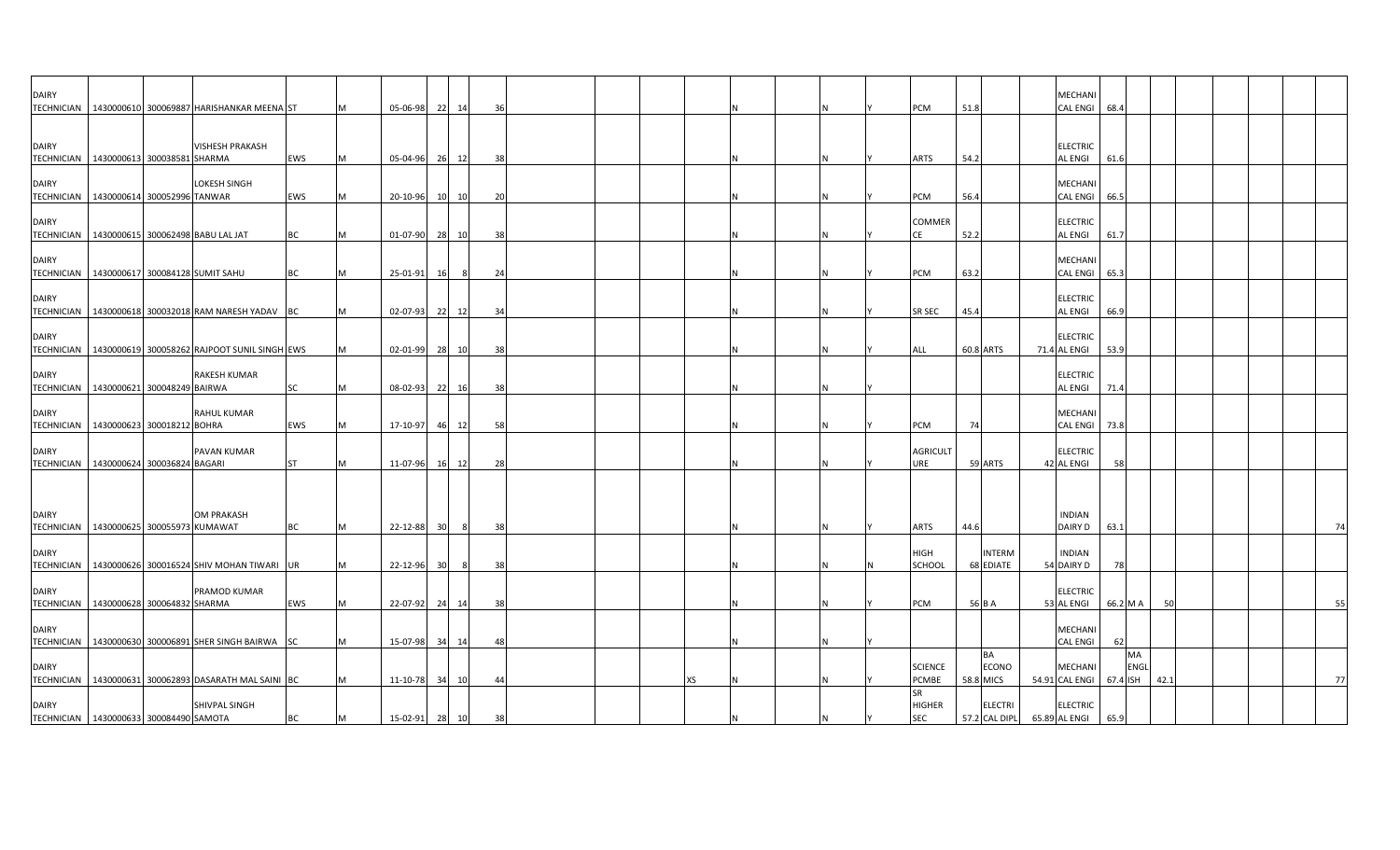| <b>DAIRY</b>                                                  |  |                                                         |           |   |                |    |       |     |    |  |     |                       |             |               | ELECTRIC                         |      |  |  |  |
|---------------------------------------------------------------|--|---------------------------------------------------------|-----------|---|----------------|----|-------|-----|----|--|-----|-----------------------|-------------|---------------|----------------------------------|------|--|--|--|
|                                                               |  | TECHNICIAN   1430000634 300083942 NATHU LAL PRAJAPAT BC |           | M | 07-06-94       | 24 | 12    | 36  |    |  |     | SCIENCE 70.8 ARTS     |             |               | 48.72 AL ENGI                    | 64.4 |  |  |  |
| <b>DAIRY</b><br>TECHNICIAN 1430000636 300067604 MALI          |  | MAHENDRA KUMAR                                          | ВC        | M | 06-06-94       |    | 26 16 | -42 |    |  | IN. |                       |             | <b>DEGREE</b> | MECHANI<br>64.23 CAL ENGI        | 66.9 |  |  |  |
| <b>DAIRY</b><br>TECHNICIAN   1430000639 300055128 MEENA       |  | RAJESH KUMAR                                            | <b>ST</b> | M | 20-01-95       | 18 | 10    | 28  |    |  |     | <b>ARTS</b>           | 61.4 B TECH |               | ELECTRIC<br>85.03 AL ENGI        | 64   |  |  |  |
| <b>DAIRY</b>                                                  |  | TECHNICIAN   1430000640 300019364 PRAVEEN KUMAR         | EWS       | M | 05-07-91       | 22 | - 8   | 30  |    |  |     | ALL<br><b>SUBJECT</b> | 40          |               | MECHANI<br>CAL ENGI              | 61.3 |  |  |  |
| <b>DAIRY</b><br>TECHNICIAN   1430000642 300079843 GURJAR      |  | <b>SURESH KUMAR</b>                                     | UR        | M | 07-11-98       | 14 | 10    | 24  |    |  |     |                       |             |               | MECHANI<br>CAL ENGI              | 59.3 |  |  |  |
| <b>DAIRY</b><br>TECHNICIAN   1430000643 300050115 BIRANIYA    |  | DHEERAJ KUMAR                                           | <b>BC</b> | M | 29-01-94 22 12 |    |       | 34  |    |  | ΙN  | PCM                   | 65.2 TECH   | <b>DAIRY</b>  | <b>INDIAN</b><br>59 DAIRY D      | 59   |  |  |  |
| <b>DAIRY</b>                                                  |  | TECHNICIAN   1430000644 300010936 SHANKER LAL YADAV BC  |           | M | 30-12-90 22 14 |    |       | 36  |    |  |     | ARTS                  | 58.8 ARTS   |               | <b>ELECTRIC</b><br>53.44 AL ENGI | 73   |  |  |  |
| <b>DAIRY</b><br>TECHNICIAN   1430000645 300037197 SHARMA      |  | <b>MOHIT KUMAR</b>                                      | EWS       | M | 15-05-96       |    | 26 12 | -38 |    |  |     |                       |             |               | <b>ELECTRIC</b><br>AL ENGI       | 62.2 |  |  |  |
| <b>DAIRY</b><br>TECHNICIAN 1430000646 300070861 GURJAR        |  | <b>GOVIND SINGH</b>                                     | MBC       | M | 28-07-88       | 20 | 10    | 30  |    |  |     | <b>ARTS</b>           | 46.8        |               | MECHANI<br>CAL ENGI              | 63.6 |  |  |  |
| <b>DAIRY</b>                                                  |  | TECHNICIAN 1430000647 300073407 AJAY SHARMA             | EWS       | M | 01-07-99       |    | 26 12 | 38  |    |  |     |                       |             |               | ELECTRIC<br>AL ENGI              | 64.5 |  |  |  |
| <b>DAIRY</b>                                                  |  | TECHNICIAN   1430000648 300107481 ANIL KUMAR SAINI      | BC        | M | 18-02-90       | 18 | - 8   | 26  |    |  |     | SCIENCE   63.5 BTECH  |             |               | ELECTRIC<br>63.98 AL ENGI        | 71.1 |  |  |  |
| <b>DAIRY</b>                                                  |  | TECHNICIAN 1430000650 300033702 ANKITA MEENA            | ST        |   | 15-12-93       |    | 24 12 | 36  |    |  |     | <b>ARTS</b>           | 47.4 ARTS   |               | <b>INDIAN</b><br>48.77 DAIRY D   | 50   |  |  |  |
| <b>DAIRY</b><br>TECHNICIAN 1430000651 300043500 SHARMA        |  | <b>DINESH KUMAR</b>                                     | EWS       | M | 01-01-97 22 14 |    |       | 36  |    |  |     |                       |             |               | <b>ELECTRIC</b><br>AL ENGI       | 62.6 |  |  |  |
| <b>DAIRY</b><br>TECHNICIAN   1430000653 300017683 GURJAR      |  | <b>ASHOK KUMAR</b>                                      | MBC       | M | 08-07-91       | 34 | 10    | -44 |    |  |     |                       |             |               | MECHANI<br>CAL ENGI              | 64   |  |  |  |
| <b>DAIRY</b>                                                  |  | TECHNICIAN   1430000654 300062454 ASHISH SHARMA         | EWS       | M | 20-01-99       | 20 | 10    | 30  |    |  |     | <b>BSER</b>           | 48.2 PDUSU  |               | ELECTRIC<br>46.78 AL ENGI        | 67.6 |  |  |  |
| <b>DAIRY</b>                                                  |  | TECHNICIAN 1430000655 300058142 VIKAS SHARMA            | EWS       | M | 10-11-97       | 20 | - 8   | 28  |    |  |     | ARTS                  | 77          |               | ELECTRIC<br>AL ENGI              | 63   |  |  |  |
| <b>DAIRY</b><br>TECHNICIAN   1430000657 300044715 ANIL RUNDLA |  |                                                         | ВC        | M | 13-05-98       | 26 | 12    | 38  | SP |  |     | PCM                   | 73.8        |               | <b>INDIAN</b><br>DAIRY D         | 6.1  |  |  |  |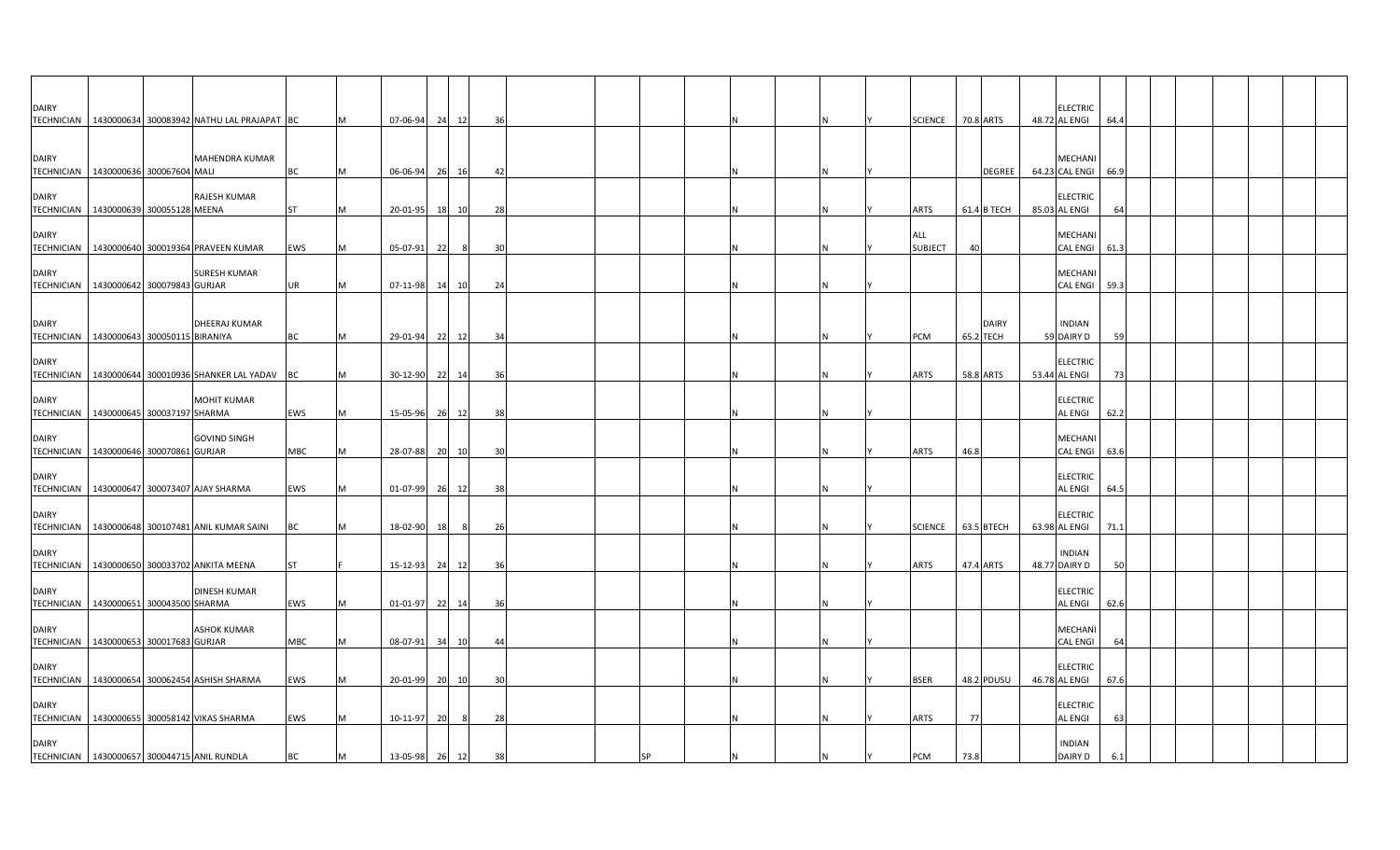| <b>DAIRY</b>                                               |  | TECHNICIAN   1430000658 300077312 DINESH KUMAR SAINI BC |           | <b>M</b> | 01-05-95 | 20 | 8                        | 28             |  |  |  |   |                                |          |                              | ELECTRIC<br>AL ENGI              | 67.8    |                    |      |  |  |  |
|------------------------------------------------------------|--|---------------------------------------------------------|-----------|----------|----------|----|--------------------------|----------------|--|--|--|---|--------------------------------|----------|------------------------------|----------------------------------|---------|--------------------|------|--|--|--|
| <b>DAIRY</b>                                               |  | TECHNICIAN 1430000659 300083853 DINESH SAMOTA           | <b>BC</b> | M        | 01-06-94 | 22 |                          | 28             |  |  |  |   |                                |          | <b>GRADU</b><br><b>ATION</b> | <b>ELECTRIC</b><br>45.5 AL ENGI  | 61.6    |                    |      |  |  |  |
| <b>DAIRY</b>                                               |  | <b>AMAN SINGH</b>                                       |           |          |          |    |                          |                |  |  |  |   |                                |          |                              | MECHANI                          |         |                    |      |  |  |  |
| TECHNICIAN 1430000660 300010038 RAJAWAT                    |  |                                                         | EWS       | IM.      | 13-11-98 |    | 34 10                    | 44             |  |  |  |   |                                |          |                              | <b>CAL ENGI</b>                  | 68.1    |                    |      |  |  |  |
| <b>DAIRY</b><br>TECHNICIAN   1430000661 300065936 MAHAWAR  |  | <b>KAMLESH KUMAR</b>                                    | <b>SC</b> | <b>M</b> | 01-07-96 |    | 26 12                    | 38             |  |  |  |   | ARTS                           | 66.4 BA  |                              | <b>ELECTRIC</b><br>44.38 AL ENGI | -58     |                    |      |  |  |  |
| <b>DAIRY</b>                                               |  | TECHNICIAN 1430000662 300051217 JAI PRAKASH MEENA ST    |           |          | 05-06-94 |    | 20 12                    | 32             |  |  |  |   | ALL                            | 52.3 BA  |                              | <b>ELECTRIC</b><br>38.83 AL ENGI | 55.7    |                    |      |  |  |  |
| <b>DAIRY</b><br>TECHNICIAN 1430000663 300007173 SUMIT GARG |  |                                                         | <b>UR</b> | M        | 10-07-96 | 16 | $\overline{\phantom{a}}$ | 20             |  |  |  | и | ARTS                           |          | ELECTRI<br>CAL<br>62 ENGI    | <b>ELECTRIC</b><br>66.77 AL ENGI | 66.8    |                    |      |  |  |  |
| <b>DAIRY</b>                                               |  | TECHNICIAN   1430000664 300066562 HANSRAJ SINGH         | BC        | M        | 25-11-93 |    | 18 16                    | 34             |  |  |  | N | PCM                            | 52.2     |                              | <b>ELECTRIC</b><br>AL ENGI       | 69.4    |                    |      |  |  |  |
| <b>DAIRY</b>                                               |  | TECHNICIAN 1430000666 300042237 RAJESH KUMAR            | <b>UR</b> | M        | 20-07-91 | 18 | - 6                      | 24             |  |  |  |   | <b>SCIENCE</b><br><b>GROUP</b> |          | <b>ARTS</b><br>51.2 GROUP    | <b>ELECTRIC</b><br>53.75 AL ENGI | 67.9 UP | <b>ARTS</b><br>GRO | 53.2 |  |  |  |
| <b>DAIRY</b><br>TECHNICIAN   1430000667 300065099 SAINI    |  | <b>MAHESH KUMAR</b>                                     | BC        | M        | 15-08-94 |    | 24 12                    | 36             |  |  |  |   | <b>BSER</b>                    | 55.2 RAJ | UNI OF                       | <b>ELECTRIC</b><br>48.5 AL ENGI  | 68.6    |                    |      |  |  |  |
| <b>DAIRY</b>                                               |  | TECHNICIAN   1430000668 300071717 DINESH KUMAR SAINI UR |           | M        | 03-07-91 | 20 | 12                       | 32             |  |  |  |   | ALL                            | 61.7     |                              | MECHANI<br><b>CAL ENGI</b>       | 68      |                    |      |  |  |  |
| <b>DAIRY</b>                                               |  | TECHNICIAN   1430000669 300014091 PRAMOD KUMAR          | BC        | M        | 16-05-96 |    | 34 14                    | 48             |  |  |  | N | PCM                            |          | 74 BTECH                     | <b>INDIAN</b><br>79.94 DAIRY D   | 79.9    |                    |      |  |  |  |
| <b>DAIRY</b>                                               |  | TECHNICIAN   1430000670 300078504 NAVEEN UPADHYAY       | UR        |          | 14-11-93 |    | 46 12                    | 58             |  |  |  |   | <b>MATRICU</b><br>LATION       |          | <b>MECHA</b><br>69 NICAL     | MECHANI<br>70 CAL ENGI           | 69      |                    |      |  |  |  |
| <b>DAIRY</b>                                               |  | TECHNICIAN   1430000673 300065788 SATISH CHANDRA        | <b>UR</b> | M        | 10-06-89 | 32 | $\overline{\mathbf{0}}$  | 32             |  |  |  |   | HSC                            | 53.5     |                              | <b>INDIAN</b><br>DAIRY D         | 67.5    |                    |      |  |  |  |
| <b>DAIRY</b>                                               |  | TECHNICIAN   1430000674 300098735 HARSH TONGRA          | <b>UR</b> |          | 05-08-94 | 20 | 10                       | 3 <sup>c</sup> |  |  |  | N | ARTS                           | 63.6     |                              | MECHAN<br><b>CAL ENGI</b>        | 69.5    |                    |      |  |  |  |
| <b>DAIRY</b>                                               |  | TECHNICIAN   1430000676 300036533 GANPAT LAL SHARMA UR  |           | ΙM       | 10-10-90 | 32 | 14                       | 46             |  |  |  |   | <b>ALL SUB</b>                 | 42.7 BA  |                              | <b>ELECTRIC</b><br>53.61 AL ENGI | 67.1    |                    |      |  |  |  |
| <b>DAIRY</b>                                               |  | TECHNICIAN 1430000677 300007082 DASHRATH MORYA          | <b>SC</b> |          | 01-05-96 |    | 16 10                    | 26             |  |  |  |   |                                |          |                              | MECHANI<br><b>CAL ENGI</b>       | 68.8    |                    |      |  |  |  |
| <b>DAIRY</b>                                               |  | TECHNICIAN   1430000678 300074377 SUNIL CHOUDHARY       | <b>BC</b> | M        | 12-12-99 |    | 14 14                    | 28             |  |  |  |   | ARTS                           | 61.8     |                              | <b>ELECTRIC</b><br>AL ENGI       | 56.9    |                    |      |  |  |  |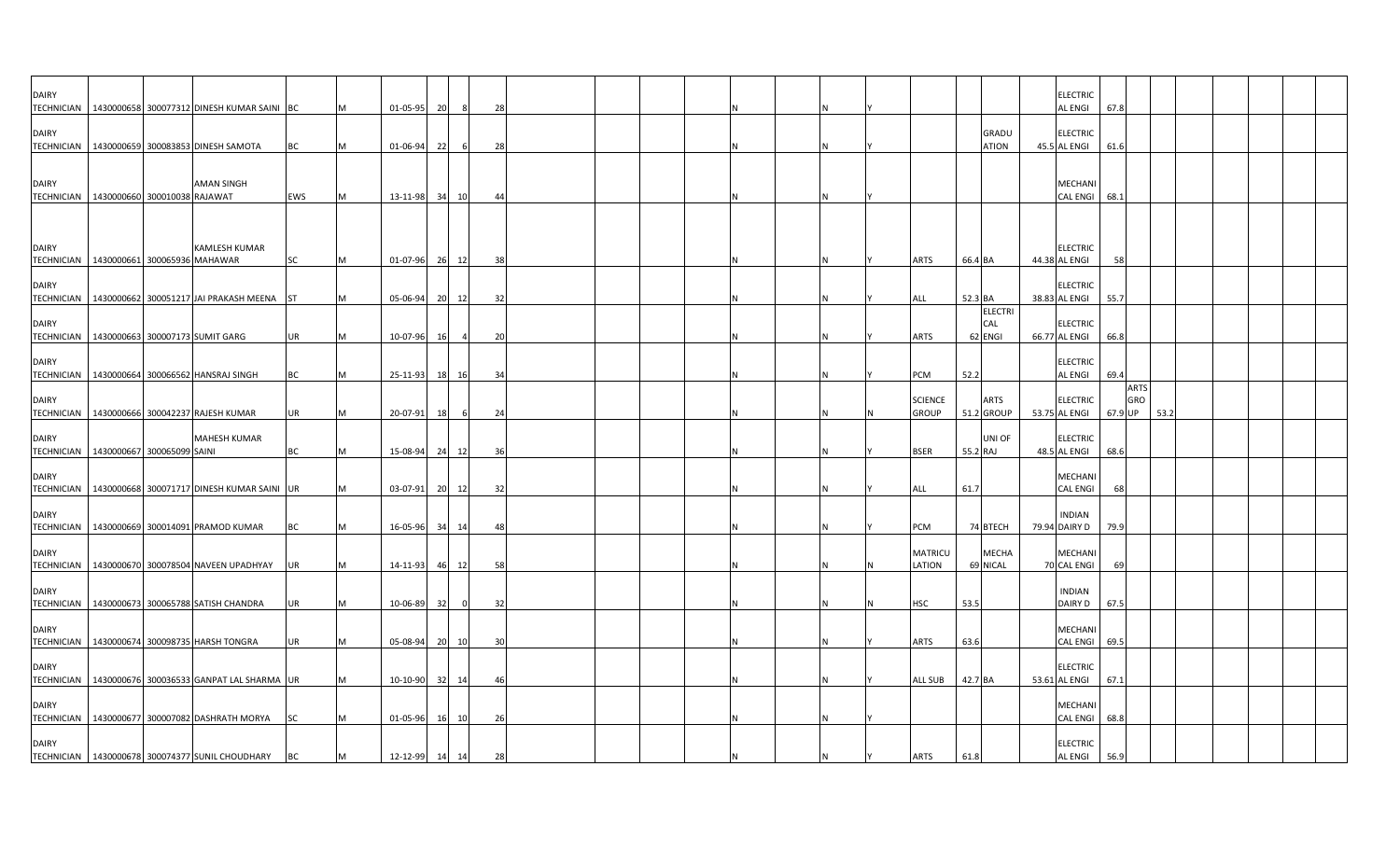| <b>DAIRY</b><br><b>TECHNICIAN</b> | 1430000679 300062399 HEMRAJ MEENA                      |                     | ST        | 06-07-94       | 20 | -8       | 28 |  |  |   |                             |           |                              | MECHANI<br>CAL ENGI 65.4          |      |  |  |       |
|-----------------------------------|--------------------------------------------------------|---------------------|-----------|----------------|----|----------|----|--|--|---|-----------------------------|-----------|------------------------------|-----------------------------------|------|--|--|-------|
| <b>DAIRY</b>                      | TECHNICIAN   1430000680 300095315 JANGID               | RAKESH KUMAR        | BC        | 21-09-81       |    | 12<br>42 | 54 |  |  |   |                             |           |                              | MECHANI<br><b>CAL ENGI</b>        | 59   |  |  |       |
| <b>DAIRY</b>                      | TECHNICIAN   1430000683 300085743 ARVIND MEENA         |                     | <b>ST</b> | 10-08-99       |    | 18<br>12 | 30 |  |  |   | <b>ARTS</b>                 | 59 BA     |                              | <b>ELECTRIC</b><br>40.55 AL ENGI  | 52.3 |  |  |       |
| <b>DAIRY</b>                      | TECHNICIAN 1430000685 300084757 BAGHEL                 | JITENDRA SINGH      | MBC       | 07-10-96 20 14 |    |          | 34 |  |  | N | PCM                         | 61        |                              | MECHANI<br>CAL ENGI 69.5          |      |  |  |       |
| <b>DAIRY</b><br><b>TECHNICIAN</b> | 1430000686 300071137 MAYANK                            |                     | <b>UR</b> | 05-02-96       |    | 26<br>14 | 40 |  |  |   |                             |           |                              | <b>MECHANI</b><br><b>CAL ENGI</b> | 63.8 |  |  |       |
| <b>DAIRY</b><br><b>TECHNICIAN</b> | 1430000687 300083304 AVNISH KUMAR                      |                     | <b>UR</b> | $03 - 01 - 91$ |    | 8<br>30  | 38 |  |  | N | PCM                         | 52        |                              | <b>INDIAN</b><br>DAIRY D          | 71   |  |  |       |
| <b>DAIRY</b>                      | TECHNICIAN 1430000688 300040122 DINESH CHOUDHARY BC    |                     |           | 14-01-93       | 24 | 14       | 38 |  |  | N | <b>ARTS</b>                 | 47.4      |                              | <b>ELECTRIC</b><br><b>AL ENGI</b> | 61.9 |  |  |       |
| <b>DAIRY</b>                      | TECHNICIAN   1430000689 300083913 DILIP KUMAR JANDU BC |                     |           | 05-07-96       | 20 | 8        | 28 |  |  |   | <b>ARTS</b>                 | 67.8 ARTS |                              | MECHANI<br>47.61 CAL ENGI 67.6    |      |  |  |       |
| <b>DAIRY</b>                      | TECHNICIAN 1430000690 300016346 MEENA                  | <b>MUKESH KUMAR</b> | <b>ST</b> | 02-04-94       | 22 | 16       | 38 |  |  |   | ALL<br><b>SUBJECT</b>       | 43.8      |                              | <b>ELECTRIC</b><br><b>AL ENGI</b> | 67.2 |  |  |       |
| <b>DAIRY</b>                      | TECHNICIAN   1430000691 300063045 MANISH KUMAWAT   BC  |                     |           | 15-11-96       | 24 | 10       | 34 |  |  |   | ALL<br><b>SUBJECT</b>       | 45 R      | <b>BTER</b><br><b>JODHPU</b> | <b>ELECTRIC</b><br>65.48 AL ENGI  | 65.5 |  |  |       |
| <b>DAIRY</b>                      | TECHNICIAN   1430000692 300039412 SUSHIL PANDEY        |                     | UR        | 29-09-96       | 28 | 6        | 34 |  |  |   | MATHEM<br><b>ATICS SCI</b>  | 76        |                              | <b>INDIAN</b><br>DAIRY D          | 62   |  |  |       |
| <b>DAIRY</b><br><b>TECHNICIAN</b> | 1430000693 300094191 PUSHPENDRA ATAL                   |                     | <b>SC</b> | 28-07-94       |    | 22<br>12 | 34 |  |  |   | <b>COMMER</b><br>CE         | 54.6 ARTS |                              | <b>MECHANI</b><br>42.05 CAL ENGI  | 64.2 |  |  |       |
| <b>DAIRY</b><br><b>TECHNICIAN</b> | 1430000694 300041934 YADAV                             | RAJESH KUMAR        | BC        | 15-08-95       |    | 20<br>8  | 28 |  |  |   | <b>ARTS</b>                 | 64.8      |                              | <b>ELECTRIC</b><br><b>AL ENGI</b> | 66   |  |  | 80.42 |
| <b>DAIRY</b>                      | TECHNICIAN 1430000695 300033543 SONU AGARWAL           |                     | UR        | 20-08-97       |    | 26<br>6  | 32 |  |  | N | PCM                         |           | 74.2 BTECH                   | <b>ELECTRIC</b><br>70.4 AL ENGI   | 70.4 |  |  |       |
| <b>DAIRY</b>                      | TECHNICIAN 1430000696 300084543 MEENA                  | <b>LAKHAN SINGH</b> | <b>ST</b> | 17-07-94       |    | 18<br>12 | 30 |  |  |   | ART                         | 55.4 BA   |                              | <b>ELECTRIC</b><br>44.39 AL ENGI  | 65.8 |  |  | 49    |
| <b>DAIRY</b><br><b>TECHNICIAN</b> | 1430000697 300045658 MAHESH GURJAR                     |                     | MBC       | 25-08-98       | 22 | -6       | 28 |  |  |   | <b>BSER</b>                 | 51.8      |                              | <b>ELECTRIC</b><br><b>AL ENGI</b> | 63   |  |  |       |
| <b>DAIRY</b>                      | TECHNICIAN 1430000698 300051838 SHARMA                 | <b>KRISHN GOPAL</b> | EWS       | 03-07-99       | 24 | 16       | 40 |  |  |   | <b>MATH</b>                 | 50        |                              | <b>ELECTRIC</b><br><b>AL ENGI</b> | 63.9 |  |  |       |
| <b>DAIRY</b>                      | TECHNICIAN 1430000699 300074770 DILKHUSH SAINI         |                     | ВC        | 11-12-99 32    |    | 12       | 44 |  |  |   | <b>BSER</b><br><b>AJMER</b> | 81.6      |                              | <b>ELECTRIC</b><br><b>AL ENGI</b> | 65.7 |  |  |       |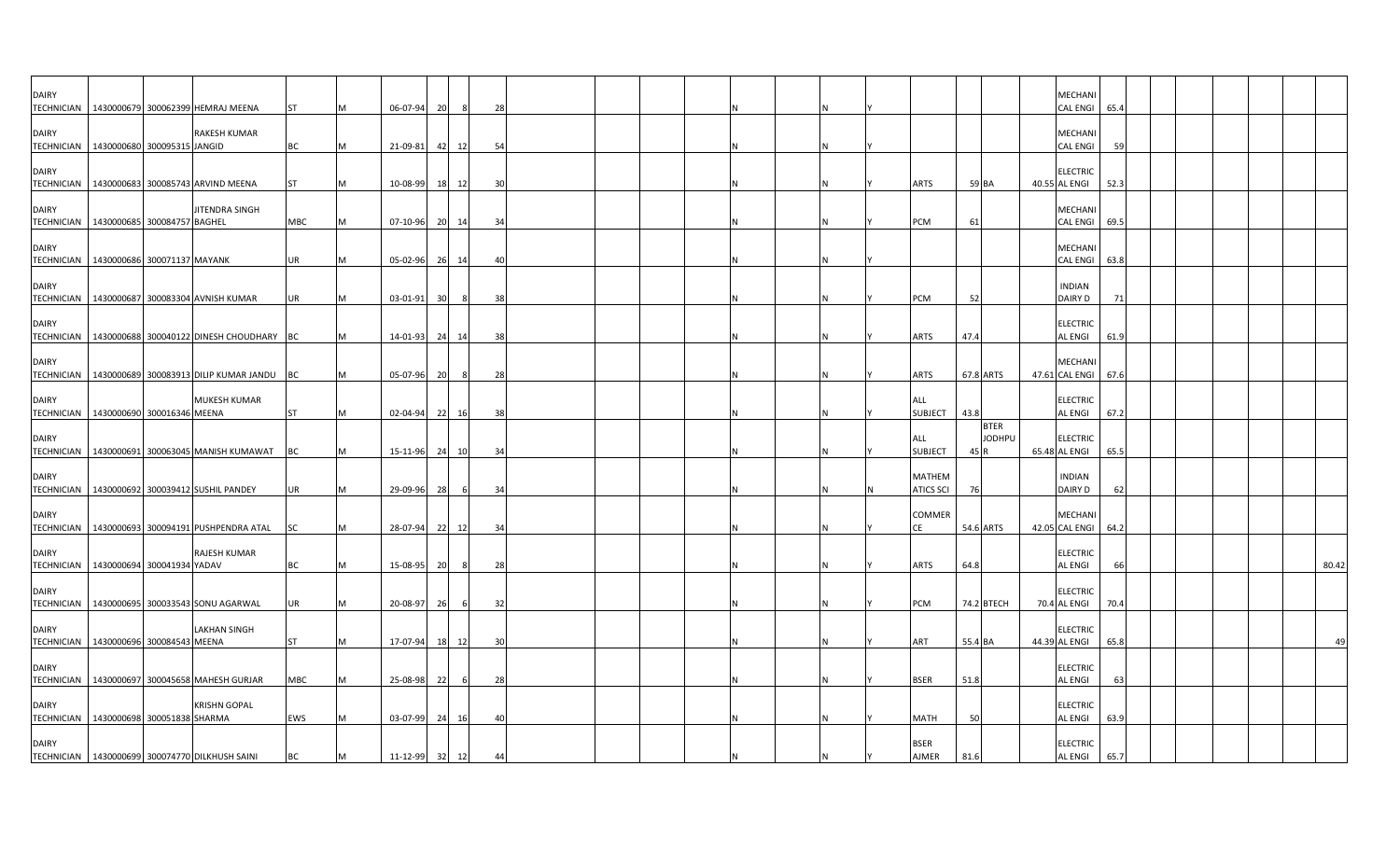| <b>DAIRY</b>                      | TECHNICIAN   1430000700 300035054 KAPIL SHARMA          |                     | UR        | M        | 14-12-88 | 22              | $\overline{2}$ | 24  |  |  |    |                                    |          |                               | MECHANI<br><b>CAL ENGI</b><br>67.8        |  |       |
|-----------------------------------|---------------------------------------------------------|---------------------|-----------|----------|----------|-----------------|----------------|-----|--|--|----|------------------------------------|----------|-------------------------------|-------------------------------------------|--|-------|
| <b>DAIRY</b>                      | TECHNICIAN 1430000701 300027517 RAHUL JANGID            |                     | BС        | M        | 21-01-98 | -201            |                | 24  |  |  |    | COMMER<br>СE                       | 59.6     |                               | MECHANI<br><b>CAL ENGI</b><br>62.8        |  |       |
| <b>DAIRY</b><br><b>TECHNICIAN</b> | 1430000702 300067382 SONU KUMAR MEENA ST                |                     |           | M        | 20-03-00 | 30 <sup>1</sup> | 6              | 36  |  |  | N  | ALL                                | 49.5     |                               | <b>ELECTRIC</b><br><b>AL ENGI</b><br>69.7 |  |       |
| <b>DAIRY</b>                      | TECHNICIAN   1430000704 300061417 RAJESH KUMAR SAINI BC |                     |           | M        | 12-12-94 |                 | 14 14          | 28  |  |  | N  | <b>BSER</b><br>AJMER               |          | <b>UOR</b><br>56 JAIPUR       | <b>ELECTRIC</b><br>46.16 AL ENGI<br>72.9  |  |       |
| <b>DAIRY</b>                      | TECHNICIAN 1430000706 300053263 SHARMA                  | RAMA SHANKAR        | EWS       | M        | 10-01-95 | 16              | 8              | 24  |  |  | N  | COMMER<br>СE                       | 69.7     |                               | <b>ELECTRIC</b><br>AL ENGI<br>68.4        |  |       |
| <b>DAIRY</b>                      | TECHNICIAN 1430000707 300052979 CHOUDHARY               | SATYA NARAYAN       | <b>BC</b> | M        | 16-03-89 |                 | 22 12          | 34  |  |  | N. | ARTS                               | 57.4 BA  |                               | MECHANI<br>47.77 CAL ENGI<br>64.8         |  | 68.71 |
| <b>DAIRY</b>                      | TECHNICIAN   1430000708 300025973 FAGORIYA              | <b>DOULAT RAM</b>   | <b>BC</b> | <b>M</b> | 26-01-94 | 36 l            | 12             | -48 |  |  | N  | <b>SCIENCE</b>                     |          | 65.5 B TECH                   | MECHANI<br>63.02 CAL ENGI<br>63           |  | 80    |
| <b>DAIRY</b>                      | TECHNICIAN   1430000709 300061794 SHISHPAL BANA         |                     | BC        | M        | 05-12-99 | 32              | 10             | -42 |  |  |    | SECONDA<br>RY                      | 70.3     |                               | <b>INDIAN</b><br>DAIRY D<br>63.6          |  |       |
| <b>DAIRY</b>                      | TECHNICIAN   1430000710 300090731 LOKESH SHARMA         |                     | EWS       | M        | 15-09-97 | 16              | -8             | 24  |  |  | N  | SECOUND<br>ARY                     | 54.7 A   | <b>DIPLOM</b>                 | <b>ELECTRIC</b><br>57.18 AL ENGI<br>57.2  |  |       |
| <b>DAIRY</b><br><b>TECHNICIAN</b> | 1430000711 300083450 BUNKER                             | <b>MUKESH KUMAR</b> | <b>SC</b> | M        | 04-05-90 | 18              | 16             | 34  |  |  | N  |                                    |          |                               | <b>ELECTRIC</b><br>AL ENGI<br>68          |  |       |
| <b>DAIRY</b>                      | TECHNICIAN   1430000712 300066193 JANGID                | <b>HEMANT KUMAR</b> | <b>BC</b> | M        | 06-10-96 | 30 <sup>1</sup> | 12             | 42  |  |  | N  | PCM                                | 63.8 BA  |                               | <b>ELECTRIC</b><br>42.77 AL ENGI<br>68    |  |       |
| <b>DAIRY</b>                      | TECHNICIAN   1430000714 300103177 ASHISH SHARMA         |                     | BC        | M        | 21-05-92 | 26              | 12             | 38  |  |  |    | SR<br>SECONDA<br><b>RY</b>         | 68.4 CAL | <b>BTECH</b><br><b>MECHNI</b> | MECHANI<br>73.33 CAL ENGI<br>73.3         |  |       |
| <b>DAIRY</b><br><b>TECHNICIAN</b> | 1430000715 300050801 AJAY KUMAR                         |                     | SC        | M        | 19-04-94 | 16 I            | 16             | 32  |  |  | Ν  | ALL<br><b>GENRAL</b><br><b>SUB</b> | 60.5     |                               | MECHANI<br><b>CAL ENGI</b><br>57.4        |  |       |
| <b>DAIRY</b>                      | TECHNICIAN   1430000716 300094402 MUKESH KUMAR JAT BC   |                     |           | M        | 01-01-90 | 28              | 18             | -46 |  |  | N  |                                    |          |                               | MECHANI<br>CAL ENGI<br>67.3               |  |       |
| <b>DAIRY</b>                      | TECHNICIAN   1430000717 300032739 OMPRAKASH YADAV       |                     | BC        | M        | 20-04-96 | 28              | 16             | 44  |  |  |    | <b>SENIOR</b><br>SECONDR           | 46.6 BA  |                               | <b>ELECTRIC</b><br>49.77 AL ENGI<br>64.1  |  |       |
| <b>DAIRY</b>                      | TECHNICIAN   1430000719 300052130 DEENDAYAL MEENA       |                     | <b>ST</b> | M        | 15-07-92 | 26              | 6              | 32  |  |  | N  |                                    |          | <b>B TECH</b>                 | <b>MECHANI</b><br>63.49 CAL ENGI<br>65.2  |  |       |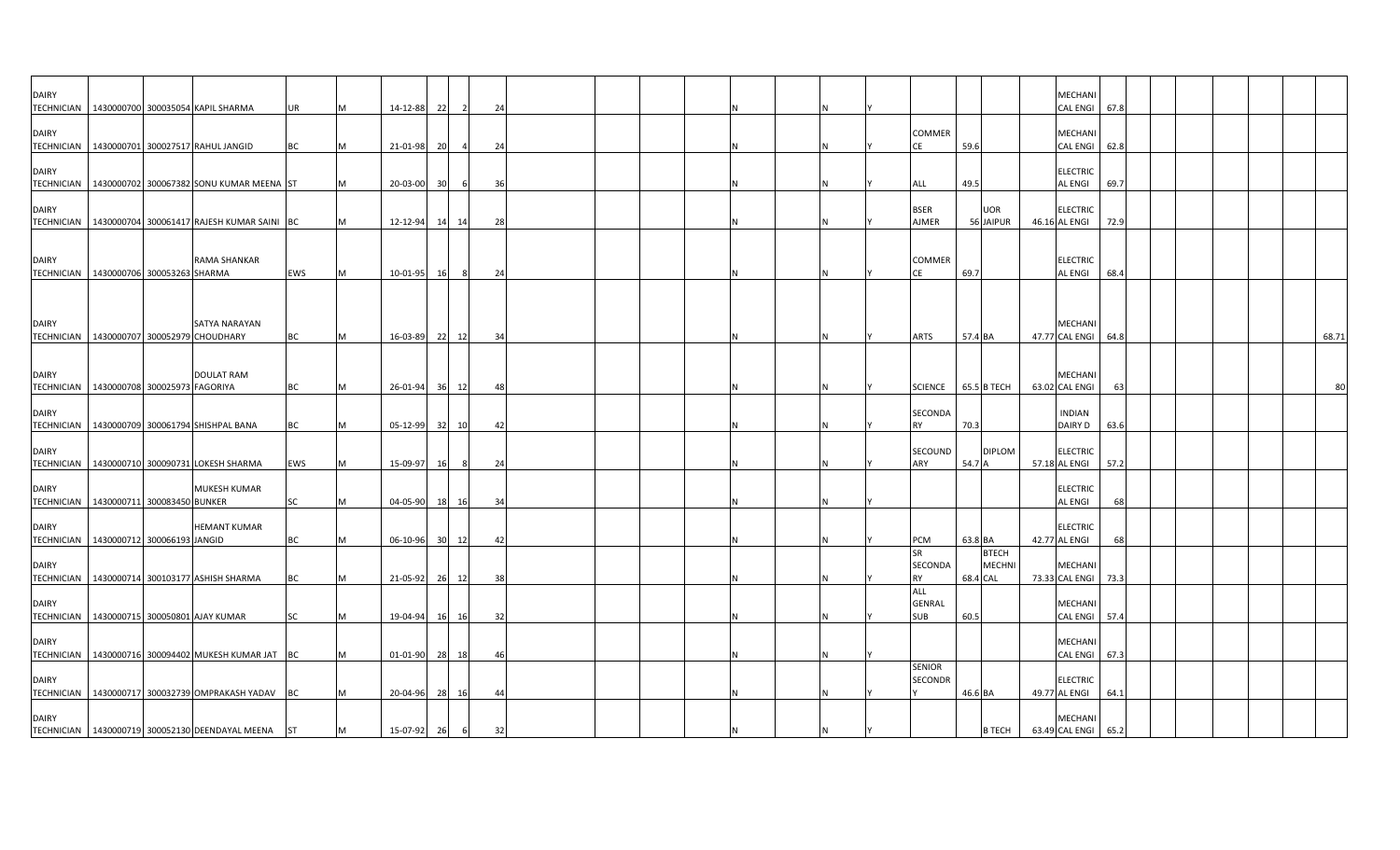| <b>DAIRY</b>                      | TECHNICIAN 1430000720 300044950 SANJAY SINGH KHATRI UR                                          |                 |     | 14-01-95                      | 26 12    | 38                   |    |  |  |  | PCM                            | <b>DIPLOM</b><br>47.5 $\rho$  | <b>ELECTRIC</b><br>68.57 AL ENGI                | 68.6 |  |  |  |
|-----------------------------------|-------------------------------------------------------------------------------------------------|-----------------|-----|-------------------------------|----------|----------------------|----|--|--|--|--------------------------------|-------------------------------|-------------------------------------------------|------|--|--|--|
| <b>DAIRY</b>                      | TECHNICIAN 1430000721 300067621 GANPAT MEENA                                                    | <b>ST</b>       |     | 06-10-93                      | 22 14    | -36                  |    |  |  |  | <b>BSER</b>                    | 59.3                          | <b>MECHANI</b><br>CAL ENGI 52.6                 |      |  |  |  |
| <b>DAIRY</b><br><b>TECHNICIAN</b> | 1430000722 300015016 MOHIT TATWEDI                                                              | UR              | M   | 08-10-97 20 10                |          | 30                   |    |  |  |  | ALL                            | 52.7                          | MECHANI<br>CAL ENGI 62.2                        |      |  |  |  |
| <b>DAIRY</b>                      | TECHNICIAN 1430000724 300057167 RAJESH YOGI                                                     | <b>BC</b>       | M   | 13-07-93 26 12                |          | 38                   |    |  |  |  | <b>ALL SUB</b>                 | 43.2                          | <b>ELECTRIC</b><br><b>AL ENGI</b>               | 62.8 |  |  |  |
| <b>DAIRY</b>                      | TECHNICIAN   1430000728 300045277 SUNIL KUMAR SAINI                                             | BC              |     | 05-10-93                      | 20<br>10 | $\overline{3}$       |    |  |  |  | ALL<br><b>SUBJECT</b>          | 44.2                          | <b>MECHANI</b><br>CAL ENGI                      | 66.3 |  |  |  |
| <b>DAIRY</b><br><b>TECHNICIAN</b> | 1430000729 300059007 DESHRAJ MEENA                                                              | <b>ST</b>       | M   | 04-08-92                      | 24 10    | 34                   |    |  |  |  | PCM                            | 50.6 BA                       | <b>ELECTRIC</b><br>46.22 AL ENGI                | 59.3 |  |  |  |
| <b>DAIRY</b>                      | TECHNICIAN   1430000730 300036402 RAM SINGH GURJAR                                              | <b>MBC</b>      | IM. | 25-10-94                      | 12 10    | 22                   |    |  |  |  | <b>ARTS</b>                    | 53.6                          | <b>ELECTRIC</b><br><b>AL ENGI</b>               | 70.8 |  |  |  |
| <b>DAIRY</b>                      | TECHNICIAN   1430000732 300073911 BANWARI LAL YADAV BC                                          |                 |     | 18-05-94 26 14                |          | 40                   |    |  |  |  | PCM                            | 59.7                          | <b>ELECTRIC</b><br><b>AL ENGI</b>               | 62.9 |  |  |  |
| <b>DAIRY</b>                      | <b>DINESH KUMAR</b><br>TECHNICIAN   1430000733 300000655 MEENA                                  | <b>ST</b>       | M   | 03-03-96 30 14                |          | -44                  |    |  |  |  | <b>ARTS</b>                    | 62.4 BA                       | MECHANI<br>53.55 CAL ENGI                       | 65.8 |  |  |  |
| <b>DAIRY</b>                      | TECHNICIAN   1430000734 300039661 ANKIT KUMAR GUPTA EWS                                         |                 |     | 01-04-94 22 14                |          | 36                   |    |  |  |  | PCM                            | 66 ARTS                       | <b>ELECTRIC</b><br>53 AL ENGI                   | 55   |  |  |  |
| <b>DAIRY</b>                      | TECHNICIAN   1430000735 300054979 MAHENDRA DHAYAL BC                                            |                 |     | 29-06-96 32 14                |          | 46                   |    |  |  |  | PCM                            | 76.4 MPUAT                    | <b>INDIAN</b><br>64.1 DAIRY D                   | 6.41 |  |  |  |
| <b>DAIRY</b>                      |                                                                                                 |                 |     |                               |          |                      |    |  |  |  |                                |                               | <b>MECHAN</b>                                   |      |  |  |  |
| <b>DAIRY</b>                      | TECHNICIAN 1430000736 300085584 SUBHASH MAHARIYA BC                                             |                 | M   | 22-08-98 18 14                |          | 32                   |    |  |  |  | <b>ALL</b><br>COMMER           | 57.8                          | CAL ENGI 68.2<br>MECHANI                        |      |  |  |  |
| <b>DAIRY</b>                      | TECHNICIAN   1430000737 300018536 AJAY BANSAL                                                   | SC              |     | 28-01-94                      | 16       | 24<br>- 8            |    |  |  |  | CE                             | 54                            | <b>CAL ENGI</b><br><b>MECHANI</b>               | 65.6 |  |  |  |
| <b>DAIRY</b>                      | TECHNICIAN   1430000739 300075410 MALKUDDIN<br>KAILASH CHAND                                    | <b>BC</b>       | M   | 27-07-95 30                   | 12       | 42                   |    |  |  |  | <b>ARTS</b><br><b>AGRICULT</b> | 65<br><b>POLOTE</b><br>CHNICA | <b>CAL ENGI</b><br><b>ELECTRIC</b>              | 63.9 |  |  |  |
| <b>DAIRY</b>                      | TECHNICIAN 1430000741 300036265 SHARMA                                                          | EWS             |     | 06-07-92 26 10                |          | 36                   |    |  |  |  | JRE                            | 57.6<br><b>DIPLOM</b>         | 60.59 AL ENGI<br><b>ELECTRIC</b>                | 60.6 |  |  |  |
| <b>DAIRY</b>                      | TECHNICIAN   1430000742 300086730 DILIP LATIYAL<br>TECHNICIAN 1430000743 300054946 SURESH KUMAR | <b>BC</b><br>BC |     | 05-03-98 22 10<br>15-08-98 22 |          | 32<br>$\overline{0}$ | 22 |  |  |  | PCM<br>RBSE<br>AJMER           | 57.2 A<br>42.6                | 72.3 AL ENGI<br><b>MECHANI</b><br>CAL ENGI 67.6 | 72.3 |  |  |  |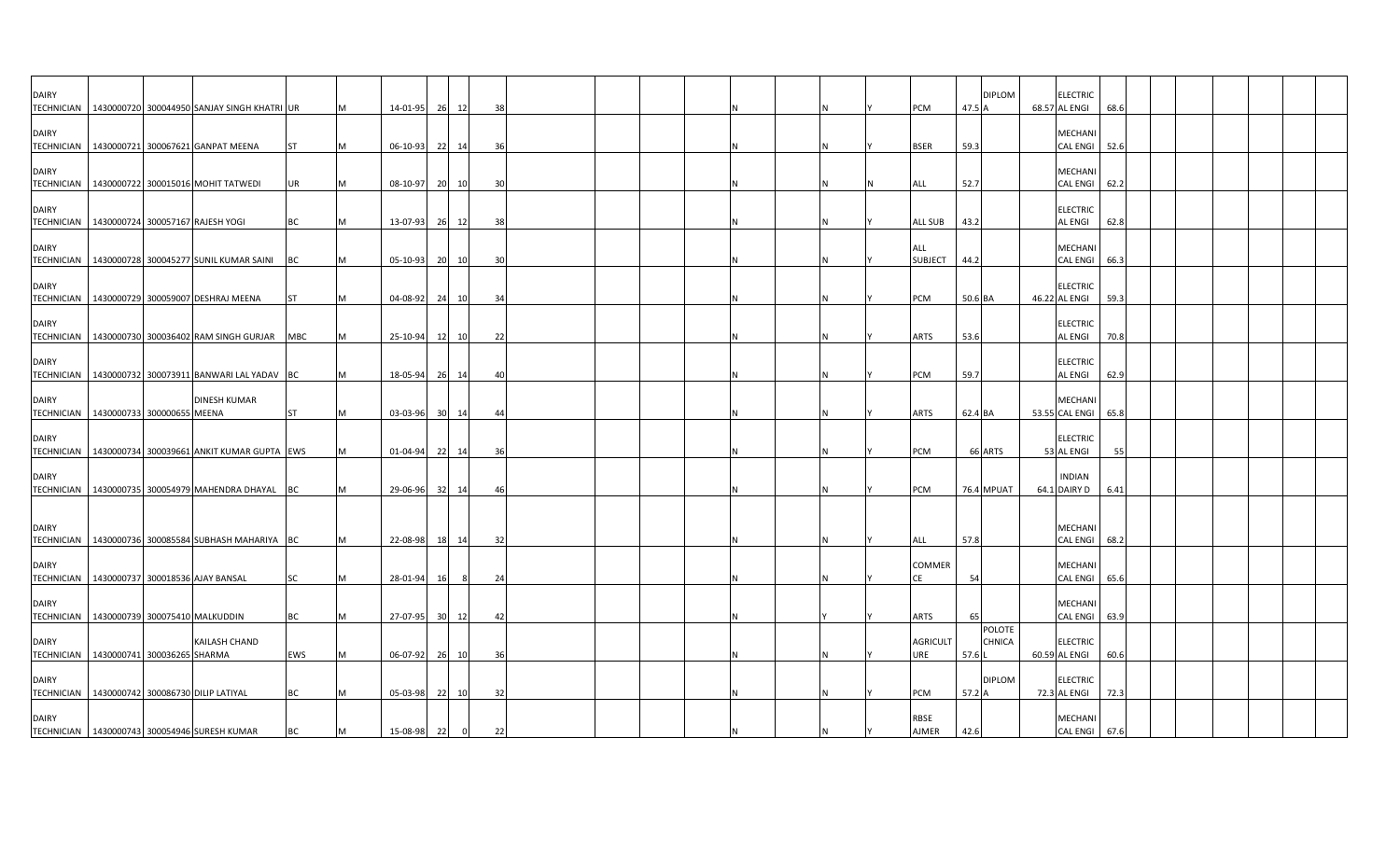| DAIRY<br>TECHNICIAN 1430000744 300008124 TANWAR              |  | VIKRAM SINGH                                      | BC        | M | 20-07-89       | 16 | 14    | 30 |                                                                            |  |  |  | PCM                                        | 44.2                                       | MECHANI<br>CAL ENGI 60.9          |      |  |                             |      |
|--------------------------------------------------------------|--|---------------------------------------------------|-----------|---|----------------|----|-------|----|----------------------------------------------------------------------------|--|--|--|--------------------------------------------|--------------------------------------------|-----------------------------------|------|--|-----------------------------|------|
| <b>DAIRY</b><br>TECHNICIAN 1430000746 300026757 SHARMA       |  | PURUSHOTAM                                        | <b>UR</b> |   | 15-12-92       | 18 |       | 24 |                                                                            |  |  |  | <b>BSER</b>                                | 60.7 BTER                                  | <b>ELECTRIC</b><br>62.84 AL ENGI  | 62.8 |  |                             |      |
| <b>DAIRY</b>                                                 |  | TECHNICIAN   1430000747 300031359 JITENDRA PUNIYA | BC        | M | 07-07-95       | 26 |       | 32 |                                                                            |  |  |  | PCB                                        | 65 ARTS                                    | MECHANI<br>45 CAL ENGI            | 58   |  |                             |      |
| <b>DAIRY</b>                                                 |  | TECHNICIAN   1430000749 300024685 ANKIT SHARMA    | EWS       | M | 10-07-96 24 14 |    |       | 38 |                                                                            |  |  |  | <b>SCIENCE</b><br><b>MATH</b>              | 55.4 ARTS                                  | MECHANI<br>47.66 CAL ENGI         | 67.9 |  |                             |      |
| <b>DAIRY</b><br>TECHNICIAN 1430000750 300050520 DEVANDA      |  | <b>MANOJ KUMAR</b>                                | <b>BC</b> | M | 01-01-94 20 14 |    |       | 34 |                                                                            |  |  |  |                                            | SCIENCE 58.6 B TECH                        | <b>ELECTRIC</b><br>69.09 AL ENGI  | 71.1 |  |                             |      |
| <b>DAIRY</b><br>TECHNICIAN 1430000751 300088680 PRAJAPATI    |  | <b>BHAGWATI PRASAD</b>                            | <b>BC</b> | M | 24-11-96       |    | 10 12 | 22 |                                                                            |  |  |  | <b>HIGH</b><br><b>SECONDA</b><br><b>RY</b> | <b>BA</b><br>65.3 HISTORY                  | <b>ELECTRIC</b><br>50 AL ENGI     | 68.6 |  |                             |      |
| <b>DAIRY</b>                                                 |  | TECHNICIAN   1430000754 300018253 SANDEEP KUMAR   | UR        | M | 23-03-83 56 12 |    |       | 68 |                                                                            |  |  |  | <b>COMMER</b><br>CE                        | 46.4                                       | <b>INDIAN</b><br>DAIRY D          | 72   |  |                             |      |
| <b>DAIRY</b>                                                 |  | TECHNICIAN 1430000755 300032293 JAYANT SHARMA     | EWS       | M | $09 - 05 - 93$ | 14 |       | 20 |                                                                            |  |  |  | <b>ARTS</b>                                | 56.6 ARTS                                  | <b>ELECTRIC</b><br>44 AL ENGI     | 64.7 |  |                             |      |
| <b>DAIRY</b><br>TECHNICIAN   1430000756 300103840 SUNDER PAL |  |                                                   | <b>BC</b> | M | 20-05-83       | 18 | 10    | 28 |                                                                            |  |  |  | <b>ARTS</b>                                | 57.7 BA                                    | MECHANI<br>55 CAL ENGI 67.8       |      |  |                             |      |
| <b>DAIRY</b>                                                 |  | TECHNICIAN   1430000757 300078053 GOURAV KUMAR    | UR        | M | 28-08-93       | 48 |       |    | <b>DISQUALIFIED ON</b><br>ACCOUNT OF<br><b>DOCUMENT</b><br>54 VERIFICATION |  |  |  | <b>BSEH</b>                                | <b>BTECH</b><br>68 DT                      | <b>INDIAN</b><br>62.9 DAIRY D     | 62.9 |  | <b>BTECH</b><br>DT<br>LUVAS | 62.9 |
| <b>DAIRY</b><br>TECHNICIAN 1430000758 300037955 TETARWAL     |  | <b>MOHAN LAL</b>                                  | <b>BC</b> | M | 15-06-95       |    | 18 14 | 32 |                                                                            |  |  |  | <b>BSER</b>                                | 75                                         | <b>ELECTRIC</b><br>AL ENGI        | 64.4 |  |                             |      |
| <b>DAIRY</b>                                                 |  | TECHNICIAN   1430000760 300028208 MANOJ KUMAR     | UR        | M | 05-06-93       | 22 |       | 30 |                                                                            |  |  |  | <b>SR</b><br><b>HIGHER</b><br><b>SEC</b>   | 57                                         | <b>INDIAN</b><br>DAIRY D          | 60   |  |                             |      |
| <b>DAIRY</b>                                                 |  | TECHNICIAN   1430000762 300084033 LEKH RAJ MEENA  | <b>ST</b> | M | 10-05-97       | 14 | 12    | 26 |                                                                            |  |  |  | <b>ARTS</b>                                | 52.6                                       | <b>ELECTRIC</b><br><b>AL ENGI</b> | 63.4 |  |                             |      |
| <b>DAIRY</b><br>TECHNICIAN 1430000763 300072460 PAREWA       |  | SACHIN KUMAR                                      | SC        | M | 07-07-95       | 28 | 14    | 42 |                                                                            |  |  |  | ALL<br>SUBJECTS 59.5                       |                                            | <b>ELECTRIC</b><br><b>AL ENGI</b> | 59.8 |  |                             |      |
| <b>DAIRY</b><br>TECHNICIAN 1430000764 300046020 RAVI KANT    |  |                                                   | <b>UR</b> | M | 12-12-93       | 22 | 8     | 30 |                                                                            |  |  |  | <b>AGRICULT</b><br>URE                     | <b>DAIRYTE</b><br><b>CHNOLO</b><br>63.4 GY | <b>INDIAN</b><br>61.37 DAIRY D    | 61.4 |  |                             |      |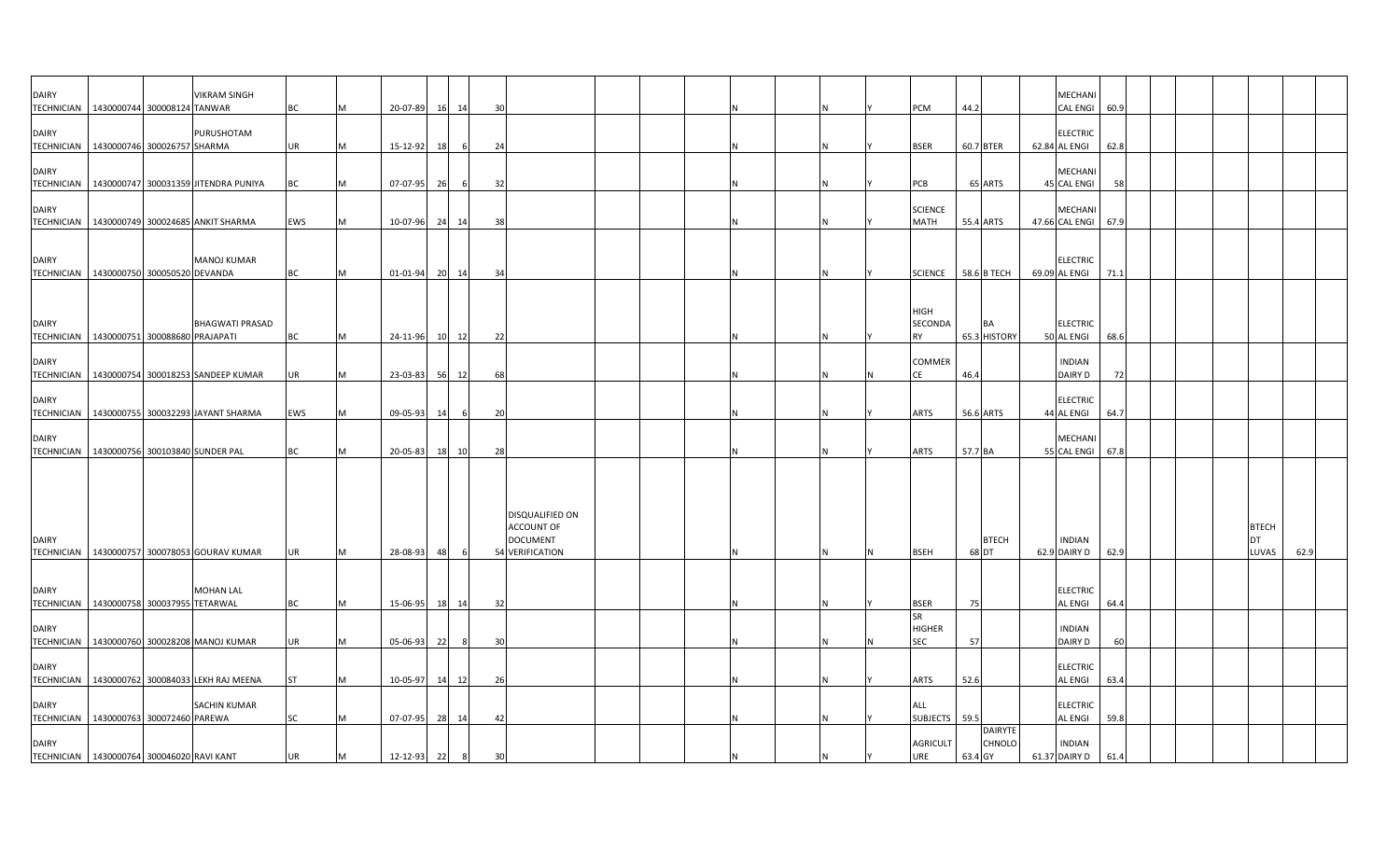| <b>DAIRY</b>                      | TECHNICIAN 1430000766 300002423 MOHAMMED ASHRAF BC                  |           |     | 11-01-93       | 32    |                | 38             |  |     |  |  | PCM                                 | 51           |               | <b>MECHANI</b><br><b>CAL ENGI</b> | 7.69 |  |  | 66 |
|-----------------------------------|---------------------------------------------------------------------|-----------|-----|----------------|-------|----------------|----------------|--|-----|--|--|-------------------------------------|--------------|---------------|-----------------------------------|------|--|--|----|
| <b>DAIRY</b>                      | <b>PREM PRAKASH</b><br>TECHNICIAN   1430000769 300015808 MEENA      | <b>ST</b> |     | 20-10-95       | 20    |                | 26             |  |     |  |  | <b>RS OPEN</b><br>SCHOOL            | 43 UOK       |               | <b>ELECTRIC</b><br>43.61 AL ENGI  | 59.1 |  |  |    |
| <b>DAIRY</b>                      | TECHNICIAN   1430000770 300066657 SITA RAM GHOSLYA                  | BC        |     | 10-07-94       | 22    | 12             | 34             |  |     |  |  | ALL<br><b>SUBJECT</b>               | 43.3 B SC    |               | <b>ELECTRIC</b><br>61.85 AL ENGI  | 76.6 |  |  |    |
| <b>DAIRY</b><br><b>TECHNICIAN</b> | 1430000771 300026499 AJAY KUMAR                                     | <b>UR</b> | M   | 20-01-98 14 10 |       |                | 24             |  |     |  |  | <b>ALL</b><br>GENERAL<br><b>SUB</b> | 48.8         |               | MECHANI<br>CAL ENGI 63.6          |      |  |  | 70 |
| <b>DAIRY</b>                      | TECHNICIAN 1430000773 300060335 GOVIND GAUTTAM                      | UR        |     | 01-05-94 28 12 |       |                | $\overline{4}$ |  |     |  |  | <b>SCIENCE</b>                      | 62.3         |               | <b>MECHANI</b><br>CAL ENGI 59.5   |      |  |  |    |
| <b>DAIRY</b>                      | <b>CHANDRA PRAKASH</b><br>TECHNICIAN 1430000775 300003158 GUPTA     | <b>UR</b> | IM. | 05-08-97       | 24 10 |                | 34             |  |     |  |  | PCM                                 | 62.4 BA      |               | <b>MECHANI</b><br>38.5 CAL ENGI   | 69.5 |  |  | 75 |
|                                   |                                                                     |           |     |                |       |                |                |  |     |  |  |                                     |              |               |                                   |      |  |  |    |
| <b>DAIRY</b>                      | <b>MAHENDRA KUMAR</b><br>TECHNICIAN   1430000776 300077046 JHAJHARA | <b>BC</b> | M   | 11-07-99       | 24    | $\overline{4}$ | 28             |  |     |  |  | ALL<br><b>SUBJECT</b>               | 55.5         |               | <b>ELECTRIC</b><br><b>AL ENGI</b> | 67.8 |  |  |    |
| <b>DAIRY</b>                      | <b>BHOLE SHANKAR</b><br>TECHNICIAN 1430000778 300040168 KHATIK      | SC        |     | 12-07-95       | 18 10 |                | 28             |  |     |  |  | ARTE                                | 53.4 ARTS    |               | <b>ELECTRIC</b><br>41.5 AL ENGI   | 49.9 |  |  |    |
| <b>DAIRY</b>                      | TECHNICIAN 1430000779 300057474 LEKHRAJ MEENA                       | <b>ST</b> |     | 10-08-86       | 16    | 10             | 26             |  |     |  |  | GENERAL                             | 46.2 CHNIC   | <b>POLOTE</b> | <b>ELECTRIC</b><br>55.47 AL ENGI  | 55.5 |  |  |    |
| <b>DAIRY</b>                      | TECHNICIAN   1430000780 300064566 DEEPDEV THAKUR                    | <b>UR</b> |     | 18-12-97       | 28    | - 8            | 36             |  |     |  |  | <b>SCIENCE</b>                      | 59.8         |               | <b>INDIAN</b><br><b>DAIRY D</b>   | 95   |  |  |    |
| <b>DAIRY</b>                      | TECHNICIAN 1430000781 300054887 JUGAL KISHOR JAT                    | BC        | M   | 01-01-93       | 24    | - 8            | 32             |  |     |  |  | <b>ALL SUB</b>                      | 62.5         |               | <b>ELECTRIC</b><br><b>AL ENGI</b> | 66.8 |  |  |    |
| <b>DAIRY</b>                      | TECHNICIAN 1430000782 300087288 GULAB CHAND MEENA ST                |           |     | 10-08-98 20 10 |       |                | 30             |  |     |  |  | ALL                                 | 48.8         |               | <b>ELECTRIC</b><br><b>AL ENGI</b> | 73.6 |  |  |    |
| <b>DAIRY</b>                      | <b>MAHENDRA SINGH</b><br>TECHNICIAN 1430000783 300042431 ACHERA     | <b>BC</b> |     | 25-04-98 20 14 |       |                | 34             |  |     |  |  | <b>SCIENCE</b>                      | 49.2         |               | MECHANI<br>CAL ENGI               | 70.2 |  |  |    |
| <b>DAIRY</b>                      | <b>MANOJ KUMAR</b><br>TECHNICIAN 1430000785 300098847 JANGID        | UR        |     | 25-12-84       | 24    | - 8            | 32             |  | XS. |  |  | PCM                                 | 66.6 ARTS    |               | <b>MECHANI</b><br>52.38 CAL ENGI  | 70.6 |  |  |    |
| <b>DAIRY</b>                      | HIMANSHU SINGH<br>TECHNICIAN   1430000786 300092885 HADA            | EWS       |     | 10-05-92 24    |       | 12             | 36             |  |     |  |  |                                     |              |               | <b>ELECTRIC</b><br><b>AL ENGI</b> | 65.3 |  |  |    |
| <b>DAIRY</b>                      | TECHNICIAN 1430000788 300027671 SHUBHAM PUROHIT EWS                 |           |     | 03-01-98 36 12 |       |                | 48             |  |     |  |  |                                     | MECH<br>ENGG |               | MECHANI<br>68.31 CAL ENGI 68.3    |      |  |  |    |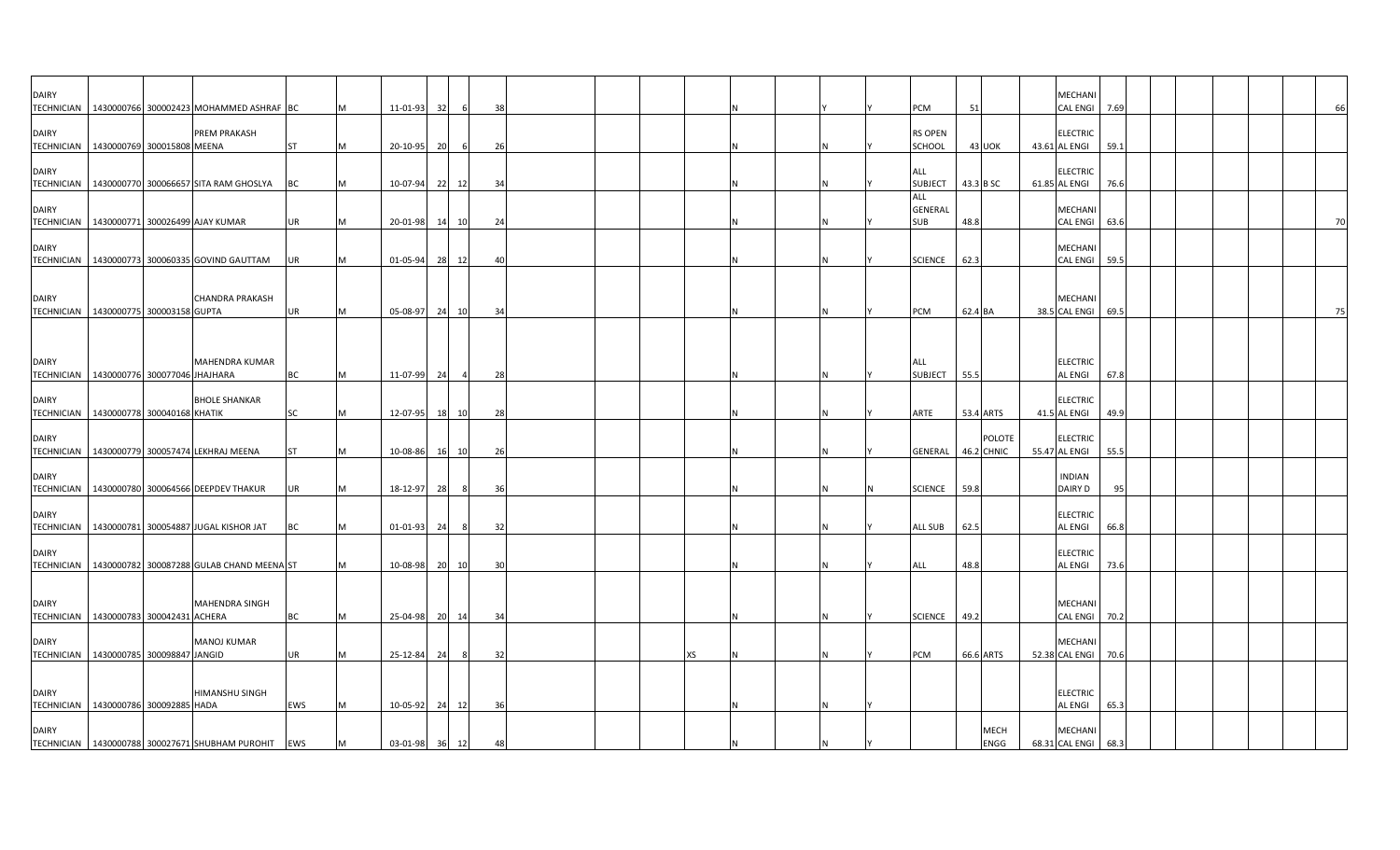| <b>DAIRY</b>                                             |  |                                                          |           |           |                |    |       |    |    |     |  |                     |         |                                    | <b>MECHAN</b>                     |      |  |  |  |
|----------------------------------------------------------|--|----------------------------------------------------------|-----------|-----------|----------------|----|-------|----|----|-----|--|---------------------|---------|------------------------------------|-----------------------------------|------|--|--|--|
|                                                          |  | TECHNICIAN   1430000790 300020233 MAHESH SHARMA          | UR        |           | 04-02-96       | 26 | 10    | 36 |    |     |  | <b>PCM</b>          | 54.6    |                                    | <b>CAL ENGI</b>                   | 60.8 |  |  |  |
| <b>DAIRY</b>                                             |  |                                                          |           |           |                |    |       |    |    |     |  | <b>AGRICULT</b>     |         |                                    | <b>INDIAN</b>                     |      |  |  |  |
| TECHNICIAN 1430000791 300044680 RAJU TYAGI               |  |                                                          | EWS       | <b>IM</b> | 01-07-92       | 24 | - 6   | 30 | ςp | N   |  | <b>JRE</b>          | 62.6    |                                    | <b>DAIRY D</b>                    | 59.2 |  |  |  |
|                                                          |  |                                                          |           |           |                |    |       |    |    |     |  |                     |         | <b>ELECTRI</b>                     |                                   |      |  |  |  |
| <b>DAIRY</b>                                             |  |                                                          |           |           |                |    |       |    |    |     |  |                     |         | CAL                                | <b>ELECTRIC</b>                   |      |  |  |  |
|                                                          |  | TECHNICIAN   1430000793 300058414 BANWARI LAL YADAV   BC |           | M         | 01-07-95       |    | 10 12 | 22 |    |     |  |                     |         | <b>ENGI</b>                        | 67.16 AL ENGI                     | 67.2 |  |  |  |
| <b>DAIRY</b>                                             |  |                                                          |           |           |                |    |       |    |    |     |  |                     |         |                                    | <b>MECHANI</b>                    |      |  |  |  |
|                                                          |  | TECHNICIAN 1430000794 300036901 NIRANJAN SAINI           | <b>BC</b> | M         | 15-07-89       | 14 | 8     | 22 |    |     |  | PCM                 | 42.5    |                                    | <b>CAL ENGI</b>                   | 66.8 |  |  |  |
|                                                          |  |                                                          |           |           |                |    |       |    |    |     |  |                     |         |                                    |                                   |      |  |  |  |
|                                                          |  |                                                          |           |           |                |    |       |    |    |     |  |                     |         |                                    |                                   |      |  |  |  |
| <b>DAIRY</b><br>TECHNICIAN 1430000795 300029840 TANWAR   |  | <b>GAJENDAR SINGH</b>                                    | <b>UR</b> |           |                |    |       |    |    |     |  | <b>ARTS</b>         |         | <b>ELECTRI</b><br><b>56.8 CIAN</b> | <b>ELECTRIC</b>                   | 66   |  |  |  |
|                                                          |  |                                                          |           | M         | $01 - 12 - 98$ |    | 18 10 | 28 |    |     |  |                     |         |                                    | 66 AL ENGI                        |      |  |  |  |
| <b>DAIRY</b>                                             |  |                                                          |           |           |                |    |       |    |    |     |  | <b>BSER</b>         |         |                                    | <b>ELECTRIC</b>                   |      |  |  |  |
|                                                          |  | TECHNICIAN 1430000797 300086902 SANJAY PACHARWAL SC      |           | M         | 29-06-88       | 16 |       | 22 |    |     |  | AJMER               | 62.8    |                                    | <b>AL ENGI</b>                    | 52.9 |  |  |  |
|                                                          |  |                                                          |           |           |                |    |       |    |    |     |  | <b>ABST</b>         |         |                                    |                                   |      |  |  |  |
| <b>DAIRY</b>                                             |  | PRADEEP KUMAR                                            |           |           |                |    |       |    |    |     |  | <b>BADM</b>         |         |                                    | <b>ELECTRIC</b>                   |      |  |  |  |
| TECHNICIAN   1430000800 300047445 VERMA                  |  |                                                          | SC        | M         | 18-04-92       | 14 |       | 18 |    |     |  | COM <sub>S</sub>    |         | 55.1 B TECH                        | 66 AL ENGI                        |      |  |  |  |
| <b>DAIRY</b>                                             |  |                                                          |           |           |                |    |       |    |    |     |  |                     |         | ALL                                | <b>MECHANI</b>                    |      |  |  |  |
| TECHNICIAN   1430000801 300083080 NITIN SEN              |  |                                                          | <b>BC</b> | <b>M</b>  | 16-06-93       | 18 | - 6   | 24 |    |     |  |                     |         | <b>SUBJECT</b>                     | 63.17 CAL ENGI 63.3               |      |  |  |  |
|                                                          |  |                                                          |           |           |                |    |       |    |    |     |  |                     |         |                                    |                                   |      |  |  |  |
|                                                          |  | MUKESH SINGH                                             |           |           |                |    |       |    |    |     |  | <b>ENG IP</b>       |         |                                    | <b>MECHANI</b>                    |      |  |  |  |
| <b>DAIRY</b><br>TECHNICIAN 1430000803 300002986 KASNIYAL |  |                                                          | <b>UR</b> | M         | 12-10-93       | 34 | 10    | 44 |    |     |  | PCM                 | 59.6 BA |                                    | 51.22 CAL ENGI                    | 64.6 |  |  |  |
|                                                          |  |                                                          |           |           |                |    |       |    |    |     |  |                     |         |                                    |                                   |      |  |  |  |
| <b>DAIRY</b>                                             |  |                                                          |           |           |                |    |       |    |    |     |  |                     |         |                                    | <b>INDIAN</b>                     |      |  |  |  |
| TECHNICIAN 1430000805 300037535 ROHIT KUMAR              |  |                                                          | UR        | M         | 08-05-95       |    | 14 14 | 28 |    |     |  |                     |         |                                    | DAIRY D                           | 69.4 |  |  |  |
| <b>DAIRY</b>                                             |  | <b>DEEPAK KUMAR</b>                                      |           |           |                |    |       |    |    |     |  | <b>MECHNIC</b>      |         |                                    | <b>MECHAN</b>                     |      |  |  |  |
| TECHNICIAN   1430000806 300026168 MEENA                  |  |                                                          | <b>ST</b> | <b>IM</b> | 05-07-97       | 24 | 14    | 38 |    |     |  | AL                  |         | 61.7 BTECH                         | 63.78 CAL ENGI                    | 61.7 |  |  |  |
|                                                          |  |                                                          |           |           |                |    |       |    |    |     |  |                     |         |                                    |                                   |      |  |  |  |
| <b>DAIRY</b>                                             |  | <b>ARVIND KUMAR</b>                                      |           |           |                |    |       |    |    |     |  |                     |         |                                    | <b>ELECTRIC</b>                   |      |  |  |  |
| TECHNICIAN   1430000807 300009306 SHARMA                 |  |                                                          | EWS       | M         | 05-01-98       | 22 | 10    | 32 |    |     |  |                     |         |                                    | <b>AL ENGI</b>                    | 65.1 |  |  |  |
|                                                          |  |                                                          |           |           |                |    |       |    |    |     |  |                     |         |                                    |                                   |      |  |  |  |
| <b>DAIRY</b>                                             |  | DHARMANDER                                               |           |           |                |    |       |    |    |     |  |                     |         | <b>POLYTEC</b>                     | <b>ELECTRIC</b>                   |      |  |  |  |
|                                                          |  | TECHNICIAN 1430000808 300088140 KUMAR DUHARIA            | <b>SC</b> | IM.       | 19-07-89       | 16 |       | 22 |    | IN. |  | <b>PCM</b>          |         | 73.2 HNIC                          | 65.08 AL ENGI                     | 65.1 |  |  |  |
|                                                          |  |                                                          |           |           |                |    |       |    |    |     |  |                     |         |                                    |                                   |      |  |  |  |
| <b>DAIRY</b>                                             |  |                                                          |           |           |                |    |       |    |    |     |  |                     |         |                                    | <b>MECHANI</b>                    |      |  |  |  |
|                                                          |  | TECHNICIAN   1430000809 300060289 MAN SINGH MEENA        | <b>ST</b> | M         | 01-07-96       | 10 | 14    | 24 |    | N   |  |                     |         |                                    | <b>CAL ENGI</b>                   | 71.9 |  |  |  |
| <b>DAIRY</b>                                             |  |                                                          |           |           |                |    |       |    |    |     |  |                     |         |                                    | <b>ELECTRIC</b>                   |      |  |  |  |
| TECHNICIAN   1430000810 300034478 YAKUB                  |  |                                                          | <b>BC</b> | <b>IM</b> | $02 - 01 - 95$ |    | 20 12 | 32 |    |     |  |                     |         |                                    | <b>AL ENGI</b>                    | 66   |  |  |  |
|                                                          |  |                                                          |           |           |                |    |       |    |    |     |  |                     |         |                                    |                                   |      |  |  |  |
|                                                          |  |                                                          |           |           |                |    |       |    |    |     |  |                     |         |                                    |                                   |      |  |  |  |
| <b>DAIRY</b><br>TECHNICIAN 1430000811 300021312 BAIRWA   |  | NARENDRA KUMAR                                           | <b>SC</b> | M         | 08-10-92 32    |    | 8     | 40 |    |     |  | COMMER<br><b>CE</b> | 49.7    |                                    | <b>ELECTRIC</b><br><b>AL ENGI</b> | 68.1 |  |  |  |
|                                                          |  |                                                          |           |           |                |    |       |    |    |     |  |                     |         |                                    |                                   |      |  |  |  |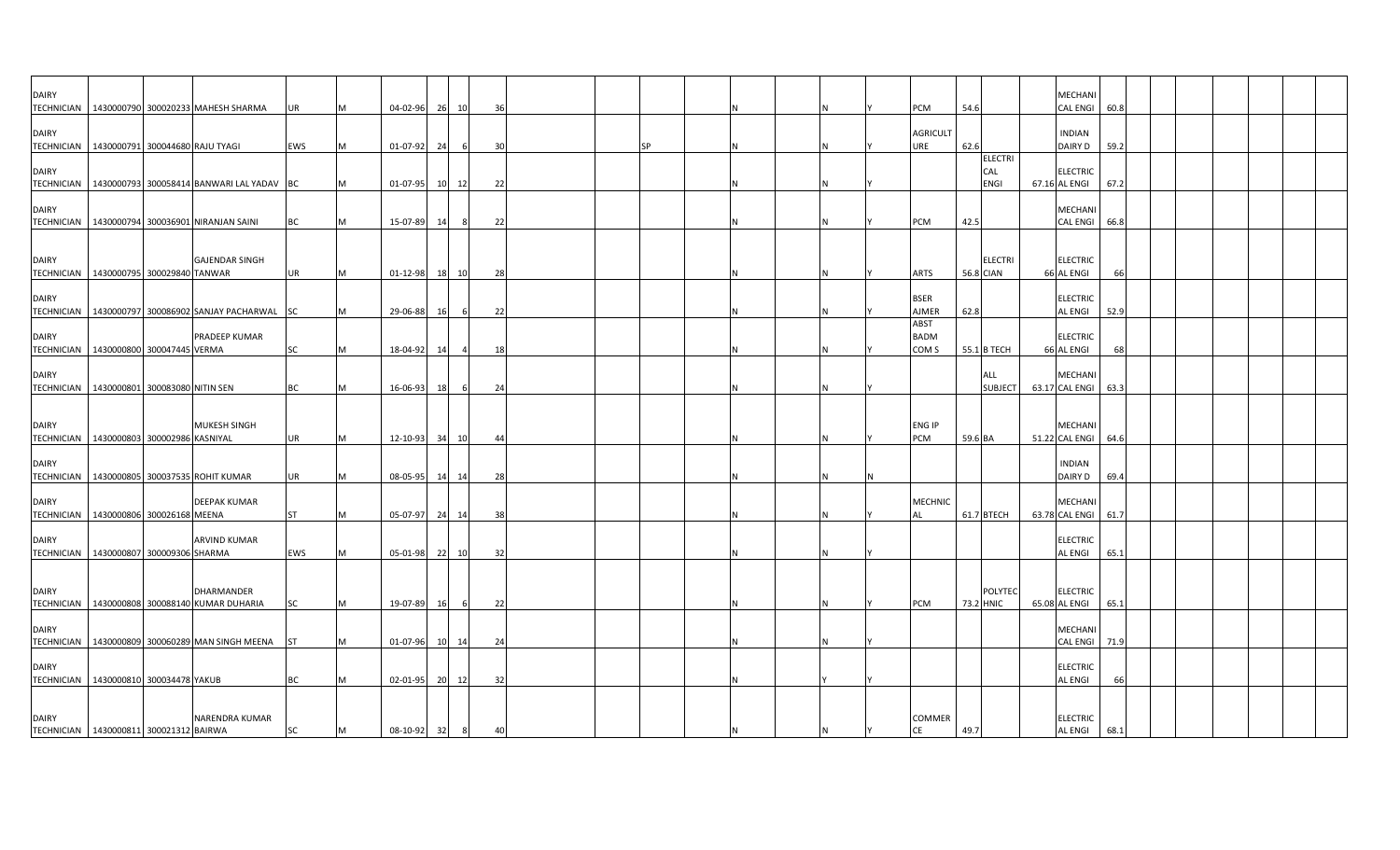| <b>DAIRY</b>                      |                                                         | DINESH KUMAR         |           |   |                |                 |       |     |  |  |   | <b>ARTS</b><br><b>BSER</b>          |           | <b>BA</b>     | <b>ELECTRIC</b>                   |      |  |  |  |
|-----------------------------------|---------------------------------------------------------|----------------------|-----------|---|----------------|-----------------|-------|-----|--|--|---|-------------------------------------|-----------|---------------|-----------------------------------|------|--|--|--|
| <b>TECHNICIAN</b>                 | 1430000812 300085567 BAJIYA                             |                      | BC        |   | 18-05-94       | <b>18</b>       | 12    | 30  |  |  |   | AJMER                               |           | 65.7 UNIRAJ   | 47.06 AL ENGI                     | 65.8 |  |  |  |
| <b>DAIRY</b>                      | TECHNICIAN 1430000813 300023149 ABHISHEK MEENA          |                      | <b>ST</b> |   | 10-07-97       | 10              | 10    | -20 |  |  | N | ALL<br><b>GENERAL</b><br><b>SUB</b> | 52.5 BA   |               | <b>ELECTRIC</b><br>51.66 AL ENGI  | 70.9 |  |  |  |
| <b>DAIRY</b>                      |                                                         |                      |           |   |                |                 |       |     |  |  |   |                                     |           | <b>DIPLOM</b> | <b>MECHANI</b>                    |      |  |  |  |
|                                   | TECHNICIAN   1430000815 300032473 PRAKASH SINGH         |                      | <b>BC</b> |   | 04-04-92       | 42              | 16    | 58  |  |  | N | PCM                                 | 51.4 A    |               | 60.52 CAL ENGI 60.5               |      |  |  |  |
| <b>DAIRY</b>                      | TECHNICIAN   1430000816 300043783 VIKAS VERMA           |                      | SC        | м | 04-10-95       | 26              | 14    | 40  |  |  | N | COMMER<br>ECE                       | 53.2 ARTS |               | <b>ELECTRIC</b><br>42.94 AL ENGI  | 64.3 |  |  |  |
| <b>DAIRY</b>                      |                                                         | <b>ASHWANI KUMAR</b> |           |   |                |                 |       | 28  |  |  |   | <b>SCIENCE</b>                      | 56.4      |               | <b>MECHANI</b><br><b>CAL ENGI</b> |      |  |  |  |
|                                   | TECHNICIAN   1430000817 300033583 SINGH                 |                      | UR        |   | 05-01-98       | <b>16</b>       | 12    |     |  |  |   |                                     |           |               |                                   |      |  |  |  |
| <b>DAIRY</b><br><b>TECHNICIAN</b> | 1430000818 300035319 JANGID                             | <b>RAHUL KUMAR</b>   | BC        |   | 07-01-95       |                 | 16 12 | 28  |  |  | N | <b>HSC</b>                          | 45.8      |               | <b>MECHANI</b><br>CAL ENGI 64.9   |      |  |  |  |
| <b>DAIRY</b>                      | TECHNICIAN 1430000819 300066783 SURENDRA SHIVRAN BC     |                      |           |   | 05-06-92       | 26              | 18    | 44  |  |  | N | <b>SCIENCE</b>                      | 60.3 ARTS |               | <b>ELECTRIC</b><br>41.61 AL ENGI  | 66.3 |  |  |  |
| <b>DAIRY</b>                      |                                                         |                      |           |   |                |                 |       |     |  |  |   |                                     |           |               | <b>ELECTRIC</b>                   |      |  |  |  |
|                                   | TECHNICIAN   1430000820 300077357 RAMSWROOP JAT         |                      | BC        |   | 08-06-96       | 22              | 10    | 32  |  |  |   | <b>SCIENCE</b>                      | 58.4      |               | <b>AL ENGI</b>                    | 61.4 |  |  |  |
| <b>DAIRY</b><br><b>TECHNICIAN</b> | 1430000824 300059703 SUNIL YADAV                        |                      | <b>BC</b> |   | 19-06-94       | 20              | 12    | 32  |  |  |   | <b>SCIENCE</b><br>MATH              | 64.4 BA   |               | <b>MECHANI</b><br>49.16 CAL ENGI  | 68   |  |  |  |
| <b>DAIRY</b>                      | TECHNICIAN 1430000825 300061513 SHARMA                  | <b>HEMANT KUMAR</b>  | <b>UR</b> | M | 26-09-89 22    |                 | 14    | 36  |  |  | N | <b>SCIENCE</b>                      | 62.9      |               | <b>ELECTRIC</b><br><b>AL ENGI</b> | 57.4 |  |  |  |
| <b>DAIRY</b>                      |                                                         |                      |           |   |                |                 |       |     |  |  |   |                                     |           |               | MECHANI                           |      |  |  |  |
|                                   | TECHNICIAN   1430000826 300078356 VIKASH                |                      | <b>BC</b> | м | $06 - 12 - 94$ | 14              | 16    | 30  |  |  | N | PCM                                 | 53.9      |               | CAL ENGI 63.8                     |      |  |  |  |
| <b>DAIRY</b>                      | TECHNICIAN   1430000827 300069781 ANIL                  |                      | BC        |   | $10-11-95$     | <b>18</b>       | -6    | 24  |  |  |   |                                     |           |               | <b>ELECTRIC</b><br><b>AL ENGI</b> | 66.6 |  |  |  |
| <b>DAIRY</b>                      | TECHNICIAN 1430000828 300032774 AVIK MAZUMDAR           |                      | UR        |   | 13-12-97       | 42              | 10    | 52  |  |  | N | <b>HIGHER</b><br><b>SEC EXAM</b>    | 64.8      |               | <b>INDIAN</b><br><b>DAIRY D</b>   | 71.8 |  |  |  |
| <b>DAIRY</b>                      | TECHNICIAN   1430000831 300088914 GURJAR                | DHARMENDRA           | MBC       |   | 10-01-98       | 30              |       | 38  |  |  |   | PCM                                 | 59.6      |               | <b>ELECTRIC</b><br><b>AL ENGI</b> | 66.5 |  |  |  |
| <b>DAIRY</b>                      |                                                         |                      |           |   |                |                 |       |     |  |  |   | SECONDA                             |           |               | <b>ELECTRIC</b>                   |      |  |  |  |
|                                   | TECHNICIAN   1430000833 300071616 ROHITASH SINGH        |                      | BC        |   | 31-10-97       | 30 <sup>1</sup> | 12    | 42  |  |  | N | <b>RY EXAM</b>                      |           | 81 B TECH     | 68.06 AL ENGI                     | 62.1 |  |  |  |
| <b>DAIRY</b>                      | TECHNICIAN   1430000834 300068883 ANEES MOHAMMAD   UR   |                      |           |   | 26-06-89       | 24              | 12    | 36  |  |  |   | HSC                                 | 57.4      |               | MECHANI<br>CAL ENGI               | 70.8 |  |  |  |
| <b>DAIRY</b>                      |                                                         |                      |           |   |                |                 |       |     |  |  |   | <b>AGRICULT</b>                     |           |               | <b>ELECTRIC</b>                   |      |  |  |  |
|                                   | TECHNICIAN   1430000835 300087611 JITENDRA NITHARWAL BC |                      |           | M | 15-08-95 22    |                 | 14    | 36  |  |  |   | URE                                 |           | 63.9 ARTS     | 42 AL ENGI                        | 65.8 |  |  |  |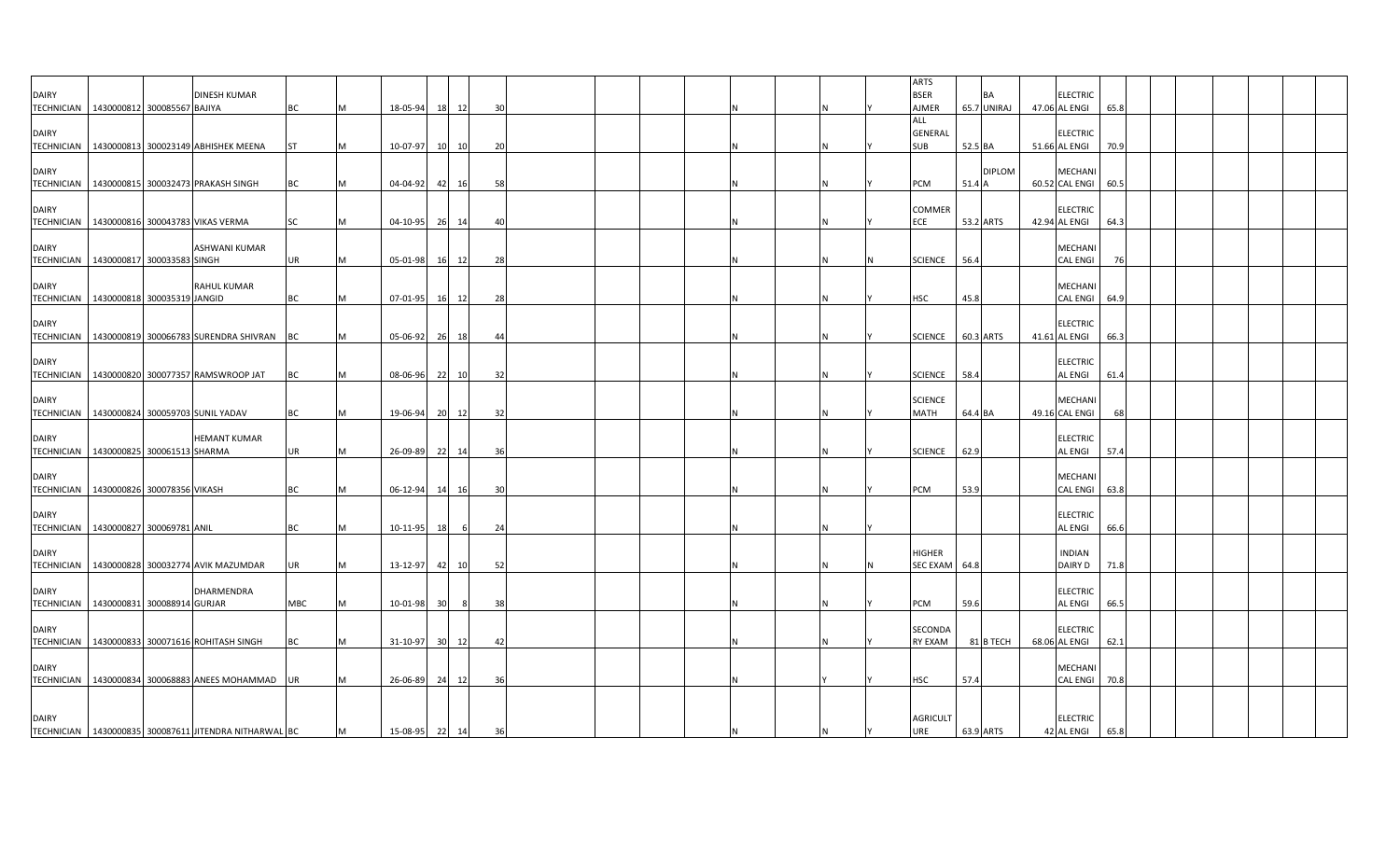| <b>DAIRY</b><br>TECHNICIAN   1430000836 300101268 RAVI KUMAR |                             |                                                          | <b>UR</b>  | M  | 07-08-99       | 18 | 10             | 28  |  |  |     | <b>MATRICU</b><br>LATION     | 79.8      |               | MECHANI<br><b>CAL ENGI</b>        | 67.7 |  |                     |      |    |
|--------------------------------------------------------------|-----------------------------|----------------------------------------------------------|------------|----|----------------|----|----------------|-----|--|--|-----|------------------------------|-----------|---------------|-----------------------------------|------|--|---------------------|------|----|
| <b>DAIRY</b>                                                 |                             |                                                          |            |    |                |    |                |     |  |  |     |                              |           |               | <b>ELECTRIC</b>                   |      |  |                     |      |    |
| TECHNICIAN   1430000837 300027407 RAJVEER                    |                             |                                                          | <b>BC</b>  | M  | 23-05-92       | 34 | 10             | 44  |  |  |     | <b>SCIENCE</b>               | 54.8 ARTS |               | 43.72 AL ENGI                     | 65.5 |  |                     |      |    |
| <b>DAIRY</b>                                                 |                             |                                                          |            |    |                |    |                |     |  |  |     |                              |           |               | MECHANI                           |      |  |                     |      |    |
|                                                              |                             | TECHNICIAN 1430000838 300066120 ROHIT MUNDOTIYA SC       |            | M  | 15-05-94       |    | 22 14          | 36  |  |  |     | <b>ARTS</b>                  | 55.6      |               | <b>CAL ENGI</b>                   | 58   |  |                     |      |    |
| <b>DAIRY</b>                                                 |                             |                                                          |            |    |                |    |                |     |  |  |     |                              |           |               | <b>INDIAN</b>                     |      |  |                     |      |    |
|                                                              |                             | TECHNICIAN   1430000839 300064170 RAMNIWASH JAT          | BC         | M  | $02 - 06 - 92$ |    | 8 12           | 20  |  |  | IN. | ARTS                         | 61.5      |               | DAIRY D                           | 67.5 |  |                     |      |    |
| <b>DAIRY</b>                                                 |                             |                                                          |            |    |                |    |                |     |  |  |     |                              |           | <b>DIPLOM</b> | <b>ELECTRIC</b>                   |      |  |                     |      |    |
| TECHNICIAN 1430000840 300023623 DEEP CHAND                   |                             |                                                          | SC         | M  | 19-07-94       |    | 22 10          | 32  |  |  |     |                              |           |               | 60.43 AL ENGI                     | 60.4 |  |                     |      |    |
|                                                              |                             |                                                          |            |    |                |    |                |     |  |  |     |                              |           |               |                                   |      |  |                     |      |    |
| <b>DAIRY</b><br>TECHNICIAN   1430000841 300059649 SHARMA     |                             | <b>BHUPENDER KUMAR</b>                                   | <b>EWS</b> | M  | 01-10-94       |    | 14 10          | 24  |  |  |     | <b>BSER</b>                  | 54.8 UOR  |               | <b>ELECTRIC</b><br>49.5 AL ENGI   | 65.7 |  |                     |      |    |
|                                                              |                             |                                                          |            |    |                |    |                |     |  |  |     |                              |           |               |                                   |      |  |                     |      |    |
| <b>DAIRY</b>                                                 |                             | <b>SHIV PRAKASH</b>                                      |            |    |                |    |                |     |  |  |     | <b>INTERME</b>               |           |               | <b>INDIAN</b>                     |      |  |                     |      |    |
| <b>TECHNICIAN</b>                                            | 1430000842 300002458 SHUKLA |                                                          | <b>UR</b>  | M  | 25-01-86       | 34 | -6             | 40  |  |  |     | <b>DIATE AG</b>              | 57.6      |               | DAIRY D                           | 81.4 |  |                     |      |    |
| <b>DAIRY</b><br>TECHNICIAN                                   |                             | 1430000843 300083176 MALI RAM YADAV                      | BC         | M  | 13-06-90       |    | 26 10          | 36  |  |  | IN. | <b>AGRICULT</b><br>URE       | 67.1 ARTS |               | <b>MECHAN</b><br>40.11 CAL ENGI   | 62   |  |                     |      |    |
|                                                              |                             |                                                          |            |    |                |    |                |     |  |  |     |                              |           |               |                                   |      |  |                     |      |    |
| <b>DAIRY</b>                                                 |                             | TECHNICIAN   1430000844 300057656 MANMOHAN SAINI         | BC         | M  | 20-08-93       |    | 18 14          | 32  |  |  | N   | ARTS                         | 55.1 ARTS |               | MECHANI<br>44.05 CAL ENGI         | 62.7 |  |                     |      |    |
| <b>DAIRY</b>                                                 |                             |                                                          |            |    |                |    |                |     |  |  |     |                              |           |               | <b>ELECTRIC</b>                   |      |  |                     |      |    |
|                                                              |                             | TECHNICIAN   1430000845 300051066 AVINASH TAKAR          | BC         | ΙM | 05-06-96       |    | 20 12          | 32  |  |  |     | PCB                          | 55.2 BA   |               | 43 AL ENGI                        | 68.1 |  |                     |      |    |
|                                                              |                             |                                                          |            |    |                |    |                |     |  |  |     |                              |           |               |                                   |      |  |                     |      |    |
|                                                              |                             |                                                          |            |    |                |    |                |     |  |  |     |                              |           |               |                                   |      |  | <b>ELECTR</b>       |      |    |
| <b>DAIRY</b><br>TECHNICIAN 1430000846 300107215 CHOUDHARY    |                             | <b>HANUMAN SAHAY</b>                                     | <b>BC</b>  | M  | 15-08-94       | 12 | 6              | 18  |  |  | IN. | <b>COMMER</b><br>CF          | 54.2 UOR  |               | <b>ELECTRIC</b><br>51 AL ENGI     | 65.3 |  | <b>ICAL</b><br>ENGI | 65.3 | 60 |
|                                                              |                             |                                                          |            |    |                |    |                |     |  |  |     |                              |           |               |                                   |      |  |                     |      |    |
| <b>DAIRY</b>                                                 |                             | <b>RAHUL KUMAR</b>                                       |            |    |                |    |                |     |  |  |     |                              |           |               | MECHANI                           |      |  |                     |      |    |
| TECHNICIAN   1430000847 300060758 CHOUDHARY                  |                             |                                                          | <b>BC</b>  | M  | 10-11-98       | 32 | 2              | -34 |  |  | N   | ARTS<br>ALL                  | 54        |               | <b>CAL ENGI</b>                   | 71.9 |  |                     |      |    |
| <b>DAIRY</b><br><b>TECHNICIAN</b>                            |                             | 1430000848 300057536 TEJ SINGH CHAHAR                    | BC         | M  | 02-07-96       | 14 | $\overline{a}$ | 18  |  |  |     | <b>GENERAL</b><br><b>SUB</b> | 51        |               | <b>MECHANI</b><br><b>CAL ENGI</b> | 66.5 |  |                     |      |    |
|                                                              |                             |                                                          |            |    |                |    |                |     |  |  |     |                              |           |               |                                   |      |  |                     |      |    |
| <b>DAIRY</b><br><b>TECHNICIAN</b>                            | 1430000849 300024858 TIWARI | PRADEEP KUMAR                                            | EWS        | M  | 10-01-86       |    | 18 12          | 30  |  |  | IN. | RBSE                         | 54.6 UOR  |               | <b>INDIAN</b><br>51.33 DAIRY D    | 67   |  |                     |      |    |
|                                                              |                             |                                                          |            |    |                |    |                |     |  |  |     |                              |           |               |                                   |      |  |                     |      |    |
| <b>DAIRY</b>                                                 |                             | SUDHANSHU                                                |            |    |                |    |                |     |  |  |     |                              |           |               | MECHANI                           |      |  |                     |      |    |
| TECHNICIAN 1430000850 300012736 PRADHAN                      |                             |                                                          | EWS        | M  | 24-05-99       | 22 | -8             | 30  |  |  | IN. | SCIENCE 63.2 ARTS            |           |               | 45.94 CAL ENGI                    | 68.6 |  |                     |      |    |
| <b>DAIRY</b>                                                 |                             |                                                          |            |    |                |    |                |     |  |  |     |                              |           |               | <b>ELECTRIC</b>                   |      |  |                     |      |    |
|                                                              |                             | TECHNICIAN   1430000851 300072827 BINU SINGH GURJAR   BC |            | M  | 04-04-97 22 12 |    |                | 34  |  |  | N   | <b>ARTS</b>                  | 66.2      |               | <b>AL ENGI</b>                    | 71.1 |  |                     |      |    |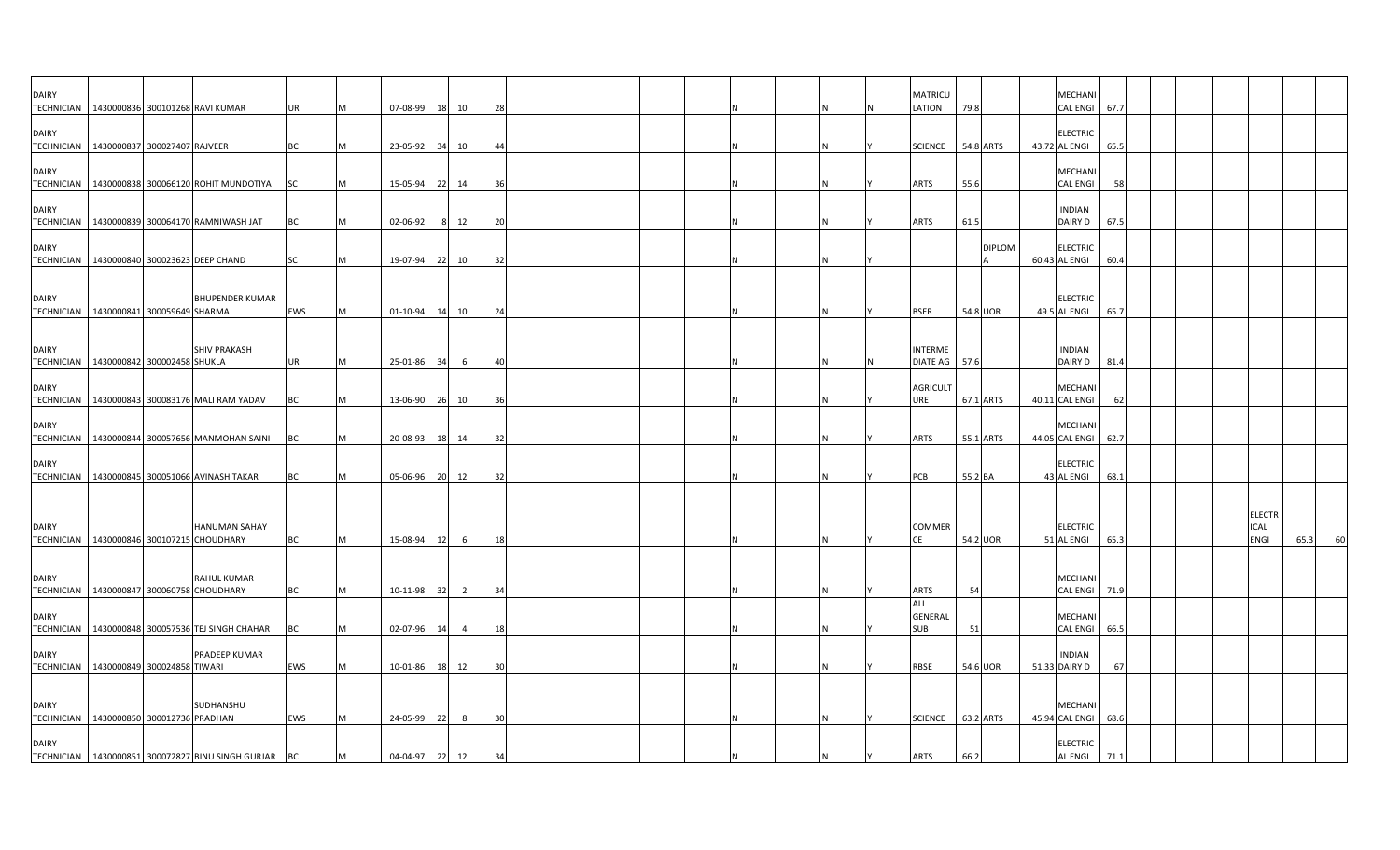| <b>DAIRY</b>                                |  |                                                        |            |   |                  |    |                |    |  |  |  |  |                                |         |                           | <b>ELECTRIC</b>                       |      |  |                      |       |
|---------------------------------------------|--|--------------------------------------------------------|------------|---|------------------|----|----------------|----|--|--|--|--|--------------------------------|---------|---------------------------|---------------------------------------|------|--|----------------------|-------|
|                                             |  | TECHNICIAN   1430000852 300011232 VIJAY KUMAR JATAV    | <b>SC</b>  |   | 01-08-97         | -8 | 10             | 18 |  |  |  |  |                                |         |                           | AL ENGI                               | 64.9 |  |                      |       |
| <b>DAIRY</b>                                |  |                                                        |            |   |                  |    |                |    |  |  |  |  |                                |         |                           | <b>ELECTRIC</b>                       |      |  |                      |       |
|                                             |  | TECHNICIAN 1430000855 300064094 MANEESH KUMAR          | UR         |   | 21-08-90 28 10   |    |                | 38 |  |  |  |  |                                |         | BA                        | 44.5 AL ENGI                          | 63.6 |  |                      |       |
| <b>DAIRY</b>                                |  |                                                        |            |   |                  |    |                |    |  |  |  |  |                                |         | <b>DIPLOM</b>             | <b>ELECTRIC</b>                       |      |  |                      |       |
| <b>TECHNICIAN</b>                           |  | 1430000857 300068211 VIJESH KUMAR SAINI                | BC         | M | 10-02-93         | 16 | $\overline{a}$ | 20 |  |  |  |  |                                |         |                           | 60.41 AL ENGI                         | 60.4 |  |                      |       |
|                                             |  |                                                        |            |   |                  |    |                |    |  |  |  |  |                                |         |                           |                                       |      |  |                      |       |
| <b>DAIRY</b>                                |  |                                                        |            | M |                  |    |                |    |  |  |  |  | SECONDA                        |         |                           | MECHANI<br><b>CAL ENGI</b>            |      |  |                      |       |
|                                             |  | TECHNICIAN   1430000858 300089462 CHANDRAPAL SAINI     | BC         |   | 07-09-89         | 18 | 10             | 28 |  |  |  |  | <b>RY</b>                      | 40      | ITI                       |                                       | 57.7 |  |                      |       |
| <b>DAIRY</b>                                |  | <b>MONA KUMARI</b>                                     |            |   |                  |    |                |    |  |  |  |  |                                |         | <b>ELECTRI</b>            | <b>INDIAN</b>                         |      |  |                      |       |
| TECHNICIAN   1430000859 300046694 SHARMA    |  |                                                        | EWS        |   | 14-03-98         | 20 | 6              | 26 |  |  |  |  | ARTS                           |         | 67.2 CIAN                 | 71.77 DAIRY D                         | 71.8 |  |                      |       |
|                                             |  |                                                        |            |   |                  |    |                |    |  |  |  |  |                                |         |                           |                                       |      |  |                      |       |
| <b>DAIRY</b>                                |  | TECHNICIAN 1430000860 300079876 SATENDRA SINGH         | <b>EWS</b> | M | 20-02-85 22 16   |    |                | 38 |  |  |  |  | <b>PCM</b>                     |         | 62.9 BTECH                | <b>ELECTRIC</b><br>73.32 AL ENGI      | 65.9 |  |                      |       |
|                                             |  |                                                        |            |   |                  |    |                |    |  |  |  |  |                                |         |                           |                                       |      |  |                      |       |
| <b>DAIRY</b>                                |  |                                                        |            |   |                  |    |                |    |  |  |  |  |                                |         |                           | MECHANI                               |      |  |                      |       |
| <b>TECHNICIAN</b>                           |  | 1430000861 300061928 SUNITA MEENA                      | ST         |   | $01-07-94$ 32 10 |    |                | 42 |  |  |  |  |                                |         | BA                        | 45.66 CAL ENGI 63.3                   |      |  |                      |       |
|                                             |  |                                                        |            |   |                  |    |                |    |  |  |  |  |                                |         | POLO                      |                                       |      |  |                      |       |
| <b>DAIRY</b>                                |  |                                                        |            |   |                  |    |                |    |  |  |  |  |                                | 50.6 AL | <b>TECHNIC</b>            | <b>ELECTRIC</b>                       |      |  |                      |       |
|                                             |  | TECHNICIAN   1430000862 300026816 KRISHAN KUMAR JAT BC |            |   | 12-12-95 22      |    | 14             | 36 |  |  |  |  | <b>SCIENCE</b>                 |         | <b>UNIRAJ</b>             | 69.97 AL ENGI                         | 70   |  |                      |       |
| <b>DAIRY</b>                                |  |                                                        |            |   |                  |    |                |    |  |  |  |  | <b>BSER</b>                    |         | <b>RAJAST</b>             | <b>MECHANI</b>                        |      |  |                      |       |
|                                             |  | TECHNICIAN   1430000863 300101759 ASHA YADAV           | BC         |   | 19-02-95 28 14   |    |                | 42 |  |  |  |  | AJMER                          | 53.6 HA |                           | 44.83 CAL ENGI 67.2                   |      |  |                      |       |
|                                             |  |                                                        |            |   |                  |    |                |    |  |  |  |  |                                |         |                           |                                       |      |  |                      |       |
| <b>DAIRY</b><br><b>TECHNICIAN</b>           |  |                                                        |            |   |                  |    |                |    |  |  |  |  |                                |         |                           | MECHANI                               |      |  |                      |       |
|                                             |  | 1430000864 300086907 GORDHAN LAL SAINI                 | <b>BC</b>  |   | 22-10-94         | 24 | 12             | 36 |  |  |  |  | ARTS                           | 74.6    |                           | <b>CAL ENGI</b>                       | 70.2 |  |                      |       |
| <b>DAIRY</b>                                |  | <b>MOHAN SINGH</b>                                     |            |   |                  |    |                |    |  |  |  |  |                                |         |                           | <b>MECHANI</b>                        |      |  |                      |       |
| TECHNICIAN   1430000865 300008179 MEENA     |  |                                                        | <b>ST</b>  |   | 03-07-97         | 14 | 12             | 26 |  |  |  |  | ALL                            | 42      |                           | <b>CAL ENGI</b>                       | 64.1 |  |                      |       |
|                                             |  |                                                        |            |   |                  |    |                |    |  |  |  |  |                                |         | <b>MECHA</b>              |                                       |      |  | <b>MECHA</b>         |       |
| <b>DAIRY</b>                                |  | TECHNICIAN   1430000866 300033954 SUNIL KUMAR MEENA ST |            |   | 25-12-87 14 14   |    |                | 28 |  |  |  |  | <b>SCIENCE</b><br><b>MATHS</b> |         | <b>NICAL</b><br>48.9 ENGG | <b>MECHANI</b><br>62.81 CAL ENGI 62.8 |      |  | <b>NICAL</b><br>ENGG | 62.81 |
|                                             |  |                                                        |            |   |                  |    |                |    |  |  |  |  |                                |         |                           |                                       |      |  |                      |       |
| <b>DAIRY</b>                                |  |                                                        |            |   |                  |    |                |    |  |  |  |  |                                |         |                           | <b>ELECTRIC</b>                       |      |  |                      |       |
|                                             |  | TECHNICIAN   1430000867 300067985 YOGESH SAINI         | ВC         |   | 03-06-96         | 26 | - 8            | 34 |  |  |  |  |                                |         | BA                        | 44.61 AL ENGI                         | 65.1 |  |                      |       |
|                                             |  |                                                        |            |   |                  |    |                |    |  |  |  |  |                                |         |                           |                                       |      |  |                      |       |
| <b>DAIRY</b>                                |  | <b>SURESH KUMAR</b>                                    |            |   |                  |    |                |    |  |  |  |  |                                |         |                           | <b>ELECTRIC</b>                       |      |  |                      |       |
| TECHNICIAN   1430000868 300078026 CHOUDHARY |  |                                                        | <b>BC</b>  | M | 09-10-96 24      |    | 10             | 34 |  |  |  |  |                                |         | <b>ALL SUB</b>            | 50.5 AL ENGI                          | 61.8 |  |                      |       |
|                                             |  |                                                        |            |   |                  |    |                |    |  |  |  |  |                                |         |                           |                                       |      |  |                      |       |
| <b>DAIRY</b>                                |  |                                                        |            |   |                  |    |                |    |  |  |  |  |                                |         | <b>DIPLOM</b>             | <b>ELECTRIC</b>                       |      |  |                      |       |
|                                             |  | TECHNICIAN   1430000869 300040936 RAJ KUMAR KOLI       | SC         |   | 01-01-97         | 20 | - 8            | 28 |  |  |  |  | SC                             | 56 A    |                           | 69.95 AL ENGI                         | 70   |  |                      | 80    |
| <b>DAIRY</b>                                |  | <b>VINOD KUMAR</b>                                     |            |   |                  |    |                |    |  |  |  |  |                                |         |                           | <b>MECHANI</b>                        |      |  |                      |       |
| TECHNICIAN 1430000871 300061804 MEENA       |  |                                                        | <b>ST</b>  | M | 02-12-90 18      |    | 8              | 26 |  |  |  |  | <b>PCM</b>                     | 46.9    |                           | <b>CAL ENGI</b>                       | 55   |  |                      |       |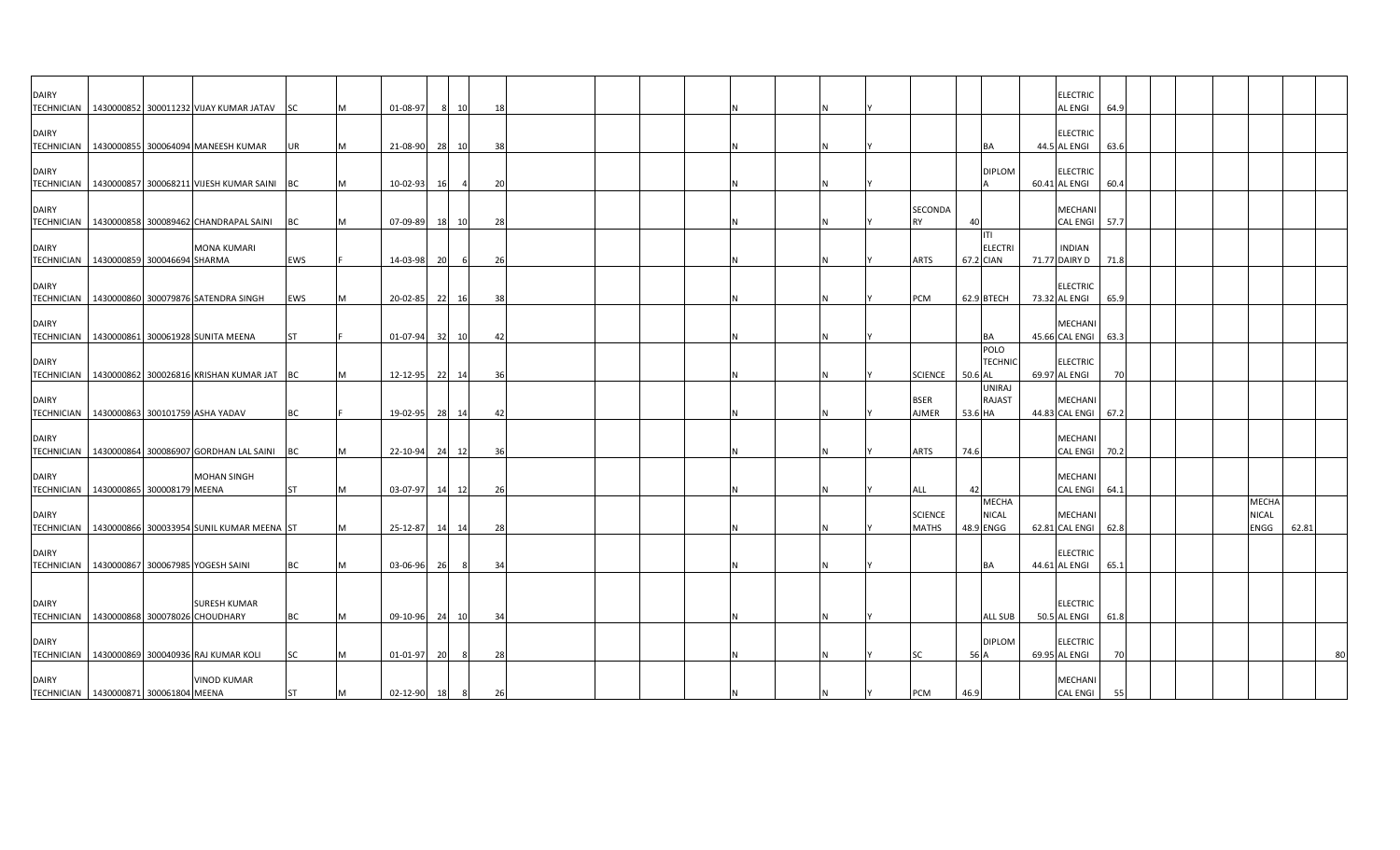| <b>DAIRY</b>                                             |  | SONENDRA SINGH                                          |    |   |                |    |       |    | DISQUALIFIED ON<br>ACCOUNT OF<br><b>DOCUMENT</b> |  |   |  |                            |                   |                       | <b>INDIAN</b>                     |      |  |  |  |
|----------------------------------------------------------|--|---------------------------------------------------------|----|---|----------------|----|-------|----|--------------------------------------------------|--|---|--|----------------------------|-------------------|-----------------------|-----------------------------------|------|--|--|--|
| TECHNICIAN   1430000873 300007776 JAROLIYA               |  |                                                         | SC | M | 03-02-98 58    |    | 14    |    | 72 VERIFICATION                                  |  |   |  | PCM                        |                   | 77 B TECH             | 74.4 DAIRY D                      | 74.4 |  |  |  |
| <b>DAIRY</b><br>TECHNICIAN 1430000874 300036140 SAIN     |  | <b>ABHISHEK KUMAR</b>                                   | ВC | M | 15-07-96       |    | 30 10 | 40 |                                                  |  |   |  | <b>BSER</b>                | 52 UOR            |                       | MECHANI<br>49.16 CAL ENGI 77.1    |      |  |  |  |
| <b>DAIRY</b>                                             |  | TECHNICIAN 1430000875 300092857 ATUL KUMAR JANGID BC    |    | M | 26-04-99 24    |    | 8     | 32 |                                                  |  | N |  | ART                        | 53.7 BA           |                       | <b>ELECTRIC</b><br>65 AL ENGI     | 62   |  |  |  |
| <b>DAIRY</b>                                             |  |                                                         |    |   |                |    |       |    |                                                  |  |   |  |                            |                   |                       | <b>ELECTRIC</b>                   |      |  |  |  |
|                                                          |  | TECHNICIAN   1430000876 300046668 JEETENDRA SINGH       | UR | M | 08-08-95       |    | 16 12 | 28 |                                                  |  |   |  |                            |                   | <b>TENTH</b>          | 64 AL ENGI                        | 53.9 |  |  |  |
| <b>DAIRY</b><br>TECHNICIAN   1430000877 300101038 SHARMA |  | <b>GANESH NARAYAN</b>                                   | UR | M | 20-12-94       |    | 30 10 | 40 |                                                  |  |   |  | ARTS                       | 60.8 ARTS         |                       | <b>ELECTRIC</b><br>46.55 AL ENGI  | 62.6 |  |  |  |
| <b>DAIRY</b>                                             |  | TECHNICIAN 1430000879 300028905 HARI MOHAN MEENA ST     |    | M | 16-12-94       | 16 | -8    | 24 |                                                  |  |   |  | <b>BSER</b><br>AJMAR       | 50.2              |                       | MECHANI<br>CAL ENGI 66.8          |      |  |  |  |
| <b>DAIRY</b><br>TECHNICIAN 1430000880 300046489 YADAV    |  | <b>MANOJ KUMAR</b>                                      | ВC | M | 15-05-97       | 22 | -8    | 30 |                                                  |  |   |  | <b>ARTS</b>                | 73.4 BA           |                       | MECHANI<br>44.22 CAL ENGI 66.4    |      |  |  |  |
| <b>DAIRY</b>                                             |  |                                                         |    |   |                |    |       |    |                                                  |  |   |  |                            |                   |                       | <b>INDIAN</b>                     |      |  |  |  |
| TECHNICIAN 1430000881 300061491 PRASHANT                 |  |                                                         | ВC | M | 01-07-99 26 10 |    |       | 36 |                                                  |  |   |  | PCB                        | 64.2              |                       | DAIRY D                           | 85.4 |  |  |  |
| <b>DAIRY</b><br>TECHNICIAN 1430000883 300001833 LAXKAR   |  | RAVINDRA KUMAR                                          | ВC | M | 26-05-92       |    | 38 12 | 50 |                                                  |  |   |  | PCM                        | 41.5              |                       | <b>ELECTRIC</b><br><b>AL ENGI</b> | 64   |  |  |  |
| <b>DAIRY</b>                                             |  | TECHNICIAN   1430000884 300041659 DHARA SINGH MEENA ST  |    | M | 15-11-95       |    | 36 20 | 56 |                                                  |  |   |  | <b>ARTS</b>                | 68.8 ARTS         |                       | <b>ELECTRIC</b><br>47.44 AL ENGI  |      |  |  |  |
|                                                          |  |                                                         |    |   |                |    |       |    |                                                  |  |   |  |                            |                   |                       |                                   |      |  |  |  |
| <b>DAIRY</b><br>TECHNICIAN 1430000886 300100333 KUMAWAT  |  | <b>GOARI SHANKAR</b>                                    | ВC | M | 07-02-93       | 18 | 10    | 28 |                                                  |  |   |  | SR<br>HIGHER<br><b>SEC</b> | <b>55.1 ATION</b> | GRADU                 | MECHANI<br>49.14 CAL ENGI 62.9    |      |  |  |  |
| <b>DAIRY</b>                                             |  | TECHNICIAN 1430000887 300012680 SUKHRAJ SINGH           | BС | M | 25-06-98       | 22 | 6     | 28 |                                                  |  | N |  | PCM                        | 76.8 ENGG         | <b>MECHA</b><br>NICAL | MECHANI<br>72.58 CAL ENGI 72.6    |      |  |  |  |
| <b>DAIRY</b>                                             |  |                                                         |    |   |                |    |       |    |                                                  |  |   |  | SR<br><b>HIGHER</b>        |                   | ENGINE<br>ERING       | <b>ELECTRIC</b>                   |      |  |  |  |
|                                                          |  | TECHNICIAN   1430000889 300045991 AJAY SINGH CHAUHAN UR |    | M | 08-01-93       | 24 |       | 30 |                                                  |  |   |  | <b>SEC</b>                 | 68.8 COU          |                       | 68.36 AL ENGI                     | 68.4 |  |  |  |
| <b>DAIRY</b>                                             |  | TECHNICIAN   1430000890 300083970 MOHIT PAREEK          | UR | M | 28-07-95       | 28 |       |    |                                                  |  |   |  | PCM                        | $65.6$ BTECH      |                       | MECHANI<br>64.58 CAL ENGI 64.6    |      |  |  |  |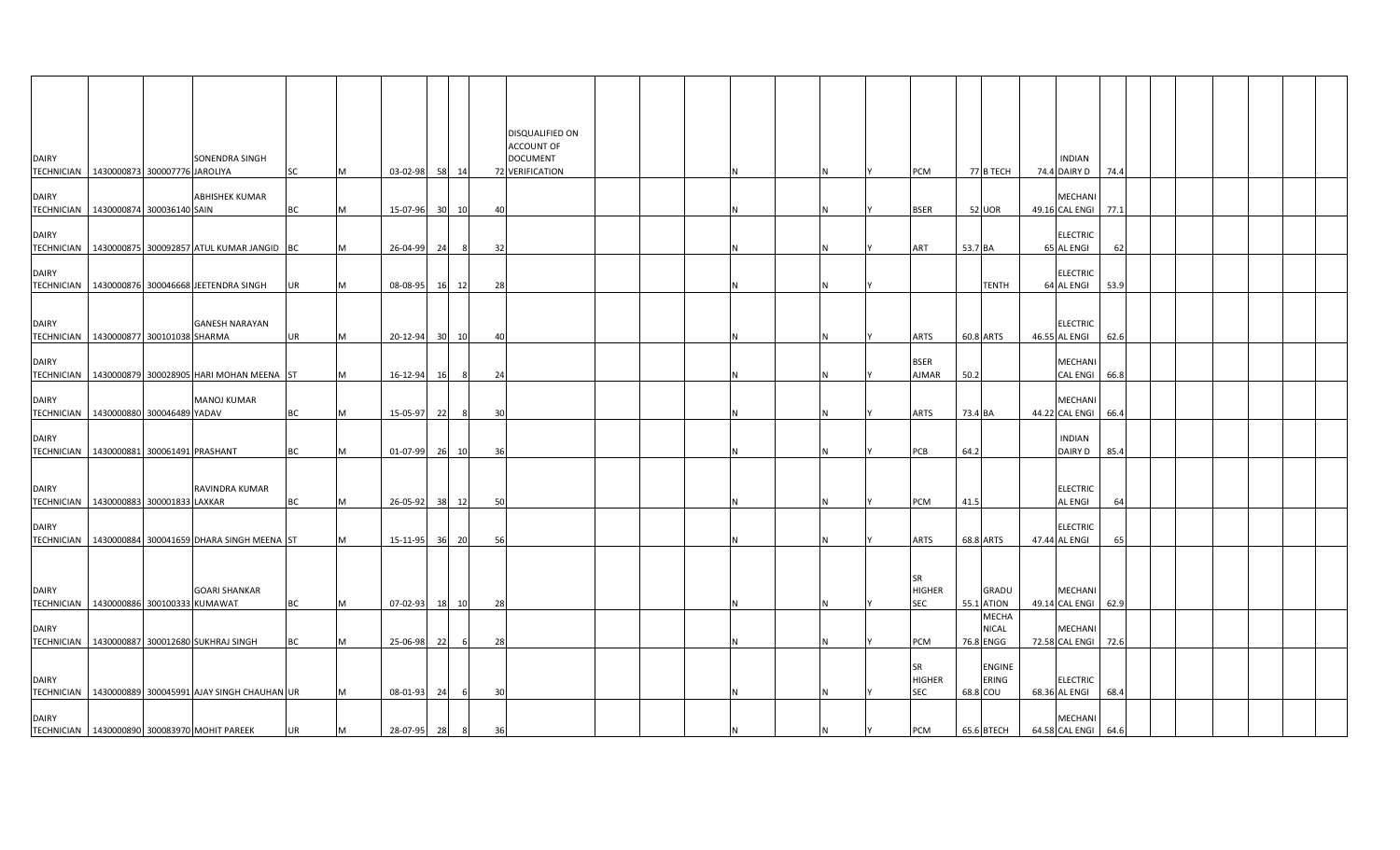| <b>DAIRY</b>                                           |  | MAHENDRA KUMAR                                         |           |   |                |           |                |    |  |           |  |          |                     |                       | <b>ELECTRIC</b>                  |      |  |     |      |  |
|--------------------------------------------------------|--|--------------------------------------------------------|-----------|---|----------------|-----------|----------------|----|--|-----------|--|----------|---------------------|-----------------------|----------------------------------|------|--|-----|------|--|
| TECHNICIAN 1430000891 300011225 KODIYA                 |  |                                                        | BC        |   | 13-05-96 24    |           | 12             | 36 |  |           |  |          | <b>SCIENCE</b>      | 60.2                  | <b>AL ENGI</b>                   | 69.6 |  |     |      |  |
| <b>DAIRY</b><br><b>TECHNICIAN</b>                      |  | 1430000892 300079833 VISHAL SINGH DABAD BC             |           | M | 09-01-91       |           | 28 10          | 38 |  |           |  |          |                     |                       | <b>ELECTRIC</b><br>AL ENGI       | 62.6 |  |     |      |  |
|                                                        |  |                                                        |           |   |                |           |                |    |  |           |  |          |                     |                       |                                  |      |  |     |      |  |
| <b>DAIRY</b><br><b>TECHNICIAN</b>                      |  | 1430000893 300032814 VIVEK MEHRA                       | SC        | M | 27-03-90 20 16 |           |                | 36 |  |           |  | IN.      | <b>BIOLOGY</b>      | 64.5                  | <b>ELECTRIC</b><br>AL ENGI       | 62.4 |  |     |      |  |
| <b>DAIRY</b>                                           |  |                                                        |           |   |                |           |                |    |  |           |  |          |                     |                       | <b>ELECTRIC</b>                  |      |  |     |      |  |
|                                                        |  | TECHNICIAN 1430000895 300056827 RAKESH KUMAR           | BC        |   | 10-09-91       | 18        | 14             | 32 |  |           |  | IN.      | PCM                 | 48.9                  | AL ENGI                          | 69.2 |  |     |      |  |
|                                                        |  |                                                        |           |   |                |           |                |    |  |           |  |          |                     |                       |                                  |      |  |     |      |  |
|                                                        |  |                                                        |           |   |                |           |                |    |  |           |  |          |                     |                       |                                  |      |  |     |      |  |
| <b>DAIRY</b>                                           |  | PRIYAKANT<br><b>ISHWARBHAI</b>                         |           |   |                |           |                |    |  |           |  |          |                     |                       | <b>INDIAN</b>                    |      |  |     |      |  |
| TECHNICIAN 1430000896 300043137 MAKWANA                |  |                                                        | UR        |   | 27-04-91       | 36        | -8             | 44 |  |           |  | <b>N</b> | HSC                 | 55.6                  | DAIRY D                          | 55.6 |  |     |      |  |
| <b>DAIRY</b>                                           |  |                                                        |           |   |                |           |                |    |  |           |  |          |                     |                       | MECHANI                          |      |  |     |      |  |
|                                                        |  | TECHNICIAN   1430000897 300025709 HANSRAJ CHOUDHARY BC |           |   | 25-01-83       | 26        |                | 34 |  | XS        |  |          | <b>ARTS</b>         | 68.5 ARTS             | 61.72 CAL ENGI                   | 74   |  |     |      |  |
| <b>DAIRY</b>                                           |  |                                                        |           |   |                |           |                |    |  |           |  |          |                     |                       | <b>ELECTRIC</b>                  |      |  |     |      |  |
|                                                        |  | TECHNICIAN 1430000899 300086317 SUMIT BHARDWAJ         | <b>UR</b> |   | 17-10-91       | 24        | -8             | 32 |  |           |  |          | <b>ARTS</b>         | 56.9 ARTS             | 49.05 AL ENGI                    | 63.3 |  |     |      |  |
|                                                        |  |                                                        |           |   |                |           |                |    |  |           |  |          |                     |                       |                                  |      |  |     |      |  |
| <b>DAIRY</b><br>TECHNICIAN 1430000900 300026227 MEENA  |  | <b>SURENDRA KUMAR</b>                                  | <b>ST</b> |   | 03-07-93       |           | 20 12          | 32 |  |           |  | N        | <b>COMMER</b>       | 49.9                  | MECHANI<br>CAL ENGI              | 60.4 |  |     |      |  |
|                                                        |  |                                                        |           |   |                |           |                |    |  |           |  |          |                     |                       |                                  |      |  |     |      |  |
| <b>DAIRY</b>                                           |  | TECHNICIAN 1430000901 300057684 GAURAV SHARMA          | EWS       |   | 29-09-93       | 18        | 12             | 30 |  |           |  | N        | <b>COMMER</b><br>СE | 60.2 ARTS             | MECHANI<br>45.05 CAL ENGI        | 59.5 |  |     |      |  |
|                                                        |  |                                                        |           |   |                |           |                |    |  |           |  |          |                     |                       |                                  |      |  |     |      |  |
| <b>DAIRY</b><br>TECHNICIAN 1430000902 300032538 SHARMA |  | <b>DEEPAK KUMAR</b>                                    | UR        |   | 01-01-98       | <b>16</b> | 10             | 26 |  |           |  |          | <b>SCIENCE</b>      | 62.6 B TECH           | <b>INDIAN</b><br>8.24 DAIRY D    | 8.24 |  |     |      |  |
|                                                        |  |                                                        |           |   |                |           |                |    |  |           |  |          |                     |                       |                                  |      |  |     |      |  |
| <b>DAIRY</b>                                           |  | PRAKASH CHANDRA                                        |           |   |                |           |                |    |  |           |  |          |                     |                       | <b>MECHANI</b>                   |      |  |     |      |  |
| TECHNICIAN 1430000903 300086616 SAINI                  |  |                                                        | <b>BC</b> |   | 31-12-90       | 28        | $\overline{a}$ | 32 |  |           |  |          | PCM                 | 55.2                  | CAL ENGI                         | 66.7 |  |     |      |  |
| <b>DAIRY</b>                                           |  |                                                        |           |   |                |           |                |    |  |           |  |          |                     |                       | <b>ELECTRIC</b>                  |      |  |     |      |  |
|                                                        |  | TECHNICIAN 1430000905 300103737 ABHISHEK SINGH         | <b>ST</b> |   | 06-08-95       | <b>16</b> | -8             | 24 |  |           |  | IN.      | PCM                 | 54.8                  | AL ENGI                          | 71.3 |  |     |      |  |
| <b>DAIRY</b>                                           |  |                                                        |           |   |                |           |                |    |  |           |  |          |                     |                       | <b>ELECTRIC</b>                  |      |  |     |      |  |
|                                                        |  | TECHNICIAN   1430000906 300050164 ASHWIN SHARMA        | UR        |   | 17-02-93       | 24        | -6             | 30 |  |           |  | <b>N</b> |                     | B E                   | 66.6 AL ENGI                     | 63.6 |  | B E | 66.6 |  |
| <b>DAIRY</b>                                           |  |                                                        |           |   |                |           |                |    |  |           |  |          |                     |                       | <b>ELECTRIC</b>                  |      |  |     |      |  |
|                                                        |  | TECHNICIAN 1430000907 300049354 SURESH GARER           | BC        |   | 15-07-93       | 18        |                | 26 |  | <b>SP</b> |  |          | <b>ARTS</b>         | 60.5                  | AL ENGI                          | 64.6 |  |     |      |  |
| <b>DAIRY</b>                                           |  |                                                        |           |   |                |           |                |    |  |           |  |          |                     |                       | MECHANI                          |      |  |     |      |  |
|                                                        |  | TECHNICIAN 1430000908 300056215 TEJ PAL YADAV          | UR        |   | 18-01-91       | 18        | 12             | 30 |  |           |  |          | ART                 | 53.1                  | <b>CAL ENGI</b>                  | 67.5 |  |     |      |  |
| <b>DAIRY</b>                                           |  | TECHNICIAN 1430000909 300052502 SURAJ BAGARA           | EWS       | M | 10-07-98 16    |           | 8              | 24 |  |           |  | ΙN       | ALL                 | <b>DIPLOM</b><br>53 A | <b>ELECTRIC</b><br>67.04 AL ENGI |      |  |     |      |  |
|                                                        |  |                                                        |           |   |                |           |                |    |  |           |  |          |                     |                       |                                  |      |  |     |      |  |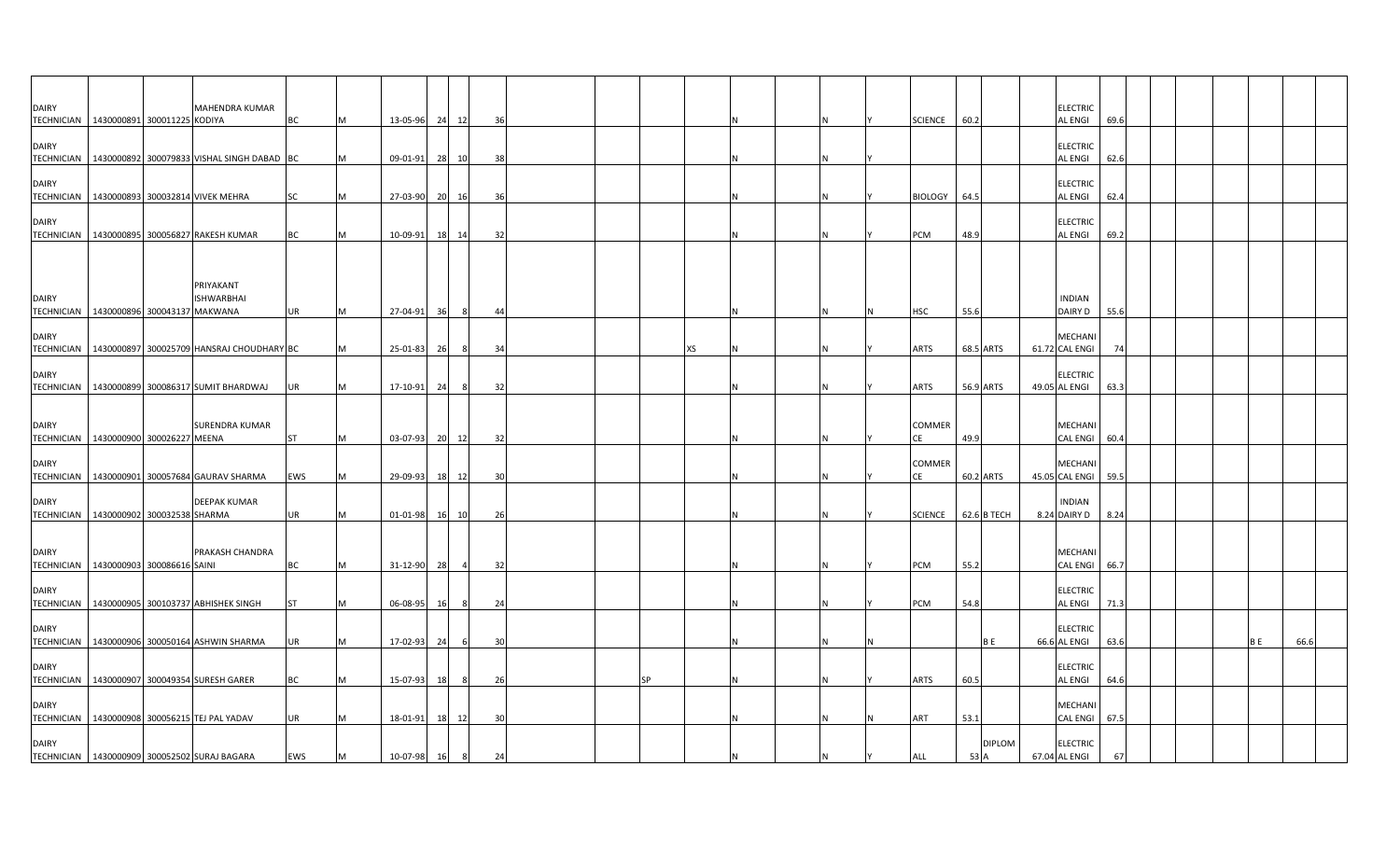| <b>DAIRY</b><br><b>TECHNICIAN</b> | 1430000910 300101793 SATVEER                          |                       | UR        |   | 13-08-96       |           |                |    |  |  |    |                              |           |               | <b>ELECTRIC</b><br><b>AL ENGI</b> | 69.6 |  |  |  |
|-----------------------------------|-------------------------------------------------------|-----------------------|-----------|---|----------------|-----------|----------------|----|--|--|----|------------------------------|-----------|---------------|-----------------------------------|------|--|--|--|
| <b>DAIRY</b>                      | TECHNICIAN 1430000911 300056674 SHARMA                | <b>MAHESH KUMAR</b>   | EWS       |   | 10-07-96       | <b>16</b> |                | 24 |  |  |    | <b>BSER</b><br>AJMER         | 52.8 BA   |               | <b>MECHANI</b><br>42.22 CAL ENGI  | 58.3 |  |  |  |
| <b>DAIRY</b>                      | TECHNICIAN   1430000912 300015782 RAJU YADAV          |                       | BC        |   | 01-07-95       | 16        | 10             | 26 |  |  |    | <b>ARTS</b>                  | 64        |               | <b>MECHANI</b><br>CAL ENGI 66.8   |      |  |  |  |
| <b>DAIRY</b>                      | TECHNICIAN   1430000913 300068600 VINOD DEVANDA       |                       | BC        |   | 30-07-93 20 12 |           |                | 32 |  |  | N  | ALL                          | 47.7      |               | <b>ELECTRIC</b><br><b>AL ENGI</b> | 68.9 |  |  |  |
| <b>DAIRY</b><br><b>TECHNICIAN</b> | 1430000914 300002940 ABODH KUMAR SINGH BC             |                       |           |   | 01-07-93       | 18        | 18             | 36 |  |  |    | <b>AGRICULT</b><br>URE       | 82.2 ART  |               | <b>MECHANI</b><br>47.38 CAL ENGI  | 64.9 |  |  |  |
| <b>DAIRY</b>                      | TECHNICIAN 1430000915 300086491 BADGURJAR             | HANUMAN               | SC        |   | 09-06-93       | 20        | 14             | 34 |  |  |    | <b>SCIENCE</b>               | 68.9 ARTS |               | MECHANI<br>42.61 CAL ENGI         | 63   |  |  |  |
| <b>DAIRY</b>                      |                                                       | RAJKUMAR              |           |   |                |           |                |    |  |  |    |                              |           | <b>DIPLOM</b> | MECHANI                           |      |  |  |  |
| <b>TECHNICIAN</b>                 | 1430000916 300018694 DALCHAND                         |                       | <b>UR</b> |   | 08-08-98       | 18        | $\overline{a}$ | 22 |  |  |    | <b>HSC</b>                   | 57 A      |               | 6.86 CAL ENGI 6.86                |      |  |  |  |
| <b>DAIRY</b>                      | TECHNICIAN   1430000917 300060220 MEENA               | <b>MAHENDRA KUMAR</b> | SC        |   | 01-07-96       | 10        | 10             | 20 |  |  |    | <b>ARTS</b>                  | 52.4      |               | <b>ELECTRIC</b><br><b>AL ENGI</b> | 63.7 |  |  |  |
| <b>DAIRY</b>                      | TECHNICIAN 1430000918 300015400 ASHOK KUMAR           |                       | <b>UR</b> |   | 16-07-94       | 32        |                | 40 |  |  |    | <b>NON</b><br>MEDICAL        | 82        |               | <b>INDIAN</b><br>DAIRY D          | 60.2 |  |  |  |
| <b>DAIRY</b>                      | TECHNICIAN   1430000919 300048726 SUNEEL KUMAR        |                       | ВC        |   | 10-05-95       | 26        | 6              | 32 |  |  |    | <b>ARTS</b>                  | 69.2      |               | MECHANI<br>CAL ENGI 64.2          |      |  |  |  |
| <b>DAIRY</b><br><b>TECHNICIAN</b> | 1430000920 300067550 SHARMA                           | <b>NAVEEN KUMAR</b>   | EWS       | M | 01-01-94       |           | 30 10          | 40 |  |  | N  | PCM                          | 58.4      |               | <b>MECHANI</b><br><b>CAL ENGI</b> | 65.7 |  |  |  |
| <b>DAIRY</b><br><b>TECHNICIAN</b> | 1430000921 300006352 AASHISH JAIN                     |                       | EWS       |   | 07-08-97       | 20        | 12             | 32 |  |  |    |                              |           |               | <b>ELECTRIC</b><br>AL ENGI        | 65.8 |  |  |  |
| <b>DAIRY</b>                      | TECHNICIAN   1430000922 300035831 HARKESH MEENA       |                       | <b>ST</b> |   | 18-09-97       | 26        | 8              | 34 |  |  | N. | ALL<br><b>SUBJECT</b><br>ALL | 51.5 ARTS |               | <b>ELECTRIC</b><br>54.38 AL ENGI  | 69.3 |  |  |  |
| <b>DAIRY</b>                      | TECHNICIAN 1430000923 300046259 AKASH NISHAD          |                       | <b>UR</b> |   | 14-03-96       | 36        | - 6            | 42 |  |  |    | GENERAL<br><b>SUB</b>        | 64        |               | <b>INDIAN</b><br>DAIRY D          | 93   |  |  |  |
| <b>DAIRY</b>                      | TECHNICIAN 1430000925 300071244 SHIMBHU DAYAL JAT BC  |                       |           |   | 01-01-89       | 20        | -6             | 26 |  |  |    | <b>ARTS</b>                  | 53.5      |               | <b>ELECTRIC</b><br><b>AL ENGI</b> | 60.8 |  |  |  |
| <b>DAIRY</b>                      | TECHNICIAN 1430000928 300091466 AMAR SINGH MEENA ST   |                       |           |   | $02 - 07 - 93$ |           | 18<br>12       | 30 |  |  |    | <b>AGRICULT</b><br>URE       | 62        |               | <b>ELECTRIC</b><br><b>AL ENGI</b> | 63   |  |  |  |
| <b>DAIRY</b>                      | TECHNICIAN 1430000929 300093018 PRADEEP SINGH HADA UR |                       |           |   | 25-04-91       |           | 36 10          | 46 |  |  |    | PCM                          | 54.3      |               | MECHANI<br><b>CAL ENGI</b>        | 68   |  |  |  |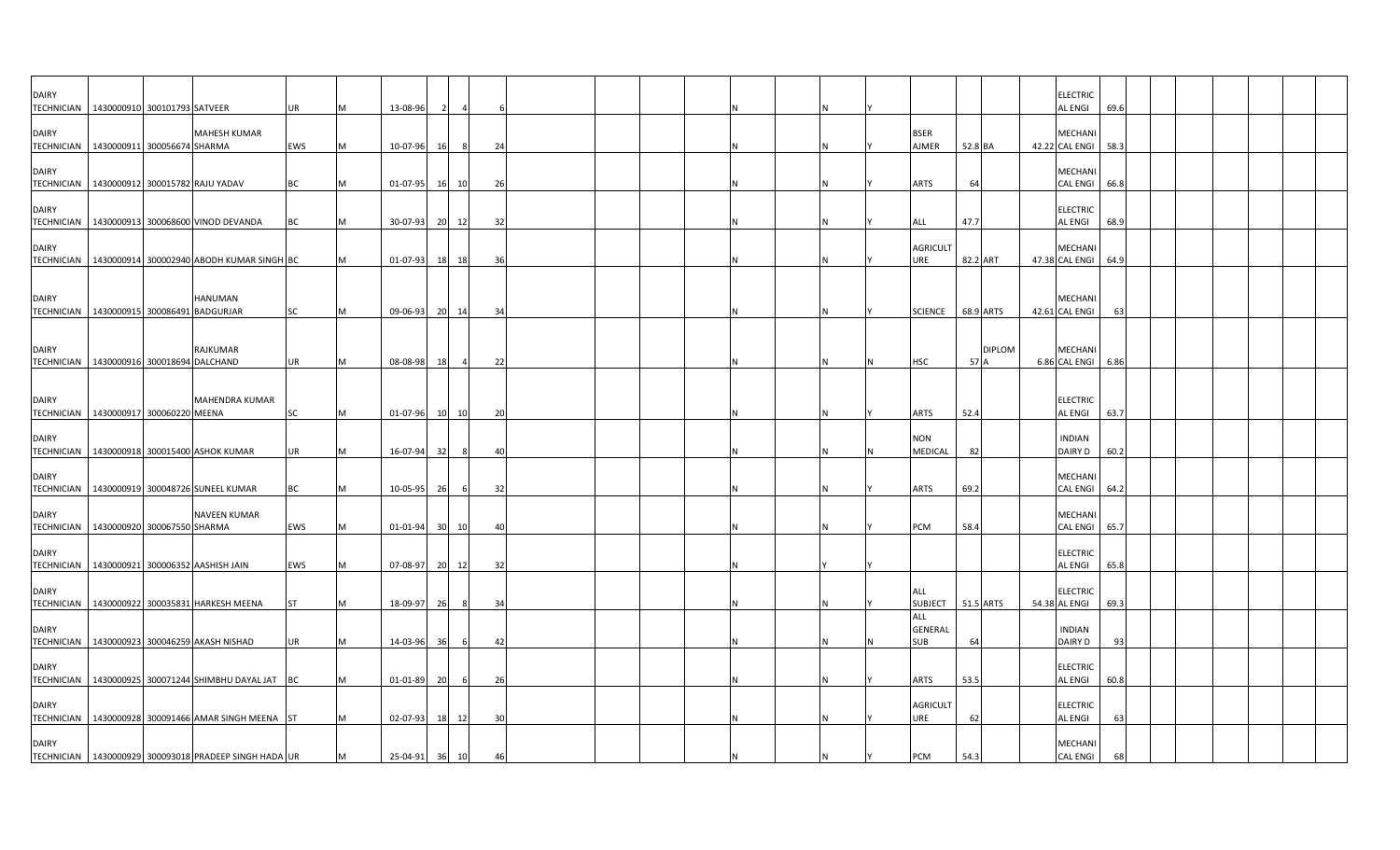| <b>DAIRY</b> |                                               |                                                   |           |           |                |          |                |    |  |          |                   |         |                | <b>ELECTRIC</b>                  |      |  |  |      |
|--------------|-----------------------------------------------|---------------------------------------------------|-----------|-----------|----------------|----------|----------------|----|--|----------|-------------------|---------|----------------|----------------------------------|------|--|--|------|
|              | TECHNICIAN   1430000930 300081466 SUKHA RAM   |                                                   | ВC        |           | 01-08-89       | 20<br>10 | 30             |    |  |          | ARTS              | 52.8 BA |                | 55.88 AL ENGI                    | 64.4 |  |  |      |
| <b>DAIRY</b> |                                               | <b>BHAGWAN LAL</b>                                |           |           |                |          |                |    |  |          |                   |         |                | MECHANI                          |      |  |  |      |
|              | TECHNICIAN 1430000931 300082459 MISHRA        |                                                   | UR        | M         | 04-09-95 12    | 10       |                | 22 |  | N        |                   |         |                | <b>CAL ENGI</b>                  | 72   |  |  |      |
|              |                                               |                                                   |           |           |                |          |                |    |  |          |                   |         |                |                                  |      |  |  |      |
| <b>DAIRY</b> |                                               | TECHNICIAN   1430000932 300023524 SADDAM HUSAIN   | BC        | M         | 10-05-91       | 16 14    | 30             |    |  |          | <b>SCIENCE</b>    |         | 60.3 ARTS      | <b>ELECTRIC</b><br>43.44 AL ENGI | 65.5 |  |  |      |
|              |                                               |                                                   |           |           |                |          |                |    |  |          |                   |         |                |                                  |      |  |  |      |
| <b>DAIRY</b> |                                               | SACHIN KUMAR                                      |           |           |                |          |                |    |  |          | MATHS             |         |                | <b>ELECTRIC</b>                  |      |  |  |      |
|              | TECHNICIAN   1430000933 300046998 SHARMA      |                                                   | EWS       | M         | 05-08-97       | 20       | 8              | 28 |  |          | <b>SCIENCE</b>    | 57.4    |                | AL ENGI                          | 68.1 |  |  |      |
| <b>DAIRY</b> |                                               |                                                   |           |           |                |          |                |    |  |          | SECONDA           |         | <b>ELECTRI</b> | <b>ELECTRIC</b>                  |      |  |  |      |
|              |                                               | TECHNICIAN 1430000934 300036773 JAGAN KUMAR       | ВC        | M         | 12-12-98 28    | - 16     | $\overline{4}$ |    |  |          | <b>RY</b>         |         | 62.4 CAL ENG   | 69.55 AL ENGI                    | 69.6 |  |  |      |
|              |                                               |                                                   |           |           |                |          |                |    |  |          |                   |         |                |                                  |      |  |  |      |
| <b>DAIRY</b> |                                               | KANHAIYA KUMAR                                    |           |           |                |          |                |    |  |          |                   |         |                | <b>INDIAN</b>                    |      |  |  |      |
|              | TECHNICIAN 1430000935 300026200 SHAH          |                                                   | UR        | <b>IM</b> | 02-02-92 20    |          | 8<br>28        |    |  | <b>N</b> | <b>SICENCE</b>    | 66      |                | DAIRY D                          | 69   |  |  |      |
|              |                                               |                                                   |           |           |                |          |                |    |  |          |                   |         |                |                                  |      |  |  |      |
| <b>DAIRY</b> |                                               | <b>VIKRAM SINGH</b>                               |           |           |                |          |                |    |  |          |                   |         |                | MECHANI                          |      |  |  |      |
|              | TECHNICIAN   1430000936 300050708 LAMBA       |                                                   | BC        | M         | 15-10-96 16 10 |          |                | 26 |  | N        | PCM               | 65      |                | <b>CAL ENGI</b>                  | 63.9 |  |  |      |
| <b>DAIRY</b> |                                               |                                                   |           |           |                |          |                |    |  |          |                   |         |                | MECHANI                          |      |  |  |      |
|              |                                               | TECHNICIAN 1430000937 300049798 VIKAS KUMAR PATEL | UR        | M         | 10-03-97 34 10 |          | 44             |    |  | N        | PCM               | 69      |                | <b>CAL ENGI</b>                  | 77   |  |  |      |
|              |                                               |                                                   |           |           |                |          |                |    |  |          |                   |         |                |                                  |      |  |  |      |
| <b>DAIRY</b> |                                               | PREM PRAKASH                                      |           |           |                |          |                |    |  |          | <b>AGRICULT</b>   |         | <b>DIPLOM</b>  | <b>ELECTRIC</b>                  |      |  |  |      |
|              | TECHNICIAN   1430000939 300099953 JANGID      |                                                   | <b>BC</b> | IM.       | 08-08-97       | 20       | - 8            | 28 |  | N        | URE               | 55.6 A  |                | 68.8 AL ENGI                     | 68.8 |  |  |      |
|              |                                               |                                                   |           |           |                |          |                |    |  |          |                   |         |                |                                  |      |  |  |      |
| <b>DAIRY</b> |                                               | TECHNICIAN 1430000942 300087186 ANIL KUMAR SAINI  | ВC        | M         | 23-09-95       | 14       | 8              | 22 |  |          |                   |         |                | <b>ELECTRIC</b><br>AL ENGI       | 22.8 |  |  |      |
|              |                                               |                                                   |           |           |                |          |                |    |  |          |                   |         |                |                                  |      |  |  |      |
| <b>DAIRY</b> |                                               |                                                   |           |           |                |          |                |    |  |          | <b>BSER</b>       |         |                | <b>ELECTRIC</b>                  |      |  |  |      |
|              |                                               | TECHNICIAN   1430000943 300089687 HARIOM MEENA    | ST        |           | 09-07-94       | 14<br>10 |                | 24 |  |          | AJMER<br>SR       | 49.2    |                | AL ENGI                          | 66.5 |  |  |      |
| <b>DAIRY</b> |                                               |                                                   |           |           |                |          |                |    |  |          | SECONDA           |         |                | <b>ELECTRIC</b>                  |      |  |  |      |
|              |                                               | TECHNICIAN 1430000944 300059665 SIYARAM SHARMA    | EWS       |           | 02-06-91       | 18 14    | 32             |    |  |          | RY                | 44.5    |                | AL ENGI                          | 63.6 |  |  |      |
|              |                                               |                                                   |           |           |                |          |                |    |  |          |                   |         |                |                                  |      |  |  |      |
|              |                                               |                                                   |           |           |                |          |                |    |  |          |                   |         |                |                                  |      |  |  |      |
| <b>DAIRY</b> |                                               | MANMOHAN SINGH                                    |           |           |                |          |                |    |  |          |                   |         |                | <b>ELECTRIC</b>                  |      |  |  |      |
|              | TECHNICIAN   1430000947 300056662 BANTHADA    |                                                   | <b>ST</b> | M         | 20-07-97       | 18 14    |                | 32 |  |          | ARTS              | 54.6    |                | AL ENGI                          | 65.5 |  |  |      |
| <b>DAIRY</b> |                                               |                                                   |           |           |                |          |                |    |  |          |                   |         |                | <b>ELECTRIC</b>                  |      |  |  |      |
|              | TECHNICIAN   1430000948 300079132 JYOTI SAINI |                                                   | ВC        |           | 04-09-89       | 16 12    |                | 28 |  | IN.      | <b>SCIENCE</b>    | 51.1    |                | AL ENGI                          | 70.6 |  |  | 70.7 |
|              |                                               |                                                   |           |           |                |          |                |    |  |          |                   |         |                |                                  |      |  |  |      |
| <b>DAIRY</b> |                                               |                                                   |           |           |                |          |                |    |  |          |                   |         |                | <b>ELECTRIC</b>                  |      |  |  |      |
|              |                                               | TECHNICIAN 1430000949 300049155 VISHAL KUMAR      | <b>SC</b> | M         | 16-05-99 52 10 |          |                | 62 |  | IN.      | PCB<br><b>SEC</b> | 55.2 BA |                | 47.5 AL ENGI                     | 72.4 |  |  |      |
| <b>DAIRY</b> |                                               |                                                   |           |           |                |          |                |    |  |          | SCHOOL            |         | <b>ELECTRI</b> | <b>ELECTRIC</b>                  |      |  |  |      |
|              |                                               | TECHNICIAN 1430000950 300054596 RAJKARAN YADAV    | <b>BC</b> | M         | 05-03-96 28 10 |          |                | 38 |  |          | RBSE              |         |                | 53.5 CAL ENG 70.38 AL ENGI       | 70.4 |  |  |      |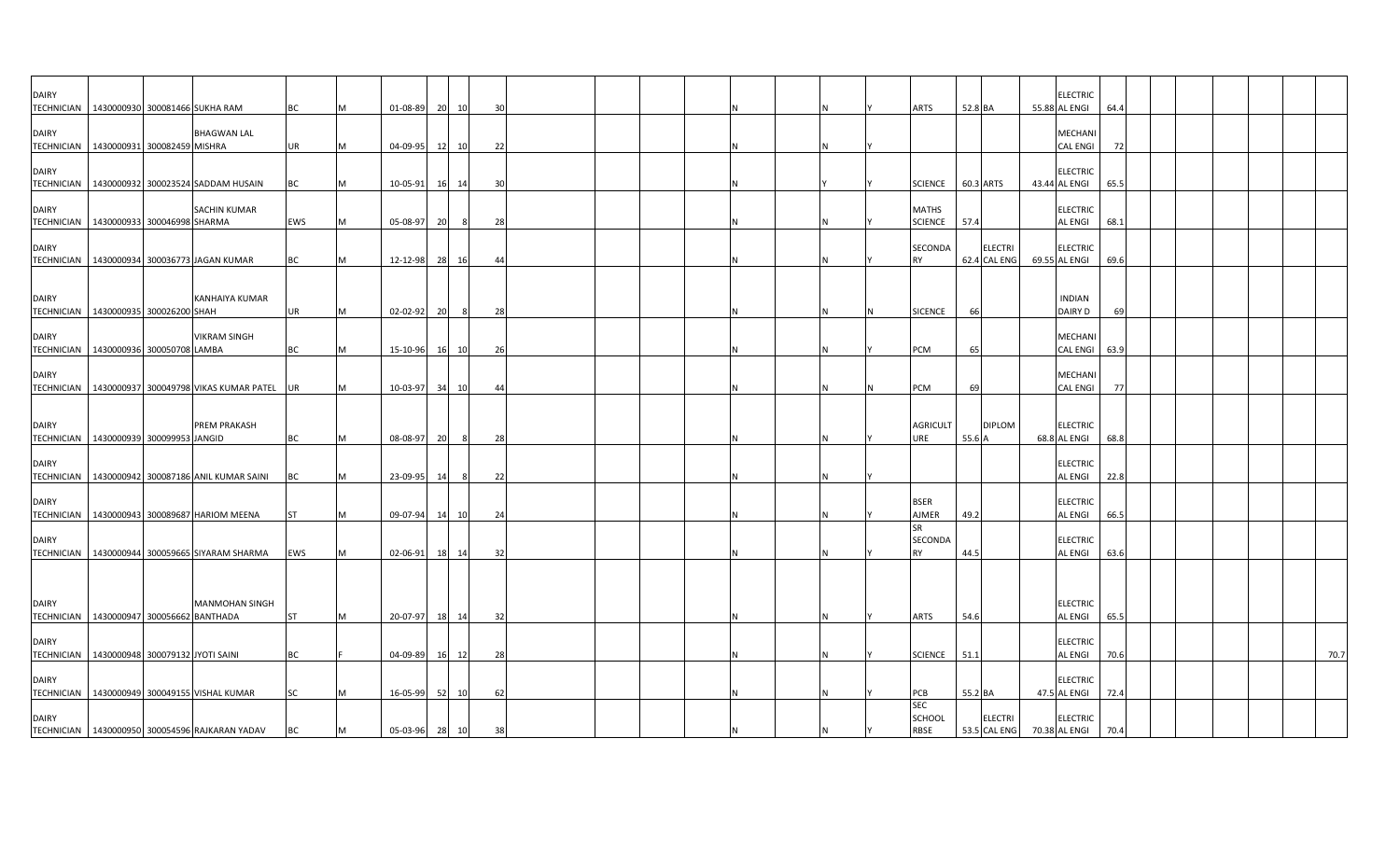| <b>DAIRY</b><br>TECHNICIAN   1430000951 300069959 NATHAWAT |                            | <b>GOVIND SINGH</b>                                   | <b>EWS</b> | M | 07-09-86       |    | 22 10    | 32  |  |    | XS. |  |          |                                          | <b>ARTS</b>                     | <b>ELECTRIC</b><br>41.33 AL ENGI     | 69.5 |  |    |
|------------------------------------------------------------|----------------------------|-------------------------------------------------------|------------|---|----------------|----|----------|-----|--|----|-----|--|----------|------------------------------------------|---------------------------------|--------------------------------------|------|--|----|
| <b>DAIRY</b><br><b>TECHNICIAN</b>                          |                            | 1430000952 300065042 MIRNAL VINAYAK                   | <b>SC</b>  | M | 23-09-93       |    | 26 10    | 36  |  | SP |     |  | IN.      | PCM                                      | 54.2                            | MECHANI<br>CAL ENGI 70.5             |      |  | 75 |
| <b>DAIRY</b><br><b>TECHNICIAN</b>                          |                            | 1430000953 300083393 DHRAM RAJ BUNKER SC              |            | M | $03 - 12 - 98$ |    | 30 12    | 42  |  |    |     |  |          | <b>ARTS</b>                              | 54.8                            | <b>ELECTRIC</b><br><b>AL ENGI</b>    | 62.9 |  |    |
| <b>DAIRY</b>                                               |                            | TECHNICIAN   1430000954 300055664 VIKASH SWAMI        | <b>BC</b>  | M | 20-07-98       |    | $\Omega$ |     |  |    |     |  |          | ALL                                      | 54                              | <b>ELECTRIC</b><br><b>AL ENGI</b>    | 60.6 |  |    |
| <b>DAIRY</b>                                               |                            | TECHNICIAN   1430000955 300090682 MANISH YADAV        | ВC         | M | 06-06-92       | 12 | 8        | 20  |  |    |     |  |          | PCM                                      | <b>ELECTRI</b><br>58.5 CAL ENG  | <b>ELECTRIC</b><br>67.2 AL ENGI      | 67.2 |  |    |
| <b>DAIRY</b>                                               |                            | TECHNICIAN   1430000956 300030858 BALKISHAN SHARMA    | <b>UR</b>  | M | 15-07-86       | 18 |          | 24  |  |    |     |  |          |                                          | <b>DIPLOM</b><br><b>ELECTRI</b> | <b>ELECTRIC</b><br>57.7 AL ENGI      | 57.7 |  |    |
| <b>DAIRY</b>                                               |                            | TECHNICIAN 1430000957 300039731 BHASKAR SHARMA        | EWS        | M | 04-03-97       |    | 24 10    | 34  |  |    |     |  |          | <b>BSER</b>                              | CAL<br>58 ENGI                  | <b>ELECTRIC</b><br>73 AL ENGI        | 73   |  |    |
| <b>DAIRY</b><br>TECHNICIAN   1430000958 300070781 GURJAR   |                            | RAJESH KUMAR                                          | MBC        | M | 25-05-91       |    | 20 10    | 30  |  |    |     |  |          | ARTS                                     | 65.9 ARTS                       | <b>ELECTRIC</b><br>44.88 AL ENGI     | 60.7 |  |    |
| <b>DAIRY</b><br><b>TECHNICIAN</b>                          | 1430000959 300057685 SWAMI | SUBHASH CHAND                                         | <b>BC</b>  | M | 13-08-90       |    | 20 14    | -34 |  |    |     |  |          | <b>AGRICULT</b><br>URE SC                | 70                              | <b>ELECTRIC</b><br>AL ENGI           | 64.5 |  |    |
| <b>DAIRY</b><br><b>TECHNICIAN</b>                          |                            | 1430000960 300072215 VINAY ROHIWAL                    | BC         | M | 15-05-97       |    | 14 16    | 30  |  |    |     |  |          | SECONDA<br><b>RY EXAM</b>                | 64 B TECH                       | <b>ELECTRIC</b><br>67.3 AL ENGI      | 52.1 |  |    |
| <b>DAIRY</b>                                               |                            | TECHNICIAN 1430000961 300079036 CHET RAM MEENA        | <b>ST</b>  | M | $11 - 12 - 95$ |    | 26 16    | 42  |  |    |     |  |          |                                          | BA                              | MECHANI<br>48.88 CAL ENGI 61.7       |      |  |    |
| <b>DAIRY</b>                                               |                            | TECHNICIAN 1430000962 300046401 SONU KUMAR            | BC         | M | $04 - 06 - 93$ |    | 22 10    | 32  |  |    |     |  |          | <b>RBSE</b><br>AJMER                     | PCM<br>51.5 STREM               | <b>MECHANI</b><br>49.5 CAL ENGI 64.5 |      |  |    |
| <b>DAIRY</b>                                               |                            | TECHNICIAN 1430000964 300041235 ANIL SHARMA           | EWS        | M | 04-05-98       | 28 | - 6      | 34  |  |    |     |  |          | ARTS                                     | 68.2 B A                        | <b>ELECTRIC</b><br>43.16 AL ENGI     | 66.6 |  |    |
| <b>DAIRY</b>                                               |                            | TECHNICIAN   1430000965 300087779 OM PRAKASH MEENA ST |            | M | 05-06-94       |    | 18 14    | 32  |  |    |     |  |          | ARTS                                     | <b>ELECTRI</b><br>49.4 CAL      | <b>ELECTRIC</b><br>61.14 AL ENGI     | 61.1 |  |    |
| <b>DAIRY</b><br>TECHNICIAN   1430000967 300007939 MEENA    |                            | RAJENDRA KUMAR                                        | <b>ST</b>  | M | 01-08-99       |    | 20 12    | 32  |  |    |     |  | <b>N</b> | P C M                                    | 55.6                            | <b>ELECTRIC</b><br><b>AL ENGI</b>    | 58   |  |    |
| <b>DAIRY</b><br>TECHNICIAN   1430000969 300091078 SAINI    |                            | YOGENDRA SINGH                                        | <b>BC</b>  | M | $01 - 01 - 94$ |    | 24 14    | 38  |  |    |     |  |          | <b>SR</b><br><b>HIGHER</b><br><b>SEC</b> | GRADU<br><b>74.7 ATION</b>      | <b>ELECTRIC</b><br>47.5 AL ENGI      | 59.9 |  |    |
| <b>DAIRY</b>                                               |                            | TECHNICIAN   1430000970 300005559 RAVI KUMAWAT        | BC         | M | 11-04-93 18 20 |    |          | 38  |  |    |     |  |          | PCM                                      | 71.4 B TECH                     | MECHANI<br>70.36 CAL ENGI 70.4       |      |  |    |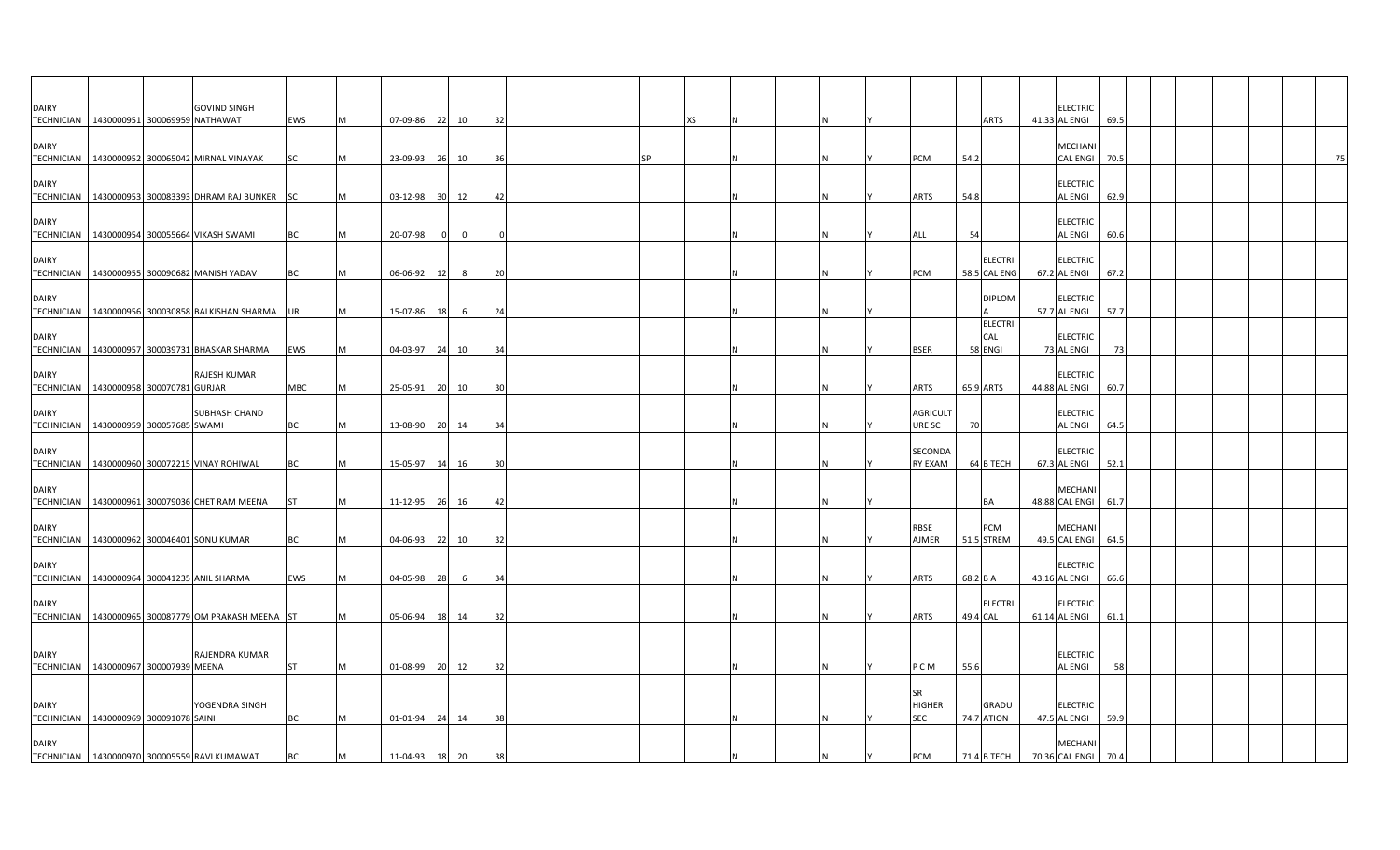| <b>DAIRY</b>                                 |  |                                                   |           |     |                |          |          |    |    |  |          |                     |          |                   | MECHANI         |      |  |               |       |       |
|----------------------------------------------|--|---------------------------------------------------|-----------|-----|----------------|----------|----------|----|----|--|----------|---------------------|----------|-------------------|-----------------|------|--|---------------|-------|-------|
| <b>TECHNICIAN</b>                            |  | 1430000971 300083724 PRABHU RANWA                 | ВC        | M   | 01-07-95 12 10 |          |          | 22 |    |  |          | ARTS                | 60.6     |                   | <b>CAL ENGI</b> | 63.9 |  |               |       |       |
| <b>DAIRY</b>                                 |  |                                                   |           |     |                |          |          |    |    |  |          |                     |          |                   | <b>ELECTRIC</b> |      |  |               |       |       |
|                                              |  | TECHNICIAN   1430000972 300010606 DEEP CHAND KOLI | <b>SC</b> | IM. | 09-09-99       | 16       | 24<br>-8 |    |    |  |          |                     |          |                   | AL ENGI         | 66.4 |  |               |       |       |
|                                              |  |                                                   |           |     |                |          |          |    |    |  |          |                     |          |                   |                 |      |  |               |       |       |
|                                              |  |                                                   |           |     |                |          |          |    |    |  |          | <b>SR</b>           |          |                   |                 |      |  |               |       |       |
| <b>DAIRY</b>                                 |  | SURAJ MAL                                         |           |     |                |          |          |    |    |  |          | <b>HIGHER</b>       |          | <b>GRADU</b>      | <b>ELECTRIC</b> |      |  |               |       |       |
| TECHNICIAN 1430000973 300061048 CHOUDHARY    |  |                                                   | ВC        |     | 01-07-94 22 14 |          | 36       |    |    |  |          | SEC                 |          | <b>53.5 ATION</b> | 54.96 AL ENGI   | 63.3 |  |               |       |       |
| <b>DAIRY</b>                                 |  |                                                   |           |     |                |          |          |    |    |  |          |                     |          |                   | <b>ELECTRIC</b> |      |  |               |       |       |
|                                              |  | TECHNICIAN   1430000974 300057832 MASTRAM MEENA   | <b>ST</b> | IM. | 01-08-96       | 26<br>14 | 40       |    |    |  |          | SEC                 | 58       |                   | AL ENGI         | 71.5 |  |               |       |       |
|                                              |  |                                                   |           |     |                |          |          |    |    |  |          |                     |          |                   |                 |      |  |               |       |       |
| <b>DAIRY</b>                                 |  |                                                   |           |     |                |          |          |    |    |  |          |                     |          |                   | MECHANI         |      |  |               |       |       |
|                                              |  | TECHNICIAN 1430000975 300025253 AMEEN KHAN        | ВC        |     | 10-02-95 20 12 |          |          | 32 |    |  |          | PCM                 | 73.9     | MECHA             | <b>CAL ENGI</b> | 67.2 |  |               |       |       |
| <b>DAIRY</b>                                 |  |                                                   |           |     |                |          |          |    |    |  |          |                     |          | <b>NICAL</b>      | MECHANI         |      |  |               |       |       |
| <b>TECHNICIAN</b>                            |  | 1430000976 300024294 NAVEEN DHARIWAL              | BC        | M   | 07-12-91       | 28 14    | 42       |    |    |  |          |                     |          | ENGG              | 60.9 CAL ENGI   | 56.4 |  |               |       |       |
|                                              |  |                                                   |           |     |                |          |          |    |    |  |          |                     |          |                   |                 |      |  |               |       |       |
| <b>DAIRY</b>                                 |  | RAMNARAYAN                                        |           |     |                |          |          |    |    |  |          |                     |          |                   | <b>ELECTRIC</b> |      |  |               |       |       |
| TECHNICIAN 1430000978 300076680 MEENA        |  |                                                   | <b>ST</b> | M   | 01-06-95 26 14 |          | 40       |    |    |  |          |                     |          |                   | AL ENGI         | 66.2 |  |               |       | 82.42 |
| <b>DAIRY</b>                                 |  |                                                   |           |     |                |          |          |    |    |  |          |                     |          | <b>B TECH</b>     | <b>ELECTRIC</b> |      |  |               |       |       |
|                                              |  | TECHNICIAN 1430000979 300070688 NARENDRA SAINI    | BC        | M   | 27-07-94 12 12 |          | 24       |    |    |  | N        |                     |          | EE                | 66.95 AL ENGI   | 67   |  |               |       |       |
|                                              |  |                                                   |           |     |                |          |          |    |    |  |          |                     |          |                   |                 |      |  |               |       |       |
| <b>DAIRY</b>                                 |  |                                                   |           |     |                |          |          |    |    |  |          |                     |          |                   | MECHANI         |      |  |               |       |       |
|                                              |  | TECHNICIAN   1430000983 300032052 HEMANT KUMAR    | BC        | M   | 08-04-93       | 12 14    | 26       |    |    |  |          |                     |          |                   | <b>CAL ENGI</b> | 60.6 |  |               |       |       |
| <b>DAIRY</b>                                 |  |                                                   |           |     |                |          |          |    |    |  |          |                     |          |                   | <b>INDIAN</b>   |      |  |               |       |       |
|                                              |  | TECHNICIAN   1430000984 300049269 PRAMOD GOCHER   | MBC       | M   | 09-10-96 20 14 |          | 34       |    |    |  |          |                     |          |                   | DAIRY D         | 65.6 |  |               |       |       |
|                                              |  |                                                   |           |     |                |          |          |    |    |  |          |                     |          |                   |                 |      |  |               |       |       |
| <b>DAIRY</b>                                 |  |                                                   |           |     |                |          |          |    |    |  |          | HIGH                |          |                   | <b>INDIAN</b>   |      |  |               |       |       |
|                                              |  | TECHNICIAN   1430000985 300039653 MANJEET YADAV   | JR        | IM  | 20-08-96       | 18       | 8        | 26 |    |  | <b>N</b> | SCHOOL              | 53.8 BSC |                   | 52.38 DAIRY D   | 81   |  |               |       |       |
|                                              |  |                                                   |           |     |                |          |          |    |    |  |          |                     |          |                   |                 |      |  |               |       |       |
| <b>DAIRY</b>                                 |  | <b>DINESH KUMAR</b>                               |           |     |                |          |          |    |    |  |          |                     |          |                   | MECHANI         |      |  |               |       |       |
| TECHNICIAN   1430000986 300020592 BHAMBHU    |  |                                                   | <b>BC</b> |     | 06-04-95 30 10 |          | 40       |    |    |  |          | HSC                 | 57.7     |                   | <b>CAL ENGI</b> | 64.4 |  |               |       |       |
|                                              |  |                                                   |           |     |                |          |          |    |    |  |          |                     |          |                   |                 |      |  | AMIE          |       |       |
| <b>DAIRY</b>                                 |  |                                                   |           |     |                |          |          |    |    |  |          | <b>SCIENCE</b>      |          |                   | <b>ELECTRIC</b> |      |  | <b>ELECTR</b> |       |       |
|                                              |  | TECHNICIAN 1430000987 300062383 RAJESH SAINI      | ВC        | M   | 29-12-86       | 32       | 40<br>-8 |    |    |  | N        | <b>MATHS</b>        | 56.9     |                   | AL ENGI         | 70.7 |  | ICAL          | 63.73 |       |
| <b>DAIRY</b>                                 |  |                                                   |           |     |                |          |          |    |    |  |          | SR<br><b>HIGHER</b> |          | <b>B TECH</b>     | <b>ELECTRIC</b> |      |  |               |       |       |
|                                              |  | TECHNICIAN   1430000988 300025657 SANJAY KUMAR    | ВC        | M   | 05-07-93 26 14 |          | 40       |    |    |  |          | <b>SEC</b>          | 60.8 EE  |                   | 61.1 AL ENGI    | 78.6 |  |               |       | 57    |
|                                              |  |                                                   |           |     |                |          |          |    |    |  |          |                     |          |                   |                 |      |  |               |       |       |
| <b>DAIRY</b>                                 |  |                                                   |           |     |                |          |          |    |    |  |          | <b>SCIENCE</b>      |          |                   | <b>INDIAN</b>   |      |  |               |       |       |
|                                              |  | TECHNICIAN 1430000989 300020678 KALYAN SINGH      | UR        | M   | 05-06-96       | 24       | - 8      | 32 |    |  | IN.      | <b>SIDE</b>         | 78       |                   | DAIRY D         | 73.8 |  |               |       | 80    |
| <b>DAIRY</b>                                 |  |                                                   |           |     |                |          |          |    |    |  |          |                     |          |                   | <b>ELECTRIC</b> |      |  |               |       |       |
| TECHNICIAN 1430000990 300080914 SUMIT SAHU   |  |                                                   | ВC        |     | 27-06-97       | 24<br>10 | 34       |    |    |  |          |                     |          | BA                | 46.38 AL ENGI   | 71.3 |  |               |       |       |
|                                              |  |                                                   |           |     |                |          |          |    |    |  |          |                     |          |                   |                 |      |  | <b>DIPLO</b>  |       |       |
| <b>DAIRY</b>                                 |  |                                                   |           |     |                |          |          |    |    |  |          |                     |          |                   | MECHANI         |      |  | MA IN         |       |       |
| TECHNICIAN 1430000991 300080023 GIRDHARI LAL |  |                                                   | MBC       | M   | 05-07-93       | 12 10    |          | 22 | SP |  |          | PCM                 | 56       |                   | <b>CAL ENGI</b> | 66.2 |  | FIRE          | 64    | 66    |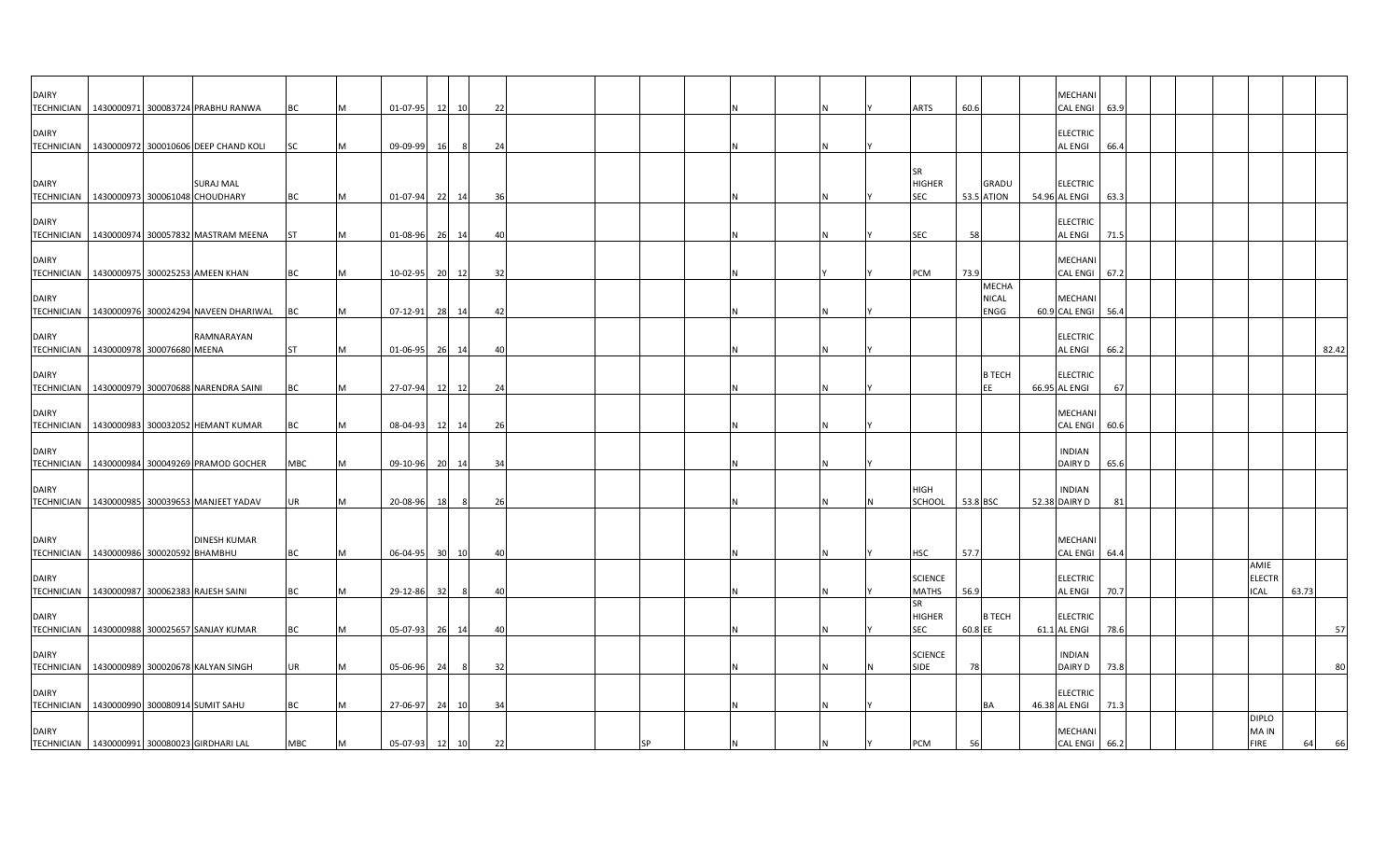| <b>DAIRY</b>                                               |  | TECHNICIAN 1430000992 300028421 OM PRAKASH              | <b>BC</b> |           | 02-03-95 | 28        | 14             | 42  |  |  |  | PCB                              | 57.2 BA |                                  | <b>ELECTRIC</b><br>48.55 AL ENGI  | 64.8 |  |  |  |
|------------------------------------------------------------|--|---------------------------------------------------------|-----------|-----------|----------|-----------|----------------|-----|--|--|--|----------------------------------|---------|----------------------------------|-----------------------------------|------|--|--|--|
| <b>DAIRY</b>                                               |  | TECHNICIAN   1430000993 300072444 RAVI UJJAWAL          | SC        |           | 18-01-94 | 22        | 14             | 36  |  |  |  | SSC                              |         | 50.8 BTECH                       | <b>ELECTRIC</b><br>61.18 AL ENGI  | 60.2 |  |  |  |
| <b>DAIRY</b><br><b>TECHNICIAN</b>                          |  | 1430000994 300008981 ASHISH YADAV                       | UR        |           | 10-06-95 | 32        | 14             | -46 |  |  |  | <b>HIGH</b><br>SCHOOL            |         | <b>INTERM</b><br>61 DIATE        | <b>INDIAN</b><br>52 DAIRY D       | 86   |  |  |  |
| <b>DAIRY</b><br>TECHNICIAN 1430000995 300003384 VERMA      |  | PANKAJ KUMAR                                            | <b>UR</b> | M         | 22-07-98 | 22        | - 6            | 28  |  |  |  | <b>SCIENCE</b><br><b>ENGLISH</b> | 68.8    |                                  | <b>MECHANI</b><br><b>CAL ENGI</b> | 64.2 |  |  |  |
| <b>DAIRY</b>                                               |  | TECHNICIAN   1430000996 300066436 LOKESH KUMAR SAINI BC |           | M         | 28-06-93 | 26        | 8              | 34  |  |  |  | <b>HSC</b>                       |         | 46.5 ARTS                        | <b>ELECTRIC</b><br>44.05 AL ENGI  | 62.6 |  |  |  |
| <b>DAIRY</b>                                               |  | TECHNICIAN   1430000999 300085216 MANRAJ MEENA          | <b>ST</b> | <b>M</b>  | 15-02-97 | 20        | - 6            | 26  |  |  |  | ALL                              | 51.5    |                                  | <b>MECHANI</b><br><b>CAL ENGI</b> | 59.6 |  |  |  |
| <b>DAIRY</b><br>TECHNICIAN 1430001001 300030778 SRIVASTAVA |  | SAURABH                                                 | <b>UR</b> | M         | 10-05-96 | 28        | - 8            | 36  |  |  |  | <b>INTERME</b><br><b>DIATE</b>   | 78.6 A  | <b>DIPLOM</b>                    | <b>INDIAN</b><br>78.79 DAIRY D    | 78.8 |  |  |  |
| <b>DAIRY</b>                                               |  | TECHNICIAN   1430001005 300022063 JAIPAL NARADHANIYA BC |           | IM.       | 01-07-92 | 28        | - 16           | 44  |  |  |  | <b>ALL GEN</b><br><b>SUBJECT</b> | 64.3    |                                  | <b>ELECTRIC</b><br><b>AL ENGI</b> | 66.6 |  |  |  |
| <b>DAIRY</b>                                               |  | TECHNICIAN   1430001006 300100004 RAJENDRA SAINI        | BC        | <b>IM</b> | 30-07-95 |           | 24 10          | 34  |  |  |  | <b>ARTS</b>                      |         | 56.9 ARTS                        | <b>MECHAN</b><br>48.27 CAL ENGI   | 68.2 |  |  |  |
| <b>DAIRY</b>                                               |  | TECHNICIAN 1430001009 300018647 JISHAN GORY             | <b>BC</b> | M         | 06-08-94 | 36        | - 8            | -44 |  |  |  | <b>HSC</b>                       | 51.6    |                                  | <b>MECHANI</b><br><b>CAL ENGI</b> | 72.8 |  |  |  |
| <b>DAIRY</b>                                               |  | TECHNICIAN 1430001010 300060039 VISHNU PRATAP           | <b>ST</b> |           | 23-07-95 |           | 26 12          | 38  |  |  |  | ALL<br><b>SUBJECT</b>            | 46.5    |                                  | <b>ELECTRIC</b><br><b>AL ENGI</b> | 64.6 |  |  |  |
| <b>DAIRY</b>                                               |  | TECHNICIAN   1430001011 300106796 RAVINDRA KUMAR        | BC        |           | 12-09-92 | <b>10</b> |                | 14  |  |  |  | ARTS                             | 58.2    |                                  | <b>ELECTRIC</b><br><b>AL ENGI</b> | 65.8 |  |  |  |
| <b>DAIRY</b><br>TECHNICIAN   1430001012 300079115 TANWAR   |  | PRATHVI SINGH                                           | UR        | M         | 15-06-96 | 14        |                | 20  |  |  |  | SR SEC                           |         | <b>DIPLOM</b><br>A IN<br>64 MECH | <b>MECHAN</b><br>67.28 CAL ENGI   | 67.3 |  |  |  |
| <b>DAIRY</b><br>TECHNICIAN 1430001013 300043916 YADAV      |  | PUSHPENDRA SINGH                                        | BC        | IM.       | 25-08-85 | 16        | $\overline{2}$ | 18  |  |  |  | SR SEC                           | 66.3 BA |                                  | <b>INDIAN</b><br>43.61 DAIRY D    | 64   |  |  |  |
| <b>DAIRY</b>                                               |  | TECHNICIAN   1430001014 300038757 MURARI LAL SAINI      | <b>BC</b> |           | 02-06-98 |           | 22 12          | 34  |  |  |  |                                  |         |                                  | <b>ELECTRIC</b><br><b>AL ENGI</b> | 58.7 |  |  |  |
| <b>DAIRY</b><br>TECHNICIAN 1430001015 300078594 SHARMA     |  | <b>MANISH KUMAR</b>                                     | EWS       |           | 07-08-87 | 14        | 10             | 24  |  |  |  | <b>SCIENCE</b><br><b>BIOLOGY</b> |         | 46.8 B TECH                      | <b>ELECTRIC</b><br>60.38 AL ENGI  | 57.5 |  |  |  |
| <b>DAIRY</b><br>TECHNICIAN 1430001016 300004937 SOLANKI    |  | <b>DILEEP SINGH</b>                                     | EWS       | M         | 12-06-92 | 20        | 14             | 34  |  |  |  |                                  |         |                                  | MECHANI<br>CAL ENGI               | 65.9 |  |  |  |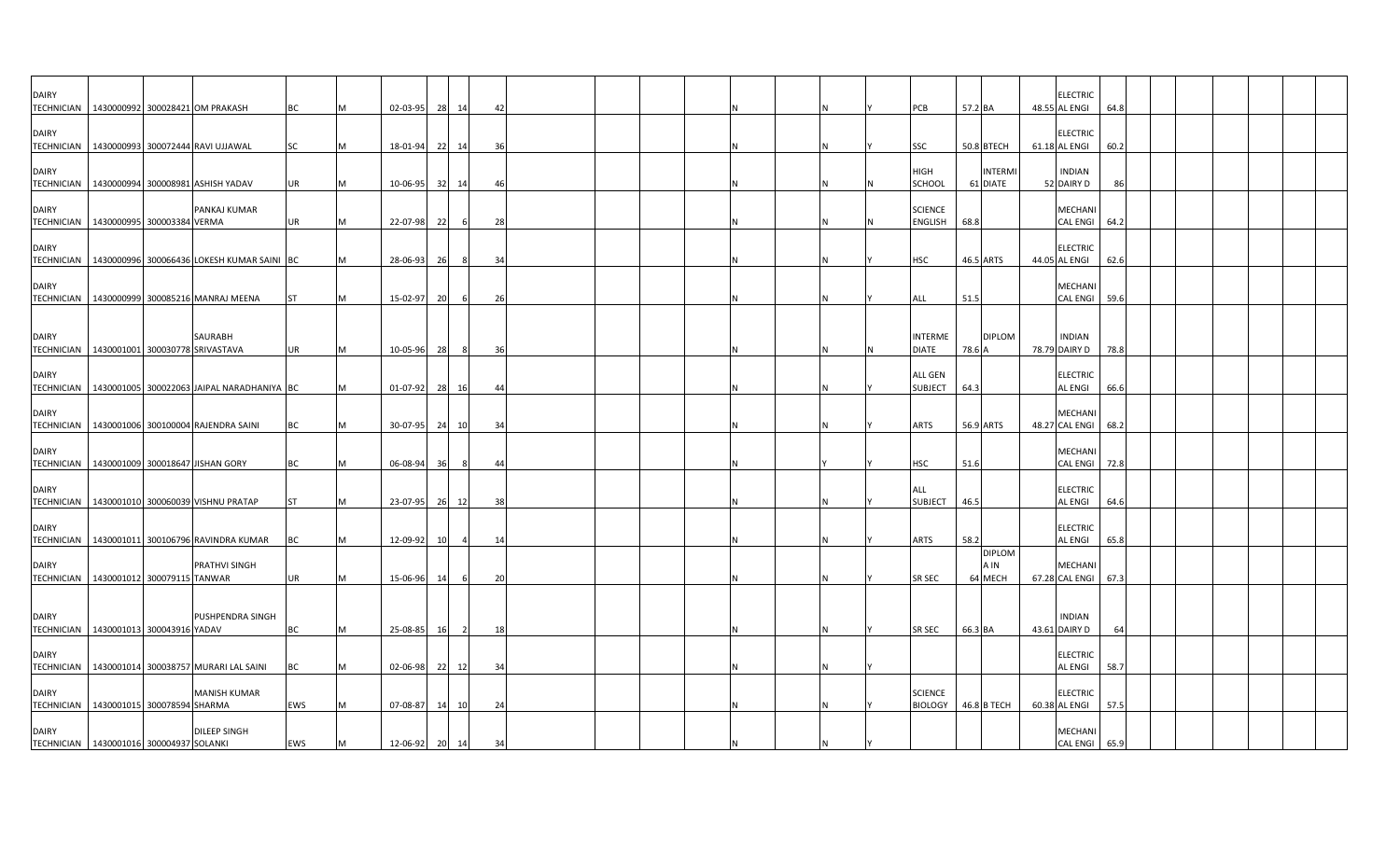| <b>DAIRY</b><br><b>TECHNICIAN</b> | 1430001017 300085203 MEENA                               | <b>KAMOD KUMAR</b>  | <b>ST</b>  |   | 01-07-93    | - 221 | 16    | 38 |  |  |   | <b>ARTS</b>          | 80.4 BA |                              | <b>ELECTRIC</b><br>50.77 AL ENGI      |      | 66.1 ARTS | 50.8 |  |  | 62    |
|-----------------------------------|----------------------------------------------------------|---------------------|------------|---|-------------|-------|-------|----|--|--|---|----------------------|---------|------------------------------|---------------------------------------|------|-----------|------|--|--|-------|
| <b>DAIRY</b>                      |                                                          |                     |            |   |             |       |       |    |  |  |   |                      |         | <b>MECHA</b><br><b>NICAL</b> | MECHANI                               |      |           |      |  |  |       |
|                                   | TECHNICIAN   1430001018 300053713 HARI PRASAD MEENA ST   |                     |            |   | 05-02-96    | - 26  | - 61  | 32 |  |  |   | ALL                  |         | 65.7 ENGI                    | 62.68 CAL ENGI                        | 54.6 |           |      |  |  |       |
| <b>DAIRY</b>                      | TECHNICIAN   1430001020 300088286 HARKESH KASANA         |                     | <b>MBC</b> | M | 04-05-00 22 |       | 10    | 32 |  |  | N | <b>ARTS</b>          | 58.6    |                              | <b>ELECTRIC</b><br><b>AL ENGI</b>     | 60.3 |           |      |  |  |       |
| <b>DAIRY</b>                      | TECHNICIAN   1430001021 300089822 VIKRAM SINGH LAGRI MBC |                     |            |   | 19-05-92    | 20    |       | 28 |  |  |   |                      |         |                              | <b>ELECTRIC</b><br><b>AL ENGI</b>     | 63.3 |           |      |  |  |       |
| DAIRY                             |                                                          |                     |            |   |             |       |       |    |  |  |   |                      |         | <b>DIPLOM</b>                | <b>ELECTRIC</b>                       |      |           |      |  |  |       |
| <b>TECHNICIAN</b>                 | 1430001022 300046291 JITENDRA KUMAR                      |                     | UR         |   | 04-11-87    | 22    | 8     | 30 |  |  |   |                      |         |                              | 72.4 AL ENGI                          | 72.4 |           |      |  |  |       |
| <b>DAIRY</b>                      | TECHNICIAN   1430001023 300089504 MEENA                  | <b>VIKRAM KUMAR</b> | <b>ST</b>  |   | 01-10-96    | - 141 | 10    | 24 |  |  |   | <b>SENIOR</b>        | 45      |                              | <b>ELECTRIC</b><br><b>AL ENGI</b>     | 63.4 |           |      |  |  |       |
| <b>DAIRY</b><br><b>TECHNICIAN</b> | 1430001024 300082680 MEENA                               | NEERAJ KUMAR        | <b>ST</b>  |   | 01-07-96 30 |       | 10    | 40 |  |  |   | ARTS                 | 63.2    |                              | <b>ELECTRIC</b><br><b>AL ENGI</b>     | 65.9 |           |      |  |  |       |
|                                   |                                                          |                     |            |   |             |       |       |    |  |  |   |                      |         |                              |                                       |      |           |      |  |  |       |
| DAIRY                             | TECHNICIAN   1430001025 300102549 VIJAY SINGH            |                     | EWS        | M | 11-06-78 34 |       | 14    | 48 |  |  | N | <b>ARTS</b>          |         | 44.5 ARTS                    | <b>ELECTRIC</b><br>45.44 AL ENGI      | 67.2 |           |      |  |  | 65.85 |
| <b>DAIRY</b>                      | TECHNICIAN   1430001026 300078882 DEENDAYAL TRIVEDI      |                     | UR         |   | 01-07-92    | 18    | 12    | 30 |  |  |   | <b>ARTS</b>          | 62.3    |                              | <b>ELECTRIC</b><br><b>AL ENGI</b>     | 64.8 |           |      |  |  | 62    |
| <b>DAIRY</b>                      |                                                          |                     |            |   |             |       |       |    |  |  |   |                      |         |                              | MECHANI<br>82 CAL ENGI 78.1           |      |           |      |  |  |       |
|                                   | TECHNICIAN   1430001028 300033550 PAWAN KASHYAP          |                     | BC         |   | 12-07-97    | 34    | 12    | 46 |  |  |   | <b>SCIENCE</b>       |         | 87.2 SCIENCE                 |                                       |      |           |      |  |  |       |
| <b>DAIRY</b>                      | TECHNICIAN   1430001029 300044191 RAHUL KUMAR YADAV BC   |                     |            |   | 25-08-89    | -161  |       | 22 |  |  |   | <b>ARTS</b>          |         | 56.5 ARTS                    | MECHANI<br>43.77 CAL ENGI             | 65   |           |      |  |  |       |
| <b>DAIRY</b>                      |                                                          |                     |            |   |             |       |       |    |  |  |   | <b>ELECTRON</b>      |         | <b>ELECTRI</b>               | <b>ELECTRIC</b>                       |      |           |      |  |  |       |
|                                   | TECHNICIAN 1430001030 300050788 VIJAY SHARMA             |                     | EWS        |   | 22-11-94    | - 32  | -8    | 4( |  |  |   | ICS ENG              |         | 66.3 CAL ENG                 | 68.88 AL ENGI                         | 66.3 |           |      |  |  |       |
| <b>DAIRY</b>                      | TECHNICIAN 1430001031 300083023 MASTRAM MEENA            |                     | <b>IST</b> |   | 28-12-95 28 |       | 16    | 44 |  |  |   |                      |         | BA                           | <b>MECHANI</b><br>52.72 CAL ENGI 64.7 |      |           |      |  |  |       |
| <b>DAIRY</b>                      | TECHNICIAN   1430001032 300080594 MANISH CHOUDHARY BC    |                     |            |   | 10-03-98    | 12    | 14    | 26 |  |  |   | PCM                  | 66.6 BA |                              | <b>ELECTRIC</b><br>54.66 AL ENGI      | 67.8 |           |      |  |  |       |
| <b>DAIRY</b>                      |                                                          |                     |            |   |             |       |       |    |  |  |   |                      |         | <b>BTER</b>                  | MECHANI                               |      |           |      |  |  |       |
|                                   | TECHNICIAN   1430001033 300038140 RAKESH KUMAR SAINI BC  |                     |            |   | 01-07-95    |       | 18 12 | 30 |  |  |   | <b>ATRS</b>          |         | 59.4 AJMER                   | 59.52 CAL ENGI 59.5                   |      |           |      |  |  |       |
| <b>DAIRY</b>                      | TECHNICIAN 1430001036 300074388 KUMARSAIN                |                     | SC         |   | 01-08-92    | 30    | 14    | 44 |  |  |   | SECONDA<br><b>RY</b> | 64.5    |                              | MECHANI<br>CAL ENGI                   | 72.9 |           |      |  |  |       |
| <b>DAIRY</b>                      | TECHNICIAN 1430001037 300057859 NARPAT BHAKAL            |                     | BC         | M | 01-08-89 32 |       | 16    | 48 |  |  | N |                      |         |                              | <b>MECHANI</b><br>CAL ENGI 63.2       |      |           |      |  |  |       |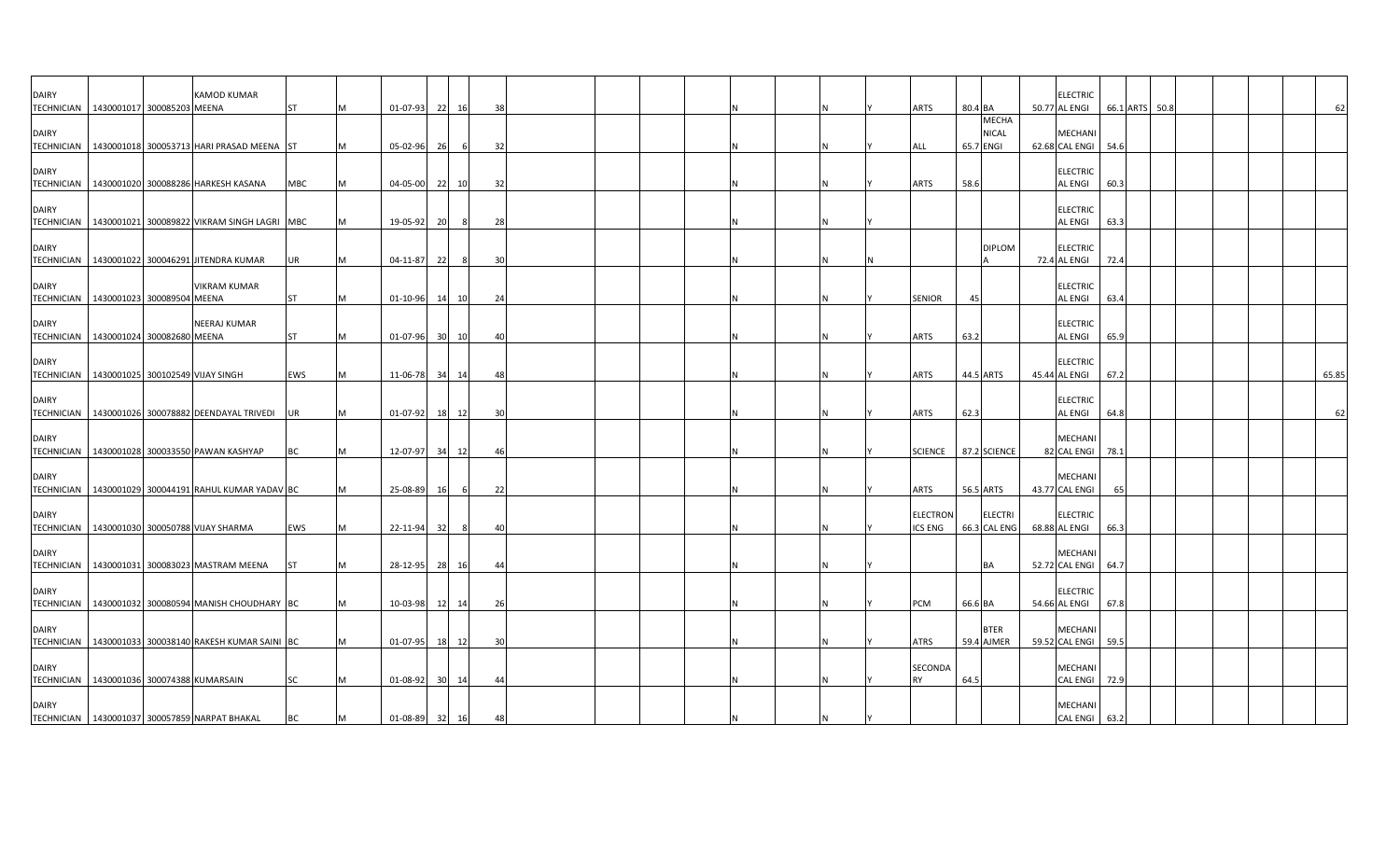| <b>DAIRY</b>                      | KAMLESH KUMAR<br>TECHNICIAN 1430001038 300006437 CHOUDHARY            | <b>BC</b>  |   | 24-05-96       | 24 | 8              | 32                                                                                |  |   |                                          |          |                       | <b>ELECTRIC</b><br>AL ENGI       | 62.8 |  |  |  |
|-----------------------------------|-----------------------------------------------------------------------|------------|---|----------------|----|----------------|-----------------------------------------------------------------------------------|--|---|------------------------------------------|----------|-----------------------|----------------------------------|------|--|--|--|
| <b>DAIRY</b><br><b>TECHNICIAN</b> | 1430001039 300050151 NEERAJ                                           | UR         |   | 20-08-91       |    | 10<br>42       | 52                                                                                |  |   |                                          |          |                       | MECHANI<br>CAL ENGI 62.7         |      |  |  |  |
| <b>DAIRY</b>                      | <b>SHREE MOHAN</b><br>TECHNICIAN 1430001042 300029140 GURJAR          | BC         |   | 01-01-93       |    | 22 10          | 32                                                                                |  |   | ARTS                                     |          | 54 B A                | <b>ELECTRIC</b><br>43.88 AL ENGI | 66.4 |  |  |  |
| <b>DAIRY</b>                      | <b>MUKESH KUMAR</b><br>TECHNICIAN   1430001044 300006120 VERMA        | <b>SC</b>  |   | 01-08-90       |    | 16<br>10       | 26                                                                                |  |   | <b>PCM</b>                               | 58       |                       | <b>ELECTRIC</b><br>AL ENGI       | 68.4 |  |  |  |
| <b>DAIRY</b>                      |                                                                       |            |   |                |    |                |                                                                                   |  |   |                                          |          |                       | <b>ELECTRIC</b>                  |      |  |  |  |
| <b>DAIRY</b>                      | TECHNICIAN 1430001045 300075376 PARAKASH KUMAR<br><b>ARVIND KUMAR</b> | BC         |   | 02-12-94       |    | 12<br>12       | 24                                                                                |  | N | <b>TENTH</b><br>HSC ALL                  | 66       |                       | AL ENGI<br><b>ELECTRIC</b>       | 58.9 |  |  |  |
| <b>DAIRY</b>                      | TECHNICIAN   1430001046 300006510 REGAR                               | SC         |   | 13-12-89       |    | 30<br>14       | 44                                                                                |  |   | <b>SUB</b><br>ALL                        | 73.3     |                       | AL ENGI<br><b>ELECTRIC</b>       | 65.3 |  |  |  |
|                                   | TECHNICIAN   1430001047 300040891 MAHENDRA JANGID                     | BC         |   | 01-09-97       |    | 28<br>14       | 42                                                                                |  | N | <b>SUBJECT</b>                           | 66.8     |                       | AL ENGI                          | 68   |  |  |  |
| <b>DAIRY</b>                      | <b>DEVASHISH</b><br>TECHNICIAN 1430001048 300056819 BHARDWAJ          | <b>UR</b>  | M | 24-06-94       |    | 22 12          | 34                                                                                |  | N |                                          |          |                       | MECHANI<br><b>CAL ENGI</b>       | 60.4 |  |  |  |
| <b>DAIRY</b>                      | RAGHU NANDAN<br>TECHNICIAN 1430001050 300072974 SHARMA                | <b>UR</b>  |   | 10-01-97       |    | 44<br>10       | <b>DISQUALIFIED ON</b><br><b>ACCOUNT OF</b><br><b>DOCUMENT</b><br>54 VERIFICATION |  |   | SR<br>SECONDA<br><b>RY</b>               | 76.6     |                       | <b>INDIAN</b><br>DAIRY D         | 73.6 |  |  |  |
| <b>DAIRY</b>                      | TECHNICIAN   1430001052 300091342 RISHABH SONI                        | ВC         |   | 15-12-98       |    | 24<br>12       | 36                                                                                |  |   | <b>PCM</b>                               | 61.6 ENG | <b>MECHA</b><br>NICAL | MECHANI<br>63.2 CAL ENGI         | 63.2 |  |  |  |
| <b>DAIRY</b>                      | TECHNICIAN   1430001053 300054372 BHUPENDRA KUMAR BC                  |            |   | 02-02-99       |    | 24<br>12       | 36                                                                                |  |   | ALL<br><b>SUBJECT</b>                    | 47       |                       | <b>ELECTRIC</b><br>AL ENGI       | 61.4 |  |  |  |
| <b>DAIRY</b>                      | <b>LALIT KISHOR</b><br>TECHNICIAN 1430001054 300098708 KUMAWAT        | <b>BC</b>  |   | 19-08-93       |    | 6<br><b>18</b> | 24                                                                                |  |   | <b>SCIENCE</b>                           | 56.8 A   | <b>DIPLOM</b>         | <b>ELECTRIC</b><br>64.43 AL ENGI | 64.4 |  |  |  |
| <b>DAIRY</b>                      | TECHNICIAN   1430001055 300013254 PRANJAL PAREEK                      | <b>EWS</b> |   | 07-10-98       | 26 | 8              | 34                                                                                |  |   | ALL<br>SUBJECT   83.6                    |          |                       | MECHANI<br><b>CAL ENGI</b>       | 75   |  |  |  |
| <b>DAIRY</b>                      | DHARAMENDRA<br>TECHNICIAN 1430001056 300075403 SINGH                  | <b>BC</b>  |   | 12-07-90       |    | 28<br>14       | 42                                                                                |  |   | <b>SR</b><br><b>HIGHER</b><br><b>SEC</b> |          | 55.9 BTECH            | <b>ELECTRIC</b><br>75.35 AL ENGI | 69.8 |  |  |  |
| <b>DAIRY</b>                      | TECHNICIAN 1430001057 300085291 NISHA PRAJAPAT                        | ВC         |   | $01 - 01 - 94$ |    | 22 10          | 32                                                                                |  |   | <b>HSC</b>                               | 79.1     |                       | ELECTRIC<br><b>AL ENGI</b>       | 70.8 |  |  |  |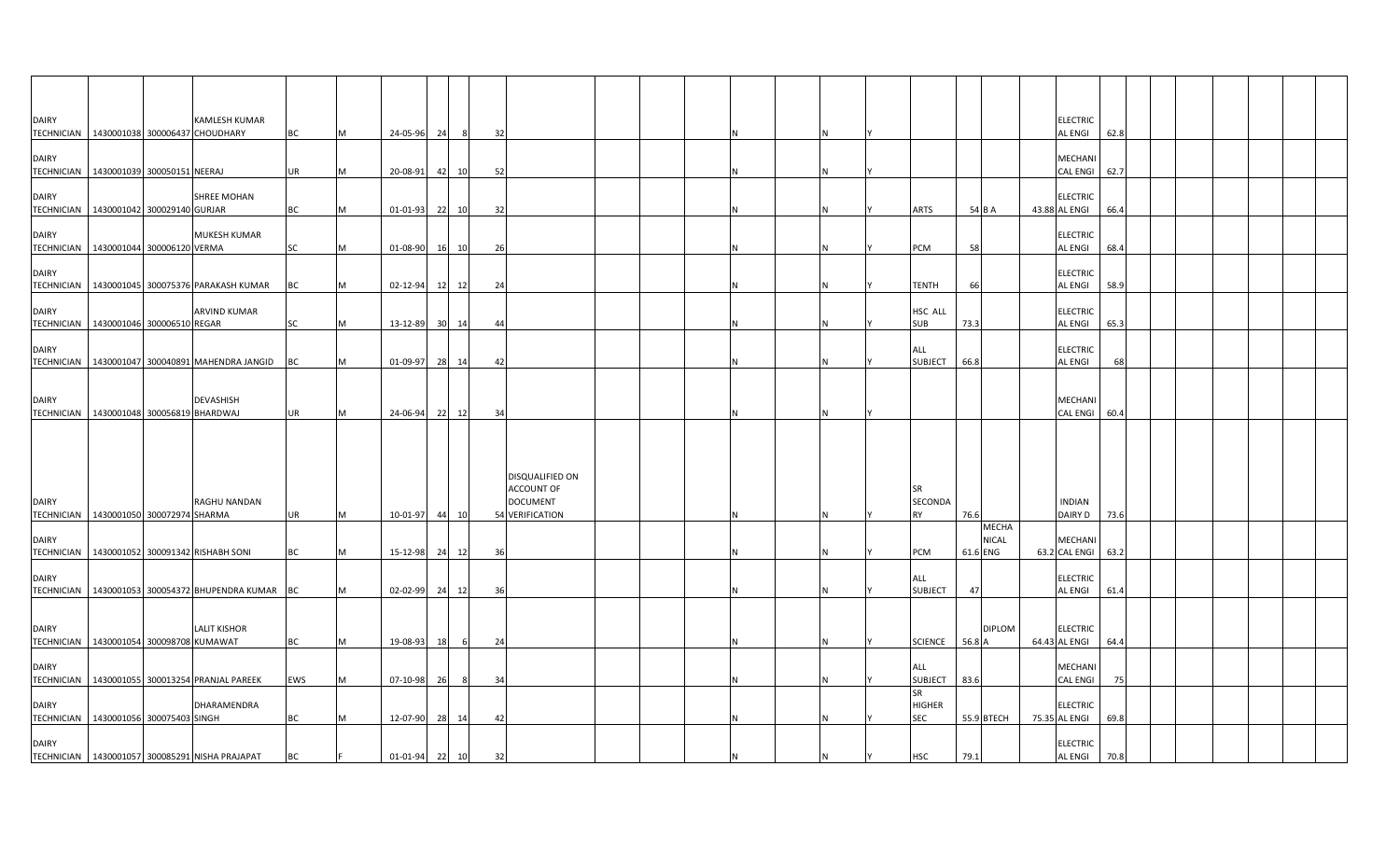| <b>DAIRY</b>                                           |                                          |                                                         |                        |                |                            |       |       |          |                                                               |   |  | <b>ALL</b><br><b>COMPULS</b> |          |                                        | <b>ELECTRIC</b>                                  |      |  |  |  |
|--------------------------------------------------------|------------------------------------------|---------------------------------------------------------|------------------------|----------------|----------------------------|-------|-------|----------|---------------------------------------------------------------|---|--|------------------------------|----------|----------------------------------------|--------------------------------------------------|------|--|--|--|
|                                                        |                                          | TECHNICIAN 1430001058 300078074 PAVAN SINGH             | MBC                    | <b>M</b>       | 10-10-94                   | 26    | 6     | 32       |                                                               |   |  | ORY                          | 52.2     |                                        | <b>AL ENGI</b>                                   | 63.2 |  |  |  |
| <b>DAIRY</b>                                           | TECHNICIAN   1430001059 300091966 MEENA  | RAHUL KUMAR                                             | <b>ST</b>              | M              | 12-07-95                   | 16 14 |       | 30       |                                                               |   |  | <b>ARTS</b>                  | 60.3     |                                        | <b>ELECTRIC</b><br><b>AL ENGI</b>                | 62   |  |  |  |
| <b>DAIRY</b>                                           |                                          | TECHNICIAN 1430001060 300090971 RAMESH KUMAWAT          | <b>BC</b>              | M              | 03-10-93                   | 20    | 10    | 30       |                                                               | N |  | <b>SCIENCE</b>               | 60.5 A   | <b>DIPLOM</b>                          | <b>ELECTRIC</b><br>69.85 AL ENGI                 | 69.9 |  |  |  |
| <b>DAIRY</b><br>TECHNICIAN 1430001061 300050187 SHARMA |                                          | <b>SUDEEP KUMAR</b>                                     | <b>UR</b>              | <b>IM</b>      | 23-04-93                   | 22 10 |       | 32       |                                                               | N |  | COMMER<br><b>CE</b>          |          | <b>MECHA</b><br><b>NICAL</b><br>49 ENG | MECHANI<br>65.35 CAL ENGI 63.9                   |      |  |  |  |
| <b>DAIRY</b>                                           |                                          | TECHNICIAN 1430001063 300057107 RISHABH GURJAR          | MBC                    | M              | 10-08-97                   |       | 12 10 | 22       |                                                               |   |  | <b>COMMER</b><br>CE          |          | 48.2 B COM                             | <b>ELECTRIC</b><br>70.7 AL ENGI                  | 65.3 |  |  |  |
| <b>DAIRY</b>                                           |                                          | SUBHASH CHAND                                           |                        |                |                            |       |       |          |                                                               |   |  |                              |          | <b>BTECHD</b><br>AIRY                  | <b>INDIAN</b>                                    |      |  |  |  |
|                                                        | TECHNICIAN 1430001064 300083249 GHOSALYA |                                                         | UR                     | M              | 08-02-93                   |       | 24 12 | 36       |                                                               |   |  | <b>RBSE</b>                  |          | 68.9 TECH                              | 62 DAIRY D                                       | 62   |  |  |  |
| <b>DAIRY</b>                                           |                                          | TECHNICIAN   1430001066 300058386 MUKESH MEENA          | <b>ST</b>              | M              | 15-12-89                   |       | 26 12 | 38       |                                                               |   |  |                              |          | <b>BTECH</b>                           | <b>ELECTRIC</b><br>65.03 AL ENGI                 | 59   |  |  |  |
| <b>DAIRY</b>                                           |                                          | TECHNICIAN   1430001067 300062618 GOVIND KUMAR SAINI BC |                        | M              | 01-07-93                   | 18 12 |       | 30       |                                                               |   |  | <b>ARTS SR</b><br>SEC        | 56.5 CAL | <b>ELECTRI</b>                         | <b>ELECTRIC</b><br>65.37 AL ENGI                 | 65.4 |  |  |  |
| <b>DAIRY</b><br><b>TECHNICIAN</b>                      |                                          | 1430001070 300058176 VISHRAM MEENA                      | <b>ST</b>              | M              | 22-07-97                   |       | 32 14 |          | <b>ABSENT IN</b><br><b>DOCUMENT</b><br><b>46 VERIFICATION</b> |   |  | ALL<br><b>SUBJECT</b>        | 74.3     |                                        | <b>MECHANI</b><br><b>CAL ENGI</b>                | 60.3 |  |  |  |
| <b>DAIRY</b>                                           |                                          | TECHNICIAN 1430001071 300058856 OPENDRA SINGH           | EWS                    | <b>M</b>       | $01 - 06 - 98$             | 14    | 8     | 22       |                                                               |   |  | <b>ARTS</b>                  | 67.6     |                                        | MECHANI<br><b>CAL ENGI</b>                       | 63.9 |  |  |  |
| <b>DAIRY</b>                                           |                                          | TECHNICIAN   1430001073 300029996 RAJESH KUMAR          | MBC                    | M              | 25-07-91                   |       | 28 14 | -42      |                                                               |   |  | <b>SCIANCE</b>               | 60.9 B A |                                        | <b>MECHAN</b><br>46 CAL ENGI 63.2                |      |  |  |  |
| <b>DAIRY</b>                                           | TECHNICIAN 1430001074 300030248 SHARMA   | <b>KAMLESH KUMAR</b>                                    | <b>UR</b>              | <b>M</b>       | 27-01-86                   | 36 12 |       | 48       |                                                               |   |  | <b>RBSER</b>                 | 45.2 UOR |                                        | <b>MECHANI</b><br>45.78 CAL ENGI                 | 60.2 |  |  |  |
| <b>DAIRY</b>                                           |                                          | DHARMENDRA SINGH                                        |                        |                |                            |       |       |          |                                                               |   |  |                              |          |                                        | <b>ELECTRIC</b>                                  |      |  |  |  |
| TECHNICIAN 1430001075 300087494 RATHORE                |                                          |                                                         | EWS                    | M              | 05-06-89                   |       | 28 10 | 38       |                                                               | N |  | <b>ARTS</b>                  |          | 43.5 ARTS                              | 46.61 AL ENGI                                    | 64.8 |  |  |  |
| <b>DAIRY</b>                                           |                                          | MAHENDRA KUMAR                                          |                        |                |                            |       |       |          |                                                               |   |  |                              |          |                                        | <b>ELECTRIC</b>                                  |      |  |  |  |
| TECHNICIAN 1430001076 300036534 SHARMA<br><b>DAIRY</b> |                                          | TECHNICIAN 1430001077 300051225 MUKESH MEENA            | <b>UR</b><br><b>ST</b> | <b>IM</b><br>M | 10-07-93<br>14-11-79 24 10 |       | 26 10 | 36<br>34 |                                                               | N |  | <b>ALL SUB</b>               |          | 67.6 ARTS                              | 42.83 AL ENGI<br><b>MECHANI</b><br>CAL ENGI 51.6 | 68.9 |  |  |  |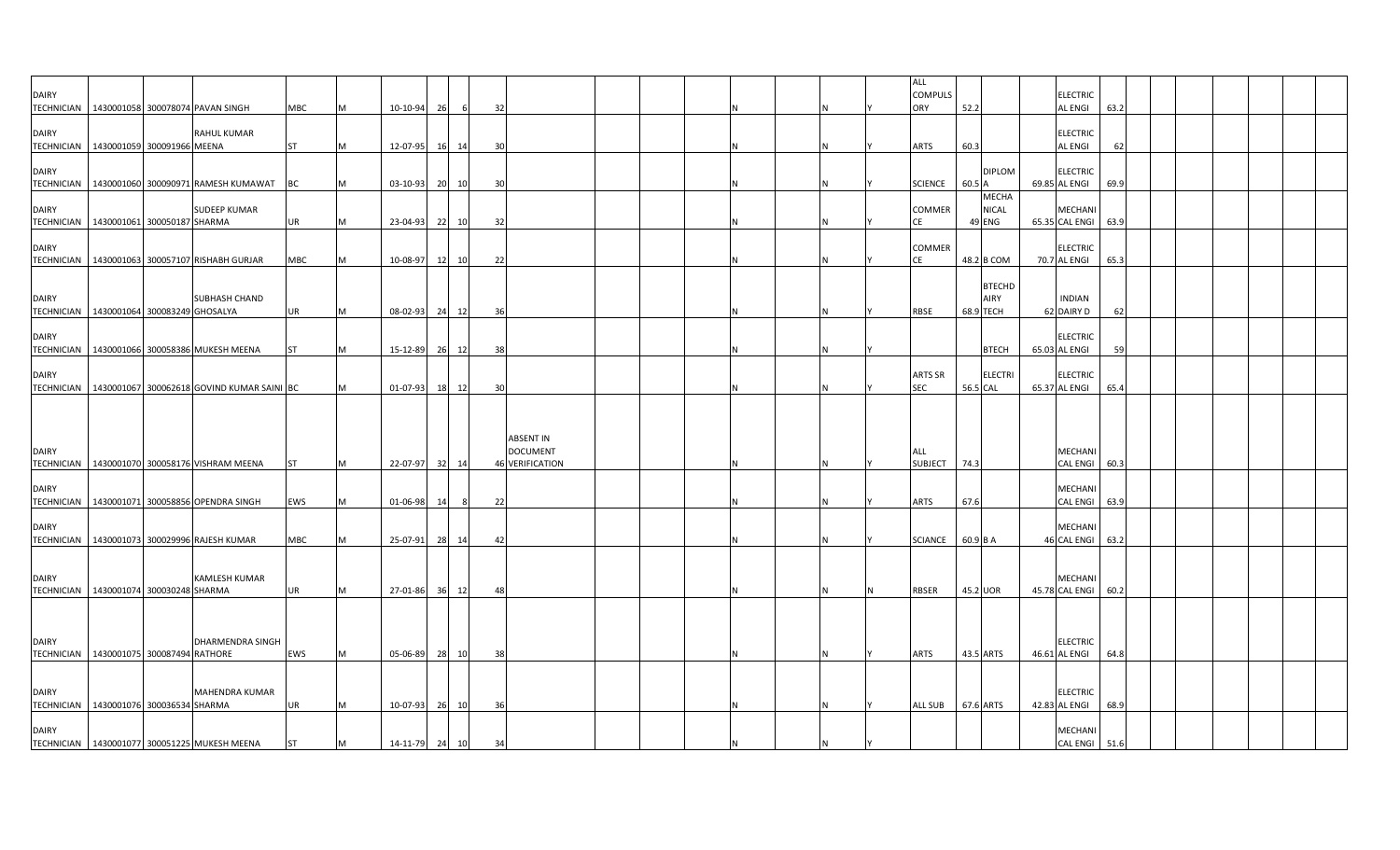| <b>DAIRY</b>                                              |                              | TECHNICIAN   1430001078 300075398 BHARAT SINGH            | <b>UR</b> |   | 12-09-93    | 14   | 8   | 22 |  |           |  |          | <b>ALL</b><br><b>SUBJECT</b>  | 41.8                                    | MECHANI<br><b>CAL ENGI</b>        | 65   |  |    |
|-----------------------------------------------------------|------------------------------|-----------------------------------------------------------|-----------|---|-------------|------|-----|----|--|-----------|--|----------|-------------------------------|-----------------------------------------|-----------------------------------|------|--|----|
|                                                           |                              |                                                           |           |   |             |      |     |    |  |           |  |          |                               |                                         |                                   |      |  |    |
| <b>DAIRY</b>                                              |                              | TECHNICIAN 1430001079 300034710 AISHWARYA MEHRA           | <b>SC</b> |   | 02-03-96    | - 26 | 14  | 40 |  |           |  |          | <b>ARTS</b>                   | 47.4                                    | <b>ELECTRIC</b><br>AL ENGI        | 64.3 |  |    |
| <b>DAIRY</b>                                              |                              | TECHNICIAN   1430001080 300031153 HARI MOHAN GURJAR MBC   |           |   | 12-01-00    | 22   | 14  | 36 |  |           |  |          | PCM                           | 50.6 ARTS                               | <b>ELECTRIC</b><br>47.55 AL ENGI  | 65.2 |  |    |
| <b>DAIRY</b>                                              |                              | <b>KAMLESH KUMAR</b>                                      |           |   |             |      |     |    |  |           |  |          |                               |                                         | MECHANI                           |      |  |    |
| TECHNICIAN   1430001081 300057665 SAHU                    |                              |                                                           | BC        |   | 07-11-94    | 24   | 12  | 36 |  |           |  | IN.      | <b>ARTS</b>                   | 56.8 BA                                 | 43.44 CAL ENGI 65.4               |      |  |    |
| <b>DAIRY</b>                                              |                              | TECHNICIAN   1430001082 300035024 PRIYANSHU LAKHARA BC    |           |   | 18-07-99    | 28   | 12  | 40 |  | <b>SP</b> |  |          | <b>SCIENCE</b><br>MATHS       | 78.2                                    | MECHANI<br>CAL ENGI 83.9          |      |  | 72 |
|                                                           |                              |                                                           |           |   |             |      |     |    |  |           |  |          |                               |                                         |                                   |      |  |    |
| <b>DAIRY</b><br><b>TECHNICIAN</b>                         |                              | 1430001083 300043120 AMAN SHARMA                          | UR        |   | 03-07-96    | 32   | 12  | 44 |  |           |  |          | PCM                           | 54.8 BTECH                              | MECHANI<br>62 CAL ENGI            | 62   |  |    |
| <b>DAIRY</b><br><b>TECHNICIAN</b>                         | 1430001084 300011252 SHARMA  | LOKESH KUMAR                                              | <b>UR</b> |   | 28-12-96    | -201 | -6  | 26 |  |           |  |          | <b>ARTS</b>                   | 57.6                                    | <b>ELECTRIC</b><br>AL ENGI        | 66.9 |  |    |
| <b>DAIRY</b>                                              |                              | TECHNICIAN   1430001085 300014628 TRILOK CHAND SAINI   BC |           |   | 07-07-93    | 28   | 12  | 40 |  |           |  | IN.      |                               |                                         | <b>ELECTRIC</b><br>AL ENGI        | 65.1 |  |    |
| <b>DAIRY</b>                                              |                              |                                                           |           |   |             |      |     |    |  |           |  |          | ALL                           |                                         | MECHANI                           |      |  |    |
|                                                           |                              | TECHNICIAN 1430001086 300080492 KAPIL GAHARWAR            | SC        |   | 05-02-92    | 28   | 12  | 40 |  |           |  | IN.      | <b>SUBJECT</b>                | 44                                      | <b>CAL ENGI</b>                   | 56.4 |  |    |
| <b>DAIRY</b><br><b>TECHNICIAN</b>                         | 1430001087 300096205 CHANDEL | NIRMAL KUMAR                                              | SC        |   | 08-08-95    | 26   | 16  | 42 |  |           |  | IN.      | <b>ART</b>                    | 62                                      | <b>ELECTRIC</b><br>AL ENGI        | 63.2 |  |    |
| <b>DAIRY</b><br><b>TECHNICIAN</b>                         |                              | 1430001088 300071284 SANDEEP GHOSALYA BC                  |           |   | 01-08-95    | - 26 | - 8 | 34 |  |           |  |          | <b>ARTS</b>                   | 57.8 B A                                | <b>ELECTRIC</b><br>40.44 AL ENGI  | 62.2 |  |    |
| <b>DAIRY</b><br>TECHNICIAN 1430001090 300020358 YADAV     |                              | <b>MANOJ KUMAR</b>                                        | BC        |   | 25-05-98    | 34   | 6   | 40 |  |           |  | <b>N</b> | PCM                           | <b>FOOD</b><br><b>TECHNO</b><br>80 LOGY | <b>INDIAN</b><br>65.1 DAIRY D     | 65.1 |  |    |
| <b>DAIRY</b><br>TECHNICIAN 1430001092 300023925 SHARMA    |                              | <b>RAVI PRAKASH</b>                                       | EWS       |   | 26-08-97    | 30   | 12  | 42 |  |           |  |          | <b>SCIENCE</b><br><b>MATH</b> | 60.2 ARTS                               | MECHANI<br>43.27 CAL ENGI 65.7    |      |  |    |
|                                                           |                              |                                                           |           |   |             |      |     |    |  |           |  |          |                               |                                         |                                   |      |  |    |
| <b>DAIRY</b><br>TECHNICIAN 1430001093 300054381 CHAURASIA |                              | <b>SHUBHAM KUMAR</b>                                      | EWS       |   | 19-04-96    | 36   | 10  | 46 |  |           |  | <b>N</b> | <b>PCM</b>                    | 56.2 B TECH                             | MECHANI<br>65.56 CAL ENGI         | 73.5 |  |    |
| <b>DAIRY</b>                                              |                              | TECHNICIAN   1430001096 300043484 SHUBHAM PANDEY          | UR        |   | 25-09-94    | 20   | 10  | 30 |  |           |  |          | <b>INTER</b>                  | 58                                      | <b>INDIAN</b><br>DAIRY D          | 66.8 |  |    |
| <b>DAIRY</b>                                              |                              | TECHNICIAN   1430001097 300038256 SHANKAR LAL GURJAR BC   |           | M | 03-04-96 28 |      | 12  | 40 |  |           |  |          | <b>RBSE</b><br>AJMER          | 65.6                                    | <b>ELECTRIC</b><br><b>AL ENGI</b> | 70.4 |  |    |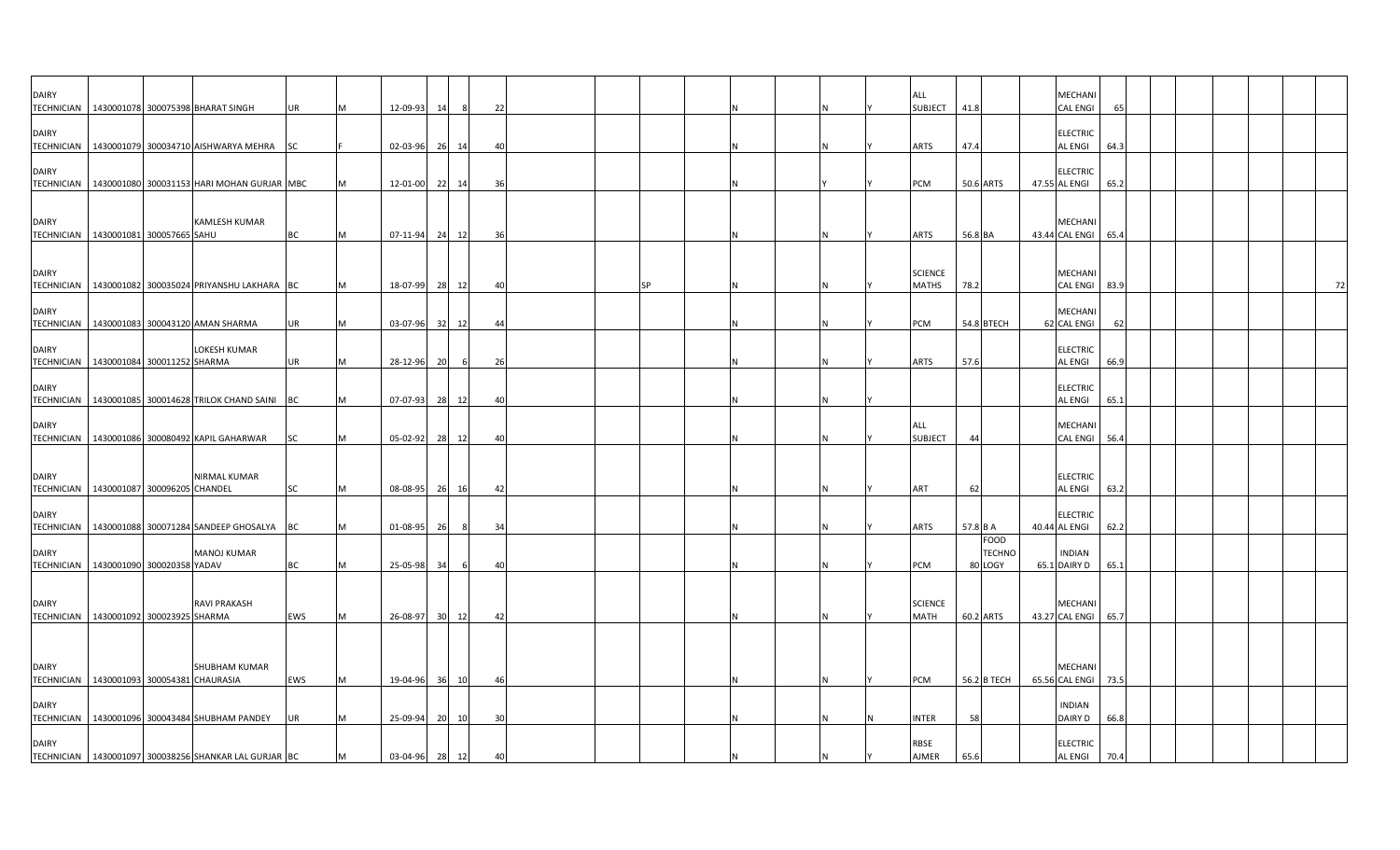| <b>DAIRY</b>                                             |                                        |                                                                      |            |   |                |    |     |    |                                                                            | SΡ        |   |          |                                   |          |               | MECHANI                            |               |  |  |    |
|----------------------------------------------------------|----------------------------------------|----------------------------------------------------------------------|------------|---|----------------|----|-----|----|----------------------------------------------------------------------------|-----------|---|----------|-----------------------------------|----------|---------------|------------------------------------|---------------|--|--|----|
| <b>DAIRY</b>                                             | TECHNICIAN 1430001098 300097544 SURAJ  | KAILASH CHAND                                                        | SC         |   | 19-08-94       | 16 | 12  | 28 |                                                                            |           |   |          | ARTS                              | 55.6     |               | <b>CAL ENGI</b><br><b>ELECTRIC</b> | 64.6          |  |  |    |
|                                                          | TECHNICIAN 1430001099 300069148 SHARMA |                                                                      | <b>UR</b>  |   | 01-07-94       | 16 | - 8 | 24 |                                                                            |           |   |          | ARTS                              | 60       |               | AL ENGI                            | 61.9          |  |  |    |
| <b>DAIRY</b><br>TECHNICIAN 1430001101 300061822 MEENA    |                                        | <b>KAMLESH KUMAR</b>                                                 | <b>ST</b>  |   | 10-08-98       | 22 | 10  | 32 |                                                                            |           |   |          | <b>SR</b><br>SECONDA<br><b>RY</b> | 51.4     |               | <b>ELECTRIC</b><br>AL ENGI         | 54.7          |  |  |    |
| <b>DAIRY</b>                                             |                                        |                                                                      |            |   |                |    |     |    |                                                                            |           |   |          |                                   |          |               | <b>ELECTRIC</b>                    |               |  |  |    |
| <b>DAIRY</b>                                             |                                        | TECHNICIAN 1430001102 300085488 NITESH BARALA<br><b>HEMANT KUMAR</b> | <b>BC</b>  |   | $05 - 06 - 93$ | 20 | - 8 | 28 |                                                                            |           |   |          | RAJASTHA                          |          |               | AL ENGI<br><b>MECHANI</b>          | 61            |  |  |    |
|                                                          | TECHNICIAN 1430001104 300051960 MAHAUR |                                                                      | SC         | м | 20-12-78 28 10 |    |     | 38 |                                                                            |           |   |          | N BOARD 55.2                      |          |               | CAL ENGI 52.8                      |               |  |  | 80 |
| <b>DAIRY</b><br>TECHNICIAN   1430001105 300048944 SHARMA |                                        | YOGESH KUMAR                                                         | <b>EWS</b> | м | 03-07-88       | 32 | 6   | 38 |                                                                            | <b>SP</b> |   |          | ARTS                              |          | 39.2 ARTS     | <b>INDIAN</b><br>42.88 DAIRY D     | 53            |  |  | 57 |
| <b>DAIRY</b><br><b>TECHNICIAN</b>                        |                                        | 1430001106 300032741 SHIV KUMAR SHARMA UR                            |            | M | 28-08-99       | 42 | 12  |    | DISQUALIFIED ON<br><b>ACCOUNT OF</b><br><b>DOCUMENT</b><br>54 VERIFICATION |           |   | ΙN       | PCB                               | 58       |               | <b>INDIAN</b><br><b>DAIRY D</b>    | 60            |  |  |    |
| <b>DAIRY</b><br>TECHNICIAN   1430001107 300042099 JANGID |                                        | <b>SUSHEEL KUMAR</b>                                                 | <b>UR</b>  | M | 14-07-89 32    |    | 16  | 48 |                                                                            |           |   |          |                                   |          |               | MECHANI<br><b>CAL ENGI</b>         | 68.3          |  |  |    |
| <b>DAIRY</b>                                             |                                        | TECHNICIAN   1430001109 300075511 HEMANT KUMAWAT BC                  |            |   | 19-06-96       | 12 | 10  | 22 |                                                                            |           |   |          | SECONDA<br>RY SCHOO               | 66       |               | <b>ELECTRIC</b><br>AL ENGI         | 59.1          |  |  |    |
| <b>DAIRY</b><br>TECHNICIAN   1430001110 300044334 GHASAL |                                        | RAJENDRA KUMAR                                                       | <b>BC</b>  | M | 01-07-84 26 12 |    |     | 38 |                                                                            |           |   |          | <b>SCIENCE</b>                    | 61.2 BSC |               | <b>INDIAN</b><br>50.29 DAIRY D     | 71.4 MSC 54.2 |  |  |    |
| <b>DAIRY</b>                                             |                                        | TECHNICIAN   1430001112 300025521 MATADEEN MEENA   ST                |            |   | 25-10-94       | 24 | 10  | 34 |                                                                            |           |   |          | COMMER<br>ĊË                      | 46.8     |               | MECHANI<br><b>CAL ENGI</b>         | 61.8          |  |  |    |
| <b>DAIRY</b><br><b>TECHNICIAN</b>                        |                                        | 1430001114 300103226 AJEET KUMAR YADAV UR                            |            | м | 10-04-92       | 34 | 8   | 42 |                                                                            |           |   |          |                                   |          |               | <b>INDIAN</b><br>DAIRY D           | 74            |  |  |    |
| <b>DAIRY</b>                                             | TECHNICIAN 1430001115 300097781 MEENA  | <b>RAJESH KUMAR</b>                                                  | <b>ST</b>  | М | 10-12-96       | 24 | 10  | 34 |                                                                            |           |   |          | SR<br><b>HIGHER</b><br><b>SEC</b> | 60 A     | <b>DIPLOM</b> | <b>ELECTRIC</b><br>64.32 AL ENGI   | 64.3          |  |  |    |
| <b>DAIRY</b><br>TECHNICIAN   1430001117 300069907 MEHTA  |                                        | <b>KAMAL KUMAR</b>                                                   | <b>BC</b>  |   | 01-07-95 24    |    | 12  | 36 |                                                                            |           |   |          |                                   |          | <b>B TECH</b> | <b>ELECTRIC</b><br>70 AL ENGI      | 58.3          |  |  |    |
| <b>DAIRY</b><br>TECHNICIAN 1430001118 300065877 DAGUR    |                                        | <b>VEERBAL SINGH</b>                                                 | <b>BC</b>  | M | 01-07-95 26 14 |    |     | 40 |                                                                            |           | N | <b>N</b> | <b>ARTS</b>                       | 61.4     |               | <b>ELECTRIC</b><br><b>AL ENGI</b>  | 62.2          |  |  |    |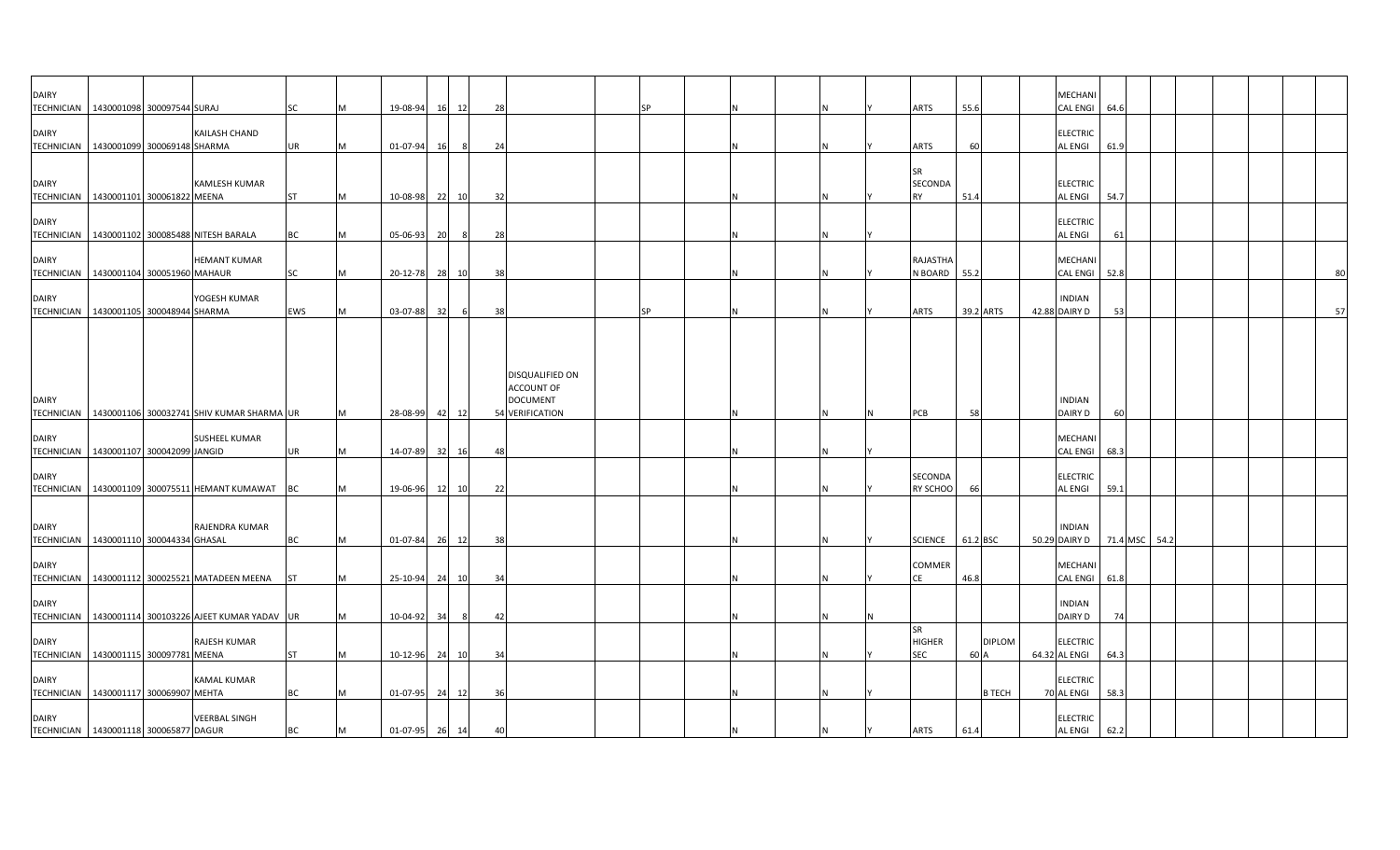|              |                                                         |                        |            |          |          |    |       |     |  |  |     | HIGH                         |         |                            |                                         |      |  |  |    |
|--------------|---------------------------------------------------------|------------------------|------------|----------|----------|----|-------|-----|--|--|-----|------------------------------|---------|----------------------------|-----------------------------------------|------|--|--|----|
| <b>DAIRY</b> | TECHNICIAN   1430001120 300077162 SHARMA                | <b>BHAVANI SHANKER</b> | <b>UR</b>  | M        | 01-07-91 | 22 | 12    | 34  |  |  |     | SECONDA<br>RY                | 69.4 BA |                            | ELECTRIC<br>49.83 AL ENGI               | 64.1 |  |  |    |
| <b>DAIRY</b> | TECHNICIAN 1430001121 300105825 RATHORE                 | <b>DAYAL SINGH</b>     | EWS        | IM.      | 10-07-86 | 28 | 12    | 40  |  |  |     | PCM                          |         | <b>BTECH</b><br>50.9 IN ME | MECHANI<br>67.36 CAL ENGI               | 63.4 |  |  |    |
| <b>DAIRY</b> | TECHNICIAN   1430001122 300046238 RAJESH KUMAR JAT      |                        | ВC         | IM.      | 12-07-95 | 16 | 14    | 30  |  |  |     | RBSE<br>AJMER                |         | ACEIT<br>75.4 JAIPUR       | <b>ELECTRIC</b><br>66.07 AL ENGI        | 66.1 |  |  | 74 |
| <b>DAIRY</b> | TECHNICIAN   1430001123 300003527 DEVENDER              |                        | UR         |          | 30-12-98 | 40 | 10    | 50  |  |  | Ν   | HSC                          |         | 61.2 B TECH                | <b>INDIAN</b><br>65.43 DAIRY D          | 65.4 |  |  |    |
| <b>DAIRY</b> | TECHNICIAN   1430001124 300068484 YADAV                 | <b>MAHESH KUMAR</b>    | <b>BC</b>  | M        | 03-04-92 | 30 | 14    | 44  |  |  |     | <b>AGRICULT</b><br>URE       | 74.6 BA |                            | MECHANI<br>46.72 CAL ENGI               | 57.9 |  |  |    |
| <b>DAIRY</b> | TECHNICIAN   1430001125 300046646 TINKU KUMAWAT         |                        | ВC         | M        | 01-06-94 |    | 16 12 | 28  |  |  | N   | <b>SCIENCE</b>               |         | 67.2 ARTS                  | MECHAN<br>46.67 CAL ENGI 61.9 ARTS 42.8 |      |  |  |    |
| <b>DAIRY</b> | TECHNICIAN 1430001127 300050695 CHAUDHARY               | MANEESH                | UR         | <b>M</b> | 25-12-96 |    | 24 12 | 36  |  |  |     |                              |         |                            | MECHANI<br>CAL ENGI 61.9                |      |  |  |    |
| <b>DAIRY</b> | TECHNICIAN 1430001128 300089038 PUSHPA                  |                        | ВC         |          | 02-03-94 | 24 | 12    | 36  |  |  |     | ARTS                         |         | 58.2 ARTS                  | <b>ELECTRIC</b><br>54.94 AL ENGI        | 62.9 |  |  |    |
| <b>DAIRY</b> | TECHNICIAN   1430001129 300047820 MANISH KUMAR SAINI BC |                        |            |          | 19-10-92 | 16 | 8     | 24  |  |  | N   | ARTS                         |         | <b>52.8 ARTS</b>           | <b>MECHAN</b><br>44.11 CAL ENGI         | 68.8 |  |  |    |
| <b>DAIRY</b> | TECHNICIAN 1430001132 300105538 RAMAVTAR GURJAR         |                        | <b>MBC</b> | M        | 15-06-98 | 32 | 12    | -44 |  |  | Ν   | ARTS                         | 65.4 BA |                            | <b>ELECTRIC</b><br>47.61 AL ENGI        | 65.3 |  |  |    |
| <b>DAIRY</b> | TECHNICIAN   1430001133 300051229 VIJAY DEV PANDEY      |                        | UR         | M        | 02-08-96 |    | 24 14 | 38  |  |  |     | COMMER<br>СE                 | 64.5    |                            | MECHAN<br><b>CAL ENGI</b>               | 61   |  |  |    |
| <b>DAIRY</b> | TECHNICIAN   1430001134 300071445 SINGH                 | TRIVENDRA KUMAR        | EWS        | M        | 01-05-94 | 10 | - 8   | -18 |  |  | N   | ARTS                         | 57.9    |                            | <b>ELECTRIC</b><br>AL ENGI              | 65.4 |  |  |    |
| <b>DAIRY</b> | TECHNICIAN   1430001135 300074813 AJAY MANDIWAL         |                        | BС         | M        | 10-07-96 | 38 | 12    | 50  |  |  |     | <b>AGRICULT</b><br>URE       | 56.8    |                            | <b>ELECTRIC</b><br>AL ENGI              | 69.2 |  |  |    |
| <b>DAIRY</b> | TECHNICIAN 1430001136 300060749 TARUN KUMAWAT           |                        | BC         | M        | 01-10-96 | 30 | 8     | 38  |  |  | N   |                              |         |                            | <b>ELECTRIC</b><br><b>AL ENGI</b>       | 69.2 |  |  |    |
| DAIRY        | TECHNICIAN 1430001137 300074945 RAM LAL BANA            |                        | ВC         | M        | 15-03-92 | 30 | 12    | 42  |  |  | Ν   | PCM                          |         | <b>DAIRY</b><br>74.9 TECH  | <b>INDIAN</b><br>62.2 DAIRY D           | 62.2 |  |  |    |
| <b>DAIRY</b> | TECHNICIAN 1430001138 300100954 SHEKHAWAT               | JITENDRA SINGH         | UR         | M        | 14-05-90 | 14 | 10    | 24  |  |  | IN. | ALL<br>SUBJECTS 55.3 SCIENCE |         |                            | <b>ELECTRIC</b><br>50.92 AL ENGI        | 64   |  |  |    |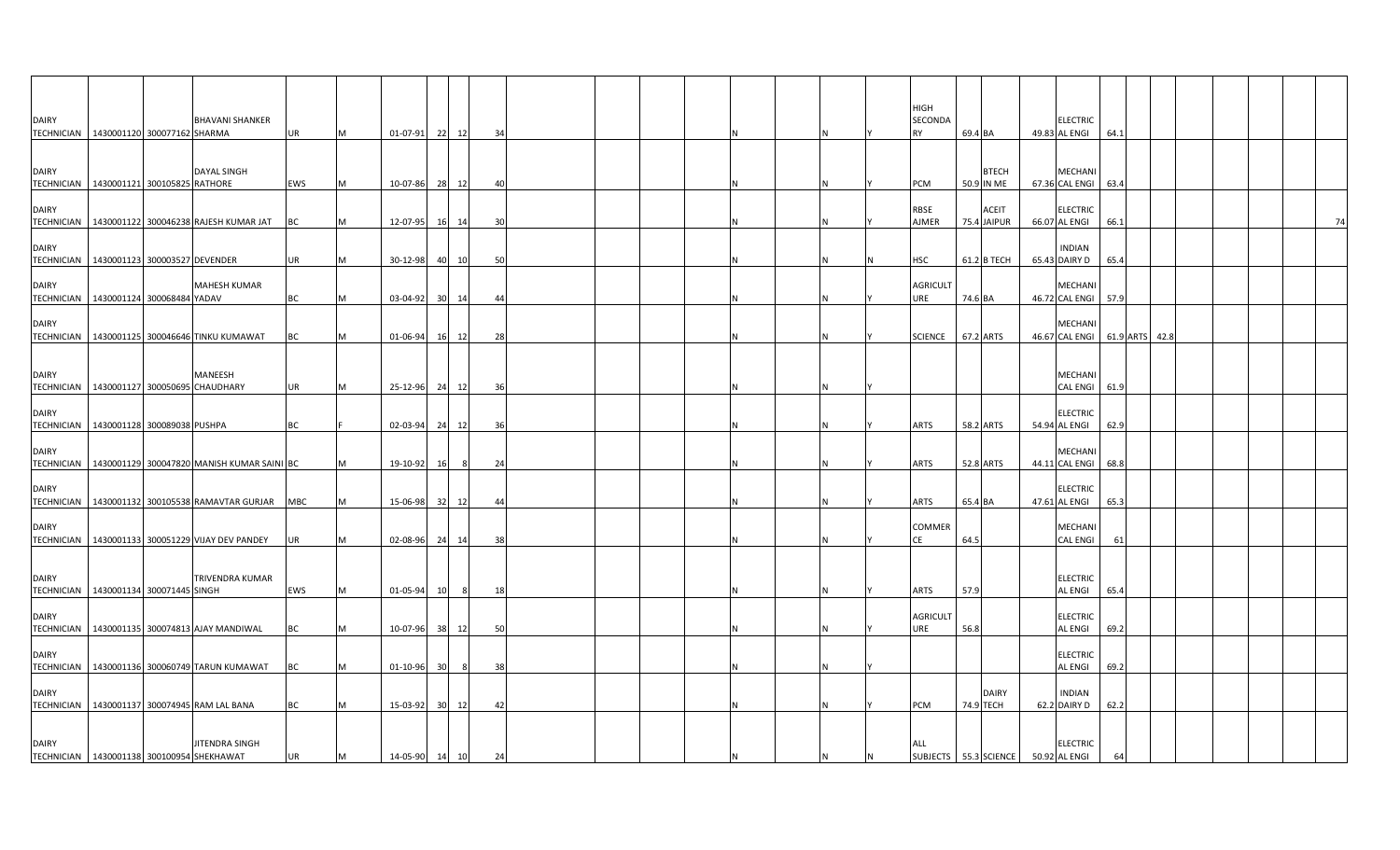|                                                          |                             |                                                         |            |          |                |    |                          |    |  |  |  |  | <b>SR</b>                   |           |                      |                                  |            |      |  |  |
|----------------------------------------------------------|-----------------------------|---------------------------------------------------------|------------|----------|----------------|----|--------------------------|----|--|--|--|--|-----------------------------|-----------|----------------------|----------------------------------|------------|------|--|--|
| <b>DAIRY</b>                                             |                             | TECHNICIAN   1430001139 300105430 POONAM BHARDWAJ UR    |            |          | 21-05-85       | 14 |                          | 22 |  |  |  |  | <b>HIGHER</b><br><b>SEC</b> | 53.7      |                      | MECHANI<br><b>CAL ENGI</b>       |            |      |  |  |
|                                                          |                             |                                                         |            |          |                |    |                          |    |  |  |  |  |                             |           |                      |                                  |            |      |  |  |
| <b>DAIRY</b><br><b>TECHNICIAN</b>                        |                             | 1430001140 300066230 RAJEEV RAJ SAINI                   | BC         |          | 30-08-98       |    | 20 12                    | 32 |  |  |  |  | <b>SCINECE</b>              | 50        |                      | <b>ELECTRIC</b><br>AL ENGI       | 60.5       |      |  |  |
| <b>DAIRY</b>                                             |                             | MUKESH KUMAR                                            |            |          |                |    |                          |    |  |  |  |  |                             |           | <b>ELECTRI</b>       | <b>ELECTRIC</b>                  |            |      |  |  |
| TECHNICIAN   1430001143 300035399 SAINI                  |                             |                                                         | ВC         |          | 20-04-92       |    | 18 12                    | 30 |  |  |  |  | ARTS                        |           | 61.7 CAL ENG         | 67.74 AL ENGI                    | 67.7       |      |  |  |
| <b>DAIRY</b>                                             |                             | PRAVEEN KUMAR                                           |            |          |                |    |                          |    |  |  |  |  |                             |           |                      | <b>ELECTRIC</b>                  |            |      |  |  |
| TECHNICIAN                                               | 1430001145 300065866 BAJIYA |                                                         | BC         |          | 01-07-93 20 12 |    |                          | 32 |  |  |  |  | PCM                         | 49.2      |                      | AL ENGI                          | 56.7       |      |  |  |
| <b>DAIRY</b>                                             |                             |                                                         |            |          |                |    |                          |    |  |  |  |  |                             |           |                      | MECHANI                          | <b>MTE</b> |      |  |  |
|                                                          |                             | TECHNICIAN 1430001146 300065271 MAN MOHAN SIDDH         | <b>EWS</b> | M        | 17-03-85 20 12 |    |                          | 32 |  |  |  |  | <b>SCIENCE</b>              | 42.8 BE   |                      | 68.35 CAL ENGI                   | 60.9 CH    | 63.8 |  |  |
| <b>DAIRY</b>                                             |                             | TECHNICIAN   1430001147 300054125 ARJUN DUDWAL          | ВC         |          | 09-08-96 22 14 |    |                          | 36 |  |  |  |  | SR SEC                      | 63.6 A    | <b>DIPLOM</b>        | MECHANI<br>63.97 CAL ENGI        | 64         |      |  |  |
| <b>DAIRY</b>                                             |                             | <b>KOSHAL KUMAR</b>                                     |            |          |                |    |                          |    |  |  |  |  | <b>COMMER</b>               |           |                      | MECHANI                          |            |      |  |  |
| TECHNICIAN   1430001149 300085529 SHARMA                 |                             |                                                         | EWS        |          | 10-02-93       | 30 | 6                        | 36 |  |  |  |  | CΕ                          | 50.6      |                      | <b>CAL ENGI</b>                  | 54.2       |      |  |  |
| <b>DAIRY</b>                                             |                             |                                                         |            |          |                |    |                          |    |  |  |  |  | <b>BSER</b><br><b>AJMER</b> |           | LAB<br><b>TECHNO</b> | <b>INDIAN</b>                    |            |      |  |  |
|                                                          |                             | TECHNICIAN   1430001150 300030354 JEETU GOUTAM          | EWS        |          | 01-07-98 22    |    | -8                       | 30 |  |  |  |  | ARTS                        |           | 60 LOGY              | 59.74 DAIRY D                    | 59.7       |      |  |  |
| <b>DAIRY</b>                                             |                             | TECHNICIAN   1430001151 300036523 KHUSI RAM SAIN        | ВC         |          | 02-10-92       | 20 | $\overline{0}$           | 20 |  |  |  |  | ARTS                        | 61.2      |                      | <b>INDIAN</b><br>DAIRY D         | 57.7       |      |  |  |
|                                                          |                             |                                                         |            |          |                |    |                          |    |  |  |  |  |                             |           |                      |                                  |            |      |  |  |
| <b>DAIRY</b>                                             |                             | TECHNICIAN   1430001152 300073074 RAM KISHOR GURJAR MBC |            |          | 15-02-94 26 10 |    |                          | 36 |  |  |  |  | P C M                       | 48.3 B SC |                      | <b>ELECTRIC</b><br>66.83 AL ENGI | 60.8       |      |  |  |
| <b>DAIRY</b>                                             |                             |                                                         |            |          |                |    |                          |    |  |  |  |  | COMMER                      |           |                      | <b>ELECTRIC</b>                  |            |      |  |  |
|                                                          |                             | TECHNICIAN   1430001153 300078295 HARIOM SHARMA         | UR         | M        | 15-03-93       | 18 | 8                        | 26 |  |  |  |  | СF                          | 49.2      |                      | <b>AL ENGI</b>                   | 59.3       |      |  |  |
| <b>DAIRY</b>                                             |                             |                                                         |            |          |                |    |                          |    |  |  |  |  |                             |           |                      | <b>ELECTRIC</b>                  |            |      |  |  |
|                                                          |                             | TECHNICIAN   1430001154 300019686 RAKESH KUMAR          | ВC         |          | 01-07-95 32    |    | 12                       | 44 |  |  |  |  | ARTS                        | 59.5      |                      | AL ENGI                          | 59.7       |      |  |  |
| <b>DAIRY</b>                                             |                             | TECHNICIAN   1430001155 300068377 RAHUL KUMAWAT         | ВC         |          | 10-07-96       |    | $\overline{\phantom{a}}$ |    |  |  |  |  |                             |           | BA                   | MECHANI<br>41.22 CAL ENGI        | 64.4       |      |  |  |
| <b>DAIRY</b>                                             |                             |                                                         |            |          |                |    |                          |    |  |  |  |  |                             |           | <b>DIPLOM</b>        | <b>MECHAN</b>                    |            |      |  |  |
|                                                          |                             | TECHNICIAN 1430001156 300081790 SANJAY YADAV            | ВC         |          | 09-02-93       | -8 | 6                        | 14 |  |  |  |  |                             |           |                      | 61.08 CAL ENGI 61.1              |            |      |  |  |
| <b>DAIRY</b>                                             |                             |                                                         |            |          |                |    |                          |    |  |  |  |  |                             |           |                      | MECHANI                          |            |      |  |  |
|                                                          |                             | TECHNICIAN   1430001157 300033298 OMPRAKASH SAINI       | ВC         |          | 15-06-89       | 22 | 10                       | 32 |  |  |  |  | ARTS                        | 52.3 BA   |                      | 50.05 CAL ENGI                   | 67.9       |      |  |  |
| <b>DAIRY</b>                                             |                             |                                                         |            |          |                |    |                          |    |  |  |  |  |                             |           |                      | <b>ELECTRIC</b>                  |            |      |  |  |
|                                                          |                             | TECHNICIAN   1430001159 300071365 NITISH CHOUDHARY      | <b>BC</b>  |          | 10-06-98 18 10 |    |                          | 28 |  |  |  |  |                             |           |                      | <b>AL ENGI</b>                   | 70         |      |  |  |
| <b>DAIRY</b><br>TECHNICIAN 1430001160 300051907 SHIVKANT |                             |                                                         | <b>MBC</b> | <b>M</b> | 15-04-94 22 10 |    |                          | 32 |  |  |  |  | ALL<br>SUBJECT 46.5 ARTS    |           |                      | MECHANI<br>45.05 CAL ENGI        | 68.4       |      |  |  |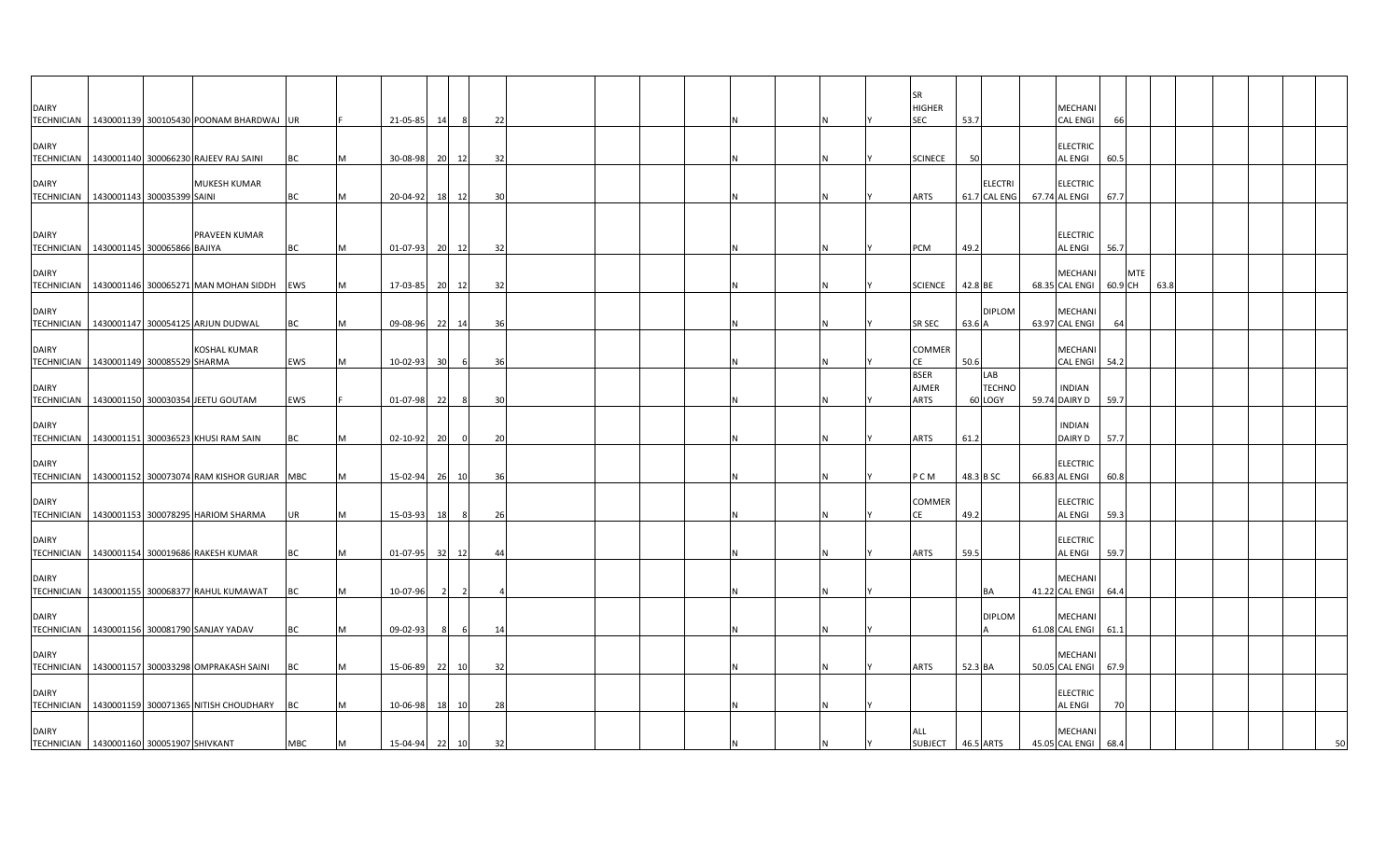| DAIRY                                                      |                            | SAIYED SHAHANBAZ                                       |            |   |                |      |                |     |    |  |     |                              |           |               | <b>MECHAN</b>                        |      |  |  |       |
|------------------------------------------------------------|----------------------------|--------------------------------------------------------|------------|---|----------------|------|----------------|-----|----|--|-----|------------------------------|-----------|---------------|--------------------------------------|------|--|--|-------|
| <b>TECHNICIAN</b>                                          | 1430001161 300037174 ALI   |                                                        | EWS        | M | 30-05-94       | 28   | 8              | 36  |    |  |     | <b>PCM</b>                   |           | 72 B TECH     | 72.45 CAL ENGI                       | 75.1 |  |  |       |
| DAIRY                                                      |                            | TECHNICIAN   1430001163 300095382 AJAY KUMAR MEENA ST  |            | M | 20-09-97       | 20   | 10             | 30  |    |  |     |                              |           |               | MECHAN<br><b>CAL ENGI</b>            | 56.9 |  |  |       |
| <b>DAIRY</b>                                               |                            | <b>KRISHAN KUMAR</b>                                   |            |   |                |      |                |     |    |  |     |                              |           |               | <b>MECHANI</b>                       |      |  |  |       |
| TECHNICIAN   1430001167 300064986 MEENA                    |                            |                                                        | <b>ST</b>  | M | 15-07-91       | - 26 |                | 32  |    |  |     |                              |           |               | <b>CAL ENGI</b>                      | 70.1 |  |  |       |
| <b>DAIRY</b><br>TECHNICIAN   1430001169 300089963 MISHRA   |                            | VISHAL KUMAR                                           | <b>EWS</b> | M | 13-04-89       | 20   | 12             | 32  |    |  |     | <b>SCIENCE</b>               | 51.8      |               | <b>ELECTRIC</b><br>AL ENGI           | 64.9 |  |  |       |
| <b>DAIRY</b>                                               |                            | TECHNICIAN   1430001170 300065546 DILKHUSH MEENA       | <b>ST</b>  | M | 15-07-99       |      | 22 12          | 34  |    |  |     | <b>ARTS</b>                  | 70.8 ARTS |               | <b>ELECTRIC</b><br>40.83 AL ENGI     | 62.3 |  |  |       |
|                                                            |                            |                                                        |            |   |                |      |                |     |    |  |     |                              |           |               |                                      |      |  |  |       |
| <b>DAIRY</b><br>TECHNICIAN 1430001171 300028130 RAVI KUMAR |                            |                                                        | <b>SC</b>  | M | 14-05-95       | 22   | 8              | 30  |    |  |     | <b>ARTS</b>                  | 69        |               | <b>MECHANI</b><br><b>CAL ENGI</b>    | 65.4 |  |  |       |
| <b>DAIRY</b>                                               |                            | TECHNICIAN   1430001172 300080881 TARA CHAND RAIGAR SC |            | M | 05-11-93       | 20   | $\overline{2}$ | 22  |    |  | N   | <b>HUMANIT</b><br><b>IES</b> | 56.6 ARTS |               | <b>MECHAN</b><br>43.55 CAL ENGI 64.5 |      |  |  |       |
|                                                            |                            |                                                        |            |   |                |      |                |     |    |  |     |                              |           |               |                                      |      |  |  |       |
| <b>DAIRY</b>                                               |                            | TECHNICIAN 1430001173 300050148 REWAD MAL GURJAR MBC   |            | M | 01-01-90 12 14 |      |                | -26 |    |  | N   | PCM                          | 61.1 ME   | <b>B TEC</b>  | MECHANI<br>57.64 CAL ENGI            | 57.6 |  |  |       |
|                                                            |                            |                                                        |            |   |                |      |                |     |    |  |     |                              |           |               |                                      |      |  |  |       |
| <b>DAIRY</b>                                               |                            | TECHNICIAN   1430001175 300060236 DEEPAK CHOUDHARY BC  |            | M | 24-10-95       | 26   | 10             | 36  |    |  |     | <b>SUBJECT</b>               |           | 38.7 SUBJECT  | <b>MECHAN</b><br>46 CAL ENGI         | 55.3 |  |  |       |
| <b>DAIRY</b>                                               |                            |                                                        |            |   |                |      |                |     |    |  |     | ALL<br><b>GENRAL</b>         |           |               | <b>MECHANI</b>                       |      |  |  |       |
|                                                            |                            | TECHNICIAN   1430001177 300040920 HARSHITA MEENA       | <b>ST</b>  |   | 04-02-96       | 24   |                | 32  |    |  |     | <b>SUB</b>                   | 56.3      |               | <b>CAL ENGI</b>                      | 61   |  |  |       |
| <b>DAIRY</b>                                               |                            |                                                        |            |   |                |      |                |     |    |  |     |                              |           | <b>UOR</b>    | <b>ELECTRIC</b>                      |      |  |  |       |
| TECHNICIAN                                                 |                            | 1430001178 300065732 HEMRAJ GURJAR                     | <b>MBC</b> | M | 29-06-95       |      | 20 14          | 34  |    |  |     | <b>ARTS</b>                  |           | 57.8 JAIPUR   | 39 AL ENGI                           | 67   |  |  |       |
| <b>DAIRY</b>                                               |                            |                                                        |            |   |                |      |                |     |    |  |     |                              |           |               | <b>INDIAN</b>                        |      |  |  |       |
| TECHNICIAN                                                 |                            | 1430001179 300027477 HANUMAT PRASAD                    | UR         | M | 02-01-94       |      | 36 12          | 48  |    |  |     | <b>HSC</b>                   | 64        |               | DAIRY D                              | 97.7 |  |  |       |
| <b>DAIRY</b><br>TECHNICIAN                                 | 1430001181 300016545 SINGH | NARESH PRATAP                                          | UR         | M | 15-08-99       |      | 32 14          | 46  |    |  |     | <b>PCM</b>                   | 76        |               | <b>ELECTRIC</b><br>AL ENGI           | 64.2 |  |  |       |
|                                                            |                            |                                                        |            |   |                |      |                |     |    |  |     |                              |           |               |                                      |      |  |  |       |
| DAIRY                                                      |                            | TECHNICIAN   1430001182 300063997 VIRENDRA BHATI       | SC         | M | $10-11-93$     |      | 28 14          | 42  | SP |  | IN. |                              |           |               | <b>MECHAN</b><br><b>CAL ENGI</b>     | 58.7 |  |  | 73.28 |
|                                                            |                            |                                                        |            |   |                |      |                |     |    |  |     |                              |           |               |                                      |      |  |  |       |
| <b>DAIRY</b>                                               |                            | TECHNICIAN   1430001183 300021855 RAM SINGH YADAV      | <b>BC</b>  | M | $01-03-92$     |      | 30 14          | 44  |    |  | ΙN  | <b>SCIENCE</b>               | 66.8      |               | <b>ELECTRIC</b><br><b>AL ENGI</b>    | 65.8 |  |  |       |
| <b>DAIRY</b>                                               |                            | <b>SURESH KUMAR</b>                                    |            |   |                |      |                |     |    |  |     |                              |           |               | <b>ELECTRIC</b>                      |      |  |  |       |
| TECHNICIAN   1430001184 300085142 TAKAR                    |                            |                                                        | <b>BC</b>  |   | 25-08-98       |      | 16 10          | 26  |    |  |     | <b>SCIENCE</b>               | 53.8      |               | <b>AL ENGI</b>                       | 66.2 |  |  |       |
| <b>DAIRY</b>                                               |                            |                                                        |            |   |                |      |                |     |    |  |     | <b>SECONDA</b>               |           | <b>BACHEL</b> | <b>ELECTRIC</b>                      |      |  |  |       |
|                                                            |                            | TECHNICIAN   1430001185 300091536 NITESH PAREEK        | <b>UR</b>  | M | 17-10-85       | 24   |                | 28  |    |  |     | <b>RY</b>                    |           | 60.7 OR ARTS  | 44.89 AL ENGI                        | 52.5 |  |  |       |
| <b>DAIRY</b>                                               |                            | <b>CHHIGAN SINGH</b>                                   |            |   |                |      |                |     |    |  |     |                              |           |               | <b>ELECTRIC</b>                      |      |  |  |       |
| TECHNICIAN 1430001186 300060716 KHARRA                     |                            |                                                        | BC         | M | 08-02-88       | 20   | 8              | 28  |    |  | ΙN  | <b>ARTS</b>                  | 47.9 BA   |               | 60.81 AL ENGI                        | 54.8 |  |  |       |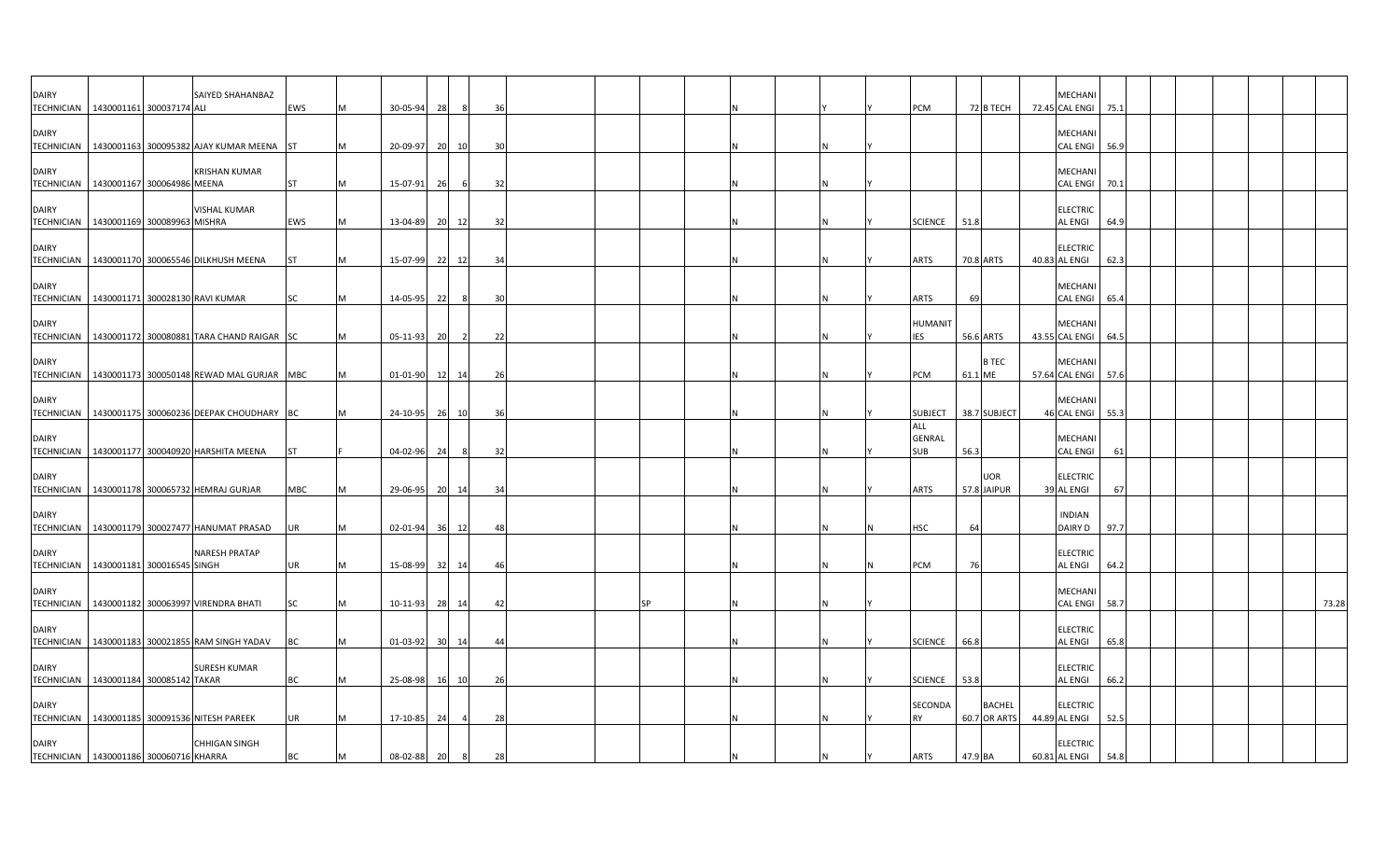| <b>DAIRY</b>                      | TECHNICIAN   1430001187 300009753 RAKESH KUMAR SAINI BC         |           |   | 10-01-96 28 10 |    |                | 38             |  |  |  |  | COMMER<br>CE                      | 51.4 BA                            | <b>ELECTRIC</b><br>41.44 AL ENGI  | 67.8      |             |      |  |              |       |
|-----------------------------------|-----------------------------------------------------------------|-----------|---|----------------|----|----------------|----------------|--|--|--|--|-----------------------------------|------------------------------------|-----------------------------------|-----------|-------------|------|--|--------------|-------|
| <b>DAIRY</b>                      |                                                                 |           |   |                |    |                |                |  |  |  |  |                                   |                                    | <b>ELECTRIC</b>                   |           |             |      |  |              |       |
| <b>DAIRY</b>                      | TECHNICIAN 1430001188 300059172 VIRENDRA SAYWAR                 | <b>BC</b> |   | 31-12-95       | 18 | 12             | 30             |  |  |  |  | <b>ARTS</b>                       | 65.8<br><b>MECHA</b>               | <b>AL ENGI</b><br><b>MECHANI</b>  | 63.9      |             |      |  |              |       |
| <b>DAIRY</b>                      | TECHNICIAN   1430001189 300029857 LEKH RAJ GURJAR               | BC        |   | 01-04-96       | 10 | 10             | 20             |  |  |  |  | COMMER                            | NICAL<br><b>ELECTRI</b>            | 66.88 CAL ENGI<br><b>ELECTRIC</b> | 65.5      |             |      |  |              |       |
|                                   | TECHNICIAN 1430001190 300024948 NIKHIL KUMAWAT                  | BC        |   | 26-08-98       | 16 |                | 22             |  |  |  |  | СE                                | 55 CIAN                            | 66.83 AL ENGI                     | 66.8      |             |      |  |              |       |
| <b>DAIRY</b>                      | MOHIT KUMAR<br>TECHNICIAN   1430001191 300088130 JANGID         | BC        | M | 02-01-94       | 18 | 12             | 3 <sup>0</sup> |  |  |  |  | <b>SCIENCE</b>                    | 63.6                               | <b>MECHANI</b><br><b>CAL ENGI</b> | 71.5      |             |      |  |              |       |
| <b>DAIRY</b><br><b>TECHNICIAN</b> | 1430001194 300019194 MUKESH GORA                                | BC        |   | 07-08-96 16 14 |    |                | 30             |  |  |  |  | <b>SCIENCE</b>                    | <b>ELECTRI</b><br>CAL<br>73.2 ENGI | <b>ELECTRIC</b><br>72.5 AL ENGI   | 63        |             |      |  |              |       |
| <b>DAIRY</b>                      | TECHNICIAN   1430001195 300010669 SHARVAN LAL JAT               | BC        |   | 10-01-90       | 10 | 8              | 18             |  |  |  |  | <b>SCIENCE</b>                    | 60 B A                             | <b>ELECTRIC</b><br>54.44 AL ENGI  | 65.6      |             |      |  |              |       |
| <b>DAIRY</b>                      | TECHNICIAN   1430001196 300089922 HAR SAHAYA SAINI              | BC        |   | 01-07-95       | 16 | $\overline{2}$ | 18             |  |  |  |  | XTH                               | 54.5 BA                            | <b>ELECTRIC</b><br>43 AL ENGI     | 57        |             |      |  |              |       |
| <b>DAIRY</b>                      | TECHNICIAN   1430001197 300089944 AMRITA SHARMA                 | UR        |   | 25-04-98       | 20 | -8             | 28             |  |  |  |  | <b>SR</b><br>SECONDA<br><b>RY</b> | 60.2                               | <b>MECHAN</b><br><b>CAL ENGI</b>  | 66.6      |             |      |  |              |       |
| <b>DAIRY</b>                      | <b>DEEPAK KUMAR</b><br>TECHNICIAN   1430001199 300024576 SHARMA | EWS       |   | 05-05-96       |    | 26 12          | 38             |  |  |  |  | SECONDA<br><b>RY</b>              | 53.5                               | <b>ELECTRIC</b><br><b>AL ENGI</b> | 77.8      |             |      |  |              |       |
| <b>DAIRY</b>                      | TECHNICIAN   1430001200 300075550 HIMMAT SINGH                  | UR        |   | 27-03-95 24    |    | 10             | 3 <sup>i</sup> |  |  |  |  | <b>SCIENCE</b><br><b>MATH</b>     | 53.4                               | <b>ELECTRIC</b><br><b>AL ENGI</b> | 61.7      |             |      |  |              |       |
| <b>DAIRY</b>                      |                                                                 |           |   |                |    |                |                |  |  |  |  |                                   |                                    | <b>INDIAN</b>                     |           |             |      |  |              |       |
| <b>TECHNICIAN</b><br><b>DAIRY</b> | 1430001201 300062914 UMED YADAV                                 | BC        | M | 20-12-86       | 22 | 12             | 34             |  |  |  |  | HBSE                              | 45 UOR                             | 48 DAIRY D<br>MECHANI             | 63        |             |      |  |              |       |
| <b>TECHNICIAN</b><br><b>DAIRY</b> | 1430001206 300088311 NARSINGH LAL MEENA ST                      |           |   | 24-07-98       |    | 18 12          | 30             |  |  |  |  | <b>ARTS</b>                       | 52.8                               | <b>CAL ENGI</b><br><b>INDIAN</b>  | 70.9      |             |      |  |              |       |
|                                   | TECHNICIAN   1430001207 300053343 PAWAN KUMAR                   | UR        |   | 10-02-94       | 30 | $\overline{4}$ | 34             |  |  |  |  | <b>ALL</b>                        | 61.4                               | DAIRY D                           | 66.2      |             |      |  |              |       |
| <b>DAIRY</b>                      | <b>RAHUL KUMAR</b><br>TECHNICIAN 1430001209 300073214 BENIWAL   | <b>SC</b> |   | 05-07-97       | 22 | 12             | -34            |  |  |  |  | <b>ARTS</b>                       | 68.2 ARTS                          | <b>ELECTRIC</b><br>54.11 AL ENGI  | 63.4      |             |      |  |              |       |
| <b>DAIRY</b>                      | TECHNICIAN 1430001210 300003386 DURGA LAL DHAKAR                | <b>BC</b> |   | 15-07-89       | 28 | 12             | 4(             |  |  |  |  | <b>AGRICULT</b><br>UR             | 65.2                               | <b>ELECTRIC</b><br><b>AL ENGI</b> | 65.4      |             |      |  |              |       |
| <b>DAIRY</b>                      | TECHNICIAN   1430001213 300003348 RAVI CHOUDHARY                | BC        |   | 30-10-92       |    | 26 10          | 36             |  |  |  |  | ALL<br>SUBJECTS 65.5 ARTS         |                                    | <b>ELECTRIC</b><br>47.72 AL ENGI  | 67.3 SCIE | <b>TICA</b> | 49.3 |  |              |       |
| <b>DAIRY</b>                      | TECHNICIAN 1430001215 300019223 JAI KISHAN                      | UR        |   | 05-04-87 36 10 |    |                | 46             |  |  |  |  | <b>SCIENCE</b><br><b>MATH</b>     | 71.5                               | <b>ELECTRIC</b><br><b>AL ENGI</b> | 76        |             |      |  | <b>BTECH</b> | 70.61 |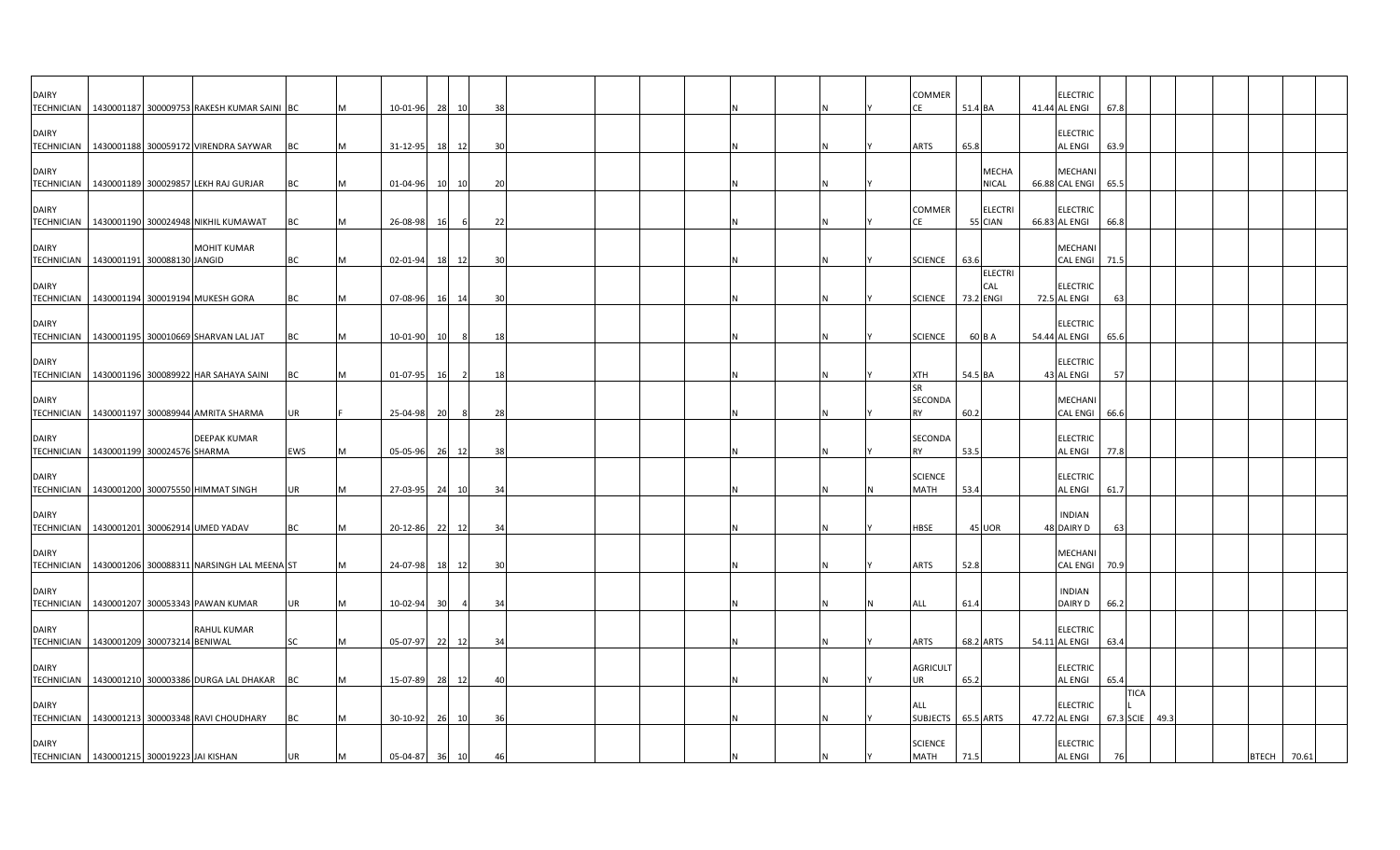| <b>DAIRY</b>                                                   |  | TECHNICIAN   1430001216 300016139 SANDEEP SHARMA                                                      | EWS        |   | 15-01-94             | 14       | 16       | 30       |  |  |  |  | SECONDA<br><b>RY</b>   | 55.5 HSC  |                                | <b>ELECTRIC</b><br>57.69 AL ENGI       | 69.3       |  |  |    |
|----------------------------------------------------------------|--|-------------------------------------------------------------------------------------------------------|------------|---|----------------------|----------|----------|----------|--|--|--|--|------------------------|-----------|--------------------------------|----------------------------------------|------------|--|--|----|
| <b>DAIRY</b>                                                   |  | TECHNICIAN   1430001217 300071818 VISHRAM SAINI                                                       | BC         |   | 12-09-94             | 22       | 16       | 38       |  |  |  |  | SSC                    | 66.6      |                                | <b>ELECTRIC</b><br>AL ENGI             | 65.3       |  |  |    |
| <b>DAIRY</b>                                                   |  | TECHNICIAN   1430001218 300103275 DEVARSH GAUTAM                                                      | EWS        |   | 27-03-00 30 12       |          |          | 42       |  |  |  |  | PCM                    | 72.8 A    | <b>DIPLOM</b>                  | MECHANI<br>63.12 CAL ENGI              | 63.1       |  |  | 63 |
| <b>DAIRY</b>                                                   |  | <b>DIGAMBAR PRATAP</b>                                                                                |            |   |                      |          |          |          |  |  |  |  |                        |           |                                | MECHANI                                |            |  |  |    |
| TECHNICIAN 1430001219 300028031 SHARMA<br><b>DAIRY</b>         |  |                                                                                                       | <b>UR</b>  |   | 10-12-98             | 22       | 12       | 34       |  |  |  |  | PCM                    | 68        |                                | <b>CAL ENGI</b><br><b>ELECTRIC</b>     | 57.6       |  |  |    |
| <b>DAIRY</b>                                                   |  | TECHNICIAN   1430001222 300052540 YATENDER PAREEK<br>TECHNICIAN 1430001223 300048324 ROSHAN LAL SAINI | UR<br>BC   |   | 24-05-98<br>20-08-93 | 26<br>22 | 14<br>14 | 40<br>36 |  |  |  |  | ALL<br><b>SUBJECT</b>  | 62.2 A    | <b>BTECH</b><br><b>DIPLOM</b>  | 75.75 AL ENGI<br>MECHAN<br>67 CAL ENGI | 75.8<br>67 |  |  | 84 |
| <b>DAIRY</b>                                                   |  | TECHNICIAN   1430001224 300052306 SAGAR GURJAR                                                        | <b>MBC</b> |   | 10-04-00             | 20       | -8       | 28       |  |  |  |  | PCM                    | 64.2      |                                | <b>ELECTRIC</b><br>AL ENGI             | 75.1       |  |  |    |
| <b>DAIRY</b>                                                   |  | TECHNICIAN   1430001225 300029867 SANJAY KUMAR                                                        | BC         |   | 17-09-95             | 16       | 10       | 26       |  |  |  |  | <b>AGRICULT</b><br>URE |           | <b>ELECTRI</b><br>66.2 CAL ENG | <b>ELECTRIC</b><br>67.07 AL ENGI       | 67.1       |  |  |    |
| <b>DAIRY</b><br><b>TECHNICIAN</b>                              |  | 1430001226 300018121 RAKAM SINGH MEENA ST                                                             |            |   | 12-05-98             | 14       | 10       | 24       |  |  |  |  |                        |           |                                | <b>ELECTRIC</b><br>AL ENGI             | 66         |  |  |    |
| <b>DAIRY</b><br>TECHNICIAN   1430001227 300104686 GURJAR       |  | PHOOLCHAND                                                                                            | MBC        |   | 13-07-92             | 14       | 10       | 24       |  |  |  |  | SECONDA<br><b>RY</b>   | 39        |                                | <b>ELECTRIC</b><br>AL ENGI             | 63.3       |  |  |    |
| <b>DAIRY</b>                                                   |  | TECHNICIAN   1430001229 300082463 VIKRANT SHARMA                                                      | UR         |   | 18-05-98             | 16       | 10       | 26       |  |  |  |  |                        |           | <b>BTECH</b>                   | <b>MECHAN</b><br>66.29 CAL ENGI        | 65.7       |  |  |    |
| <b>DAIRY</b><br>TECHNICIAN   1430001231 300035934 SONWAL       |  | <b>DINESH KUMAR</b>                                                                                   | SC         | м | 10-05-99 24          |          | 14       | 38       |  |  |  |  |                        |           |                                | <b>ELECTRIC</b><br>AL ENGI             | 64.6       |  |  |    |
| <b>DAIRY</b>                                                   |  | TECHNICIAN   1430001232 300050454 RAJESH GURJAR                                                       | <b>MBC</b> |   | 08-03-97             | 20       | 10       | 30       |  |  |  |  | <b>BSER</b><br>AJMER   | 44.7      |                                | <b>MECHAN</b><br><b>CAL ENGI</b>       | 69.6       |  |  |    |
| <b>DAIRY</b><br>TECHNICIAN   1430001233 300056628 SAINI        |  | SATISH CHANDRA                                                                                        | BC         |   | 24-04-92             | 22       | 12       | 34       |  |  |  |  | <b>SCIENCE</b>         |           | <b>ENGINE</b><br>67.2 ERING    | <b>ELECTRIC</b><br>64.95 AL ENGI       | 65         |  |  |    |
| <b>DAIRY</b><br>TECHNICIAN   1430001234 300044443 CHOUDHARY    |  | PAPPU KUMAR                                                                                           | BC         | M | 09-01-95             | 20       | 8        | 28       |  |  |  |  | <b>AGRICULT</b><br>URE |           | 70.5 ARTS                      | <b>MECHAN</b><br>45.61 CAL ENGI        | 63.5       |  |  |    |
| <b>DAIRY</b><br>TECHNICIAN   1430001236 300026355 SUNI LAL JAT |  |                                                                                                       | ВC         |   | 01-07-79             | 26       | 10       | 36       |  |  |  |  | <b>SCIENCE</b>         | 53.5 ENGI | <b>ELECTRI</b><br>CAL          | <b>ELECTRIC</b><br>63.09 AL ENGI       | 63.1       |  |  |    |
| <b>DAIRY</b>                                                   |  | <b>JITENDRA KUMAR</b>                                                                                 |            |   |                      |          |          |          |  |  |  |  |                        |           |                                | <b>ELECTRIC</b>                        |            |  |  |    |
| TECHNICIAN   1430001237 300056928 SAINI                        |  |                                                                                                       | ВC         |   | 05-05-98             | 14       | 8        | 22       |  |  |  |  | PCM                    | 51.4      |                                | AL ENGI                                | 64.7       |  |  |    |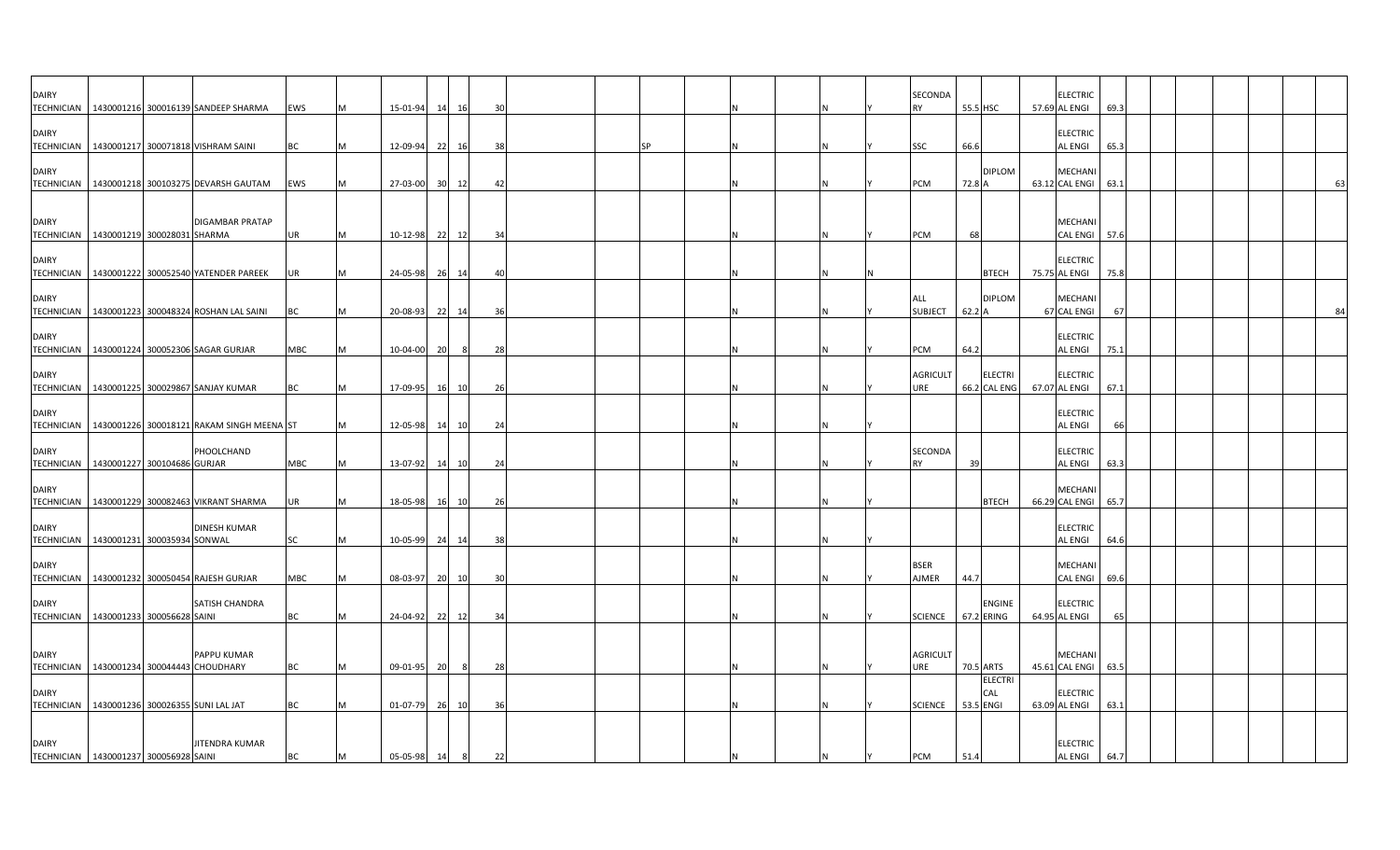| <b>DAIRY</b>                      | TECHNICIAN   1430001239 300048714 ANKUR VERMA                     | UR         |   | 09-09-94       | 30 <sup>1</sup> | - 8 | 38             |  |  |  |  | <b>SCIENCE</b>                 | 52.2                           | <b>INDIAN</b><br>DAIRY D           | 8.64 |  |  |  |
|-----------------------------------|-------------------------------------------------------------------|------------|---|----------------|-----------------|-----|----------------|--|--|--|--|--------------------------------|--------------------------------|------------------------------------|------|--|--|--|
| <b>DAIRY</b>                      | TECHNICIAN   1430001240 300086803 BANWARI LAL JANGIR BC           |            |   | $02 - 07 - 84$ | 36              | 10  | 46             |  |  |  |  | <b>SCIENCE</b>                 | 72.6 B A                       | <b>MECHAN</b><br>51.05 CAL ENGI    | 75   |  |  |  |
| <b>DAIRY</b>                      | <b>NAND KISHORE</b><br>TECHNICIAN   1430001243 300003568 GURJAR   | <b>MBC</b> |   | 05-07-97       | 28 14           |     | 42             |  |  |  |  | PCM                            | 55                             | <b>MECHANI</b><br><b>CAL ENGI</b>  | 58.5 |  |  |  |
| <b>DAIRY</b>                      | <b>MANISH KUMAR</b><br>TECHNICIAN 1430001246 300019121 MEENA      | <b>ST</b>  |   | 24-12-95 14 12 |                 |     | -26            |  |  |  |  | SR<br>SECONDA<br>RY            | 57.2                           | <b>ELECTRIC</b><br><b>AL ENGI</b>  | 67.5 |  |  |  |
| <b>DAIRY</b>                      | TECHNICIAN   1430001247 300009723 VIKAS KUMAR VERMA SC            |            |   | 15-12-89       | 32              | 16  | 48             |  |  |  |  | <b>MATHS</b><br><b>SCIENCE</b> | <b>DAIRY</b><br>62 TECH        | <b>INDIAN</b><br>64.6 DAIRY D      | 64.6 |  |  |  |
| <b>DAIRY</b><br><b>TECHNICIAN</b> | 1430001249 300013965 MAKKHANLAL GURJAR MBC                        |            |   | 05-01-94 22 12 |                 |     | 34             |  |  |  |  | <b>ARTS</b>                    | 51.6                           | <b>ELECTRIC</b><br><b>AL ENGI</b>  | 66.9 |  |  |  |
| <b>DAIRY</b>                      | TECHNICIAN 1430001250 300063775 VISHWAS BAGRA                     | EWS        | м | 29-10-97       | 18              | 8   | 26             |  |  |  |  | <b>ALL SUB</b>                 | 57.3                           | <b>MECHAN</b><br>CAL ENGI 66.7     |      |  |  |  |
| <b>DAIRY</b>                      | TECHNICIAN   1430001251 300025936 KUSH KUMAR BAIRWA SC            |            |   | 07-07-91       | 14              | 10  | 24             |  |  |  |  | <b>ARTS</b>                    | 53.8                           | <b>ELECTRIC</b><br><b>AL ENGI</b>  | 62.5 |  |  |  |
| <b>DAIRY</b>                      | TECHNICIAN   1430001252 300028647 DEEPAK BAIRWA                   | <b>SC</b>  |   | 21-09-99       | 26              | - 8 | 34             |  |  |  |  | <b>SCIENCE</b>                 | <b>ELECTRI</b><br>54.2 CAL ENG | <b>ELECTRIC</b><br>66.48 AL ENGI   | 66.5 |  |  |  |
| <b>DAIRY</b>                      | TECHNICIAN   1430001253 300003461 SAURABH YADAV                   | UR         |   | 10-12-94       | 40 12           |     | 52             |  |  |  |  | PCM                            | 77.8                           | <b>MECHANI</b><br><b>CAL ENGI</b>  | 71.2 |  |  |  |
|                                   |                                                                   |            |   |                |                 |     |                |  |  |  |  |                                |                                |                                    |      |  |  |  |
| <b>DAIRY</b>                      | <b>VIJENDRA KUMAR</b><br>TECHNICIAN 1430001254 300053404 BHAWARIA | <b>BC</b>  |   | 29-10-96       | 18 10           |     | 28             |  |  |  |  | <b>SCIENCE</b><br>PCM          | 62.2                           | MECHANI<br><b>CAL ENGI</b>         | 66.4 |  |  |  |
| <b>DAIRY</b>                      | TECHNICIAN   1430001255 300029605 VAIBHAV AGNIHOTRI UR            |            |   | 14-05-96       | 14              | 6   | 20             |  |  |  |  |                                |                                | <b>ELECTRIC</b><br><b>AL ENGI</b>  | 66.4 |  |  |  |
| <b>DAIRY</b>                      | TECHNICIAN   1430001256 300064451 RAJESH TIWARI                   | UR         |   | 19-10-92 28 12 |                 |     | $\overline{4}$ |  |  |  |  | COMMER<br>CE                   | 59.6                           | <b>ELECTRIC</b><br><b>AL ENGI</b>  | 68.1 |  |  |  |
| <b>DAIRY</b>                      | TECHNICIAN 1430001257 300091614 MUKUL SHARMA                      | UR         |   | 10-07-99 24 12 |                 |     | 36             |  |  |  |  | PCB                            | 67.2                           | <b>MECHANI</b><br><b>CAL ENGI</b>  | 56   |  |  |  |
| <b>DAIRY</b>                      |                                                                   |            |   |                |                 |     |                |  |  |  |  |                                |                                | <b>ELECTRIC</b>                    |      |  |  |  |
| <b>DAIRY</b>                      | TECHNICIAN 1430001259 300013209 SAHIRAM MANKASH                   | <b>MBC</b> |   | 10-06-93       | 14              |     | 20             |  |  |  |  |                                |                                | <b>AL ENGI</b><br><b>MECHANI</b>   | 64.5 |  |  |  |
| <b>DAIRY</b>                      | TECHNICIAN 1430001261 300061328 PANKAJ JAIN<br><b>SUNIL KUMAR</b> | UR         |   | 28-02-83       | 30              |     | 34             |  |  |  |  | PCM                            | 49.1                           | <b>CAL ENGI</b><br><b>ELECTRIC</b> | 59.4 |  |  |  |
|                                   | TECHNICIAN   1430001262 300058577 SHARMA                          | EWS        |   | 01-07-91 22 12 |                 |     | 34             |  |  |  |  | <b>ARTS</b>                    | 61.1 ARTS                      | 50.38 AL ENGI                      |      |  |  |  |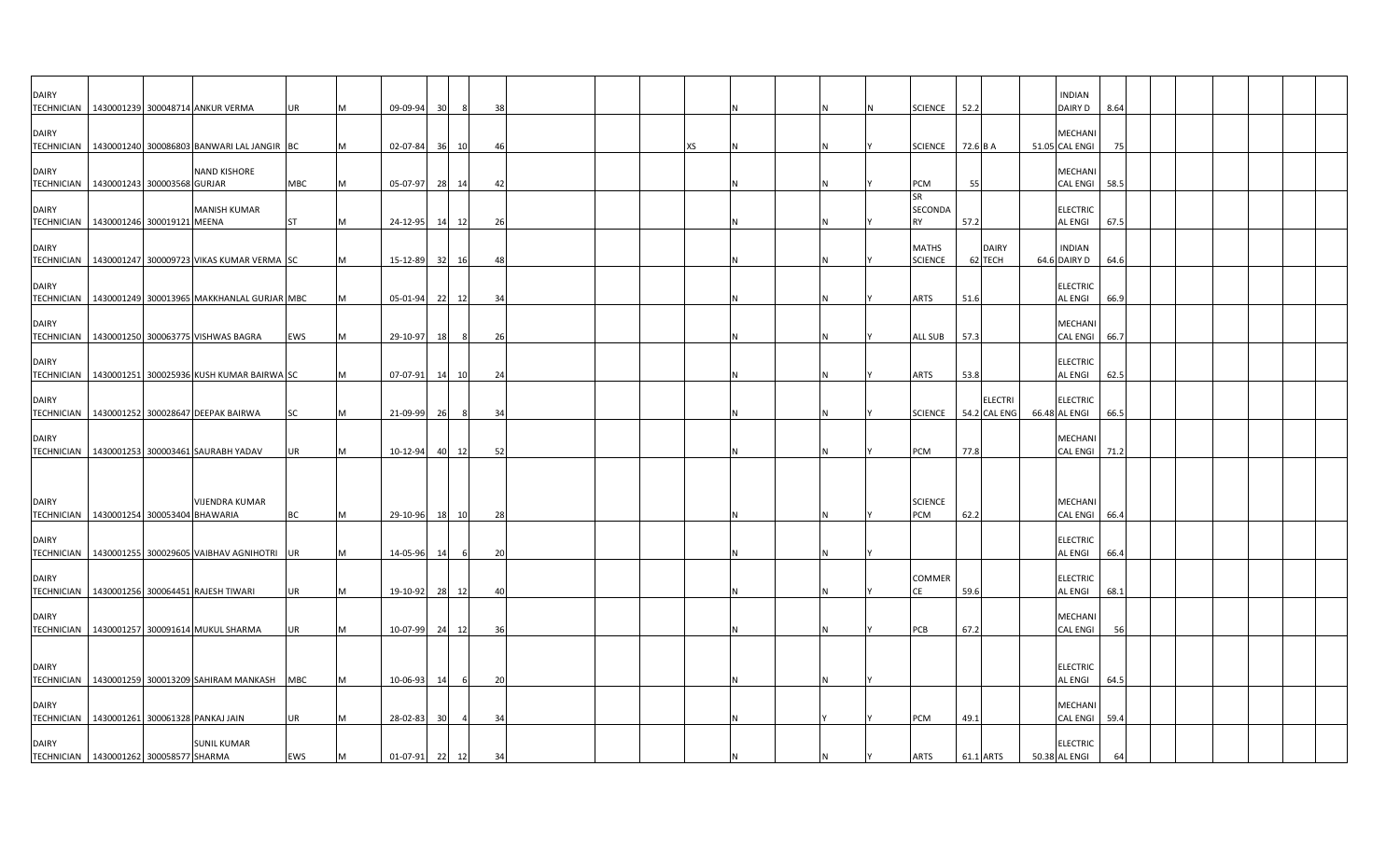| <b>DAIRY</b>                                                 |  | TECHNICIAN   1430001265 300062965 ANIL KUMAR AISWAL SC  |           | M        | 18-08-89 24      |    | 14  | 38  |  |    |          |  |  | ARTS                            | 51.9 BA                      | <b>ELECTRIC</b><br>49.88 AL ENGI  | 64.1               |      |  |    |
|--------------------------------------------------------------|--|---------------------------------------------------------|-----------|----------|------------------|----|-----|-----|--|----|----------|--|--|---------------------------------|------------------------------|-----------------------------------|--------------------|------|--|----|
| <b>DAIRY</b><br>TECHNICIAN   1430001266 300099441 VEER SINGH |  |                                                         | UR        | M        | 10-07-95 24 10   |    |     | 34  |  |    |          |  |  | MATRIC                          | 89.4                         | MECHANI<br><b>CAL ENGI</b>        | 66.7               |      |  |    |
| <b>DAIRY</b>                                                 |  | TECHNICIAN   1430001267 300050631 MEENA SAINI           | ВC        |          | 25-10-90 28      |    | 12  | 4(  |  |    |          |  |  | COMMER<br>CE                    | <b>BCOM</b><br>68.9 III YEAR | MECHANI<br>58.72 CAL ENGI         | M<br>EAF<br>68.3 M | 55.4 |  |    |
| <b>DAIRY</b><br>TECHNICIAN 1430001268 300067820 MEENA        |  | <b>VIKASH KUMAR</b>                                     | <b>ST</b> | M        | 12-07-89 16 10   |    |     | 26  |  |    |          |  |  | ARTS                            | 60.8 ARTS                    | <b>ELECTRIC</b><br>47.22 AL ENGI  | 65.8               |      |  |    |
| <b>DAIRY</b>                                                 |  | TECHNICIAN   1430001269 300037930 HEMANT SINGH          | <b>BC</b> | M        | 20-01-93         | 20 | - 6 | -26 |  |    |          |  |  | ARTS                            | 46.1                         | <b>MECHANI</b><br><b>CAL ENGI</b> | 64.9               |      |  |    |
| <b>DAIRY</b>                                                 |  | TECHNICIAN 1430001271 300078208 GAJANAND JANGID         | ВC        | M        | 05-06-94 32 10   |    |     | 42  |  |    |          |  |  | ALL<br><b>SUBJECT</b>           | HIS POL<br>64.8 PUB          | <b>ELECTRIC</b><br>45.55 AL ENGI  |                    |      |  |    |
| <b>DAIRY</b><br>TECHNICIAN   1430001272 300087324 RAIGAR     |  | <b>RAM SWAROOP</b>                                      | <b>SC</b> | M        | 01-07-93 22 14   |    |     | 36  |  |    |          |  |  | SECONDA<br>RY                   | 76.5                         | <b>ELECTRIC</b><br><b>AL ENGI</b> | 72.4               |      |  |    |
| <b>DAIRY</b>                                                 |  | TECHNICIAN   1430001273 300084421 DINESH KUMAR          | <b>BC</b> | M        | 12-04-94 22 12   |    |     | -34 |  |    |          |  |  | ALL                             | 60.8                         | <b>ELECTRIC</b><br><b>AL ENGI</b> | 70.8               |      |  | 60 |
| DAIRY<br>TECHNICIAN   1430001274 300103767 SHARMA            |  | <b>ANKIT KUMAR</b>                                      | <b>UR</b> | M        | 01-06-95 34      |    | 14  |     |  |    |          |  |  | COMMER<br>CE                    | 70 ARTS                      | <b>ELECTRIC</b><br>53.66 AL ENGI  | 68.1               |      |  |    |
| <b>DAIRY</b>                                                 |  | SURENDRA<br>TECHNICIAN 1430001275 300007374 VISHWAKARMA | ВC        | <b>M</b> | $01-01-93$ 26 12 |    |     | 38  |  |    |          |  |  | <b>PCM</b>                      | <b>ELECTRI</b><br>48 CAL     | <b>ELECTRIC</b><br>63.5 AL ENGI   | 67.8               |      |  |    |
| <b>DAIRY</b><br>TECHNICIAN   1430001276 300071802 SHARMA     |  | <b>KULDEEP KUMAR</b>                                    | <b>UR</b> | M        | 01-01-96 24      |    | 12  | 36  |  |    |          |  |  | PCM                             | 69.2 BTECH                   | <b>MECHAN</b><br>66.83 CAL ENGI   | 66.8               |      |  |    |
| <b>DAIRY</b>                                                 |  | TECHNICIAN 1430001277 300046790 RATAN LAL YADAV         | ВC        | M        | 01-12-86 34      |    | - 8 | 42  |  |    |          |  |  | REGULAR                         | 42.6                         | <b>INDIAN</b><br><b>DAIRY D</b>   | 56                 |      |  |    |
| <b>DAIRY</b>                                                 |  | TECHNICIAN 1430001278 300063041 RAKESH SAINI            | <b>BC</b> | M        | 15-06-95         | 14 | 12  | -26 |  |    |          |  |  | ALL<br><b>SUBJECT</b>           | 42.5                         | <b>ELECTRIC</b><br><b>AL ENGI</b> | 64.2               |      |  |    |
| <b>DAIRY</b><br><b>TECHNICIAN</b>                            |  | 1430001279 300073302 SURENDRA YADAV                     | BС        | M        | 04-08-96 26 10   |    |     | 36  |  | SP | <b>N</b> |  |  | COMMER<br>CE                    | 55.2                         | <b>ELECTRIC</b><br>AL ENGI        | 61.4               |      |  |    |
| <b>DAIRY</b>                                                 |  | TECHNICIAN   1430001280 300089695 BIJESH KUMAR GEELA BC |           | M        | 15-07-95 28      |    | 14  | 42  |  |    |          |  |  | <b>SCIENCE</b>                  | 55.4                         | <b>ELECTRIC</b><br><b>AL ENGI</b> | 66.7               |      |  |    |
| <b>DAIRY</b>                                                 |  | TECHNICIAN 1430001282 300049623 ASHISH KUMAR            | <b>UR</b> | M        | 11-10-99 32      |    | 8   | 40  |  |    | IN.      |  |  | <b>SCIENCE</b><br><b>STREAM</b> | 50.6                         | <b>ELECTRIC</b><br><b>AL ENGI</b> | 74                 |      |  |    |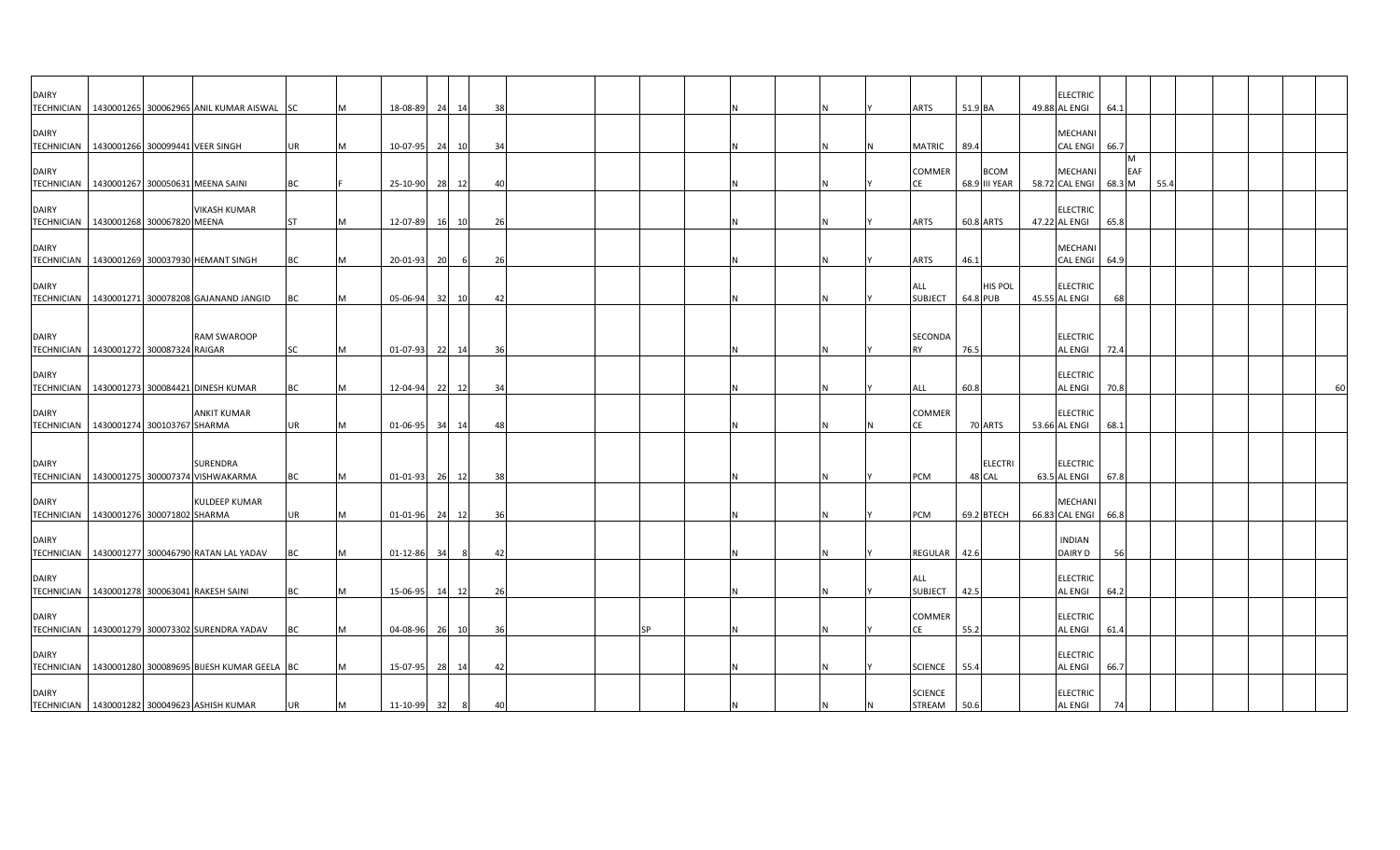| <b>DAIRY</b>                                                |  |                                                    |           |   |                |                 |       |     | DISQUALIFIED ON<br>ACCOUNT OF<br><b>DOCUMENT</b> |  |   |  |                                   |          | <b>BTECH</b><br><b>DAIRY</b>      | <b>INDIAN</b>                    |      |  |  |  |
|-------------------------------------------------------------|--|----------------------------------------------------|-----------|---|----------------|-----------------|-------|-----|--------------------------------------------------|--|---|--|-----------------------------------|----------|-----------------------------------|----------------------------------|------|--|--|--|
|                                                             |  | TECHNICIAN   1430001283 300053779 SHYAM LAL YADAV  | ВC        | M | 04-10-99 42 10 |                 |       |     | 52 VERIFICATION                                  |  |   |  | <b>SCIENCE</b>                    | 72.2 TEC |                                   | 70.4 DAIRY D                     | 70.4 |  |  |  |
| <b>DAIRY</b>                                                |  | TECHNICIAN   1430001284 300052783 RAVI KANT TIWARI | UR        | M | 11-07-88       |                 | 10 10 | 20  |                                                  |  |   |  | ARTS                              | 49.4     |                                   | MECHANI<br><b>CAL ENGI</b>       | 67.7 |  |  |  |
| <b>DAIRY</b><br>TECHNICIAN 1430001285 300040373 SHARMA      |  | MUKESH KUMAR                                       | EWS       | M | 06-01-97 30 18 |                 |       | 48  |                                                  |  | N |  | <b>HSC</b>                        | 50.3     |                                   | <b>ELECTRIC</b><br>AL ENGI       | 67   |  |  |  |
| <b>DAIRY</b>                                                |  | TECHNICIAN 1430001287 300088675 KAMLESH MEENA      | <b>ST</b> | M | 01-04-91       |                 | 26 10 | 36  |                                                  |  |   |  | <b>XTH</b>                        | 53.7 BA  |                                   | <b>ELECTRIC</b><br>41.83 AL ENGI | 67.6 |  |  |  |
| <b>DAIRY</b>                                                |  | TECHNICIAN   1430001288 300028104 MANMOHAN YADAV   | ВC        | M | 23-09-99 20 18 |                 |       | -38 |                                                  |  | N |  | HIGH SEC                          |          | MECHA<br><b>54.4 NICAL</b>        | MECHANI<br>61.57 CAL ENGI        | 61.6 |  |  |  |
| <b>DAIRY</b><br>TECHNICIAN 1430001290 300041256 MAHAWAR     |  | <b>NITESH KUMAR</b>                                | SC        | M | 15-07-89 12 10 |                 |       | 22  |                                                  |  |   |  | <b>SCINCE</b>                     | 47       |                                   | <b>ELECTRIC</b><br>AL ENGI       | 63.6 |  |  |  |
| <b>DAIRY</b><br>TECHNICIAN   1430001292 300077523 BAIRWA    |  | <b>LOKENDRA SINGH</b>                              | SC        | M | 02-02-92 20    |                 |       | 24  |                                                  |  |   |  | COMMER<br>CE                      |          | 42 BCOM                           | <b>ELECTRIC</b><br>41.66 AL ENGI | 64.9 |  |  |  |
| <b>DAIRY</b><br>TECHNICIAN 1430001294 300086980 VAISHNAV    |  | NARESH KUMAR                                       | ВC        | M | 02-05-92       | 12              | 8     | 20  |                                                  |  |   |  |                                   |          |                                   | MECHANI<br><b>CAL ENGI</b>       | 73.6 |  |  |  |
| <b>DAIRY</b><br>TECHNICIAN   1430001295 300011934 CHOUDHARY |  | <b>RAJ KUMAR</b>                                   | ВC        | M | 08-08-93       | 18              | -8    | -26 |                                                  |  | N |  |                                   |          |                                   | MECHANI<br>CAL ENGI              | 62.8 |  |  |  |
| <b>DAIRY</b>                                                |  | TECHNICIAN   1430001296 300057291 RAVI DATT SAINI  | BС        | M | 04-04-96       |                 | 14 10 | 24  |                                                  |  |   |  | ALL<br>SUBJECTS 47.7              |          |                                   | MECHANI<br><b>CAL ENGI</b>       | 62.4 |  |  |  |
| <b>DAIRY</b>                                                |  | TECHNICIAN 1430001297 300074769 RAKESH SAINI       | ВC        | M | 01-10-96       |                 | 10 10 | 20  |                                                  |  |   |  |                                   |          |                                   | <b>ELECTRIC</b><br>AL ENGI       | 64.9 |  |  |  |
| <b>DAIRY</b><br>TECHNICIAN   1430001298 300106173 SHARMA    |  | <b>BHUPENDRA KUMAR</b>                             | UR        | M | 29-06-82       |                 | 26 12 | 38  |                                                  |  |   |  | SR<br><b>HIGHER</b><br><b>SEC</b> | 51.5     |                                   | <b>ELECTRIC</b><br>AL ENGI       | 60.1 |  |  |  |
| <b>DAIRY</b>                                                |  | TECHNICIAN 1430001300 300066553 MS MAMTA MEENA     | ST        |   | 20-07-95       | 30 <sup>1</sup> |       | 36  |                                                  |  |   |  | <b>XIITH</b><br>ARTS              | 77.2     |                                   | <b>ELECTRIC</b><br>AL ENGI       | 70.4 |  |  |  |
| <b>DAIRY</b>                                                |  | TECHNICIAN 1430001301 300093688 AKSHAY GUPTA       | UR        | M | 01-07-90       | 18              | 10    | 28  |                                                  |  |   |  | <b>SCIENCE</b><br><b>MATHS</b>    |          | EE<br><b>ENGINE</b><br>54.8 ERING | <b>ELECTRIC</b><br>62.98 AL ENGI |      |  |  |  |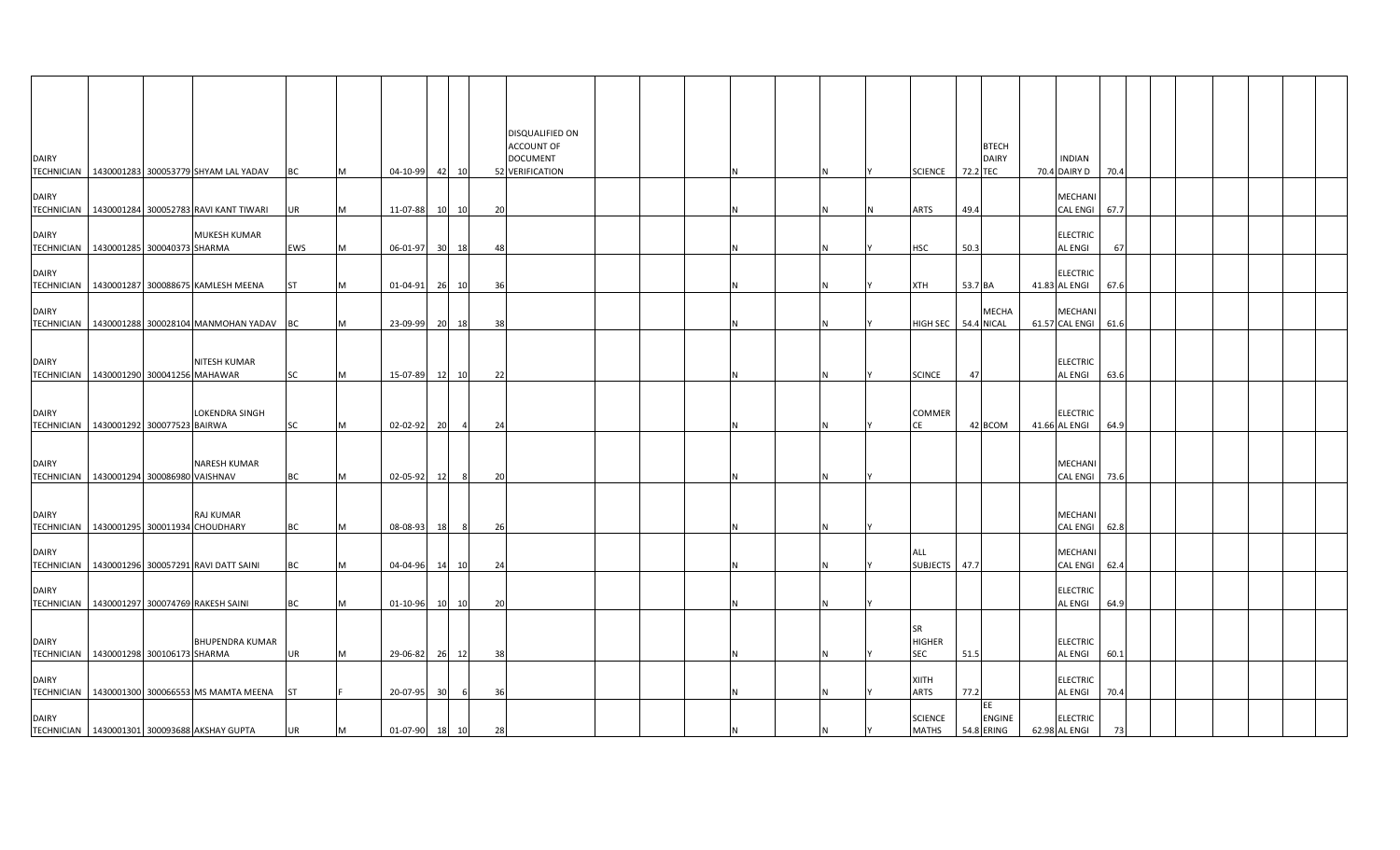| <b>DAIRY</b>                              |  |                                                        |           |           |          |    |       |    |    |   |  |                      |                  |               | <b>MECHAN</b>                         |      |                |  |  |  |
|-------------------------------------------|--|--------------------------------------------------------|-----------|-----------|----------|----|-------|----|----|---|--|----------------------|------------------|---------------|---------------------------------------|------|----------------|--|--|--|
|                                           |  | TECHNICIAN   1430001302 300031956 GAJANAND SHARMA      | UR        | IM.       | 27-12-93 | 24 | 12    | 36 |    |   |  | <b>BSER</b>          | 53.8 UOR         |               | 41.94 CAL ENGI                        | 59.7 |                |  |  |  |
| <b>DAIRY</b>                              |  |                                                        |           |           |          |    |       |    |    |   |  | RBSE                 |                  |               | <b>MECHANI</b>                        |      |                |  |  |  |
|                                           |  | TECHNICIAN   1430001303 300037659 MEETHA LAL BAIRWA SC |           | <b>IM</b> | 15-07-95 | 22 | - 8   | 30 |    | N |  | AJMER                | 45.2 BA          |               | 43.78 CAL ENGI                        | 65.9 |                |  |  |  |
| <b>DAIRY</b>                              |  | TECHNICIAN   1430001304 300016866 PADAM KUMAR SAINI BC |           | <b>M</b>  | 08-08-93 | 26 | 8     | 34 |    | N |  | <b>HSC ARTS</b>      |                  | 62 BA ARTS    | MECHANI<br>45.5 CAL ENGI 57.9         |      |                |  |  |  |
|                                           |  |                                                        |           |           |          |    |       |    |    |   |  |                      |                  |               |                                       |      |                |  |  |  |
| <b>DAIRY</b>                              |  |                                                        |           |           |          |    |       |    |    |   |  | <b>ALL</b>           |                  |               | <b>ELECTRIC</b>                       |      |                |  |  |  |
|                                           |  | TECHNICIAN   1430001305 300089344 LAXMAN RAM           | <b>SC</b> | M         | 05-10-84 | 30 | 8     | 38 |    |   |  | SUBJECTS 51.8        |                  |               | <b>AL ENGI</b>                        | 76.6 |                |  |  |  |
| <b>DAIRY</b>                              |  | <b>KAPIL KUMAR</b>                                     |           |           |          |    |       |    |    |   |  |                      |                  |               | <b>ELECTRIC</b>                       |      |                |  |  |  |
| TECHNICIAN   1430001306 300068064 SHARMA  |  |                                                        | EWS       | M         | 11-03-96 | 22 | 10    | 32 |    |   |  | PCM                  | 64.4             |               | <b>AL ENGI</b>                        | 57.3 |                |  |  |  |
|                                           |  |                                                        |           |           |          |    |       |    |    |   |  |                      |                  | <b>B TECH</b> |                                       |      |                |  |  |  |
| <b>DAIRY</b>                              |  |                                                        |           |           |          |    |       |    |    |   |  | SECONDA              |                  | <b>MECHA</b>  | <b>MECHANI</b>                        |      |                |  |  |  |
|                                           |  | TECHNICIAN   1430001307 300014677 DAYAL LAL JAT        | BC        | IM.       | 10-12-89 |    | 22 10 | 32 |    |   |  | <b>RY</b>            | 70.2 NIC         |               | 61 CAL ENGI 57.5                      |      |                |  |  |  |
|                                           |  |                                                        |           |           |          |    |       |    |    |   |  |                      |                  |               |                                       |      |                |  |  |  |
| <b>DAIRY</b>                              |  | GAJANAND                                               |           |           |          |    |       |    |    |   |  |                      |                  |               | <b>ELECTRIC</b>                       |      |                |  |  |  |
| TECHNICIAN 1430001308 300046583 CHOUDHARY |  |                                                        | <b>BC</b> | M         | 11-05-94 | 20 | - 16  | 36 |    |   |  | <b>ARTS</b>          |                  | 72.3 ARTS     | 56.5 AL ENGI                          |      | 66.7 ARTS 47.6 |  |  |  |
|                                           |  |                                                        |           |           |          |    |       |    |    |   |  |                      |                  |               |                                       |      |                |  |  |  |
| <b>DAIRY</b>                              |  | TECHNICIAN   1430001310 300050358 SHRIRAM GURJAR       | MBC       | <b>M</b>  | 01-07-94 |    | 38 12 | 50 |    | N |  | <b>RBSE</b><br>AJMER | <b>55.4 KOTA</b> | <b>UOK</b>    | <b>MECHANI</b><br>54.88 CAL ENGI 67.1 |      |                |  |  |  |
|                                           |  |                                                        |           |           |          |    |       |    |    |   |  |                      |                  |               |                                       |      |                |  |  |  |
| <b>DAIRY</b>                              |  |                                                        |           |           |          |    |       |    |    |   |  |                      |                  |               | <b>MECHANI</b>                        |      |                |  |  |  |
|                                           |  | TECHNICIAN   1430001311 300039394 ADITYA MEENA         | <b>ST</b> | M         | 10-08-97 | 32 | 10    | 42 |    |   |  | <b>PCM</b>           | 60               |               | <b>CAL ENGI</b>                       | 63.4 |                |  |  |  |
|                                           |  |                                                        |           |           |          |    |       |    |    |   |  |                      |                  |               | <b>ELECTRIC</b>                       |      |                |  |  |  |
| <b>DAIRY</b>                              |  | TECHNICIAN 1430001313 300102225 BRIJ MOHAN SAINI       | ВC        | M         | 21-05-94 |    | 26 12 | 38 |    |   |  | PCM                  | 56.8             |               | <b>AL ENGI</b>                        | 67.5 |                |  |  |  |
|                                           |  |                                                        |           |           |          |    |       |    |    |   |  |                      |                  |               |                                       |      |                |  |  |  |
| <b>DAIRY</b>                              |  |                                                        |           |           |          |    |       |    |    |   |  |                      |                  | <b>DIPLOM</b> | <b>MECHANI</b>                        |      |                |  |  |  |
| TECHNICIAN 1430001314 300098237 PUNEET    |  |                                                        | <b>UR</b> | IM.       | 10-06-98 | 24 | - 8   | 32 |    |   |  |                      |                  |               | 73 CAL ENGI                           | -73  |                |  |  |  |
| <b>DAIRY</b>                              |  |                                                        |           |           |          |    |       |    |    |   |  |                      |                  |               | <b>MECHANI</b>                        |      |                |  |  |  |
|                                           |  | TECHNICIAN   1430001316 300053882 SANDEEP SINGH        | <b>BC</b> | <b>M</b>  | 01-01-87 |    | 14 16 | 30 |    |   |  | <b>SCIENCE</b>       | 61.7             |               | <b>CAL ENGI</b>                       | 57.7 |                |  |  |  |
|                                           |  |                                                        |           |           |          |    |       |    |    |   |  | <b>SR</b>            |                  |               |                                       |      |                |  |  |  |
| <b>DAIRY</b>                              |  |                                                        |           |           |          |    |       |    |    |   |  | SECONDA              |                  |               | <b>MECHANI</b>                        |      |                |  |  |  |
|                                           |  | TECHNICIAN   1430001318 300098658 TUSHAAR SHARMA       | UR        | M         | 13-02-98 | 24 |       | 30 |    |   |  | <b>RY</b>            | 55.2             |               | <b>CAL ENGI</b>                       | 64.1 |                |  |  |  |
|                                           |  |                                                        |           |           |          |    |       |    |    |   |  |                      |                  |               |                                       |      |                |  |  |  |
| <b>DAIRY</b>                              |  | VIMAL KUMAR                                            |           |           |          |    |       |    |    |   |  |                      |                  |               | <b>ELECTRIC</b>                       |      |                |  |  |  |
| TECHNICIAN   1430001319 300039473 KUMAWAT |  |                                                        | <b>BC</b> | M         | 23-03-94 |    | 24 10 | 34 |    |   |  |                      |                  |               | <b>AL ENGI</b>                        | 72.2 |                |  |  |  |
|                                           |  |                                                        |           |           |          |    |       |    |    |   |  |                      |                  |               |                                       |      |                |  |  |  |
| <b>DAIRY</b>                              |  |                                                        |           |           |          |    |       |    | ςp |   |  |                      |                  |               | <b>ELECTRIC</b>                       |      |                |  |  |  |
| TECHNICIAN   1430001320 300038103 DAYARAM |  |                                                        | <b>BC</b> | M         | 15-08-99 | 10 | 10    | 20 |    |   |  | SSC                  | 55               |               | <b>AL ENGI</b>                        | 67   |                |  |  |  |
|                                           |  |                                                        |           |           |          |    |       |    |    |   |  |                      |                  |               |                                       |      |                |  |  |  |
|                                           |  |                                                        |           |           |          |    |       |    |    |   |  |                      |                  |               |                                       |      |                |  |  |  |
| <b>DAIRY</b>                              |  | <b>HARENDRA SINGH</b>                                  |           |           |          |    |       |    |    |   |  |                      |                  |               | <b>MECHANI</b>                        |      |                |  |  |  |
| TECHNICIAN 1430001321 300019857 RANAWAT   |  |                                                        | EWS       | M         | 30-06-99 |    | 30 14 | 44 |    |   |  | <b>HSC</b>           |                  | 74.3 ARTS     | 49.67 CAL ENGI                        | 64.8 |                |  |  |  |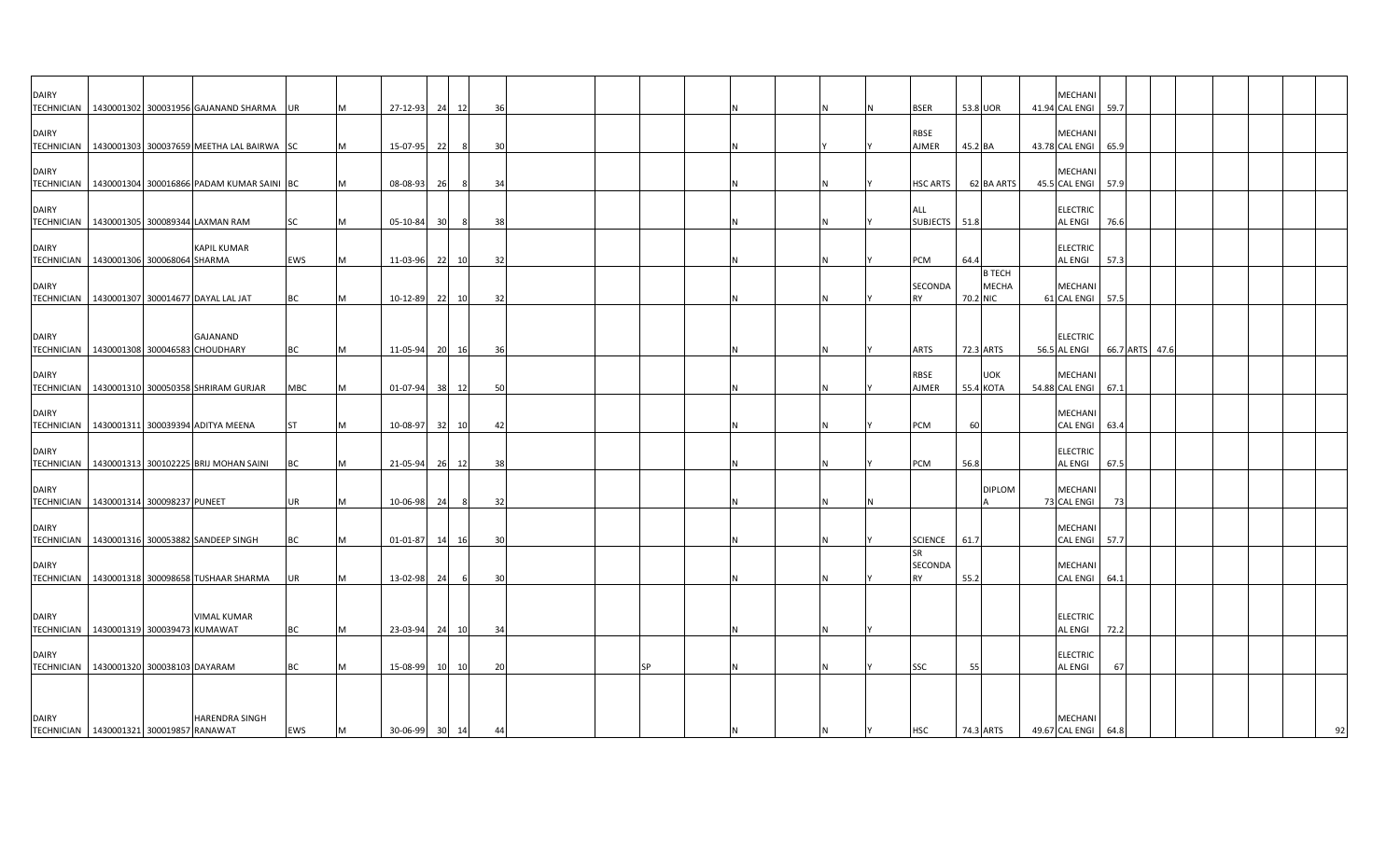| <b>DAIRY</b> |                                            | TECHNICIAN   1430001322 300003131 MAHESH SHARMA         | <b>EWS</b> | M | 02-12-98 50 10 |    |                |    | DISQUALIFIED ON<br><b>ACCOUNT OF</b><br><b>DOCUMENT</b><br>60 VERIFICATION |    |  |    |    | <b>PCM</b><br><b>ENGLISH</b><br>PED |          | <b>DAIRYTE</b><br><b>CHNOLO</b><br>91 GY | INDIAN<br>76.3 DAIRY D            | 76.3 |  |              |          |
|--------------|--------------------------------------------|---------------------------------------------------------|------------|---|----------------|----|----------------|----|----------------------------------------------------------------------------|----|--|----|----|-------------------------------------|----------|------------------------------------------|-----------------------------------|------|--|--------------|----------|
| <b>DAIRY</b> |                                            | TECHNICIAN   1430001324 300098945 VIKASH KUMAR SAINI BC |            | M | 01-07-92 12 14 |    |                | 26 |                                                                            |    |  |    |    | SECONDA<br>RY EXAM                  | 46.8 A   | <b>DIPLOM</b>                            | <b>ELECTRIC</b><br>52.64 AL ENGI  | 52.6 |  |              |          |
| <b>DAIRY</b> |                                            | TECHNICIAN   1430001325 300090751 SANJAY SHARMA         | UR         |   | 15-04-88 42    |    | 8              | 50 |                                                                            |    |  |    |    | SECONDA<br><b>RY</b>                | 61.2 B A |                                          | <b>ELECTRIC</b><br>47.05 AL ENGI  | 56.5 |  |              |          |
| <b>DAIRY</b> |                                            | TECHNICIAN 1430001326 300075451 NEHA MEENA              | <b>ST</b>  |   | 19-07-98 18 12 |    |                | 30 |                                                                            |    |  |    |    |                                     |          |                                          | <b>ELECTRIC</b><br><b>AL ENGI</b> | 54.2 |  |              |          |
| <b>DAIRY</b> |                                            | TECHNICIAN 1530000001 300101718 DINESH BENIWAL          | BC         |   | 05-01-96 28    |    | 8              | 36 |                                                                            |    |  | LD |    | <b>ARTS</b>                         | 61.2     |                                          | <b>ELECTRIC</b><br><b>AL ENGI</b> | 62.6 |  |              |          |
| <b>DAIRY</b> | TECHNICIAN 1530000002 300043513 BABU RAM   |                                                         | <b>BC</b>  | M | 07-07-90 28    |    | 8              | 36 |                                                                            | SP |  | LD |    | <b>ARTS</b>                         | 41.8     |                                          | <b>ELECTRIC</b><br>AL ENGI        | 64   |  |              | 68.71    |
| <b>DAIRY</b> | TECHNICIAN 1530000003 300036377 BABU SINGH |                                                         | BC         |   | 01-03-91 14 14 |    |                | 28 |                                                                            |    |  | LD |    |                                     |          |                                          | MECHANI<br>CAL ENGI 57.2          |      |  |              |          |
| <b>DAIRY</b> |                                            | TECHNICIAN   1530000004 300024667 UGAM SINGH            | UR         | M | 01-07-96 18 10 |    |                | 28 |                                                                            |    |  | HI |    |                                     |          |                                          | MECHANI<br><b>CAL ENGI</b>        | 65.5 |  |              |          |
| <b>DAIRY</b> |                                            | DHARMENDRA<br>TECHNICIAN 1530000005 300021038 CHOUDHARY | BC         |   | 22-03-85 26 10 |    |                | 36 |                                                                            |    |  |    |    | ALL<br><b>SUBJECTS</b>              |          | <b>ELECTRI</b><br>CAL<br>68 ENGG         | <b>ELECTRIC</b><br>66.75 AL ENGI  | 65.5 |  |              |          |
|              |                                            |                                                         |            |   |                |    |                |    |                                                                            |    |  |    |    |                                     |          |                                          |                                   |      |  |              |          |
| <b>DAIRY</b> |                                            | TECHNICIAN 1530000006 300044073 DHEERAJ SAIN            | <b>BC</b>  | M | 02-02-94       | 46 | 8 <sup>2</sup> |    | DISQUALIFIED ON<br><b>ACCOUNT OF</b><br><b>DOCUMENT</b><br>54 VERIFICATION |    |  |    | IN | <b>PCM</b>                          | 77.7 DT  | <b>BTECH</b>                             | <b>INDIAN</b><br>80 DAIRY D       | 80   |  |              |          |
| <b>DAIRY</b> | TECHNICIAN 1530000008 300004457 PARIHAR    | <b>ASHOK KUMAR</b>                                      | SC         |   | 24-10-89 34    |    | 14             | 48 |                                                                            |    |  |    |    | PHY<br>CHEM BIO 53.9 CAL ENG        |          | <b>ELECTRI</b>                           | <b>ELECTRIC</b><br>62.26 AL ENGI  | 63.6 |  |              |          |
|              |                                            |                                                         |            |   |                |    |                |    |                                                                            |    |  |    |    | <b>SR</b>                           |          |                                          |                                   |      |  | ITI          |          |
| <b>DAIRY</b> | TECHNICIAN 1530000009 300045952 PANWAR     | SOURABH VARDHAN                                         | SC         | M | 04-08-87 24 14 |    |                | 38 |                                                                            |    |  |    |    | <b>HIGHER</b><br><b>SEC</b>         | 39.4     |                                          | MECHANI<br>CAL ENGI 64.5          |      |  | <b>TURNE</b> | 67.85 76 |
| <b>DAIRY</b> |                                            | TECHNICIAN 1530000010 300001026 MAHENDRA SINGH          | <b>UR</b>  | M | 10-07-88 24 12 |    |                | 36 |                                                                            |    |  |    |    | SECONDA<br><b>RY</b>                |          | <b>SR</b><br>SECOND<br>75.5 ARY          | <b>ELECTRIC</b><br>55.85 AL ENGI  | 57.3 |  |              |          |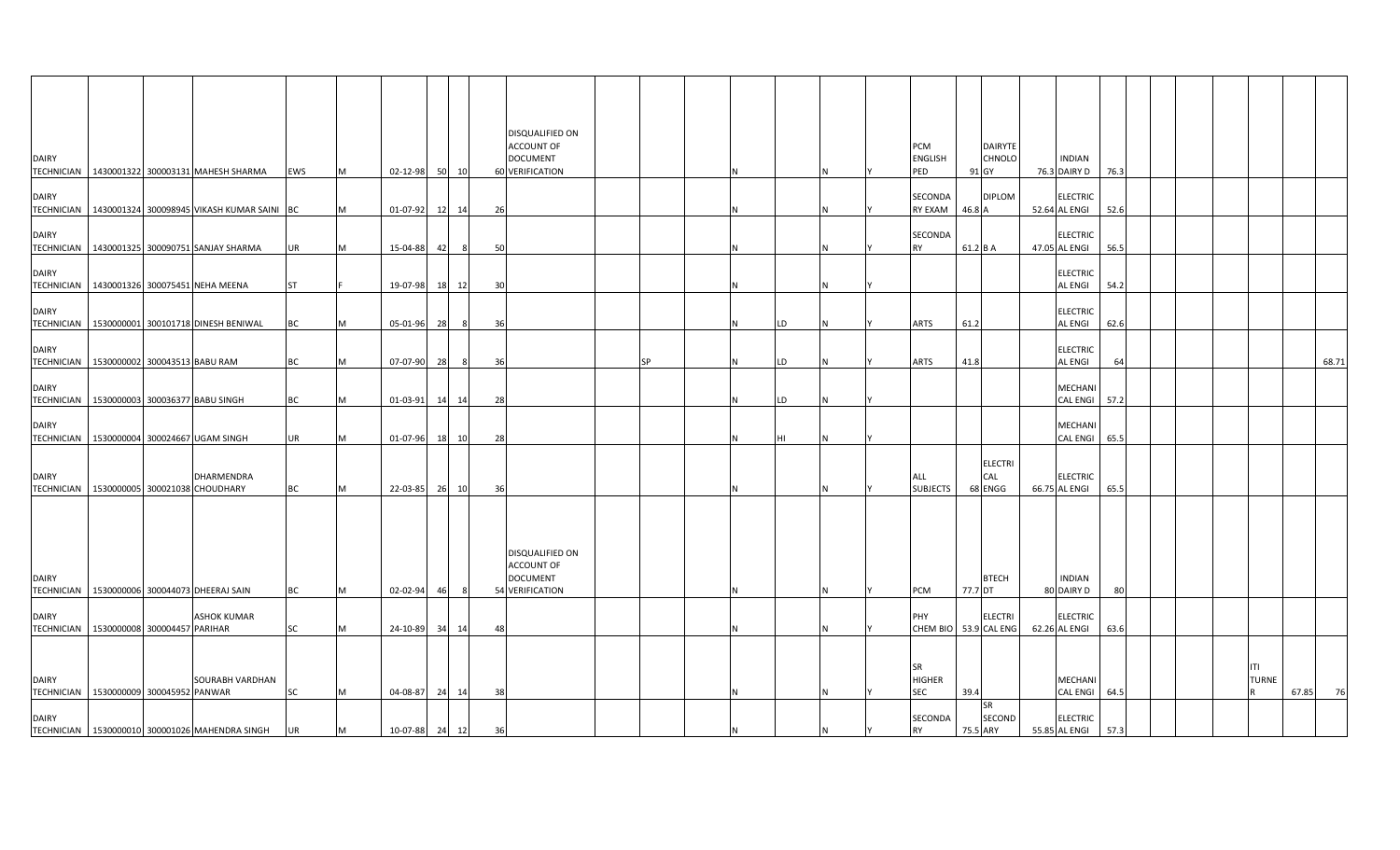| <b>DAIRY</b><br><b>TECHNICIAN</b> | 1530000011 300037251 KRISHN PRATAPSINGH UR               |         |           |   | 20-06-96    | 18        | 10    | 28 |  |  |   | <b>HSC</b>                     | 63.7     |                                    | <b>MECHANI</b><br>CAL ENGI 69.5      |      |                   |      |  |                                     |      |
|-----------------------------------|----------------------------------------------------------|---------|-----------|---|-------------|-----------|-------|----|--|--|---|--------------------------------|----------|------------------------------------|--------------------------------------|------|-------------------|------|--|-------------------------------------|------|
| <b>DAIRY</b><br><b>TECHNICIAN</b> | 1530000013 300035150 SUNIL BANGRA                        |         | BC        |   | 31-08-95    | 22        | 12    | 34 |  |  |   | PCM                            |          | 55.4 PCM                           | <b>ELECTRIC</b><br>51.16 AL ENGI     | 67.4 |                   |      |  |                                     |      |
| <b>DAIRY</b>                      | TECHNICIAN   1530000014 300019389 BAGADA RAM             |         | BC        |   | 07-06-00    |           |       | 14 |  |  |   | PCM                            | 52.2 BA  |                                    | <b>MECHANI</b><br>75.4 CAL ENGI 69.7 |      |                   |      |  |                                     |      |
| <b>DAIRY</b>                      | TECHNICIAN   1530000015 300104998 DIPENDAR SINGH         |         | BC        |   | 20-04-00    | 16        | -8    | 24 |  |  |   | <b>ARTS</b>                    | 57       |                                    | <b>INDIAN</b><br>DAIRY D             | 72.3 |                   |      |  |                                     |      |
| <b>DAIRY</b><br><b>TECHNICIAN</b> | 1530000016 300076291 SANJAY RATHORE                      |         | BC        |   | $10-12-83$  | 22        | 12    | 34 |  |  |   | <b>SCIENCE</b><br><b>MATHS</b> | 60.9 CAL | <b>ELECTRI</b>                     | <b>ELECTRIC</b><br>68 AL ENGI        | 71.5 |                   |      |  |                                     |      |
| <b>DAIRY</b><br><b>TECHNICIAN</b> | 1530000018 300003588 SURESH BEHRA                        |         | <b>UR</b> |   | 11-06-94    | 22        | 10    | 32 |  |  |   | <b>ARTS</b>                    |          | 80.6 RSCIT                         | <b>MECHANI</b><br>68 CAL ENGI 64.1   |      |                   |      |  |                                     |      |
| <b>DAIRY</b><br><b>TECHNICIAN</b> | 1530000019 300006825 HEMENDRA SINGH                      |         | UR        |   | 16-08-94    | 22        | 12    | 34 |  |  |   | <b>COMMER</b><br>СE            |          | 47.6 ARTS                          | <b>ELECTRIC</b><br>56.66 AL ENGI     | 61.1 |                   |      |  |                                     |      |
| <b>DAIRY</b><br><b>TECHNICIAN</b> | 1530000020 300087138 NITESH PANWAR                       |         | <b>SC</b> | M | 09-04-96    | 30        | 12    | 42 |  |  |   | <b>SCIENCE</b><br><b>MATHS</b> |          | FOOD<br><b>TECHNO</b><br>72.4 LOGY | <b>INDIAN</b><br>72.1 DAIRY D        | 72.1 |                   |      |  | <b>BTECH</b><br>FOOD<br><b>TECH</b> | 72.1 |
| <b>DAIRY</b><br><b>TECHNICIAN</b> | 1530000021 300043734 LALIT KUMAR DEWASI MBC              |         |           |   | 28-09-95    | 22        | 14    | 36 |  |  |   | <b>COMMER</b><br>CE            | 57.6     |                                    | <b>MECHANI</b><br><b>CAL ENGI</b>    | 64   |                   |      |  |                                     |      |
| <b>DAIRY</b><br><b>TECHNICIAN</b> | 1530000023 300066911 CHOUDHARY                           | ASU RAM | BC        |   | 08-01-94    |           | 20 14 | 34 |  |  |   | ALL                            | 61.5     |                                    | <b>ELECTRIC</b><br><b>AL ENGI</b>    | 64.1 |                   |      |  |                                     |      |
| <b>DAIRY</b>                      | TECHNICIAN   1530000024 300058027 JASWANT SINGH          |         | BC        |   | 21-05-93    | 18        | 10    | 28 |  |  |   | <b>ARTS</b>                    | 56.4     |                                    | <b>ELECTRIC</b><br><b>AL ENGI</b>    | 65.1 |                   |      |  |                                     |      |
| <b>DAIRY</b><br><b>TECHNICIAN</b> | 1530000026 300089291 BRIJ GOPAL PATEL                    |         | BC        |   | 15-04-95    | 24        | 10    | 34 |  |  |   | <b>ARTS</b>                    | 61.2 BA  |                                    | <b>ELECTRIC</b><br>46.22 AL ENGI     | 58.3 |                   |      |  |                                     |      |
| <b>DAIRY</b><br><b>TECHNICIAN</b> | 1530000027 300000377 RUPA RAM                            |         | BC        |   | 09-04-95    | <b>18</b> | 6     | 24 |  |  |   | PCM                            | 55.2     |                                    | MECHANI<br>CAL ENGI 67.1             |      |                   |      |  |                                     |      |
| <b>DAIRY</b><br><b>TECHNICIAN</b> | 1530000028 300061779 VIJAY KUMAR                         |         | SC        |   | 19-02-95    |           | 16 20 | 36 |  |  | N | <b>BSER</b><br>AJMER           | 67.4 R   | <b>JNVU</b><br>JODHPU              | MECHANI<br>49 CAL ENGI 60.7 R        |      | JOD<br><b>HPU</b> | 50.6 |  |                                     |      |
| <b>DAIRY</b>                      | TECHNICIAN   1530000029 300003702 KUNWAR PAL SINGH   EWS |         |           |   | 21-05-93    | 32        | 14    | 46 |  |  |   | <b>SCIENCE</b><br><b>MATHS</b> |          | 56.3 ARTS                          | <b>ELECTRIC</b><br>57.06 AL ENGI     | 66.6 |                   |      |  |                                     | 56   |
| <b>DAIRY</b><br><b>TECHNICIAN</b> | 1530000030 300055932 NEMA RAM                            |         | BC        |   | 01-07-96    | 28        | 12    | 40 |  |  |   | PCM                            | 61.6     |                                    | <b>ELECTRIC</b><br><b>AL ENGI</b>    | 65.5 |                   |      |  |                                     |      |
| <b>DAIRY</b>                      | TECHNICIAN 1530000031 300098136 MAHENDRA KUMAR           |         | BC        |   | 19-11-96    | 34        | 16    | 50 |  |  |   |                                |          |                                    | MECHANI<br>CAL ENGI                  | 60.6 |                   |      |  |                                     |      |
| <b>DAIRY</b>                      | TECHNICIAN 1530000032 300033092 RAM RATAN BISHNOI BC     |         |           |   | 19-09-98 24 |           | 8     | 32 |  |  |   |                                |          | <b>DIPLOM</b>                      | <b>ELECTRIC</b><br>63.7 AL ENGI      | 63.7 |                   |      |  |                                     |      |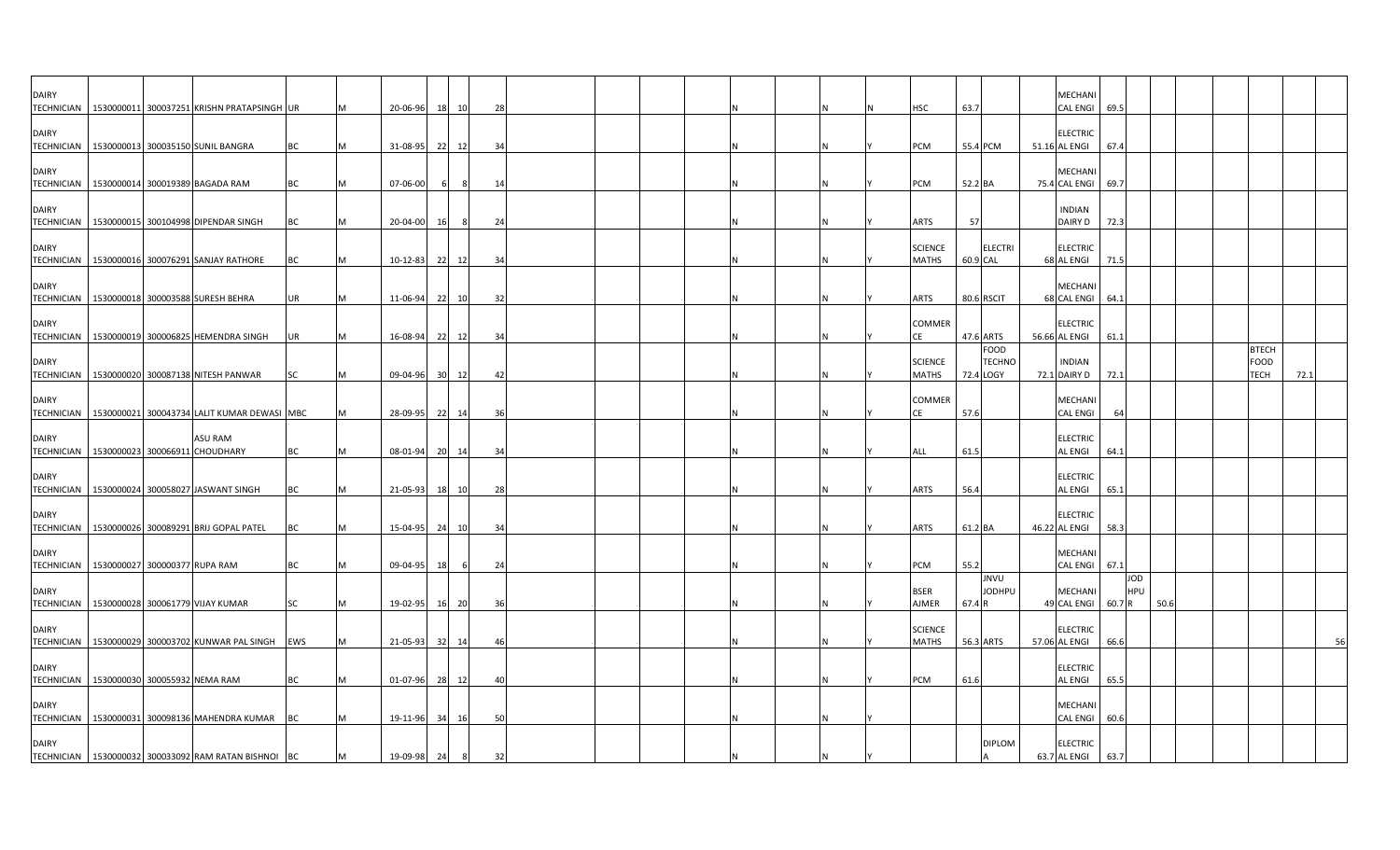| <b>DAIRY</b> |                                              | TECHNICIAN   1530000033 300021796 BALVANTA RAM         | SC         |   | 23-08-94                   | 34<br>10       | 44       |  |  |          | <b>ARTS</b>                      | 50.8 ARTS             |               | <b>ELECTRIC</b><br>48.77 AL ENGI                | 51.9                   |      |     |          |
|--------------|----------------------------------------------|--------------------------------------------------------|------------|---|----------------------------|----------------|----------|--|--|----------|----------------------------------|-----------------------|---------------|-------------------------------------------------|------------------------|------|-----|----------|
| <b>DAIRY</b> |                                              | <b>GIGA RAM</b>                                        |            |   |                            |                |          |  |  |          |                                  |                       |               | MECHANI                                         |                        |      |     |          |
|              | TECHNICIAN   1530000034 300016443 CHAMANARAM |                                                        | MBC        |   | 08-07-86                   | 20 14          | 34       |  |  | ΙN       | <b>SCIENCE</b>                   | 44.4                  |               | CAL ENGI 64.4                                   |                        |      |     |          |
| <b>DAIRY</b> | TECHNICIAN 1530000035 300098509 THAKARA RAM  |                                                        | <b>MBC</b> |   | 19-07-93                   | 14<br>10       | 24       |  |  |          | <b>SCIENCE</b><br><b>BIOLOGY</b> | <b>BA</b><br>58 YEAR  | <b>FINAL</b>  | <b>ELECTRIC</b><br>46.66 AL ENGI                | 61.4                   |      |     |          |
| <b>DAIRY</b> | TECHNICIAN   1530000036 300004316 RAKESH     |                                                        | BC         |   | 26-04-00                   | 24<br>10       | 34       |  |  |          | <b>SEC</b><br>SCHOOL             | 57.5                  |               | <b>ELECTRIC</b><br>AL ENGI                      | 63.6                   |      |     |          |
| <b>DAIRY</b> | TECHNICIAN 1530000038 300043764 GODARA       | <b>MOHAN RAM</b>                                       | BC         |   | 01-03-86                   | 14<br>14       | 28       |  |  | IN.      | ITI<br><b>ELECTRIC</b><br>AN     | 79.4                  |               | <b>ELECTRIC</b><br>AL ENGI                      | IN<br>SOCI<br>68.6 OLO | 48.1 | BED | 57<br>46 |
| <b>DAIRY</b> | TECHNICIAN 1530000039 300079990 NIHAL SINGH  |                                                        | <b>UR</b>  |   | $01 - 12 - 82$             | 20 10          | 30       |  |  |          |                                  |                       |               | MECHANI<br><b>CAL ENGI</b>                      | 76.4                   |      |     |          |
| <b>DAIRY</b> |                                              | TECHNICIAN 1530000040 300083126 RAM LAL CHOUDHARY BC   |            |   | 21-08-94                   | 221<br>10      | 32       |  |  |          | <b>ARTS</b>                      | 72.8                  |               | <b>ELECTRIC</b><br>AL ENGI                      | 67.8                   |      |     |          |
| <b>DAIRY</b> | TECHNICIAN 1530000042 300056411 MOTI RAM     |                                                        | BC         |   | 15-06-96                   | 26<br>18       | 44       |  |  | IN.      | <b>ARTS</b>                      | 73 ARTS               |               | <b>ELECTRIC</b><br>54.27 AL ENGI                | 68.7                   |      |     |          |
|              |                                              |                                                        |            |   |                            |                |          |  |  |          |                                  |                       |               |                                                 |                        |      |     |          |
| <b>DAIRY</b> |                                              | TECHNICIAN   1530000043 300103773 NARENDRA SINGH       | EWS        |   | 02-02-97                   | 28<br>16       | 44       |  |  |          | <b>SECONDA</b><br><b>RY</b>      | 44                    |               | MECHANI<br><b>CAL ENGI</b>                      | 61.9                   |      |     |          |
| <b>DAIRY</b> |                                              | TECHNICIAN 1530000048 300071932 HANUMAN RAM            | SC         |   | 15-03-90                   | 34<br>14       | 48       |  |  |          | <b>AGRICULT</b><br>URE           | 65.2 BA               |               | <b>INDIAN</b><br>47.5 DAIRY D                   | 61                     |      |     |          |
| <b>DAIRY</b> |                                              | TECHNICIAN   1530000049 300026951 SHRAWAN SINGH        | EWS        |   | 01-08-97                   | 26<br>12       | 38       |  |  | IN.      | <b>HSC</b>                       | 41.2                  |               | MECHANI<br>CAL ENGI 53.9                        |                        |      |     |          |
| <b>DAIRY</b> | TECHNICIAN 1530000050 300002136 DIKU JANGID  |                                                        | BC         | M | 28-01-94                   | 20 12          | 32       |  |  | IN.      |                                  |                       |               | <b>MECHANI</b><br>CAL ENGI 64.7                 |                        |      |     |          |
| <b>DAIRY</b> |                                              | TECHNICIAN   1530000051 300028456 ABHISHEK MEENA       | <b>ST</b>  |   | 07-12-89                   | - 321<br>-8    | 40       |  |  |          | ARTS                             | 37.7                  |               | <b>ELECTRIC</b><br>AL ENGI                      | 65.4                   |      |     |          |
| <b>DAIRY</b> |                                              | <b>BHART KUMAR</b>                                     |            |   |                            |                |          |  |  |          | SR HSC                           |                       |               | <b>ELECTRIC</b>                                 |                        |      |     |          |
| <b>DAIRY</b> | TECHNICIAN 1530000052 300005523 GEHLOT       | TECHNICIAN 1530000053 300047018 ASHOK GODARA           | BC<br>BC   |   | 02-07-89                   | 22<br>-8<br>24 | 30<br>38 |  |  | <b>N</b> | ARTS                             | 65.5<br>72.4          |               | AL ENGI<br><b>MECHANI</b><br>CAL ENGI 63.6      | 62.4                   |      |     |          |
| <b>DAIRY</b> |                                              |                                                        |            |   | 20-07-97                   | 14             |          |  |  |          | <b>SCINCE</b>                    |                       |               | <b>ELECTRIC</b>                                 |                        |      |     |          |
| <b>DAIRY</b> | TECHNICIAN 1530000054 300038377 HITESH MAKAD | TECHNICIAN   1530000055 300015745 CHANDERVEER SINGH UR | BC         | M | 17-10-96<br>09-06-92 24 10 | 34<br>14       | 48<br>34 |  |  | IN.<br>N | ARTS<br><b>PCM</b>               | 55.6 BA<br>61.5 ERING | <b>ENGINE</b> | 50.88 AL ENGI<br>MECHANI<br>65.45 CAL ENGI 65.5 | 71.6                   |      |     | 74       |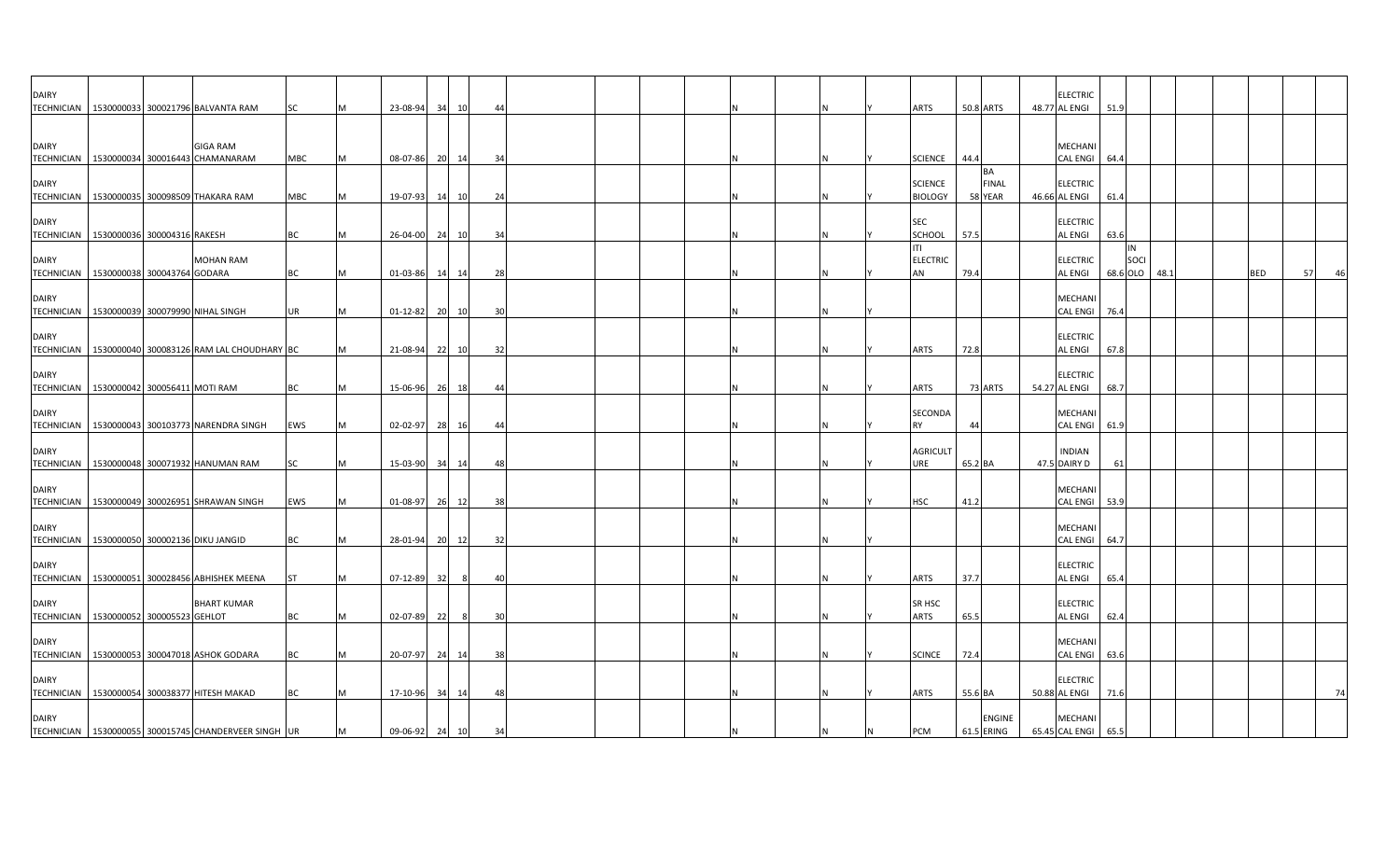| <b>DAIRY</b><br>TECHNICIAN 1530000056 300104945 PARVEEN   |  |                                                                                     | EWS       |   | 08-12-94             | 22 | 10                   | 32 |  |           |  |  |                         |               | <b>DIPLOM</b>                  | <b>ELECTRIC</b><br>59.33 AL ENGI<br>59.3                   |  |  |    |
|-----------------------------------------------------------|--|-------------------------------------------------------------------------------------|-----------|---|----------------------|----|----------------------|----|--|-----------|--|--|-------------------------|---------------|--------------------------------|------------------------------------------------------------|--|--|----|
| <b>DAIRY</b>                                              |  | TECHNICIAN 1530000057 300039275 SUNIL KUMAR                                         | <b>SC</b> |   | 17-10-91             | 18 | 6                    | 24 |  |           |  |  | SR SEC                  | 50.5          |                                | <b>ELECTRIC</b><br><b>AL ENGI</b><br>66                    |  |  | 58 |
| <b>DAIRY</b>                                              |  | TECHNICIAN 1530000058 300025688 DINESH KUMAWAT                                      | <b>BC</b> |   | 21-07-94             | 18 | 18                   | 36 |  |           |  |  | PCM                     | 53 A          | <b>DIPLOM</b>                  | MECHANI<br>63.48 CAL ENGI<br>63.5                          |  |  |    |
| <b>DAIRY</b>                                              |  | TECHNICIAN   1530000059 300092738 CHETAN SINGH                                      | UR        |   | 24-04-90             | 26 | 14                   | 40 |  |           |  |  | <b>SCIENCE</b><br>MATHS | 50            |                                | <b>ELECTRIC</b><br>AL ENGI<br>59.8                         |  |  |    |
| <b>DAIRY</b>                                              |  | TECHNICIAN   1530000060 300031206 RITESH BHATI                                      | BC        |   | 09-12-95             | 12 | -8                   | 20 |  |           |  |  | PCM                     | 50 BE         |                                | <b>ELECTRIC</b><br>56.65 AL ENGI<br>70.3                   |  |  |    |
| <b>DAIRY</b><br><b>TECHNICIAN</b>                         |  | 1530000061 300019523 HIMANSHU JANGIR                                                | BC        |   | 26-06-00             | 20 | 8                    | 28 |  |           |  |  | CBSE<br><b>DELHI</b>    | 60            |                                | <b>MECHAN</b><br><b>CAL ENGI</b><br>69.3                   |  |  |    |
| <b>DAIRY</b><br><b>TECHNICIAN</b>                         |  | 1530000062 300000162 SHRAVAN KUMAR                                                  | ВC        |   | 05-07-99             |    | 40 16                | 56 |  |           |  |  | ALL<br><b>SUBJECTS</b>  | 68 BA         |                                | <b>MECHAN</b><br>65.17 CAL ENGI<br>70.7                    |  |  |    |
| <b>DAIRY</b><br>TECHNICIAN 1530000063 300002131 CHOUDHARY |  | <b>DURGESH</b>                                                                      | <b>BC</b> |   | 25-07-97             | 42 | 10                   | 52 |  |           |  |  |                         |               | <b>DEPOM</b>                   | <b>ELECTRIC</b><br>70 AL ENGI<br>70                        |  |  |    |
| <b>DAIRY</b><br><b>TECHNICIAN</b>                         |  | 1530000064 300033441 MAHESH KUMAR                                                   | BC        |   | 26-08-94             | 28 | 18                   | 46 |  |           |  |  |                         |               |                                | <b>ELECTRIC</b><br>AL ENGI<br>70.1                         |  |  |    |
| <b>DAIRY</b><br>TECHNICIAN 1530000065 300007049 BEEJA RAM |  |                                                                                     | <b>BC</b> |   | 01-07-94             | 14 | 14                   | 28 |  |           |  |  | <b>SCIENCE</b>          |               | 52 ARTS                        | <b>ELECTRIC</b><br>46.11 AL ENGI<br>63.5                   |  |  |    |
| <b>DAIRY</b><br>TECHNICIAN 1530000066 300085025 MAHENDRA  |  |                                                                                     | BC        |   | 15-08-96             | 14 | 16                   | 30 |  |           |  |  | <b>SCIENCE</b>          | 56.6 B A      |                                | <b>ELECTRIC</b><br>49.55 AL ENGI<br>62                     |  |  |    |
| <b>DAIRY</b>                                              |  | <b>RAKESH SINGH</b>                                                                 |           |   |                      |    |                      |    |  |           |  |  |                         |               | <b>DIPLOM</b>                  | <b>ELECTRIC</b>                                            |  |  |    |
| TECHNICIAN 1530000067 300072003 BADGUJAR<br><b>DAIRY</b>  |  |                                                                                     | UR        |   | 11-11-89             | 16 | 8                    | 24 |  |           |  |  | HSC                     | 58 A          |                                | 64.84 AL ENGI<br>64.8<br><b>ELECTRIC</b>                   |  |  |    |
| <b>DAIRY</b><br><b>TECHNICIAN</b>                         |  | TECHNICIAN 1530000068 300035219 DHIRENDRA SINGH<br>1530000070 300031048 VIJAY KUMAR | UR<br>ВC  |   | 10-06-98<br>18-12-99 | 10 | 10<br>$\overline{4}$ | 20 |  |           |  |  | ARTS<br>PCM             | 59.4 BA<br>60 |                                | 49.4 AL ENGI<br>62.2<br><b>ELECTRIC</b><br>AL ENGI<br>63.9 |  |  |    |
| <b>DAIRY</b><br><b>TECHNICIAN</b>                         |  | 1530000073 300013206 DEEPAK KUMAR DAVE EWS                                          |           |   | 27-03-98 30 12       |    |                      | 42 |  |           |  |  | <b>ARTS</b>             | 67.8          |                                | MECHANI<br><b>CAL ENGI</b><br>67.9                         |  |  | 57 |
| <b>DAIRY</b><br>TECHNICIAN 1530000074 300029878 RAHUL     |  |                                                                                     | SC        |   | 16-03-98             | 18 | 10                   | 28 |  | <b>SP</b> |  |  | PCB                     |               | <b>ELECTRI</b><br>51.8 CAL DEP | <b>ELECTRIC</b><br>61 AL ENGI<br>61                        |  |  |    |
| <b>DAIRY</b>                                              |  |                                                                                     |           |   |                      |    |                      |    |  |           |  |  |                         |               | <b>DIPLOM</b>                  | <b>ELECTRIC</b>                                            |  |  |    |
|                                                           |  | TECHNICIAN   1530000076 300048099 CHANDRA PRAKASH SC                                |           | M | 10-12-93 28 12       |    |                      | 40 |  |           |  |  | <b>ARTS</b>             | 69.1 A        |                                | 59.33 AL ENGI<br>59.3                                      |  |  |    |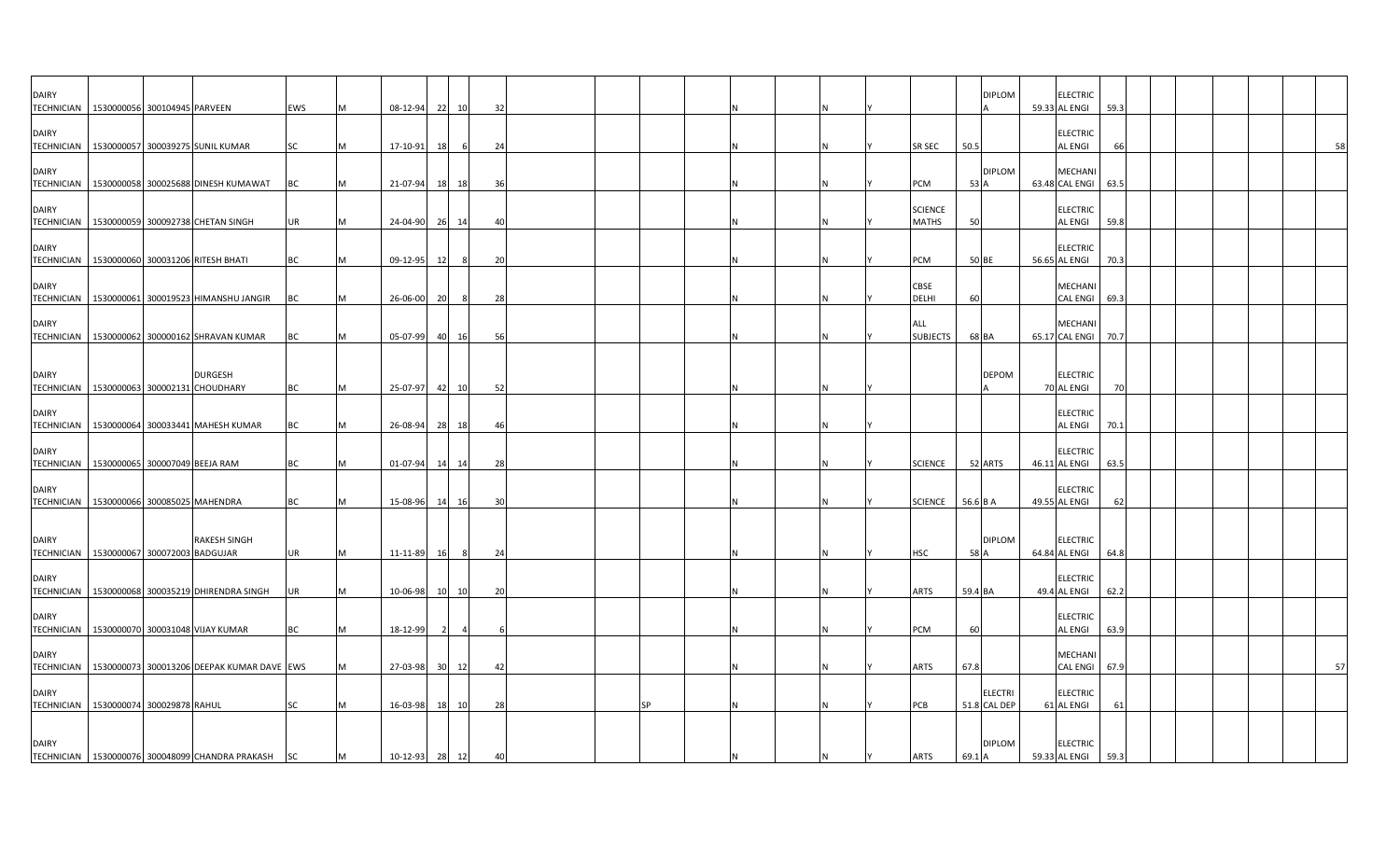| <b>DAIRY</b><br><b>TECHNICIAN</b> | 1530000077 300056913 BALDEV SINGH              |                        | BC         |   | 07-06-94       | 16              | 10    | 26 |           |  |   |  | <b>AGRICULT</b><br>ure       | 60.6             |                         | <b>ELECTRIC</b><br><b>AL ENGI</b>     | 62.6 |  |  |    |
|-----------------------------------|------------------------------------------------|------------------------|------------|---|----------------|-----------------|-------|----|-----------|--|---|--|------------------------------|------------------|-------------------------|---------------------------------------|------|--|--|----|
| <b>DAIRY</b><br><b>TECHNICIAN</b> | 1530000078 300017975 RAVINDRA GARG             |                        | SC         |   | 12-08-99       | 18              | 12    | 30 |           |  |   |  | <b>SR SEC</b>                | 65               |                         | <b>ELECTRIC</b><br><b>AL ENGI</b>     | 65.7 |  |  |    |
| <b>DAIRY</b>                      | TECHNICIAN 1530000079 300048067 KARANA RAM     |                        | ВC         |   | 07-03-98       | -14             | -6    | 20 |           |  |   |  | <b>ARTS</b>                  | 45               |                         | <b>ELECTRIC</b><br><b>AL ENGI</b>     | 68.7 |  |  |    |
| <b>DAIRY</b><br><b>TECHNICIAN</b> | 1530000080 300035680 DINESH BHARI              |                        | BC         |   | 01-01-96 28    |                 | -6    | 34 |           |  |   |  |                              |                  | PCB                     | <b>ELECTRIC</b><br>58 AL ENGI         | 68.7 |  |  |    |
| <b>DAIRY</b>                      | TECHNICIAN 1530000081 300107706 LAKHARA        | <b>KAMAL KISHOR</b>    | <b>BC</b>  |   | 25-08-96 26    |                 | 16    | 42 |           |  | N |  | SR SEC                       | 57.6             |                         | MECHANI<br><b>CAL ENGI</b>            | 66   |  |  |    |
| <b>DAIRY</b><br><b>TECHNICIAN</b> | 1530000083 300037104 RATHORE                   | JASWENT SINGH          | EWS        | M | 08-08-93       | - 221           | 12    | 34 |           |  | N |  | ARTS                         | 61.1 ARTS        |                         | <b>ELECTRIC</b><br>41.4 AL ENGI       | 66.2 |  |  |    |
| <b>DAIRY</b><br><b>TECHNICIAN</b> | 1530000084 300077106 SURESH PATEL              |                        | BC         |   | 03-04-96       | 34              | - 8   | 42 | <b>SP</b> |  |   |  | <b>HINDI</b>                 | 61.4             |                         | <b>ELECTRIC</b><br><b>AL ENGI</b>     | 58.8 |  |  |    |
| <b>DAIRY</b><br><b>TECHNICIAN</b> | 1530000085 300015817 OM PRAKASH                |                        | SC         |   | 02-07-90       | 18              | -8    | 26 |           |  | N |  | ARTS                         | 49.4             |                         | <b>ELECTRIC</b><br><b>AL ENGI</b>     | 63.7 |  |  |    |
| DAIRY                             | TECHNICIAN 1530000086 300106935 JAYESH KUMAR   |                        | EWS        |   | 18-02-82       | 26              | 16    | 42 |           |  | N |  | <b>ARTS</b>                  | 61.4 BA          |                         | <b>INDIAN</b><br>49.27 DAIRY D        | 69   |  |  |    |
| <b>DAIRY</b>                      | TECHNICIAN 1530000087 300013984 BHATI          | <b>CHANDER SHEKHAR</b> | ВC         |   | 13-03-95 44    |                 | 10    | 54 |           |  |   |  | P C M                        | 66               |                         | <b>ELECTRIC</b><br><b>AL ENGI</b>     | 74.1 |  |  |    |
| <b>DAIRY</b><br><b>TECHNICIAN</b> | 1530000089 300104569 BHUPENDRA SINGH           |                        | UR         |   | 22-05-92       |                 | 20 14 | 34 |           |  |   |  | <b>RBSE</b>                  |                  | <b>RTU</b><br>68.9 KOTA | <b>ELECTRIC</b><br>65.38 AL ENGI      | 65.4 |  |  |    |
| <b>DAIRY</b><br><b>TECHNICIAN</b> | 1530000090 300090005 ASHARAM                   |                        | BC         |   | 01-01-98       | 30 <sup>1</sup> | 12    | 42 |           |  |   |  | ALL<br>GENERAL<br><b>SUB</b> | 51               |                         | <b>ELECTRIC</b><br>AL ENGI            | 66.3 |  |  |    |
| <b>DAIRY</b><br>TECHNICIAN        | 1530000091 300061028 RANJEET BORANA            |                        | MBC        |   | 25-07-96       | 34              | 12    | 46 |           |  |   |  | PCM                          | 57               |                         | MECHANI<br>CAL ENGI 64.6              |      |  |  |    |
| DAIRY                             | TECHNICIAN 1530000093 300042492 KULDEEP GURJAR |                        | <b>MBC</b> |   | 19-10-92       | -14             |       | 22 |           |  | N |  | <b>ARTS</b>                  | 58.8             |                         | <b>ELECTRIC</b><br><b>AL ENGI</b>     | 68.4 |  |  |    |
| <b>DAIRY</b><br><b>TECHNICIAN</b> | 1530000094 300027590 BISHNOI                   | <b>ASHOK KUMAR</b>     | BC         |   | $01 - 01 - 92$ | 24              | 10    | 34 |           |  |   |  | <b>ARTS</b>                  | 72.2 ARTS        |                         | MECHANI<br>52.22 CAL ENGI             | 62.4 |  |  |    |
| <b>DAIRY</b>                      | TECHNICIAN 1530000098 300021626 SHRAVAN SINGH  |                        | BC         |   | 05-03-98       | 18              | 12    | 30 |           |  |   |  | PCM<br><b>SCIENCE</b>        | $63.2 \text{ A}$ | <b>DIPLOM</b>           | MECHANI<br>60 CAL ENGI                | 60   |  |  |    |
| <b>DAIRY</b>                      | TECHNICIAN 1530000100 300054769 ASHOK JAT      |                        | ВC         | M | $10 - 08 - 91$ | 22              | 12    | 34 |           |  |   |  | <b>ARTS</b>                  | 59.4 ART         | <b>BACHEL</b><br>OR OF  | <b>MECHANI</b><br>49.33 CAL ENGI 64.8 |      |  |  | 65 |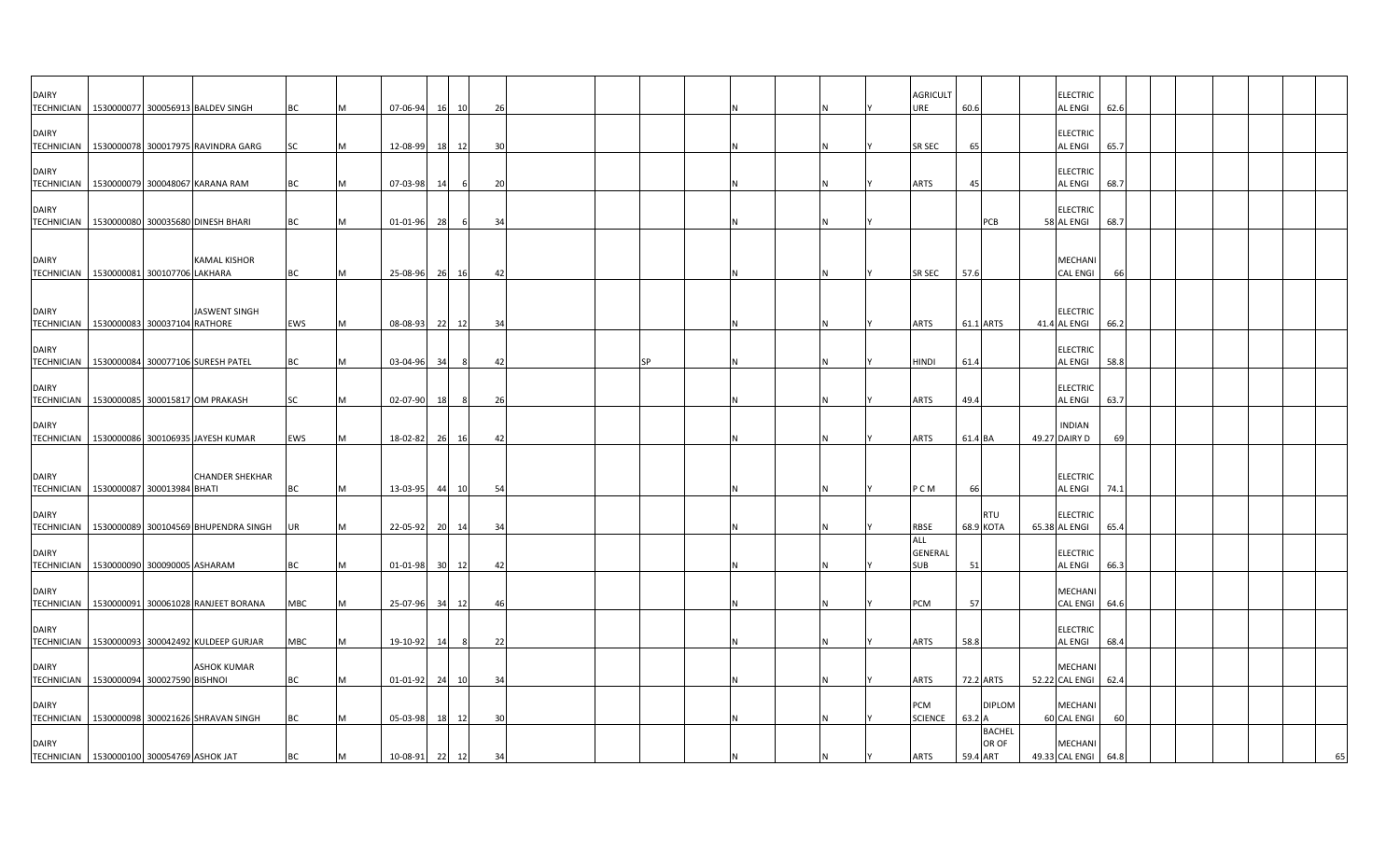| <b>DAIRY</b>                                               |                                             | TECHNICIAN 1530000101 300070487 GIRI RAJ SINGH   | SC        | M   | 21-07-98       | 14 12                 | 26 |                                                                     |           |    |     | <b>SCIENCE</b>                           | 64.8 BSC |                         | <b>ELECTRIC</b><br>68 AL ENGI    | 63.9                       |      |  |  | 60 |
|------------------------------------------------------------|---------------------------------------------|--------------------------------------------------|-----------|-----|----------------|-----------------------|----|---------------------------------------------------------------------|-----------|----|-----|------------------------------------------|----------|-------------------------|----------------------------------|----------------------------|------|--|--|----|
| <b>DAIRY</b>                                               |                                             | TECHNICIAN   1530000102 300019509 JITENDRA KUMAR | SC        | M   | 15-01-91       | 20<br>- 8             | 28 |                                                                     |           |    |     | COMMER<br>CE                             | 43.2     |                         | <b>ELECTRIC</b><br>AL ENGI       | 66.3                       |      |  |  | 74 |
| <b>DAIRY</b>                                               |                                             | TECHNICIAN 1530000104 300072297 RAVI PRAKASH     | <b>BC</b> | M   | 21-08-97       | 14<br>- 8             | 22 |                                                                     |           |    | N   |                                          |          |                         | <b>ELECTRIC</b><br>AL ENGI       | 68.2                       |      |  |  |    |
| <b>DAIRY</b><br><b>TECHNICIAN</b>                          |                                             | 1530000105 300095214 MAHESH KUMAR                | <b>SC</b> | M   | 17-10-97 36 14 |                       | 50 |                                                                     |           |    | N   | <b>SR</b><br><b>HIGHER</b><br><b>SEC</b> | 75.2     |                         | <b>ELECTRIC</b><br>AL ENGI       | 69.1                       |      |  |  |    |
| <b>DAIRY</b><br>TECHNICIAN   1530000106 300080220 MAHENDRA |                                             |                                                  | <b>BC</b> | M   | 03-07-98 26 10 |                       | 36 |                                                                     |           |    | IN. | ARTS                                     | 75.6     |                         | <b>ELECTRIC</b><br>AL ENGI       | 68.4                       |      |  |  |    |
| <b>DAIRY</b>                                               |                                             | TECHNICIAN 1530000107 300063601 UTAMA RAM        | BC        | M   | 01-07-84       | 16<br>- 8             | 24 |                                                                     | <b>SP</b> |    |     | ARTS                                     |          | 53.2 ARTS               | <b>INDIAN</b><br>48.5 DAIRY D    | MA<br>POL<br><b>71 SCI</b> | 64.1 |  |  | 67 |
| <b>DAIRY</b>                                               | TECHNICIAN   1530000108 300013447 VINOD     |                                                  | ВC        | M   | 18-01-99       | 18 16                 | 34 |                                                                     |           |    | N   |                                          |          |                         | <b>ELECTRIC</b><br>AL ENGI       | 60.2                       |      |  |  |    |
| <b>DAIRY</b><br><b>TECHNICIAN</b>                          |                                             | 1530000109 300102080 VISHAL DADHICH              | EWS       | M   | 28-07-97       | 24<br>- 8             | 32 |                                                                     |           |    |     | SENIOR<br><b>SEC</b>                     |          | 58.4 BTECH              | <b>ELECTRIC</b><br>68.2 AL ENGI  | 68.2                       |      |  |  | 64 |
| <b>DAIRY</b>                                               | TECHNICIAN 1530000110 300021113 SHARMA      | <b>VIKASH KUMAR</b>                              | EWS       | M   | 13-04-95 24 14 |                       | 38 |                                                                     |           |    | N   | ALL SUB                                  | 64.2     |                         | <b>ELECTRIC</b><br>AL ENGI       | 59.4                       |      |  |  |    |
| <b>DAIRY</b>                                               |                                             |                                                  | SC        | IM. |                |                       | 36 |                                                                     |           |    |     | ARTS                                     | 48.5     |                         | <b>ELECTRIC</b><br>AL ENGI       |                            |      |  |  |    |
| <b>DAIRY</b>                                               |                                             | TECHNICIAN 1530000111 300037834 SUNIL KUMAR      |           |     | 07-05-92       | 22 14                 |    |                                                                     |           |    |     |                                          |          |                         | MECHANI                          | 67.8                       |      |  |  |    |
| <b>DAIRY</b>                                               |                                             | TECHNICIAN 1530000114 300083789 BHOMA RAM        | BC        | M   | 05-06-84       | 18 10                 | 28 |                                                                     |           | ΧS |     |                                          |          |                         | <b>CAL ENGI</b><br><b>INDIAN</b> | 60                         |      |  |  |    |
|                                                            | TECHNICIAN   1530000115 300084651 CHAINARAM |                                                  | <b>BC</b> | M   | 09-09-99       | 30 <sup>1</sup><br>10 | 40 |                                                                     | SP        |    |     | HSC                                      |          | 61 B TECH               | 61.3 DAIRY D                     | 61.3                       |      |  |  |    |
| <b>DAIRY</b>                                               |                                             | TECHNICIAN   1530000116 300103956 DIMPLE KANWAR  | EWS       |     | 23-10-94       | 52<br>$\overline{a}$  |    | DISQUALIFIED ON<br>ACCOUNT OF<br><b>DOCUMENT</b><br>56 VERIFICATION |           |    |     | PHY<br><b>CHEM</b><br><b>MATHS</b>       |          | <b>DAIRY</b><br>84 TECH | <b>INDIAN</b><br>77.3 DAIRY D    | 77.3                       |      |  |  |    |
| <b>DAIRY</b>                                               |                                             | TECHNICIAN   1530000117 300086236 RAKESH JAKHAR  | ВC        | M   | 17-09-95 22 14 |                       | 36 |                                                                     |           |    | N   | <b>SCIENCE</b>                           |          | 65.2 ARTS               | <b>ELECTRIC</b><br>45.66 AL ENGI | 68.3                       |      |  |  |    |
| <b>DAIRY</b>                                               |                                             | TECHNICIAN 1530000118 300106938 BHAWANI SINGH    | <b>BC</b> |     | 28-02-96       | 24                    | 30 |                                                                     |           |    |     | ARTS                                     | 59       |                         | <b>ELECTRIC</b><br>AL ENGI       | 55.3                       |      |  |  |    |
| <b>DAIRY</b>                                               |                                             | TECHNICIAN 1530000119 300029526 BHERU SHANKAR    | <b>SC</b> | M   | 30-10-90 22    | 8                     | 30 |                                                                     |           |    |     |                                          |          | <b>DIPLOM</b>           | MECHANI<br>63 CAL ENGI           | 63                         |      |  |  |    |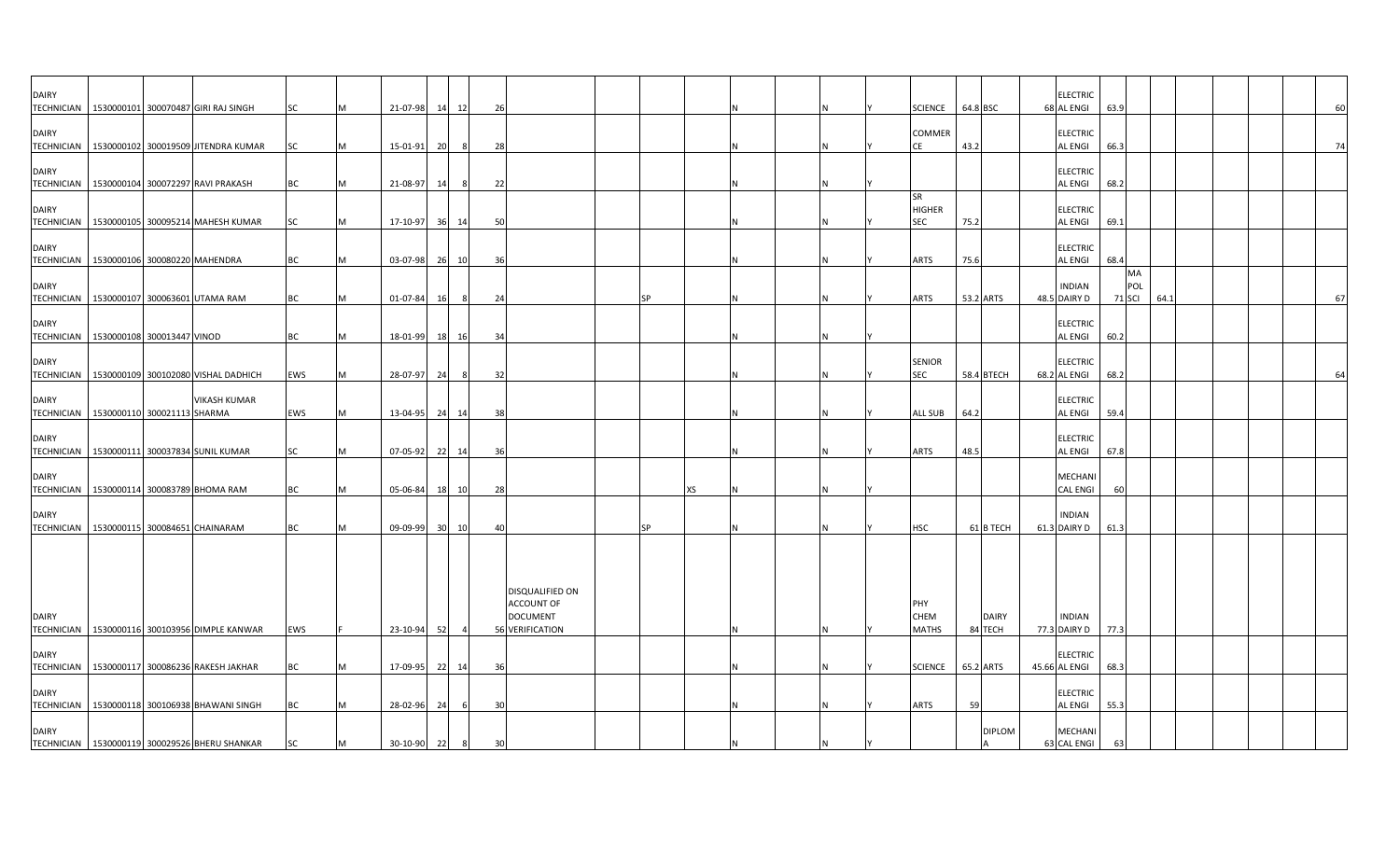| <b>DAIRY</b> |                                              | TECHNICIAN 1530000120 300016087 MAHINDER SINGH          | <b>UR</b>        | IM.      | 22-12-95             |                 | 14 12          | 26       |  |   |  | ALL                   | 75      |                                | <b>MECHANI</b><br><b>CAL ENGI</b>                  | 65           |  |  |  |
|--------------|----------------------------------------------|---------------------------------------------------------|------------------|----------|----------------------|-----------------|----------------|----------|--|---|--|-----------------------|---------|--------------------------------|----------------------------------------------------|--------------|--|--|--|
| <b>DAIRY</b> | TECHNICIAN 1530000123 300019633 GOVIND RAM   |                                                         | SC               | M        | 01-07-92             |                 | 24 10          | 34       |  |   |  |                       |         |                                | <b>ELECTRIC</b><br><b>AL ENGI</b>                  | 56.5         |  |  |  |
| <b>DAIRY</b> |                                              | TECHNICIAN   1530000124 300060814 KAILASH GARG          | SC               | M        | 15-07-97             | 30 <sup>1</sup> | 10             | 40       |  |   |  | ALL<br><b>SUBJECT</b> |         | <b>ELECTRI</b><br>54.5 AL ENGI | <b>ELECTRIC</b><br>59 AL ENGI                      | -59          |  |  |  |
| <b>DAIRY</b> |                                              | TECHNICIAN 1530000125 300048486 BHANWAR LAL             | <b>BC</b>        | M        | 30-06-96             |                 | 32 10          | -42      |  |   |  |                       |         | SECOND<br>ARY                  | <b>ELECTRIC</b><br>52.33 AL ENGI                   | 54.1         |  |  |  |
| <b>DAIRY</b> |                                              | TECHNICIAN   1530000126 300011673 SUNIL JALWANIYAN      | <b>BC</b>        | M        | 11-05-97             |                 | 22 14          | 36       |  |   |  | <b>SCIENCE</b>        | 76.8    |                                | <b>ELECTRIC</b><br><b>AL ENGI</b>                  | 73.5         |  |  |  |
| <b>DAIRY</b> |                                              | TECHNICIAN   1530000127 300052212 JITENDRA SINGH        | <b>BC</b>        | M        | 05-01-92             |                 | 26 12          | 38       |  |   |  |                       |         |                                | <b>MECHANI</b><br><b>CAL ENGI</b>                  | 63.8         |  |  |  |
| <b>DAIRY</b> |                                              | TECHNICIAN 1530000128 300020529 VIKASH SHRIMALI         | SC               | M        | 11-07-89             | 20              | $\overline{2}$ | 22       |  |   |  | PCM                   | 45.9    |                                | <b>ELECTRIC</b><br><b>AL ENGI</b>                  | 72           |  |  |  |
| <b>DAIRY</b> |                                              | TECHNICIAN 1530000129 300086337 KARAN GUPTA             | <b>UR</b>        | M        | 22-11-94             | 30 <sup>1</sup> | 10             | 4(       |  |   |  |                       |         | <b>BTECH</b>                   | <b>ELECTRIC</b><br>68.36 AL ENGI                   | 68.4         |  |  |  |
| <b>DAIRY</b> | TECHNICIAN 1530000130 300073259 PRAJAPAT     | <b>DINESH KUMAR</b>                                     | <b>BC</b>        | M        | 10-11-88 22 10       |                 |                | 32       |  |   |  |                       |         |                                | <b>ELECTRIC</b><br><b>AL ENGI</b>                  | 69.3         |  |  |  |
| <b>DAIRY</b> | TECHNICIAN   1530000131 300103954 LAXMI      |                                                         | <b>BC</b>        |          | 25-09-94             | 18              | - 8            | 26       |  | N |  | ALL<br>SUBJECT        | 63.7 BA |                                | <b>ELECTRIC</b><br>62.33 AL ENGI                   | 73.1         |  |  |  |
| <b>DAIRY</b> | TECHNICIAN 1530000132 300023639 PARVEZ KHAN  |                                                         | BC               |          | 11-07-91             |                 | 24 10          | 34       |  |   |  | PCM                   | 46      |                                | <b>ELECTRIC</b><br><b>AL ENGI</b>                  | 66.3         |  |  |  |
| <b>DAIRY</b> |                                              | TECHNICIAN   1530000133 300100643 SHAKTI SINGH          | EWS              |          | 17-11-95             |                 | 26 16          | 42       |  |   |  | <b>ARTS</b>           |         | 59 ARTS                        | <b>MECHAN</b><br>52.88 CAL ENGI 58.6               |              |  |  |  |
| <b>DAIRY</b> | TECHNICIAN   1530000135 300024090 NAVALA RAM |                                                         | BC               | M        | 10-12-91             | 34              |                | 38       |  |   |  | TENTH                 | 70.3 H  | <b>TWELFT</b>                  | <b>ELECTRIC</b><br>73.85 AL ENGI                   | 62.2         |  |  |  |
| <b>DAIRY</b> |                                              | TECHNICIAN   1530000136 300094489 SOBHAGYAPAL SINGH EWS |                  | M        | 17-08-95             |                 | 30 12          | 42       |  |   |  |                       |         | <b>ARTS</b>                    | <b>ELECTRIC</b><br>62.5 AL ENGI                    | 63.6         |  |  |  |
| <b>DAIRY</b> | TECHNICIAN 1530000137 300077237 RAHUL JOSHI  |                                                         | <b>UR</b>        |          | 01-01-90             |                 | 30 14          | 44       |  |   |  | ARTS                  | 47.5    |                                | <b>MECHANI</b><br><b>CAL ENGI</b>                  | 66.4         |  |  |  |
| <b>DAIRY</b> |                                              | <b>DHIRENDRA SINGH</b>                                  |                  |          |                      |                 |                |          |  |   |  |                       |         |                                | <b>ELECTRIC</b>                                    |              |  |  |  |
| <b>DAIRY</b> | TECHNICIAN 1530000138 300064221 JODHA        | TECHNICIAN   1530000139 300037225 PRADEEP CHAUHAN       | EWS<br><b>UR</b> | IM.<br>M | 06-07-99<br>08-12-94 | 24              | 20 16          | 36<br>28 |  |   |  | <b>HSC</b>            | 69.5 BA |                                | <b>AL ENGI</b><br><b>MECHANI</b><br>45.09 CAL ENGI | 69.1<br>73.4 |  |  |  |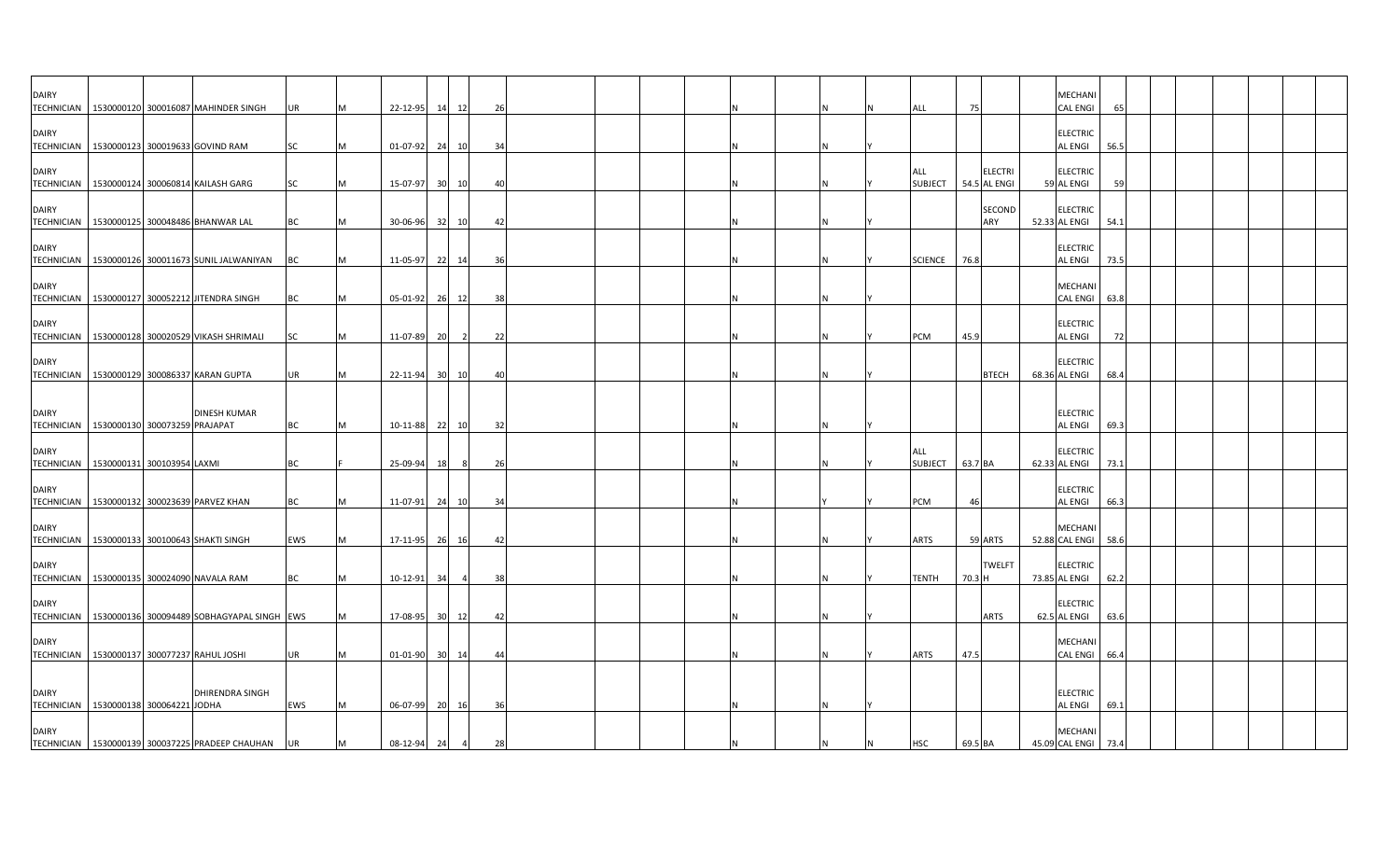| <b>DAIRY</b><br>TECHNICIAN   1530000140 300041365 ASHOK DUDI |  |                                                       | BC        |   |          | 05-07-90 20 10 |       |    | 30 |  |    |  |  | ARTS                           |           | 44.2 ARTS                               | <b>ELECTRIC</b><br>44.27 AL ENGI<br>68.1 |  |  |  |  |
|--------------------------------------------------------------|--|-------------------------------------------------------|-----------|---|----------|----------------|-------|----|----|--|----|--|--|--------------------------------|-----------|-----------------------------------------|------------------------------------------|--|--|--|--|
| <b>DAIRY</b>                                                 |  | TECHNICIAN   1530000141 300044855 ASHOK VISHNOI       | <b>BC</b> |   | 01-09-93 |                | 28    | 10 | 38 |  |    |  |  | SECONDA<br><b>RY</b>           |           | <b>MECHA</b><br><b>NICAL</b><br>72 ENGG | <b>MECHAN</b><br>70.8 CAL ENGI<br>81.8   |  |  |  |  |
| <b>DAIRY</b>                                                 |  | TECHNICIAN   1530000144 300008111 SHASHI BHUSHAN      | UR        |   | 20-08-98 |                | 20    |    | 24 |  |    |  |  | MATH                           | 55        |                                         | MECHANI<br><b>CAL ENGI</b><br>68.5       |  |  |  |  |
| <b>DAIRY</b>                                                 |  | TECHNICIAN   1530000145 300068955 DEVA RAM JEENGAR SC |           |   | 10-05-99 |                | - 24  | 8  | 32 |  |    |  |  |                                |           |                                         | <b>ELECTRIC</b><br>AL ENGI<br>65.9       |  |  |  |  |
| <b>DAIRY</b><br>TECHNICIAN 1530000148 300100450 ISHAK        |  |                                                       | <b>BC</b> |   | 22-05-93 |                | 22    | 8  | 30 |  |    |  |  | ARTS                           | 62.5      |                                         | <b>ELECTRIC</b><br>AL ENGI<br>69.7       |  |  |  |  |
| <b>DAIRY</b><br><b>TECHNICIAN</b>                            |  | 1530000149 300031437 AJAY SINGH SOLANKI BC            |           |   |          | 02-04-90 22    |       | 12 | 34 |  |    |  |  |                                |           |                                         | <b>ELECTRIC</b><br>57.2<br>AL ENGI       |  |  |  |  |
| <b>DAIRY</b><br>TECHNICIAN   1530000150 300075500 BHAMBU     |  | KALYAN RAM                                            | <b>BC</b> |   |          | 01-03-00 20 12 |       |    | 32 |  |    |  |  |                                |           |                                         | <b>MECHAN</b><br><b>CAL ENGI</b><br>63.2 |  |  |  |  |
| <b>DAIRY</b><br>TECHNICIAN   1530000152 300072771 MEENA      |  | <b>DINESH KUMAR</b>                                   | <b>ST</b> | м |          | 08-11-96 26 10 |       |    | 36 |  | SP |  |  | SR SEC                         | 48.8      |                                         | MECHANI<br><b>CAL ENGI</b><br>63         |  |  |  |  |
| <b>DAIRY</b><br>TECHNICIAN 1530000153 300063453 MOURYA       |  | <b>CHANDRA KANT</b>                                   | <b>SC</b> |   | 26-12-90 |                | 18    |    | 22 |  |    |  |  |                                |           |                                         | <b>ELECTRIC</b><br>AL ENGI<br>66.1       |  |  |  |  |
| <b>DAIRY</b>                                                 |  | TECHNICIAN   1530000155 300071105 ARJUN LAL RAO       | SC        |   | 14-02-94 |                | 26    |    | 34 |  |    |  |  | ARTS                           | 51.8      |                                         | <b>ELECTRIC</b><br>AL ENGI<br>60.7       |  |  |  |  |
| <b>DAIRY</b>                                                 |  | TECHNICIAN   1530000158 300106861 KULDEEP MATHUR      | UR        |   | 03-07-96 |                | - 24  |    | 32 |  |    |  |  | SECONDA<br>RY EXAMI            | 79.3      |                                         | MECHANI<br><b>CAL ENGI</b><br>62.9       |  |  |  |  |
| <b>DAIRY</b><br><b>TECHNICIAN</b>                            |  | 1530000159 300074115 MOHAN NATH                       | BC        |   | 06-07-92 |                | 16    | 10 | 26 |  |    |  |  | COMMER<br>СE                   | 52.6 ENGI | <b>MECHA</b><br><b>NICAL</b>            | MECHANI<br>56.34 CAL ENGI<br>56.3        |  |  |  |  |
| <b>DAIRY</b><br><b>TECHNICIAN</b>                            |  | 1530000160 300082041 MITHUN RAWAL                     | EWS       |   | 19-10-92 |                | 18    | 8  | 26 |  |    |  |  |                                |           | <b>BTECH</b><br>EE                      | <b>ELECTRIC</b><br>65.8 AL ENGI<br>59.3  |  |  |  |  |
| <b>DAIRY</b>                                                 |  | TECHNICIAN   1530000161 300043879 TARUN GEHLOT        | ВC        |   | 01-08-98 |                | 16 10 |    | 26 |  |    |  |  | PCM                            | 50.8 BA   |                                         | <b>MECHAN</b><br>42.44 CAL ENGI<br>67.9  |  |  |  |  |
| <b>DAIRY</b>                                                 |  | TECHNICIAN 1530000162 300016494 CHHOTE LAL SHARMA EWS |           |   | 14-07-94 |                | 22    | 10 | 32 |  |    |  |  | ARTS                           | 63.4      |                                         | MECHANI<br><b>CAL ENGI</b><br>61.7       |  |  |  |  |
| <b>DAIRY</b>                                                 |  | TECHNICIAN   1530000164 300033186 RAMESH BHATI        | BC        |   | 04-09-98 |                | 32    |    | 40 |  |    |  |  | <b>SCIENCE</b><br><b>MATHS</b> | 63.6      |                                         | MECHANI<br><b>CAL ENGI</b><br>70.7       |  |  |  |  |
| <b>DAIRY</b>                                                 |  | TECHNICIAN 1530000165 300026076 VIKRAM SINGH          | <b>BC</b> |   | 10-08-96 |                | 24    | 6  | 30 |  |    |  |  |                                |           |                                         | <b>ELECTRIC</b><br>AL ENGI<br>61.3       |  |  |  |  |
| <b>DAIRY</b>                                                 |  | TECHNICIAN 1530000166 300096757 ASHOK KUMAR           | SC        |   | 20-05-97 |                | 16    | 8  | 24 |  |    |  |  | HSC                            |           |                                         | MECHANI<br>CAL ENGI 64.1                 |  |  |  |  |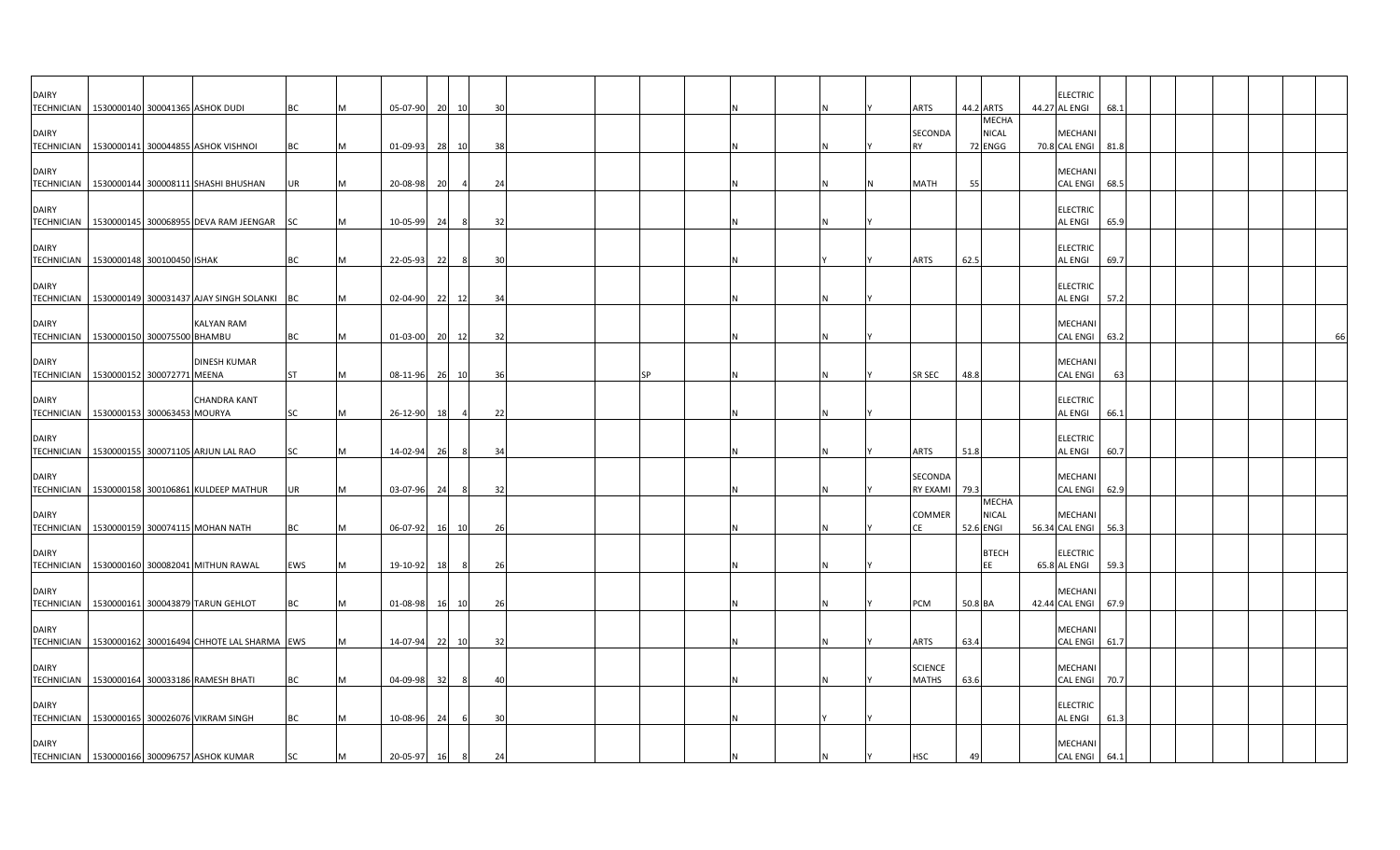| <b>DAIRY</b>                      | TECHNICIAN 1530000167 300016112 RAJPUROHIT      | <b>KAMAL KISHOR</b>   | <b>UR</b>  | M        | 11-03-93       | 24        | - 8            | 32  |  |    |   | ALL<br><b>SUBJECT</b>       | 64.8 A   | <b>DIPLOM</b>                    | <b>ELECTRIC</b><br>59.22 AL ENGI<br>59.2  |  |  |       |
|-----------------------------------|-------------------------------------------------|-----------------------|------------|----------|----------------|-----------|----------------|-----|--|----|---|-----------------------------|----------|----------------------------------|-------------------------------------------|--|--|-------|
| <b>DAIRY</b>                      | TECHNICIAN 1530000168 300063876 CHOUDHARY       | RAVINDER SINGH        | BC         | M        | 08-11-95       |           | 24 10          | 34  |  |    | N | <b>PCM</b>                  | 63.4     |                                  | <b>ELECTRIC</b><br>AL ENGI<br>80.3        |  |  |       |
| <b>DAIRY</b><br><b>TECHNICIAN</b> | 1530000172 300041703 SHARMA                     | PAWAN KUMAR           | BС         | м        | 10-06-96       | <b>10</b> | 12             | 22  |  |    | N | SICENCE                     | 49.4     |                                  | MECHANI<br><b>CAL ENGI</b><br>66.5        |  |  |       |
| <b>DAIRY</b><br><b>TECHNICIAN</b> | 1530000173 300031640 MAMTA CHOUDHARY BC         |                       |            |          | 06-06-93       |           | 22 12          | 34  |  |    | Ν | MATHEM<br><b>ATICS</b>      | 63.7 ENG | <b>MECHA</b><br><b>NICAL</b>     | MECHANI<br>55.55 CAL ENGI 63.9            |  |  |       |
| <b>DAIRY</b>                      | TECHNICIAN 1530000174 300047634 JAIPAL BISHNOI  |                       | BC         | M        | 22-05-86       | 26        | 14             | 40  |  |    |   |                             |          |                                  | <b>INDIAN</b><br>DAIRY D<br>61            |  |  |       |
| <b>DAIRY</b>                      | TECHNICIAN 1530000175 300047363 BHUNDA RAM      |                       | BС         | IM.      | 09-04-97       | - 261     | 14             | -40 |  |    | N | <b>AGRICULT</b><br>URE      | 61.2     |                                  | <b>ELECTRIC</b><br>AL ENGI<br>68.5        |  |  |       |
| <b>DAIRY</b><br><b>TECHNICIAN</b> | 1530000176 300059604 KHURKHURIYA                | KAILASH               | BC         | <b>M</b> | 10-05-90       |           | 16 18          | 34  |  |    | N | PCM                         | 63.5     |                                  | <b>MECHANI</b><br><b>CAL ENGI</b><br>60.5 |  |  |       |
| <b>DAIRY</b>                      | TECHNICIAN   1530000178 300026069 DEVI LAL      |                       | BC         | M        | 28-05-96       | 28        | 10             | 38  |  |    | N |                             |          |                                  | MECHANI<br><b>CAL ENGI</b><br>66.6        |  |  |       |
| <b>DAIRY</b>                      | TECHNICIAN 1530000179 300012571 PHOOSA RAM      |                       | ВC         | M        | 01-03-75       | - 22      | 14             | 36  |  | ХS |   | <b>HSC</b>                  |          | <b>GRADUC</b><br>ATION<br>48 CER | <b>ELECTRIC</b><br>50 AL ENGI<br>63.7     |  |  |       |
| <b>DAIRY</b><br><b>TECHNICIAN</b> | 1530000180 300010341 JAYANT SHARMA              |                       | <b>UR</b>  | M        | 26-08-96       | 22        | $\overline{a}$ | 26  |  |    |   | HSC                         | 60       |                                  | <b>ELECTRIC</b><br>AL ENGI<br>56.8        |  |  |       |
| <b>DAIRY</b>                      | TECHNICIAN 1530000181 300074938 RAVI SHANKAR    |                       | BC         | IM.      | 06-07-89       | -201      | - 8            | 28  |  |    | N | <b>SCIENCE</b>              | 53.8 BBA |                                  | <b>MECHAN</b><br>68.86 CAL ENGI<br>60     |  |  |       |
| <b>DAIRY</b>                      | TECHNICIAN   1530000182 300043717 BALJEET SINGH |                       | UR         | M        | 10-08-88       | 50        | 16             | 66  |  |    |   | ARTS                        |          | 57.1 ARTS                        | MECHANI<br>50 CAL ENGI<br>67.2            |  |  |       |
| <b>DAIRY</b><br>TECHNICIAN        | 1530000183 300037798 CHAUDHARY                  | <b>MAHENDRA KUMAR</b> | BC         | <b>M</b> | 15-07-90       | - 22      | - 8            | 30  |  |    | N | ALL<br>SUBJECT              | 43.5     |                                  | <b>ELECTRIC</b><br>AL ENGI<br>67          |  |  |       |
| <b>DAIRY</b>                      | TECHNICIAN   1530000185 300077663 SHOKAT ALI    |                       | <b>UR</b>  | M        | 12-12-88       | 28        | 10             | 38  |  |    |   | ARTS                        | 51.5     |                                  | MECHANI<br><b>CAL ENGI</b><br>65.5        |  |  | 74.85 |
| <b>DAIRY</b>                      | TECHNICIAN 1530000187 300107295 ANKIT AWASTHI   |                       | <b>EWS</b> | M        | 10-02-91       | 30        | 12             | 42  |  |    | N | <b>HSC</b><br><b>DEGREE</b> | 75.5     |                                  | <b>ELECTRIC</b><br>AL ENGI<br>73.6        |  |  |       |
| <b>DAIRY</b>                      | TECHNICIAN 1530000188 300066345 DINESH KUMAR    |                       | <b>BC</b>  | M        | $03 - 12 - 98$ | 22        | 6              | 28  |  |    | N | <b>ARTS</b>                 |          | 54.2 ARTS                        | <b>ELECTRIC</b><br>47.77 AL ENGI<br>65.4  |  |  |       |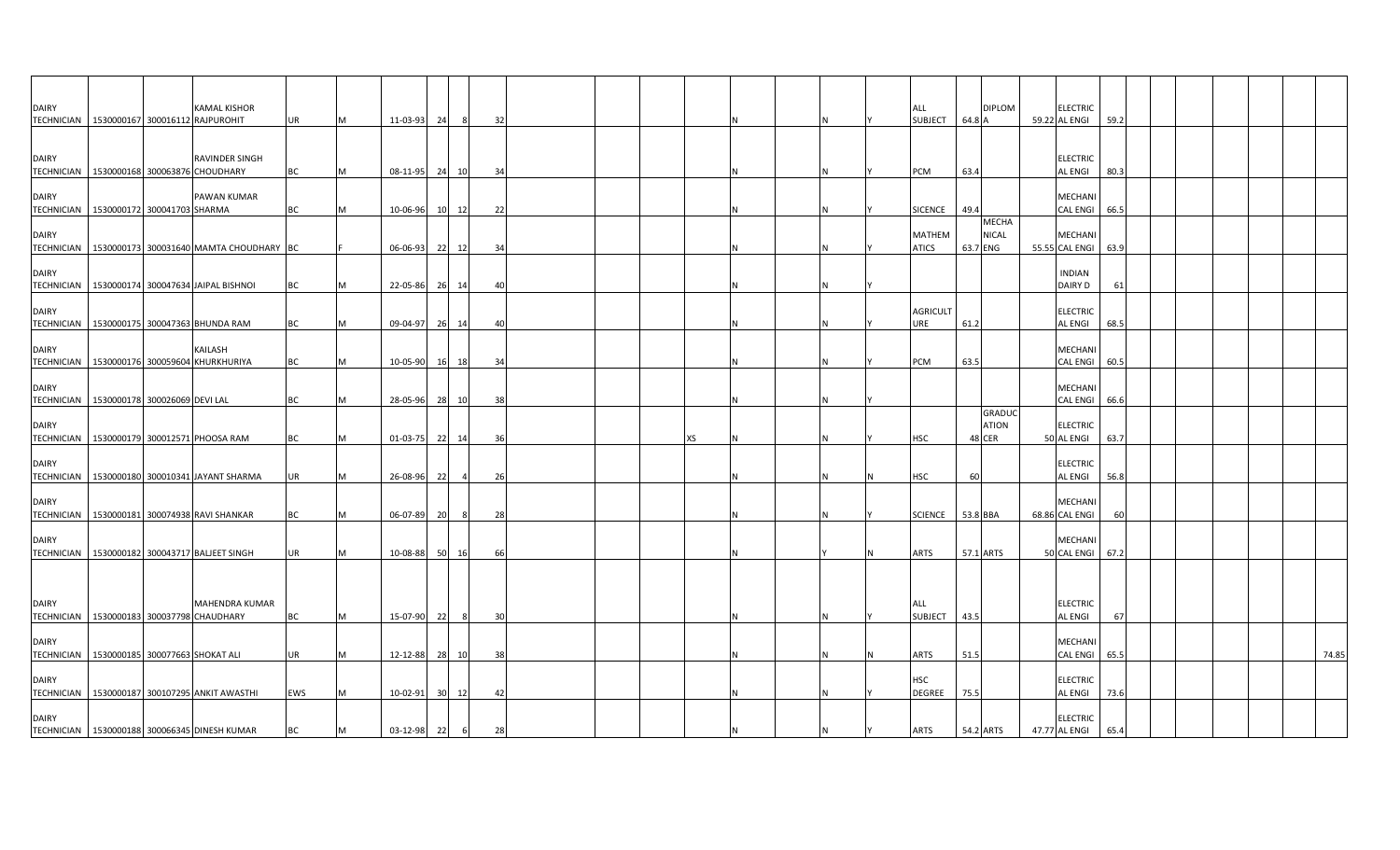| <b>DAIRY</b>                      | TECHNICIAN   1530000189 300073787 SURESH CHOUDHARY BC            |            |   | 05-10-90       | 36              | 10             | 46             |  |  |  |  | PCM                          | <b>DAIRY</b><br>61 TECH      | <b>INDIAN</b><br>68.1 DAIRY D     | 68.1 |                   |      |  |  |    |
|-----------------------------------|------------------------------------------------------------------|------------|---|----------------|-----------------|----------------|----------------|--|--|--|--|------------------------------|------------------------------|-----------------------------------|------|-------------------|------|--|--|----|
| <b>DAIRY</b>                      | TECHNICIAN 1530000190 300033095 VISHAL DAVE                      | UR         |   | 14-11-90       | 14              | 10             | 24             |  |  |  |  |                              |                              | MECHANI<br><b>CAL ENGI</b>        | 69.5 |                   |      |  |  |    |
| <b>DAIRY</b>                      | TECHNICIAN   1530000192 300105516 DINESH KUMAR                   | SC         |   | 19-07-86 26 10 |                 |                | 36             |  |  |  |  | <b>SCIENCE</b><br><b>BIO</b> | 60 BSC                       | <b>ELECTRIC</b><br>56.64 AL ENGI  | 65.4 |                   |      |  |  | 76 |
| <b>DAIRY</b>                      | TECHNICIAN 1530000193 300001502 TARUN RATHORE                    | <b>SC</b>  |   | 28-05-00       | 30 <sup>1</sup> | $\overline{a}$ | 34             |  |  |  |  | <b>ARTS</b>                  | 53.2                         | <b>ELECTRIC</b><br><b>AL ENGI</b> | 58.8 |                   |      |  |  | 68 |
| <b>DAIRY</b>                      | TECHNICIAN 1530000194 300003082 SATISH VERMA                     | UR         |   | 13-05-92       | 18 12           |                | -30            |  |  |  |  | <b>ARTS</b>                  | 45.1 BA                      | MECHAN<br>41.66 CAL ENGI          |      |                   |      |  |  |    |
| <b>DAIRY</b>                      | TECHNICIAN   1530000195 300086660 NARSINGH                       | BC         |   | 13-09-89       | 20              | - 8            | 28             |  |  |  |  | COMMER<br>CE                 | 42.2 B A                     | <b>ELECTRIC</b><br>43.11 AL ENGI  | 63.7 |                   |      |  |  |    |
| <b>DAIRY</b>                      | TECHNICIAN   1530000198 300017551 JAI CHAND                      | ВC         |   | 05-07-84       | 22              | 12             | 34             |  |  |  |  | <b>ARTS</b>                  | 38.3                         | <b>ELECTRIC</b><br><b>AL ENGI</b> | 64.8 |                   |      |  |  |    |
| <b>DAIRY</b>                      | TECHNICIAN   1530000199 300066083 JAI RAM MEGHWAL SC             |            |   | 20-07-94       | 12              | 10             | 22             |  |  |  |  | <b>ARTS</b>                  | 54.2                         | <b>ELECTRIC</b><br><b>AL ENGI</b> | 69.8 |                   |      |  |  |    |
| <b>DAIRY</b>                      | TECHNICIAN 1530000200 300023718 KETAN KUMAR                      | SC         |   | 07-07-93       | 16 10           |                | 26             |  |  |  |  | PCB                          | 53.1                         | <b>ELECTRIC</b><br><b>AL ENGI</b> | 62   |                   |      |  |  |    |
| <b>DAIRY</b>                      | TECHNICIAN 1530000202 300074136 JAGDISH RIYAR                    | BC         |   | 01-01-98       | 16              | $\overline{0}$ | 16             |  |  |  |  | ARTS                         | 52.8 BA                      | <b>ELECTRIC</b><br>46.28 AL ENGI  | 72.7 |                   |      |  |  |    |
| <b>DAIRY</b>                      | TECHNICIAN 1530000203 300069323 RAVINDRA SINGH                   | <b>EWS</b> |   | 13-05-92       | 24 12           |                | 36             |  |  |  |  | <b>SCIENCE</b><br>AGRI       | 62.2                         | <b>ELECTRIC</b><br><b>AL ENGI</b> | 62.4 |                   |      |  |  |    |
| <b>DAIRY</b>                      | <b>MAHENDRA KUMAR</b><br>TECHNICIAN 1530000204 300040625 RAMAWAT | <b>BC</b>  |   | 10-08-83       | 20              | 6              | 26             |  |  |  |  | SECONDA<br><b>RY</b>         | 52.6 BA                      | MECHANI<br>45.44 CAL ENGI 65.9 GY |      | MA<br>SOCI<br>OLO | 55.4 |  |  |    |
| <b>DAIRY</b>                      | TECHNICIAN   1530000206 300100551 DINESH PANCHARIYA UR           |            |   | 07-08-99       | -221            |                | 28             |  |  |  |  | SECONDA<br>RY                | 42.7 BA                      | <b>ELECTRIC</b><br>50 AL ENGI     | 79.4 |                   |      |  |  |    |
| <b>DAIRY</b><br><b>TECHNICIAN</b> | <b>DINESH KUMAR</b><br>1530000207 300052880 NOGIA                | SC         |   | 07-02-84       | 14              | 10             | 24             |  |  |  |  | P C M                        | 47.1                         | <b>ELECTRIC</b><br><b>AL ENGI</b> | 60.3 |                   |      |  |  |    |
| <b>DAIRY</b>                      | TECHNICIAN   1530000208 300026553 VISHAL MEENA                   | <b>ST</b>  |   | 10-12-92       | 14 10           |                | 24             |  |  |  |  |                              |                              | <b>MECHANI</b><br>CAL ENGI        | 74.3 |                   |      |  |  |    |
| <b>DAIRY</b>                      | TECHNICIAN 1530000210 300019989 DIGPAL SINGH DEORA UR            |            |   | 25-02-93       | 26              | 10             | 36             |  |  |  |  | <b>ARTS</b>                  | 68 BA                        | <b>ELECTRIC</b><br>58.05 AL ENGI  | 73.7 |                   |      |  |  |    |
| <b>DAIRY</b>                      | TECHNICIAN 1530000211 300067477 SUNIL BHOLECHA                   | <b>SC</b>  | M | 05-09-90       | 24              | 6              | 3 <sup>0</sup> |  |  |  |  | POL HIS<br><b>DRAW</b>       | <b>HIS POL</b><br>52.3 HINDI | <b>ELECTRIC</b><br>46.11 AL ENGI  | 62.5 |                   |      |  |  |    |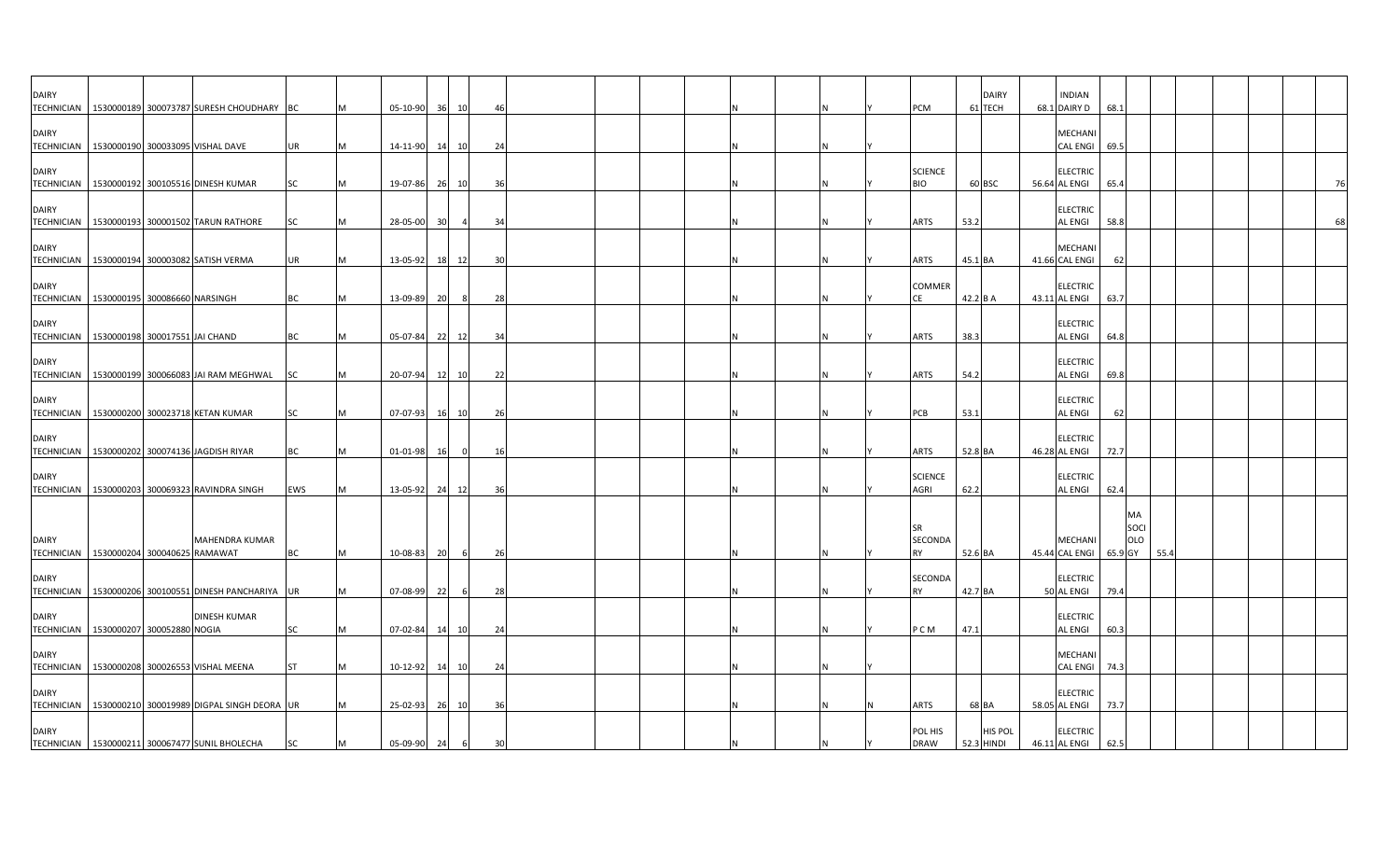| <b>DAIRY</b><br><b>TECHNICIAN</b>                           | 1530000212 300106248 RAGHAV     | <b>LAKHAN SINGH</b>                                    | <b>EWS</b> | M | 16-03-99       | 20 |       | 22 |  |  |    |  | RBSE                                         | 65.8                        | <b>ELECTRIC</b><br>AL ENGI        | 54.7 |  | RBSE | 72.5 |
|-------------------------------------------------------------|---------------------------------|--------------------------------------------------------|------------|---|----------------|----|-------|----|--|--|----|--|----------------------------------------------|-----------------------------|-----------------------------------|------|--|------|------|
| <b>DAIRY</b>                                                |                                 |                                                        |            |   |                |    |       |    |  |  |    |  |                                              | <b>DAIRY</b>                | <b>INDIAN</b>                     |      |  |      |      |
| TECHNICIAN 1530000213 300063678 HARI RAM<br><b>DAIRY</b>    |                                 |                                                        | <b>BC</b>  | M | 28-12-90       | 36 | 14    | 50 |  |  |    |  | <b>SCIENCE</b><br><b>SR</b><br><b>HIGHER</b> | 75.6 TECHNO                 | 71.3 DAIRY D<br><b>INDIAN</b>     | 71.3 |  |      |      |
|                                                             |                                 | TECHNICIAN 1530000214 300059524 SURENDRA DOODI         | BC         | M | 10-03-00 30 10 |    |       | 40 |  |  |    |  | <b>SEC</b>                                   | 76.2 B TECH                 | 6.33 DAIRY D                      | 6.33 |  |      |      |
| <b>DAIRY</b><br>TECHNICIAN 1530000215 300041722 KULDEEP     |                                 |                                                        | <b>BC</b>  | M | 20-08-94       | 16 | 8     | 24 |  |  |    |  | ART                                          | 56.5                        | <b>ELECTRIC</b><br><b>AL ENGI</b> | 69   |  |      |      |
| <b>DAIRY</b>                                                |                                 | TECHNICIAN 1530000216 300061743 GANGA SINGH            | <b>UR</b>  | M | 05-09-88       | 20 | 16    | 36 |  |  |    |  | <b>SENIOR</b><br><b>SEC</b>                  | 47.7                        | <b>INDIAN</b><br>DAIRY D          | 63   |  |      |      |
| <b>DAIRY</b>                                                |                                 |                                                        |            |   |                |    |       |    |  |  |    |  |                                              |                             | <b>ELECTRIC</b>                   |      |  |      |      |
| <b>TECHNICIAN</b>                                           | 1530000217 300027364 ANJANI LAL |                                                        | <b>BC</b>  | M | 10-05-93       |    | 18 14 | 32 |  |  |    |  | <b>ARTS</b>                                  | 65.1 ARTS                   | 41.22 AL ENGI                     | 68.8 |  |      |      |
| <b>DAIRY</b><br>TECHNICIAN                                  |                                 | SANDEEP<br>1530000218 300016425 KACHCHAWAHA            | <b>BC</b>  | M | 04-03-95 22 10 |    |       | 32 |  |  |    |  |                                              |                             | <b>ELECTRIC</b><br>AL ENGI        | 66.3 |  |      |      |
| <b>DAIRY</b><br>TECHNICIAN 1530000224 300086984 VISHNA RAM  |                                 |                                                        | <b>BC</b>  | M | $01 - 12 - 90$ | 26 | 18    | 44 |  |  |    |  | HSC                                          | <b>DIPLOM</b><br>41.9 A     | <b>ELECTRIC</b><br>60.29 AL ENGI  | 60.3 |  |      |      |
| <b>DAIRY</b>                                                |                                 | TECHNICIAN   1530000225 300064445 DIVAKAR SOLANKI      | <b>BC</b>  | M | 06-07-88       | 52 |       | 60 |  |  |    |  | <b>ARTS</b>                                  | 55.5 BTECH                  | MECHANI<br>65.4 CAL ENGI          | 62.9 |  |      |      |
| <b>DAIRY</b>                                                |                                 |                                                        |            |   |                |    |       |    |  |  |    |  |                                              |                             | <b>ELECTRIC</b>                   |      |  |      |      |
|                                                             |                                 | TECHNICIAN   1530000228 300062767 RAJVEER SINGH        | BC         | M | 20-12-95 26 10 |    |       | 36 |  |  |    |  | ARTS                                         | 65.8 BA                     | 48.11 AL ENGI                     | 65.4 |  |      |      |
| <b>DAIRY</b><br>TECHNICIAN 1530000230 300065858 SUKH DEV    |                                 |                                                        | <b>BC</b>  | M | 01-04-98 26 16 |    |       | 42 |  |  |    |  | <b>BSER</b><br>AJMER                         | <b>MDSU</b><br>55 AJMER     | MECHANI<br>48.66 CAL ENGI 61.8    |      |  |      |      |
| <b>DAIRY</b><br>TECHNICIAN                                  |                                 | 1530000231 300098062 PUKHRAJ CHAUHAN SC                |            | M | 17-09-95       | 14 |       | 22 |  |  |    |  | <b>SCIENCE</b>                               | 56.4                        | MECHANI<br><b>CAL ENGI</b>        | 64.8 |  |      |      |
| <b>DAIRY</b><br><b>TECHNICIAN</b>                           |                                 | 1530000232 300019695 GHANSHYAM                         | SC         | M | 10-11-89       | 18 |       | 22 |  |  |    |  | <b>COMMER</b>                                | 54.3                        | <b>ELECTRIC</b><br>AL ENGI        | 69.3 |  |      | 86   |
| <b>DAIRY</b>                                                |                                 | TECHNICIAN   1630000001 300106985 SANDEEP CHAUDHARY BC |            |   | 25-06-94       | 20 |       | 22 |  |  | LD |  | <b>SECONDR</b>                               | 45.3                        | <b>MECHANI</b><br><b>CAL ENGI</b> | 58.3 |  |      |      |
| <b>DAIRY</b><br>TECHNICIAN 1630000002 300034143 NIKHIL SONI |                                 |                                                        | <b>BC</b>  | M | 09-09-97       | 30 | 10    | 40 |  |  | LD |  |                                              |                             | <b>ELECTRIC</b><br><b>AL ENGI</b> | 56.8 |  |      |      |
| <b>DAIRY</b>                                                |                                 | TECHNICIAN   1630000003 300039339 ROOPCHAND GUNJAL MBC |            |   | 16-10-85 34 10 |    |       | 44 |  |  |    |  | PCB                                          | <b>BSC BIO</b><br>65.5 TECH | <b>INDIAN</b><br>65.77 DAIRY D    | 63   |  |      |      |
| <b>DAIRY</b>                                                |                                 | MAHAVEER PRASAD                                        |            |   |                |    |       |    |  |  |    |  |                                              |                             | <b>ELECTRIC</b>                   |      |  |      |      |
| TECHNICIAN 1630000004 300074035 MEHTA                       |                                 |                                                        | <b>BC</b>  | M | 17-06-99 16 10 |    |       | 26 |  |  |    |  | <b>PCM</b>                                   | 62.5                        | <b>AL ENGI</b>                    | 76.8 |  |      |      |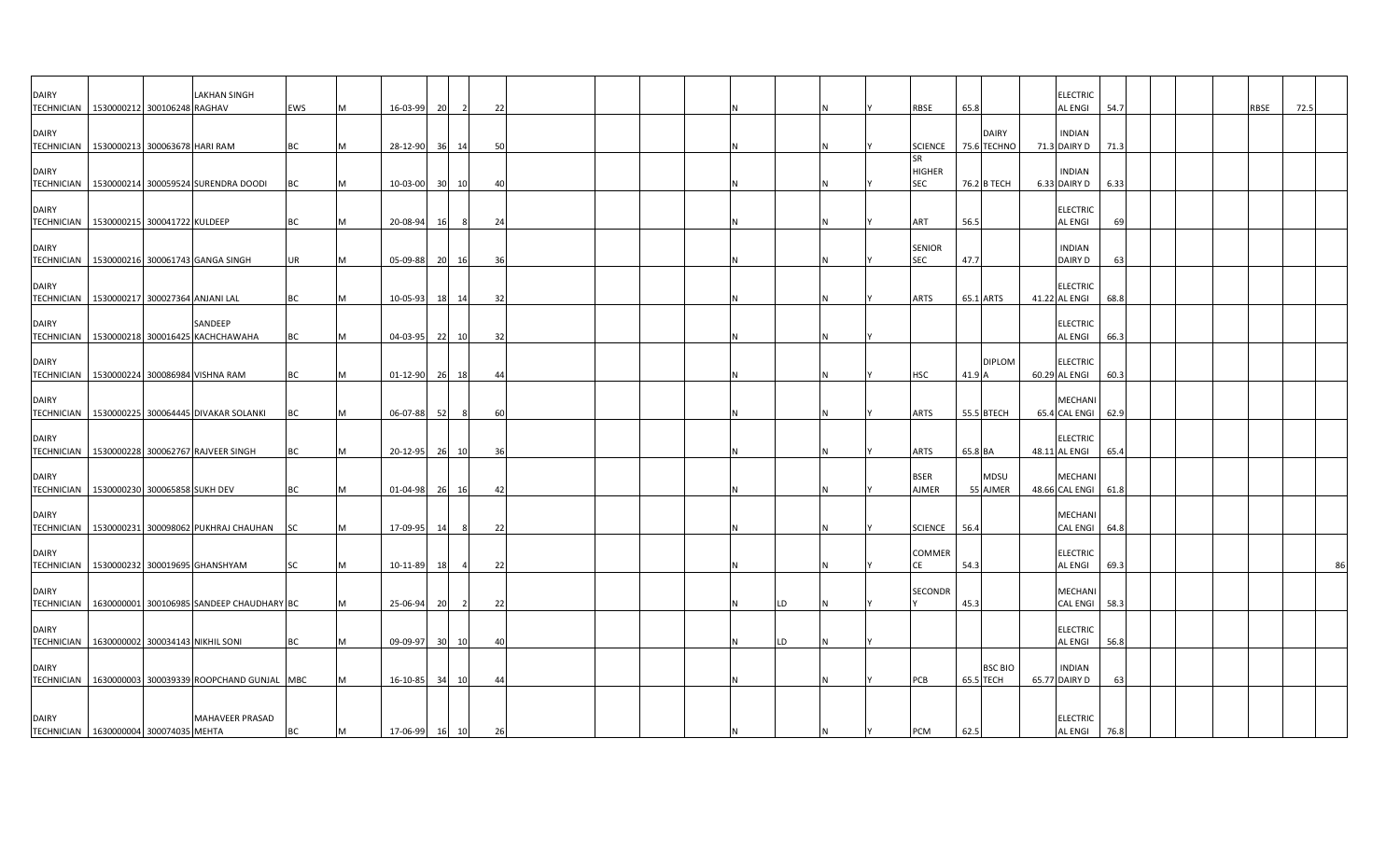| <b>DAIRY</b><br><b>TECHNICIAN</b>                          |                                | 1630000005 300036111 MAYANK SHARMA                 | EWS        | <b>M</b> | 20-07-86 | 22 14    |                | 36 |           |  |  | PCM                    | 49.9 ENGG  | MECHA<br><b>NICAL</b>     | MECHANI<br>64.86 CAL ENGI 57.3   |      |  | <b>B TECH</b><br>ME | 64.86 |    |
|------------------------------------------------------------|--------------------------------|----------------------------------------------------|------------|----------|----------|----------|----------------|----|-----------|--|--|------------------------|------------|---------------------------|----------------------------------|------|--|---------------------|-------|----|
| <b>DAIRY</b><br><b>TECHNICIAN</b>                          | 1630000006 300045604 KARPENTER | MAHESH KUMAR                                       | BC         |          | 19-08-93 | 36       | 14             | 50 |           |  |  | ARTS                   | 74.8 A EE  | <b>DIPLOM</b>             | <b>ELECTRIC</b><br>69.38 AL ENGI | 69.4 |  |                     |       |    |
| <b>DAIRY</b><br><b>TECHNICIAN</b>                          | 1630000007 300047367 KEWAT     | JAGDISH PRASAD                                     | BC         | м        | 09-09-88 | 18 10    |                | 28 |           |  |  | <b>AGRICULT</b><br>JRE | 59.5 AGRA  | DR<br><b>BRAU</b>         | <b>INDIAN</b><br>61.55 DAIRY D   | 78.5 |  |                     |       |    |
| <b>DAIRY</b><br>TECHNICIAN   1630000008 300054230 CHITTORA |                                | <b>SHUBHAM KUMAR</b>                               | <b>UR</b>  | M        | 16-11-97 | 26 10    |                | 36 |           |  |  | ARTS                   | 65.4 BA    |                           | <b>ELECTRIC</b><br>46.11 AL ENGI | 68.5 |  |                     |       |    |
| <b>DAIRY</b>                                               |                                | TECHNICIAN   1630000009 300105941 KARTIK TAYARA    | <b>BC</b>  | M        | 13-11-95 | 28       | 6              | 34 |           |  |  | ARTS                   | 55.8       |                           | <b>ELECTRIC</b><br>AL ENGI       | 60.4 |  |                     |       |    |
| <b>DAIRY</b><br>TECHNICIAN                                 |                                | 1630000010 300079787 RAVINDRA KUMAR                | BC         |          | 08-07-93 | 28       |                | 32 |           |  |  | COMMER<br>СE           | 54 ENGI    | ELECTRI<br>CAL            | <b>ELECTRIC</b><br>62.29 AL ENGI | 62.3 |  |                     |       |    |
| DAIRY<br><b>TECHNICIAN</b>                                 |                                | 1630000013 300059883 IMRAN KHAN                    | BC         |          | 06-08-86 | 24       | 30<br>-6       |    |           |  |  | <b>AGRICULT</b><br>JRE | 62.2 LTURE | <b>BSC</b><br>AGRICU      | <b>INDIAN</b><br>56.77 DAIRY D   | 78.5 |  |                     |       |    |
| <b>DAIRY</b><br><b>TECHNICIAN</b>                          |                                | 1630000014 300084670 DOODH MAL GURJAR MBC          |            |          | 08-10-95 | 28 18    |                | 46 |           |  |  | PCM                    | 70.6 ARTS  |                           | MECHANI<br>55.88 CAL ENGI        | 69.9 |  |                     |       | 68 |
| <b>DAIRY</b><br><b>TECHNICIAN</b>                          |                                | 1630000016 300060419 VASU DEV YADAV                | BC         |          | 27-09-95 | 18 10    |                | 28 |           |  |  | HSC                    | 55.4 BA    |                           | ELECTRIC<br>46.55 AL ENGI        | 61.3 |  |                     |       |    |
| <b>DAIRY</b><br><b>TECHNICIAN</b>                          | 1630000018 300078959 GOCHER    | NAVNEET KUMAR                                      | <b>MBC</b> | IM.      | 22-02-88 | 20<br>10 |                | 30 | <b>SP</b> |  |  | <b>ARTS</b>            | 54.5 NIC   | POLETEC                   | <b>ELECTRIC</b><br>63.45 AL ENGI | 63.5 |  |                     |       |    |
| <b>DAIRY</b><br><b>TECHNICIAN</b>                          |                                | 1630000019 300067429 DEEPENDRA GOCHAR MBC          |            | M        | 01-11-94 | 24<br>12 | 36             |    |           |  |  | RBSE<br>AJMER          | 55.2 KOTA  | <b>UOK</b>                | <b>ELECTRIC</b><br>37.72 AL ENGI | 61.5 |  |                     |       |    |
| <b>DAIRY</b><br><b>TECHNICIAN</b>                          |                                | 1630000020 300023632 RAHUL YADAV                   | BC         |          | 09-09-98 | 22       | $\overline{4}$ | 26 |           |  |  | PCM                    | 71.2       |                           | MECHANI<br><b>CAL ENGI</b>       | 69.9 |  |                     |       |    |
| <b>DAIRY</b><br>TECHNICIAN 1630000021 300003557 MAHAVER    |                                | <b>LALIT KUMAR</b>                                 | <b>SC</b>  | M        | 19-06-91 | 18       | - 8            | 26 |           |  |  | PCM                    | 71.2       |                           | MECHANI<br><b>CAL ENGI</b>       | 67.9 |  |                     |       |    |
| <b>DAIRY</b><br>TECHNICIAN 1630000025 300097936 VARDHAN    |                                | <b>ROHIT SINGH</b>                                 | UR         |          | 11-04-99 | 18       | -8             | 26 |           |  |  | PCM                    | 55.8       |                           | MECHANI<br>CAL ENGI              | 67.8 |  |                     |       |    |
| <b>DAIRY</b>                                               |                                | TECHNICIAN   1630000026 300026104 SHAILENDRA SINGH | BC         |          | 18-02-95 | 22       |                | 30 |           |  |  |                        |            | <b>B TECH</b>             | <b>ELECTRIC</b><br>65.64 AL ENGI | 65.6 |  |                     |       |    |
| <b>DAIRY</b>                                               |                                | TECHNICIAN 1630000027 300026293 SAURABH SHARMA     | <b>UR</b>  | M        | 03-12-84 | 22       | 6              | 28 |           |  |  | RBSE<br>AJMER          |            | <b>UOR</b><br>45.1 JAIPUR | ELECTRIC<br>57.12 AL ENGI        | 64.6 |  |                     |       |    |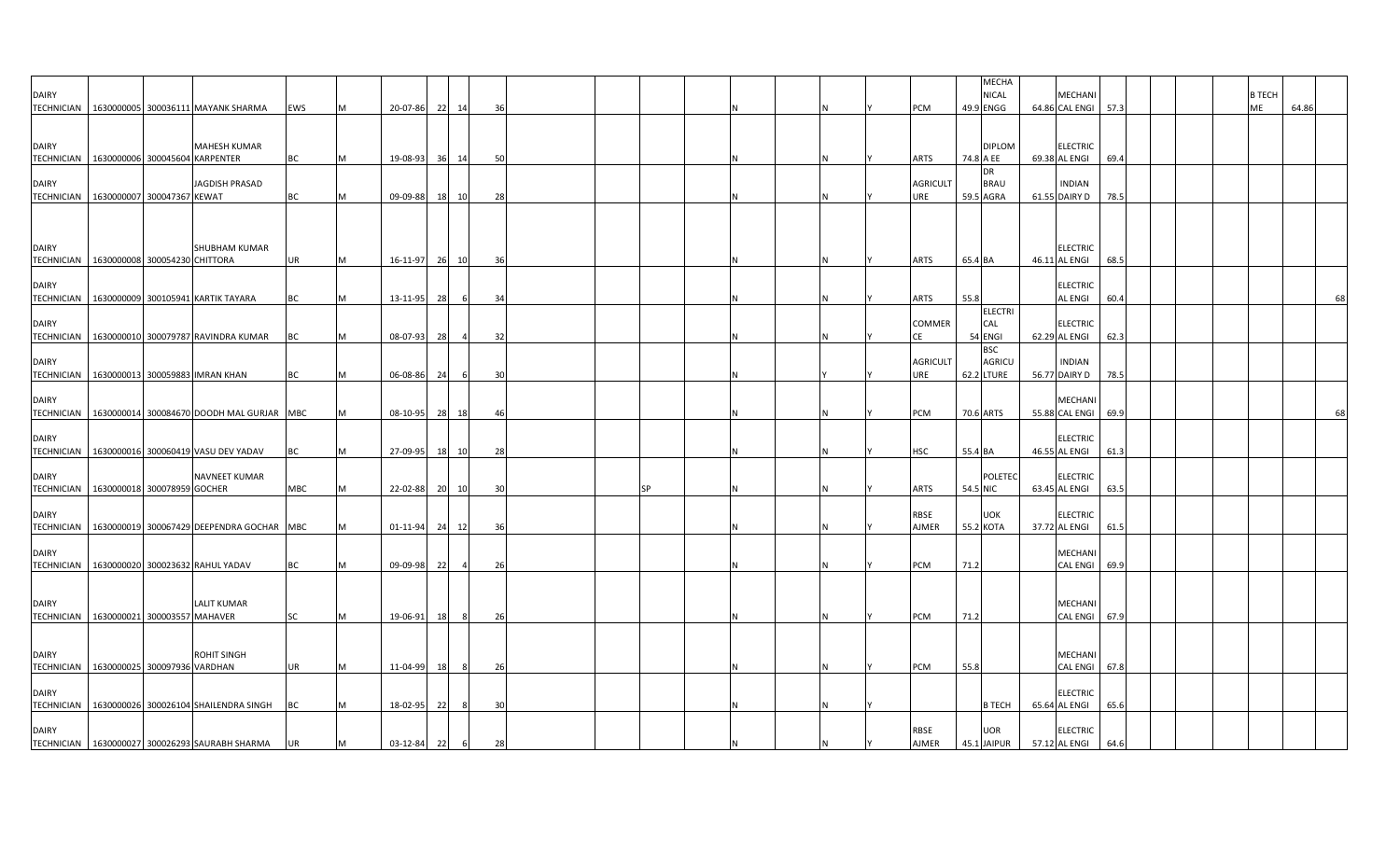| <b>DAIRY</b><br>TECHNICIAN 1630000028 300010439 PRAJAPATI   |  | <b>MAN MOHAN</b>                                       | UR        | IM  | 01-08-86 30    |    | 12    | 42 |  |           |  |   | PCB                           |          | 74.6 ARTS                    | INDIAN<br>59.66 DAIRY D        | 73.3 |  |  |       |
|-------------------------------------------------------------|--|--------------------------------------------------------|-----------|-----|----------------|----|-------|----|--|-----------|--|---|-------------------------------|----------|------------------------------|--------------------------------|------|--|--|-------|
| <b>DAIRY</b><br>TECHNICIAN   1630000029 300012347 NAGAR     |  | SATYA NARAYAN                                          | <b>BC</b> | M   | 26-06-95       |    | 16 10 | 26 |  |           |  | N |                               |          |                              | MECHANI<br>CAL ENGI            | 63.9 |  |  |       |
| <b>DAIRY</b><br>TECHNICIAN   1630000030 300019761 GOCHAR    |  | GIRDHARGOPAL                                           | MBC       |     | 26-02-00       | 18 | 8     | 26 |  |           |  |   | ARTS                          | 62       |                              | MECHANI<br>CAL ENGI            | 67.6 |  |  | 65.29 |
| <b>DAIRY</b><br>TECHNICIAN 1630000031 300016039 MANSURI     |  | SUHEL AHEMAD                                           | <b>BC</b> | IM. | 12-08-92       |    | 18 14 | 32 |  |           |  |   | <b>SCIENCE</b><br><b>MATH</b> | 56       |                              | MECHANI<br><b>CAL ENGI</b>     | 59.5 |  |  |       |
| <b>DAIRY</b>                                                |  | TECHNICIAN   1630000032 300081413 ANIL KUMAR VERMA SC  |           |     | 13-04-99       |    | 16 12 | 28 |  |           |  |   |                               |          |                              | MECHANI<br>CAL ENGI            | 58.2 |  |  |       |
| <b>DAIRY</b>                                                |  | TECHNICIAN 1630000033 300035813 SURENDRA ORA           | <b>BC</b> |     | 21-01-99 26    |    | 12    | 38 |  |           |  |   | <b>SENIOR</b><br>SECONDA      | 69.8 TEC | <b>BTECH</b><br><b>DAIRY</b> | <b>INDIAN</b><br>70.3 DAIRY D  | 70.3 |  |  |       |
| <b>DAIRY</b>                                                |  | TECHNICIAN 1630000034 300104737 BHAWANI SHANKAR BC     |           |     | 23-12-97       | 20 | 6     | 26 |  | <b>SP</b> |  |   | HSC                           | 57.8     |                              | <b>ELECTRIC</b><br>AL ENGI     | 70.2 |  |  |       |
| <b>DAIRY</b><br>TECHNICIAN 1630000035 300075900 CHOBDAR     |  | PAWAN KUMAR                                            | SC        | M   | 20-12-89 32    |    | 12    | 44 |  |           |  | N |                               |          |                              | ELECTRIC<br>AL ENGI            | 57.5 |  |  |       |
| <b>DAIRY</b><br><b>TECHNICIAN</b>                           |  | 1630000037 300073921 VISHNU CHOUHAN                    | SC        |     | 17-09-98 32    |    | 12    | 44 |  |           |  |   |                               |          |                              | MECHANI<br><b>CAL ENGI</b>     | 65.3 |  |  |       |
| <b>DAIRY</b>                                                |  | TECHNICIAN   1630000038 300035175 SUNNY RATHI          | UR        | M   | 06-03-93       |    | 30 12 | 42 |  | SP        |  |   | PCM                           | 80 BA    |                              | <b>INDIAN</b><br>45 DAIRY D    | 77   |  |  |       |
| <b>DAIRY</b>                                                |  | TECHNICIAN 1630000039 300055315 BALRAM PRAJAPATI       | <b>BC</b> | M   | 06-07-91       | 36 | 10    | 46 |  |           |  |   | ARTS                          | 71.1     |                              | MECHANI<br><b>CAL ENGI</b>     | 74.6 |  |  |       |
| <b>DAIRY</b>                                                |  | TECHNICIAN   1630000040 300085107 RAHUL KUMAR SAHU BC  |           |     | 05-01-97       | 16 |       | 20 |  |           |  |   |                               |          | <b>DIPLOM</b>                | MECHANI<br>69.59 CAL ENGI      | 69.6 |  |  |       |
| <b>DAIRY</b>                                                |  | TECHNICIAN   1630000042 300029294 MAKKHAN LAL MEENA ST |           | M   | 09-07-97 26 14 |    |       | 40 |  |           |  |   | <b>SCIENCE</b>                |          | <b>DAIRY</b><br>61 TECH      | <b>INDIAN</b><br>63.6 DAIRY D  | 63   |  |  |       |
| <b>DAIRY</b><br>TECHNICIAN   1630000043 300089926 ZUBER ALI |  |                                                        | UR        |     | 12-11-92 26    |    | 8     | 34 |  |           |  |   | BSER<br>AJMER                 | 52.8     |                              | ELECTRIC<br>AL ENGI            | 63   |  |  |       |
| <b>DAIRY</b>                                                |  | TECHNICIAN 1630000048 300088894 DIVESH GOCHAR          | MBC       |     | 08-10-95 30 14 |    |       | 44 |  |           |  |   | PCM                           | 55.4     | <b>BSC</b>                   | MECHANI<br>CAL ENGI            | 66   |  |  |       |
| <b>DAIRY</b>                                                |  | TECHNICIAN   1630000049 300036870 DINESH SOLANKI       | BC        | M   | 18-03-87       | 12 | 10    | 22 |  |           |  |   | <b>SCIENCE</b><br><b>MATH</b> |          | AGRICU<br>46.2 LTURE         | <b>INDIAN</b><br>57.44 DAIRY D | 70.4 |  |  |       |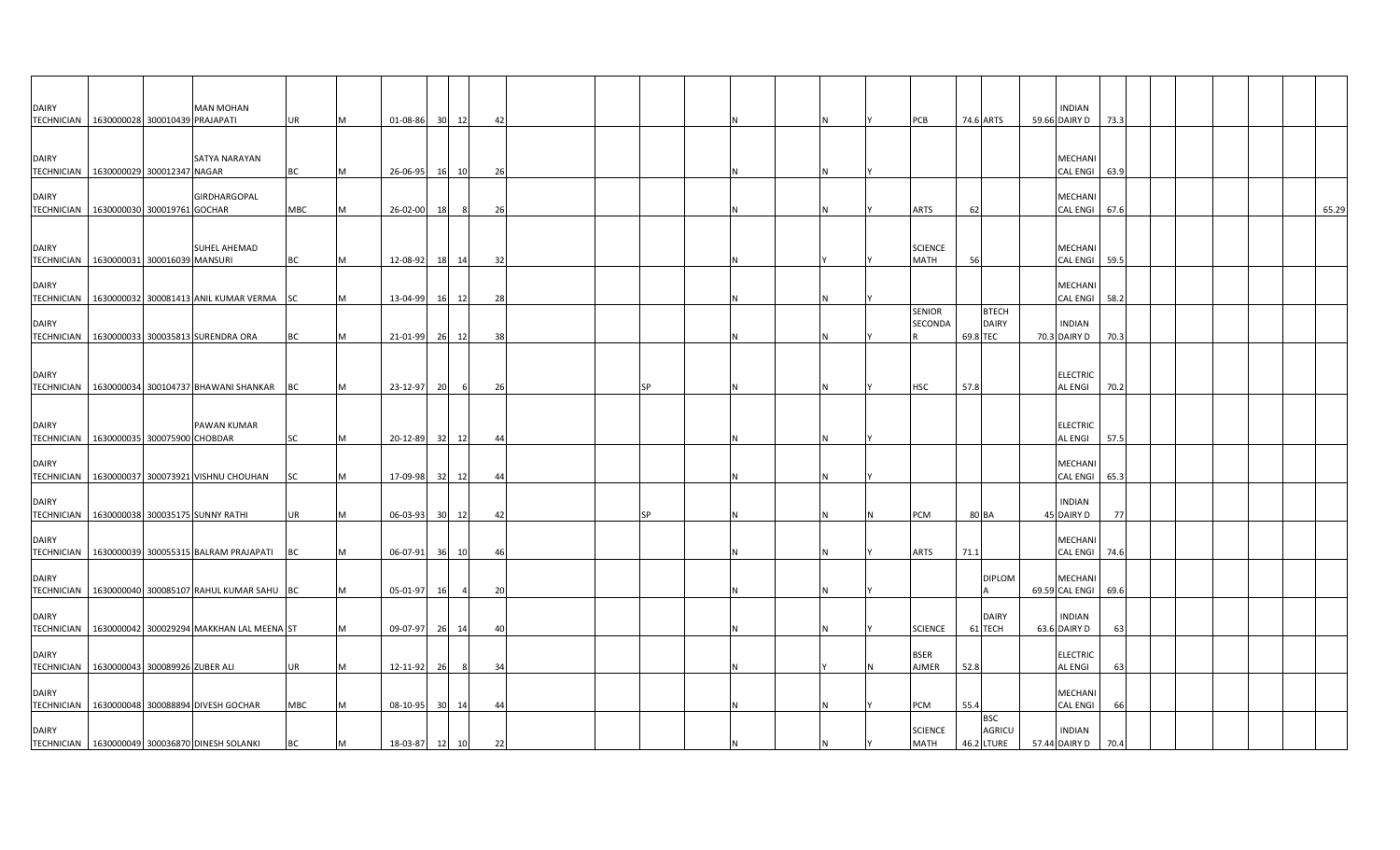| <b>DAIRY</b>                                               |                             |                                                         |            |   |                |                 |       |    |  |  |  |  |                                |      |                            | <b>ELECTRIC</b>                   |      |  |  |    |
|------------------------------------------------------------|-----------------------------|---------------------------------------------------------|------------|---|----------------|-----------------|-------|----|--|--|--|--|--------------------------------|------|----------------------------|-----------------------------------|------|--|--|----|
|                                                            |                             | TECHNICIAN 1630000050 300024931 HIMANSHU CHOUHAN BC     |            |   | 12-06-95       | 26              | 12    | 38 |  |  |  |  | ALL                            | 55.5 |                            | AL ENGI                           | 65.3 |  |  |    |
| <b>DAIRY</b><br><b>TECHNICIAN</b>                          |                             | 1630000052 300083079 GOLU BAIRWA                        | <b>SC</b>  | M | 17-04-98 32    |                 | 10    | 42 |  |  |  |  | <b>SCIENCE</b>                 | 64.8 |                            | <b>ELECTRIC</b><br>AL ENGI        | 66.8 |  |  |    |
| <b>DAIRY</b><br><b>TECHNICIAN</b>                          |                             | 1630000055 300022201 YOGESH KUMAR                       | BC         |   | 09-11-91       | 24              | 10    | 34 |  |  |  |  |                                |      |                            | MECHANI<br><b>CAL ENGI</b>        | 66.5 |  |  |    |
| <b>DAIRY</b><br>TECHNICIAN 1630000056 300069804 GURJAR     |                             | <b>HEMRAJ SINGH</b>                                     | <b>MBC</b> | м | 14-11-97       | 22              | 12    | 34 |  |  |  |  | ARTS                           | 62.6 |                            | <b>ELECTRIC</b><br><b>AL ENGI</b> | 68.2 |  |  |    |
|                                                            |                             |                                                         |            |   |                |                 |       |    |  |  |  |  |                                |      |                            |                                   |      |  |  |    |
| <b>DAIRY</b>                                               |                             | TECHNICIAN 1630000059 300067641 BHAWANI SHANKAR SC      |            | M | 20-04-98       |                 | 10 12 | 22 |  |  |  |  |                                |      |                            | <b>ELECTRIC</b><br>AL ENGI        | 63   |  |  |    |
| <b>DAIRY</b><br><b>TECHNICIAN</b>                          |                             | 1630000060 300023437 VIRENDRA NOGIYA                    | SC         |   | 15-04-95       | - 26            | -8    | 34 |  |  |  |  | <b>SCIENCE</b><br><b>MATHS</b> |      | 55.6 ARTS                  | <b>ELECTRIC</b><br>52.16 AL ENGI  | 58.3 |  |  | 62 |
| <b>DAIRY</b><br>TECHNICIAN 1630000061 300064144 MUDGAL     |                             | NITESH KUMAR                                            | UR         |   | 28-08-91       | 18              | 12    | 30 |  |  |  |  | ARTS                           |      | 73.2 ARTS                  | <b>ELECTRIC</b><br>60.83 AL ENGI  | 65.7 |  |  |    |
| <b>DAIRY</b><br><b>TECHNICIAN</b>                          | 1630000062 300012348 BUNKAR | SHEKHAR KUMAR                                           | <b>SC</b>  |   | 31-12-96 26 16 |                 |       | 42 |  |  |  |  | <b>SCIENCE</b>                 | 64.8 |                            | <b>ELECTRIC</b><br>AL ENGI        | 68.8 |  |  |    |
|                                                            |                             |                                                         |            |   |                |                 |       |    |  |  |  |  |                                |      |                            |                                   |      |  |  |    |
| <b>DAIRY</b>                                               |                             | TECHNICIAN   1630000065 300097638 DHARMVEER SHARMA EWS  |            |   | 13-06-98       |                 | 20 10 | 30 |  |  |  |  | HSC                            | 71.3 |                            | MECHANI<br><b>CAL ENGI</b>        | 71.7 |  |  |    |
| <b>DAIRY</b>                                               |                             | TECHNICIAN   1630000066 300044027 ASHUTOSH GAUTAM   EWS |            |   | 14-08-98       | 22              | 10    | 32 |  |  |  |  | ALL SUB                        | 53.6 |                            | <b>ELECTRIC</b><br>AL ENGI        | 67.4 |  |  |    |
| <b>DAIRY</b>                                               |                             | <b>MAHENDRA KUMAR</b>                                   |            |   |                |                 |       |    |  |  |  |  | <b>AGRICULT</b>                |      | <b>IDD</b><br><b>DAIRY</b> | <b>INDIAN</b>                     |      |  |  |    |
| TECHNICIAN   1630000067 300017294 MEENA                    |                             |                                                         | <b>ST</b>  |   | 15-07-91       | 28              | 12    | 40 |  |  |  |  | URE                            |      | 60.8 HUSBA                 | 47.2 DAIRY D                      | 47.2 |  |  |    |
| <b>DAIRY</b><br><b>TECHNICIAN</b>                          |                             | 1630000068 300023406 GAURAV BARTHUNIA BC                |            |   | 07-02-00       | 30 <sup>°</sup> | 10    | 40 |  |  |  |  | PCM                            | 65.6 |                            | MECHANI<br><b>CAL ENGI</b>        | - 70 |  |  |    |
| <b>DAIRY</b>                                               |                             | TECHNICIAN   1630000069 300016552 SANJAY GAUTAM         | UR         |   | $05 - 07 - 94$ | 16              | 8     | 24 |  |  |  |  | PCM                            | 54.5 |                            | MECHANI<br>CAL ENGI               | 64.3 |  |  |    |
| <b>DAIRY</b>                                               |                             | TECHNICIAN 1630000070 300004100 SAGAR YADAV             | BC         |   | 02-03-97       | 16              | 8     | 24 |  |  |  |  | PCM                            | 64.8 |                            | <b>ELECTRIC</b><br>AL ENGI        | 70   |  |  |    |
| <b>DAIRY</b>                                               |                             |                                                         |            |   |                |                 |       |    |  |  |  |  |                                |      |                            | <b>ELECTRIC</b>                   |      |  |  |    |
| <b>DAIRY</b>                                               |                             | TECHNICIAN 1630000071 300100541 TANJIM KHAN             | BC         |   | 16-05-94       | <b>18</b>       | -8    | 26 |  |  |  |  |                                |      | <b>B TECH</b>              | 62.98 AL ENGI<br><b>ELECTRIC</b>  | 64.4 |  |  |    |
| TECHNICIAN 1630000072 300062772 ROHIT JAIN<br><b>DAIRY</b> |                             |                                                         | <b>UR</b>  |   | 14-09-99       | - 141           | 10    | 24 |  |  |  |  |                                |      |                            | AL ENGI<br><b>ELECTRIC</b>        | 72.9 |  |  |    |
|                                                            |                             | TECHNICIAN   1630000073 300071839 DEEPAK GOCHAR         | <b>MBC</b> |   | 15-12-94 24    |                 | 16    | 40 |  |  |  |  | <b>ALL SUB</b>                 | 51.2 |                            | AL ENGI                           | 62.1 |  |  |    |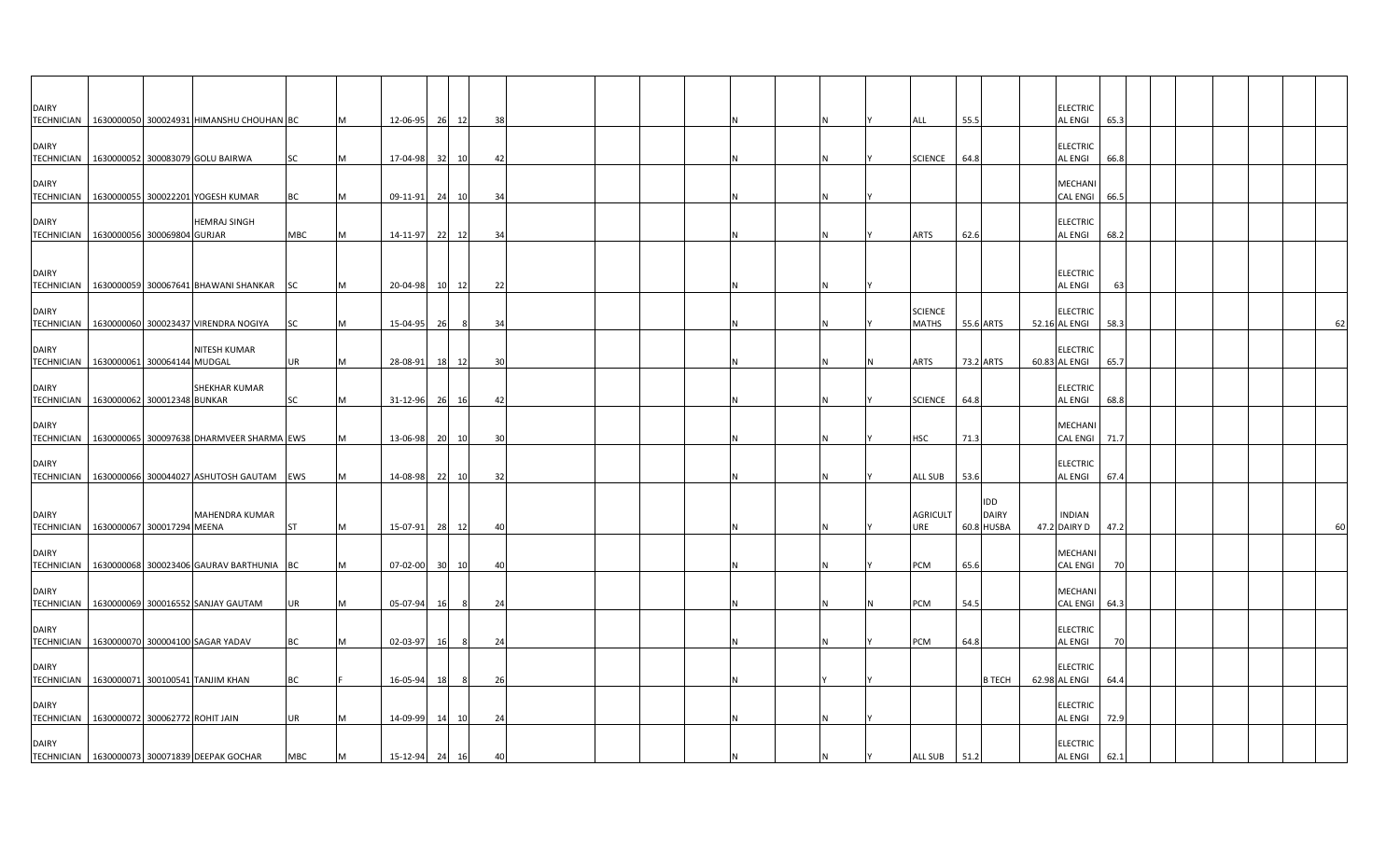| <b>DAIRY</b><br>TECHNICIAN 1630000074 300037962 SHAKTAWAT |  | RAVINDER SINGH                                           | <b>UR</b> |   | 28-09-92       | 32 | 16    | 48 |  |  |  |   | <b>SR</b><br><b>SECONDR</b><br>AY | 53.9 BA ARTS              |               | MECHANI<br>49.33 CAL ENGI        | 60.8 |  | 64.14 |
|-----------------------------------------------------------|--|----------------------------------------------------------|-----------|---|----------------|----|-------|----|--|--|--|---|-----------------------------------|---------------------------|---------------|----------------------------------|------|--|-------|
| <b>DAIRY</b>                                              |  | TECHNICIAN   1630000077 300050327 DHARA SINGH GURJAR MBC |           |   | 15-07-98       |    | 32 10 | 42 |  |  |  |   | ALL                               | 46.7                      |               | ELECTRIC<br>AL ENGI              | 55.3 |  |       |
| <b>DAIRY</b>                                              |  | TECHNICIAN 1630000078 300023542 RADHE SHYAM              | BC        |   | 06-07-93       |    | 20 12 | 32 |  |  |  |   |                                   | <b>BA</b><br><b>FINAL</b> |               | <b>ELECTRIC</b><br>50.94 AL ENGI | 62.5 |  |       |
| <b>DAIRY</b>                                              |  | TECHNICIAN   1630000080 300081701 ASHISH KUMHAR          | BC        |   | 29-09-92       |    | 26 10 | 36 |  |  |  |   |                                   |                           |               | ELECTRIC<br>AL ENGI              | 64.6 |  |       |
| <b>DAIRY</b>                                              |  | TECHNICIAN   1630000081 300019867 VIRENDRA SAINI         | BC        |   | 11-11-94       | 8  | 12    | 20 |  |  |  | N | <b>SCIENCE</b>                    | 51.8                      |               | MECHANI<br><b>CAL ENGI</b>       | 69.5 |  |       |
| <b>DAIRY</b>                                              |  | TECHNICIAN 1630000084 300025500 SUNITA MEENA             | <b>ST</b> |   | 11-05-95       | 28 | 12    | 40 |  |  |  |   |                                   |                           |               | <b>ELECTRIC</b><br>AL ENGI       | 62.8 |  |       |
| <b>DAIRY</b><br>TECHNICIAN   1630000085 300034368 KUSHWAH |  | PAVAN KUMAR                                              | BC        | м | 10-03-98       |    | 26 14 | 40 |  |  |  |   |                                   |                           |               | <b>ELECTRIC</b><br>AL ENGI       | 70.8 |  |       |
| <b>DAIRY</b><br>TECHNICIAN 1630000086 300085136 MAHAWAR   |  | <b>RAKESH KUMAR</b>                                      | SC        | M | 13-06-92       |    | 30 10 | 40 |  |  |  |   | PCM                               | 68.2 BA                   |               | <b>ELECTRIC</b><br>60.11 AL ENGI | 67   |  |       |
| <b>DAIRY</b>                                              |  | TECHNICIAN 1630000088 300038475 SATYENDRA MEENA          | <b>ST</b> |   | 05-03-97       |    | 18 10 | 28 |  |  |  |   | <b>SCIENCE</b>                    | 56.2                      |               | <b>ELECTRIC</b><br>AL ENGI       | 61.3 |  |       |
| <b>DAIRY</b>                                              |  | TECHNICIAN   1630000090 300027374 DIL RAJ GOCHER         | MBC       | M | 15-11-90       |    | 18 12 | 30 |  |  |  |   | <b>BSER</b><br><b>AJMER</b>       | 60.6 KOTA                 | UOK OF        | <b>ELECTRIC</b><br>51.83 AL ENGI | 64.9 |  |       |
| <b>DAIRY</b><br><b>TECHNICIAN</b>                         |  | 1630000091 300076881 TRILOK GUPTA                        | <b>UR</b> | M | 07-11-91       |    | 26 12 | 38 |  |  |  |   |                                   |                           |               | MECHANI<br>CAL ENGI              | 58.7 |  |       |
| <b>DAIRY</b>                                              |  | TECHNICIAN   1630000092 300038871 PAWAN PANKAJ           | SC        |   | 12-03-93       | 16 | 14    | 30 |  |  |  |   | <b>BSER</b><br>AJMER              | 56.5 KOTA                 | <b>BA UOK</b> | <b>ELECTRIC</b><br>48.83 AL ENGI | 62.5 |  |       |
| <b>DAIRY</b><br>TECHNICIAN   1630000093 300053896 MEENA   |  | <b>SHIV SHANKAR</b>                                      | <b>ST</b> |   | 03-12-91       | 26 | 14    | 40 |  |  |  |   | <b>ARTS</b>                       | 56.9 ARTS                 |               | <b>INDIAN</b><br>42.05 DAIRY D   | 65.4 |  |       |
| <b>DAIRY</b><br>TECHNICIAN 1630000094 300069726 MAHAVER   |  | <b>DEEPAK KUMAR</b>                                      | SC        |   | 06-09-99       |    | 26 10 | 36 |  |  |  |   |                                   |                           |               | <b>ELECTRIC</b><br>AL ENGI       | 66.7 |  |       |
| <b>DAIRY</b>                                              |  | TECHNICIAN 1630000095 300063496 VAIBHAV PAREEK           | <b>UR</b> | M | $05 - 02 - 98$ |    | 28 10 | 38 |  |  |  |   |                                   | BE                        |               | MECHANI<br>6.63 CAL ENGI         | 71.1 |  |       |
| <b>DAIRY</b><br>TECHNICIAN 1630000096 300073317 PATHAN    |  | <b>ARSHAD AUUB</b>                                       | UR        | M | 28-01-97 14 12 |    |       | 26 |  |  |  |   |                                   | <b>ELECT</b>              | ENGG          | <b>ELECTRIC</b><br>76.45 AL ENGI | 76.5 |  |       |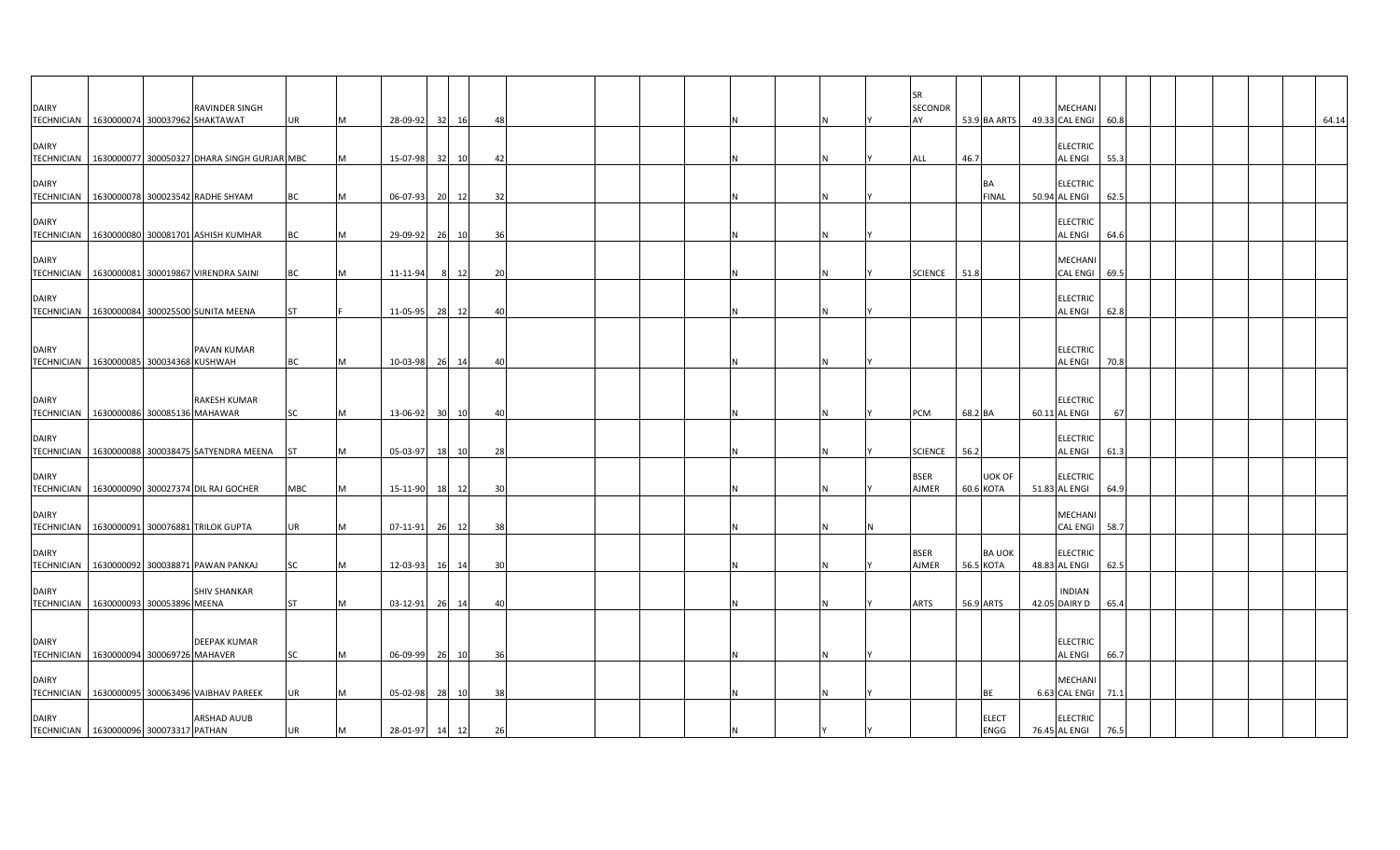| <b>DAIRY</b><br><b>TECHNICIAN</b>                         | 1630000097 300080340 MEENA       | DHARAMSINGH                                          | <b>ST</b>  | M  | $02 - 07 - 99$ | 22 |                | 30   |  |  |     | <b>ART</b>                       | 61        |              | MECHANI<br><b>CAL ENGI</b>        | 59.1 |  |  |           |
|-----------------------------------------------------------|----------------------------------|------------------------------------------------------|------------|----|----------------|----|----------------|------|--|--|-----|----------------------------------|-----------|--------------|-----------------------------------|------|--|--|-----------|
| <b>DAIRY</b>                                              |                                  | TECHNICIAN   1630000098 300045348 KAPIL YADAV        | <b>BC</b>  | M  | 26-08-98       |    | 24 10          | - 34 |  |  |     | <b>SECONDA</b><br><b>RY BSER</b> | 81.3      |              | <b>ELECTRIC</b><br><b>AL ENGI</b> | 55.6 |  |  | 63        |
| <b>DAIRY</b><br><b>TECHNICIAN</b>                         | 1630000099 300021233 VIVEK VIJAY |                                                      | <b>EWS</b> | M  | $23 - 12 - 97$ |    | 18 10          | 28   |  |  | N   | <b>SCIENCE</b>                   | 71.4      |              | <b>MECHANI</b><br><b>CAL ENGI</b> | 52.1 |  |  |           |
| <b>DAIRY</b><br><b>TECHNICIAN</b>                         |                                  | 1630000100 300082661 KAMAL PRAKASH                   | <b>MBC</b> | M  | 08-07-91       | 18 | 8              | 26   |  |  | IN. | <b>HSC</b>                       | 66.5      |              | <b>ELECTRIC</b><br><b>AL ENGI</b> | 63.9 |  |  | <b>72</b> |
| <b>DAIRY</b>                                              |                                  | TECHNICIAN   1630000101 300026312 SHUBHAM GAUTAM UR  |            | M  | 23-02-97 34 10 |    |                | 44   |  |  |     |                                  |           |              | <b>ELECTRIC</b><br>AL ENGI        | 62.2 |  |  |           |
| <b>DAIRY</b>                                              |                                  | TECHNICIAN   1630000102 300079317 SARVER AMEER       | <b>BC</b>  | M  | 28-03-99       |    | 22 10          | 32   |  |  |     | <b>HSC</b>                       | 37        |              | <b>ELECTRIC</b><br><b>AL ENGI</b> | 47.8 |  |  |           |
| <b>DAIRY</b>                                              |                                  | TECHNICIAN   1630000106 300016386 LEKHRAJ VYAS       | UR         | M  | 16-08-95       | 20 |                | 26   |  |  |     |                                  |           |              | <b>ELECTRIC</b><br>AL ENGI        | 47.1 |  |  |           |
| <b>DAIRY</b><br>TECHNICIAN                                |                                  | 1630000107 300045071 VIJAY GOCHER                    | <b>MBC</b> | M  | 15-06-91       | 30 | -8             | 38   |  |  |     |                                  |           | <b>BTECH</b> | <b>ELECTRIC</b><br>72.88 AL ENGI  | 72.9 |  |  |           |
| <b>DAIRY</b>                                              |                                  | TECHNICIAN   1630000109 300049718 RAM SINGH MEENA ST |            | M  | $10-10-92$     |    | 24 14          | 38   |  |  |     | <b>HSC</b>                       | 43.3 BA   |              | <b>ELECTRIC</b><br>44.33 AL ENGI  | 61.6 |  |  |           |
| <b>DAIRY</b>                                              |                                  | TECHNICIAN   1630000110 300008746 DEVENDRA NAGAR     | BC         | M  | 16-04-96       |    | 10 12          | 22   |  |  |     | COMMER<br>СE                     | 44.2      |              | <b>ELECTRIC</b><br><b>AL ENGI</b> | 69.1 |  |  |           |
| <b>DAIRY</b><br>TECHNICIAN 1630000111 300086209 SAHNAWAZ  |                                  |                                                      | BC         | M  | 15-03-97       | 22 |                | 28   |  |  |     | <b>HSC</b>                       | 62 BA     |              | <b>MECHAN</b><br>54.27 CAL ENGI   | 63.8 |  |  |           |
| <b>DAIRY</b><br>TECHNICIAN   1630000112 300052248 MEENA   |                                  | RAVINDRA KUMAR                                       | <b>ST</b>  | M  | 19-07-97       | 28 | -8             | 36   |  |  |     |                                  |           |              | MECHANI<br>CAL ENGI 57.6          |      |  |  |           |
| <b>DAIRY</b><br>TECHNICIAN   1630000113 300060578 MEGHWAL |                                  | RANJEET KUMAR                                        | <b>SC</b>  | M  | 05-06-94       | 12 | $\overline{4}$ | 16   |  |  |     | ARTS                             | 54.2 ARTS |              | <b>ELECTRIC</b><br>48.67 AL ENGI  | 67.7 |  |  |           |
| <b>DAIRY</b><br><b>TECHNICIAN</b>                         |                                  | 1630000115 300018619 SOHAN SINGH                     | <b>BC</b>  | M  | 20-07-96 26 14 |    |                | 40   |  |  |     |                                  |           |              | <b>ELECTRIC</b><br>AL ENGI        | 56.1 |  |  |           |
| <b>DAIRY</b><br>TECHNICIAN 1630000117 300077463 NAGER     |                                  | <b>CHETAN PRAKASH</b>                                | <b>BC</b>  | ΙM | 12-10-94 24    |    | 0              | 24   |  |  |     | <b>SCE</b>                       | 47.3 BA   |              | <b>ELECTRIC</b><br>46.22 AL ENGI  | 63.8 |  |  |           |
| <b>DAIRY</b><br>TECHNICIAN 1630000120 300022296 SUMAN     |                                  | <b>RAKESH KUMAR</b>                                  | <b>BC</b>  |    | 06-04-92       |    | 28 12          | 40   |  |  |     |                                  |           | <b>BTECH</b> | <b>ELECTRIC</b><br>66.96 AL ENGI  | 64.9 |  |  |           |
| <b>DAIRY</b>                                              |                                  | TECHNICIAN   1630000121 300061426 SANDEEP KUMAR      | <b>SC</b>  | M  | 21-02-93 22 12 |    |                | 34   |  |  |     |                                  |           |              | <b>ELECTRIC</b><br><b>AL ENGI</b> | 57.9 |  |  |           |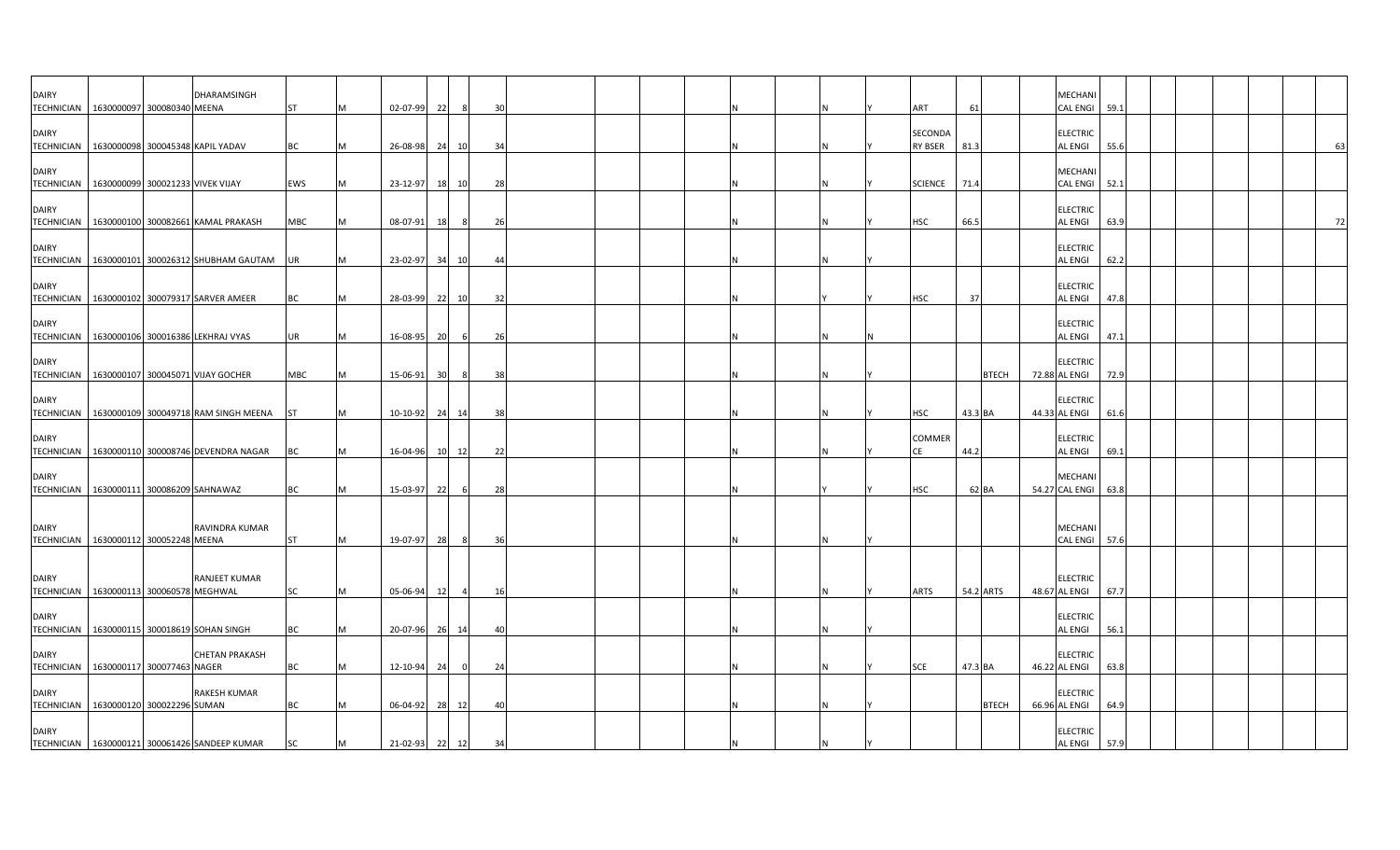| <b>DAIRY</b>                                          |                            | <b>SANJAY KUMAR</b><br>TECHNICIAN   1630000122 300044156 MANDOWARA | SC         | M | 05-03-88 22 12 |    |       | -34 |    |  |     |                                          |           |                                  | MECHANI<br><b>CAL ENGI</b>        | 57.5 |  |  |  |
|-------------------------------------------------------|----------------------------|--------------------------------------------------------------------|------------|---|----------------|----|-------|-----|----|--|-----|------------------------------------------|-----------|----------------------------------|-----------------------------------|------|--|--|--|
| DAIRY<br><b>TECHNICIAN</b>                            | 1630000124 300006081 YADAV | PANKAJ KUMAR                                                       | <b>BC</b>  | M | 12-08-95       |    | 32 10 | 42  |    |  |     |                                          |           | BA                               | <b>ELECTRIC</b><br>49.38 AL ENGI  | 65.8 |  |  |  |
| <b>DAIRY</b><br>TECHNICIAN                            |                            | 1630000125 300004726 RAKESH CHOUDHARY BC                           |            | M | $05-05-95$     |    | 32 12 | 44  |    |  |     |                                          |           | BA                               | <b>MECHAN</b><br>52 CAL ENGI      | 71.7 |  |  |  |
| <b>DAIRY</b><br>TECHNICIAN 1630000127 300063608 MEENA |                            | <b>MUKESH KUMAR</b>                                                | <b>ST</b>  | M | 15-07-94 26 14 |    |       | 40  |    |  |     |                                          | 47.2      |                                  | <b>ELECTRIC</b><br><b>AL ENGI</b> | 61.7 |  |  |  |
| <b>DAIRY</b>                                          |                            | TECHNICIAN   1630000130 300095444 RAKESH GOCHER                    | <b>MBC</b> | M | 26-02-94       |    | 22 14 | 36  | SP |  |     | COMMER                                   | 53.6      |                                  | <b>MECHANI</b><br><b>CAL ENGI</b> | 54   |  |  |  |
| <b>DAIRY</b><br>TECHNICIAN                            |                            | 1630000131 300049927 MAYANK SHARMA                                 | EWS        | M | 26-09-93       | 20 | 8     | 28  |    |  |     |                                          |           | <b>ELECTRI</b><br><b>CAL ENG</b> | <b>ELECTRIC</b><br>65.47 AL ENGI  | 65.5 |  |  |  |
| <b>DAIRY</b>                                          |                            | TECHNICIAN   1630000133 300065082 LOKESH NAGAR                     | <b>BC</b>  | M | 21-08-98       |    | 22 10 | 32  |    |  | IN. | <b>SSC</b>                               | 54.2      |                                  | <b>MECHANI</b><br>CAL ENGI 72.9   |      |  |  |  |
| <b>DAIRY</b>                                          |                            | TECHNICIAN   1630000135 300093148 PARAS CHAND KHATIK SC            |            | M | 15-06-96 22 16 |    |       | 38  |    |  | ΙN  | ARTS                                     | 64.2 ARTS |                                  | <b>MECHAN</b><br>47.67 CAL ENGI   | 60.7 |  |  |  |
| <b>DAIRY</b><br>TECHNICIAN 1630000136 300060246 MAL   |                            | <b>VEER BHAN SINGH</b>                                             | <b>MBC</b> | M | 04-05-93       |    | 28 14 | 42  |    |  | IN. | <b>SCIENCE</b>                           | 52        |                                  | <b>ELECTRIC</b><br><b>AL ENGI</b> | 69.2 |  |  |  |
| <b>DAIRY</b>                                          |                            | TECHNICIAN 1630000137 300049331 MUKESH KUMAWAT BC                  |            | M | 04-07-92       |    | 14 16 | 30  |    |  |     | <b>SR</b><br><b>SECONDA</b><br><b>RY</b> | 57.8      |                                  | <b>ELECTRIC</b><br><b>AL ENGI</b> | 66.4 |  |  |  |
| <b>DAIRY</b>                                          |                            | TECHNICIAN   1630000138 300038297 MEENA PANKAJ                     | <b>SC</b>  |   | 26-06-92 22 12 |    |       | 34  |    |  | IN. | ARTS                                     | 59.7      |                                  | <b>ELECTRIC</b><br><b>AL ENGI</b> | 69.7 |  |  |  |
| <b>DAIRY</b>                                          |                            | TECHNICIAN   1630000140 300010423 ABHIJEET TALE                    | UR         | M | 16-02-97       | 20 |       | 24  |    |  |     |                                          |           |                                  | <b>ELECTRIC</b><br>AL ENGI        | 70.1 |  |  |  |
| <b>DAIRY</b>                                          |                            | TECHNICIAN   1630000141 300014854 AMIT SHUKLA                      | UR         | M | 07-07-95 28 14 |    |       | 42  |    |  |     | <b>SCIENCE</b>                           | 56.7      |                                  | MECHANI<br><b>CAL ENGI</b>        | 69.3 |  |  |  |
| <b>DAIRY</b><br><b>TECHNICIAN</b>                     |                            | 1630000142 300037142 JITENDRA SHARMA                               | <b>EWS</b> | M | 12-07-97       |    | 18 14 | 32  |    |  |     | <b>SEC</b>                               | 53.8      |                                  | <b>ELECTRIC</b><br><b>AL ENGI</b> | 60.2 |  |  |  |
| <b>DAIRY</b><br>TECHNICIAN                            |                            | 1630000144 300081117 PRADEEP SUMAN                                 | ВC         |   | 04-11-99       | 14 | 6     | 20  |    |  | ΙN  | ALL<br><b>SUBJECT</b>                    | 57.2 ARTS |                                  | <b>ELECTRIC</b><br>70.2 AL ENGI   | 79.4 |  |  |  |
| <b>DAIRY</b>                                          |                            | TECHNICIAN   1630000145 300067556 JITIN UPADHYAY                   | <b>UR</b>  | M | 19-04-90       | 34 | 10    | 44  |    |  |     | <b>ARTS</b>                              | 67.2 ARTS |                                  | <b>ELECTRIC</b><br>42.38 AL ENGI  | 63.6 |  |  |  |
| <b>DAIRY</b>                                          |                            | TECHNICIAN   1630000148 300094622 JITENDRA KUMAR                   | UR         | M | 15-12-98 32 10 |    |       | 42  |    |  |     | <b>HSC</b>                               | 52        |                                  | <b>INDIAN</b><br>DAIRY D          | 75.7 |  |  |  |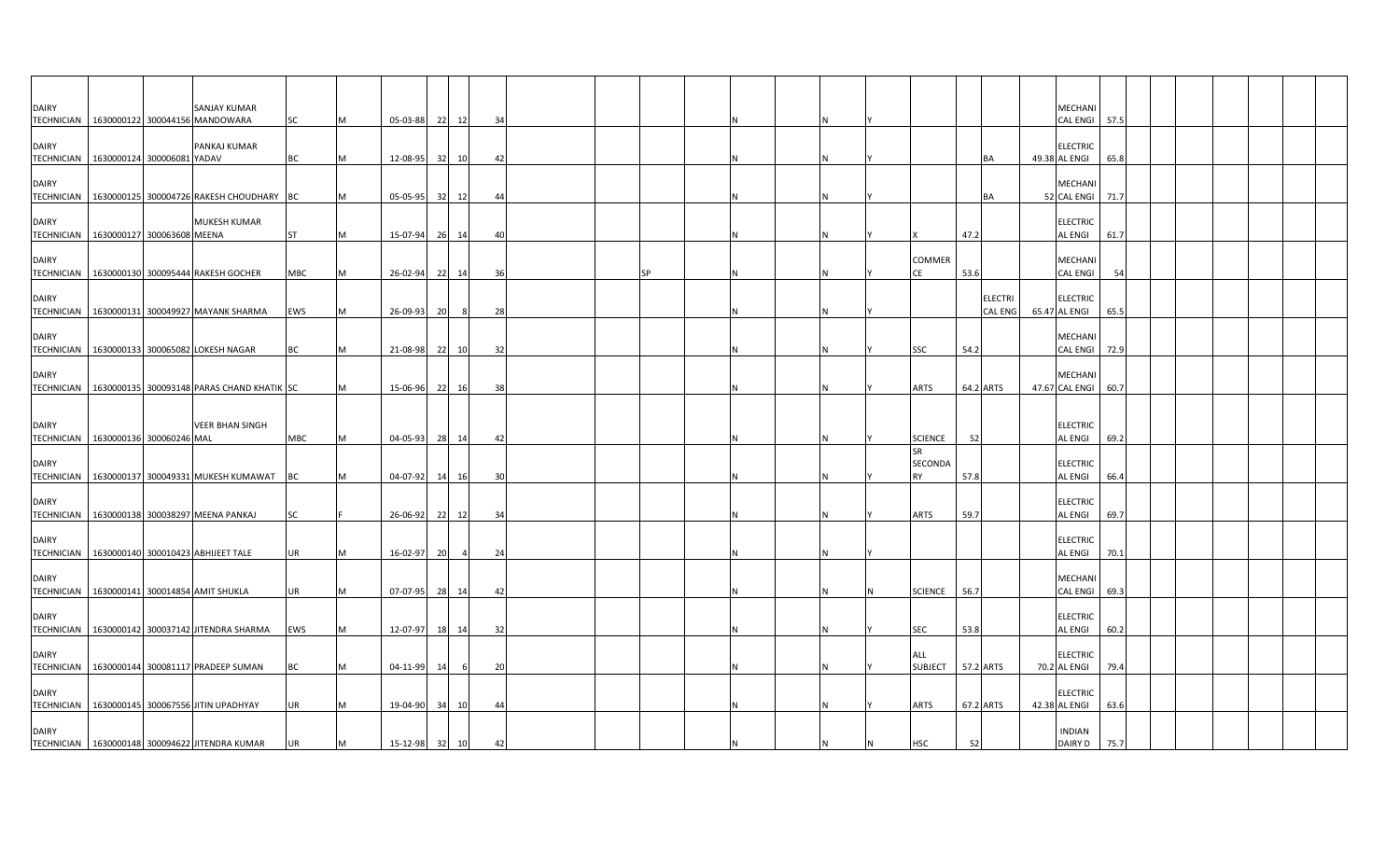| <b>DAIRY</b>                      | TECHNICIAN 1630000149 300089156 YOGESH PAREEK                  | EWS       |   | 07-07-97       | 20 | 10  | 30             |  |  |  |  |                                | <b>ARTS</b>  |                | <b>ELECTRIC</b><br>43.38 AL ENGI  |                 | 64.1 |  |  |  |
|-----------------------------------|----------------------------------------------------------------|-----------|---|----------------|----|-----|----------------|--|--|--|--|--------------------------------|--------------|----------------|-----------------------------------|-----------------|------|--|--|--|
| <b>DAIRY</b>                      | TECHNICIAN 1630000151 300103712 ROHIT RATHOR                   | <b>BC</b> |   | 29-10-95       | 34 |     | 38             |  |  |  |  | <b>SCIENCE</b><br><b>MATHS</b> | 63.6 B A     |                | MECHANI<br>50.27 CAL ENGI         |                 | 68.9 |  |  |  |
| <b>DAIRY</b>                      | <b>CHAIN SINGH</b>                                             |           |   |                |    |     |                |  |  |  |  | <b>MATHEM</b>                  |              |                | <b>MECHANI</b>                    |                 |      |  |  |  |
|                                   | TECHNICIAN 1630000152 300048007 ROLASIYA                       | UR        |   | 02-05-94       | 20 | 8   | 28             |  |  |  |  | <b>ATICS</b>                   | 57.4         |                |                                   | <b>CAL ENGI</b> | 6.59 |  |  |  |
| <b>DAIRY</b>                      | TECHNICIAN 1630000153 300082725 AMIT KUMAR SINGH               | <b>UR</b> |   | 05-04-95       | 20 | 12  | 32             |  |  |  |  | PCM                            | 57.8 BA      |                | <b>INDIAN</b><br>49.11 DAIRY D    |                 | 57.6 |  |  |  |
| <b>DAIRY</b>                      | TECHNICIAN   1630000154 300001275 MANOJ MEENA                  |           |   | 04-06-00       | 28 | - 6 | 34             |  |  |  |  |                                |              |                | <b>ELECTRIC</b><br><b>AL ENGI</b> |                 | 65   |  |  |  |
| <b>DAIRY</b>                      | <b>BRAHMA NAND</b><br>TECHNICIAN   1630000155 300072255 SUMAN  | BC        | M | 12-08-96       | 24 | 6   | 30             |  |  |  |  | SEC                            | 64.7 SEN SEC |                | <b>ELECTRIC</b><br>72 AL ENGI     |                 | 68.4 |  |  |  |
| <b>DAIRY</b>                      | TECHNICIAN   1630000156 300010982 YOGESH AVASTHI               | EWS       | M | 18-11-97       | 22 | 8   | $\overline{3}$ |  |  |  |  |                                |              |                | <b>ELECTRIC</b><br><b>AL ENGI</b> |                 | 57   |  |  |  |
| <b>DAIRY</b>                      | TECHNICIAN   1630000158 300068407 KULDEEP MEENA                | <b>ST</b> | M | 15-08-94       | 22 | 6   | 28             |  |  |  |  |                                |              | <b>BTECH</b>   | <b>ELECTRIC</b><br>63.74 AL ENGI  |                 | 63.7 |  |  |  |
| <b>DAIRY</b>                      | <b>JATIN SINGH</b><br>TECHNICIAN 1630000159 300072807 KUSHWAHA | EWS       | M | 22-05-95       | 20 | 10  | 30             |  |  |  |  | ARTS RBS                       | 60.2 A       | <b>DIPLOM</b>  | <b>ELECTRIC</b><br>67.08 AL ENGI  |                 | 67.1 |  |  |  |
| <b>DAIRY</b>                      | TECHNICIAN 1630000162 300061484 AMIT PAREEK                    | EWS       | M | 13-12-87 26 10 |    |     | 36             |  |  |  |  | <b>ARTS SR</b><br><b>SEC</b>   | 55.1 CAL     | <b>ELECTRI</b> | <b>ELECTRIC</b><br>66.19 AL ENGI  |                 | 66.2 |  |  |  |
| <b>DAIRY</b>                      | TECHNICIAN   1630000163 300089093 NILESH PAREEK                | EWS       | M | 25-10-95       | 20 | 8   | 28             |  |  |  |  | <b>ARTS</b>                    | 55           |                | <b>ELECTRIC</b><br><b>AL ENGI</b> |                 | 65.8 |  |  |  |
| <b>DAIRY</b>                      | TECHNICIAN   1630000165 300052517 PAWAN KUMAR                  | SC        |   | 19-01-79 24 10 |    |     | 34             |  |  |  |  | <b>BSER</b><br><b>AJMER</b>    | 47.4 AJMER   | MDSU           | <b>ELECTRIC</b><br>45.66 AL ENGI  |                 | 57.8 |  |  |  |
| <b>DAIRY</b><br><b>TECHNICIAN</b> | 1630000166 300027027 MANJEET SINGH                             | UR        | M | 04-03-96       | 18 | -8  | 26             |  |  |  |  | SCIENCE                        | 57.2         |                | <b>ELECTRIC</b><br><b>AL ENGI</b> |                 | 67.5 |  |  |  |
| <b>DAIRY</b><br><b>TECHNICIAN</b> | 1630000167 300010940 SHIVRAJ                                   | MBC       |   | 05-07-99 14 10 |    |     | 24             |  |  |  |  | <b>SCIENCE</b><br><b>BIO</b>   | 57.8 ARTS    |                | <b>ELECTRIC</b><br>45.66 AL ENGI  |                 | 65.5 |  |  |  |
| <b>DAIRY</b>                      | TECHNICIAN 1630000168 300047255 MAJID KHAN                     | UR        |   | 20-09-96 26 10 |    |     | 36             |  |  |  |  |                                |              |                | <b>ELECTRIC</b><br><b>AL ENGI</b> |                 | 64.9 |  |  |  |
| <b>DAIRY</b>                      | TECHNICIAN   1630000169 300101139 SHUBHAM SHARMA               | EWS       |   | 02-07-94       | 16 |     | 20             |  |  |  |  | <b>AGRICULT</b><br>URE         | 69.1         |                | <b>ELECTRIC</b><br><b>AL ENGI</b> |                 | 66.1 |  |  |  |
| <b>DAIRY</b>                      | TECHNICIAN   1630000170 300028962 DHARM VEER SINGH   EWS       |           | M | 14-07-89 20 12 |    |     | 32             |  |  |  |  | <b>SEC</b>                     | 60.5         |                | MECHANI                           | CAL ENGI 61.6   |      |  |  |  |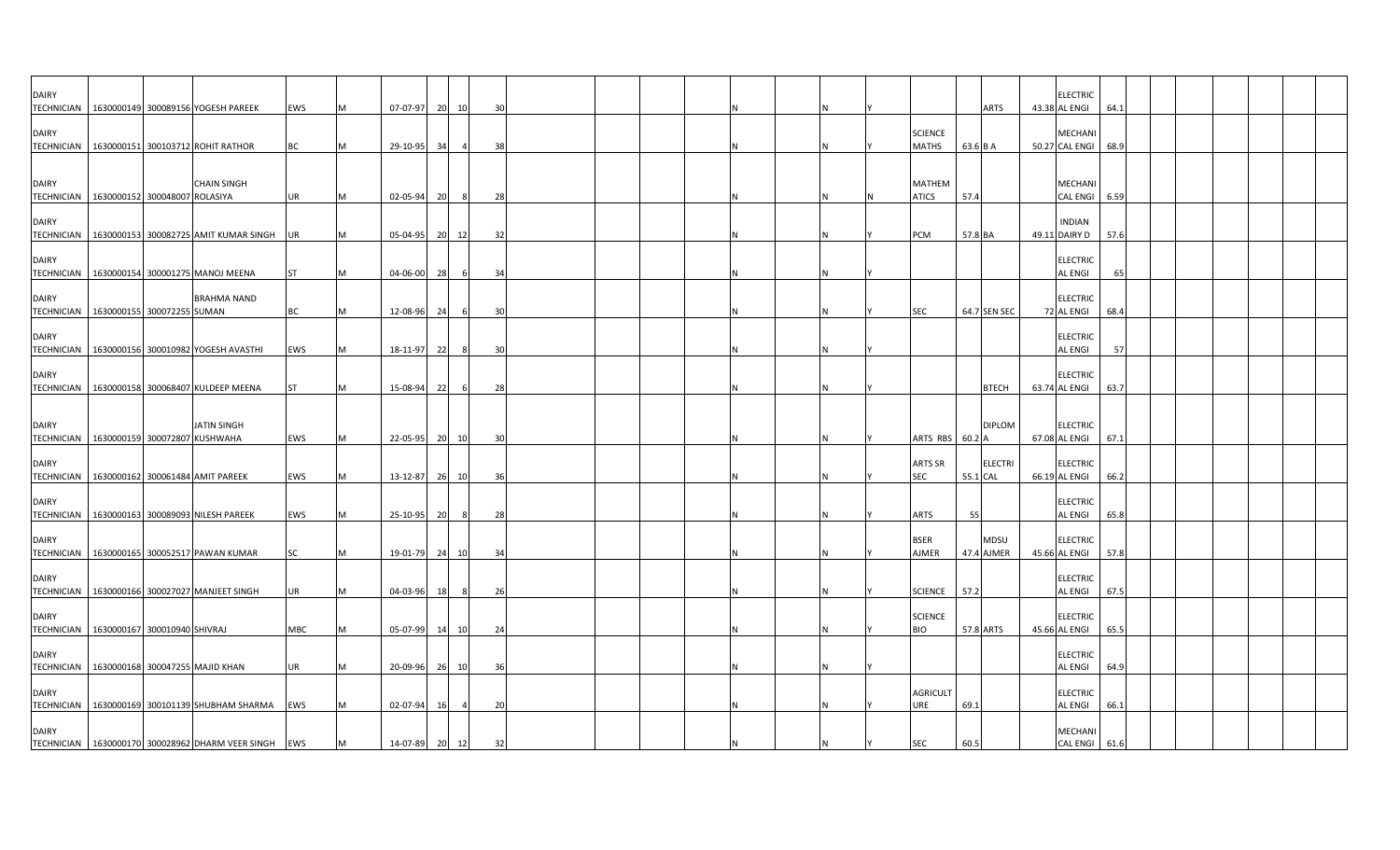| <b>DAIRY</b><br>TECHNICIAN 1630000172 300081660 SEWALIYA |                                | <b>SUNEEL KUMAR</b>                                    | SC         |   | 28-02-99       | 24        | 6              | 30 |  |           |  |          | PCM                         | 56.6        |                                | MECHANI<br>CAL ENGI 79.8          |                |      |  |    |
|----------------------------------------------------------|--------------------------------|--------------------------------------------------------|------------|---|----------------|-----------|----------------|----|--|-----------|--|----------|-----------------------------|-------------|--------------------------------|-----------------------------------|----------------|------|--|----|
| <b>DAIRY</b>                                             |                                |                                                        |            |   |                |           |                |    |  |           |  |          |                             |             |                                | <b>INDIAN</b>                     |                |      |  |    |
|                                                          |                                | TECHNICIAN 1630000174 300040876 PYARE LAL MEENA        | <b>ST</b>  | M | 10-07-80       | 36        | -6             | 42 |  |           |  | IN.      | PCM                         | 45.7        |                                | DAIRY D                           | 50.6           |      |  | 58 |
| <b>DAIRY</b>                                             |                                | TECHNICIAN   1630000175 300049105 MAHAVEER NAGAR       | BC         |   | 05-05-95       | 12        | 12             | 24 |  |           |  | IN.      | <b>BSER</b><br><b>AJMER</b> | 55          |                                | MECHANI<br><b>CAL ENGI</b>        | 54.7           |      |  |    |
| <b>DAIRY</b>                                             |                                |                                                        |            |   |                |           |                |    |  |           |  |          |                             |             |                                | MECHANI                           |                |      |  |    |
| <b>TECHNICIAN</b>                                        |                                | 1630000176 300054416 OMKAR SHARDUL                     | <b>BC</b>  |   | 03-09-99       | 34        | 10             | 44 |  | <b>SP</b> |  | IN.      | <b>SCIENCE</b>              | 69          |                                | <b>CAL ENGI</b>                   | 65             |      |  |    |
| <b>DAIRY</b>                                             |                                |                                                        |            |   |                |           |                |    |  |           |  |          |                             |             |                                | <b>ELECTRIC</b>                   |                |      |  |    |
|                                                          |                                | TECHNICIAN   1630000177 300035019 MAHAVEER PRAJAPAT BC |            | M | 15-04-94       | 18        | 14             | 32 |  |           |  |          | <b>SCIENCE</b>              | 63.9 BA     |                                | 54 AL ENGI                        | 67.3           |      |  |    |
| <b>DAIRY</b><br>TECHNICIAN 1630000178 300041910 REGAR    |                                | YOGESH KUMAR                                           | SC         |   | 03-07-93       | <b>18</b> | 10             | 28 |  |           |  |          | ARTS                        | 54.8 RS CIT |                                | MECHANI<br>77 CAL ENGI            | 63.2           |      |  |    |
| <b>DAIRY</b><br><b>TECHNICIAN</b>                        |                                | 1630000179 300042739 ABHIJEET PARASHAR EWS             |            |   | 12-01-97       | 26        | 14             | 40 |  |           |  |          | <b>GEO DRW</b><br>HOME SC   | 64.2 POLTI  | <b>HINDI</b><br>SOC            | <b>ELECTRIC</b><br>52.88 AL ENGI  | SOCL<br>61 OGY | 51.3 |  |    |
|                                                          |                                |                                                        |            |   |                |           |                |    |  |           |  |          |                             |             |                                |                                   |                |      |  |    |
| <b>DAIRY</b><br><b>TECHNICIAN</b>                        | 1630000180 300063902 GURJAR    | PRADEEP SINGH                                          | <b>MBC</b> | м | 06-09-97       | 16        | 10             | 26 |  |           |  | IN.      | ALL<br><b>SUBJECT</b>       | 55          |                                | <b>ELECTRIC</b><br><b>AL ENGI</b> | 65.8           |      |  |    |
| <b>DAIRY</b>                                             |                                |                                                        |            |   |                |           |                |    |  |           |  |          |                             |             |                                | <b>ELECTRIC</b>                   |                |      |  |    |
| TECHNICIAN 1630000181 300044979 GAJNFAR                  |                                |                                                        | BC         |   | 18-02-97       | 16        | 10             | 26 |  |           |  |          | <b>ARTS</b>                 | 47.2        |                                | AL ENGI                           | 61.3           |      |  |    |
| <b>DAIRY</b>                                             |                                | TECHNICIAN   1630000182 300096209 SANJAY MEHARA        | SC         |   | 08-04-91       | <b>16</b> | -8             | 24 |  |           |  | IN.      |                             |             |                                | <b>ELECTRIC</b><br>AL ENGI        | 63.7           |      |  |    |
| <b>DAIRY</b>                                             |                                |                                                        |            |   |                |           |                |    |  |           |  |          | ALL                         |             |                                | MECHANI                           |                |      |  |    |
|                                                          |                                | TECHNICIAN   1630000183 300079533 RAM PRASAD JAT       | BC         |   | 01-02-98       | <b>18</b> | 14             | 32 |  |           |  |          | <b>SUBJECT</b>              | 48.2        |                                | <b>CAL ENGI</b>                   | 65.3           |      |  |    |
| <b>DAIRY</b>                                             |                                | TECHNICIAN   1630000184 300104346 VIJAY KUMAR YOGI     | BC         |   | 19-01-90       | 28        | 10             | 38 |  |           |  |          | CS ENG                      |             | <b>ELECTRI</b><br>59.4 CAL ENG | <b>ELECTRIC</b><br>65.73 AL ENGI  | 65.7           |      |  |    |
| <b>DAIRY</b>                                             |                                |                                                        |            |   |                |           |                |    |  |           |  |          |                             |             |                                | <b>ELECTRIC</b>                   |                |      |  |    |
|                                                          |                                | TECHNICIAN 1630000185 300021098 GOPAL SAINI            | BC         |   | 19-04-92       | 22        | 10             | 32 |  |           |  | ΙN       |                             |             |                                | AL ENGI                           | 60.6           |      |  |    |
| <b>DAIRY</b>                                             |                                | TECHNICIAN   1630000187 300026141 SUNIL KUMAR NAGAR BC |            |   | 05-07-92       | 24        | 12             | 36 |  |           |  | <b>N</b> | PCM                         | 49.2        |                                | <b>ELECTRIC</b><br><b>AL ENGI</b> | 65.7           |      |  |    |
| <b>DAIRY</b>                                             |                                |                                                        |            |   |                |           |                |    |  |           |  |          | <b>SENIOR</b><br>SECONDA    |             |                                | <b>ELECTRIC</b>                   |                |      |  |    |
| <b>TECHNICIAN</b>                                        | 1630000190 300090522 ADIL KHAN |                                                        | UR         | M | 25-08-95       | 18        | 10             | 28 |  |           |  |          |                             | 51.6        |                                | <b>AL ENGI</b>                    | 71.5           |      |  |    |
| <b>DAIRY</b>                                             |                                |                                                        |            |   |                |           |                |    |  |           |  |          |                             |             |                                | MECHANI                           |                |      |  |    |
|                                                          |                                | TECHNICIAN 1630000191 300099595 RAMESHWAR SUMAN BC     |            |   | 20-07-93       | 16        | 12             | 28 |  |           |  | <b>N</b> | <b>ARTS</b>                 | 63.4        |                                | CAL ENGI 69.4                     |                |      |  |    |
| <b>DAIRY</b>                                             |                                | <b>DEVRISHI RAJ</b>                                    |            |   |                |           |                |    |  |           |  |          |                             |             | POLYTEC                        | <b>ELECTRIC</b>                   |                |      |  |    |
| TECHNICIAN 1630000192 300067626 CHOUHAN                  |                                |                                                        | <b>UR</b>  | M | $04 - 07 - 92$ | 26        | $\overline{2}$ | 28 |  |           |  | ΙN       |                             |             | <b>HNIC</b>                    | 70 AL ENGI                        | 70             |      |  |    |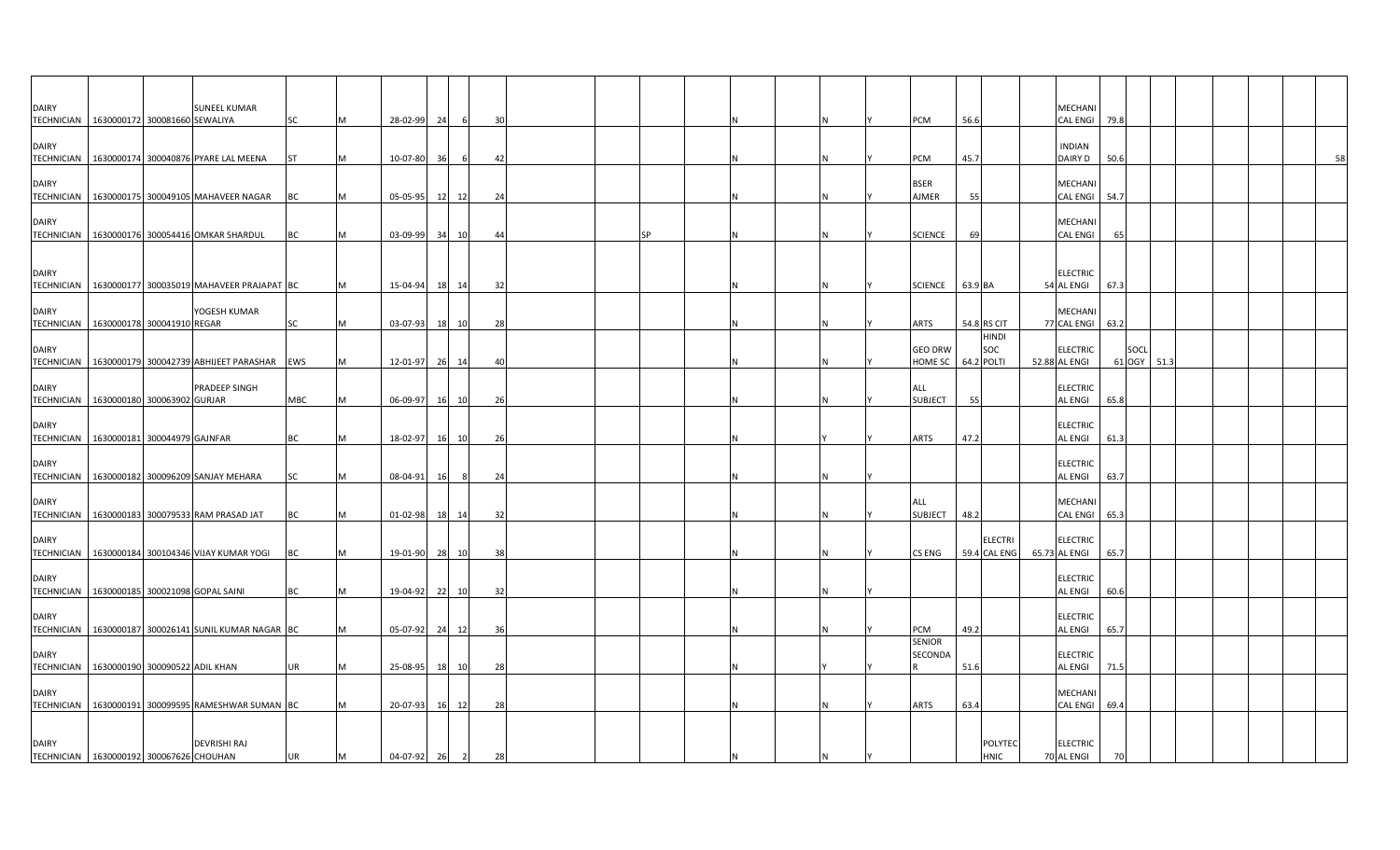| <b>DAIRY</b><br>TECHNICIAN 1630000194 300031250 SHAHARUKH KHAN                                                   |  |                                                         | BC              |          | 05-07-96                   | 16 |                | 24       |                 |    |  |  | <b>PCM</b>               | 65.6      |                | MECHANI<br><b>CAL ENGI</b>                         | 52.9         |  |    |
|------------------------------------------------------------------------------------------------------------------|--|---------------------------------------------------------|-----------------|----------|----------------------------|----|----------------|----------|-----------------|----|--|--|--------------------------|-----------|----------------|----------------------------------------------------|--------------|--|----|
| <b>DAIRY</b><br>TECHNICIAN   1630000196 300060491 GIRIRAJ MEENA                                                  |  |                                                         | <b>ST</b>       |          | 11-08-94                   | 22 | 12             | 34       |                 |    |  |  |                          |           | ARTS           | <b>ELECTRIC</b><br>43.5 AL ENGI                    | 64.8         |  | 57 |
| <b>DAIRY</b><br><b>TECHNICIAN</b>                                                                                |  | 1630000197 300075787 PRIYANKA TURAVA                    | ВC              |          | 25-05-94 18 16             |    |                | 34       |                 |    |  |  | ALL                      | 47.8 HNIC | <b>POLITEC</b> | <b>ELECTRIC</b><br>71.2 AL ENGI                    | 71.2         |  | 52 |
| <b>DAIRY</b><br>TECHNICIAN 1630000198 300086353 PANKAJ JAREDA                                                    |  |                                                         | <b>ST</b>       |          | 06-12-93                   |    | 28 12          | 40       |                 |    |  |  | ARTS                     | 50.5 ARTS |                | <b>ELECTRIC</b><br>41.72 AL ENGI                   | 67.7         |  |    |
| <b>DAIRY</b><br>TECHNICIAN   1630000199 300088998 SHARMA                                                         |  | <b>SHYAM SUNDER</b>                                     | EWS             | M        | 20-06-96 24                |    | 14             | 38       |                 |    |  |  | <b>SR SEC</b>            | 50        |                | <b>ELECTRIC</b><br>AL ENGI                         | 51.2         |  |    |
| <b>DAIRY</b><br>TECHNICIAN   1630000200 300073001 MEENA                                                          |  | <b>BAHADUR SINGH</b>                                    | <b>ST</b>       | M        | 16-08-97                   |    | 18 10          | 28       |                 |    |  |  | <b>PCM</b>               | 45.2      |                | <b>ELECTRIC</b><br>AL ENGI                         | 62.3         |  |    |
| <b>DAIRY</b><br>TECHNICIAN 1630000202 300074605 MOHIT YADAV                                                      |  |                                                         | <b>BC</b>       |          | 14-08-98 24                |    | 10             | 34       |                 |    |  |  | ARTS                     | 48.4      |                | <b>ELECTRIC</b><br>AL ENGI                         | 50           |  |    |
| <b>DAIRY</b>                                                                                                     |  | TECHNICIAN   1630000203 300062714 LAKHANKESH MEENA ST   |                 |          | 10-10-96                   | 18 | - 8            | 26       |                 |    |  |  | ARTS                     | 57.4 BA   |                | <b>ELECTRIC</b><br>43.5 AL ENGI                    | 72.5         |  |    |
| <b>DAIRY</b>                                                                                                     |  | <b>CHETAN KUMAR</b>                                     |                 |          |                            |    |                |          |                 |    |  |  |                          |           |                | <b>INDIAN</b>                                      |              |  |    |
| TECHNICIAN 1630000206 300076263 MAHAVAR<br><b>DAIRY</b>                                                          |  | PALLAVI KUMARI                                          | SC              | M        | 15-11-94                   | 28 | 14             | 42       |                 |    |  |  | <b>PCM</b>               | 56        | <b>DIPLOM</b>  | DAIRY D<br><b>ELECTRIC</b>                         | 55.1         |  |    |
| TECHNICIAN   1630000207 300058052 SHRINGI<br><b>DAIRY</b>                                                        |  | DIPENDRA SINGH                                          | UR              |          | 10-08-98                   | 16 | 8              | 24       |                 |    |  |  | <b>HSC</b>               | 50.8 A    |                | 63.17 AL ENGI<br><b>ELECTRIC</b>                   | 63.2         |  |    |
| TECHNICIAN   1630000209 300084736 RATHOR<br><b>DAIRY</b>                                                         |  |                                                         | UR              |          | 01-11-94                   | 22 | 8              | 30       |                 | SΡ |  |  | <b>SR SEC</b><br>SECONDA | 52.8 BA   | <b>ELECTRI</b> | 55 AL ENGI<br><b>ELECTRIC</b>                      | 66.5         |  |    |
| TECHNICIAN 1630000210 300049020 VISHNU VERMA<br><b>DAIRY</b>                                                     |  |                                                         | <b>MBC</b>      | M        | 03-12-98 26                |    | $\overline{4}$ | 30       |                 |    |  |  | <b>RY</b>                | 57.8 CAL  |                | 63.46 AL ENGI<br><b>ELECTRIC</b>                   | 63.5         |  |    |
| <b>DAIRY</b>                                                                                                     |  | TECHNICIAN   1630000213 300057677 PALASH VIJAYVARGIA UR |                 |          | 09-03-94                   |    | 22 10          | 32       |                 |    |  |  | <b>PCM</b>               | 57        |                | <b>AL ENGI</b><br>MECHANI                          | 71.8         |  |    |
| <b>TECHNICIAN</b><br><b>DAIRY</b>                                                                                |  | 1630000215 300056891 NEETI GUPTA                        | EWS             |          | 12-08-82                   | 32 | 14             | 46       | <b>DIVORCED</b> |    |  |  | <b>PCM</b>               | 47.1      |                | <b>CAL ENGI</b><br><b>MECHANI</b>                  | 56           |  |    |
| TECHNICIAN   1630000216 300105409 DEVENDRA KUMAR<br><b>DAIRY</b>                                                 |  |                                                         | UR              |          | 16-12-91                   |    | 22 12          | 34       |                 |    |  |  | <b>ARTS</b>              | 67.7      |                | CAL ENGI 59.5<br><b>ELECTRIC</b>                   |              |  |    |
| TECHNICIAN   1630000217 300018570 RANU SHARMA<br><b>DAIRY</b><br>TECHNICIAN   1630000219 300071273 ASIF MOHAMMED |  |                                                         | UR<br><b>BC</b> | <b>M</b> | 14-09-92<br>08-11-97 24 14 | 18 | - 8            | 26<br>38 | <b>DIVORCED</b> |    |  |  | <b>ARTS</b>              | 64.2 ARTS |                | 50.27 AL ENGI<br><b>ELECTRIC</b><br><b>AL ENGI</b> | 65.1<br>66.5 |  |    |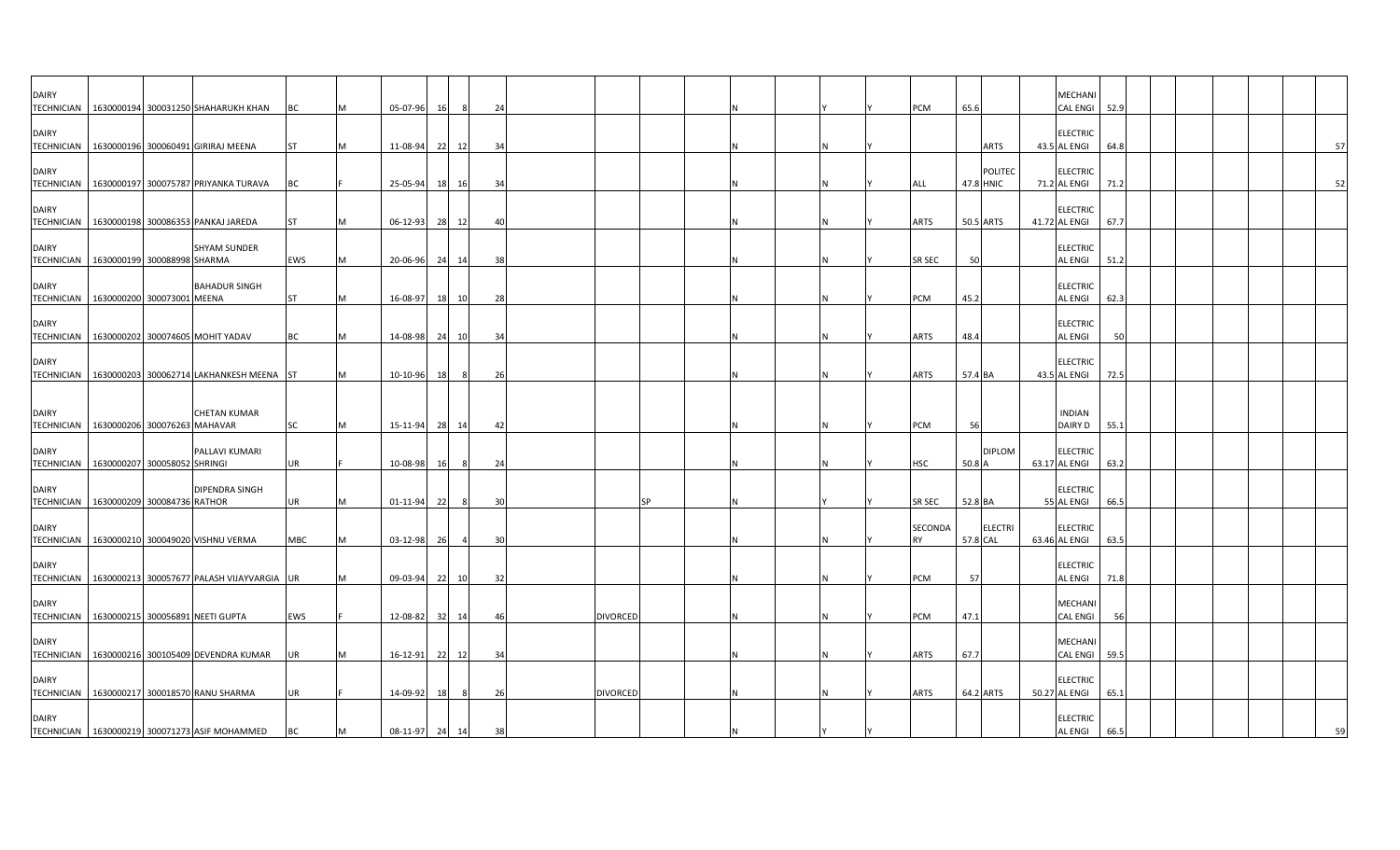| <b>DAIRY</b><br><b>TECHNICIAN</b> |                                          | 1630000220 300060016 PANKAJ MEWARA                     | BC         |          | 10-11-98       | 24 | 10             | 34 |                                                                            |  |  |    | <b>ARTS</b>                             | 64.6 |                         | <b>ELECTRIC</b><br>AL ENGI                   | 72.7 |  |    |
|-----------------------------------|------------------------------------------|--------------------------------------------------------|------------|----------|----------------|----|----------------|----|----------------------------------------------------------------------------|--|--|----|-----------------------------------------|------|-------------------------|----------------------------------------------|------|--|----|
| <b>DAIRY</b>                      |                                          | TECHNICIAN   1630000222 300075452 DEEPENDRA SHARMA UR  |            | M        | 30-09-93       | 18 | 10             | 28 |                                                                            |  |  |    | ALL                                     | 51.7 |                         | <b>ELECTRIC</b><br><b>AL ENGI</b>            | 66.4 |  |    |
| <b>DAIRY</b>                      | TECHNICIAN   1630000223 300042318 DAROGA | PRADEEP KUMAR                                          | BC         | M        | $07 - 01 - 91$ | 28 | 8              | 36 |                                                                            |  |  |    | <b>BSER</b><br>AJMER                    |      | MDSU<br>67.1 AJMER      | <b>ELECTRIC</b><br>53 AL ENGI                | 65.9 |  |    |
| <b>DAIRY</b>                      |                                          | SATYA NARAYAN                                          |            |          |                |    |                |    |                                                                            |  |  |    | ALL                                     |      |                         | <b>MECHANI</b>                               |      |  |    |
|                                   | TECHNICIAN 1630000224 300080240 GOCHAR   |                                                        | <b>MBC</b> | IM.      | 05-06-98       | 18 | 16             | 34 |                                                                            |  |  |    | SUBJECT 71.5 ARTS                       |      |                         | 51 CAL ENGI                                  | 53.5 |  |    |
| <b>DAIRY</b><br><b>TECHNICIAN</b> | 1630000226 300104588 PRAJAPAT            | <b>BHAVANI SHANKAR</b>                                 | BC         | <b>M</b> | 15-07-93       |    | 24 12          | 36 |                                                                            |  |  | ΙN | <b>ARTS</b>                             | 55   |                         | <b>ELECTRIC</b><br><b>AL ENGI</b>            | 66   |  |    |
| <b>DAIRY</b>                      |                                          | TECHNICIAN   1630000227 300000325 NAVNEET GOUTAM       |            |          | 27-09-99       | 48 | 16             |    | DISQUALIFIED ON<br><b>ACCOUNT OF</b><br><b>DOCUMENT</b><br>64 VERIFICATION |  |  |    |                                         | 87.2 |                         | <b>INDIAN</b>                                | 77.7 |  |    |
| <b>DAIRY</b>                      |                                          | TECHNICIAN   1630000228 300005709 AYUSH MISHRA         | UR<br>UR   | IM.      | 16-10-99       | 30 | 12             | 42 |                                                                            |  |  |    | <b>SCIENCE</b><br>ALL<br><b>SUBJECT</b> | 58.9 |                         | DAIRY D<br><b>MECHANI</b><br><b>CAL ENGI</b> | 74.7 |  |    |
| <b>DAIRY</b>                      |                                          | TECHNICIAN   1630000229 300043064 MADHAW RAJ MEENA ST  |            |          | 02-09-95       | 24 | 6              | 30 |                                                                            |  |  |    | <b>SR SEC</b>                           | 73   |                         | <b>ELECTRIC</b><br><b>AL ENGI</b>            | 63.5 |  |    |
| <b>DAIRY</b>                      | TECHNICIAN 1630000230 300041331 RATHORE  | <b>SHYAM SINGH</b>                                     | <b>BC</b>  | <b>M</b> | 10-05-96 26 10 |    |                | 36 |                                                                            |  |  | ΙN | <b>PCM</b>                              | 65.4 |                         | <b>ELECTRIC</b><br><b>AL ENGI</b>            | 60.8 |  |    |
| <b>DAIRY</b>                      | TECHNICIAN   1630000231 300019647 VERMA  | <b>VINOD KUMAR</b>                                     | SC         | IM.      | 07-01-92       | 26 | - 8            | 34 |                                                                            |  |  |    |                                         |      | <b>DIPLOM</b>           | <b>MECHAN</b><br>70.18 CAL ENGI              | 70.2 |  |    |
| <b>DAIRY</b>                      | TECHNICIAN 1630000234 300031324 GOCHAR   | RAVINDRA KUMAR                                         | MBC        |          | 21-06-87       | 26 | $\overline{4}$ | 30 |                                                                            |  |  |    | <b>RBSE</b><br>AJMER                    |      | <b>UOK</b><br>62.3 KOTA | <b>MECHANI</b><br>59.65 CAL ENGI 61.4        |      |  | 71 |
| <b>DAIRY</b>                      | TECHNICIAN   1630000235 300032504 PATHAN | SARFARAJ KHAN                                          | UR         | M        | 10-12-92       |    | 20 10          | 30 |                                                                            |  |  |    |                                         |      |                         | <b>ELECTRIC</b><br><b>AL ENGI</b>            | 55   |  |    |
| <b>DAIRY</b>                      |                                          | TECHNICIAN   1630000236 300017436 NARESH KUMAR SAIN BC |            |          | 13-07-96 30 10 |    |                | 40 |                                                                            |  |  |    |                                         |      |                         | <b>ELECTRIC</b><br><b>AL ENGI</b>            | 63   |  |    |
| <b>DAIRY</b>                      |                                          | TECHNICIAN   1630000237 300047944 PHOOLCHAND RAYKA MBC |            | M        | 15-05-00 22    |    | 8              | 30 |                                                                            |  |  | IN | HSC PCM 64.4                            |      |                         | <b>ELECTRIC</b><br><b>AL ENGI</b>            | 67.3 |  |    |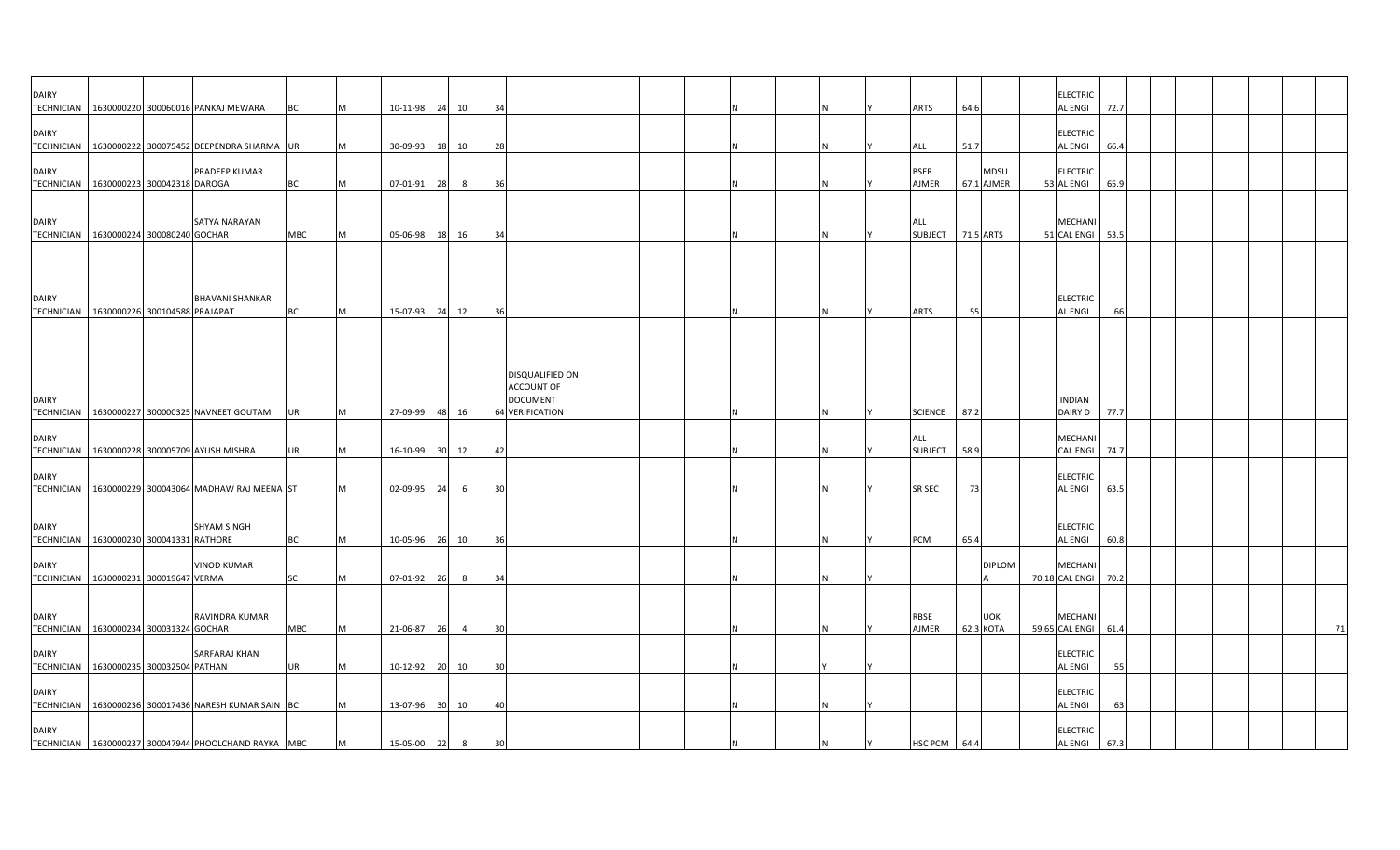| <b>DAIRY</b>                      | TECHNICIAN 1630000239 300021859 SUNIL CHOPDAR                 | <b>SC</b>  |   | 17-09-94       | 14    |                | 22  |  |    |  |  | <b>ARTS</b>                | 56.2             |            | <b>ELECTRIC</b><br><b>AL ENGI</b>   | 62.2 |  |  |  |
|-----------------------------------|---------------------------------------------------------------|------------|---|----------------|-------|----------------|-----|--|----|--|--|----------------------------|------------------|------------|-------------------------------------|------|--|--|--|
| <b>DAIRY</b>                      | TECHNICIAN 1630000240 300013246 DIPENDRA SINGH                | EWS        | M | 01-08-99 14    |       | - 121          | -26 |  |    |  |  | PCM                        | 74.6             |            | <b>MECHANI</b><br>CAL ENGI 63.4     |      |  |  |  |
| <b>DAIRY</b><br><b>TECHNICIAN</b> | 1630000241 300098158 LOKESH MEENA                             | <b>ST</b>  | M | 25-06-88 20 10 |       |                | 30  |  |    |  |  | <b>ARTS</b>                | 60.8 ARTS        |            | <b>ELECTRIC</b><br>48.88 AL ENGI    | 64.1 |  |  |  |
| <b>DAIRY</b>                      | TECHNICIAN 1630000244 300066813 VINAY SINGH                   | <b>UR</b>  | M | 27-04-95 30 10 |       |                | 4(  |  |    |  |  |                            |                  |            | <b>INDIAN</b><br><b>DAIRY D</b>     | 66.5 |  |  |  |
| <b>DAIRY</b>                      | <b>MANISH KUMAR</b><br>TECHNICIAN 1630000245 300058985 SHARMA | EWS        |   | 07-03-89       | 22    |                | 28  |  |    |  |  | <b>ARTS</b>                | 64 ARTS          |            | <b>INDIAN</b><br>49.44 DAIRY D      | 62.3 |  |  |  |
| <b>DAIRY</b><br><b>TECHNICIAN</b> | 1630000246 300062829 TILAK RAJ                                | <b>BC</b>  | M | 28-11-99       | 22    | 8              | 30  |  |    |  |  | SR<br>SECONDA<br><b>RY</b> | 66.2             |            | MECHANI<br><b>CAL ENGI</b>          | 64.8 |  |  |  |
| <b>DAIRY</b>                      | TECHNICIAN   1630000247 300016133 RUCHI PARASHAR              | EWS        |   | 05-06-90       | 28 16 |                | 44  |  |    |  |  | <b>RBSE</b><br>AJMER       | <b>51.4 KOTA</b> | <b>UOK</b> | <b>ELECTRIC</b><br>47.05 AL ENGI    | 61.5 |  |  |  |
| <b>DAIRY</b>                      | TECHNICIAN 1630000250 300074923 HARIOM MEENA                  | <b>ST</b>  |   | 20-01-91       | 28    | - 8            | 36  |  |    |  |  |                            |                  |            | MECHANI<br><b>CAL ENGI</b>          | 61   |  |  |  |
| <b>DAIRY</b>                      | TECHNICIAN   1630000251 300010240 ARVIND GOSWAMI              | <b>BC</b>  | M | 11-07-97       | 20 12 |                | 32  |  |    |  |  | <b>SCIENCE</b><br>PCM      | 55.8 ARTS        |            | MECHANI<br>44.5 CAL ENGI            | 66.8 |  |  |  |
| <b>DAIRY</b>                      | TECHNICIAN   1630000252 300100142 RAHUL DHINGARA              | <b>EWS</b> | M | 24-10-98 22    |       | 8              | 30  |  |    |  |  | PCM                        | 60               |            | <b>ELECTRIC</b><br><b>AL ENGI</b>   | 59.4 |  |  |  |
| <b>DAIRY</b>                      | <b>KHUSHEE RAM</b>                                            |            |   |                |       |                |     |  |    |  |  |                            |                  |            | <b>ELECTRIC</b>                     |      |  |  |  |
|                                   | TECHNICIAN 1630000253 300069011 PRAJAPAT                      | <b>BC</b>  | M | 21-03-94       | 22 10 |                | 32  |  |    |  |  | <b>ARTS</b>                | 60.2             |            | <b>AL ENGI</b>                      | 68.6 |  |  |  |
| <b>DAIRY</b>                      | TECHNICIAN 1630000255 300008366 ANANT MALAV                   | <b>BC</b>  | M | 07-01-95 20    |       | $\overline{a}$ | 24  |  |    |  |  | ALL<br>SUBJECT             | 82.5 SCIENCE     |            | <b>MECHAN</b><br>54.8 CAL ENGI 61.4 |      |  |  |  |
| <b>DAIRY</b>                      | TECHNICIAN   1630000259 300060771 HARIOM JANGID               | BC         |   | 08-01-96 22 12 |       |                | 34  |  |    |  |  | PCM                        | 61               |            | <b>ELECTRIC</b><br><b>AL ENGI</b>   | 67.1 |  |  |  |
| <b>DAIRY</b>                      | TECHNICIAN 1630000260 300077763 PAVAN NAGAR                   | BC         | M | 20-04-93       | 16    | 10             | 26  |  |    |  |  | <b>SCIENCE</b>             | 54.6             |            | <b>MECHANI</b><br><b>CAL ENGI</b>   | 60.9 |  |  |  |
| <b>DAIRY</b>                      | TECHNICIAN 1630000261 300103651 DIGVIJAY                      | <b>BC</b>  | M | 06-11-92 26 10 |       |                | 36  |  |    |  |  | <b>SCIENCE</b>             | 63.2             |            | <b>MECHANI</b><br>CAL ENGI 66.7     |      |  |  |  |
| <b>DAIRY</b>                      | TECHNICIAN 1630000262 300069893 KRISHNA KUMAR                 | <b>SC</b>  |   | 28-11-96 26 12 |       |                | 38  |  |    |  |  | <b>HSC</b>                 | 77.3             |            | <b>ELECTRIC</b><br><b>AL ENGI</b>   | 67.1 |  |  |  |
| <b>DAIRY</b>                      | TECHNICIAN 1630000264 300029278 NAVEEN SHARMA                 | <b>UR</b>  | M | 21-09-74 24 10 |       |                | 34  |  | XS |  |  |                            |                  |            | MECHANI<br>CAL ENGI 47.2            |      |  |  |  |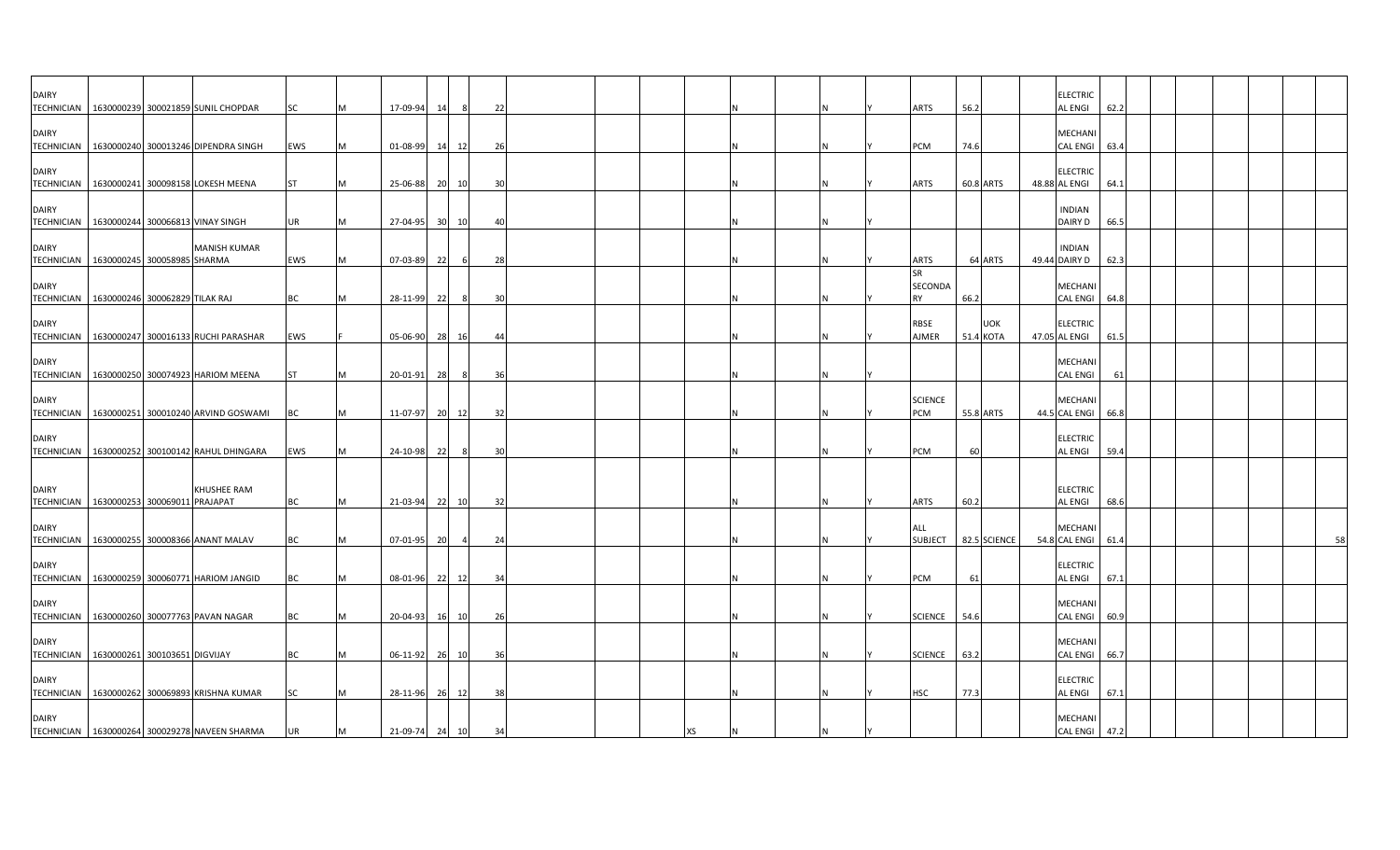| <b>DAIRY</b><br><b>TECHNICIAN</b>                        | 1630000265 300068219 SHARMA    | PAWAN KUMAR                                             | <b>UR</b> | M | 12-11-89 | 14              | - 8            | 22 |  |           |  |   |                        |         |                              | <b>ELECTRIC</b><br>AL ENGI        | 62.3 |  |  |       |
|----------------------------------------------------------|--------------------------------|---------------------------------------------------------|-----------|---|----------|-----------------|----------------|----|--|-----------|--|---|------------------------|---------|------------------------------|-----------------------------------|------|--|--|-------|
| <b>DAIRY</b>                                             |                                |                                                         |           |   |          |                 |                |    |  |           |  |   |                        |         |                              | <b>ELECTRIC</b>                   |      |  |  |       |
| <b>DAIRY</b>                                             |                                | TECHNICIAN 1630000266 300098067 VAIBHAV SAXENA          | <b>UR</b> | M | 11-03-97 | 12              |                | 18 |  | <b>SP</b> |  |   | PCM<br><b>AGRICULT</b> | 59      | <b>BSC</b><br><b>DAIRYIN</b> | AL ENGI<br><b>INDIAN</b>          | 63.4 |  |  |       |
|                                                          |                                | TECHNICIAN   1630000267 300075062 ROHIT SINGH BAGHEL UR |           | M | 01-05-95 | 24 12           |                | 36 |  |           |  |   | JRE                    | 64.4 G  |                              | 70.4 DAIRY D                      | 70.4 |  |  |       |
| <b>DAIRY</b><br>TECHNICIAN 1630000269 300020245 RAMAWTAR |                                |                                                         | <b>BC</b> | M | 16-06-95 | 30              | -8             | 38 |  |           |  |   |                        |         |                              | MECHANI<br>CAL ENGI               | 66.9 |  |  |       |
| <b>DAIRY</b><br><b>TECHNICIAN</b>                        |                                | 1630000270 300035286 BHAWANI SINGH                      | <b>UR</b> | M | 05-05-97 | 10              | -8             | 18 |  |           |  |   | SECONDA<br><b>RY</b>   | 73.3    |                              | <b>MECHANI</b><br><b>CAL ENGI</b> | 61.9 |  |  |       |
| <b>DAIRY</b>                                             |                                | <b>VIKRAM SINGH</b>                                     |           |   |          |                 |                |    |  |           |  |   | <b>COMMER</b>          |         |                              | MECHANI                           |      |  |  |       |
| TECHNICIAN                                               | 1630000271 300037886 KARNAWAT  |                                                         | <b>UR</b> | M | 10-02-92 | 18              | 10             | 28 |  |           |  |   | CE                     | 51.1    |                              | <b>CAL ENGI</b>                   | 68   |  |  |       |
| <b>DAIRY</b>                                             |                                | TECHNICIAN 1630000274 300009394 SOURABH TRIPATHI UR     |           | M | 01-10-96 | 30              |                | 38 |  |           |  |   | PCM                    | 56.2 BA |                              | <b>INDIAN</b><br>52.61 DAIRY D    | 60   |  |  |       |
| <b>DAIRY</b>                                             |                                | TECHNICIAN   1630000275 300034544 PREETY PANCHAL        | BC        |   | 13-04-99 | 30 <sup>1</sup> | 14             | 44 |  |           |  |   | ALL<br><b>SUBJECT</b>  | 80.8    |                              | <b>ELECTRIC</b><br>AL ENGI        | 67.5 |  |  |       |
|                                                          |                                |                                                         |           |   |          |                 |                |    |  |           |  |   |                        |         |                              |                                   |      |  |  |       |
| <b>DAIRY</b><br>TECHNICIAN 1630000276 300089077 SHARMA   |                                | PRIYANAK KUMARI                                         | UR        |   | 09-09-95 | 24              |                | 30 |  |           |  |   | <b>ARTS</b>            | 75 BA   |                              | <b>ELECTRIC</b><br>51 AL ENGI     | 62.3 |  |  |       |
| <b>DAIRY</b>                                             |                                | TECHNICIAN   1630000277 300098923 NIKHIL KATARIYA       | <b>UR</b> | M | 14-10-98 | 16              | 10             | 26 |  |           |  |   | <b>SCIENCE</b>         | 61.2 BA |                              | ELECTRIC<br>51.28 AL ENGI         | 70.4 |  |  | 77.83 |
| <b>DAIRY</b>                                             |                                | MAHENDRA KUMAR                                          |           |   |          |                 |                |    |  |           |  |   |                        |         |                              | <b>ELECTRIC</b>                   |      |  |  |       |
| <b>TECHNICIAN</b>                                        | 1630000278 300095794 REGAR     |                                                         | <b>SC</b> | M | 24-06-93 | 16              | 14             | 30 |  |           |  |   |                        |         |                              | AL ENGI                           | 57.4 |  |  |       |
| <b>DAIRY</b><br><b>TECHNICIAN</b>                        | 1630000279 300010018 CHOUDHARY | RAMKESH                                                 | <b>BC</b> | M | 10-12-95 | 26              | 14             | 40 |  |           |  |   | PCM                    | 59.2    |                              | MECHANI<br>CAL ENGI               | 72.5 |  |  |       |
| <b>DAIRY</b><br><b>TECHNICIAN</b>                        |                                | 1630000280 300072938 KANHAIYA LAL SUMAN BC              |           | M | 06-09-94 | 22              |                | 30 |  |           |  |   | <b>HSC</b>             | 56.8 A  | <b>DIPLOM</b>                | <b>ELECTRIC</b><br>64.31 AL ENGI  | 64.3 |  |  |       |
|                                                          |                                |                                                         |           |   |          |                 |                |    |  |           |  |   |                        |         |                              |                                   |      |  |  |       |
| <b>DAIRY</b>                                             |                                | TECHNICIAN   1630000282 300106437 PRAVEEN PRAJAPAT BC   |           | M | 01-08-98 | 30 <sup>1</sup> | 8              | 38 |  |           |  |   | <b>SECONDR</b>         | 61.3    |                              | <b>ELECTRIC</b><br><b>AL ENGI</b> | 73.4 |  |  |       |
| <b>DAIRY</b>                                             |                                |                                                         |           |   |          |                 |                |    |  |           |  |   |                        |         |                              | MECHANI                           |      |  |  |       |
| <b>DAIRY</b>                                             |                                | TECHNICIAN   1630000283 300076713 KAMLESH KUMAWAT BC    |           | M | 18-04-83 | 26              | 12             | 38 |  |           |  |   | <b>SCIENCE</b>         | 63.4    |                              | <b>CAL ENGI</b><br>MECHANI        | 69   |  |  | 75.42 |
| TECHNICIAN 1630000284 300082762 BAL MUKUND               |                                |                                                         | <b>ST</b> | M | 12-11-93 | 28              | 8 <sup>8</sup> | 36 |  |           |  | N | ALL SUB 53.2           |         |                              | CAL ENGI 64.9                     |      |  |  |       |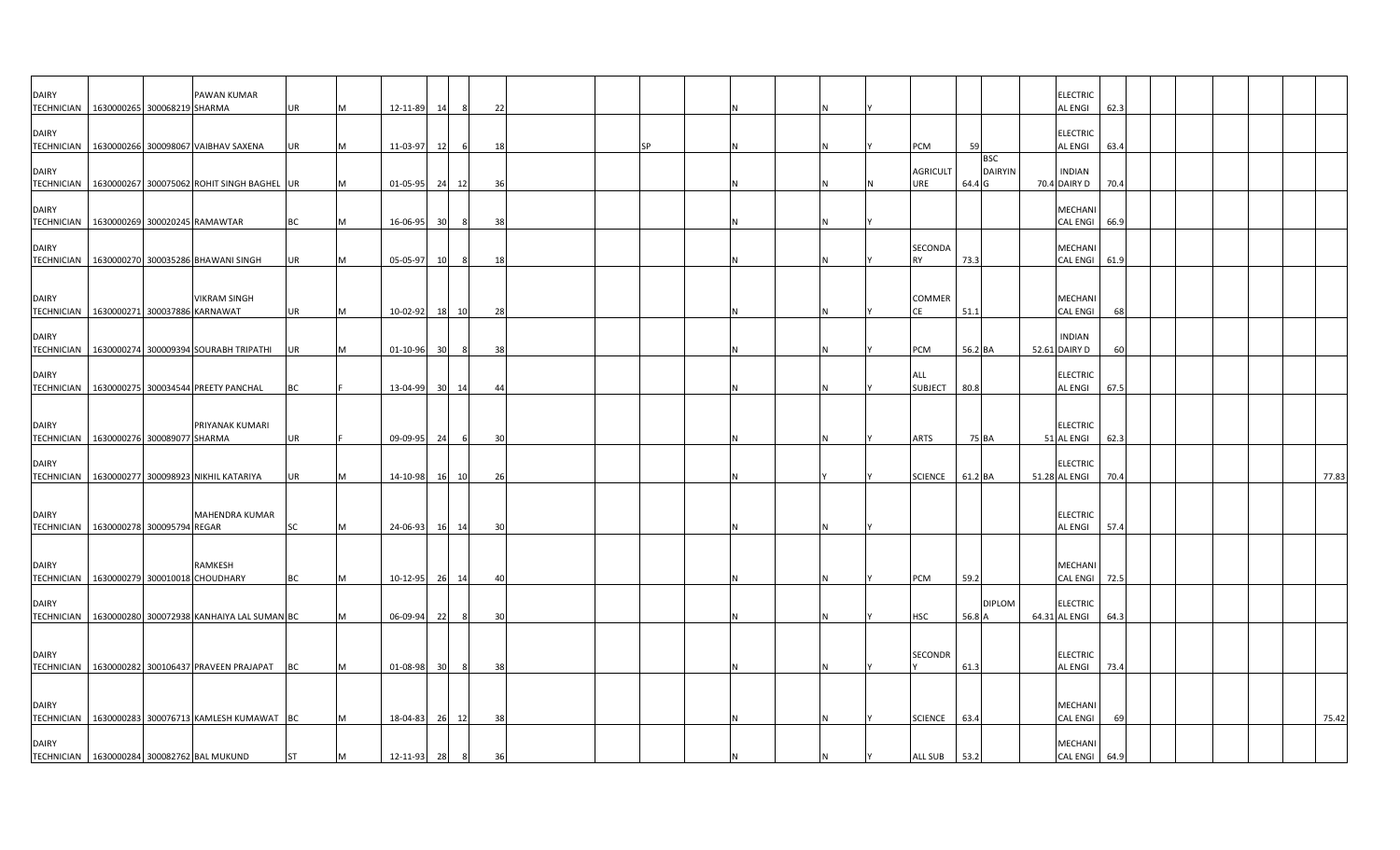| <b>DAIRY</b>                      |                                               | <b>DIGVIJAY</b><br>TECHNICIAN 1630000285 300090280 SINGHSOLANKI | EWS       |   | 03-06-96 | 20                    | $\mathcal{R}$ | 28  |  |  |          | <b>PCM</b>                    | 55.8       |                                    | <b>ELECTRIC</b><br>AL ENGI            | 62.7 |       |      |    |
|-----------------------------------|-----------------------------------------------|-----------------------------------------------------------------|-----------|---|----------|-----------------------|---------------|-----|--|--|----------|-------------------------------|------------|------------------------------------|---------------------------------------|------|-------|------|----|
| <b>DAIRY</b>                      |                                               | <b>KAMAL KUMAR</b>                                              | SC        |   | 20-02-92 | -34                   |               |     |  |  |          | <b>AGRICULT</b><br>URE SCI    |            |                                    | <b>ELECTRIC</b>                       | 63.2 |       |      |    |
| <b>DAIRY</b>                      | TECHNICIAN 1630000286 300005342 VERMA         |                                                                 |           |   |          |                       |               | 42  |  |  |          |                               | 71.5 ARTS  |                                    | 46.88 AL ENGI<br>MECHANI              |      |       |      |    |
| <b>DAIRY</b>                      | TECHNICIAN   1630000287 300095530 ASHISH HADA | JITENDRA SINGH                                                  | UR        |   | 15-10-93 | 26<br>12              |               | 38  |  |  |          | <b>SCIENCE</b>                | 53.2       |                                    | <b>CAL ENGI</b><br><b>ELECTRIC</b>    | 65.9 |       |      |    |
| <b>DAIRY</b>                      | TECHNICIAN 1630000288 300024860 GURJAR        |                                                                 | MBC       |   | 05-07-91 | 22                    | 10            | 32  |  |  |          | <b>ARTS</b>                   | 55.4 BA    |                                    | 43.33 AL ENGI<br><b>ELECTRIC</b>      | 62.1 |       |      |    |
| <b>TECHNICIAN</b><br><b>DAIRY</b> |                                               | 1630000289 300017495 VIJAY MALAV                                | BC        |   | 06-07-94 | 26                    | -8            | 34  |  |  |          | COMMER                        |            | <b>BTECH</b>                       | <b>AL ENGI</b><br><b>ELECTRIC</b>     | 58.9 |       |      |    |
| <b>TECHNICIAN</b><br><b>DAIRY</b> |                                               | 1630000290 300033084 SHIV KUMAR RATHOR BC                       |           |   | 05-01-94 | 26                    | 18            | 44  |  |  | IN.      |                               | 44.2 IN EE |                                    | 61.95 AL ENGI<br><b>INDIAN</b>        | 68.1 |       |      |    |
| <b>TECHNICIAN</b>                 |                                               | 1630000291 300008598 AVINASH GUPTA                              | UR        |   | 11-08-99 | 30 12                 |               | 42  |  |  | <b>N</b> | PCM                           | 74         | <b>BSC</b>                         | DAIRY D                               | 72.6 |       |      | 65 |
| <b>DAIRY</b>                      | TECHNICIAN 1630000293 300007380 VAISHNAV      | <b>MANISH KUMAR</b>                                             | BC        |   | 30-10-95 | - 34                  |               | 42  |  |  |          | <b>AGRICULT</b><br>URE        |            | <b>AGRICU</b><br><b>72.6 LTURE</b> | <b>MECHANI</b><br>80.75 CAL ENGI 63.6 |      |       |      |    |
| <b>DAIRY</b>                      |                                               | TECHNICIAN 1630000295 300046178 LOKENDRA MEENA                  | <b>ST</b> |   | 19-07-92 | 10                    | -6            | 16  |  |  | IN.      | <b>SCIENCE</b>                | 62.2 ALL   |                                    | MECHANI<br>60.72 CAL ENGI             | 67.8 |       |      |    |
| <b>DAIRY</b><br><b>TECHNICIAN</b> | 1630000296 300104594 HASHMI                   | SHADIK HUSSAIN                                                  | BC        |   | 06-01-94 | 18                    | 8             | 26  |  |  |          | <b>COMMER</b><br>СE           | 47.7 BCOM  |                                    | <b>ELECTRIC</b><br>42.38 AL ENGI      | 63.9 | PGDCA | 67.7 |    |
| <b>DAIRY</b>                      |                                               | TECHNICIAN 1630000297 300091727 DHWANIT MATHUR                  | <b>UR</b> |   | 13-07-93 | 24                    | 10            | 34  |  |  |          | <b>MATHEM</b><br><b>ATICS</b> | 50         |                                    | <b>ELECTRIC</b><br>AL ENGI            | 77.3 |       |      |    |
| <b>DAIRY</b>                      |                                               |                                                                 |           |   |          |                       |               |     |  |  |          |                               |            |                                    | MECHANI                               |      |       |      |    |
|                                   |                                               | TECHNICIAN   1630000298 300046015 AJAY SINGH RAJAWAT EWS        |           |   | 27-07-94 | 14                    | 10            | 24  |  |  |          | ALL SUB                       | 42.5       |                                    | <b>CAL ENGI</b>                       | 68.2 |       |      |    |
| <b>DAIRY</b>                      |                                               | TECHNICIAN 1630000300 300037428 HEMANT SUMAN                    | ВC        |   | 17-05-91 | -261                  |               | -34 |  |  |          | ARTS                          | 40.6       |                                    | MECHANI<br><b>CAL ENGI</b>            | 69.  |       |      |    |
| <b>DAIRY</b>                      | TECHNICIAN   1630000301 300015345 HADA        | PARAMVEER SINGH                                                 | UR        |   | 15-08-97 | 30 <sup>1</sup><br>10 |               | 40  |  |  |          | PCM                           | 62.2       |                                    | MECHANI<br>CAL ENGI 67.6              |      |       |      |    |
| <b>DAIRY</b>                      |                                               | TECHNICIAN 1630000302 300041251 YOGESH SAINI                    | BC        |   | 21-09-99 |                       |               | 22  |  |  |          |                               |            |                                    | <b>ELECTRIC</b><br><b>AL ENGI</b>     | 55.2 |       |      |    |
| <b>DAIRY</b>                      |                                               | TECHNICIAN   1630000304 300047639 DHARM RAJ NAGAR               | BC        |   | 10-08-95 | 38                    | 12            | 50  |  |  |          | <b>ARTS</b>                   | 58.2 ARTS  |                                    | <b>ELECTRIC</b><br>48.33 AL ENGI      | 63.2 |       |      |    |
| <b>DAIRY</b>                      |                                               | TECHNICIAN   1630000305 300025925 ROHITASH MEENA                | <b>ST</b> | M | 12-10-92 | 12                    | 12            | 24  |  |  |          | <b>SCIENCE</b><br><b>MATH</b> | 56.5 BA    |                                    | MECHANI<br>50.44 CAL ENGI 63.5        |      |       |      |    |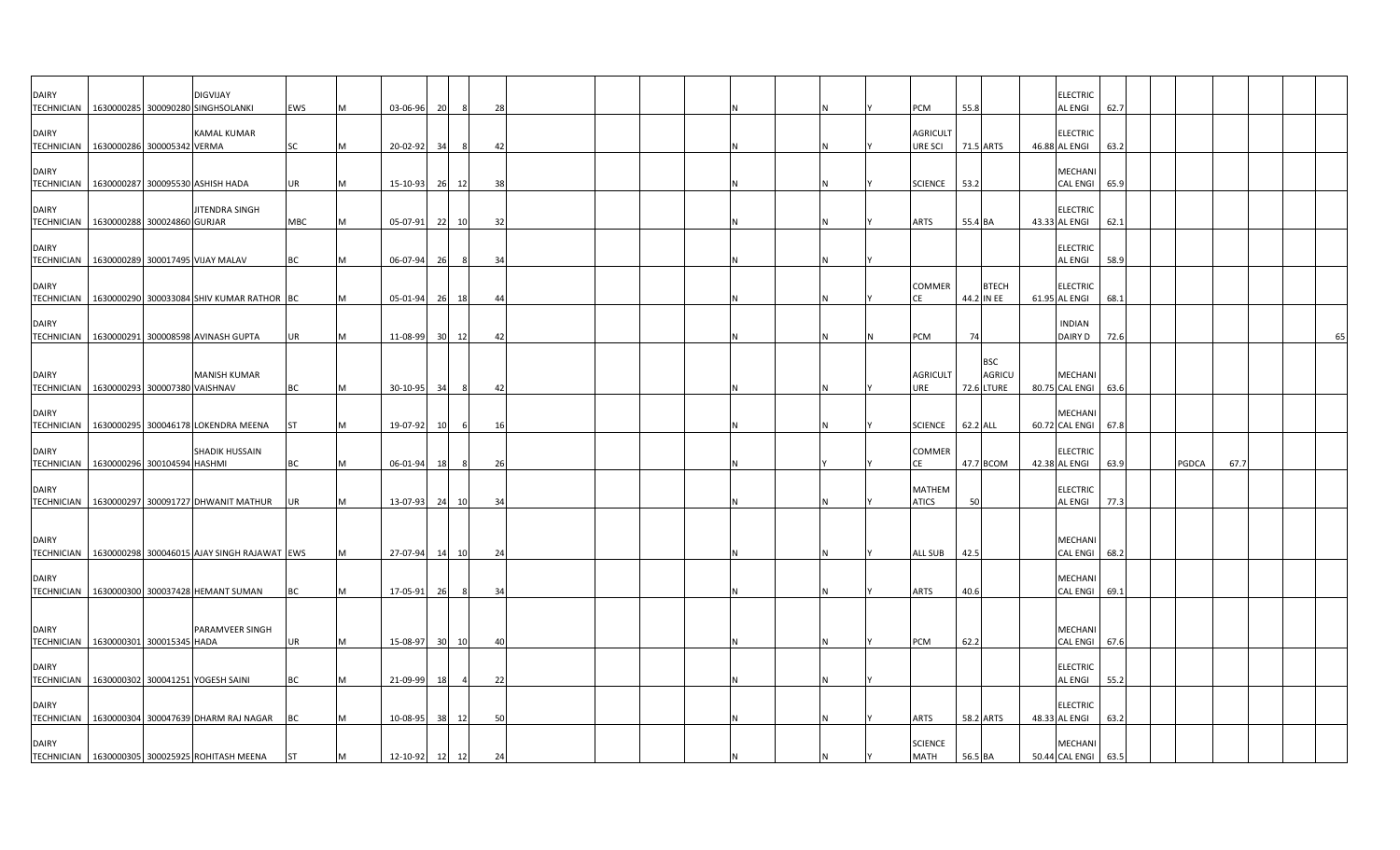| <b>DAIRY</b>                                               |  |                                                       |                        |   |                      |                |           |                |          |  |  |  |  |                                   |        | <b>DIPLOM</b>                     | MECHANI                                               |  |  |  |    |
|------------------------------------------------------------|--|-------------------------------------------------------|------------------------|---|----------------------|----------------|-----------|----------------|----------|--|--|--|--|-----------------------------------|--------|-----------------------------------|-------------------------------------------------------|--|--|--|----|
|                                                            |  | TECHNICIAN   1630000306 300089472 AKASH PANCHAL       | ВC                     |   | 08-08-95             |                | 26        | 12             | 38       |  |  |  |  | XII                               | 55.8 A |                                   | 57.36 CAL ENGI<br>57.4                                |  |  |  |    |
| <b>DAIRY</b>                                               |  | TECHNICIAN 1630000307 300063235 ARJUN PAL JADOUN      | UR                     |   | 06-07-96             |                | 14        | 12             | 26       |  |  |  |  | ARTS                              |        | 34.9 ARTS                         | <b>ELECTRIC</b><br>51.33 AL ENGI<br>68.1              |  |  |  |    |
| <b>DAIRY</b>                                               |  | TECHNICIAN   1630000308 300069182 MORDHVAJ MEENA ST   |                        |   | 21-06-97             |                |           |                |          |  |  |  |  |                                   | 53.4   |                                   | <b>ELECTRIC</b><br>AL ENGI<br>61.3                    |  |  |  |    |
| <b>DAIRY</b>                                               |  |                                                       |                        |   |                      |                | 18        | 12             | 30       |  |  |  |  | PCB                               |        |                                   | <b>ELECTRIC</b>                                       |  |  |  |    |
| TECHNICIAN   1630000309 300075582 RAHUL SAINI              |  |                                                       | BC                     |   | 27-05-97             |                | 30 10     |                | 40       |  |  |  |  | PCM                               | 69     |                                   | AL ENGI<br>78.2                                       |  |  |  |    |
| <b>DAIRY</b>                                               |  | TECHNICIAN 1630000311 300034415 KHUSHAL SHARMA        | UR                     |   | 21-10-96             |                | 18        | 16             | 34       |  |  |  |  | PCB                               |        | <b>POLYTEC</b><br>64.6 HINC       | <b>ELECTRIC</b><br>62.29 AL ENGI<br>62.3              |  |  |  |    |
| <b>DAIRY</b><br><b>TECHNICIAN</b>                          |  | 1630000312 300017601 IRFAN HUSSAIN                    | UR                     |   |                      | 18-10-90 20 10 |           |                | 30       |  |  |  |  | SR<br><b>HIGHER</b><br><b>SEC</b> |        | <b>GRADU</b><br><b>58.9 ATION</b> | MECHANI<br>46.5 CAL ENGI<br>66.4                      |  |  |  | 76 |
| <b>DAIRY</b>                                               |  | TECHNICIAN 1630000313 300023274 ANKITA BHALWARA SC    |                        |   | 25-04-97             |                | 30 16     |                | 46       |  |  |  |  |                                   |        |                                   | <b>ELECTRIC</b><br>AL ENGI<br>58.9                    |  |  |  |    |
| <b>DAIRY</b>                                               |  |                                                       |                        |   |                      |                |           |                |          |  |  |  |  |                                   |        |                                   | <b>ELECTRIC</b>                                       |  |  |  |    |
|                                                            |  | TECHNICIAN 1630000314 300030837 SHAMBHU PANCHAL       | BC                     |   | 20-10-78             |                | 22        | 16             | -38      |  |  |  |  |                                   |        |                                   | AL ENGI<br>68.3                                       |  |  |  |    |
| <b>DAIRY</b>                                               |  | HITESH SHAKYAWAL                                      |                        |   |                      |                |           |                |          |  |  |  |  |                                   |        |                                   | <b>ELECTRIC</b>                                       |  |  |  |    |
| TECHNICIAN   1630000315 300009322 SHAKYWAL<br><b>DAIRY</b> |  | TECHNICIAN 1630000320 300016090 AJAY MEENA            | <b>SC</b><br><b>ST</b> |   | 13-10-96<br>01-07-99 |                | 24<br>12  | - 8            | 30<br>20 |  |  |  |  | ENGLISH                           | 53     |                                   | AL ENGI<br>64.9<br>MECHANI<br><b>CAL ENGI</b><br>60.3 |  |  |  |    |
| <b>DAIRY</b>                                               |  |                                                       |                        |   |                      |                |           |                |          |  |  |  |  | ALL                               |        | <b>DIPLOM</b>                     | <b>ELECTRIC</b>                                       |  |  |  |    |
| <b>TECHNICIAN</b>                                          |  | 1630000321 300040276 NARENDRA SINGH                   | <b>SC</b>              |   | 17-11-94             |                | 24        | $\overline{a}$ | 28       |  |  |  |  | SUBJECTS 71.2 A EE                |        |                                   | 63.02 AL ENGI<br>63                                   |  |  |  |    |
| <b>DAIRY</b><br><b>TECHNICIAN</b>                          |  | 1630000322 300082650 PRANUSHKA TIWARI                 | <b>UR</b>              |   | 21-03-00             |                | <b>20</b> | $\overline{a}$ | 24       |  |  |  |  | RBSE                              | 66     |                                   | MECHANI<br><b>CAL ENGI</b><br>55.7                    |  |  |  |    |
| <b>DAIRY</b>                                               |  | TECHNICIAN 1630000324 300068681 NABEELA KHAN          | UR                     |   | 07-08-98             |                | 22        | 12             | -34      |  |  |  |  |                                   |        | <b>DIPLOM</b>                     | <b>ELECTRIC</b><br>61.14 AL ENGI<br>61.1              |  |  |  |    |
| <b>DAIRY</b>                                               |  | TECHNICIAN   1630000326 300047027 LALIT SONOTIYA      | SC                     |   | 01-01-95             |                | 38        | 12             | 50       |  |  |  |  |                                   |        |                                   | <b>ELECTRIC</b><br>AL ENGI<br>63.4                    |  |  |  | 63 |
| <b>DAIRY</b>                                               |  |                                                       | BC                     |   | 03-12-89             |                |           |                |          |  |  |  |  |                                   |        | <b>BTECH</b>                      | ELECTRIC<br>66.75 AL ENGI<br>65.4                     |  |  |  |    |
| <b>DAIRY</b>                                               |  | TECHNICIAN 1630000327 300074013 JITENDRA SEN          |                        |   |                      |                | 221       | 10             | 32       |  |  |  |  | <b>SCIENCE</b>                    |        |                                   | MECHANI                                               |  |  |  |    |
| <b>DAIRY</b>                                               |  | TECHNICIAN   1630000328 300072986 UMESH JANGIR        | BC                     |   | 14-12-93             |                | 20        | 10             | 30       |  |  |  |  | AGRI<br>ALL                       | 69.7   |                                   | <b>CAL ENGI</b><br>66.9<br><b>ELECTRIC</b>            |  |  |  |    |
|                                                            |  | TECHNICIAN   1630000329 300027979 DEVENDRA KUMAR   BC |                        | M |                      | 21-09-93 26    |           | $\overline{4}$ | 30       |  |  |  |  | <b>SUBJECT</b>                    | 53     |                                   | AL ENGI<br>62                                         |  |  |  | 76 |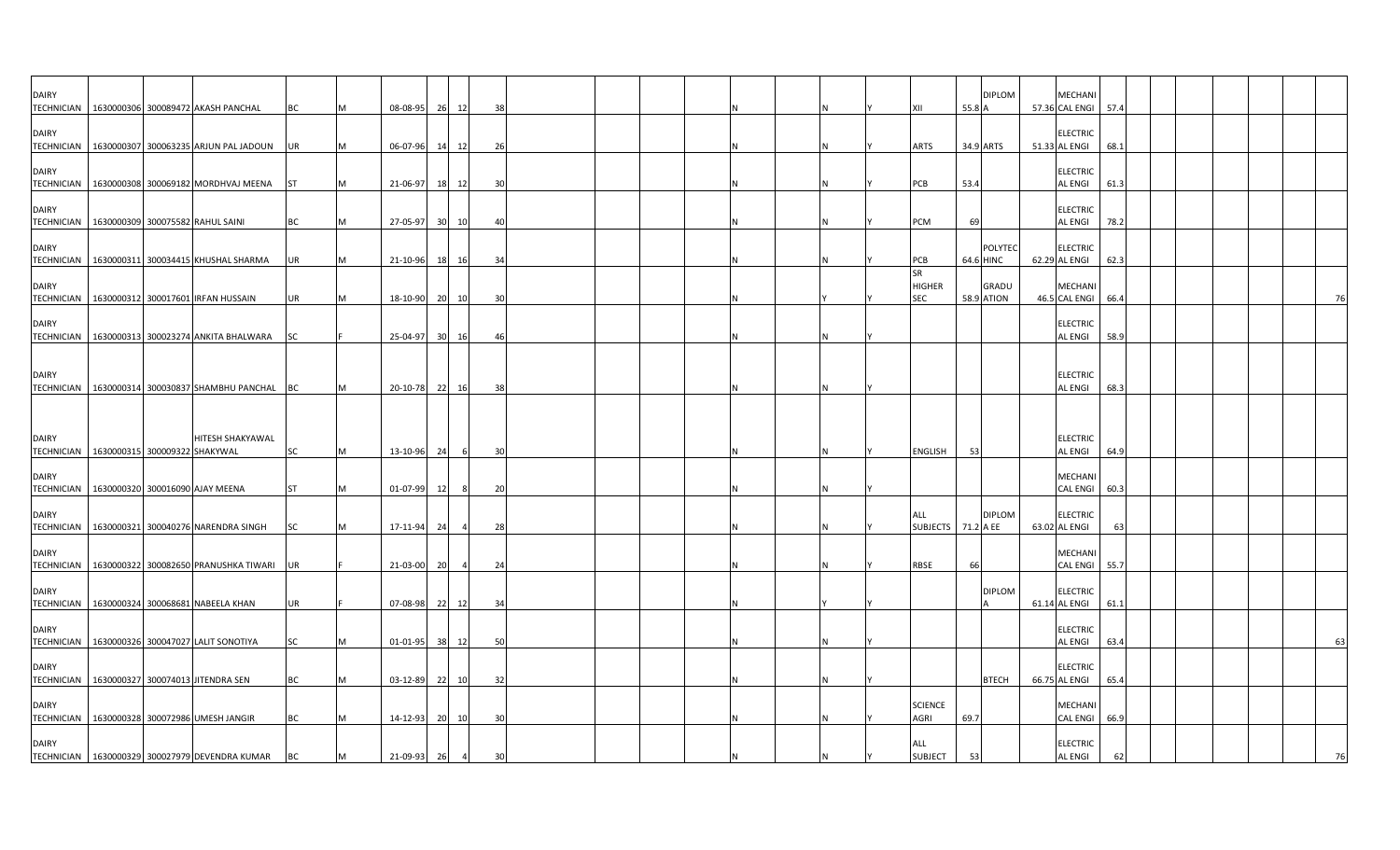| <b>DAIRY</b>                                               |                             | <b>VIJAY KISHOR</b><br>TECHNICIAN 1630000330 300016297 VISHVAKARMA | <b>BC</b> | M | 27-07-98 32    |           | 12    | 44 |  |  |    |  | PCM                            | <b>MECHA</b><br><b>NICAL</b><br>64 AUTO | MECHANI<br>62.34 CAL ENGI 62.3    |      |  |  |    |
|------------------------------------------------------------|-----------------------------|--------------------------------------------------------------------|-----------|---|----------------|-----------|-------|----|--|--|----|--|--------------------------------|-----------------------------------------|-----------------------------------|------|--|--|----|
| <b>DAIRY</b><br><b>TECHNICIAN</b>                          |                             | 1630000332 300059087 NAROTTAM SHARMA UR                            |           | M | 18-04-88       | 16        | 8     | 24 |  |  |    |  | ARTS                           | 60                                      | <b>ELECTRIC</b><br>AL ENGI        | 71.2 |  |  |    |
| <b>DAIRY</b><br><b>TECHNICIAN</b>                          |                             | 1630000333 300076221 HANSRAJ MEENA                                 | <b>ST</b> | M | $08-10-92$     |           | 22 12 | 34 |  |  |    |  | PCM                            | 49.9                                    | <b>ELECTRIC</b><br>AL ENGI        | 68.2 |  |  | 64 |
| <b>DAIRY</b><br>TECHNICIAN 1630000334 300054810 PARIHAR    |                             | <b>KULDEEP SINGH</b>                                               | UR        | M | 13-12-95       | 26        | 12    | 38 |  |  |    |  | <b>SCIENCE</b><br><b>MATHS</b> | 60.4                                    | MECHANI<br>CAL ENGI 70.5          |      |  |  |    |
| <b>DAIRY</b><br>TECHNICIAN 1630000336 300079648 MALAV      |                             | RAJESH KUMAR                                                       | BC        | M | 07-07-92       | 28        | 12    | 40 |  |  |    |  | <b>ARTS</b>                    | 70.6 BA                                 | MECHANI<br>55.22 CAL ENGI 62.6    |      |  |  | 68 |
| <b>DAIRY</b><br>TECHNICIAN                                 | 1630000338 300099121 JANGID | <b>GEETESH KUMAR</b>                                               | <b>BC</b> | M | 10-04-94 20 10 |           |       | 30 |  |  |    |  |                                |                                         | <b>ELECTRIC</b><br>AL ENGI        | 58.1 |  |  |    |
| <b>DAIRY</b><br>TECHNICIAN 1630000339 300067658 BAIRWA     |                             | <b>KOSHAL KISHOR</b>                                               | <b>SC</b> | M | 02-03-95       | 20        | 16    | 36 |  |  |    |  | SECONDA<br><b>RY</b>           | <b>UOK</b><br>75.5 KOTA                 | MECHANI<br>51.33 CAL ENGI 63.8    |      |  |  |    |
| <b>DAIRY</b><br>TECHNICIAN 1730000002 300035000 KHANKHERIA |                             | <b>NAVRATAN</b>                                                    | <b>SC</b> | M | 15-03-93       | 22        | 10    | 32 |  |  | LD |  | HSC                            | 62.5                                    | <b>ELECTRIC</b><br>AL ENGI        | 67.1 |  |  |    |
| <b>DAIRY</b>                                               |                             | TECHNICIAN 1730000003 300065633 GIRI RAJ CHAWLA                    | <b>SC</b> | M | 22-08-97       | 22        | 12    | 34 |  |  | LD |  | ALL<br>SUBJECT   61.3 ART      | <b>BACHEL</b><br>OR OF                  | MECHANI<br>48.88 CAL ENGI         | 68.7 |  |  |    |
| <b>DAIRY</b>                                               |                             | <b>GULSHAN KUMAR</b>                                               |           |   |                |           |       |    |  |  |    |  |                                |                                         | <b>ELECTRIC</b>                   |      |  |  |    |
| TECHNICIAN 1730000004 300033488 PRAJAPAT                   |                             |                                                                    | <b>BC</b> | M | 08-05-94       | -6        | 10    | 16 |  |  |    |  | <b>ARTS</b>                    | 62.6                                    | AL ENGI                           | 63.9 |  |  |    |
| <b>DAIRY</b><br>TECHNICIAN 1730000005 300048045 KUMAWAT    |                             | RAMCHANDRA                                                         | BC        | M | 10-08-92       | 30        |       | 38 |  |  |    |  | <b>DIPLOMA</b>                 | 68.2 B TECH                             | <b>ELECTRIC</b><br>65.86 AL ENGI  | 68.2 |  |  |    |
| <b>DAIRY</b><br>TECHNICIAN                                 |                             | 1730000006 300037398 SANDEEP KUMAR                                 | <b>BC</b> | M | 20-10-98       | <b>16</b> | 10    | 26 |  |  |    |  | <b>SCIENCE</b>                 | 62.4 SCIENCE                            | MECHANI<br>53.52 CAL ENGI         | 67.4 |  |  |    |
| <b>DAIRY</b><br>TECHNICIAN 1730000007 300044930 AJAY KUMAR |                             |                                                                    | <b>BC</b> | M | 26-12-97       |           | 16 12 | 28 |  |  |    |  | PM                             | 54.2                                    | MECHANI<br>CAL ENGI 71.4          |      |  |  |    |
| <b>DAIRY</b>                                               |                             | TECHNICIAN   1730000008 300032055 KALU RAM PATIR                   | SC        |   | 23-06-95 24 12 |           |       | 36 |  |  |    |  | ARTS                           | 58.2 ARTS                               | <b>ELECTRIC</b><br>46.16 AL ENGI  | 72.3 |  |  |    |
| <b>DAIRY</b>                                               |                             | TECHNICIAN 1730000009 300050196 KANHAYA LAL                        | <b>BC</b> | M | 12-07-96       | 24        | 10    | 34 |  |  |    |  | PCM                            | 44.2                                    | <b>ELECTRIC</b><br><b>AL ENGI</b> | 66.7 |  |  |    |
| <b>DAIRY</b>                                               |                             | TECHNICIAN   1730000010 300044852 BAJRANG LAL JAKHAD BC            |           | M | 13-08-94       | 24        | 8     | 32 |  |  |    |  | ALL<br>GENERAL<br><b>SUB</b>   | 62 ARTS                                 | <b>ELECTRIC</b><br>44.83 AL ENGI  | 65.3 |  |  |    |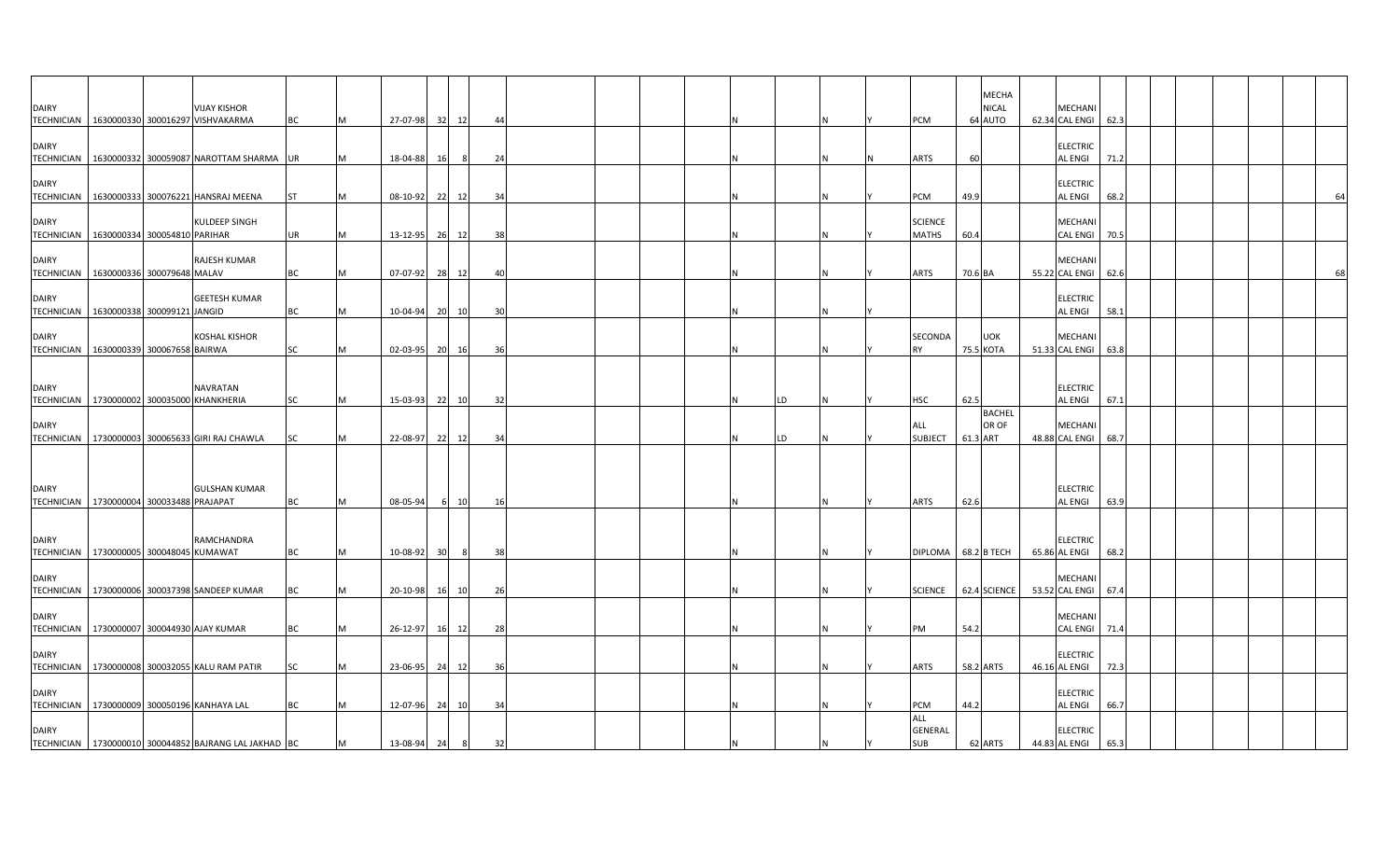| DAIRY<br>TECHNICIAN   1730000011 300068637 VERMA                       |  | <b>MANOJ KUMAR</b>                                    | SC        | м | 15-08-94 | 14        | -6             | 20  |  |  |   | ARTS                           | 55.2 AIRTS |                              | <b>MECHAN</b><br>47 CAL ENGI                | 74   |  |                              |       |    |
|------------------------------------------------------------------------|--|-------------------------------------------------------|-----------|---|----------|-----------|----------------|-----|--|--|---|--------------------------------|------------|------------------------------|---------------------------------------------|------|--|------------------------------|-------|----|
| <b>DAIRY</b>                                                           |  | TECHNICIAN   1730000012 300104934 RAM DHAN YADAV      | <b>BC</b> | м | 05-07-91 | 22        | -8             | 30  |  |  |   | SR SEC<br>PASS                 |            | 49.9 B TECH                  | <b>ELECTRIC</b><br>61.08 AL ENGI            | 67.3 |  |                              |       |    |
| <b>DAIRY</b><br>TECHNICIAN 1730000013 300084295 SANODIA                |  | PURUSHOTTAM                                           | ВC        |   | 13-11-92 | - 22      | 14             | 36  |  |  |   | COMMER<br>СE                   | 60.6       |                              | <b>ELECTRIC</b><br><b>AL ENGI</b>           | 68.4 |  |                              |       |    |
| <b>DAIRY</b><br>TECHNICIAN 1730000014 300014521 BALODA                 |  | SATYAVEER SINGH                                       | BC        |   | 05-06-92 | 24        | 12             | 36  |  |  |   | ALL<br><b>SUBJECT</b>          | 55.5 ARTS  |                              | <b>ELECTRIC</b><br>57.85 AL ENGI            | 69.3 |  |                              |       |    |
| <b>DAIRY</b>                                                           |  | TECHNICIAN   1730000017 300009697 KULDEEP SINGH       | EWS       |   | 11-11-99 | 22        | 6              | 28  |  |  |   | ALL<br>GENERAL<br>SUB          | 43.5       |                              | <b>ELECTRIC</b><br><b>AL ENGI</b>           | 65.2 |  |                              |       |    |
| <b>DAIRY</b>                                                           |  | TECHNICIAN   1730000019 300107213 KAVITA KUMARI       | ВC        |   | 06-12-91 | 26        | 14             | 40  |  |  |   | PCM                            | 64.3 ENGG  | <b>MECH</b>                  | <b>MECHANI</b><br>65.88 CAL ENGI            | -70  |  |                              |       |    |
| <b>DAIRY</b>                                                           |  | TECHNICIAN 1730000020 300070955 AJAY KUMAR            | <b>BC</b> | м | 04-08-90 | <b>16</b> | $\overline{2}$ | 18  |  |  |   |                                |            | <b>TECHNIC</b><br>AL         | <b>MECHANI</b><br>65.61 CAL ENGI            | 65.6 |  |                              |       |    |
| <b>DAIRY</b>                                                           |  | TECHNICIAN   1730000021 300024923 BHAG CHAND BAJIA BC |           | M | 02-03-91 |           | 20 14          | 34  |  |  | N | COMMRA<br>CE                   | 45.4       |                              | <b>MECHANI</b><br>CAL ENGI 62.7             |      |  |                              |       |    |
| <b>DAIRY</b>                                                           |  | TECHNICIAN   1730000022 300106889 RAVEENDRA SINGH     | <b>UR</b> | M | 10-10-93 | 26        | -6             | 32  |  |  |   | <b>PCM</b>                     | 60.2       |                              | <b>MECHANI</b><br><b>CAL ENGI</b>           | 58.8 |  |                              |       |    |
| <b>DAIRY</b><br>TECHNICIAN   1730000023 300044976 SHEKHAWAT            |  | RAVINDRA SINGH                                        | EWS       | M | 10-05-96 | 26        | 8              | 34  |  |  |   | COMMER<br>CE                   | 54.6 ARTS  | <b>BECHLO</b><br>R OF        | <b>MECHANI</b><br>45.88 CAL ENGI            | 73.9 |  | <b>FIRE</b><br>AND<br>SAFETY | 73.45 | 50 |
| <b>DAIRY</b>                                                           |  | TECHNICIAN 1730000024 300022706 GORAV SAINI           | <b>BC</b> | M | 05-02-97 | 22        | -6             | 28  |  |  |   | <b>SCIENCE</b><br><b>MATHS</b> | 47.3       |                              | <b>ELECTRIC</b><br><b>AL ENGI</b>           | 68.4 |  |                              |       |    |
| <b>DAIRY</b>                                                           |  | TECHNICIAN   1730000025 300077034 SHASHI DHANDEWA BC  |           | м | 01-03-92 | 14        | -8             | 22  |  |  |   | TENTH                          |            | 60 TWELVE                    | <b>ELECTRIC</b><br>55.23 AL ENGI            | 57.9 |  |                              |       |    |
| <b>DAIRY</b>                                                           |  | TECHNICIAN   1730000026 300047833 NASARUDDEEN         | <b>BC</b> | м | 25-10-94 | - 16      |                | 20  |  |  |   | ART                            | 48.2       |                              | <b>ELECTRIC</b><br><b>AL ENGI</b>           | 63.1 |  |                              |       |    |
| <b>DAIRY</b><br>TECHNICIAN 1730000027 300034250 SHARMA<br><b>DAIRY</b> |  | <b>VINOD KUMAR</b><br>RAJVEER SINGH                   | EWS       | м | 01-07-86 |           | 20 14          | -34 |  |  |   | <b>ARTS</b>                    | 46.8       |                              | MECHANI<br><b>CAL ENGI</b><br><b>MECHAN</b> | 63.5 |  |                              |       |    |
| TECHNICIAN 1730000028 300020921 MAHALA<br><b>DAIRY</b>                 |  |                                                       | BC        |   | 25-05-95 | 22        | 14             | 36  |  |  | N | <b>SCIENCE</b>                 | 53.4 ARTS  |                              | 43.5 CAL ENGI 57.2<br><b>ELECTRIC</b>       |      |  |                              |       |    |
| <b>DAIRY</b>                                                           |  | TECHNICIAN 1730000029 300059368 VIKAS KUMAR           | SC        |   | 01-07-94 | <b>10</b> | 12             | 22  |  |  |   | <b>ARTS</b><br><b>BSER</b>     | 66 BA      | <b>MSBU</b><br><b>BHARAT</b> | 43.66 AL ENGI<br><b>ELECTRIC</b>            | 69.6 |  |                              |       |    |
| TECHNICIAN 1730000030 300076699 RAMAKANT                               |  |                                                       | <b>BC</b> | M | 10-07-95 | 18        | 14             | 32  |  |  |   | <b>AJMER</b>                   | 54.8 PUR   |                              | 44.38 AL ENGI                               | 60.7 |  |                              |       |    |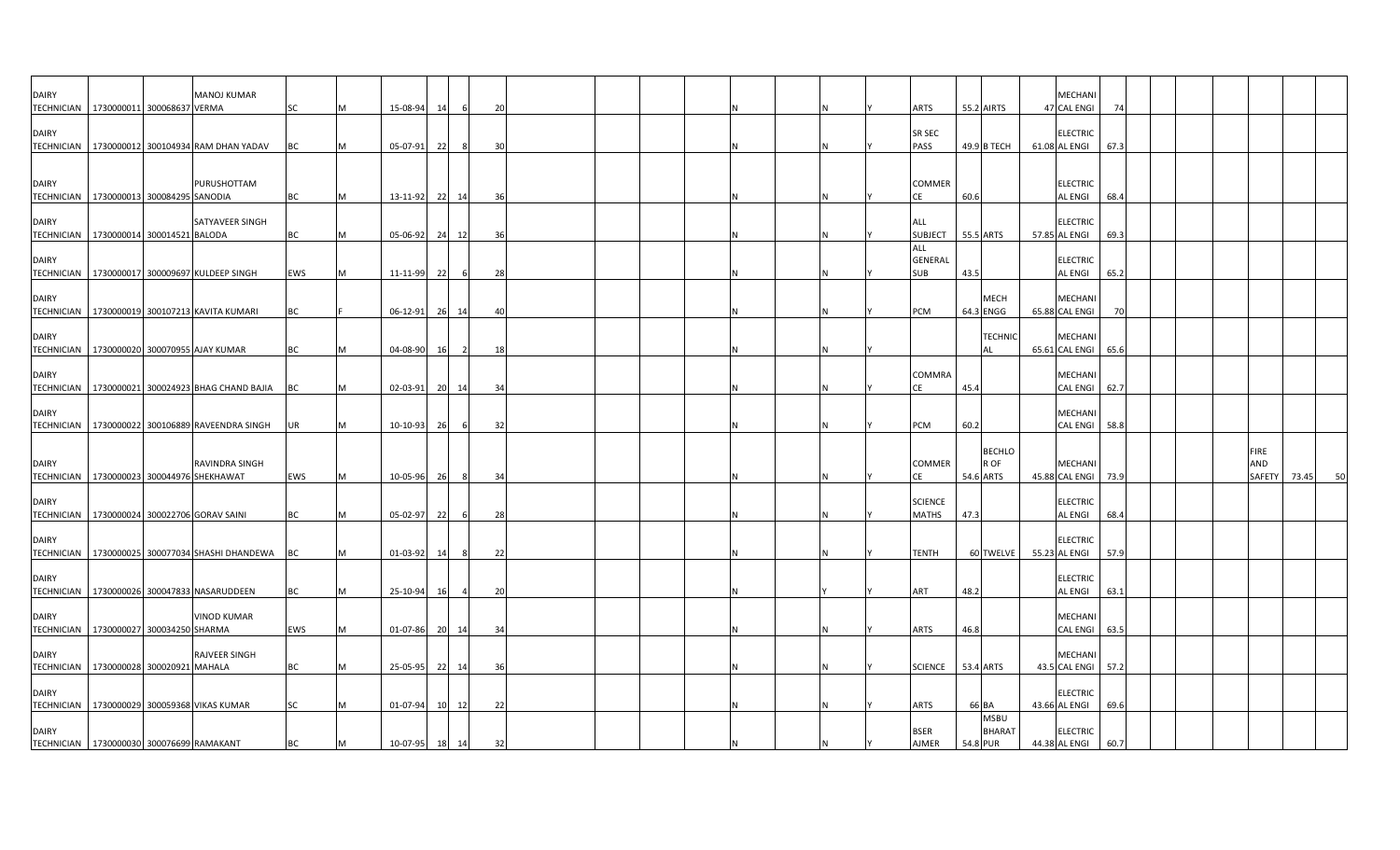| <b>DAIRY</b>                      | TECHNICIAN 1730000031 300035720 RAM KARAN                             | BC        | M | 23-11-97       | 22<br>12 | 34      |  |  |  |  | PCM                            | 61.4 ARTS |                              | <b>MECHAN</b><br>51.05 CAL ENGI   | 63.3 |  |  |  |
|-----------------------------------|-----------------------------------------------------------------------|-----------|---|----------------|----------|---------|--|--|--|--|--------------------------------|-----------|------------------------------|-----------------------------------|------|--|--|--|
| <b>DAIRY</b>                      | TECHNICIAN   1730000032 300104332 ARVIND KUMAR                        | BC        |   | 12-11-94       | 32<br>12 | 44      |  |  |  |  | <b>SCIENCE</b>                 | 46.6      |                              | MECHANI<br><b>CAL ENGI</b>        | 66.1 |  |  |  |
| <b>DAIRY</b>                      | <b>MANOJ KUMAR</b>                                                    |           |   |                |          |         |  |  |  |  |                                |           |                              | <b>ELECTRIC</b>                   |      |  |  |  |
| <b>TECHNICIAN</b>                 | 1730000034 300106755 KUMAWAT                                          | <b>BC</b> |   | 30-06-93       | 16 14    | 30      |  |  |  |  | <b>HSC</b>                     | 69.1      |                              | <b>AL ENGI</b>                    | 63.5 |  |  |  |
| <b>DAIRY</b>                      | <b>KAMALESH KUMAR</b><br>TECHNICIAN   1730000035 300088682 SHARMA     | EWS       |   | 05-09-85 10 16 |          | 26      |  |  |  |  | ARTS                           | 43.9 BA   |                              | <b>ELECTRIC</b><br>39.83 AL ENGI  | 77.4 |  |  |  |
|                                   |                                                                       |           |   |                |          |         |  |  |  |  |                                |           |                              |                                   |      |  |  |  |
| <b>DAIRY</b>                      | <b>SUBHASH CHANDRA</b><br>TECHNICIAN   1730000036 300075934 MITHARWAL | BC        |   | 07-12-95 20 10 |          | 30      |  |  |  |  | PCB                            | 60.8 PCB  |                              | <b>ELECTRIC</b><br>61.25 AL ENGI  | 59.2 |  |  |  |
| <b>DAIRY</b><br><b>TECHNICIAN</b> | 1730000037 300085408 RAJ KUMAR                                        | <b>SC</b> |   | 02-07-91       | 28 16    | 44      |  |  |  |  | ARTS                           | 50.6      |                              | <b>ELECTRIC</b><br>AL ENGI        | 63.6 |  |  |  |
| <b>DAIRY</b>                      | TECHNICIAN   1730000038 300073761 AJAY SAINI                          | BC        |   | 02-06-00       | 18 14    | 32      |  |  |  |  | SR SEC                         | 64.6 BA   |                              | <b>ELECTRIC</b><br>41.05 AL ENGI  | 68.6 |  |  |  |
| <b>DAIRY</b>                      |                                                                       |           |   |                |          |         |  |  |  |  | <b>POLSCI</b>                  |           | <b>POLSCI</b><br><b>HIST</b> | <b>ELECTRIC</b>                   |      |  |  |  |
|                                   | TECHNICIAN 1730000040 300065482 PEPA RAM PALSANIA BC                  |           |   | 23-06-94       | 24<br>14 | 38      |  |  |  |  | HIST GEO   51.2 GEO<br>SR      |           |                              | 58.16 AL ENGI                     | 63.3 |  |  |  |
| <b>DAIRY</b>                      | TECHNICIAN 1730000042 300048467 PANKAJ KUMAR                          | BC        | M | 01-02-96 30    | - 16     | 46      |  |  |  |  | <b>HIGHER</b><br><b>SEC</b>    | 70.2 TECH | <b>DAIRY</b>                 | <b>INDIAN</b><br>68.2 DAIRY D     | 68.2 |  |  |  |
| <b>DAIRY</b><br><b>TECHNICIAN</b> | 1730000043 300079184 NARENDRA KUMAR                                   | BC        |   | 25-01-95       | 20 18    | 38      |  |  |  |  |                                |           | <b>B TECH</b>                | <b>ELECTRIC</b><br>68.43 AL ENGI  | -73  |  |  |  |
| <b>DAIRY</b>                      | TECHNICIAN 1730000044 300068746 SHIV KUMAR                            | BC        |   | 24-02-89 26 12 |          | 38      |  |  |  |  | <b>SEC</b>                     | 63.2      |                              | MECHANI<br><b>CAL ENGI</b>        | 64.9 |  |  |  |
| <b>DAIRY</b>                      | TECHNICIAN 1730000045 300037946 VINOD KUMAR                           | ВC        |   | 20-02-91       | 36 12    |         |  |  |  |  | PCM                            | 51.4 TECH | <b>DAIRY</b>                 | <b>INDIAN</b><br>60 DAIRY D       |      |  |  |  |
| <b>DAIRY</b>                      | TECHNICIAN   1730000046 300023053 RAJEEV KULHARI                      | BC        |   | 25-10-95       | 18<br>16 | 34      |  |  |  |  | PCM                            | 62.6      |                              | <b>ELECTRIC</b><br><b>AL ENGI</b> | 57.2 |  |  |  |
| <b>DAIRY</b>                      | TECHNICIAN 1730000047 300076616 VIKASH KUMAR SAINI BC                 |           |   | 06-05-92       | 12 14    | 26      |  |  |  |  | <b>ALL</b><br><b>SUBJECT</b>   | 53.3      |                              | <b>MECHANI</b><br>CAL ENGI        | 57.6 |  |  |  |
| <b>DAIRY</b>                      | TECHNICIAN 1730000048 300104730 SUKH DEV SWAMI                        | BC        | M | 31-03-95 20 14 |          | 34      |  |  |  |  | <b>SCIENCE</b><br><b>MATHS</b> | 56.4      |                              | MECHANI<br><b>CAL ENGI</b>        | 64.5 |  |  |  |
| <b>DAIRY</b>                      | DIPENDRA SINGH<br>TECHNICIAN 1730000049 300081611 TANWAR              | <b>UR</b> | M | 28-07-97 16    |          | 6<br>22 |  |  |  |  | ART                            | 53.2      |                              | <b>ELECTRIC</b><br><b>AL ENGI</b> | 67.2 |  |  |  |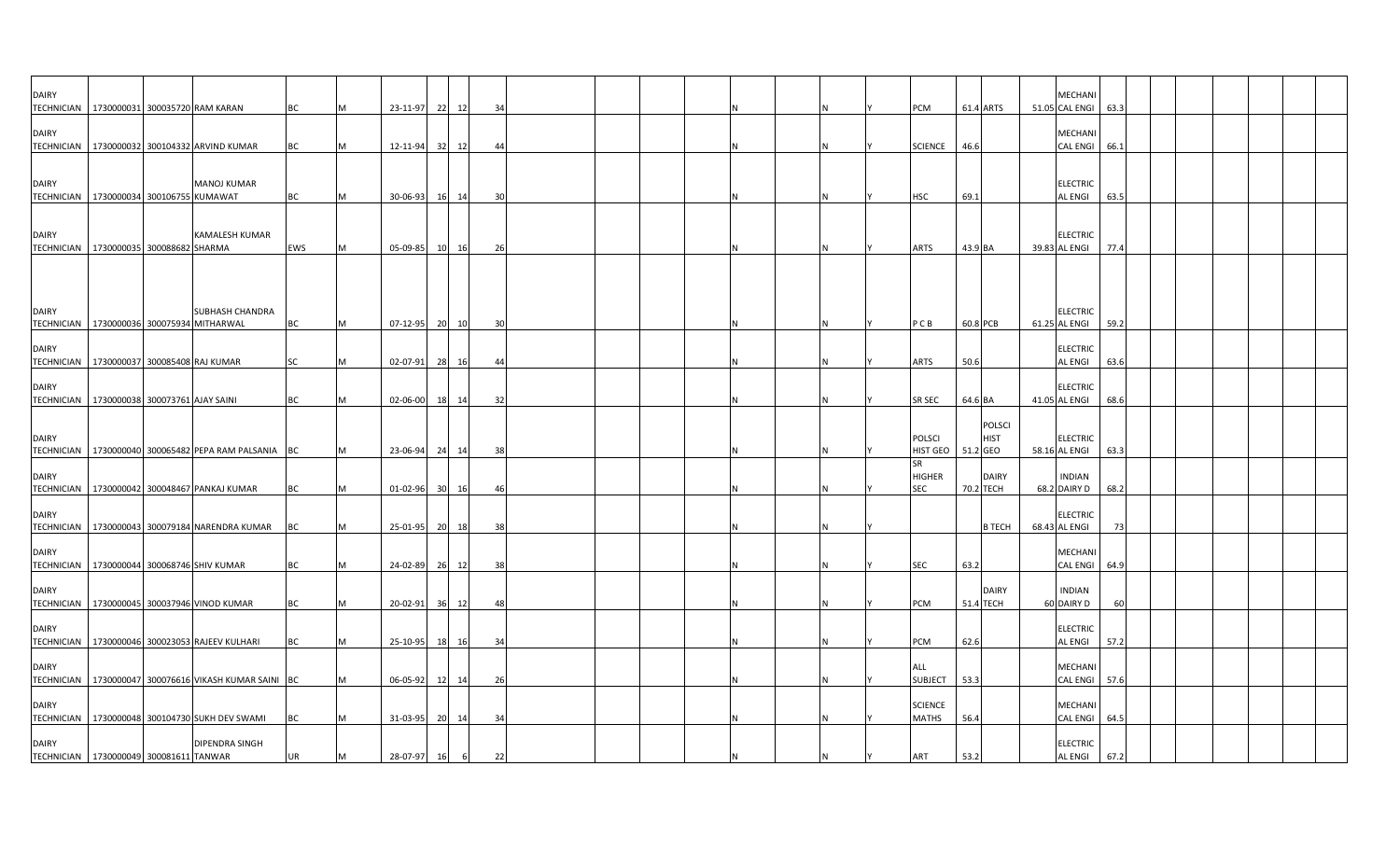|                                           |  |                                                      |           |   |          |           |               |     |  |           |  |     |                  |          |            |                                  | DAIR        |  |    |
|-------------------------------------------|--|------------------------------------------------------|-----------|---|----------|-----------|---------------|-----|--|-----------|--|-----|------------------|----------|------------|----------------------------------|-------------|--|----|
| <b>DAIRY</b>                              |  | JITENDAR                                             |           |   |          |           |               |     |  |           |  |     | <b>AGRICULT</b>  |          | AGRICU     | <b>INDIAN</b>                    | <b>TECH</b> |  |    |
| TECHNICIAN 1730000050 300071010 CHOUDHARY |  |                                                      | BC        |   | 31-12-95 | 18        | 10            | 28  |  |           |  |     | URE<br><b>SR</b> |          | 64.9 LTURE | 62.2 DAIRY D                     | 70 NO       |  |    |
| <b>DAIRY</b>                              |  |                                                      |           |   |          |           |               |     |  |           |  |     | SECONDA          |          |            | MECHANI                          |             |  |    |
| <b>TECHNICIAN</b>                         |  | 1730000051 300081143 GAUTAM SHARMA                   | EWS       |   | 01-07-98 | <b>18</b> | 10            | 28  |  |           |  | IN. | <b>RY</b>        | 62.8     |            | <b>CAL ENGI</b>                  | 57.8        |  |    |
| <b>DAIRY</b>                              |  |                                                      |           |   |          |           |               |     |  |           |  |     |                  |          |            | <b>ELECTRIC</b>                  |             |  |    |
|                                           |  | TECHNICIAN   1730000052 300039413 MANOJ KUMAR        | ВC        |   | 14-05-97 | 16        | 6             | 22  |  |           |  | IN. | ARTS             | 52.6     |            | AL ENGI                          | 66.1        |  | 66 |
| <b>DAIRY</b>                              |  |                                                      |           |   |          |           |               |     |  |           |  |     | <b>AJMER</b>     |          |            | <b>ELECTRIC</b>                  |             |  |    |
|                                           |  | TECHNICIAN 1730000053 300088354 RAJ KUMAR GURJAR MBC |           |   | 15-12-97 | 24        | 10            | 34  |  |           |  |     | <b>BOARD</b>     | 48.7     |            | <b>AL ENGI</b>                   | 60          |  |    |
| <b>DAIRY</b>                              |  |                                                      |           |   |          |           |               |     |  |           |  |     |                  |          |            |                                  |             |  |    |
|                                           |  | TECHNICIAN   1730000054 300007315 SURENDRA GURJAR    | MBC       |   | 01-06-96 | 28        | 10            | 38  |  |           |  |     | PCM              |          | 67.7 BTECH | <b>ELECTRIC</b><br>65.48 AL ENGI | 73.2        |  |    |
|                                           |  |                                                      |           |   |          |           |               |     |  |           |  |     |                  |          |            |                                  |             |  |    |
| <b>DAIRY</b>                              |  | <b>GAJENDRA SINGH</b>                                |           |   |          |           |               |     |  |           |  |     |                  |          |            | <b>ELECTRIC</b>                  |             |  |    |
| TECHNICIAN 1730000055 300008429 SHEKHAWAT |  |                                                      | EWS       |   | 01-03-94 | 20 12     |               | 32  |  |           |  | ΙN  | <b>ARTS</b>      | 62.4 BA  |            | 44.5 AL ENGI                     | 67.9        |  |    |
| <b>DAIRY</b>                              |  |                                                      |           |   |          |           |               |     |  |           |  |     |                  |          |            | MECHANI                          |             |  |    |
|                                           |  | TECHNICIAN 1730000056 300067364 PRAVEEN KUMAR        | BC        |   | 19-09-93 | -16       |               | 24  |  |           |  |     | PCM              | 55.5     |            | <b>CAL ENGI</b>                  | 62.4        |  |    |
|                                           |  |                                                      |           |   |          |           |               |     |  |           |  |     |                  |          |            |                                  |             |  |    |
| <b>DAIRY</b>                              |  | <b>HANUMAN PRASAD</b>                                |           |   |          |           |               |     |  |           |  |     | <b>COMMER</b>    |          |            | <b>ELECTRIC</b>                  |             |  |    |
| TECHNICIAN   1730000059 300096361 SAINI   |  |                                                      | BC        |   | 03-02-88 | 18        | 16            | -34 |  |           |  |     | CE               |          | 61.4 B COM | 46.27 AL ENGI                    | 64.1        |  |    |
| <b>DAIRY</b>                              |  |                                                      |           |   |          |           |               |     |  |           |  |     |                  |          |            | MECHANI                          |             |  |    |
|                                           |  | TECHNICIAN   1730000060 300022750 ANMOL SAIN         | BC        |   | 14-05-98 | 26<br>12  |               | 38  |  |           |  | IN. | <b>PCM</b>       | 54       |            | <b>CAL ENGI</b>                  | 68.6        |  |    |
| <b>DAIRY</b>                              |  |                                                      |           |   |          |           |               |     |  |           |  |     |                  |          |            | <b>ELECTRIC</b>                  |             |  |    |
|                                           |  | TECHNICIAN 1730000061 300084342 SUNIL KUMAR          | BC        |   | 02-10-91 | 12        | 10            | 22  |  |           |  |     | PCM              | 57.2     |            | <b>AL ENGI</b>                   | 58          |  |    |
|                                           |  |                                                      |           |   |          |           |               |     |  |           |  |     |                  |          |            |                                  |             |  |    |
| <b>DAIRY</b>                              |  | <b>MOHIT SINGH</b>                                   |           |   |          |           |               |     |  |           |  |     |                  |          |            | <b>ELECTRIC</b>                  |             |  |    |
| TECHNICIAN 1730000062 300053744 CHOUHAN   |  |                                                      | UR        |   | 24-12-96 | <b>18</b> | $\mathcal{R}$ | 26  |  | <b>SP</b> |  | IN. | <b>MATHS</b>     | 53.2     |            | AL ENGI                          | 63.8        |  |    |
| <b>DAIRY</b>                              |  | <b>SURESH KUMAR</b>                                  |           |   |          |           |               |     |  |           |  |     |                  |          |            | MECHANI                          |             |  |    |
| TECHNICIAN   1730000064 300065855 MAHALA  |  |                                                      | BC        |   | 21-10-94 | 16        | 12            | 28  |  |           |  | IN. | <b>PCM</b>       | 59.2 BSC |            | 64.77 CAL ENGI                   | 63.7        |  |    |
|                                           |  |                                                      |           |   |          |           |               |     |  |           |  |     |                  |          |            |                                  |             |  |    |
| <b>DAIRY</b>                              |  | <b>SUNIL KUMAR</b>                                   |           |   |          |           |               |     |  |           |  |     |                  |          |            | MECHANI                          |             |  |    |
| TECHNICIAN 1730000065 300033858 KUMAWAT   |  |                                                      | BC        |   | 14-06-95 | 20        | 12            | 32  |  |           |  |     | <b>PCM</b>       | 76.6     |            | CAL ENGI 67.4                    |             |  |    |
| <b>DAIRY</b>                              |  |                                                      |           |   |          |           |               |     |  |           |  |     |                  |          |            | MECHANI                          |             |  |    |
| TECHNICIAN 1730000066 300040239 MANOJ     |  |                                                      | <b>ST</b> |   | 24-10-96 |           | 12            | 16  |  |           |  | N   | <b>XII TH</b>    | 61.8     |            | CAL ENGI 62.2                    |             |  |    |
| <b>DAIRY</b>                              |  |                                                      |           |   |          |           |               |     |  |           |  |     |                  |          |            | MECHANI                          |             |  |    |
|                                           |  | TECHNICIAN 1730000067 300036000 TEJPAL KUMAWAT       | BC        |   | 05-07-96 | - 14      |               | 22  |  |           |  |     | PCM              | 58.4 BSC |            | 53.11 CAL ENGI                   | 66.1        |  |    |
| <b>DAIRY</b>                              |  | <b>AJAY KUMAR</b>                                    |           |   |          |           |               |     |  |           |  |     |                  |          |            | <b>ELECTRIC</b>                  |             |  |    |
| TECHNICIAN 1730000068 300047180 MANDAR    |  |                                                      | SC        | M | 07-06-92 | 16        | 16            | 32  |  |           |  |     |                  |          |            | <b>AL ENGI</b>                   | 67          |  |    |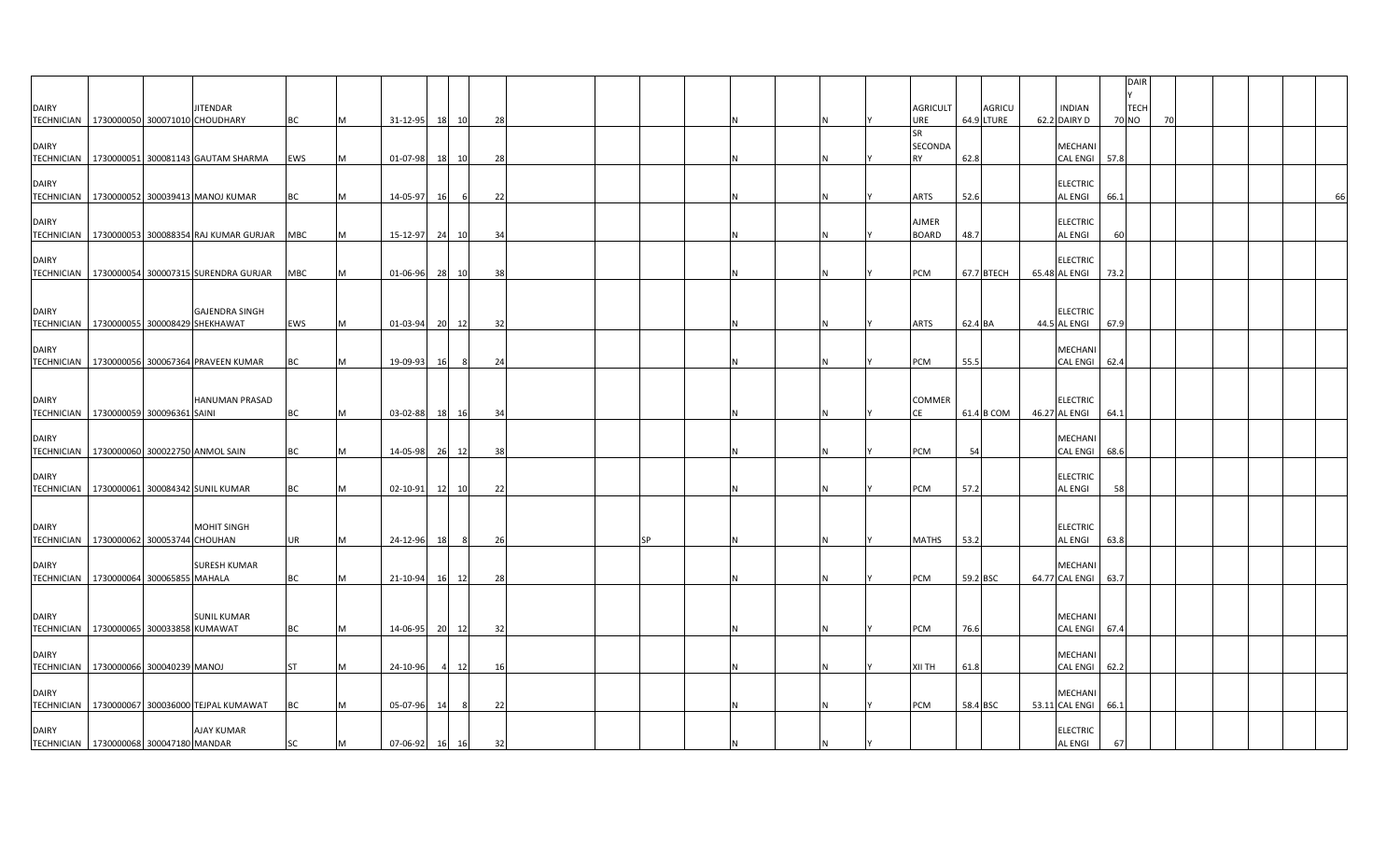| <b>DAIRY</b><br><b>TECHNICIAN</b> | 1730000069 300017106 VIKASH KUMAR                         |                | BC        | 20-09-94       |           | 20 14 | 34 |  |  |   |                                 |           | <b>BTECH</b>                     | MECHANI<br>61.25 CAL ENGI                    | 67   |  |  |  |       |
|-----------------------------------|-----------------------------------------------------------|----------------|-----------|----------------|-----------|-------|----|--|--|---|---------------------------------|-----------|----------------------------------|----------------------------------------------|------|--|--|--|-------|
| <b>DAIRY</b><br><b>TECHNICIAN</b> | 1730000070 300072935 NAVEEN SAIN                          |                | BC        | 05-07-94       | <b>16</b> | 12    | 28 |  |  |   | SECONDA<br>RY                   |           | <b>SENIOR</b><br>SECOND<br>60 AR | MECHANI<br>62.2 CAL ENGI                     | 65   |  |  |  |       |
| <b>DAIRY</b>                      | TECHNICIAN 1730000071 300079488 DAROGA                    | JITENDRA SINGH | ВC        | 05-07-91       | 20        |       | 28 |  |  |   | <b>COMMER</b><br>СE             | 49.7      |                                  | <b>ELECTRIC</b><br><b>AL ENGI</b>            | 66.8 |  |  |  |       |
| <b>DAIRY</b>                      | TECHNICIAN 1730000072 300016655 GAJRAJ KHANNA             |                | SC        | 06-08-93       | 18        | 12    | 30 |  |  |   | COMMER<br>СE                    | 53.2      |                                  | <b>MECHANI</b><br>CAL ENGI 68.1              |      |  |  |  |       |
| <b>DAIRY</b><br><b>TECHNICIAN</b> | 1730000074 300100111 HANIF ALI                            |                | <b>UR</b> | 15-03-86       | 32        | 10    | 42 |  |  |   |                                 |           |                                  | <b>ELECTRIC</b><br><b>AL ENGI</b>            | 63.6 |  |  |  | 71.5  |
| <b>DAIRY</b><br><b>TECHNICIAN</b> | 1730000076 300048853 PUSHPENDRA MEEL BC                   |                |           | 12-03-96 12    |           | 10    | 22 |  |  |   | ALL                             | 54.2      |                                  | MECHANI<br><b>CAL ENGI</b>                   | 69   |  |  |  |       |
| <b>DAIRY</b>                      | TECHNICIAN 1730000077 300010544 UMMED KUMAR               |                | SC        | 08-11-93       | 22        | 12    | 34 |  |  | N | HSC                             | 53.5 BA   |                                  | MECHANI<br>49.05 CAL ENGI 62.6               |      |  |  |  |       |
| <b>DAIRY</b>                      | TECHNICIAN 1730000078 300017772 TARA CHAND                |                | BC        | $02 - 02 - 91$ | 22        | 12    | 34 |  |  |   | <b>SCIENCE</b>                  | 62 BA     |                                  | <b>ELECTRIC</b><br>44.27 AL ENGI             | 52.9 |  |  |  |       |
| <b>DAIRY</b>                      | TECHNICIAN 1730000079 300004069 BABU LAL                  |                | SC        | 18-08-98       | 26        | 14    | 40 |  |  |   | PCM                             | 70.4 TECH | <b>DAIRY</b>                     | <b>INDIAN</b><br>64.9 DAIRY D                | 64.9 |  |  |  |       |
| <b>DAIRY</b>                      | TECHNICIAN   1730000080 300103708 INDER KUMAR SAIN        |                | BC        | 05-07-95       |           | 10 12 | 22 |  |  |   | HSC                             | 51.8 BA   |                                  | <b>ELECTRIC</b><br>41.55 AL ENGI             | 65.8 |  |  |  |       |
| <b>DAIRY</b>                      | TECHNICIAN   1730000081 300060097 KISHAN LAL GURJAR   MBC |                |           | 04-07-92       |           | 30 12 | 42 |  |  |   | <b>ARTS</b>                     | 60.9      |                                  | MECHANI<br>CAL ENGI 64.8                     |      |  |  |  |       |
| <b>DAIRY</b><br><b>TECHNICIAN</b> | 1730000082 300065785 BLESH KUMAR SAINI                    |                | <b>BC</b> | 06-04-97       | 32        | 10    | 42 |  |  |   |                                 |           |                                  | <b>ELECTRIC</b><br><b>AL ENGI</b>            | 68.7 |  |  |  |       |
| <b>DAIRY</b><br><b>TECHNICIAN</b> | 1730000083 300105744 MUKESH YADAV                         |                | BC        | 03-07-97       | 26        | - 8   | 34 |  |  |   | <b>SCIENCE</b>                  | 55.8      |                                  | <b>ELECTRIC</b><br>AL ENGI                   | 69.7 |  |  |  |       |
| <b>DAIRY</b>                      | TECHNICIAN   1730000084 300037837 PRAVEEN KUMAR           |                | ВC        | 29-09-97       | 18        | 10    | 28 |  |  |   | <b>XII ARTS</b>                 | 52.8 BA   |                                  | <b>ELECTRIC</b><br>43.05 AL ENGI             | 67.6 |  |  |  |       |
| <b>DAIRY</b>                      | TECHNICIAN 1730000085 300024064 GOPI CHAND SAINI          |                | BC        | 20-12-94       | 32        | 14    | 46 |  |  |   | <b>ALL SUB</b>                  | 49.2      |                                  | <b>ELECTRIC</b><br><b>AL ENGI</b>            | 61.8 |  |  |  | 70.71 |
| <b>DAIRY</b>                      | TECHNICIAN   1730000087 300026220 ASHISH KUMAR SAINI BC   |                |           | 09-01-96       | <b>10</b> | -6    | 16 |  |  |   |                                 |           | POLYTEC<br><b>HNICEL</b>         | MECHANI<br>67 CAL ENGI                       | 67   |  |  |  |       |
| <b>DAIRY</b>                      | TECHNICIAN 1730000088 300090880 MANISH SAMBHARIA SC       |                |           | 18-03-98       | 22        | 14    | 36 |  |  |   | RBSE                            | 61.5      |                                  | <b>ELECTRIC</b><br>AL ENGI                   | 67.1 |  |  |  |       |
| <b>DAIRY</b>                      | TECHNICIAN 1730000089 300029166 AMIT KUMAR                |                | BC        | 10-10-91       | 18        | 12    | 30 |  |  |   | <b>ALL</b><br>SUBJECTS 71.2 EIC |           |                                  | <b>INDIAN</b><br>60.92 DAIRY D 60.9 MSC 62.2 |      |  |  |  |       |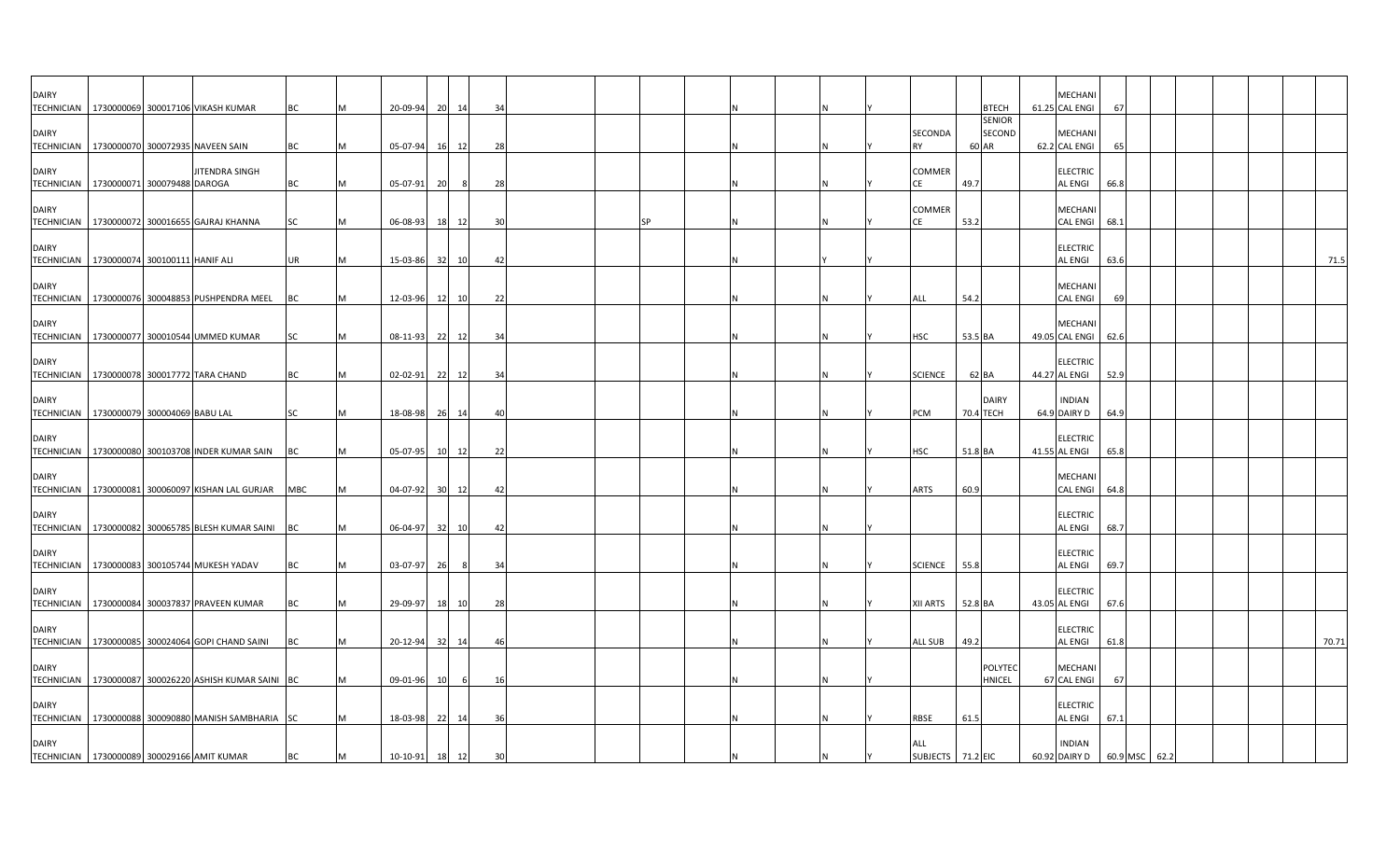| <b>DAIRY</b> |                                            | TECHNICIAN   1730000090 300021970 ANKIT KUMAR         | SC         | M | 08-09-95 14 12 |     | 26                                                                         |           |    | ARTS            | 59 ARTS                     | <b>ELECTRIC</b><br>66.36 AL ENGI  | 68.2 |  |  | 69.14 |
|--------------|--------------------------------------------|-------------------------------------------------------|------------|---|----------------|-----|----------------------------------------------------------------------------|-----------|----|-----------------|-----------------------------|-----------------------------------|------|--|--|-------|
| <b>DAIRY</b> |                                            |                                                       |            |   |                |     | DISQUALIFIED ON<br><b>ACCOUNT OF</b><br><b>DOCUMENT</b>                    |           |    |                 |                             | <b>INDIAN</b>                     |      |  |  |       |
|              |                                            | TECHNICIAN   1730000091 300036705 SUBHITA PACHAR      | BC         |   | 04-06-96 38 14 |     | 52 VERIFICATION                                                            | <b>SP</b> |    | SCIENCE 80.8    |                             | DAIRY D                           | 76   |  |  |       |
| <b>DAIRY</b> |                                            | TECHNICIAN 1730000092 300051451 TARACHAND BAJIYA      | BC         | M | 20-02-95 14    | - 8 | 22                                                                         |           |    | ALL SUB         | 63                          | MECHANI<br><b>CAL ENGI</b>        | 69   |  |  |       |
| <b>DAIRY</b> | TECHNICIAN   1730000093 300001126 KULARIYA | <b>BIREANDRA SINGH</b>                                | BC         | M | 27-04-98 44 10 |     | DISQUALIFIED ON<br><b>ACCOUNT OF</b><br><b>DOCUMENT</b><br>54 VERIFICATION |           | N. |                 |                             | <b>INDIAN</b><br>DAIRY D          | 63.6 |  |  |       |
| <b>DAIRY</b> |                                            | TECHNICIAN 1730000094 300067522 MANISH BOCHALIYA BC   |            | M | 26-06-98 18 12 |     | 30                                                                         |           |    | PCM             | 77.4                        | <b>ELECTRIC</b><br>AL ENGI        | 65.2 |  |  |       |
| <b>DAIRY</b> |                                            | TECHNICIAN   1730000095 300036633 MAHESH CHOUDHARY BC |            | M | 10-08-96 14 14 |     | 28                                                                         |           |    | ARTS            | 62.4                        | MECHANI<br>CAL ENGI 68.6          |      |  |  |       |
| <b>DAIRY</b> |                                            | TECHNICIAN   1730000096 300058026 GORAV GARG          | UR         | M | 15-07-88 14 10 |     | 24                                                                         |           |    |                 |                             | <b>INDIAN</b><br>DAIRY D          | 68.4 |  |  |       |
| <b>DAIRY</b> |                                            | TECHNICIAN   1730000097 300052219 VIJAY PAL SAINI     | BC         | M | 15-05-93 26 12 |     | 38                                                                         |           |    | ALL             | 62.5 ARTS                   | <b>ELECTRIC</b><br>65.38 AL ENGI  | 66.4 |  |  |       |
| <b>DAIRY</b> |                                            | TECHNICIAN 1730000098 300077481 SURENDRA GURJAR       | <b>MBC</b> | M | 10-05-93 30 14 |     | -44                                                                        |           |    | ALL SUB         | 51.8 ARTS                   | <b>ELECTRIC</b><br>71.85 AL ENGI  | 70.7 |  |  |       |
| <b>DAIRY</b> |                                            | TECHNICIAN 1730000099 300025503 VIJAY KUMAR           | <b>ST</b>  | M | 03-01-88 10 10 |     | 20                                                                         |           |    | PCM<br>RAJASTHA | <b>ENGINE</b><br>47.9 ERING | <b>ELECTRIC</b><br>60 AL ENGI     | 60   |  |  | 66    |
| <b>DAIRY</b> | TECHNICIAN 1730000101 300050981 ANIL KUMAR |                                                       | BC         | M | 10-03-95 22    | 16  | 38                                                                         |           |    |                 | <b>BTECH</b><br>IN EE       | <b>ELECTRIC</b><br>63.16 AL ENGI  | 63.2 |  |  |       |
| <b>DAIRY</b> | TECHNICIAN 1730000102 300077303 REPSWAL    | <b>SURESH KUMAR</b>                                   | ВC         | M | 05-07-95 16    | 8   | 24                                                                         |           |    | PCM             | 49.5 BA                     | <b>ELECTRIC</b><br>42.16 AL ENGI  | 59.1 |  |  |       |
| <b>DAIRY</b> |                                            | TECHNICIAN   1730000103 300066841 JAGPAL SAMOTA       | BC         | M | 15-06-95 22 12 |     | 34                                                                         |           |    | <b>SCIENCE</b>  | 59.2 BA                     | <b>ELECTRIC</b><br>45.44 AL ENGI  | 66.7 |  |  |       |
| <b>DAIRY</b> |                                            | TECHNICIAN 1730000104 300080561 TARA CHAND MALI       | <b>BC</b>  | M | 02-10-94 24 16 |     | 40                                                                         |           |    |                 |                             | <b>ELECTRIC</b><br><b>AL ENGI</b> | 78   |  |  |       |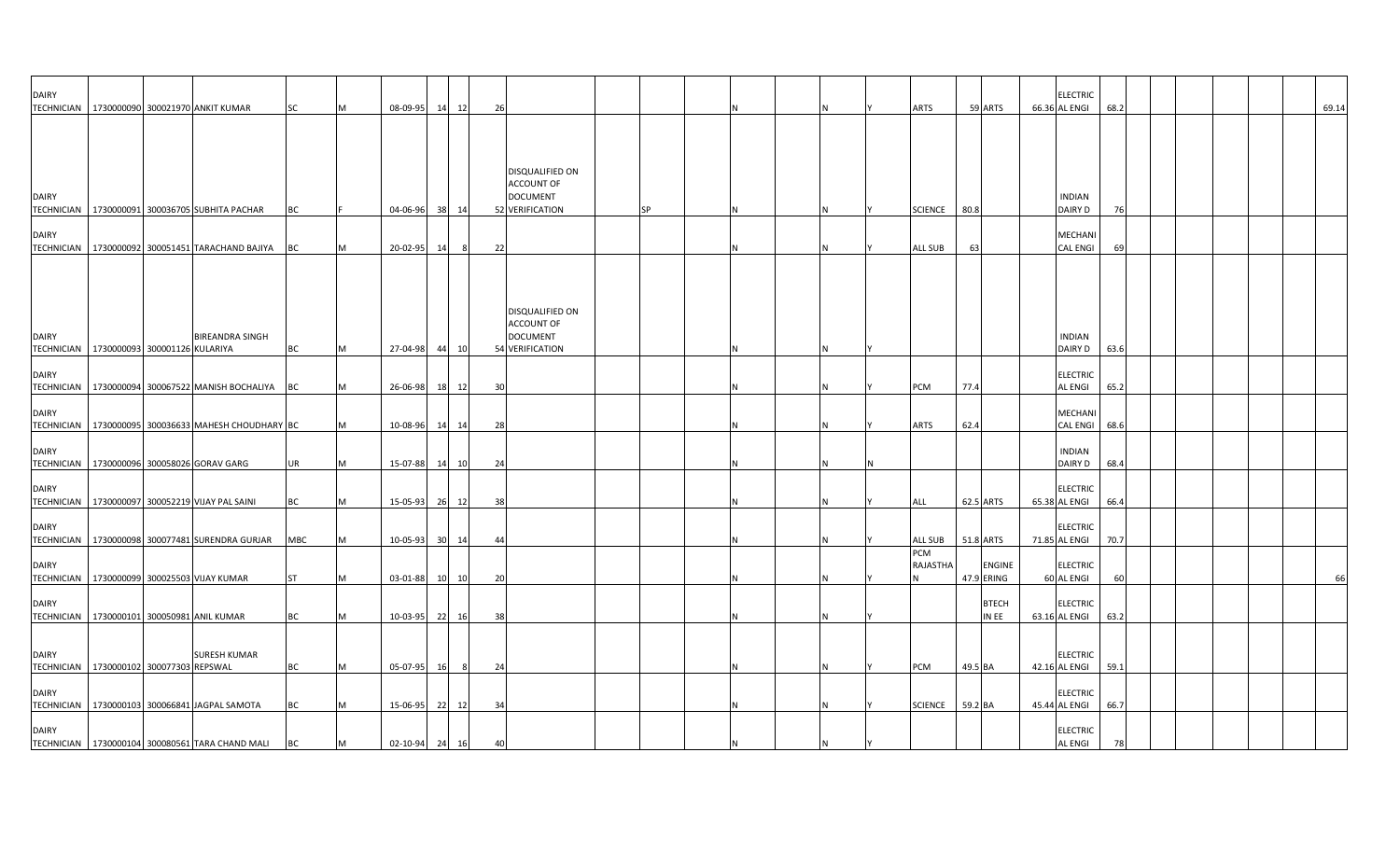| <b>DAIRY</b> | TECHNICIAN   1730000105 300074064 SANJEEV KUMAR                 | BC        | M | 15-08-91       | 24 14           | 38             |  |  |  |  | ALL                         | 48.5 ARTS         |                               | <b>ELECTRIC</b><br>48.44 AL ENGI      | 61.9 |  |  |  |
|--------------|-----------------------------------------------------------------|-----------|---|----------------|-----------------|----------------|--|--|--|--|-----------------------------|-------------------|-------------------------------|---------------------------------------|------|--|--|--|
| <b>DAIRY</b> | TECHNICIAN 1730000106 300011608 RAHUL YADAV                     | BC        |   | 27-07-98       | 18              | 24             |  |  |  |  | <b>HSC</b>                  | 56.2              |                               | <b>ELECTRIC</b><br><b>AL ENGI</b>     | 72.2 |  |  |  |
| <b>DAIRY</b> | <b>SONU KUMAR</b>                                               |           |   |                |                 |                |  |  |  |  |                             |                   |                               | <b>ELECTRIC</b>                       |      |  |  |  |
| <b>DAIRY</b> | TECHNICIAN 1730000107 300080890 SHANKHALA                       | <b>SC</b> |   | 07-04-95       | 18              | 6<br>24        |  |  |  |  | PGC                         | 58.3 BA           |                               | 49.55 AL ENGI<br>MECHANI              | 65.1 |  |  |  |
|              | TECHNICIAN 1730000108 300100040 DILIP KUMAR SAINI               | BC        |   | 07-07-95 24    |                 | 16             |  |  |  |  | <b>ALL</b>                  | 58.3 ARTS         |                               | 50.44 CAL ENGI                        | 74.2 |  |  |  |
| <b>DAIRY</b> | <b>VINOD KUMAR</b><br>TECHNICIAN 1730000109 300013075 CHOUHAN   | SC        |   | 03-05-95       | 32              | 36             |  |  |  |  | PCM                         | BA<br>61.5 DEGREE |                               | <b>ELECTRIC</b><br>57.72 AL ENGI      | 61.6 |  |  |  |
| <b>DAIRY</b> | GANGADHAR<br>TECHNICIAN 1730000110 300072153 SHARMA             | EWS       |   | 20-06-95       | - 12            | $\overline{2}$ |  |  |  |  | ALL                         | 54.8              |                               | <b>ELECTRIC</b><br><b>AL ENGI</b>     |      |  |  |  |
| DAIRY        | TECHNICIAN 1730000112 300066884 ANIL KUMAR                      | <b>BC</b> |   | $03 - 02 - 91$ | 26              | 32<br>- 6      |  |  |  |  |                             | CAL               | <b>ELECTRI</b><br><b>ENGI</b> | <b>ELECTRIC</b><br>68.85 AL ENGI      | 68.9 |  |  |  |
| <b>DAIRY</b> | PRAMOD KUMAR                                                    |           |   |                |                 |                |  |  |  |  |                             |                   |                               | <b>ELECTRIC</b>                       |      |  |  |  |
|              | TECHNICIAN 1730000113 300063367 KUMAWAT                         | <b>BC</b> | M | 05-08-95       | 24              | 10<br>34       |  |  |  |  |                             |                   | <b>B TECH</b>                 | 71.21 AL ENGI                         | 69   |  |  |  |
| <b>DAIRY</b> | TECHNICIAN   1730000114 300031488 SACHIN KUMAR                  | BC        |   | 30-06-90       | 20              | 36<br>- 16     |  |  |  |  | <b>ARTS</b>                 | 51.2 ENGI         | <b>MECHA</b><br><b>NICAL</b>  | MECHANI<br>66.15 CAL ENGI 66.2        |      |  |  |  |
| <b>DAIRY</b> | <b>NIRMAL KUMAR</b><br>TECHNICIAN   1730000115 300031124 JANGIR | ВC        |   | $02 - 02 - 91$ | 30 <sup>1</sup> | 16<br>4(       |  |  |  |  | PCM                         | 62.3 ARTS         |                               | <b>MECHANI</b><br>56.05 CAL ENGI 68.2 |      |  |  |  |
| <b>DAIRY</b> | <b>VIKASH SINGH</b><br>TECHNICIAN 1730000116 300097019 TANWAR   | EWS       |   | 05-01-91       | 24              | 32<br>- 8      |  |  |  |  | <b>BSER</b><br><b>AJMER</b> | 54 JAIPUR         | <b>UOR</b>                    | <b>ELECTRIC</b><br>47.22 AL ENGI      | 70.6 |  |  |  |
| <b>DAIRY</b> | TECHNICIAN 1730000117 300066013 ANKIT KUMAR                     | ВC        |   | 21-07-97       | 16 10           | 26             |  |  |  |  | PCM                         | 63.6              |                               | <b>MECHANI</b><br><b>CAL ENGI</b>     | 66.2 |  |  |  |
| <b>DAIRY</b> | TECHNICIAN 1730000118 300103498 GOPAL SINGH                     | BC        |   | 24-09-92       |                 | 28             |  |  |  |  | PCM                         | 58.3 BA           |                               | <b>ELECTRIC</b><br>48.16 AL ENGI      | 68   |  |  |  |
| <b>DAIRY</b> |                                                                 |           |   |                | 12              | 16             |  |  |  |  |                             |                   |                               | <b>ELECTRIC</b>                       |      |  |  |  |
| <b>DAIRY</b> | TECHNICIAN 1730000119 300062908 BAJRANG LAL SAINI               | BC        |   | 04-12-94       | 30 10           |                |  |  |  |  | <b>ARTS</b>                 | 54.2              |                               | <b>AL ENGI</b><br><b>ELECTRIC</b>     | 68.2 |  |  |  |
| <b>DAIRY</b> | TECHNICIAN   1730000120 300007862 HEMANT KUMAR                  | BC        |   | 15-10-96       | 30 <sup>1</sup> | 10<br>4(       |  |  |  |  | <b>SCIENCE</b>              | 49.8 B TECH       |                               | 63.87 AL ENGI<br><b>ELECTRIC</b>      | 63.9 |  |  |  |
|              | TECHNICIAN 1730000121 300097576 SACHIN JINGER                   | <b>SC</b> |   | 25-05-98       | 20              | 28             |  |  |  |  | <b>HSC</b>                  | 58.8              |                               | <b>AL ENGI</b>                        | 63.3 |  |  |  |
| <b>DAIRY</b> | TECHNICIAN   1730000122 300078937 SANDEEP KUMAR                 | BC        |   | 20-07-96 16 12 |                 | 28             |  |  |  |  | <b>ARTS</b>                 | 56.4              |                               | MECHANI<br><b>CAL ENGI</b>            | 70.4 |  |  |  |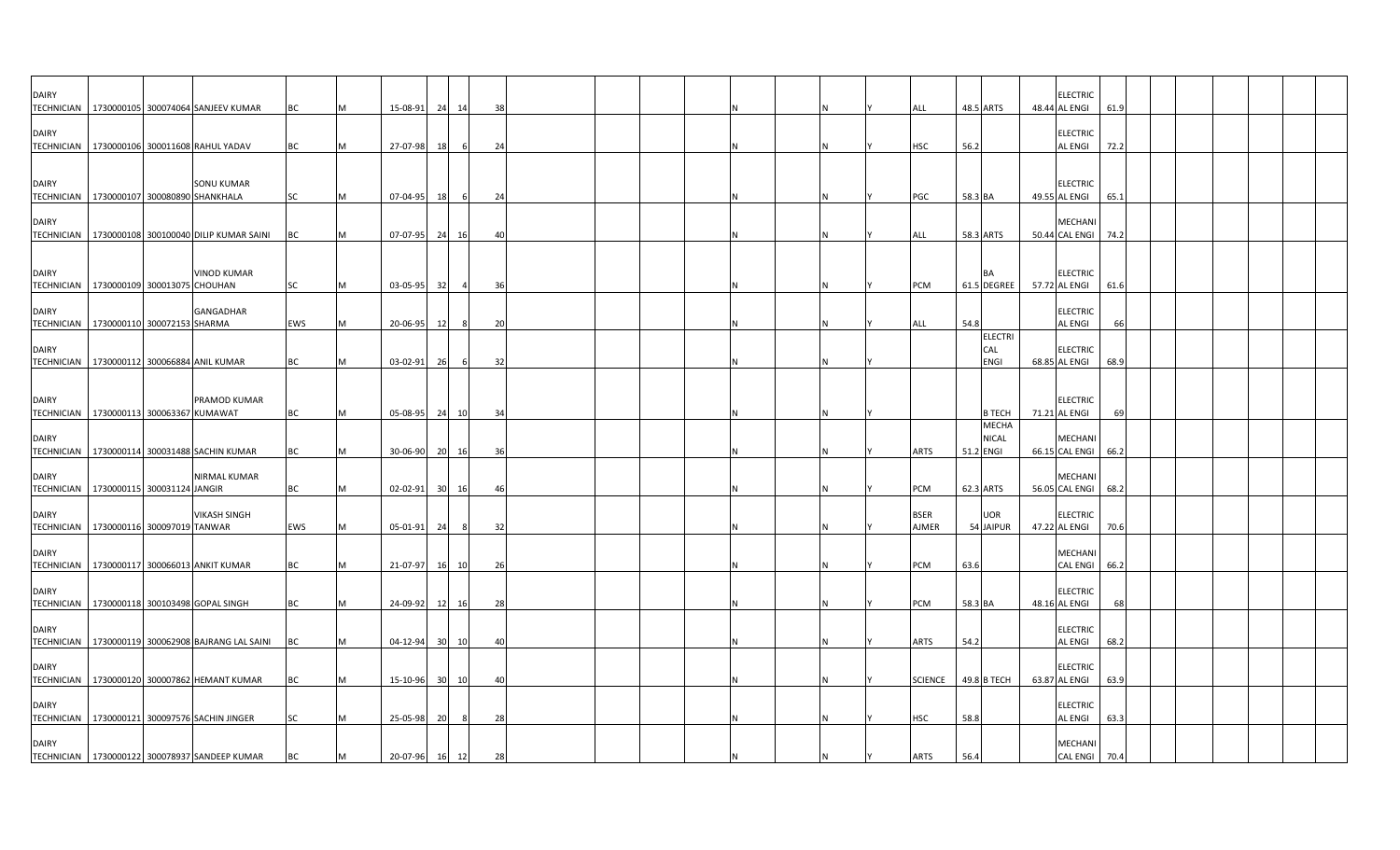|                                                            |  |                                                       |           |     |                |    |                |    |                        |           |  |    |                      |          | SR                      |                                  |            |    |              |    |
|------------------------------------------------------------|--|-------------------------------------------------------|-----------|-----|----------------|----|----------------|----|------------------------|-----------|--|----|----------------------|----------|-------------------------|----------------------------------|------------|----|--------------|----|
| <b>DAIRY</b>                                               |  | TECHNICIAN 1730000123 300072836 DEVENDRA SAINI        | BC        |     | 15-03-97       | 24 | 6              | 30 |                        |           |  |    | SECONDA<br><b>RY</b> |          | SECOND<br><b>59 ARY</b> | <b>ELECTRIC</b><br>56.6 AL ENGI  | 70.6       |    |              |    |
|                                                            |  |                                                       |           |     |                |    |                |    |                        |           |  |    |                      |          |                         |                                  |            |    |              |    |
| <b>DAIRY</b>                                               |  |                                                       |           |     |                |    |                |    |                        |           |  |    |                      |          |                         | MECHANI                          |            |    |              |    |
|                                                            |  | TECHNICIAN   1730000124 300056126 DEVENDRA KUMAR      | <b>BC</b> | M   | 15-06-93       | 28 | 12             | 40 |                        |           |  |    |                      |          |                         | <b>CAL ENGI</b>                  | 62.2       |    |              |    |
| <b>DAIRY</b>                                               |  |                                                       |           |     |                |    |                |    |                        |           |  |    |                      |          |                         | <b>ELECTRIC</b>                  |            |    |              |    |
|                                                            |  | TECHNICIAN   1730000125 300105378 SUNIL KUMAWAT       | BC        | M   | 30-04-96 26 10 |    |                | 36 |                        |           |  |    | PCM                  | 58.8     |                         | AL ENGI                          | 69.4       |    |              |    |
|                                                            |  |                                                       |           |     |                |    |                |    |                        |           |  |    |                      |          |                         |                                  |            |    |              |    |
| <b>DAIRY</b>                                               |  |                                                       |           |     |                |    |                |    |                        |           |  |    | PCM BSEF             |          |                         | <b>MECHAN</b>                    |            |    |              |    |
|                                                            |  | TECHNICIAN   1730000127 300102619 BHAWANI SINGH       | EWS       | M   | 08-05-98 18    |    | 16             | 34 |                        |           |  |    | AJMER                | 65.2 ART |                         | 56.94 CAL ENGI                   | 71.2       |    |              |    |
| <b>DAIRY</b>                                               |  |                                                       |           |     |                |    |                |    |                        |           |  |    |                      |          |                         | <b>ELECTRIC</b>                  |            |    |              |    |
|                                                            |  | TECHNICIAN   1730000128 300052632 GARIMA CHOUDHARY BC |           |     | 25-01-94       |    | 28 14          | 42 |                        |           |  |    | <b>SCIENCE</b>       | 60.8     |                         | <b>AL ENGI</b>                   | 71         |    |              |    |
|                                                            |  |                                                       |           |     |                |    |                |    |                        |           |  |    |                      |          |                         |                                  |            |    |              |    |
|                                                            |  |                                                       |           |     |                |    |                |    |                        |           |  |    |                      |          |                         |                                  |            |    |              |    |
| <b>DAIRY</b>                                               |  | RAVINDRA KUMAR                                        |           |     |                |    |                |    |                        |           |  |    | <b>SR</b><br>SECONDA |          |                         | <b>ELECTRIC</b>                  |            |    |              |    |
| TECHNICIAN 1730000132 300026555 FOGAWAT                    |  |                                                       | <b>BC</b> | IM. | 15-03-98 24    |    | 10             | 34 |                        |           |  | ΙN | <b>RY</b>            | 55.6 BA  |                         | 42.05 AL ENGI                    | 68.1       |    |              |    |
|                                                            |  |                                                       |           |     |                |    |                |    |                        |           |  |    |                      |          |                         |                                  |            |    |              |    |
|                                                            |  |                                                       |           |     |                |    |                |    |                        |           |  |    |                      |          |                         |                                  |            |    |              |    |
|                                                            |  |                                                       |           |     |                |    |                |    |                        |           |  |    |                      |          |                         |                                  |            |    |              |    |
|                                                            |  |                                                       |           |     |                |    |                |    | <b>DISQUALIFIED ON</b> |           |  |    |                      |          |                         |                                  | MSC        |    |              |    |
|                                                            |  |                                                       |           |     |                |    |                |    | <b>ACCOUNT OF</b>      |           |  |    | <b>SR</b>            |          |                         |                                  | <b>FOO</b> |    | PHD          |    |
| <b>DAIRY</b>                                               |  |                                                       |           |     |                |    |                |    | <b>DOCUMENT</b>        |           |  |    | <b>HIGHER</b>        |          |                         | <b>INDIAN</b>                    | D          |    | <b>DAIRY</b> |    |
|                                                            |  | TECHNICIAN   1730000133 300051258 URMILA CHOUDHARY BC |           |     | 20-08-89       | 44 |                |    | 52 VERIFICATION        | <b>SP</b> |  |    | <b>SEC</b>           | 54.6     |                         | DAIRY D                          | 62.6 TECH  | 76 | <b>TECH</b>  | 71 |
|                                                            |  |                                                       |           |     |                |    |                |    |                        |           |  |    |                      |          |                         |                                  |            |    |              |    |
| <b>DAIRY</b><br>TECHNICIAN 1730000135 300092345 PREM SINGH |  |                                                       | UR        |     | 15-03-97       | 24 | 12             | 36 |                        |           |  |    | <b>HSC</b>           | 62.6 BA  |                         | <b>MECHANI</b><br>49.55 CAL ENGI | 67.1       |    |              |    |
|                                                            |  |                                                       |           |     |                |    |                |    |                        |           |  |    |                      |          |                         |                                  |            |    |              |    |
| <b>DAIRY</b>                                               |  |                                                       |           |     |                |    |                |    |                        |           |  |    |                      |          |                         | <b>ELECTRIC</b>                  |            |    |              |    |
|                                                            |  | TECHNICIAN   1730000136 300091200 RAJESH KUMAR        | SC        | M   | 08-07-88 20 12 |    |                | 32 |                        |           |  |    |                      |          | BA                      | 49.22 AL ENGI                    | 66.1       |    |              |    |
| <b>DAIRY</b>                                               |  |                                                       |           |     |                |    |                |    |                        |           |  |    | <b>SE</b>            |          |                         | <b>INDIAN</b>                    |            |    |              |    |
| TECHNICIAN   1730000141 300099423 KARAN                    |  |                                                       | UR        | M   | 02-12-93       | 46 | 8              | 54 |                        |           |  |    | SCHOOL               | 83.6     |                         | DAIRY D                          | 72.3       |    |              |    |
|                                                            |  |                                                       |           |     |                |    |                |    |                        |           |  |    |                      |          |                         |                                  |            |    |              |    |
| <b>DAIRY</b>                                               |  |                                                       |           |     |                |    |                |    |                        |           |  |    |                      |          |                         | <b>INDIAN</b>                    |            |    |              |    |
|                                                            |  | TECHNICIAN   1730000142 300082775 NAVEEN KUMAR        | UR        |     | 15-08-92       | 24 | $\overline{2}$ | 26 |                        |           |  |    | HBSE                 | 67.4 BA  |                         | 46.83 DAIRY D                    | 52.5       |    |              |    |
| <b>DAIRY</b>                                               |  |                                                       |           |     |                |    |                |    |                        |           |  |    | <b>SCIENCE</b>       |          |                         | <b>ELECTRIC</b>                  |            |    |              |    |
| <b>TECHNICIAN</b>                                          |  | 1730000144 300022556 RAJESH KUMAR                     | ВC        |     | 10-07-96       |    | 16 14          | 30 |                        |           |  |    | <b>MATHS</b>         | 60       |                         | AL ENGI                          | 51.1       |    |              |    |
|                                                            |  |                                                       |           |     |                |    |                |    |                        |           |  |    |                      |          |                         |                                  |            |    |              |    |
| <b>DAIRY</b>                                               |  | LOKESH KUMAR                                          |           |     |                |    |                |    |                        |           |  |    |                      |          |                         | MECHANI                          |            |    |              |    |
| TECHNICIAN   1730000147 300095059 JANGIR                   |  |                                                       | <b>BC</b> | M   | 05-07-96 28 16 |    |                | 44 |                        |           |  | ΙN | <b>ARTS</b>          | 69.2     |                         | CAL ENGI 63.5                    |            |    |              |    |
| <b>DAIRY</b>                                               |  |                                                       |           |     |                |    |                |    |                        |           |  |    |                      |          | <b>DIPLOM</b>           | <b>ELECTRIC</b>                  |            |    |              |    |
| TECHNICIAN 1730000148 300015986 AJIT KUMAR                 |  |                                                       | <b>BC</b> |     | 20-05-93       | 26 | 6              | 32 |                        |           |  |    | ARTS                 | 57.5 A   |                         | 61.73 AL ENGI                    | 61.7       |    |              |    |
|                                                            |  |                                                       |           |     |                |    |                |    |                        |           |  |    |                      |          | <b>MECHA</b>            |                                  |            |    |              |    |
| <b>DAIRY</b>                                               |  |                                                       |           |     |                |    |                |    |                        |           |  |    | ALL                  |          | <b>NICAL</b>            | <b>MECHANI</b>                   |            |    |              |    |
|                                                            |  | TECHNICIAN 1730000149 300009573 BABULAL FALDOLIYA BC  |           | M   | 15-07-93 18 14 |    |                | 32 |                        |           |  |    | SUBJECT 64.2 ENGI    |          |                         | 65.08 CAL ENGI                   | 65         |    |              |    |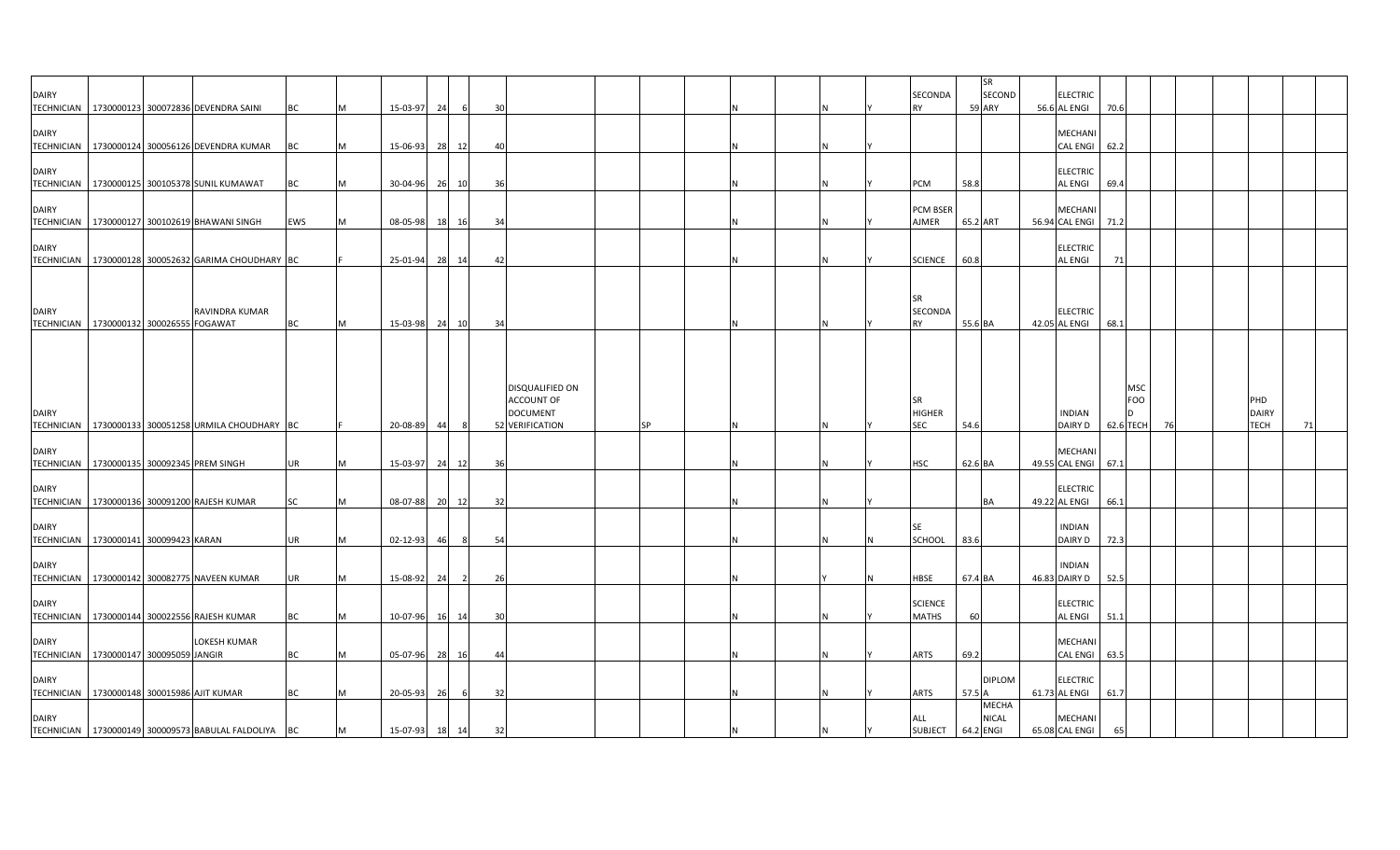| <b>DAIRY</b>                                              |  | TECHNICIAN 1730000150 300079394 OM PRAKASH SARAN BC |           | <b>M</b> | 25-06-99       | 14   | 10    | 24  |  |              |  |  | PCM           | 56.8                              | <b>MECHAN</b><br><b>CAL ENGI</b>  | 60.5 |  |                       |       |
|-----------------------------------------------------------|--|-----------------------------------------------------|-----------|----------|----------------|------|-------|-----|--|--------------|--|--|---------------|-----------------------------------|-----------------------------------|------|--|-----------------------|-------|
| <b>DAIRY</b><br>TECHNICIAN 1730000151 300024584 BURDAK    |  | PARMESHWARI                                         | <b>UR</b> |          | 06-05-94       | 30   | 12    | 42  |  |              |  |  |               | <b>BTECH</b>                      | <b>MECHANI</b><br>68.76 CAL ENGI  | 60.6 |  |                       |       |
| <b>DAIRY</b><br><b>TECHNICIAN</b>                         |  | 1730000152 300026668 RAJENDRA KUMAR                 | UR        | M        | 25-09-94       | 20   | 12    | 32  |  |              |  |  | ARTS          | 58.9                              | <b>MECHANI</b><br><b>CAL ENGI</b> | 62.4 |  |                       |       |
| <b>DAIRY</b>                                              |  | TECHNICIAN 1730000154 300097758 RISHI RAJ SINGH     | EWS       | <b>M</b> | $10 - 04 - 94$ |      | 14 14 | 28  |  |              |  |  | ARTS          | <b>MECHA</b><br><b>53.1 NICAL</b> | <b>MECHANI</b><br>68.36 CAL ENGI  | 66.4 |  | <b>MECHA</b><br>NICAL | 68.36 |
| <b>DAIRY</b>                                              |  | MAHENDRA KUMAR                                      |           |          |                |      |       |     |  |              |  |  |               |                                   | <b>MECHANI</b>                    |      |  |                       |       |
| TECHNICIAN 1730000155 300072634 SAMOTA                    |  |                                                     | BC        | M        | $10-12-94$     | 28   | 10    | 38  |  |              |  |  | ARTS          | 55.6                              | <b>CAL ENGI</b>                   | 66   |  |                       |       |
| <b>DAIRY</b><br>TECHNICIAN 1730000156 300070673 SHARMA    |  | <b>OM PRAKASH</b>                                   | EWS       | M        | 07-07-94       | 22   | 10    | 32  |  |              |  |  |               | <b>ENGINE</b><br>ERING            | <b>ELECTRIC</b><br>68.07 AL ENGI  | 71.9 |  |                       |       |
| <b>DAIRY</b>                                              |  | <b>VINOD KUMAR</b>                                  |           |          |                |      |       |     |  |              |  |  |               |                                   | <b>ELECTRIC</b>                   |      |  |                       |       |
| TECHNICIAN   1730000157 300099721 KUMAWAT<br><b>DAIRY</b> |  |                                                     | BC        | M        | 23-06-94       | 24   | 12    | 36  |  |              |  |  |               | <b>SR</b><br>SECOUN               | <b>AL ENGI</b><br><b>ELECTRIC</b> | 62.4 |  |                       |       |
| TECHNICIAN 1730000158 300094909 TULSI RAM                 |  |                                                     | <b>BC</b> | M        | 20-06-89       | 10   | 16    | 26  |  |              |  |  | <b>MATRIC</b> | 52.5 DARY                         | 67.85 AL ENGI                     | 67.3 |  |                       |       |
| <b>DAIRY</b><br>TECHNICIAN   1730000159 300015883 MAHARIA |  | NEMICHAND                                           | BC        | M        | 02-01-92       | 24   | -6    | 30  |  | N            |  |  | <b>ARTS</b>   | <b>DIPLOM</b><br>59.4 A           | <b>ELECTRIC</b><br>71.26 AL ENGI  | 71.3 |  |                       |       |
| <b>DAIRY</b>                                              |  | TECHNICIAN 1730000160 300077110 RAM NIWAS SAINI     | BC        |          | 05-02-94       | 16   | -8    | 24  |  |              |  |  |               | <b>B TECH</b>                     | <b>ELECTRIC</b><br>64.5 AL ENGI   | 78   |  |                       |       |
| <b>DAIRY</b>                                              |  | TECHNICIAN 1730000161 300064327 ARBIN KUMAR         | ВC        | M        | 08-07-97       | 28   | 10    | 38  |  |              |  |  |               |                                   | <b>ELECTRIC</b><br>AL ENGI        | 69.2 |  |                       |       |
| <b>DAIRY</b>                                              |  | TECHNICIAN   1730000162 300041023 VIKASH KUMAR      | BC        | M        | 20-12-94       | 28   | 14    | -42 |  | $\mathbf{M}$ |  |  | PCM           | 60.6 B TECH                       | <b>MECHAN</b><br>68.47 CAL ENGI   | 72.2 |  |                       |       |
| <b>DAIRY</b>                                              |  | TECHNICIAN 1730000163 300044911 VIKASH KUMAWAT      | <b>UR</b> | M        | 01-07-93       | 12   | 8     | 20  |  |              |  |  | PCM           | 52.9                              | <b>MECHANI</b><br>CAL ENGI        | 61.9 |  |                       | 77.1  |
| <b>DAIRY</b>                                              |  | TECHNICIAN 1730000165 300012821 AMIT CHALKA         | BC        | M        | 02-08-93       | -121 | -8    | 20  |  |              |  |  | ALL           | 56.3 SCIENCE                      | <b>MECHANI</b><br>52.46 CAL ENGI  | 65.8 |  |                       |       |
| <b>DAIRY</b>                                              |  | <b>DURGADATT</b>                                    |           |          |                |      |       |     |  |              |  |  |               |                                   | <b>ELECTRIC</b>                   |      |  |                       |       |
| TECHNICIAN 1730000167 300095526 BHOBHARIA<br><b>DAIRY</b> |  |                                                     | BC        | IM.      | 03-07-98       | 28   | 14    | 42  |  | N            |  |  |               |                                   | <b>AL ENGI</b><br><b>INDIAN</b>   | 66.4 |  |                       |       |
|                                                           |  | TECHNICIAN   1730000169 300104764 VIKASH MALIK      | UR        | M        | 05-08-94       | 24   |       | 28  |  |              |  |  | <b>HBSE</b>   | 66 MDU                            | 50 DAIRY D                        |      |  |                       |       |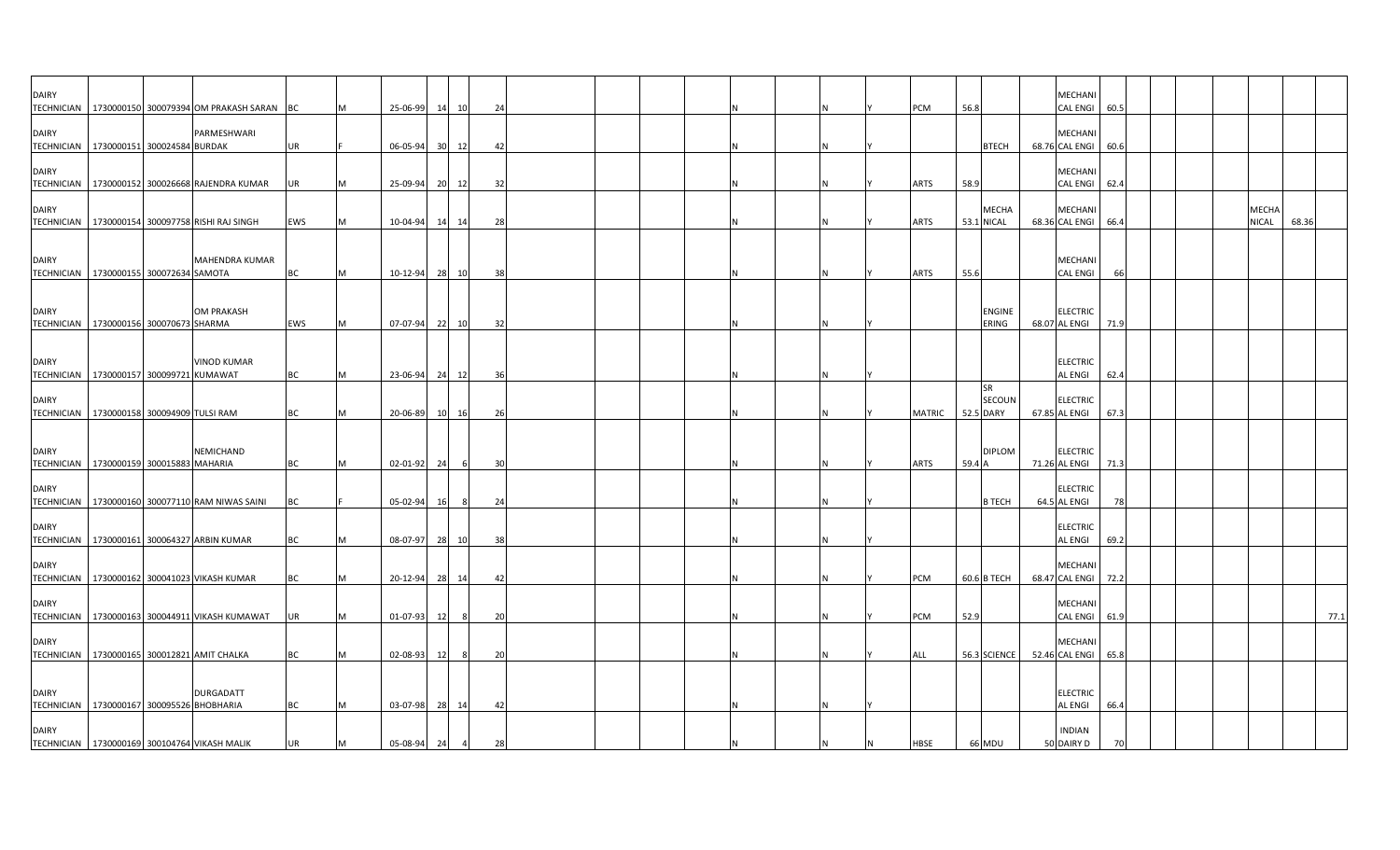| <b>DAIRY</b> | TECHNICIAN   1730000170 300035300 BANWARI LAL GARWA SC          |           |   | 01-07-93       | 30 <sup>1</sup> | 8              | 38           |  |    |  |  | PCM                               | 48.2       |               | <b>ELECTRIC</b><br><b>AL ENGI</b>     | 64.6 |  |  |  |
|--------------|-----------------------------------------------------------------|-----------|---|----------------|-----------------|----------------|--------------|--|----|--|--|-----------------------------------|------------|---------------|---------------------------------------|------|--|--|--|
| <b>DAIRY</b> | TECHNICIAN 1730000171 300088813 VIKESH PACHAR                   | BC        |   | 10-10-95       | 22              | 12             | 34           |  |    |  |  | <b>SCIENCE</b><br><b>MATH</b>     | 63.8       |               | <b>ELECTRIC</b><br><b>AL ENGI</b>     | 69.7 |  |  |  |
| <b>DAIRY</b> | TECHNICIAN 1730000172 300091388 TARUN JANGIR                    | BC        |   | 13-02-95       | 18              | 10             | 28           |  |    |  |  | COMMER<br>СE                      | 56.2       |               | <b>ELECTRIC</b><br><b>AL ENGI</b>     | 67.5 |  |  |  |
| <b>DAIRY</b> | TECHNICIAN   1730000173 300050674 AMAN POONIA                   | BC        |   | 22-10-96       | -421            |                | 5(           |  |    |  |  | MATHEM<br><b>ATICS</b>            | 84.2 BTECH |               | <b>INDIAN</b><br>77.8 DAIRY D         | 77.8 |  |  |  |
| <b>DAIRY</b> | TECHNICIAN 1730000174 300028584 OMPRAKASH YADAV                 | <b>BC</b> |   | 04-03-89       | 14              | 12             | 26           |  |    |  |  | <b>ARTS</b>                       | 48.9 BA    |               | <b>ELECTRIC</b><br>44.05 AL ENGI      | 60.3 |  |  |  |
| <b>DAIRY</b> | TECHNICIAN 1730000176 300086842 BABU LAL                        | <b>BC</b> | M | 05-01-87       |                 | 20 10          | 30           |  |    |  |  | <b>ARTS</b>                       | 46.9       |               | MECHANI<br><b>CAL ENGI</b>            | 68.9 |  |  |  |
| <b>DAIRY</b> | TECHNICIAN   1730000177 300065175 PRAMOD FOGAWAT                | <b>BC</b> |   | 30-09-98 32 10 |                 |                | 42           |  |    |  |  | ALL<br><b>SUBJECT</b>             | 60.8 BA    |               | <b>MECHAN</b><br>51.66 CAL ENGI       | 73   |  |  |  |
| <b>DAIRY</b> | <b>NEELESH KUMAR</b><br>TECHNICIAN   1730000178 300072130 DHAKA | <b>BC</b> | M | 16-04-99       | 26              | - 8            | 34           |  | SP |  |  | <b>BSER</b><br><b>AJMER</b>       | 59.6 A     | <b>DIPLOM</b> | <b>MECHANI</b><br>63.26 CAL ENGI 63.3 |      |  |  |  |
| <b>DAIRY</b> | TECHNICIAN   1730000179 300014203 SANDEEP SHARMA                | EWS       | M | 11-06-96       | 18              |                | 24           |  |    |  |  | <b>SCIENCE</b><br><b>MATHS</b>    | 54.2       |               | <b>MECHANI</b><br><b>CAL ENGI</b>     | 67.3 |  |  |  |
| <b>DAIRY</b> | SANDEEP KUMAR<br>TECHNICIAN   1730000180 300020262 SAINI        | BC        |   | 30-06-93       | 14              |                | 20           |  |    |  |  | PCM                               | 62.3       |               | <b>ELECTRIC</b><br><b>AL ENGI</b>     | 66.7 |  |  |  |
| <b>DAIRY</b> | TECHNICIAN   1730000181 300047752 RAHUL                         | SC        |   | 22-11-95       | -14             |                | $\mathbf{1}$ |  |    |  |  |                                   |            | <b>DIPLOM</b> | <b>ELECTRIC</b><br>68.27 AL ENGI      | 68.3 |  |  |  |
| <b>DAIRY</b> | TECHNICIAN   1730000183 300053187 PRAVEEN KUMAR                 | BC        |   | 14-06-95       | 16              | 12             | 28           |  |    |  |  | ALL                               |            | 55.2 SCIENCE  | <b>ELECTRIC</b><br>56 AL ENGI         | 65.9 |  |  |  |
| <b>DAIRY</b> | TECHNICIAN 1730000184 300027251 KARMCHAND                       | UR        |   | 03-05-94       | 30              | 6              | 36           |  |    |  |  | <b>NON</b><br>MEDICAL             |            | 85 BA ART     | <b>INDIAN</b><br>48.75 DAIRY D        | 72.2 |  |  |  |
| <b>DAIRY</b> | TECHNICIAN 1730000185 300074836 SUNIL KUMAR SENI                | ВC        |   | 08-08-93       | 22              | $\overline{4}$ | 26           |  |    |  |  | PCM                               | 55.2       |               | <b>ELECTRIC</b><br><b>AL ENGI</b>     | 58.3 |  |  |  |
| <b>DAIRY</b> | TECHNICIAN   1730000186 300045508 VIKRAM SINGH                  | ВC        |   | 26-09-91       | 18              |                | 26           |  |    |  |  | ALL                               | 54.3       |               | <b>ELECTRIC</b><br><b>AL ENGI</b>     | 62.4 |  |  |  |
| <b>DAIRY</b> | <b>RAJESH KUMAR</b><br>TECHNICIAN 1730000187 300066455 DHAKA    | BC        |   | 05-06-96       | 20              | 14             | 34           |  |    |  |  |                                   |            |               | <b>MECHANI</b><br><b>CAL ENGI</b>     | 58   |  |  |  |
| <b>DAIRY</b> | TECHNICIAN   1730000188 300042363 SUMIT KUMAR                   | <b>BC</b> |   | 16-06-98       | 14              |                | 22           |  |    |  |  | <b>SR</b><br><b>HIGHER</b><br>SEC | 57.4       |               | MECHANI<br><b>CAL ENGI</b>            | 66.8 |  |  |  |
| <b>DAIRY</b> | TECHNICIAN   1730000189 300023418 SHANKAR LAL                   | ВC        |   | 15-11-96       | 16              | 8              | 24           |  |    |  |  | COMMER<br>CE                      | 55.6       |               | MECHANI<br>CAL ENGI 67.5              |      |  |  |  |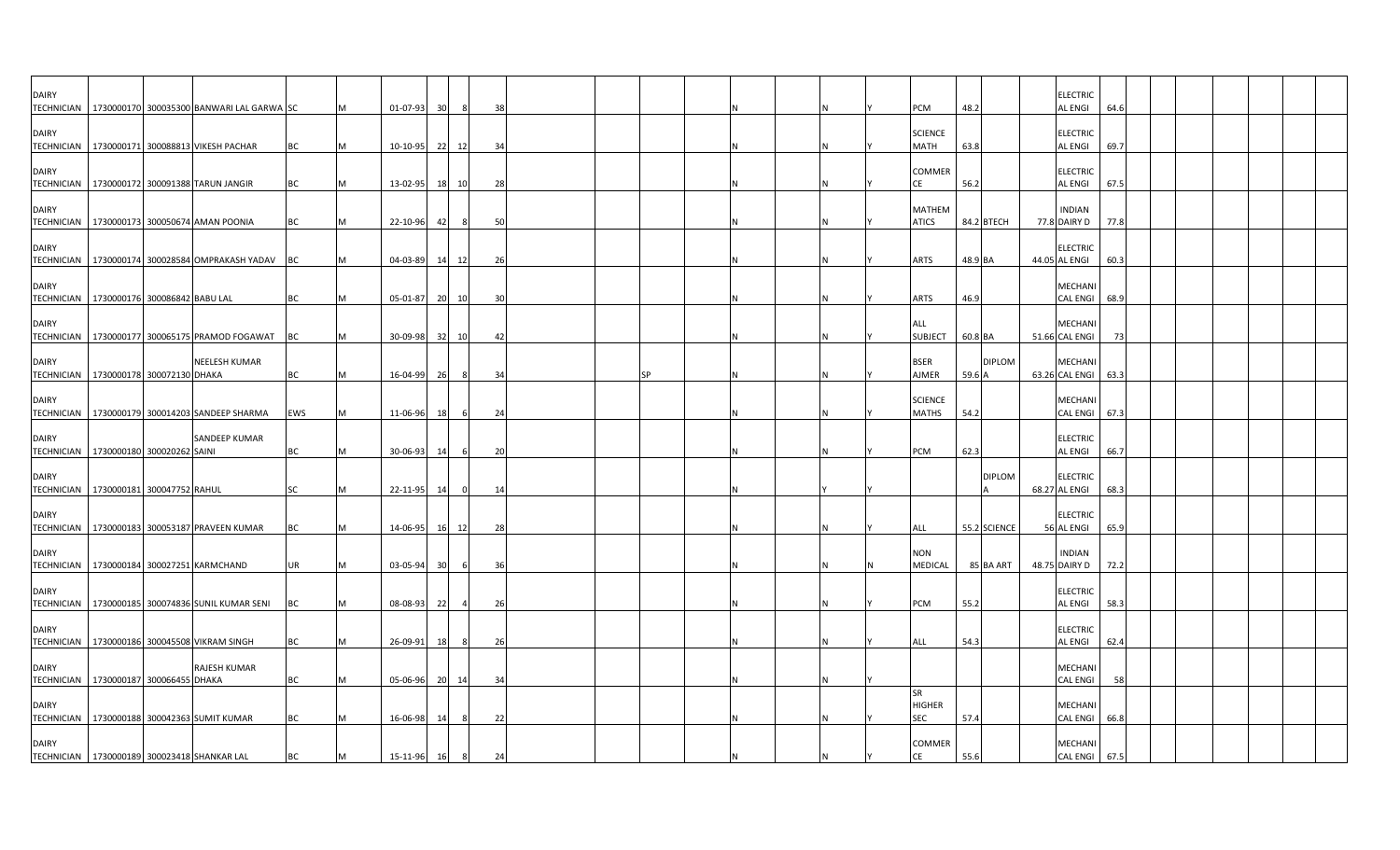| <b>DAIRY</b><br>TECHNICIAN   1830000001 300043171 JASVEER |  |                                                      | BC         | M | 12-04-95       | 28 | $\overline{a}$ | 32 |  |  | LD |  | ARTS                          | 61.6                               | <b>ELECTRIC</b><br><b>AL ENGI</b> | 64.5   |      |  |             |       |
|-----------------------------------------------------------|--|------------------------------------------------------|------------|---|----------------|----|----------------|----|--|--|----|--|-------------------------------|------------------------------------|-----------------------------------|--------|------|--|-------------|-------|
| <b>DAIRY</b>                                              |  | TECHNICIAN   1830000002 300029111 SUKHDEEP KAUR      | BC         |   | 15-02-84       |    | 24 12          | 36 |  |  |    |  | <b>SCIENCE</b>                | 54.3 BSC                           | <b>INDIAN</b><br>65.03 DAIRY D    | 66 MSC | 70.5 |  |             |       |
| <b>DAIRY</b>                                              |  | TECHNICIAN   1830000003 300088424 RAMESH KUMAR       | BC         | м | 27-09-95       | 18 |                | 26 |  |  |    |  | ARTS                          | 73.8 BA                            | <b>ELECTRIC</b><br>51.33 AL ENGI  | 57.5   |      |  |             |       |
| <b>DAIRY</b>                                              |  | TECHNICIAN   1830000004 300056340 GAURAV SINGH       | EWS        | M | $01 - 01 - 97$ |    | 28 14          | 42 |  |  |    |  | <b>SCIENCE</b>                | 71.8                               | MECHANI<br>CAL ENGI 73.9          |        |      |  |             |       |
| <b>DAIRY</b><br><b>TECHNICIAN</b>                         |  | 1830000005 300102884 GHASI RAM SAINI                 | <b>BC</b>  | M | 05-01-94       |    | 22 18          | 40 |  |  |    |  | P C M                         | <b>DIPLOM</b><br>A IN<br>70.3 ELEC | <b>ELECTRIC</b><br>67.27 AL ENGI  | 67.3   |      |  |             |       |
| <b>DAIRY</b><br><b>TECHNICIAN</b>                         |  | 1830000006 300088387 CHANDRA PAL                     | <b>UR</b>  | M | 17-05-95       |    | 20 14          | 34 |  |  |    |  | <b>BSER</b><br>AJMER          | 57.4                               | <b>ELECTRIC</b><br><b>AL ENGI</b> | 61.2   |      |  |             |       |
| <b>DAIRY</b><br>TECHNICIAN 1830000007 300015539 SITARAM   |  |                                                      | ВC         | M | 15-03-96       |    | 24 10          | 34 |  |  |    |  | <b>BSER ALL</b><br><b>SUB</b> | 45.8                               | <b>ELECTRIC</b><br><b>AL ENGI</b> | 63.1   |      |  |             | 63.14 |
| <b>DAIRY</b>                                              |  | TECHNICIAN   1830000008 300023192 NIRAJ SHARMA       | <b>EWS</b> | M | 10-07-95 24 14 |    |                | 38 |  |  |    |  | HSC                           | 58.5                               | <b>ELECTRIC</b><br>AL ENGI        | 65.4   |      |  |             |       |
| <b>DAIRY</b>                                              |  | TECHNICIAN   1830000009 300103647 AMRIT PAL SINGH    | <b>SC</b>  | M | 07-04-98       |    | 32 14          | 46 |  |  |    |  | <b>DRAW</b><br>PSY<br>PUNSAH  | 62.8                               | <b>ELECTRIC</b><br><b>AL ENGI</b> | 66     |      |  |             | 66.02 |
| <b>DAIRY</b>                                              |  | TECHNICIAN   1830000010 300068741 BALJINDER SINGH    | <b>BC</b>  | M | 08-08-93       |    | 38 10          | 48 |  |  |    |  |                               | BA                                 | <b>ELECTRIC</b><br>55.77 AL ENGI  | 65.4   |      |  |             |       |
| <b>DAIRY</b>                                              |  | TECHNICIAN   1830000011 300076535 RAGHAV CHAMRIA     | <b>EWS</b> | M | $03-08-91$     |    | 18 12          | 30 |  |  |    |  | <b>SCIENCE</b><br>PCM         | 59.5 B TECH                        | <b>ELECTRIC</b><br>66.8 AL ENGI   | 62.7   |      |  |             |       |
| <b>DAIRY</b>                                              |  | TECHNICIAN 1830000012 300022425 SATISH KUMAR         | EWS        | M | 22-07-97       |    | 20 14          | 34 |  |  |    |  | ALL                           | 57.8                               | <b>ELECTRIC</b><br><b>AL ENGI</b> | 60.4   |      |  |             |       |
| <b>DAIRY</b><br><b>TECHNICIAN</b>                         |  | 1830000013 300082957 SUNIL KUMAR                     | BC         | M | 21-01-97       |    | 22 14          | 36 |  |  |    |  | <b>SEN SEC</b>                | 51.6                               | MECHANI<br>CAL ENGI 62.8          |        |      |  |             |       |
| <b>DAIRY</b>                                              |  | TECHNICIAN 1830000014 300084220 SUNIL KUMAR          | ВC         | M | $01 - 04 - 91$ |    | 34 12          | 46 |  |  |    |  |                               | <b>ARTS</b>                        | MECHANI<br>61.72 CAL ENGI 70.5    |        |      |  |             |       |
| <b>DAIRY</b>                                              |  | TECHNICIAN   1830000015 300068128 GAUTAM KUMAR       | BC         | M | $09-11-92$     |    | 14 14          | 28 |  |  |    |  | <b>ARTS</b>                   | 60.2                               | <b>ELECTRIC</b><br><b>AL ENGI</b> | 57.7   |      |  |             |       |
| <b>DAIRY</b>                                              |  | TECHNICIAN   1830000016 300018359 MUKESH KUMAR       | <b>UR</b>  |   | 17-03-92       | 18 | 6              | 24 |  |  |    |  | VOCATIO<br><b>NAL</b>         | 64                                 | MECHANI<br><b>CAL ENGI</b>        | 55     |      |  |             |       |
| <b>DAIRY</b>                                              |  | TECHNICIAN   1830000017 300072033 SARVJEET KAUR      | ВC         |   | 05-03-88       |    | 24 14          | 38 |  |  |    |  | <b>ARTS</b>                   | 67.5                               | <b>ELECTRIC</b><br><b>AL ENGI</b> | 68.9   |      |  |             |       |
| <b>DAIRY</b>                                              |  | TECHNICIAN 1830000019 300053942 KRISHAN MEGHWANSI SC |            | M | 10-03-95 20 10 |    |                | 30 |  |  |    |  | SEC<br><b>SCHOOL</b>          | 56.2                               | <b>ELECTRIC</b><br><b>AL ENGI</b> | 70     |      |  | <b>NPTI</b> | 73.6  |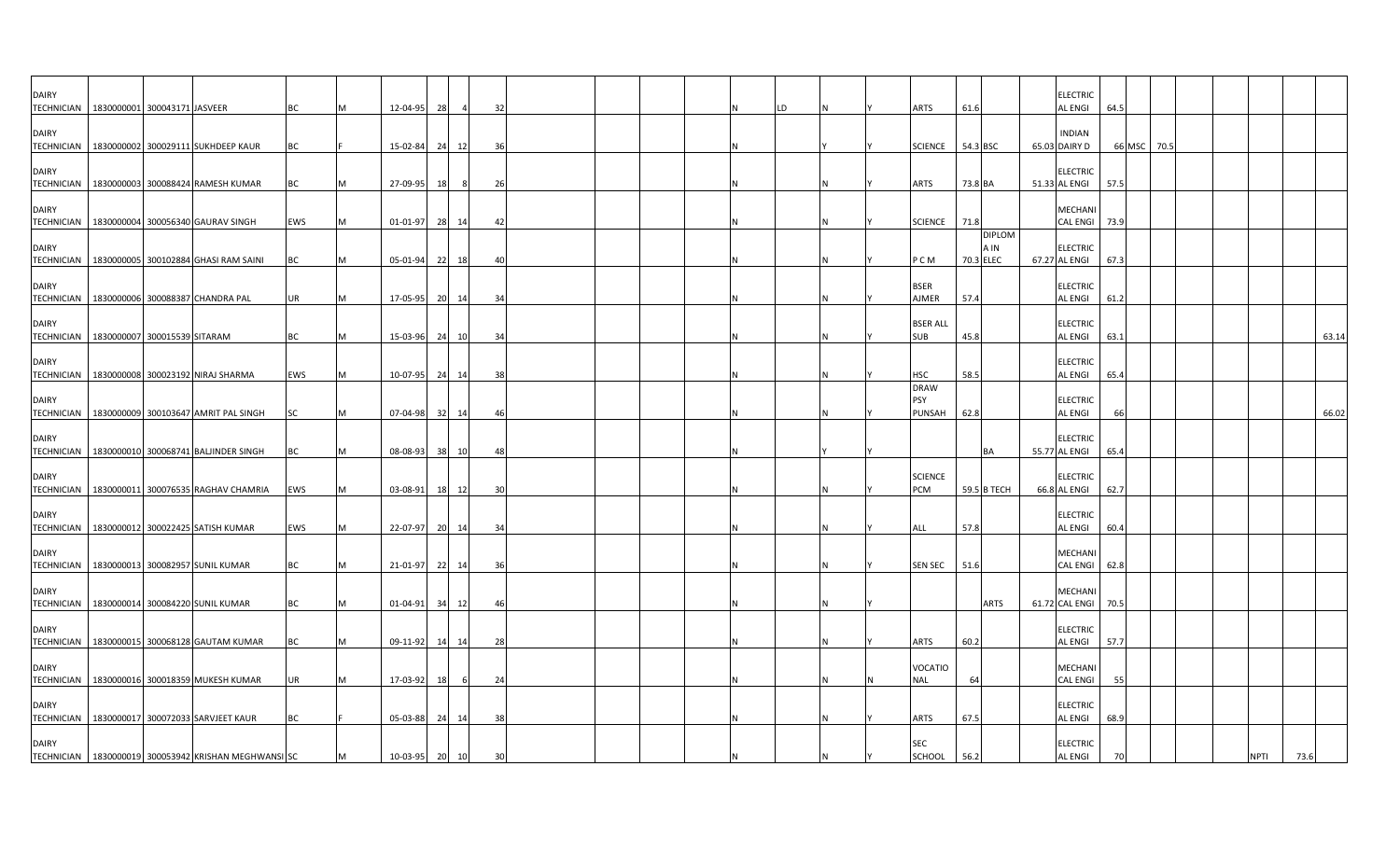| <b>DAIRY</b><br><b>TECHNICIAN</b> | 1830000020 300079060 AKASH MORYA                 | <b>ST</b> |   | 08-06-89       | 14   | -8    | 22 |           |  |   | COMMER<br>CE            | 39.1  |                        | <b>MECHANI</b><br>CAL ENGI 54.1       |      |  |  |    |
|-----------------------------------|--------------------------------------------------|-----------|---|----------------|------|-------|----|-----------|--|---|-------------------------|-------|------------------------|---------------------------------------|------|--|--|----|
| <b>DAIRY</b>                      | TECHNICIAN 1830000021 300034497 MADAN LAL        | <b>UR</b> |   | 10-02-91       | - 22 | 14    | 36 |           |  |   | <b>AGRICULT</b><br>URE  | 62.8  |                        | <b>MECHANI</b><br>CAL ENGI            | 62.3 |  |  |    |
| <b>DAIRY</b>                      | TECHNICIAN   1830000022 300097613 SANJAY DUTT    | SC        |   | 07-07-85       | 14   | 14    | 28 |           |  |   | <b>SCIENCE</b>          | 60    |                        | <b>MECHANI</b><br>CAL ENGI 56.8       |      |  |  |    |
| <b>DAIRY</b>                      | TECHNICIAN 1830000023 300042832 SUNIL KUMAR      | BC        |   | 15-06-95 20 14 |      |       | 34 |           |  |   |                         |       | <b>B TECH</b>          | <b>MECHANI</b><br>65.53 CAL ENGI 65.2 |      |  |  |    |
| <b>DAIRY</b><br><b>TECHNICIAN</b> | 1830000024 300080849 SANDEEP KUMAR               | BC        |   | 11-06-93       | 28   | 14    | 42 |           |  |   | PCB                     | 71.2  |                        | <b>ELECTRIC</b><br><b>AL ENGI</b>     | 64.8 |  |  |    |
| <b>DAIRY</b><br><b>TECHNICIAN</b> | 1830000025 300073108 JAGDISH VERMA               | BC        |   | 03-08-96 26 18 |      |       | 44 |           |  |   |                         |       | <b>BTECH</b>           | <b>MECHANI</b><br>64.61 CAL ENGI 64.6 |      |  |  |    |
| <b>DAIRY</b>                      | TECHNICIAN   1830000026 300086657 MOHIT WALIA    | <b>UR</b> |   | 04-06-88       |      | 18 10 | 28 |           |  | N | <b>DIPLOMA</b><br>IN IT | 60 IT | <b>B TECH</b>          | <b>INDIAN</b><br>67.85 DAIRY D        | 73.4 |  |  |    |
| <b>DAIRY</b>                      | TECHNICIAN   1830000027 300041679 ROHIT SONI     | BC        | M | 15-06-94       | 28   | 10    | 38 |           |  | N | <b>HSC</b>              | 60.6  |                        | <b>ELECTRIC</b><br><b>AL ENGI</b>     | 68.6 |  |  |    |
| <b>DAIRY</b><br><b>TECHNICIAN</b> | 1830000029 300041254 PRINCE PHUTELA              | EWS       |   | 18-08-94       | 32   |       | 40 |           |  |   | <b>HSC</b>              |       | 67.3 BTECH             | <b>MECHAN</b><br>73.8 CAL ENGI        | 71.6 |  |  |    |
| <b>DAIRY</b><br><b>TECHNICIAN</b> | 1830000030 300090128 GURMEET SINGH               | BC        |   | 06-07-93       | 22   | 12    | 34 |           |  |   |                         |       |                        | <b>MECHANI</b><br>CAL ENGI 59.8       |      |  |  |    |
| <b>DAIRY</b>                      | TECHNICIAN   1830000031 300052978 RAKESH KUMAR   | BC        |   | 10-06-90       |      | 40 16 | 56 |           |  |   | <b>SCIENCE</b>          | 71.9  |                        | <b>MECHANI</b><br>CAL ENGI 63.9       |      |  |  |    |
| <b>DAIRY</b><br><b>TECHNICIAN</b> | 1830000032 300021662 RAJESH KUMAR                | SC        |   | 12-06-94       | 26   | 14    | 40 | <b>SP</b> |  |   | ALL<br><b>SUBJECT</b>   | 60    |                        | <b>ELECTRIC</b><br><b>AL ENGI</b>     | 67.1 |  |  |    |
| <b>DAIRY</b><br><b>TECHNICIAN</b> | 1830000033 300092347 CHANDER BHAN                | SC        |   | 14-01-97       |      | 18 12 | 30 |           |  |   | PCM                     | 75    |                        | MECHANI<br>CAL ENGI 66.2              |      |  |  |    |
| <b>DAIRY</b>                      | TECHNICIAN   1830000034 300091263 RAKESH KUMAR   | ВC        |   | $05 - 07 - 94$ | 24   | 8     | 32 |           |  |   |                         |       |                        | <b>ELECTRIC</b><br><b>AL ENGI</b>     | 63.2 |  |  |    |
| <b>DAIRY</b>                      | TECHNICIAN   1830000035 300065339 SUKHDEV SINGH  | BC        |   | 05-07-85       | 22   | 12    | 34 |           |  |   | <b>ALL</b>              | 62.8  |                        | <b>MECHANI</b><br><b>CAL ENGI</b>     | 65.6 |  |  |    |
| <b>DAIRY</b><br><b>TECHNICIAN</b> | 1830000036 300047040 DULI CHAND                  | SC        |   | 07-01-86       | 24   | 12    | 36 |           |  |   | <b>ARTS</b>             | 51.5  |                        | <b>ELECTRIC</b><br><b>AL ENGI</b>     | 59.3 |  |  |    |
| <b>DAIRY</b>                      | TECHNICIAN   1830000037 300003604 GURPREET SINGH | <b>UR</b> |   | 10-01-94       | 30   | 10    | 40 |           |  |   |                         |       | <b>ENGINE</b><br>ERING | MECHANI<br>59.5 CAL ENGI 63.3         |      |  |  | 66 |
| <b>DAIRY</b>                      | TECHNICIAN 1830000039 300102598 SUSHIL JAKHAR    | BC        |   | 28-08-98 28    |      | 12    | 40 |           |  |   |                         |       | <b>B TECH</b>          | <b>ELECTRIC</b><br>75.53 AL ENGI      | 73.8 |  |  |    |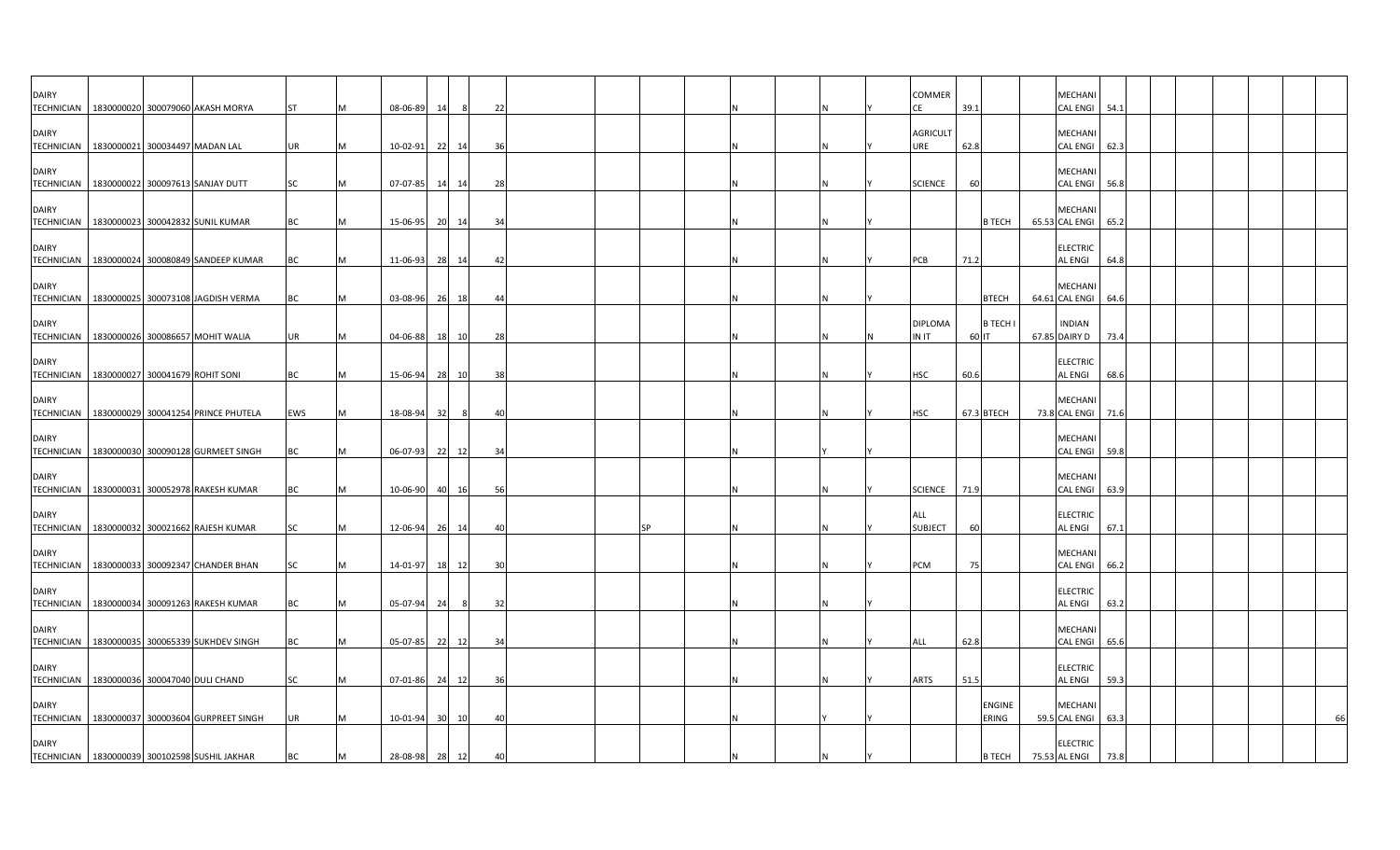| <b>DAIRY</b>                      | TECHNICIAN   1830000041 300030222 BHAGWANT                | UR         |   | 16-09-93       | 26 12 |    | 38             |  |  |  |  |                           |           |                              | <b>INDIAN</b><br>DAIRY D          | 55.2     |             |  |  |    |
|-----------------------------------|-----------------------------------------------------------|------------|---|----------------|-------|----|----------------|--|--|--|--|---------------------------|-----------|------------------------------|-----------------------------------|----------|-------------|--|--|----|
| <b>DAIRY</b>                      | TECHNICIAN   1830000043 300034227 RAM CHANDER             | UR         |   | 24-07-96       | 18    |    | 26             |  |  |  |  | <b>ELECTRIC</b><br>AL ENG | 67.3      |                              | <b>ELECTRIC</b><br><b>AL ENGI</b> | 67.3     |             |  |  |    |
| <b>DAIRY</b>                      | TECHNICIAN   1830000046 300057792 PRAHLAD                 | <b>BC</b>  |   | 15-12-96       | 22 14 |    | 36             |  |  |  |  | <b>BSER</b>               | 68.6      |                              | <b>ELECTRIC</b><br><b>AL ENGI</b> | 67.1     |             |  |  |    |
| <b>DAIRY</b>                      | TECHNICIAN   1830000047 300101617 ROHIT MALAV             | BC         |   | 15-08-88       | 26    | -8 | 34             |  |  |  |  | <b>ARTS</b>               | 68        |                              | <b>ELECTRIC</b><br><b>AL ENGI</b> | 72       |             |  |  |    |
| <b>DAIRY</b>                      | TECHNICIAN   1830000048 300044884 PARVINDER KUMAR         | <b>BC</b>  | M | 01-01-97       | 14    | 8  | 22             |  |  |  |  |                           |           |                              | <b>ELECTRIC</b><br><b>AL ENGI</b> | 65.6     |             |  |  |    |
| <b>DAIRY</b><br><b>TECHNICIAN</b> | 1830000049 300017804 LAKSHYA SHARMA                       | UR         |   | 08-03-99 28 12 |       |    | 40             |  |  |  |  |                           |           |                              | <b>ELECTRIC</b><br><b>AL ENGI</b> | 67.9     |             |  |  |    |
| <b>DAIRY</b>                      | TECHNICIAN   1830000050 300013005 SANDEEP KUMAR           | ВC         | M | 06-05-99       | 18 12 |    | 3 <sup>0</sup> |  |  |  |  | <b>ARTS</b>               | 66.8 ARTS |                              | <b>ELECTRIC</b><br>46.83 AL ENGI  | 64.8     |             |  |  |    |
| <b>DAIRY</b>                      | TECHNICIAN   1830000051 300065053 VINOD KUMAR             | <b>BC</b>  | M | 07-07-92 22 10 |       |    | 32             |  |  |  |  | PCM                       | 59.1 ENG  | <b>MECHA</b><br><b>NICAL</b> | <b>MECHAN</b><br>61.32 CAL ENGI   | 61.3     |             |  |  |    |
| <b>DAIRY</b>                      | TECHNICIAN   1830000052 300091375 ASHU SINGH              | EWS        |   | 15-07-94       | 20 10 |    | 30             |  |  |  |  | <b>BSER</b>               | 59.5      |                              | <b>ELECTRIC</b><br><b>AL ENGI</b> | 69.7     |             |  |  |    |
| <b>DAIRY</b>                      | TECHNICIAN   1830000053 300017193 CHANDERKANT             | ВC         |   | 21-06-94 20 10 |       |    | 30             |  |  |  |  | SECONDA<br><b>RY</b>      | 74.2      |                              | <b>ELECTRIC</b><br><b>AL ENGI</b> | 64.8     |             |  |  |    |
| <b>DAIRY</b>                      | TECHNICIAN 1830000054 300098029 PARTEEK KUMAR             | BC         |   | 08-09-88       | 22 12 |    | 34             |  |  |  |  | <b>BSER</b><br>AJMER      | 57.9 R    | MGSU<br><b>BIKANE</b>        | <b>ELECTRIC</b><br>44.22 AL ENGI  | 58.1     |             |  |  |    |
| <b>DAIRY</b><br><b>TECHNICIAN</b> | 1830000055 300063264 PARDEEP KUMAR                        | <b>BC</b>  | M | 13-01-92       | 16    | 10 | 26             |  |  |  |  | <b>ALL</b>                | 61.7      |                              | <b>MECHANI</b><br><b>CAL ENGI</b> | 62.6     |             |  |  |    |
| <b>DAIRY</b><br><b>TECHNICIAN</b> | 1830000056 300100992 RADHA KRISHAN                        | BC         |   | 15-12-91       | 14 12 |    | 26             |  |  |  |  |                           |           | BA                           | <b>ELECTRIC</b><br>46.94 AL ENGI  | 60.5     |             |  |  |    |
| <b>DAIRY</b>                      | TECHNICIAN   1830000060 300080304 JUGAL KISHORE           | ВC         |   | 15-05-90 20 14 |       |    | 34             |  |  |  |  | PCM                       | 65.9      |                              | <b>MECHAN</b><br><b>CAL ENGI</b>  | 62.2     |             |  |  | 74 |
| <b>DAIRY</b>                      | TECHNICIAN   1830000061 300001406 PAWAN KUMAR             | <b>SC</b>  |   | 13-12-96       | 16    |    | 24             |  |  |  |  | <b>ARTS</b>               | 55.4 ARTS |                              | <b>ELECTRIC</b><br>46.16 AL ENGI  | 66.2 ORY | <b>HIST</b> |  |  | 66 |
| <b>DAIRY</b>                      | TECHNICIAN 1830000063 300068933 VINOD KUMAR               | <b>SC</b>  |   | $05 - 04 - 86$ |       |    | 14             |  |  |  |  | PCM                       | 49.2      |                              | <b>MECHANI</b><br><b>CAL ENGI</b> | 62.8     |             |  |  |    |
| <b>DAIRY</b>                      | MUKESH KUMAR<br>TECHNICIAN   1830000064 300040763 CHHEPAT | <b>MBC</b> |   | 01-07-93       | 34    | 14 | -48            |  |  |  |  | SR SEC<br><b>CLASS</b>    | 60.5      |                              | <b>ELECTRIC</b><br><b>AL ENGI</b> | 72.8     |             |  |  |    |
| <b>DAIRY</b>                      | TECHNICIAN   1830000067 300040329 VINOD                   | SC         |   | 16-06-93 24 12 |       |    | 36             |  |  |  |  | ART                       | 76.9      |                              | <b>ELECTRIC</b><br><b>AL ENGI</b> | 72.6     |             |  |  |    |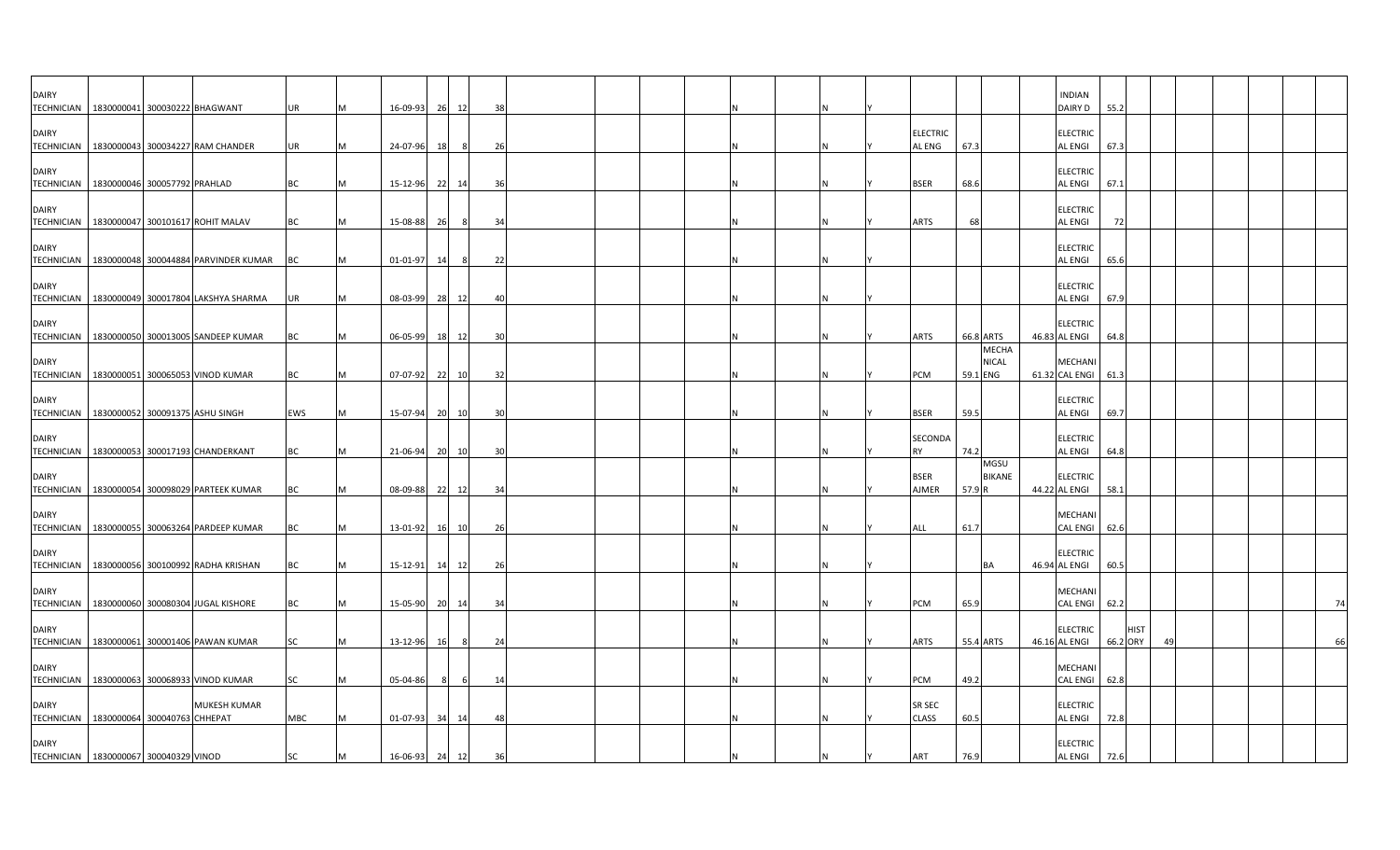| <b>DAIRY</b>                      | TECHNICIAN   1830000069 300024735 RAJ KUMARI                   | BC        |   | 01-01-94       | 16 10    | 26             |       |  |  |  | <b>ARTS</b>    | 78.3 ARTS                          | <b>ELECTRIC</b><br>54.77 AL ENGI     | 72.3    |      |  |    |
|-----------------------------------|----------------------------------------------------------------|-----------|---|----------------|----------|----------------|-------|--|--|--|----------------|------------------------------------|--------------------------------------|---------|------|--|----|
| <b>DAIRY</b>                      | TECHNICIAN   1830000070 300067157 SHAIYAD MOHMED               | <b>BC</b> |   | 12-12-98       | 14       | 20             |       |  |  |  | SR SEC         | <b>DIPLOM</b><br>A IN<br>39.3 ENGG | <b>ELECTRIC</b><br>55.12 AL ENGI     | 55.1    |      |  |    |
| <b>DAIRY</b>                      | TECHNICIAN   1830000071 300029130 RAMANDEEP SINGH              | <b>SC</b> |   | 18-07-94       | 28 10    | 38             |       |  |  |  |                | <b>MECHA</b><br><b>NICAL</b>       | <b>MECHANI</b><br>60.47 CAL ENGI     | 60.5    |      |  |    |
| <b>DAIRY</b>                      | TECHNICIAN   1830000072 300063190 GHANSHYAM                    | ВC        |   | 01-02-97       | 28<br>10 | 38             |       |  |  |  | ALL            | 51.3                               | <b>ELECTRIC</b><br><b>AL ENGI</b>    | 65.9    |      |  |    |
| <b>DAIRY</b>                      | TECHNICIAN   1830000073 300081300 VIKRAMJEET SINGH             | <b>BC</b> |   | 10-02-90       | 14       | - 8<br>22      |       |  |  |  |                |                                    | MECHANI<br><b>CAL ENGI</b>           | - 58    |      |  |    |
| <b>DAIRY</b>                      | TECHNICIAN 1830000074 300082432 SUSHIL KUMAR                   | BC        | M | 05-06-92       | 18       | 8<br>26        |       |  |  |  | ART            | 58.2 ART                           | <b>ELECTRIC</b><br>55.22 AL ENGI     | 63.1    |      |  |    |
| <b>DAIRY</b>                      | TECHNICIAN   1830000075 300010471 MANAV PREET                  | UR        |   | 10-09-98 28 10 |          | 38             |       |  |  |  |                | BE<br><b>FOOD</b><br>TECH          | <b>INDIAN</b><br>70.75 DAIRY D       | 78      |      |  |    |
| <b>DAIRY</b>                      | TECHNICIAN   1830000076 300039566 JATIN GARG                   | <b>UR</b> | M | 10-02-93 26 10 |          | 36             |       |  |  |  | <b>SCIENCE</b> | 74.6 B TECH                        | <b>MECHAN</b><br>64.07 CAL ENGI 64.1 |         |      |  |    |
| <b>DAIRY</b>                      | TECHNICIAN   1830000077 300105062 INDER SAIN                   | BC        |   | 12-02-90       | 32       | 16<br>48       |       |  |  |  | PCB            | 47.2                               | <b>MECHAN</b><br><b>CAL ENGI</b>     | 60.2    |      |  | 59 |
| <b>DAIRY</b>                      | TECHNICIAN   1830000078 300066739 LOKESH GOUR                  | UR        |   | 04-01-93       | 24       | 28             |       |  |  |  |                |                                    | MECHANI<br><b>CAL ENGI</b>           | 56.2    |      |  |    |
| <b>DAIRY</b>                      | TECHNICIAN   1830000079 300038531 PANKAJ VERMA                 | BC        |   | 25-02-99       | 22<br>12 | 3 <sup>i</sup> |       |  |  |  | CBSE           |                                    | <b>MECHANI</b><br>CAL ENGI 67.7      |         |      |  |    |
| <b>DAIRY</b>                      | TECHNICIAN   1830000080 300098733 MOHIT                        | <b>BC</b> |   | 19-06-99       | 28<br>14 | 42             |       |  |  |  | ART            | 50.8                               | <b>ELECTRIC</b><br><b>AL ENGI</b>    | 58      |      |  |    |
| <b>DAIRY</b><br><b>TECHNICIAN</b> | 1830000081 300051721 MANISH MEENA                              | <b>ST</b> |   | 15-03-94       | 22       | - 6<br>28      |       |  |  |  | SR SEC         | 48.8                               | MECHANI<br><b>CAL ENGI</b>           | 61.4    |      |  |    |
| <b>DAIRY</b>                      | TECHNICIAN 1830000082 300051149 RANI BAI                       | <b>BC</b> |   | 06-01-92       | 22 10    | 32             | WIDOW |  |  |  | SR SEC         | 57.9 BA                            | <b>ELECTRIC</b><br>48.17 AL ENGI     | 67.7 MA | 50.4 |  |    |
| <b>DAIRY</b>                      | TECHNICIAN   1830000083 300067494 RAM LAL                      | <b>BC</b> |   | 08-07-96 42 14 |          | -56            |       |  |  |  | <b>SCIENCE</b> | 70                                 | <b>MECHANI</b><br><b>CAL ENGI</b>    | 63.3    |      |  |    |
| <b>DAIRY</b>                      | <b>VIRENDER SINGH</b><br>TECHNICIAN 1830000084 300000493 BHATI | EWS       |   | 01-06-92       | 32<br>14 | 46             |       |  |  |  | <b>HSC</b>     | <b>ELECTRI</b><br>CAL<br>60.8 ENGG | <b>ELECTRIC</b><br>69.79 AL ENGI     | 69.8    |      |  |    |
| <b>DAIRY</b>                      | TECHNICIAN 1830000086 300091888 KAPIL DEV                      | <b>BC</b> |   | 07-11-94       | 24 14    | 38             |       |  |  |  | <b>SEC</b>     | <b>DIPLOM</b><br>82.8 A            | <b>ELECTRIC</b><br>62.14 AL ENGI     | 62.1    |      |  |    |
| <b>DAIRY</b>                      | TECHNICIAN   1830000087 300074967 SURESH KUMAR                 | BC        |   | 10-10-90 24 10 |          | 34             |       |  |  |  | ART            | 44.5                               | <b>ELECTRIC</b><br><b>AL ENGI</b>    | 66.3    |      |  |    |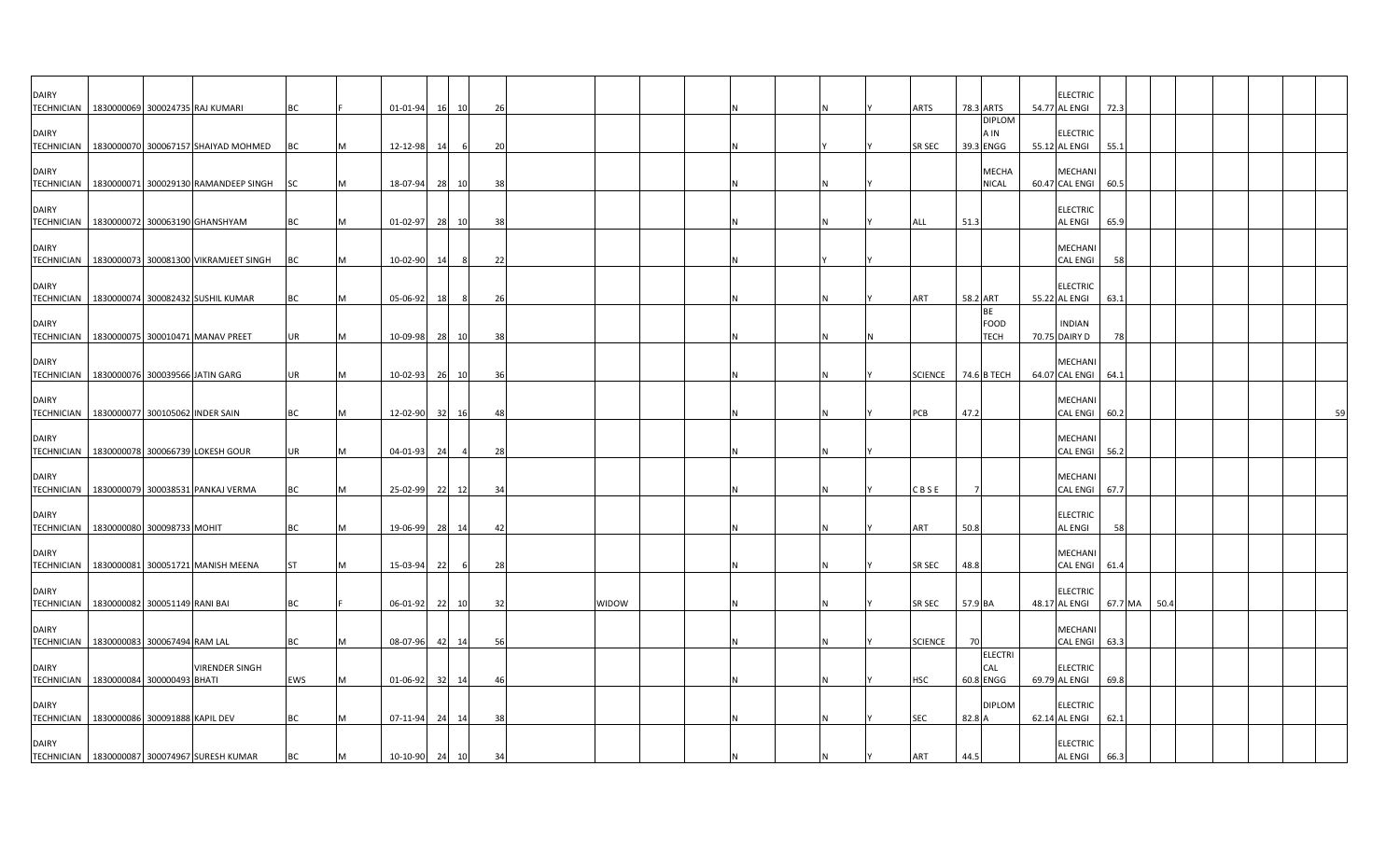| <b>DAIRY</b>                                                  |  | TECHNICIAN   1830000088 300029619 GOPAL JANGIR     | BC        | м | 07-05-92       |           | 22 12 | 34 |  |    |  |  | <b>SCIENCE</b>                  | 60.2                                 | MECHANI<br>CAL ENGI              | 56.3 |  |       |
|---------------------------------------------------------------|--|----------------------------------------------------|-----------|---|----------------|-----------|-------|----|--|----|--|--|---------------------------------|--------------------------------------|----------------------------------|------|--|-------|
| <b>DAIRY</b>                                                  |  | TECHNICIAN   1830000090 300056957 GAGAN DEEP SINGH | <b>BC</b> |   | 21-08-92       | 32        | 14    | 46 |  |    |  |  | <b>CBSE</b>                     | MGSU<br><b>BIKANE</b><br>50.1R       | MECHANI<br>58.05 CAL ENGI        | 61.5 |  |       |
| <b>DAIRY</b>                                                  |  | TECHNICIAN 1830000091 300067941 SURENDRA KUMAR     | BC        |   | 05-05-91       | 16        | 16    | 32 |  |    |  |  | SECONDA<br><b>RY SCH</b>        | 63                                   | MECHANI<br><b>CAL ENGI</b>       | 63.9 |  | 76.42 |
| <b>DAIRY</b>                                                  |  | TECHNICIAN 1830000092 300098522 VINOD MAHIYA       | BC        |   | 17-05-90       | 18        | 18    | 36 |  |    |  |  | <b>SR</b><br><b>HIGHER</b>      | 58.1                                 | MECHANI<br>CAL ENGI              | 67.1 |  |       |
| <b>DAIRY</b>                                                  |  | TECHNICIAN 1830000094 300019370 PREM KUMAR         | BC        |   | 09-08-92       | <b>18</b> | 14    | 32 |  |    |  |  | <b>ALL SUB</b>                  | 53.2                                 | <b>ELECTRIC</b><br>AL ENGI       | 66.5 |  |       |
| <b>DAIRY</b>                                                  |  | TECHNICIAN   1830000095 300086002 MUKESH KUMAR     | BC        |   | 16-06-89       | 14        | 10    | 24 |  |    |  |  | AGRICULT<br>URE                 | 59.5                                 | <b>ELECTRIC</b><br>AL ENGI       | 64.8 |  |       |
| <b>DAIRY</b><br>TECHNICIAN   1830000096 300055563 GAJPAL      |  |                                                    | <b>UR</b> | м | 10-11-93       | 36        | 8     | 44 |  |    |  |  |                                 | <b>BSC</b><br><b>AGRICU</b><br>LTURE | <b>INDIAN</b><br>63.4 DAIRY D    | 62.5 |  |       |
| <b>DAIRY</b>                                                  |  | TECHNICIAN   1830000098 300054659 PARVEEN KUMAR    | BC        | M | 02-06-95       | 16        | 10    | 26 |  |    |  |  | <b>BSER</b><br>AJMER            | 54.6                                 | ELECTRIC<br>AL ENGI              | 64.2 |  |       |
| <b>DAIRY</b>                                                  |  | TECHNICIAN   1830000099 300041460 AMIT KUMAR       | <b>UR</b> | M | 18-04-95       |           | 60 10 | 70 |  |    |  |  |                                 |                                      | MECHANI<br>CAL ENGI              | 68.1 |  |       |
| <b>DAIRY</b><br>TECHNICIAN   1830000100 300024284 KRISHAN LAL |  |                                                    | BC        | M | 02-04-93       | 34        | 14    | 48 |  |    |  |  | PHY<br>CHEM<br><b>MATH</b>      | <b>BTECH</b><br>51.8 EEE             | <b>ELECTRIC</b><br>67.07 AL ENGI | 67.1 |  |       |
| <b>DAIRY</b>                                                  |  | TECHNICIAN   1830000101 300056173 SUNIL KUMAR      | EWS       |   | 12-12-97       | - 381     | 10    | 48 |  |    |  |  | SR SEC                          | 53.6 BA                              | ELECTRIC<br>45 AL ENGI           | 54.9 |  |       |
| <b>DAIRY</b><br>TECHNICIAN   1830000103 300087619 VIKASH SAFI |  |                                                    | SC        | м | 01-04-97       | 28        | 14    | 42 |  | SP |  |  | SR SEC                          | 57.2                                 | MECHANI<br>CAL ENGI              | 65.7 |  |       |
| <b>DAIRY</b><br><b>TECHNICIAN</b>                             |  | 1830000104 300047378 PRAMOD KUMAR                  | BC        |   | 05-12-94       | 18        | 16    | 34 |  |    |  |  | POLY<br><b>DIPLOMA</b>          | 68.8 B TECH                          | MECHANI<br>65.33 CAL ENGI        | 68.8 |  |       |
| <b>DAIRY</b>                                                  |  | TECHNICIAN 1830000105 300046122 GURDEEP SINGH      | UR        |   | 02-02-92       | 24        | 10    | 34 |  |    |  |  | <b>VOCATIO</b><br><b>NAL</b>    | 67                                   | MECHANI<br>CAL ENGI              | 57   |  |       |
| <b>DAIRY</b>                                                  |  | TECHNICIAN   1830000107 300027898 DALIP KUMAR      | BC        |   | 15-06-95       | 20        | 10    | 30 |  |    |  |  | ALL                             | ELECTRI<br>CAL<br>64.2 ENGG          | ELECTRIC<br>59.42 AL ENGI        | 59.4 |  |       |
| <b>DAIRY</b><br>TECHNICIAN   1830000108 300101602 MEENA       |  | <b>MANISH KUMAR</b>                                | <b>ST</b> |   | 26-06-88       | 20        | 14    | 34 |  |    |  |  | ARTS                            | 56.5                                 | ELECTRIC<br>AL ENGI              | 56.9 |  |       |
| <b>DAIRY</b>                                                  |  | TECHNICIAN   1830000109 300065297 DEEPAK KUMAR     | ВC        |   | 20-11-97       | 20        | 12    | 32 |  |    |  |  | <b>SCIENCE</b><br><b>STREAM</b> | 49.8                                 | <b>ELECTRIC</b><br>AL ENGI       | 64.3 |  |       |
| <b>DAIRY</b>                                                  |  | TECHNICIAN   1830000111 300098559 HIMANSHU LATA    | <b>UR</b> | M | 25-11-96 34 10 |           |       | 44 |  |    |  |  | ALL                             | ELE<br><b>DIPLOM</b><br>66.7 A       | <b>ELECTRIC</b><br>59.33 AL ENGI | 59.3 |  |       |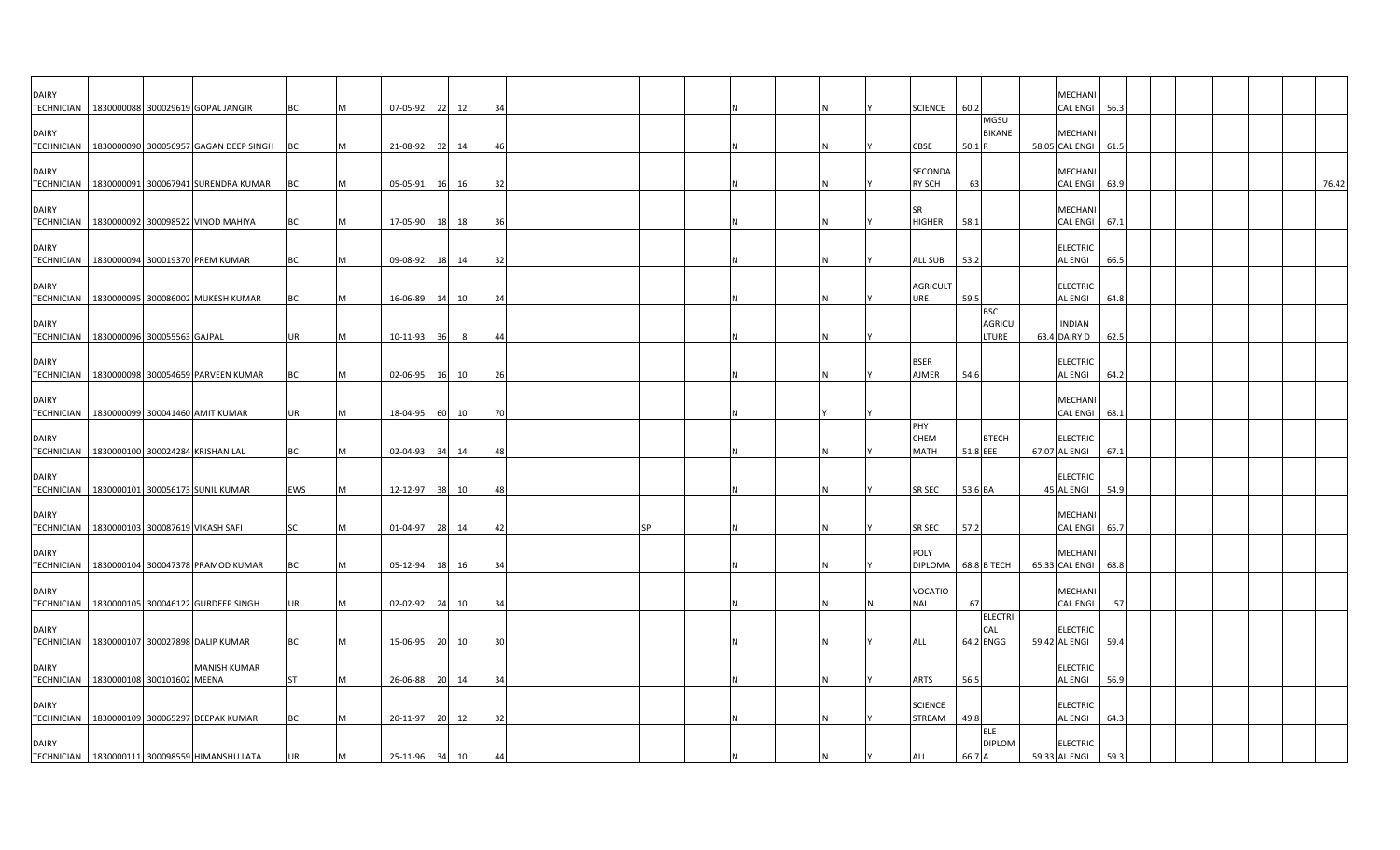| <b>DAIRY</b>                      | TECHNICIAN   1830000112 300061231 BANSI LAL          |                      | <b>BC</b> | M | 18-05-94 | 32   | 12    | 44                                                     |  |   | Ν   | ARTS                  | 61      |               | MECHANI<br><b>CAL ENGI</b><br>67.5     |  |    |
|-----------------------------------|------------------------------------------------------|----------------------|-----------|---|----------|------|-------|--------------------------------------------------------|--|---|-----|-----------------------|---------|---------------|----------------------------------------|--|----|
| <b>DAIRY</b>                      | TECHNICIAN 1830000113 300039050 LAKHVINDER KAUR      |                      | BC        |   | 10-12-92 | 221  | 10    | 32                                                     |  |   |     |                       |         | <b>B TECH</b> | MECHANI<br>68.28 CAL ENGI<br>61.4      |  |    |
|                                   |                                                      |                      |           |   |          |      |       |                                                        |  |   |     |                       |         |               |                                        |  |    |
| <b>DAIRY</b><br><b>TECHNICIAN</b> | 1830000114 300104223 PANWAR                          | <b>GURMEET SINGH</b> | <b>SC</b> | M | 15-12-90 |      | 36 16 | <b>ABSENT IN</b><br><b>DOCUMENT</b><br>52 VERIFICATION |  |   | N   | HSC                   | 67.5 BE |               | <b>ELECTRIC</b><br>6.33 AL ENGI<br>70  |  |    |
| <b>DAIRY</b>                      | TECHNICIAN 1830000115 300049452 RAMESH KUMAR         |                      | <b>UR</b> | M | 12-05-89 | 22   | 8     | 30                                                     |  |   | N   | ALL<br><b>SUBJECT</b> | 46.7    |               | MECHANI<br>CAL ENGI 63.1               |  |    |
| <b>DAIRY</b>                      | TECHNICIAN 1830000116 300049821 PANKAJ KUMAR         |                      | <b>BC</b> | M | 01-01-87 | 34   | 14    | 48                                                     |  |   |     | <b>BSER</b>           | 48      |               | <b>ELECTRIC</b><br>AL ENGI<br>58.4     |  |    |
| <b>DAIRY</b>                      | TECHNICIAN 1830000117 300075394 SAT PAL              |                      | BC        | M | 10-10-95 | 30 l | 10    | 40                                                     |  |   |     | COMMER<br>CE          | 47.8    |               | <b>ELECTRIC</b><br>AL ENGI<br>63.2     |  | 68 |
| <b>DAIRY</b>                      | TECHNICIAN 1830000118 300044712 SHAKYA               | LOKESH KUMAR         | <b>BC</b> | M | 02-05-93 | 34   | 16    | 50                                                     |  |   | Ν   | PCM                   | 65.1    |               | MECHANI<br><b>CAL ENGI</b><br>66.2     |  |    |
| <b>DAIRY</b>                      | TECHNICIAN   1830000119 300079749 MUKESH KUMAR       |                      | <b>UR</b> | M | 04-07-89 |      | 14 12 | 26                                                     |  |   |     | ARTS                  | 43.1 BA |               | MECHANI<br>46.89 CAL ENGI 58.6         |  |    |
| <b>DAIRY</b>                      | TECHNICIAN 1830000120 300018362 SANDEEP              |                      | <b>BC</b> | M | 17-04-93 | 16   | 12    | 28                                                     |  | N | N   | <b>SCIENCE</b>        | 66      |               | <b>ELECTRIC</b><br>AL ENGI<br>63.7     |  |    |
| <b>DAIRY</b>                      | TECHNICIAN   1830000122 300070226 SUMAN CHOUDHARY BC |                      |           |   | 14-07-87 | 14   | - 8   | 22                                                     |  |   |     | SR<br>SECONDA<br>RY   | 63.7 BA |               | <b>ELECTRIC</b><br>50.77 AL ENGI<br>60 |  |    |
| <b>DAIRY</b>                      | TECHNICIAN   1830000123 300028901 MEENA              | <b>ASHISH KUMAR</b>  | <b>ST</b> | M | 15-07-98 | 24   | 10    | 34                                                     |  |   | N   | MECHANI<br>CAL ENG    | 65.9    |               | MECHANI<br><b>CAL ENGI</b><br>65.9     |  |    |
|                                   |                                                      |                      |           |   |          |      |       |                                                        |  |   |     |                       |         |               |                                        |  |    |
| <b>DAIRY</b><br><b>TECHNICIAN</b> | 1830000124 300038072 MEGHWAL                         | SATYA PRAKASH        | <b>SC</b> | M | 02-03-93 | 16   | 12    | 28                                                     |  |   | IN. | ARTS                  | 60.3    |               | <b>ELECTRIC</b><br>63<br>AL ENGI       |  |    |
| <b>DAIRY</b><br><b>TECHNICIAN</b> | 1830000125 300085689 RANJEET KUMAR                   |                      | <b>SC</b> | M | 07-02-98 | 10   | - 6   | 16                                                     |  |   | N   |                       |         |               | MECHANI<br><b>CAL ENGI</b><br>66.9     |  |    |
| <b>DAIRY</b>                      | TECHNICIAN 1830000126 300089527 JAI PRAKASH          |                      | EWS       | M | 24-01-92 | -201 | 12    | 32                                                     |  | N | N   | ARTS                  | 49.4    |               | <b>ELECTRIC</b><br>AL ENGI<br>53.6     |  |    |
| <b>DAIRY</b>                      | TECHNICIAN 1830000129 300024463 AMIT RAJPOOT         |                      | <b>UR</b> |   | 26-08-88 | 16   |       | 24                                                     |  |   |     |                       |         | <b>BE</b>     | MECHAN<br>71.25 CAL ENGI<br>62         |  |    |
| <b>DAIRY</b>                      | TECHNICIAN   1830000130 300063931 JAIPAL             |                      | <b>UR</b> | M | 25-07-89 | 30   | 20    | 50                                                     |  |   | N   | <b>BIOLOGY</b>        | 56      |               | MECHANI<br>55.9<br><b>CAL ENGI</b>     |  |    |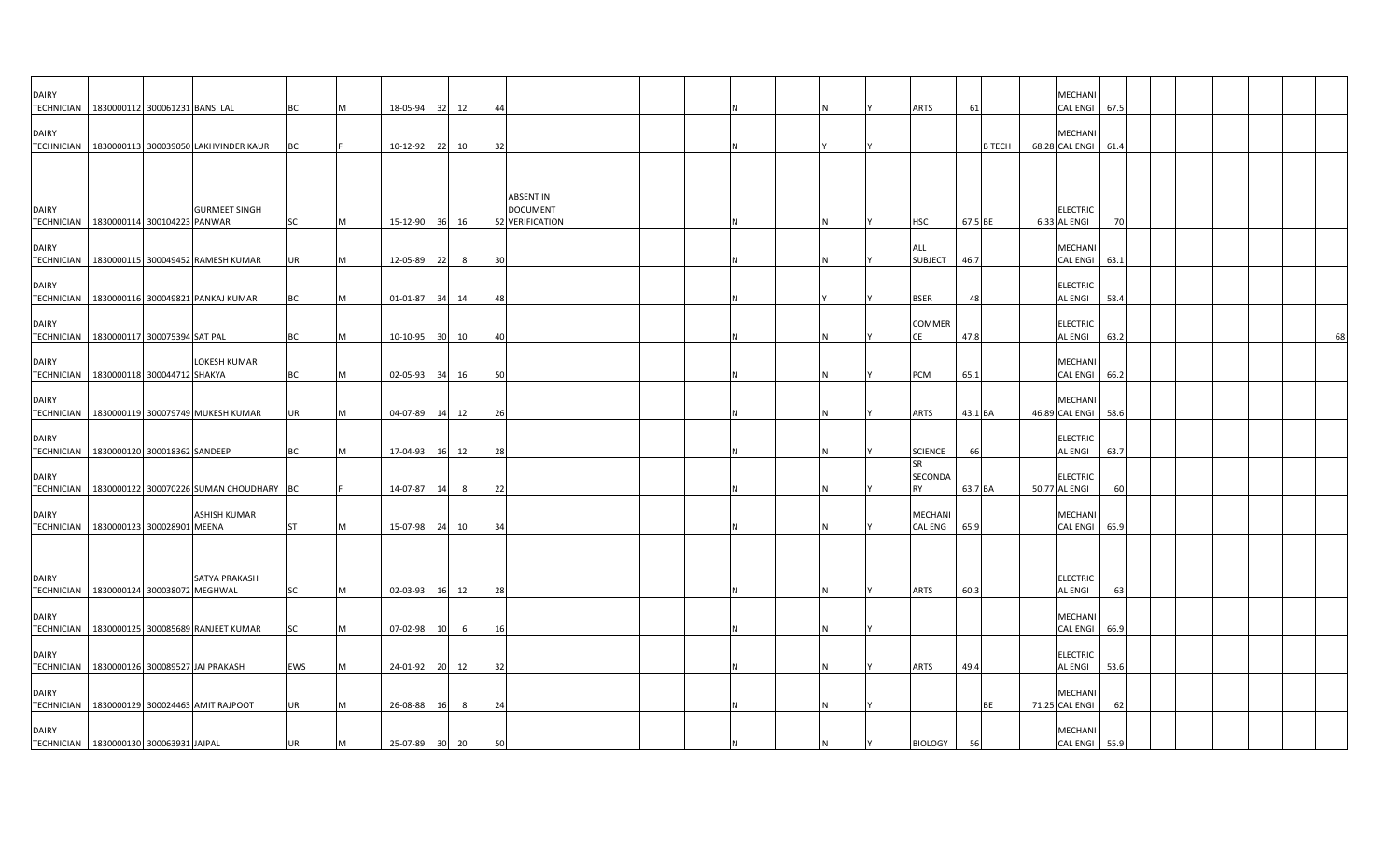| <b>DAIRY</b>                      | TECHNICIAN   1830000131 300100995 GURSEVAK SINGH        | BC         |   | 24-07-97 20 10 |       |     | 30             |  |  |  |  | <b>BSER</b><br><b>AJMER</b> | 67.2       |                                      | <b>MECHANI</b><br>CAL ENGI 63.3       |         |      |       |    |                        |           |
|-----------------------------------|---------------------------------------------------------|------------|---|----------------|-------|-----|----------------|--|--|--|--|-----------------------------|------------|--------------------------------------|---------------------------------------|---------|------|-------|----|------------------------|-----------|
| <b>DAIRY</b>                      | TECHNICIAN   1830000132 300090425 RAKESH KUMAR          | BC         |   | 05-05-92       | 24    | 16  | 4(             |  |  |  |  |                             |            |                                      | <b>ELECTRIC</b><br><b>AL ENGI</b>     | 70.5    |      |       |    |                        |           |
| <b>DAIRY</b>                      | TECHNICIAN 1830000133 300047781 SANDEEP KUMAR           | <b>BC</b>  |   | 05-09-92       | 24    | - 6 | 30             |  |  |  |  | <b>SCIENCE</b>              | 63.4 TECH  | <b>DAIRY</b>                         | <b>INDIAN</b><br>69.2 DAIRY D         | 69.2    |      |       |    |                        |           |
| <b>DAIRY</b>                      | TECHNICIAN   1830000136 300072341 SURESH KUMAR          | ВC         |   | 20-05-89       | 12    | - 6 | 18             |  |  |  |  |                             | 47.1       |                                      | MECHANI<br><b>CAL ENGI</b>            | 55.3    |      |       |    |                        |           |
| <b>DAIRY</b>                      | TECHNICIAN 1830000137 300038504 ROOP RAM                | BC         | M | 17-09-91       | 24    | 12  | 36             |  |  |  |  | <b>ARTS</b>                 | 60.6 A     | <b>DIPLOM</b>                        | MECHANI<br>59.48 CAL ENGI 59.5        |         |      |       |    |                        |           |
| <b>DAIRY</b>                      | TECHNICIAN 1830000139 300034797 BHAWANI DUTT            | EWS        |   | 14-09-84       | 30 10 |     | 4(             |  |  |  |  | <b>ARTS</b>                 | 36.5 BA    |                                      | <b>INDIAN</b><br>43.22 DAIRY D        | 56.4 MA | 48.7 |       |    |                        |           |
| <b>DAIRY</b>                      | TECHNICIAN   1830000141 300050797 PRAVEEN KUMAR         | <b>BC</b>  |   | 10-09-93       | 16 10 |     | 26             |  |  |  |  |                             |            | <b>DIPLOM</b><br>A IN<br><b>MECH</b> | <b>MECHANI</b><br>63.79 CAL ENGI      | 63.8    |      |       |    |                        |           |
| <b>DAIRY</b>                      | TECHNICIAN   1830000142 300014569 VINOD KUMAR           | <b>BC</b>  |   | 28-08-88 18 16 |       |     | 34             |  |  |  |  | <b>SCIENCE</b>              | 50         |                                      | <b>MECHAN</b><br>CAL ENGI 62.1        |         |      |       |    |                        |           |
| <b>DAIRY</b>                      | TECHNICIAN   1830000143 300036312 RAMNARESH BISHNOI BC  |            |   | 26-01-91       | 32    | 12  | 44             |  |  |  |  |                             |            | <b>ARTS</b>                          | <b>ELECTRIC</b><br>45.83 AL ENGI      | 53.4    |      |       |    |                        |           |
| <b>DAIRY</b>                      | TECHNICIAN   1830000144 300077596 SURESH KUMAR          | <b>BC</b>  |   | 20-06-94       | 18    | - 8 | 26             |  |  |  |  |                             |            |                                      | <b>ELECTRIC</b><br><b>AL ENGI</b>     | 63.1    |      |       |    |                        |           |
| <b>DAIRY</b>                      | TECHNICIAN   1830000145 300043782 BILLU                 | ВC         |   | 03-12-93       | 16    | 14  | 3 <sup>0</sup> |  |  |  |  | ART                         | 56.9 ART   |                                      | <b>MECHANI</b><br>46.61 CAL ENGI 61.3 |         |      |       |    |                        |           |
| <b>DAIRY</b>                      | TECHNICIAN   1830000146 300082761 ASHOK KUMAR           | BC         | M | 15-12-96 22    |       | 12  | 34             |  |  |  |  |                             |            |                                      | <b>ELECTRIC</b><br><b>AL ENGI</b>     | 58.2    |      |       |    |                        |           |
| <b>DAIRY</b><br><b>TECHNICIAN</b> | 1830000147 300020315 DINESH KUMAR                       | BC         |   | 02-03-91       | 24 10 |     | 34             |  |  |  |  | <b>HSC</b>                  | 60.3 ERING | <b>ENGINE</b>                        | <b>MECHANI</b><br>63.2 CAL ENGI       | 66.6    |      |       |    | <b>ENGINE</b><br>ERING | 63.2 63.2 |
| <b>DAIRY</b>                      | TECHNICIAN   1930000001 300092231 RAJESH AGARWAL        | EWS        |   | 27-04-83 32 12 |       |     | 44             |  |  |  |  | PCM                         | 59.5 ENGG  | <b>MECHA</b><br><b>NICAL</b>         | <b>MECHANI</b><br>64.44 CAL ENGI      | 72.6    |      | PGDIM | 56 |                        |           |
| <b>DAIRY</b>                      | LOVEDEEP SINGH<br>TECHNICIAN 1930000003 300091854 DEVRA | EWS        |   | 15-01-89 28 10 |       |     | 38             |  |  |  |  |                             |            | <b>ELECTRI</b><br><b>CAL ENG</b>     | <b>ELECTRIC</b><br>64.56 AL ENGI      | 59      |      |       |    |                        |           |
| <b>DAIRY</b>                      | TECHNICIAN 1930000004 300045157 MUKESH KUMAWAT          | <b>BC</b>  |   | 14-05-91       | 30    | 12  | 42             |  |  |  |  |                             |            | <b>MECHA</b><br><b>NICAL</b><br>ENGG | <b>INDIAN</b><br>62.16 DAIRY D        | 71      |      |       |    |                        |           |
| <b>DAIRY</b>                      | TECHNICIAN 1930000005 300069700 TRIBHUVAN PATIDAR BC    |            |   | 25-09-89       | 36    | - 8 | 44             |  |  |  |  | PCM                         | 50.5 LOG   | <b>DAIRY</b><br>TECHNO               | <b>INDIAN</b><br>6.4 DAIRY D          | 6.4     |      |       |    |                        |           |
| <b>DAIRY</b>                      | TECHNICIAN 1930000006 300076389 SAMPAT LAL JAT          | <b>MBC</b> |   | 01-07-86 32    |       | 8   |                |  |  |  |  |                             |            |                                      | MECHANI<br><b>CAL ENGI</b>            | 65.6    |      |       |    |                        |           |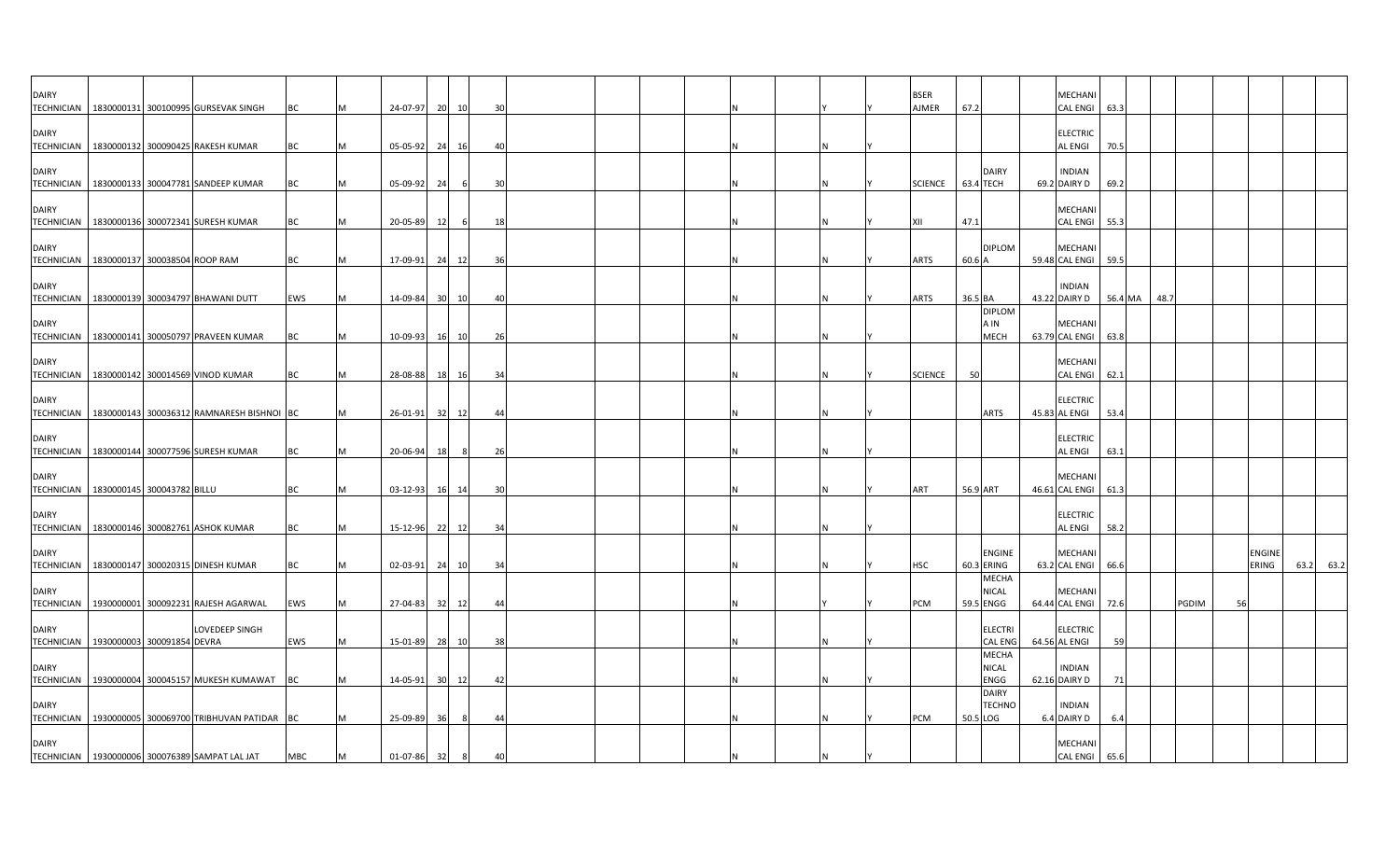| <b>DAIRY</b>      | TECHNICIAN   1930000007 300067866 SANJAY SWAMY                   | ВC        |   | 01-03-93         | 30 <sup>1</sup> | 10 | 4(             |  |  |  |  |                                   | <b>MECH</b><br>ENGG      | <b>INDIAN</b><br>68.22 DAIRY D      | -77  |  |  |  |
|-------------------|------------------------------------------------------------------|-----------|---|------------------|-----------------|----|----------------|--|--|--|--|-----------------------------------|--------------------------|-------------------------------------|------|--|--|--|
| <b>DAIRY</b>      |                                                                  |           |   |                  |                 |    |                |  |  |  |  | <b>BSER</b>                       |                          | <b>MECHANI</b>                      |      |  |  |  |
| <b>DAIRY</b>      | TECHNICIAN   1930000008 300095363 MUKESH SAINI                   | BC        |   | 02-01-93         | 16 12           |    | 28             |  |  |  |  | AJMER                             | 67.6                     | <b>CAL ENGI</b><br><b>ELECTRIC</b>  | 65   |  |  |  |
|                   | TECHNICIAN   1930000009 300012806 SUSHIL LAKHARA                 | BC        |   | 02-01-95 30 12   |                 |    | 42             |  |  |  |  |                                   |                          | <b>AL ENGI</b>                      | 71.9 |  |  |  |
| <b>DAIRY</b>      | TECHNICIAN 1930000010 300023129 SHUBHAM SHARMA                   | UR        |   | 17-12-97         | 28              | 8  | 36             |  |  |  |  | PCM                               | 51                       | <b>ELECTRIC</b><br><b>AL ENGI</b>   | 58.3 |  |  |  |
| <b>DAIRY</b>      | <b>BHARAT KUMAR</b><br>TECHNICIAN 1930000011 300037866 MEENA     | <b>ST</b> |   | 01-05-98 14 10   |                 |    | 24             |  |  |  |  | <b>ALL</b>                        | 61 PCM                   | <b>MECHAN</b><br>58.4 CAL ENGI 60.6 |      |  |  |  |
| <b>DAIRY</b>      | TECHNICIAN   1930000012 300056675 AFROZ KHAN                     | EWS       |   | 15-01-93         | 16 10           |    | 26             |  |  |  |  | <b>ARTS</b>                       | 57.2                     | <b>MECHANI</b><br><b>CAL ENGI</b>   | 55.7 |  |  |  |
| <b>DAIRY</b>      | TECHNICIAN   1930000013 300021723 HIMMAT RAM                     | SC        |   | 28-07-92         | 16              | 12 | 28             |  |  |  |  | ALL<br><b>SUBJECT</b>             | 60                       | <b>ELECTRIC</b><br><b>AL ENGI</b>   | 66.1 |  |  |  |
| <b>DAIRY</b>      |                                                                  |           |   |                  |                 |    |                |  |  |  |  |                                   |                          | <b>ELECTRIC</b>                     |      |  |  |  |
| <b>TECHNICIAN</b> | 1930000014 300101345 GOVIND PATIDAR                              | BC        |   | 28-09-99         | 20              | 10 | 30             |  |  |  |  | <b>ARTS</b>                       | 52.8 ARTS                | 54.1 AL ENGI                        | 63.9 |  |  |  |
| <b>DAIRY</b>      | TECHNICIAN   1930000016 300091639 PRANJAL MOUD                   | UR        |   | 17-06-94 20 14   |                 |    | 34             |  |  |  |  | RBSE<br>AJMER                     | 58.8                     | <b>ELECTRIC</b><br><b>AL ENGI</b>   | 67.1 |  |  |  |
|                   |                                                                  |           |   |                  |                 |    |                |  |  |  |  |                                   |                          |                                     |      |  |  |  |
| <b>DAIRY</b>      | RAJENDRA KUMAR<br>TECHNICIAN   1930000017 300105114 KUMAWAT      | <b>BC</b> | M | 25-08-86 26 14   |                 |    | 40             |  |  |  |  | COMMER<br><b>CE</b>               | 45.1 ITI                 | MECHANI<br>72.71 CAL ENGI           |      |  |  |  |
| <b>DAIRY</b>      | TECHNICIAN 1930000018 300104101 SIDDHARTH BISHNOI BC             |           |   | 16-08-95 36 12   |                 |    | 48             |  |  |  |  | <b>ARTS</b>                       | <b>ELECTRI</b><br>53 CAL | <b>ELECTRIC</b><br>63 AL ENGI       | 63   |  |  |  |
| <b>DAIRY</b>      | TECHNICIAN   1930000019 300092401 ANIL KUMAR KHATIK SC           |           |   | 05-01-87         | 20 10           |    | 30             |  |  |  |  |                                   |                          | <b>ELECTRIC</b><br><b>AL ENGI</b>   | 58.1 |  |  |  |
| <b>DAIRY</b>      |                                                                  |           |   |                  |                 |    |                |  |  |  |  |                                   |                          | <b>ELECTRIC</b>                     |      |  |  |  |
| <b>DAIRY</b>      | TECHNICIAN   1930000024 300020819 PRADEEP KUMAR<br>SANDEEP KUMAR | BC        |   | 01-08-95 18      |                 | 12 | -30            |  |  |  |  | RBSE<br><b>ARTS</b>               | <b>BTECH</b>             | 69.66 AL ENGI<br><b>MECHANI</b>     |      |  |  |  |
|                   | TECHNICIAN 1930000025 300045676 DEVKIYA                          | <b>SC</b> |   | 09-07-94         | 8 14            |    | 22             |  |  |  |  | <b>HINDI</b>                      | 60 MLSU                  | 50.36 CAL ENGI                      | 62.6 |  |  |  |
| <b>DAIRY</b>      | <b>SURYA PRAKASH</b><br>TECHNICIAN 1930000026 300085816 MEENA    | <b>ST</b> |   | 22-03-91         | 30 14           |    | $\overline{4}$ |  |  |  |  | <b>HSC</b>                        | 53                       | <b>ELECTRIC</b><br><b>AL ENGI</b>   | 63.2 |  |  |  |
| <b>DAIRY</b>      | TECHNICIAN 1930000027 300106052 BHARAT KUMAR                     | EWS       |   | 15-10-90         | 20              | 10 | 30             |  |  |  |  | SR<br><b>HIGHER</b><br><b>SEC</b> | 67.7                     | <b>ELECTRIC</b><br><b>AL ENGI</b>   | 66.4 |  |  |  |
| <b>DAIRY</b>      | TECHNICIAN 1930000028 300095172 PAREGI ASHOKBHAI SC              |           | M | $01-06-94$ 24 12 |                 |    | 36             |  |  |  |  |                                   |                          | MECHANI<br><b>CAL ENGI</b>          | 61.4 |  |  |  |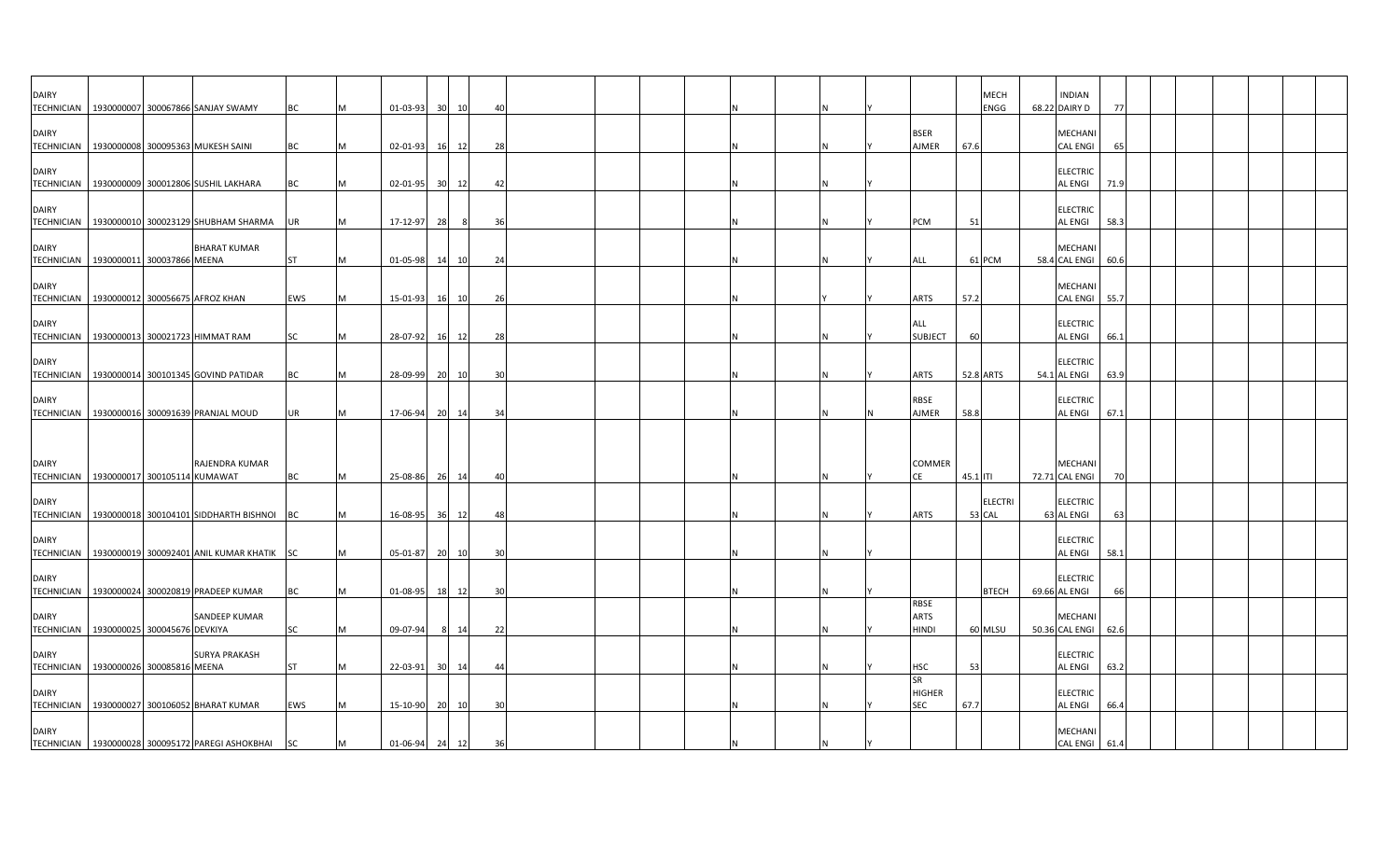| <b>DAIRY</b><br><b>TECHNICIAN</b>                     |                                 | 1930000030 300104246 BHERU LAL GAYARI                   | BC        | M | 10-08-99       | 24   | -8    | 32 |  |    |  |    | ARTS                                     | 72.4                                      | MECHANI<br>CAL ENGI 69.3          |                        |      |                       |    |       |
|-------------------------------------------------------|---------------------------------|---------------------------------------------------------|-----------|---|----------------|------|-------|----|--|----|--|----|------------------------------------------|-------------------------------------------|-----------------------------------|------------------------|------|-----------------------|----|-------|
| <b>DAIRY</b><br><b>TECHNICIAN</b>                     | 1930000031 300081430 LOKESH SEN |                                                         | ВC        |   | 19-11-91       |      | 22 10 | 32 |  |    |  |    | Y MATHS                                  | 54.3                                      | <b>ELECTRIC</b><br>AL ENGI        | 70.1                   |      |                       |    | 70.11 |
| <b>DAIRY</b>                                          |                                 |                                                         |           |   |                |      |       |    |  |    |  |    | <b>RBSE</b>                              |                                           | <b>ELECTRIC</b>                   |                        |      |                       |    |       |
| <b>DAIRY</b>                                          |                                 | TECHNICIAN   1930000032 300004271 VISHNU PATEL          | <b>BC</b> | м | 01-07-93       |      | 22 12 | 34 |  |    |  |    | AJMER<br><b>SCIENCE</b>                  | 44.3                                      | <b>AL ENGI</b><br><b>ELECTRIC</b> | 63.9                   |      |                       |    |       |
|                                                       |                                 | TECHNICIAN 1930000033 300071362 SURAJ MAL PARGI         | <b>ST</b> | М | $01-03-91$     |      | 20 16 | 36 |  |    |  |    | PCB                                      | 63 BZC                                    | 54.35 AL ENGI                     | 61.1                   |      |                       |    |       |
| <b>DAIRY</b><br>TECHNICIAN 1930000034 300103146 TELI  |                                 | PRAKASH CHANDRA                                         | BC        | M | 20-02-90 20 10 |      |       | 30 |  |    |  |    | ART                                      | 55.1 BA                                   | <b>ELECTRIC</b><br>48.15 AL ENGI  | 62                     |      |                       |    |       |
| <b>DAIRY</b>                                          |                                 | RAJVEER SINGH                                           |           |   |                |      |       |    |  |    |  |    |                                          |                                           | MECHANI                           |                        |      |                       |    | 60    |
| <b>TECHNICIAN</b><br><b>DAIRY</b>                     | 1930000036 300012913 CHAUHAN    |                                                         | UR        | M | 10-10-92       | - 24 | -8    | 32 |  |    |  |    | ARTS                                     | 48.3 BA<br><b>BSC</b>                     | <b>INDIAN</b>                     | 55.94 CAL ENGI 71.1 MA | 59.1 |                       |    |       |
| <b>TECHNICIAN</b>                                     |                                 | 1930000037 300033452 VIKRAM SINGH                       | <b>UR</b> | M | 11-07-93       | 14   | -8    | 22 |  |    |  |    | <b>SCIENCE</b>                           | 66.4 SCIENCE                              | 71.4 DAIRY D                      | 56.8                   |      |                       |    |       |
| <b>DAIRY</b><br><b>TECHNICIAN</b>                     |                                 | 1930000039 300079105 GOPAL MENARIA                      | EWS       | м | 05-05-97       | 20   | -8    | 28 |  |    |  |    |                                          | <b>ALL SUB</b>                            | <b>ELECTRIC</b><br>47.67 AL ENGI  | 69                     |      | <b>ELECTRI</b><br>CAL | 69 |       |
| <b>DAIRY</b>                                          |                                 |                                                         |           |   |                |      |       |    |  |    |  |    |                                          | <b>MECHA</b><br><b>NICAL</b>              | <b>MECHANI</b>                    |                        |      |                       |    |       |
| <b>DAIRY</b>                                          |                                 | TECHNICIAN 1930000042 300079332 DIMPAL KUMAWAT          | BС        |   | 28-07-95       |      | 22 12 | 34 |  |    |  |    | ALL<br><b>SENIOR</b>                     | 68.7 ENG                                  | 62.55 CAL ENGI 62.6<br>MECHANI    |                        |      |                       |    |       |
|                                                       |                                 | TECHNICIAN   1930000043 300095798 RAHUL PATIDAR         | ВC        | м | 13-06-97       |      | 32 16 | 48 |  |    |  |    | <b>SEC</b>                               | 52.6                                      | <b>CAL ENGI</b>                   | 58.6                   |      |                       |    | 62    |
| <b>DAIRY</b><br><b>TECHNICIAN</b>                     | 1930000045 300004932 CHOUHAN    | <b>GAJENDRA PAL</b>                                     | SC        | M | 16-04-93       | 16   | 6     | 22 |  |    |  |    | AG<br><b>SCIENCE</b>                     | 66 EEE                                    | <b>ELECTRIC</b><br>64.33 AL ENGI  | 66.1                   |      |                       |    |       |
| <b>DAIRY</b><br><b>TECHNICIAN</b>                     |                                 | 1930000048 300038721 MAHESH MATHUR                      | <b>UR</b> |   | 21-07-85       | 28   | - 6   | 34 |  |    |  |    | <b>SR</b><br><b>HIGHER</b><br><b>SEC</b> | 65.7                                      | MECHANI<br>CAL ENGI 71.8          |                        |      |                       |    |       |
| <b>DAIRY</b><br>TECHNICIAN 1930000049 300033469 JANWA |                                 | <b>MUKESH KUMAR</b>                                     | ВC        | M | 12-10-94       | 16   | -8    | 24 |  | SP |  |    | <b>BSER</b><br>AJMER                     | 48.7                                      | <b>ELECTRIC</b><br><b>AL ENGI</b> | 62.4                   |      |                       |    |       |
| <b>DAIRY</b>                                          |                                 | TECHNICIAN 1930000050 300055694 SURESH KUMAR TELI BC    |           | M | $01 - 04 - 94$ |      | 34 10 | 44 |  |    |  |    |                                          | <b>B TECH</b>                             | <b>ELECTRIC</b><br>6.22 AL ENGI   | 6.36                   |      |                       |    |       |
| <b>DAIRY</b>                                          |                                 | TECHNICIAN 1930000051 300045781 RAJVEER SINGH BHATI EWS |           |   | $01 - 07 - 91$ |      | 24 14 | 38 |  |    |  |    | <b>SCIENCE</b>                           | <b>MECHA</b><br><b>NICAL</b><br>68.8 ENGG | MECHANI<br>60.9 CAL ENGI          | 66.8                   |      |                       |    |       |
| <b>DAIRY</b>                                          |                                 | TECHNICIAN 1930000052 300016577 RAJAN CHHOKER           | <b>UR</b> |   | 18-04-95       |      | 26 14 | 40 |  |    |  |    | P C M                                    | 78.2                                      | <b>INDIAN</b><br>DAIRY D          | 72                     |      |                       |    |       |
| <b>DAIRY</b>                                          |                                 | TECHNICIAN   1930000053 300036945 RUPESH PURBIA         | EWS       | M | 16-01-94       | 10   | 8     | 18 |  |    |  | ΙN | <b>ARTS</b>                              | 54.9                                      | MECHANI<br>CAL ENGI 60.7          |                        |      |                       |    |       |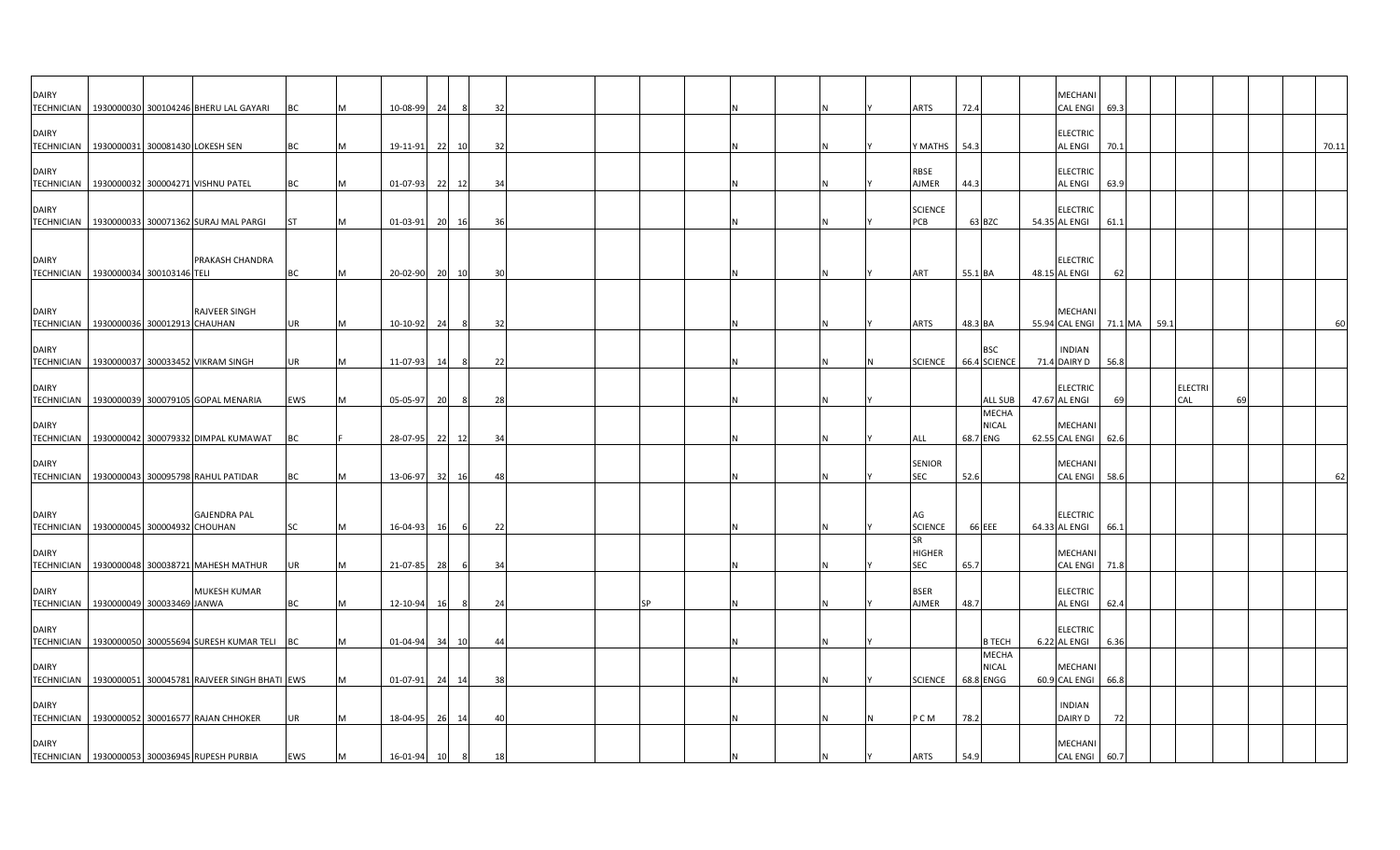| <b>DAIRY</b>                      | TECHNICIAN   1930000054 300022891 RAVI KUMAR SEN                                              | BC              |   | $16 - 12 - 91$             | 12<br>16 | 28                   |                                                         |    |  |  | RBSE                              |              | 50.5 MDSU                  | <b>ELECTRIC</b><br>46.22 AL ENGI                   | 64.4 U       | <b>MDS</b> | 45 |  |  |    |
|-----------------------------------|-----------------------------------------------------------------------------------------------|-----------------|---|----------------------------|----------|----------------------|---------------------------------------------------------|----|--|--|-----------------------------------|--------------|----------------------------|----------------------------------------------------|--------------|------------|----|--|--|----|
| <b>DAIRY</b>                      | TECHNICIAN 1930000055 300048942 ALPESH KUMAR                                                  | SC              |   | 03-05-97                   | 20 12    | 32                   |                                                         |    |  |  | PCM                               |              | 54.8 ARTS                  | <b>ELECTRIC</b><br>57.63 AL ENGI                   | 63.8         |            |    |  |  | 73 |
| <b>DAIRY</b>                      | TECHNICIAN   1930000056 300047556 VISHNU GURJAR                                               | MBC             | M | 26-05-98                   | 26 12    | 38                   |                                                         |    |  |  | AG                                | 54.8 A       | <b>DIPLOM</b>              | <b>MECHANI</b><br>64.97 CAL ENGI                   | 65           |            |    |  |  |    |
| <b>DAIRY</b><br><b>TECHNICIAN</b> | <b>CHANDRA SINGH</b><br>1930000057 300017286 RAJPUT                                           | <b>UR</b>       | M | 27-10-85 34                |          | 8<br>42              |                                                         |    |  |  | SR<br><b>HIGHER</b><br><b>SEC</b> |              | <b>GRADU</b><br>43.9 ATION | <b>INDIAN</b><br>65.26 DAIRY D                     | 71           |            |    |  |  |    |
| <b>DAIRY</b>                      | <b>BHARAT KUMAR</b><br>TECHNICIAN 1930000058 300104310 MENARIA                                | EWS             |   | 23-06-96                   | 26       | - 8<br>34            |                                                         |    |  |  | <b>ARTS</b><br><b>SUBJECTS</b>    | 52 BA        |                            | MECHANI<br>54.31 CAL ENGI                          | 63           |            |    |  |  |    |
| <b>DAIRY</b><br><b>TECHNICIAN</b> | 1930000061 300038005 DINESH MEGHWAL                                                           | SC              |   | 14-08-93                   | 12<br>24 | 36                   |                                                         |    |  |  | <b>ARTS</b>                       |              | 54.9 BTECH                 | <b>MECHANI</b><br>73.6 CAL ENGI                    | 66.5         |            |    |  |  |    |
| <b>DAIRY</b>                      | TECHNICIAN 1930000062 300092681 SURYKANT SANADHYA EWS                                         |                 |   | 10-11-94                   | 20 10    | 30                   |                                                         |    |  |  | SCIENCE 71.5 B TECH               |              |                            | <b>ELECTRIC</b><br>67.1 AL ENGI                    | 66           |            |    |  |  |    |
| <b>DAIRY</b>                      | TECHNICIAN   1930000064 300053837 LAKSHMI LAL JAT                                             | BC              |   | 05-07-98 22                | 10       | 32                   |                                                         | SP |  |  |                                   |              |                            | <b>MECHANI</b><br><b>CAL ENGI</b>                  | 60.6         |            |    |  |  |    |
| <b>DAIRY</b><br><b>TECHNICIAN</b> | 1930000067 300021143 DEVI LAL REBARI                                                          | <b>BC</b>       |   | 05-06-92                   | 28       | 8<br>36              |                                                         |    |  |  | RAJASTHA<br>N BOARD 67.1 MLSU     |              |                            | <b>MECHANI</b><br>48.15 CAL ENGI                   | 59.5         |            |    |  |  |    |
| <b>DAIRY</b>                      | TECHNICIAN 1930000069 300101343 PRABHU LAL GRASIYA ST                                         |                 |   | 12-12-94                   | 26       | 8<br>34              |                                                         |    |  |  | <b>ARTS</b>                       |              | 65.2 ARTS                  | <b>ELECTRIC</b><br>55 AL ENGI                      | 60.6         |            |    |  |  |    |
| <b>DAIRY</b>                      | <b>VINOD KUMAR</b><br>TECHNICIAN   1930000070 300072151 KHANDELWAL                            | EWS             | M | 30-06-94                   | 16       | 20<br>$\overline{a}$ |                                                         |    |  |  | ARTS                              |              | 58 ARTS                    | <b>ELECTRIC</b><br>48.47 AL ENGI                   | 61.9         |            |    |  |  |    |
| <b>DAIRY</b>                      | TECHNICIAN 1930000072 300064062 RAKESH ROAT                                                   | <b>ST</b>       |   | 05-07-93                   | 18 16    | 34                   |                                                         |    |  |  | <b>ARTS</b>                       |              | 50.2 ARTS                  | <b>ELECTRIC</b><br>50.42 AL ENGI                   | 52.2         |            |    |  |  |    |
| <b>DAIRY</b>                      | <b>ANAMIKA SINGH</b>                                                                          |                 |   |                            |          |                      | DISQUALIFIED ON<br><b>ACCOUNT OF</b><br><b>DOCUMENT</b> |    |  |  |                                   |              |                            | <b>INDIAN</b>                                      |              |            |    |  |  |    |
| <b>DAIRY</b>                      | TECHNICIAN 1930000073 300083884 CHOUHAN                                                       | UR              |   | 30-01-99                   | 40<br>14 |                      | 54 VERIFICATION                                         |    |  |  | <b>SCIENCE</b>                    | 55           |                            | DAIRY D<br><b>ELECTRIC</b>                         | 82           |            |    |  |  |    |
| <b>DAIRY</b>                      | TECHNICIAN 1930000074 300035636 ASHOK KUMAR<br>TECHNICIAN   1930000075 300020221 MOHIT SHARMA | SC<br><b>UR</b> | M | 10-07-92<br>02-11-99 28 10 | 26 10    | 36<br>38             |                                                         |    |  |  | <b>ARTS</b><br>PCM                | 49<br>57.2 A | <b>DIPLOM</b>              | <b>AL ENGI</b><br><b>ELECTRIC</b><br>61.71 AL ENGI | 56.2<br>61.7 |            |    |  |  |    |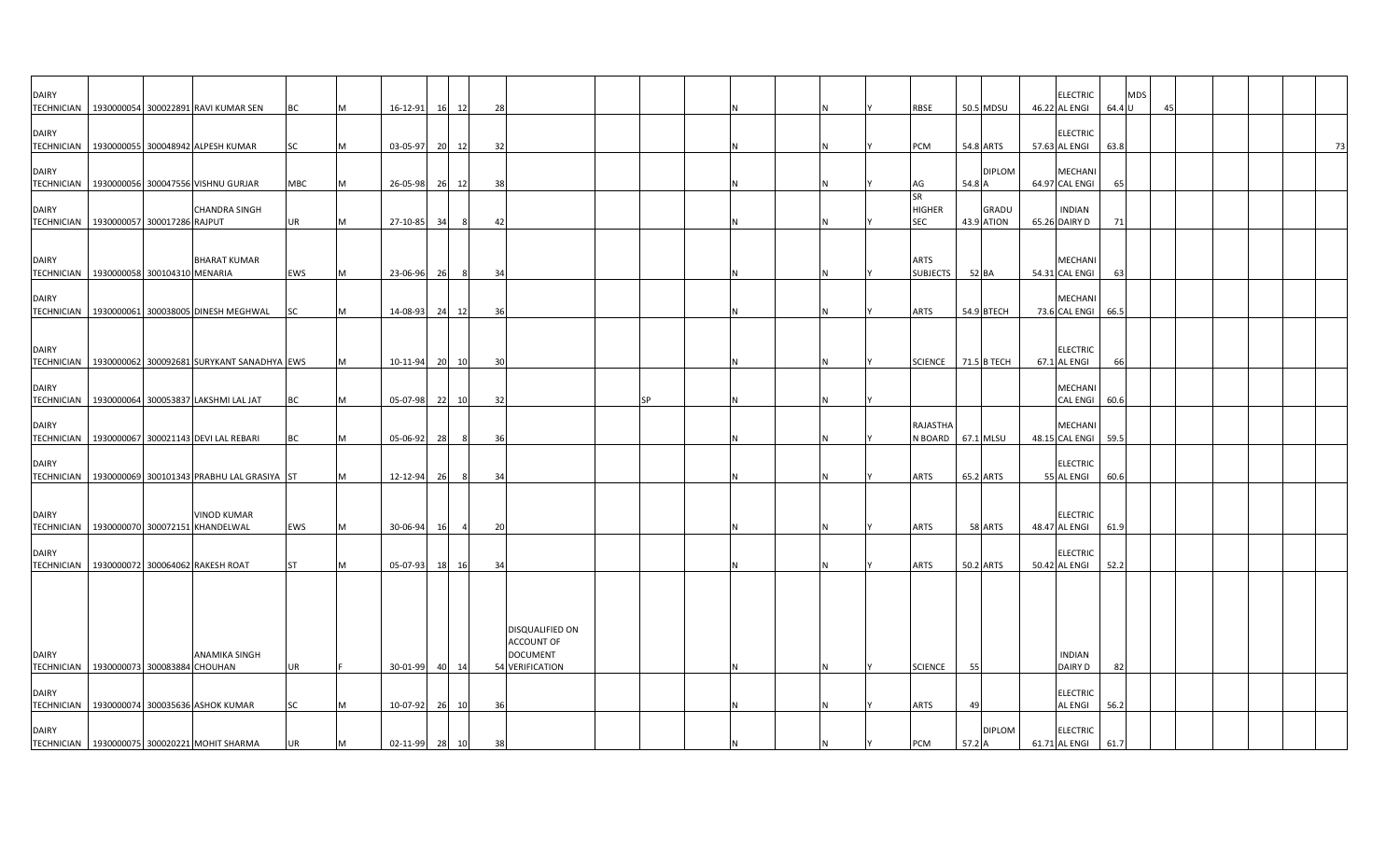| <b>DAIRY</b>                      | TECHNICIAN 1930000076 300046722 SATISH MEENA                                                      | <b>ST</b>              |   | 16-06-96                | 28    | 16      | $\overline{4}$ |  |  |  |                                          |                            |                       | <b>ELECTRIC</b><br><b>AL ENGI</b>                  |              |  |  |  |
|-----------------------------------|---------------------------------------------------------------------------------------------------|------------------------|---|-------------------------|-------|---------|----------------|--|--|--|------------------------------------------|----------------------------|-----------------------|----------------------------------------------------|--------------|--|--|--|
| <b>DAIRY</b>                      | TECHNICIAN 1930000078 300058451 NEERAV SANADHYA UR                                                |                        |   | 27-12-97                | - 20  | - 8     | 28             |  |  |  | <b>SR</b><br><b>HIGHER</b><br><b>SEC</b> | 60.2 DAIRY                 | <b>B TECH</b>         | <b>INDIAN</b><br>75 DAIRY D                        | -75          |  |  |  |
| <b>DAIRY</b><br><b>TECHNICIAN</b> | 1930000079 300027573 DEVI LAL MEGHWAL SC                                                          |                        |   | 20-06-87 26 10          |       |         | 36             |  |  |  | <b>ARTS</b>                              | 48.6                       |                       | <b>MECHANI</b><br><b>CAL ENGI</b>                  | 59           |  |  |  |
| <b>DAIRY</b>                      | TECHNICIAN 1930000080 300032983 NARAYAN LAL SUTHAR BC                                             |                        |   | 16-04-91                | 26 14 |         | 4(             |  |  |  | <b>HSC</b>                               | 84.8                       |                       | <b>MECHANI</b><br><b>CAL ENGI</b>                  | 75.6         |  |  |  |
| <b>DAIRY</b>                      | <b>PUSHKAR LAL</b><br>TECHNICIAN   1930000081 300073010 SHARMA                                    | EWS                    |   | 05-01-94                | 18    | 10      | 28             |  |  |  | <b>ARTS</b>                              | 46.9 ENGI                  | <b>MECHA</b><br>NICAL | MECHANI<br>64.36 CAL ENGI                          | 64.4         |  |  |  |
| <b>DAIRY</b><br><b>TECHNICIAN</b> | 1930000084 300075293 MOHIT PUSHKARNA                                                              | <b>UR</b>              |   | 23-05-99 20 10          |       |         | 30             |  |  |  | <b>ARTS</b>                              | 49.4                       |                       | <b>ELECTRIC</b><br><b>AL ENGI</b>                  | 70.5         |  |  |  |
| <b>DAIRY</b>                      | TECHNICIAN   1930000085 300033212 GULSHAN JATIYA                                                  | SC                     |   | 26-03-00 16 12          |       |         | -28            |  |  |  | <b>ARTS</b>                              | 47.4                       |                       | <b>ELECTRIC</b><br><b>AL ENGI</b>                  | 62.4         |  |  |  |
| <b>DAIRY</b>                      | <b>KRISHAN CHAND</b><br>TECHNICIAN   1930000086 300037173 PATIDAR                                 | <b>BC</b>              |   | 10-03-95                | 18 10 |         | 28             |  |  |  | SECONDA<br><b>RY</b>                     | 58.5                       |                       | <b>ELECTRIC</b><br><b>AL ENGI</b>                  | 64.6         |  |  |  |
| <b>DAIRY</b>                      | <b>HARPREET SINGH</b>                                                                             |                        |   |                         |       |         |                |  |  |  |                                          | <b>BSCIN</b>               |                       | <b>MECHANI</b>                                     |              |  |  |  |
| <b>DAIRY</b>                      | TECHNICIAN 1930000087 300022920 CHUNDAWAT                                                         | UR                     |   | 15-12-97                | 32    | 16      | 48             |  |  |  | <b>ARTS</b><br><b>SCIENCE</b>            | 64.6 FTISM<br><b>DAIRY</b> |                       | 70.57 CAL ENGI<br><b>INDIAN</b>                    | 60.8         |  |  |  |
| <b>DAIRY</b>                      | TECHNICIAN   1930000089 300062745 PRADEEP CHOUDHARY BC                                            |                        |   | 22-09-98 24             |       | 10      | 34             |  |  |  | <b>MATHS</b><br>SR<br><b>HIGHER</b>      | 83.6 TECH                  |                       | 69.5 DAIRY D<br><b>ELECTRIC</b>                    | 69.5         |  |  |  |
| <b>DAIRY</b>                      | TECHNICIAN 1930000091 300036464 RUCHIN SHRINGI                                                    | UR                     |   | 14-01-93                | 20    | 10      | 30             |  |  |  | SEC<br>RBSE                              | 68.8                       |                       | <b>AL ENGI</b><br><b>ELECTRIC</b>                  | 64.7         |  |  |  |
| <b>DAIRY</b>                      | TECHNICIAN   1930000093 300066822 BHERU LAL SALVI                                                 | <b>SC</b>              | M | 05-01-94                | 24    | 8       | 32             |  |  |  | AJMER<br><b>SCIENCE</b>                  | 65.8                       |                       | <b>AL ENGI</b><br><b>ELECTRIC</b>                  | 4.95         |  |  |  |
| <b>DAIRY</b>                      | TECHNICIAN   1930000094 300023866 ANAND AMETA                                                     | UR                     |   | 13-03-97                | 18    | - 8     | 26             |  |  |  | MATHS                                    | 59.6 BTECH                 |                       | 65 AL ENGI<br><b>INDIAN</b>                        | 65           |  |  |  |
| <b>DAIRY</b>                      | TECHNICIAN   1930000095 300046977 MAHESH SHARMA                                                   | UR                     |   | 08-08-91                | 28    | -8      | 36             |  |  |  | PCM<br>ALL                               | 70 B TECH                  |                       | 73.4 DAIRY D<br><b>ELECTRIC</b>                    | 82           |  |  |  |
| <b>DAIRY</b>                      | TECHNICIAN 1930000096 300078142 VINOD REGAR                                                       | <b>SC</b>              |   | 11-07-95 22 14          |       |         | 36             |  |  |  | <b>SUBJECT</b>                           | 51.8                       |                       | <b>AL ENGI</b><br><b>ELECTRIC</b>                  | 57.8         |  |  |  |
| <b>DAIRY</b>                      | TECHNICIAN   1930000097 300054452 JIGNESH KUMAR<br>TECHNICIAN   1930000098 300047681 ANKIT SHARMA | <b>BC</b><br><b>UR</b> | M | 03-02-00<br>12-07-98 26 | 18    | -8<br>6 | 26<br>32       |  |  |  | DONE<br>DIPLOMA 68.7 B TECH              |                            |                       | <b>AL ENGI</b><br><b>ELECTRIC</b><br>59.73 AL ENGI | 65.7<br>68.7 |  |  |  |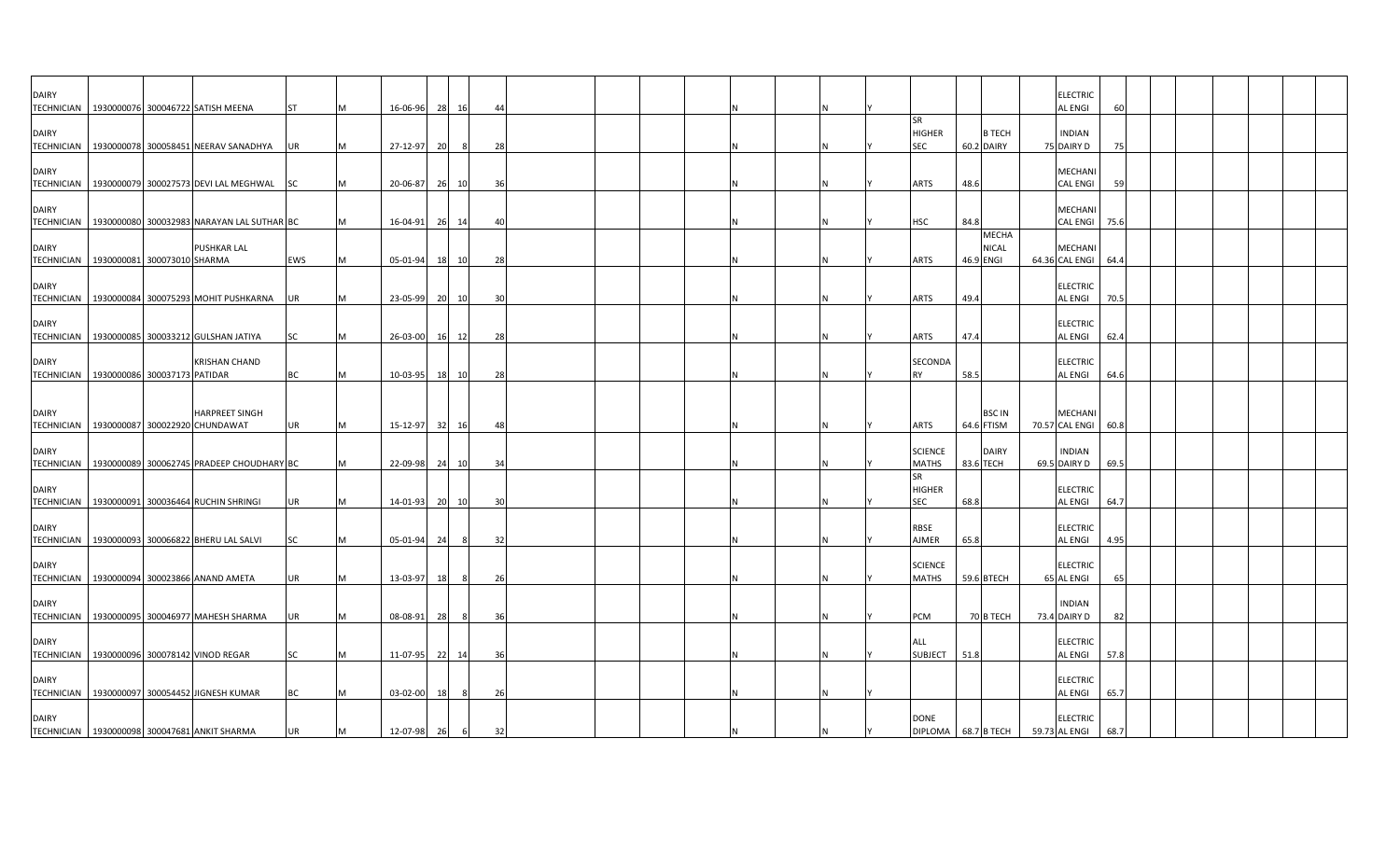| <b>DAIRY</b>                                             |                                 | TECHNICIAN   1930000099 300061248 RAHUL KUMAR TELI   | BC        | M | 05-03-93       | 34 | - 8   | 42 |  |  |  |     | <b>PCM</b>                           |           | <b>ELECTRI</b><br>65.8 CAL ENG | <b>ELECTRIC</b><br>65.91 AL ENGI  | 65.9 |  |  |
|----------------------------------------------------------|---------------------------------|------------------------------------------------------|-----------|---|----------------|----|-------|----|--|--|--|-----|--------------------------------------|-----------|--------------------------------|-----------------------------------|------|--|--|
| <b>DAIRY</b>                                             |                                 | NARENDRA SINGH                                       |           |   |                |    |       |    |  |  |  |     |                                      |           |                                | <b>ELECTRIC</b>                   |      |  |  |
| <b>TECHNICIAN</b><br><b>DAIRY</b>                        | 1930000100 300033289 GURJAR     |                                                      | MBC       | M | 05-12-91       |    | 18 12 | 30 |  |  |  |     | ARTS                                 | 53.4 ARTS |                                | 45.78 AL ENGI<br><b>INDIAN</b>    | 64.3 |  |  |
| <b>TECHNICIAN</b>                                        |                                 | 1930000101 300070126 BANSHI KUMAWAT                  | ВC        |   | 25-06-93       | 30 | 12    | 42 |  |  |  |     |                                      |           | <b>B TECH</b>                  | 66.75 DAIRY D                     | 75   |  |  |
| <b>DAIRY</b><br>TECHNICIAN   1930000104 300035818 BUNKER |                                 | <b>SURESH CHANDRA</b>                                | <b>SC</b> | M | 07-02-88 24    |    | 8     | 32 |  |  |  |     | <b>ARTS</b>                          | 37.1 ARTS |                                | <b>ELECTRIC</b><br>44.47 AL ENGI  | 59.6 |  |  |
| <b>DAIRY</b>                                             |                                 | TECHNICIAN   1930000105 300101470 JITENDRA PATIDAR   | ВC        |   | 03-07-99       |    | 10 12 | 22 |  |  |  |     | ARTS                                 | 52.4 ARTS |                                | <b>ELECTRIC</b><br>48.31 AL ENGI  | 65.6 |  |  |
| <b>DAIRY</b>                                             |                                 | TECHNICIAN   1930000106 300043541 JAIMINI AMETA      | UR        | M | 26-08-96 28    |    | 14    | 42 |  |  |  |     | <b>HSC</b>                           | 67.2 TE   | <b>B TEC</b><br><b>DAIRY</b>   | <b>INDIAN</b><br>61 DAIRY D       | 61   |  |  |
| <b>DAIRY</b><br><b>TECHNICIAN</b>                        |                                 | 1930000108 300086977 VILASH KUMAR DANGI SC           |           | M | 11-09-98       | 44 | 16    | 60 |  |  |  |     | <b>ARTS</b>                          | 59.5      |                                | <b>ELECTRIC</b><br>AL ENGI        | 59.5 |  |  |
| <b>DAIRY</b><br><b>TECHNICIAN</b>                        | 1930000109 300056946 RAJESH JAT |                                                      | BC        |   | 13-06-97       |    | 18 10 | 28 |  |  |  |     | PCM                                  | 62.4      |                                | MECHANI<br><b>CAL ENGI</b>        | 72   |  |  |
| <b>DAIRY</b>                                             |                                 | TECHNICIAN   1930000111 300070621 BHARAT KUMAR       | UR        |   | 16-12-93       |    | 16 10 | 26 |  |  |  |     | SECONDA<br><b>RY</b>                 | 52.5 ENG  | <b>MECHA</b><br><b>NICAL</b>   | MECHANI<br>69.08 CAL ENGI         | 62.6 |  |  |
| <b>DAIRY</b>                                             |                                 | TECHNICIAN   1930000112 300102554 SUNIL SUTHAR       | BC        |   | 27-02-98       | 20 | 14    | 34 |  |  |  |     | <b>ARTS</b>                          | 65.8      |                                | <b>MECHANI</b><br><b>CAL ENGI</b> | 59.7 |  |  |
| <b>DAIRY</b>                                             |                                 | TECHNICIAN   1930000114 300016636 KAMLESH DHAKER     | BC        |   | 18-06-97       | 30 | 10    | 40 |  |  |  |     |                                      |           |                                | <b>ELECTRIC</b><br><b>AL ENGI</b> | 67.8 |  |  |
| <b>DAIRY</b>                                             |                                 | TECHNICIAN   1930000116 300000171 HONEY LOHAR        | ВC        |   | 19-04-94       | 28 | - 8   | 36 |  |  |  |     | <b>COMMER</b><br>CE MATHS 53.2 BTECH |           |                                | <b>MECHAN</b><br>66 CAL ENGI      | 71.5 |  |  |
| <b>DAIRY</b>                                             |                                 | TECHNICIAN 1930000121 300064979 MEENA KUMARI JAT     | BC        |   | 17-11-95 18    |    | 16    | 34 |  |  |  |     | <b>HSC</b>                           |           | <b>BTECH</b><br>70 DAIRY       | <b>INDIAN</b><br>69.2 DAIRY D     | 69.2 |  |  |
| <b>DAIRY</b><br><b>TECHNICIAN</b>                        |                                 | 1930000122 300086726 NARAYAN LAL KHATIK SC           |           |   | 01-08-92       |    | 28 14 | 42 |  |  |  | IN. | ARTS                                 | 62.5      |                                | <b>ELECTRIC</b><br>AL ENGI        | 66   |  |  |
| <b>DAIRY</b><br><b>TECHNICIAN</b>                        |                                 | 1930000123 300023017 MAN SINGH MEENA                 | <b>ST</b> | M | 06-07-88 28    |    | 8     | 36 |  |  |  |     |                                      |           |                                | <b>MECHANI</b><br>CAL ENGI 61.2   |      |  |  |
| <b>DAIRY</b>                                             |                                 | TECHNICIAN   1930000124 300074373 ARJUN KUMAR SEN    | BC        |   | 15-07-98       | 20 | 8     | 28 |  |  |  |     | <b>ALL</b><br><b>SUBJECT</b>         | 57.8      |                                | MECHANI<br>CAL ENGI               | 56.5 |  |  |
| <b>DAIRY</b>                                             |                                 | TECHNICIAN 1930000125 300068298 KALU RAM PARJAPAT BC |           | M | 01-07-90 36 12 |    |       | 48 |  |  |  |     | <b>PCM</b>                           | 51.2      |                                | MECHANI<br><b>CAL ENGI</b>        | 68   |  |  |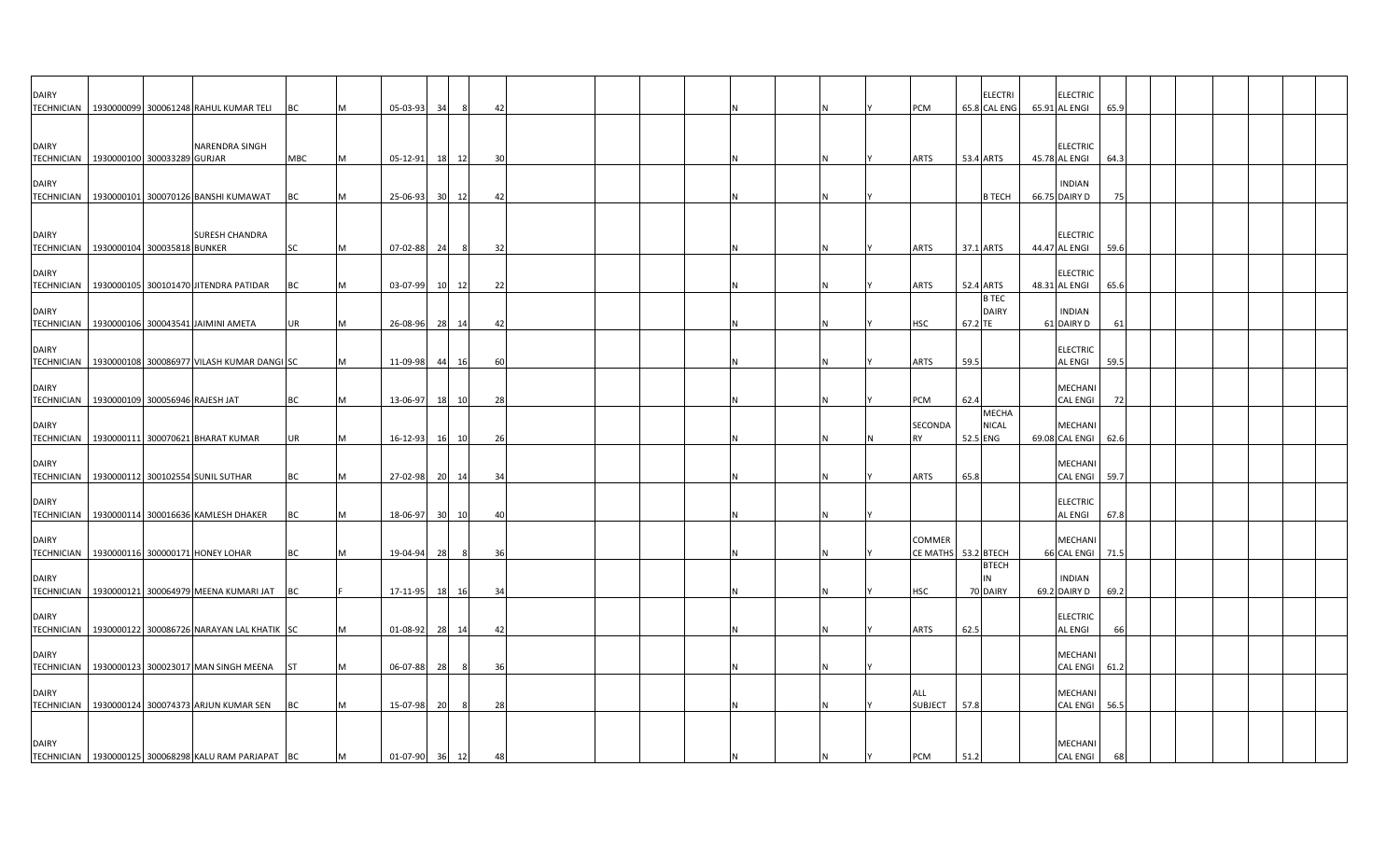| <b>DAIRY</b>                      |                                                                    |           |                |       |                |     |  |    |   |  | <b>TENTH</b>                      |                                   |                | <b>ELECTRIC</b>                   |      |                              |      |  |                      |       |
|-----------------------------------|--------------------------------------------------------------------|-----------|----------------|-------|----------------|-----|--|----|---|--|-----------------------------------|-----------------------------------|----------------|-----------------------------------|------|------------------------------|------|--|----------------------|-------|
|                                   | TECHNICIAN   1930000127 300026072 SATYE NARAYAN JAT                | BC        | 01-07-92       | 18    |                | 26  |  |    |   |  | PASS                              | 51.7<br><b>B TECH</b>             |                | <b>AL ENGI</b>                    | 52.3 |                              |      |  |                      |       |
| <b>DAIRY</b>                      | TECHNICIAN   1930000130 300073996 PRADEEP BYAWAT                   | <b>SC</b> | 25-01-92 24    |       | 10             | 34  |  |    |   |  |                                   |                                   | <b>ELECTRI</b> | <b>ELECTRIC</b><br>79 AL ENGI     | 73.7 |                              |      |  |                      |       |
| <b>DAIRY</b>                      | TECHNICIAN   1930000131 300073319 KAMAL JAISWAL                    | BC        | 22-12-99       | 22    | - 6            | 28  |  |    |   |  |                                   |                                   |                | MECHANI<br><b>CAL ENGI</b>        | 63.3 |                              |      |  |                      |       |
| <b>DAIRY</b>                      | DHARMENDRA<br>TECHNICIAN   1930000133 300069481 TRIVEDI            | UR        | 19-11-84       | 26    | 8              | 34  |  |    |   |  | ALL<br><b>SUBJECT</b>             | 66 BE EE                          |                | <b>ELECTRIC</b><br>69.89 AL ENGI  |      | ER<br><b>SYST</b><br>60.1 EM | 67.9 |  |                      |       |
| <b>DAIRY</b>                      | TECHNICIAN 1930000134 300026942 MANISH PATEL                       | BC        | 07-07-89 26 10 |       |                | 36  |  |    |   |  | <b>ARTS</b>                       | 52.2 BCA                          |                | <b>INDIAN</b><br>65.03 DAIRY D    |      | 62.1 MCA                     | 53.8 |  | LLB                  | 50.85 |
| <b>DAIRY</b>                      | TECHNICIAN 1930000135 300045844 CHANDRA PRAKASH                    |           | 28-04-90       | 20 12 |                | 32  |  |    |   |  | <b>ARTS</b>                       | 62.8                              |                | <b>ELECTRIC</b><br><b>AL ENGI</b> | 67.1 |                              |      |  |                      |       |
| <b>DAIRY</b>                      |                                                                    | <b>SC</b> |                |       |                |     |  |    |   |  |                                   |                                   |                | <b>ELECTRIC</b>                   |      |                              |      |  |                      |       |
| <b>DAIRY</b>                      | TECHNICIAN 1930000137 300091301 ASHWIN MENARIYA UR                 |           | 11-07-99       | 14    | $\overline{4}$ | 18  |  |    |   |  |                                   | FOOD                              | <b>TECHNC</b>  | <b>AL ENGI</b><br><b>INDIAN</b>   | 60.8 |                              |      |  | FOOD<br><b>TECHN</b> |       |
| <b>DAIRY</b>                      | TECHNICIAN   1930000138 300058306 PANKAJ KUMAWAT                   | <b>BC</b> | 03-12-96       | 38 12 |                | 50  |  |    |   |  | PCM<br>ALL                        | 57.2 LOGY<br><b>BA HIS</b><br>POL |                | 64.7 DAIRY D<br><b>MECHANI</b>    | 64.7 |                              |      |  | <b>DLOGY</b>         | 64.7  |
|                                   | TECHNICIAN   1930000140 300016727 KAMLESH JAT                      | BC        | 02-01-97       | 18 12 |                | 30  |  |    |   |  | <b>SUBJECT</b>                    | 61.2 SOCI                         |                | 47 CAL ENGI                       |      | 71                           |      |  |                      |       |
| <b>DAIRY</b><br><b>TECHNICIAN</b> | KAILASH CHANDRA<br>1930000141 300029503 AHIR                       | ВC        | 18-06-96       | 10 12 |                | 22  |  |    |   |  | <b>ARTS</b>                       | 62 CAL                            | <b>ELECTRI</b> | <b>ELECTRIC</b><br>63.61 AL ENGI  | 63.6 |                              |      |  |                      |       |
| <b>DAIRY</b>                      | TECHNICIAN 1930000143 300072320 AAKASH RATHORE                     | <b>BC</b> | 27-07-97       | 16 12 |                | 28  |  | ςp |   |  | <b>AGRICULT</b><br>URE            | 55                                |                | <b>ELECTRIC</b><br><b>AL ENGI</b> |      | -73                          |      |  |                      |       |
| <b>DAIRY</b>                      | TECHNICIAN 1930000144 300037750 PRABHUDYAL MEENA ST                |           | 17-10-91       | 22    | - 8            | 30  |  |    |   |  | <b>ARTS</b>                       | 53.5                              |                | <b>ELECTRIC</b><br><b>AL ENGI</b> | 72.8 |                              |      |  |                      |       |
| <b>DAIRY</b>                      | TECHNICIAN 1930000146 300102365 VYAS GOTAM                         | UR        | 20-07-99       | 32    |                | 4(  |  |    |   |  |                                   |                                   |                | <b>ELECTRIC</b><br><b>AL ENGI</b> | 59.5 |                              |      |  |                      |       |
| <b>DAIRY</b>                      | TECHNICIAN   1930000147 300084936 KULDEEP SINGH                    | BC        | 01-02-90 22    |       | 16             | -38 |  |    |   |  | SR<br><b>HIGHER</b><br><b>SEC</b> | 58                                |                | <b>ELECTRIC</b><br><b>AL ENGI</b> | 71.7 |                              |      |  |                      |       |
| <b>DAIRY</b>                      | TECHNICIAN   1930000148 300028761 MADAN LAL GURJAR                 | MBC       | 12-11-99 28 10 |       |                | 38  |  |    |   |  |                                   |                                   |                | <b>MECHANI</b><br><b>CAL ENGI</b> | 55.5 |                              |      |  |                      |       |
| <b>DAIRY</b>                      | <b>KAMLESH CHANDRA</b><br>TECHNICIAN   1930000149 300057114 KHATIK | <b>SC</b> | 09-07-77 22 12 |       |                | 34  |  |    | N |  | PCM                               | 50 A                              | <b>DIPLOM</b>  | <b>ELECTRIC</b><br>61 AL ENGI     |      | 61                           |      |  |                      |       |
| <b>DAIRY</b>                      | TECHNICIAN 1930000151 300075383 RAHUL MEENA                        | <b>ST</b> | 31-05-92       | 30    | 8              | 38  |  |    |   |  | BIOLOGY 55.4 NICAL                |                                   | <b>MECHA</b>   | MECHANI<br>64.14 CAL ENGI         | 56.8 |                              |      |  |                      |       |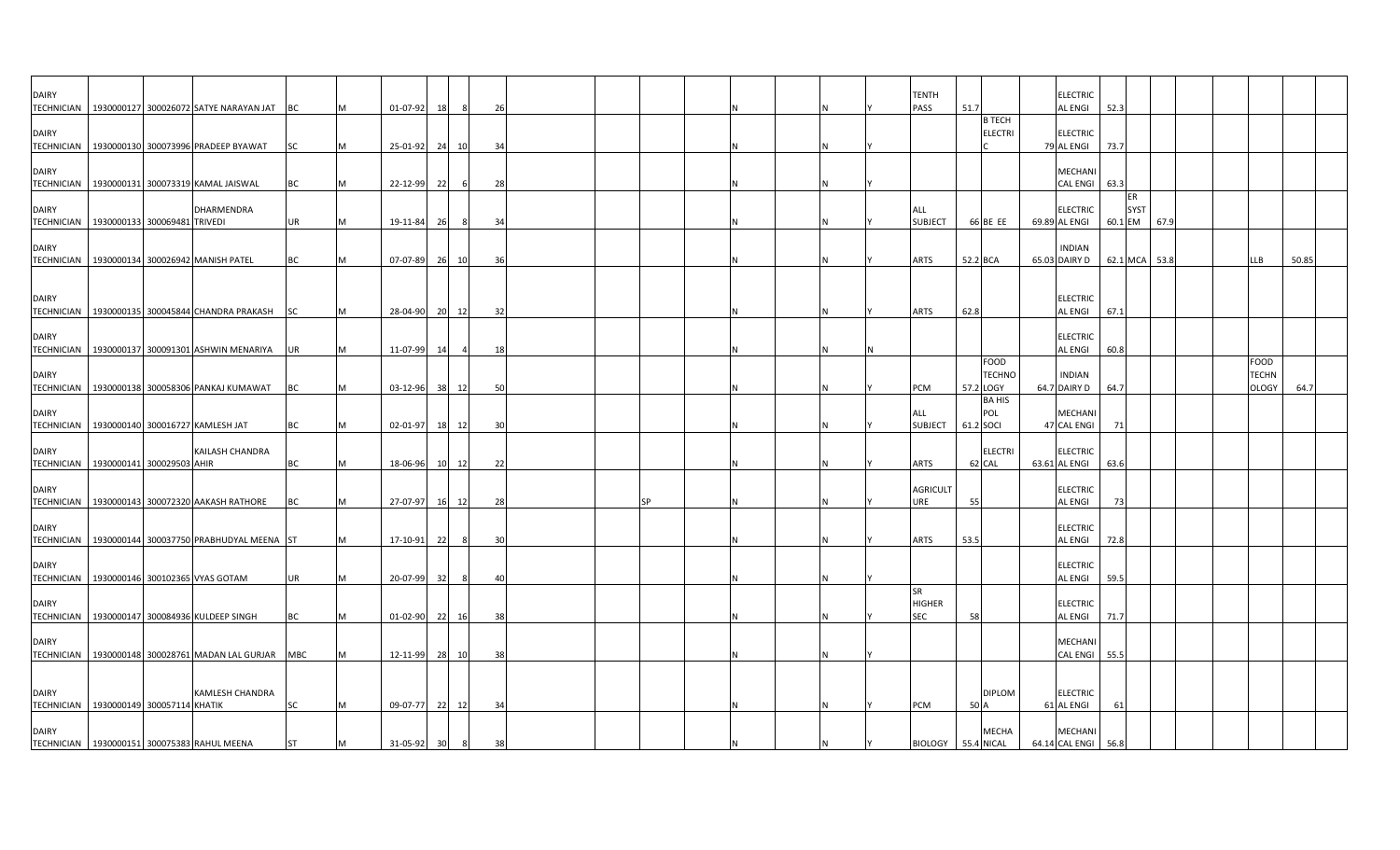| DAIRY<br><b>TECHNICIAN</b>                                 | 1930000154 300100772 BHAND | NARESH KUMAR                                                        | SC         | M  | 09-12-96       | 20   | 10    | 30  |  |  |     | <b>SCIENCE</b>                 |           | <b>ENGINE</b><br>57 ERING   | <b>ELECTRIC</b><br>64.37 AL ENGI      | 64.4 |  |  |       |
|------------------------------------------------------------|----------------------------|---------------------------------------------------------------------|------------|----|----------------|------|-------|-----|--|--|-----|--------------------------------|-----------|-----------------------------|---------------------------------------|------|--|--|-------|
|                                                            |                            |                                                                     |            |    |                |      |       |     |  |  |     |                                |           |                             |                                       |      |  |  |       |
| <b>DAIRY</b>                                               |                            | <b>MAVANI VIVEK</b><br>TECHNICIAN   1930000155 300033059 MUKESHBHAI | <b>UR</b>  | M  | 16-10-92       | 18   | 0     | 18  |  |  |     | <b>HSC</b>                     | 58 BCA    |                             | <b>ELECTRIC</b><br>51 AL ENGI         | 69   |  |  |       |
| <b>DAIRY</b><br><b>TECHNICIAN</b>                          |                            | AASHISH<br>1930000156 300000560 SHRIVASTAVA                         | <b>EWS</b> | M  | 01-12-99       | 24   |       | 30  |  |  |     | ALL<br>GENERAL<br><b>SUB</b>   | 50.3      |                             | <b>MECHANI</b><br><b>CAL ENGI</b>     | 56.6 |  |  |       |
| DAIRY<br>TECHNICIAN   1930000158 300047640 CHARAN          |                            | RAJENDRA SINGH                                                      | <b>BC</b>  | M  | 07-08-92       | -401 | -6    | 46  |  |  |     | PCM                            | 65.7      |                             | MECHANI<br><b>CAL ENGI</b>            | 59.9 |  |  |       |
| <b>DAIRY</b><br><b>TECHNICIAN</b>                          |                            | 1930000159 300044553 GOVIND VAIRAGEE                                | BC         | M  | 22-07-89       | 26   | 8     | 34  |  |  | IN. | SECONDA<br><b>RY</b>           | 63.2      |                             | <b>ELECTRIC</b><br><b>AL ENGI</b>     | 68.7 |  |  |       |
| <b>DAIRY</b>                                               |                            | TECHNICIAN   1930000160 300075926 ATAL BHARDWAJ                     | <b>EWS</b> | M  | 05-12-94 26 12 |      |       | 38  |  |  | IN. | <b>SCIENCE</b>                 |           | 66.4 BTECH                  | <b>MECHAN</b><br>66.85 CAL ENGI       | 66.9 |  |  |       |
| <b>DAIRY</b><br><b>TECHNICIAN</b>                          | 1930000161 300072272 MEENA | NARAYANA LAL                                                        | <b>ST</b>  | M  | 12-10-88       |      | 20 14 | 34  |  |  |     | <b>COMPULS</b><br>ARY          | 55.5      |                             | MECHANI<br><b>CAL ENGI</b>            | 57.1 |  |  |       |
| <b>DAIRY</b>                                               |                            | KHALEEL                                                             |            |    |                |      |       |     |  |  |     | <b>ECO GEO</b>                 |           | <b>HINDI</b>                | <b>MECHAN</b>                         |      |  |  |       |
| <b>TECHNICIAN</b><br><b>DAIRY</b>                          |                            | 1930000162 300069086 MOHAMMAD SHAIKH UR                             |            | M  | 08-05-97       | 18   | 6     | 24  |  |  |     | <b>HINDI</b>                   |           | 51 HIS SOC<br><b>DIPLOM</b> | 50.63 CAL ENGI<br>MECHANI             | 67.9 |  |  |       |
| TECHNICIAN<br><b>DAIRY</b>                                 |                            | 1930000163 300083501 PUSHKAR SHARMA                                 | UR         | M  | 02-02-96 22 14 |      |       | -36 |  |  |     | <b>SCIENCE</b>                 | 55.8 A    |                             | 67.61 CAL ENGI<br><b>ELECTRIC</b>     | 67.6 |  |  |       |
| TECHNICIAN<br><b>DAIRY</b>                                 |                            | 1930000164 300069982 BHAVESH VYAS                                   | EWS        | M  | 14-11-99       | 28   | 6     | 34  |  |  | N   | <b>HSC</b>                     | 50.7      |                             | AL ENGI<br><b>ELECTRIC</b>            | 47.7 |  |  |       |
|                                                            |                            | TECHNICIAN 1930000165 300039024 DEV KISHAN GURJAR BC                |            |    | 24-07-99       | 14   |       | 20  |  |  | N   |                                |           |                             | <b>AL ENGI</b>                        | 58.5 |  |  |       |
| <b>DAIRY</b>                                               |                            | TECHNICIAN   1930000166 300033794 MUKESH PRAJAPAT                   | BC         | M  | 31-07-95       | 22   |       | 30  |  |  |     |                                |           |                             | <b>MECHANI</b><br><b>CAL ENGI</b>     | 57   |  |  |       |
| DAIRY                                                      |                            | TECHNICIAN 1930000168 300070367 MEGH RAJ PATEL                      | BC         | M  | 15-05-97       | 26   | -8    | 34  |  |  |     | <b>RBSE</b><br><b>AJMER</b>    |           | 56 B COM                    | <b>ELECTRIC</b><br>62.16 AL ENGI      | 72   |  |  |       |
|                                                            |                            | PRIYANSHU                                                           |            |    |                |      |       |     |  |  |     |                                |           |                             |                                       |      |  |  |       |
| <b>DAIRY</b><br>TECHNICIAN 1930000169 300057193 SHARMA     |                            | RAMESHCHAND                                                         | <b>EWS</b> | ΙM | 15-11-98       |      | 26 14 | 40  |  |  | IN. | <b>SCIENCE</b><br><b>MATHS</b> | 83.4 TECH | <b>DAIRY</b>                | <b>INDIAN</b><br>75 DAIRY D           | 75   |  |  |       |
| <b>DAIRY</b><br>TECHNICIAN 1930000170 300033696 AJAY DARJI |                            |                                                                     | <b>BC</b>  | M  | 18-02-97       | 16   | 6     | 22  |  |  | ΙN  | BIOLOGY 61.6                   |           |                             | <b>MECHANI</b><br><b>CAL ENGI</b>     | 61.5 |  |  |       |
| <b>DAIRY</b>                                               |                            | TECHNICIAN   1930000171 300038009 BABU LAL PURBIYA                  | <b>MBC</b> | M  | 06-08-86       |      | 6 10  | 16  |  |  | IN. | SCINECE 50.9 A                 |           | <b>DIPLOM</b>               | <b>MECHANI</b><br>61.51 CAL ENGI 61.5 |      |  |  | 61.51 |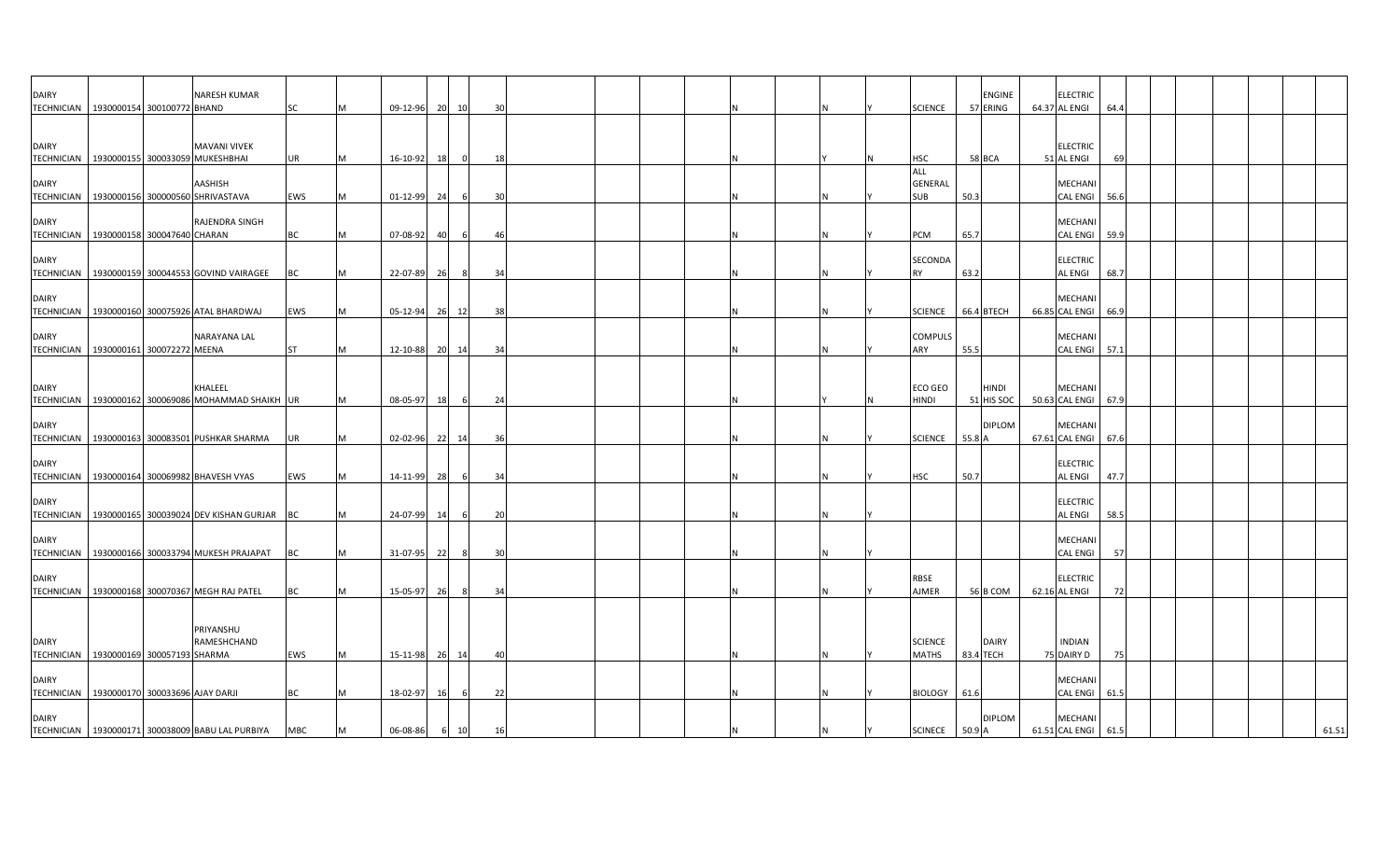| <b>DAIRY</b><br><b>TECHNICIAN</b> | 1930000172 300035654 AVINASH DHAKER                     |                        | BC        | 17-06-99    | 24              | -6             | 30 |  |  |   | <b>BSER</b><br><b>AJMER</b> | 72.8    |                                         | MECHANI<br><b>CAL ENGI</b>             | 76.7 |  |  |    |
|-----------------------------------|---------------------------------------------------------|------------------------|-----------|-------------|-----------------|----------------|----|--|--|---|-----------------------------|---------|-----------------------------------------|----------------------------------------|------|--|--|----|
| <b>DAIRY</b><br><b>TECHNICIAN</b> | 1930000174 300083231 PANKAJ SUKHWAL                     |                        | <b>UR</b> | 17-07-99    | 38              | 10             | 48 |  |  |   | <b>HSC</b>                  | 83.8 DT | <b>BTECH</b>                            | <b>INDIAN</b><br>7.2 DAIRY D           | 72   |  |  |    |
| <b>DAIRY</b>                      | TECHNICIAN   1930000175 300013106 MAHENDRA SINGH        |                        | BC        | 06-03-92    | 14              | 10             | 24 |  |  |   | <b>SECIENCE</b><br>MATH     | 66.6    |                                         | <b>ELECTRIC</b><br><b>AL ENGI</b>      | 64.6 |  |  |    |
| <b>DAIRY</b>                      | TECHNICIAN   1930000176 300107132 KAMLESH GURJAR        |                        | BC        | 03-02-99 18 |                 | 12             | 30 |  |  | Ν | <b>ARTS</b>                 | 61.2    |                                         | MECHANI<br><b>CAL ENGI</b>             | 58   |  |  |    |
| <b>DAIRY</b><br><b>TECHNICIAN</b> | 1930000177 300073695 RAVI GAMETI                        |                        | <b>ST</b> | 05-01-97    | 22              | $\overline{2}$ | 24 |  |  |   |                             |         |                                         | MECHANI<br><b>CAL ENGI</b>             | 64.8 |  |  |    |
| <b>DAIRY</b>                      |                                                         | <b>SHARAFAT HUSAIN</b> |           |             |                 |                |    |  |  |   |                             |         |                                         | <b>ELECTRIC</b>                        |      |  |  |    |
| <b>TECHNICIAN</b>                 | 1930000178 300035877 PINARA                             |                        | BC        | 20-12-96    | 24              |                | 30 |  |  |   | RBSC                        | 58.6    |                                         | <b>AL ENGI</b>                         | 59.7 |  |  |    |
| <b>DAIRY</b>                      | TECHNICIAN   1930000179 300064724 RAKESH KUMAR          |                        | SC        | 10-03-91    | 32              |                | 38 |  |  |   |                             |         |                                         | <b>ELECTRIC</b><br><b>AL ENGI</b>      | 68.8 |  |  |    |
| <b>DAIRY</b>                      | TECHNICIAN 1930000180 300065248 PURSOTAM VYAS           |                        | UR        | 06-08-94    | - 201           | -8             | 28 |  |  |   | <b>ARTS</b>                 |         | <b>BACHEL</b><br>OR OF<br><b>66 ART</b> | <b>ELECTRIC</b><br>46.94 AL ENGI       | 64.3 |  |  |    |
| <b>DAIRY</b><br><b>TECHNICIAN</b> | 1930000182 300015503 KULDEEP TIWARI                     |                        | EWS       | 30-08-93    | 26              | 8              | 34 |  |  | Ν | PCM                         | 43.2    |                                         | <b>ELECTRIC</b><br><b>AL ENGI</b>      | 64.1 |  |  | 56 |
|                                   |                                                         |                        |           |             |                 |                |    |  |  |   |                             |         | <b>ELECTRI</b><br>CAL                   |                                        |      |  |  |    |
| <b>DAIRY</b>                      | TECHNICIAN   1930000183 300076161 LEELADHAR PRAJAPAT BC |                        |           | 21-05-82    | 30 <sup>1</sup> | 12             | 42 |  |  |   | <b>BSER</b><br><b>AJMER</b> |         | 59.2 ENGG                               | <b>ELECTRIC</b><br>64.46 AL ENGI       | 62.7 |  |  | 82 |
| <b>DAIRY</b><br><b>TECHNICIAN</b> | 1930000184 300011517 MANOJ PRAJAPAT                     |                        | BC        | 15-07-92    | 30 <sup>1</sup> | 12             | 42 |  |  |   | PCM                         | 68.5    |                                         | MECHANI<br><b>CAL ENGI</b>             | 70   |  |  |    |
| <b>DAIRY</b>                      | TECHNICIAN   1930000185 300061797 MUKESH GADRI          |                        | BС        | 02-01-97    | 30 <sup>1</sup> | 12             | 42 |  |  |   | <b>ARTS</b>                 | 65.4    |                                         | MECHANI<br>CAL ENGI 64.5               |      |  |  |    |
|                                   |                                                         |                        |           |             |                 |                |    |  |  |   |                             |         |                                         |                                        |      |  |  |    |
| <b>DAIRY</b><br><b>TECHNICIAN</b> | 1930000186 300043117 SINGH CHOUHAN                      | <b>MAN MAHENDRA</b>    | EWS       | 23-02-86    | 26              | 12             | 38 |  |  | Ν | PCB                         |         | <b>DIPLOM</b><br>A IN<br>53.5 MECH      | MECHANI<br>64.77 CAL ENGI 64.8         |      |  |  |    |
| <b>DAIRY</b>                      |                                                         | PRITAM KUMAR           |           |             |                 |                |    |  |  |   |                             |         |                                         | MECHANI                                |      |  |  |    |
|                                   | TECHNICIAN 1930000187 300100574 NOILAKHA                |                        | <b>SC</b> | 13-11-93    | 8               | 10             | 18 |  |  | N | <b>ALL</b>                  |         | 45.8 ARTS                               | 60.31 CAL ENGI                         | 51.7 |  |  |    |
| <b>DAIRY</b>                      | TECHNICIAN   1930000188 300055277 VARSAT                | JIGNESHKUMAR           | <b>ST</b> | 25-07-95    | - 18            |                | 26 |  |  |   | HSC                         | 68      |                                         | <b>ELECTRIC</b><br><b>AL ENGI</b>      | 61.1 |  |  |    |
| <b>DAIRY</b>                      | TECHNICIAN 1930000190 300020243 SUTHAR                  | SHEETAL GAUTAM         | BC        | 05-12-89 24 |                 | $\overline{4}$ | 28 |  |  | N | <b>SCEINCE</b>              | 58.5    |                                         | <b>INDIAN</b><br>DAIRY D 6.36 MBA 67.8 |      |  |  |    |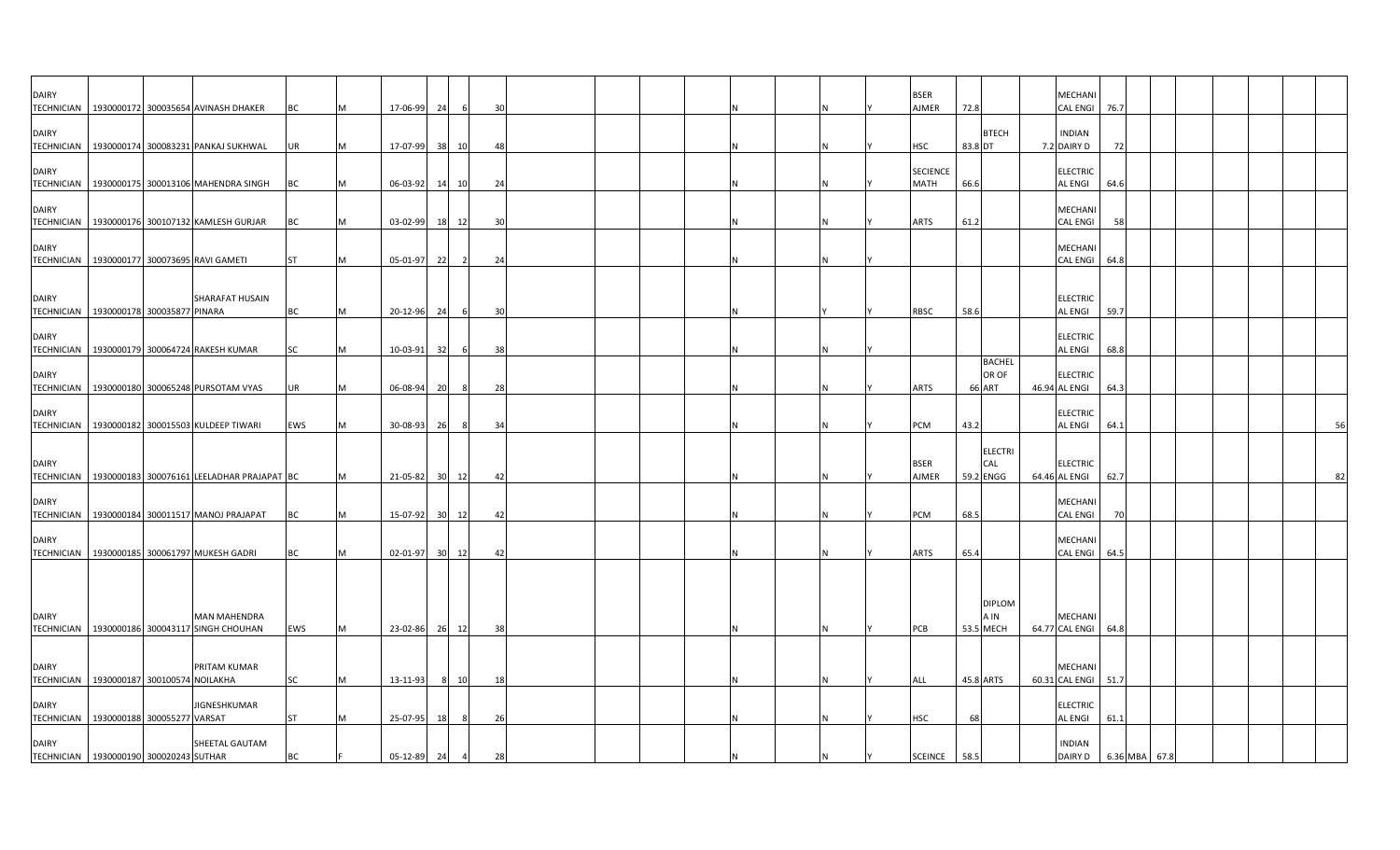| <b>DAIRY</b>      | <b>MOHAN LAL</b>                                                 |            |   |          |                 |       |    |  |    |     | <b>SCIENCE</b>              |         |                       | <b>ELECTRIC</b>                  |      |  |  |       |
|-------------------|------------------------------------------------------------------|------------|---|----------|-----------------|-------|----|--|----|-----|-----------------------------|---------|-----------------------|----------------------------------|------|--|--|-------|
|                   | TECHNICIAN 1930000192 300107303 SONYANAWALA                      | EWS        | м | 10-09-97 | 32              | 12    | 44 |  |    |     | <b>SUBJECT</b>              | 65.2    |                       | AL ENGI                          | 59.4 |  |  |       |
| <b>DAIRY</b>      |                                                                  |            |   |          |                 |       |    |  |    |     | ALL                         |         |                       | <b>ELECTRIC</b>                  |      |  |  |       |
| <b>TECHNICIAN</b> | 1930000193 300102136 PRAVIN PANWAR                               | ВC         |   | 07-12-96 |                 | 20 14 | 34 |  |    |     | <b>SUBJECT</b>              | 56.3    |                       | AL ENGI                          | 52.1 |  |  |       |
|                   |                                                                  |            |   |          |                 |       |    |  |    |     |                             |         |                       |                                  |      |  |  |       |
| <b>DAIRY</b>      | TECHNICIAN 1930000194 300034952 PRAKASH PATIDAR                  | BC         |   | 09-03-96 | 20              | 10    | 30 |  |    |     | ALL<br><b>SUBJECT</b>       | 59.5    |                       | MECHANI<br>CAL ENGI 53.5         |      |  |  | 76.85 |
|                   |                                                                  |            |   |          |                 |       |    |  |    |     |                             |         |                       |                                  |      |  |  |       |
| <b>DAIRY</b>      |                                                                  |            |   |          |                 |       |    |  |    |     |                             |         |                       | MECHANI                          |      |  |  |       |
|                   | TECHNICIAN 1930000195 300098644 RAJU LAL GADRI                   | <b>MBC</b> |   | 15-05-94 | 30 <sup>1</sup> | 14    | 44 |  |    |     | ARTS                        | 49.6    |                       | <b>CAL ENGI</b>                  | 59.5 |  |  |       |
|                   |                                                                  |            |   |          |                 |       |    |  |    |     | <b>HIGER</b>                |         |                       |                                  |      |  |  |       |
| <b>DAIRY</b>      | <b>SHIVBHAN SINGH</b>                                            |            |   |          |                 |       |    |  |    |     | SECONDA                     |         |                       | <b>ELECTRIC</b>                  |      |  |  |       |
| <b>TECHNICIAN</b> | 1930000196 300037131 CHOUHAN                                     | EWS        | M | 12-06-95 | 32              | 12    | 44 |  |    | I N | <b>RY</b>                   | 62.8 BA |                       | 52.72 AL ENGI                    | 64   |  |  |       |
| <b>DAIRY</b>      | <b>RAKESH KUMAR</b>                                              |            |   |          |                 |       |    |  |    |     |                             |         | <b>DIPLOM</b><br>A IN | <b>ELECTRIC</b>                  |      |  |  |       |
|                   | TECHNICIAN   1930000197 300021770 YADAV                          | BC         |   | 15-08-92 | 22              | 16    | 38 |  |    |     | PCM                         |         | 55.5 ENGG             | 69.14 AL ENGI                    | 69.1 |  |  |       |
|                   |                                                                  |            |   |          |                 |       |    |  |    |     |                             |         |                       |                                  |      |  |  |       |
| <b>DAIRY</b>      | TECHNICIAN   1930000198 300036510 VIKAS KHATIK                   | <b>SC</b>  |   | 21-06-00 | 18              | - 6   | 24 |  |    |     | <b>HSC</b>                  | 62.3 A  | <b>DIPLOM</b>         | <b>ELECTRIC</b><br>66.83 AL ENGI | 66.8 |  |  | 58    |
|                   |                                                                  |            |   |          |                 |       |    |  |    |     |                             |         | <b>ELECTRI</b>        |                                  |      |  |  |       |
| <b>DAIRY</b>      |                                                                  |            |   |          |                 |       |    |  |    |     |                             |         | CAL                   | <b>ELECTRIC</b>                  |      |  |  |       |
|                   | TECHNICIAN   1930000200 300016132 BHAGWATI LAL REGAR SC          |            |   | 01-07-93 | 18              |       | 22 |  |    |     | ARTS                        |         | 58.6 ENG              | 66.63 AL ENGI                    | 66.6 |  |  |       |
| <b>DAIRY</b>      |                                                                  |            |   |          |                 |       |    |  |    |     |                             |         |                       | MECHANI                          |      |  |  |       |
|                   | TECHNICIAN 1930000201 300077351 MUKESH KUMAR                     | <b>SC</b>  |   | 13-01-95 | 22              | -6    | 28 |  |    |     | <b>HSC</b>                  | 49.2    |                       | <b>CAL ENGI</b>                  | 61.7 |  |  |       |
|                   |                                                                  |            |   |          |                 |       |    |  |    |     |                             |         |                       |                                  |      |  |  |       |
| <b>DAIRY</b>      | TECHNICIAN 1930000202 300061295 BABLU BARETH                     | <b>SC</b>  |   | 05-09-99 |                 | 16 14 | 30 |  |    |     | ALL<br><b>SUBJECT</b>       | 58.2    |                       | MECHANI<br>CAL ENGI 62.6         |      |  |  |       |
|                   |                                                                  |            |   |          |                 |       |    |  |    |     |                             |         |                       |                                  |      |  |  |       |
| <b>DAIRY</b>      |                                                                  |            |   |          |                 |       |    |  |    |     | <b>SCIENCE</b>              |         | B TECH                | <b>INDIAN</b>                    |      |  |  |       |
|                   | TECHNICIAN   1930000203 300064854 ANKIT KUMAR GUPTA UR           |            |   | 04-07-99 |                 | 34 10 | 44 |  |    |     | <b>MATH</b>                 | 79.4 DT |                       | 72.1 DAIRY D                     | 72.1 |  |  |       |
| <b>DAIRY</b>      |                                                                  |            |   |          |                 |       |    |  |    |     |                             |         |                       | MECHANI                          |      |  |  |       |
|                   | TECHNICIAN   1930000204 300013048 JAGDISH MEGHWAL SC             |            |   | 31-01-89 | 34              | 12    | 46 |  |    |     | HSC                         | 56.8    |                       | CAL ENGI                         | 62.4 |  |  |       |
| <b>DAIRY</b>      |                                                                  |            |   |          |                 |       |    |  |    |     | <b>DIPLOMA</b>              |         |                       | <b>ELECTRIC</b>                  |      |  |  |       |
|                   | TECHNICIAN   1930000205 300028437 SHEKHAR MEGHWAL SC             |            | M | 15-08-92 | 26              | 12    | 38 |  |    |     | in ee                       | 53.4    |                       | AL ENGI                          | 53.4 |  |  |       |
|                   |                                                                  |            |   |          |                 |       |    |  |    |     |                             |         |                       |                                  |      |  |  |       |
| <b>DAIRY</b>      |                                                                  |            |   |          |                 |       |    |  |    |     | RBSE                        |         |                       | MECHANI                          |      |  |  |       |
|                   | TECHNICIAN 1930000206 300008161 VIVEK PATIDAR                    | BC         |   | 22-11-91 |                 | 20 16 | 36 |  |    |     | AJMER                       | 64.2    |                       | CAL ENGI 66.5                    |      |  |  |       |
| <b>DAIRY</b>      |                                                                  |            |   |          |                 |       |    |  |    |     |                             |         | <b>B TECH</b>         | <b>INDIAN</b>                    |      |  |  |       |
|                   | TECHNICIAN 1930000209 300050441 DIPANSHU JOSHI                   | UR         |   | 27-06-98 |                 | 18 12 | 30 |  | SP |     | <b>SR SEC</b>               |         | 50 DAIRY              | 82.7 DAIRY D                     | 82.7 |  |  |       |
|                   |                                                                  |            |   |          |                 |       |    |  |    |     | <b>SR</b>                   |         |                       |                                  |      |  |  |       |
| <b>DAIRY</b>      | <b>ARIF HUSSAIN</b><br>TECHNICIAN   1930000210 300093906 PINJARA | <b>UR</b>  |   | 12-02-92 | 24              | 10    | 34 |  |    |     | <b>HIGHER</b><br><b>SEC</b> | 56.2    |                       | MECHANI<br><b>CAL ENGI</b>       | 62.4 |  |  | 70    |
|                   |                                                                  |            |   |          |                 |       |    |  |    |     |                             |         |                       |                                  |      |  |  |       |
| <b>DAIRY</b>      |                                                                  |            |   |          |                 |       |    |  |    |     |                             |         |                       | MECHANI                          |      |  |  |       |
|                   | TECHNICIAN   1930000211 300100212 MANGI LAL GAYARI               | <b>BC</b>  | M | 23-06-00 | 20              | 12    | 32 |  |    |     | <b>ARTS</b>                 | 62      |                       | CAL ENGI 59.7                    |      |  |  |       |